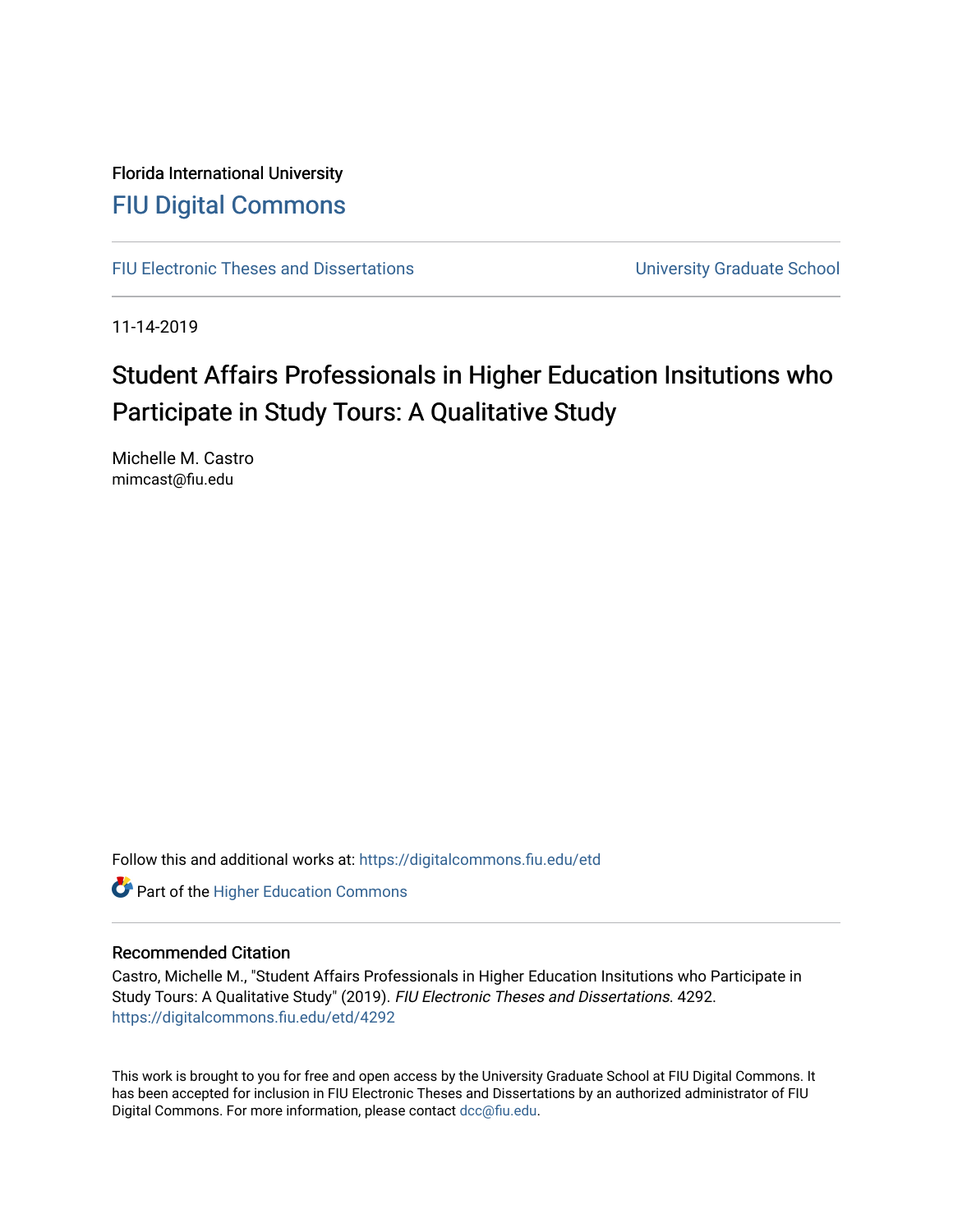# FLORIDA INTERNATIONAL UNIVERSITY

Miami, Florida

# STUDENT AFFAIRS PROFESSIONALS IN HIGHER EDUCATION INSITUTIONS WHO PARTICIPATE IN STUDY TOURS: A QUALITATIVE STUDY

A dissertation submitted in partial fulfillment of

the requirements for the degree of

# DOCTOR OF PHILOSOPHY

in

# HIGHER EDUCATION

by

Michelle M. Castro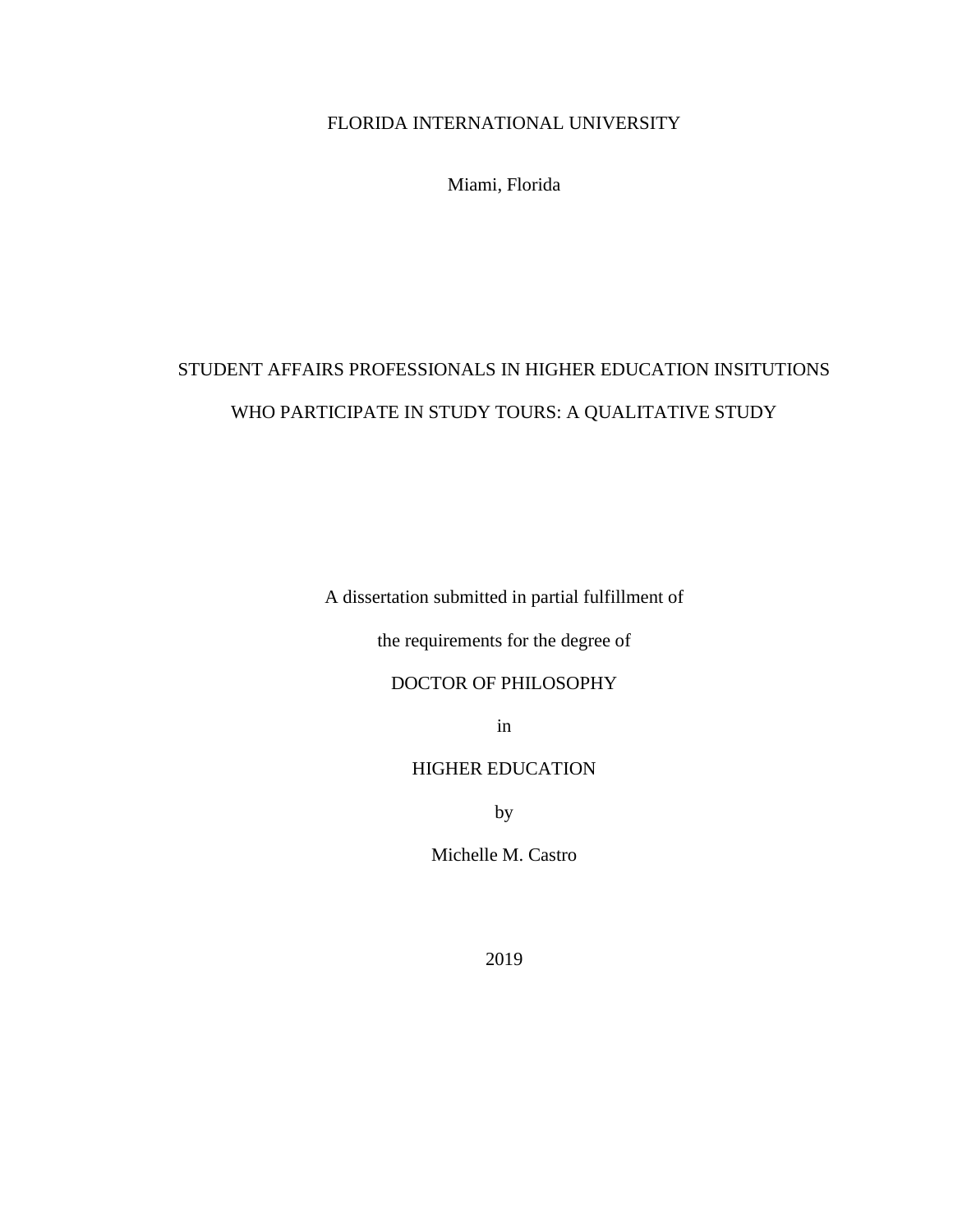To: Dean Michael R. Heithaus College of Arts, Sciences, and Education

This dissertation, written by Michelle M. Castro, and entitled Student Affairs Professionals in Higher Education Institutions Who Participate in Study Tours: A Qualitative Study, having been approved in respect to style and intellectual content, is referred to you for judgment.

We have read this dissertation and recommend that it be approved.

Norma Goonen

Rebekah Schulze

Hilary Landorf

Benjamin Baez, Major Professor

\_\_\_\_\_\_\_\_\_\_\_\_\_\_\_\_\_\_\_\_\_\_\_\_\_\_\_\_\_\_\_\_\_\_\_\_\_\_\_

\_\_\_\_\_\_\_\_\_\_\_\_\_\_\_\_\_\_\_\_\_\_\_\_\_\_\_\_\_\_\_\_\_\_\_\_\_\_\_

\_\_\_\_\_\_\_\_\_\_\_\_\_\_\_\_\_\_\_\_\_\_\_\_\_\_\_\_\_\_\_\_\_\_\_\_\_\_\_

\_\_\_\_\_\_\_\_\_\_\_\_\_\_\_\_\_\_\_\_\_\_\_\_\_\_\_\_\_\_\_\_\_\_\_\_\_\_\_

Date of Defense: November 14, 2019

The dissertation of Michelle M. Castro is approved.

Dean Michael R. Heithaus College of Arts, Science and Education

Andrés G. Gil Vice President for Research and Economic Development and Dean of the University Graduate School

\_\_\_\_\_\_\_\_\_\_\_\_\_\_\_\_\_\_\_\_\_\_\_\_\_\_\_\_\_\_\_\_\_\_\_\_\_\_\_\_\_\_\_\_\_\_\_

\_\_\_\_\_\_\_\_\_\_\_\_\_\_\_\_\_\_\_\_\_\_\_\_\_\_\_\_\_\_\_\_\_\_\_\_\_\_\_\_\_\_\_\_\_\_\_

Florida International University, 2019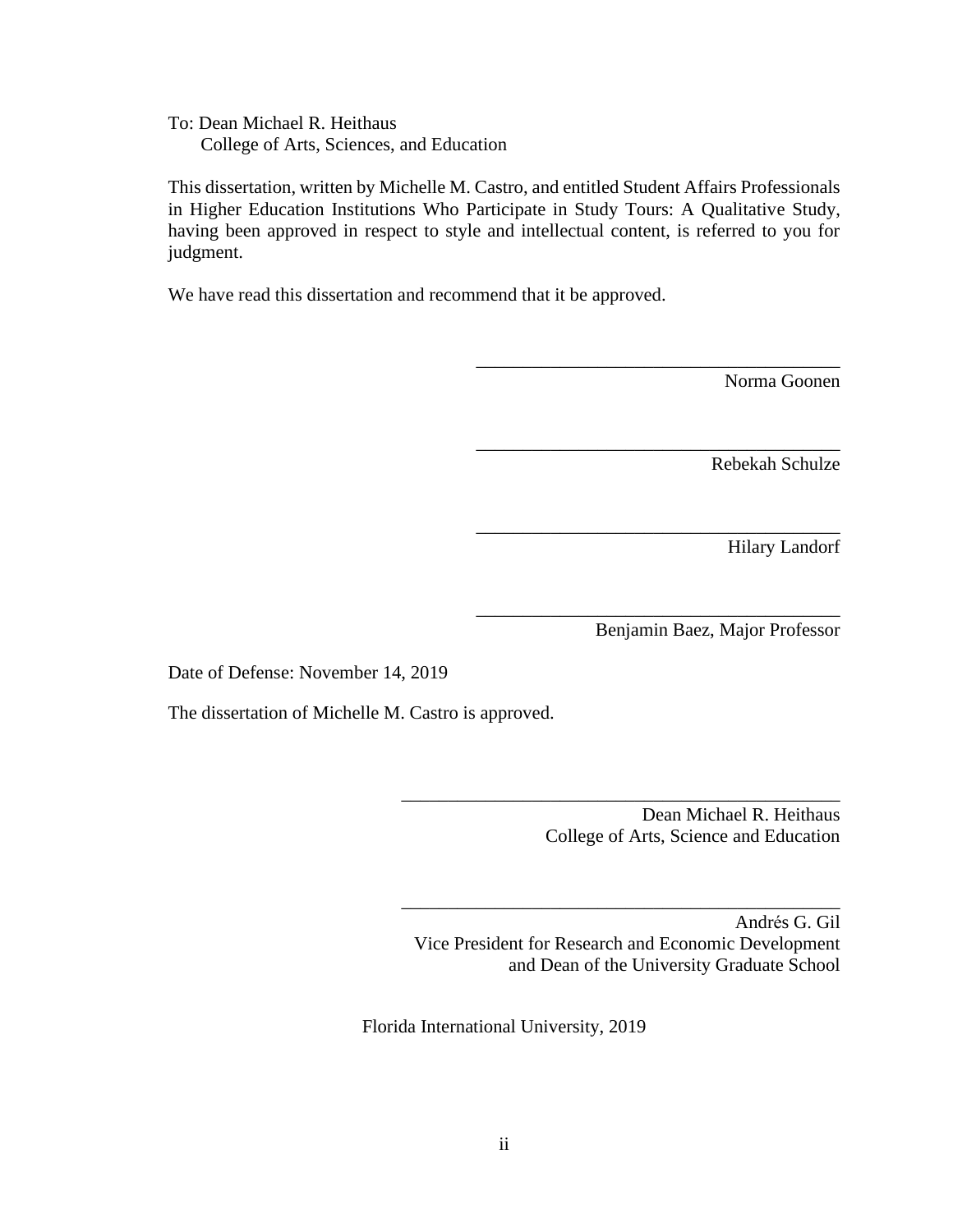© Copyright 2019 by Michelle M. Castro

All rights reserved.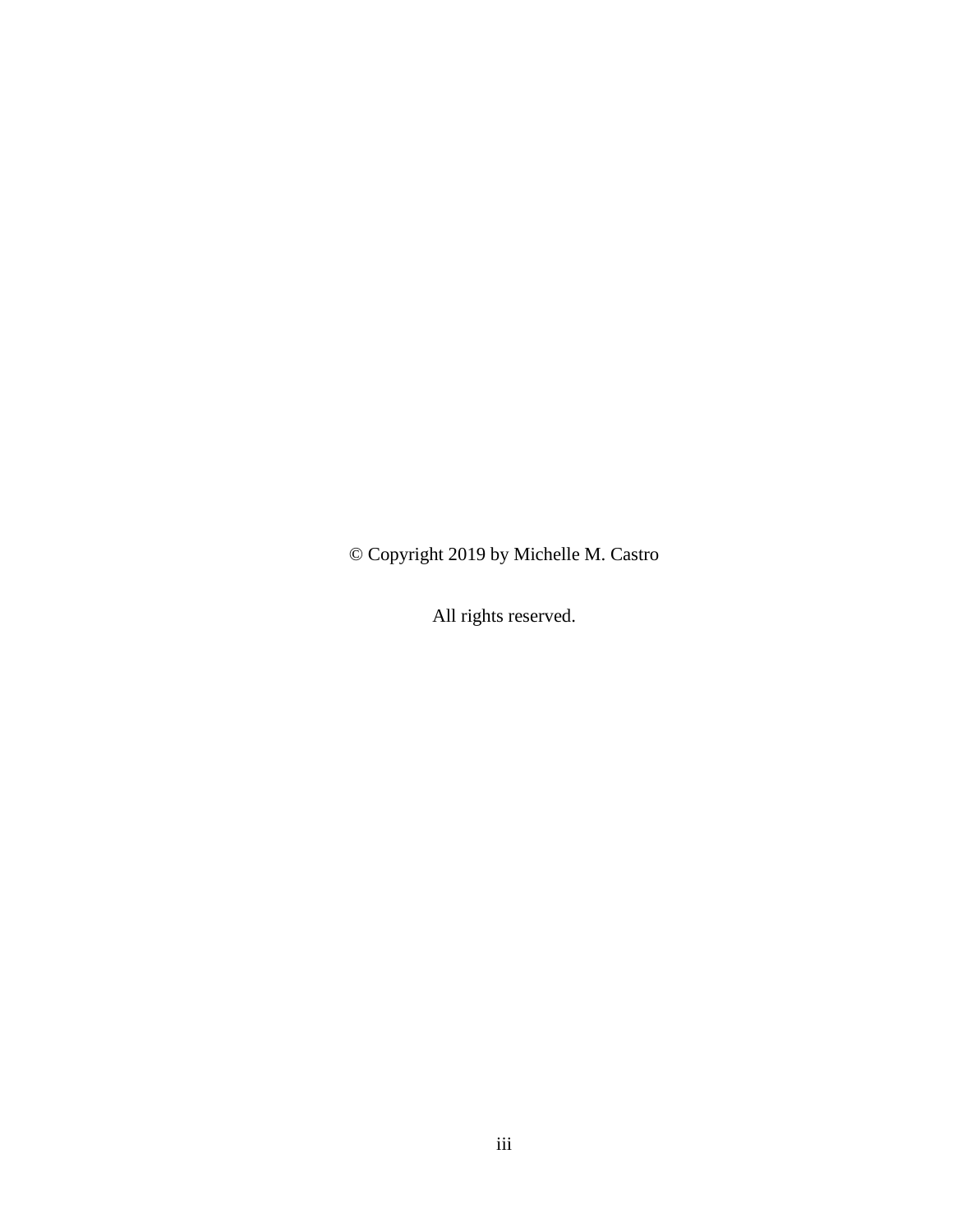# DEDICATION

Nevertheless, she persisted

Thank you to all of those who believed in me when I did not believe in myself.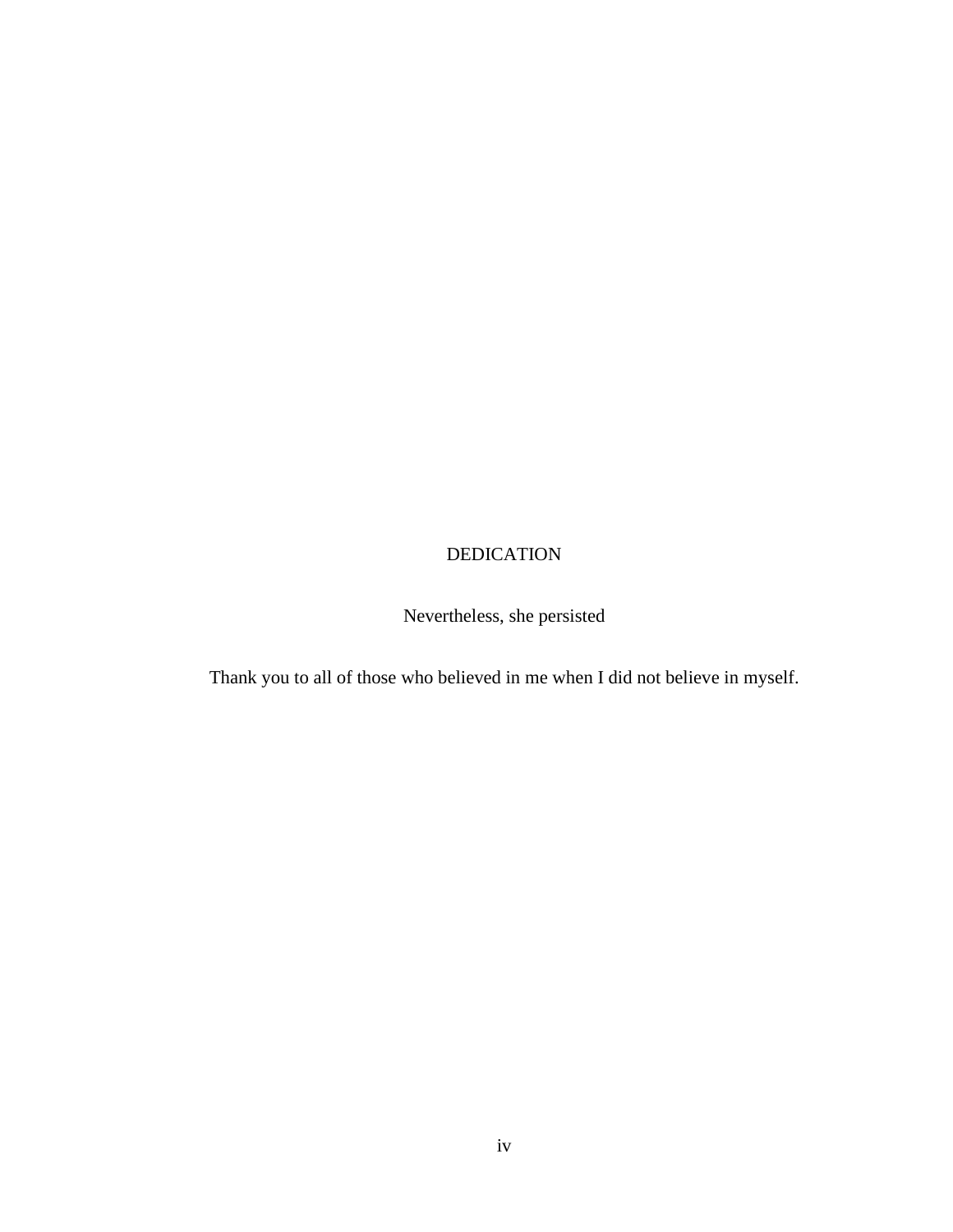#### ACKNOWLEDGMENTS

Thank you to my committee who helped me make this dissertation happen and believed I could do it. My many thanks to you all: Dr. Benjamin Baez, Dr. Norma Goonen, Dr. Hilary Landorf, and Dr. Rebekah Schulze. Thank you for asking the tough questions during my proposal defense and making me think critically. Thank you Dr. Benjamin Baez for meeting with me and giving me the extra encouragement to get it done. Thank you Dr. Hilary Landorf for taking the time to work with me on edits, and ensuring that this dissertation was what it needed to be!

To my mini cohort members Sabrena O'Keefe, Nashira Williams, and Bronwen Bares-Pelaz for sharing their knowledge and being supportive every step of the way through course work and through writing this dissertation. Truly grateful to have this mini cohort! All these women were my reason to finish, because we were on this wild ride with course work together. Thank you for letting me stop and ask you questions and always sharing helpful information!

To my Campus Life Colleagues and many Student Affairs Colleagues, thank you for your support and listening to me discuss the process or the topic I was working on. I am grateful for our many projects and other programs that kept me sane during the process, meaning I was not thinking about writing but knew I should be writing. Thank you Matilde Gramling for listening to me and letting me process my feelings about the process and giving me encouragement, and guess what you are next. Sofia Trelles, Damaris Valdes and Bridgette Cram to being my cheerleaders at the end!

v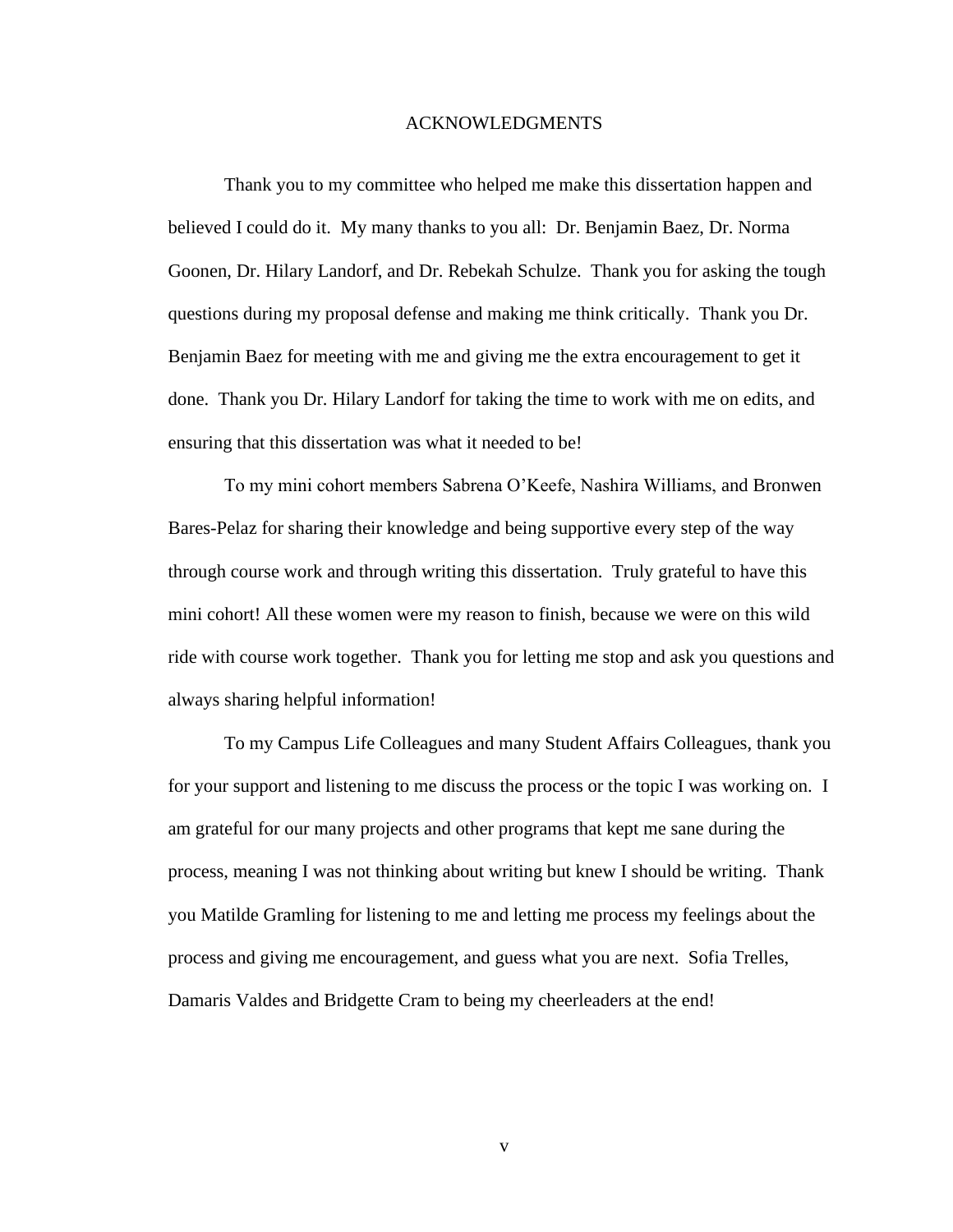To my constant cheerleaders Jose Toscano and John Parmenter, thank you for reminding me to take a step back and breath and reminding me to get back to work. The endless pep talks worked. Also, for putting things into perspective and that I can get this paper written. Also, Jose Toscano thank for allowing me to take my trips which ended up being the reason I did this study. And now that I am done. I am planning my next adventure.

To Christina (Wicki) Witowicki, this journey would not have been the same without you. You were my constant cheerleader and your support was invaluable. We moved at different paces but you were always there via text when I needed you. I am grateful for our many years of friendship and I can't wait to be able to hang out with you again and hopefully we plan a grand adventure together again!

To the Wolf Pack who supported me even when we were not talking about the dissertation process. Having you all be my social outlet was what I needed during the moments of, I don't think I can write any more. Thank you to Bobby Borgmann, Claudia Gonzalez, Valeria Espina, Bill Buchanan, and Phillip Lloyd Hamilton for being my support system through it all. Thank you to Dania Pearson-Adams, Maegan Azpiazu and Breny Garcia for believing in me even when I did not! and always being just a text, phone call, or an office visit away. Thanks for letting me cry on your shoulders and reminding me that you care about me.

Thank you to all those who have earned a doctoral degree, especially all the women who have come before me. All these women are a source of inspiration, desire to get this degree, and just amazing folks I admire.

vi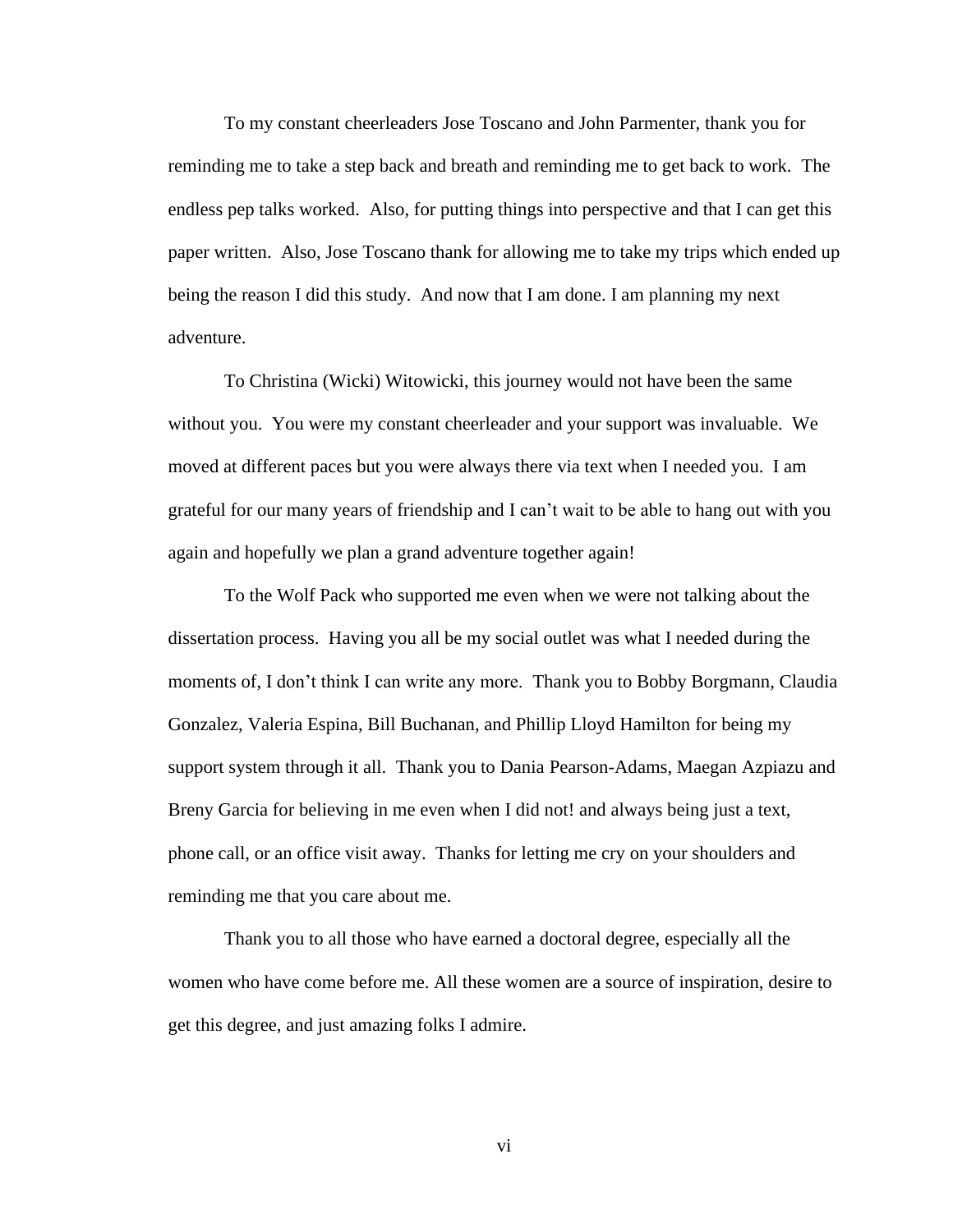To my parents, who are my rock! Thank you for being there and believing in me. I appreciate their understanding of my crazy schedule and my moments of despair were just my moments of frustration and fear that I would not be able to get it all done. Thank you for instilling my love of travel and learning and encouraging me to be the person I am.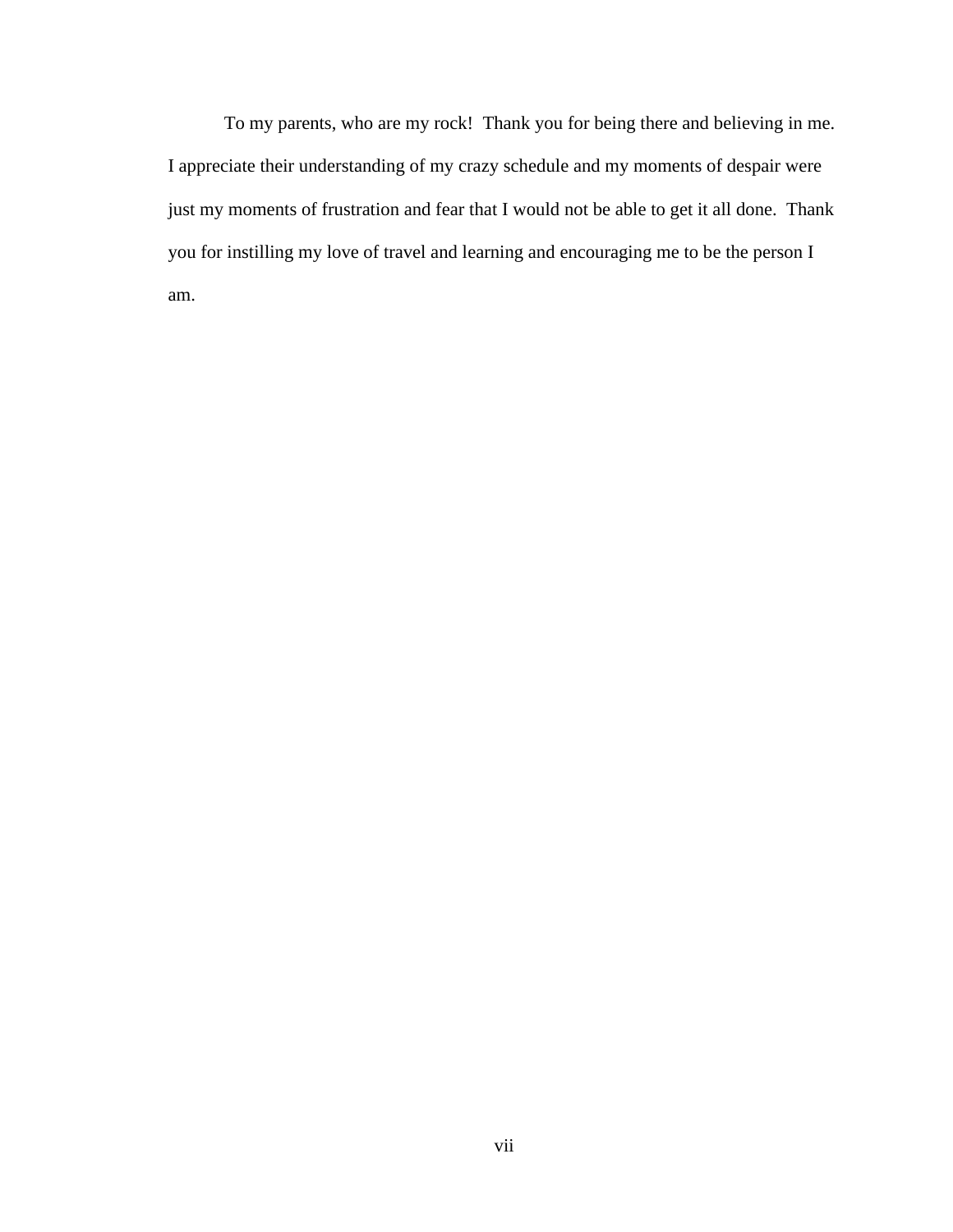# ABSTRACT OF THE DISSERTATION

# STUDENT AFFAIRS PROFESSIONALS IN HIGHER EDUCATION INSITUTIONS WHO PARTICIPATE IN STUDY TOURS: A QUALITATIVE STUDY

by

Michelle M. Castro

Florida International University, 2019

Miami, Florida

#### Professor Benjamin Baez, Major Professor

As colleges and universities are internationalizing their curriculum, there is a growing need for student affairs professionals to also become aware of and be familiar with internationalization and to become players in the global society. The present study focused on 12 participants who are currently student affairs professionals. The research focused on gaining an understanding and awareness of the role that international study tour experiences have on the professional and personal development of student affairs professionals.

A qualitative research design was used for the study. Kolb's Experiential Learning theory was used as the conceptual framework to explain the participants' experiences during their international study tour. Four different four-year public institutions served as the international study tour host institutions of the participants for this study - Bowling Green State University, Central Michigan University, Florida State University, and Miami University. For this study 12 participants were interviewed via

viii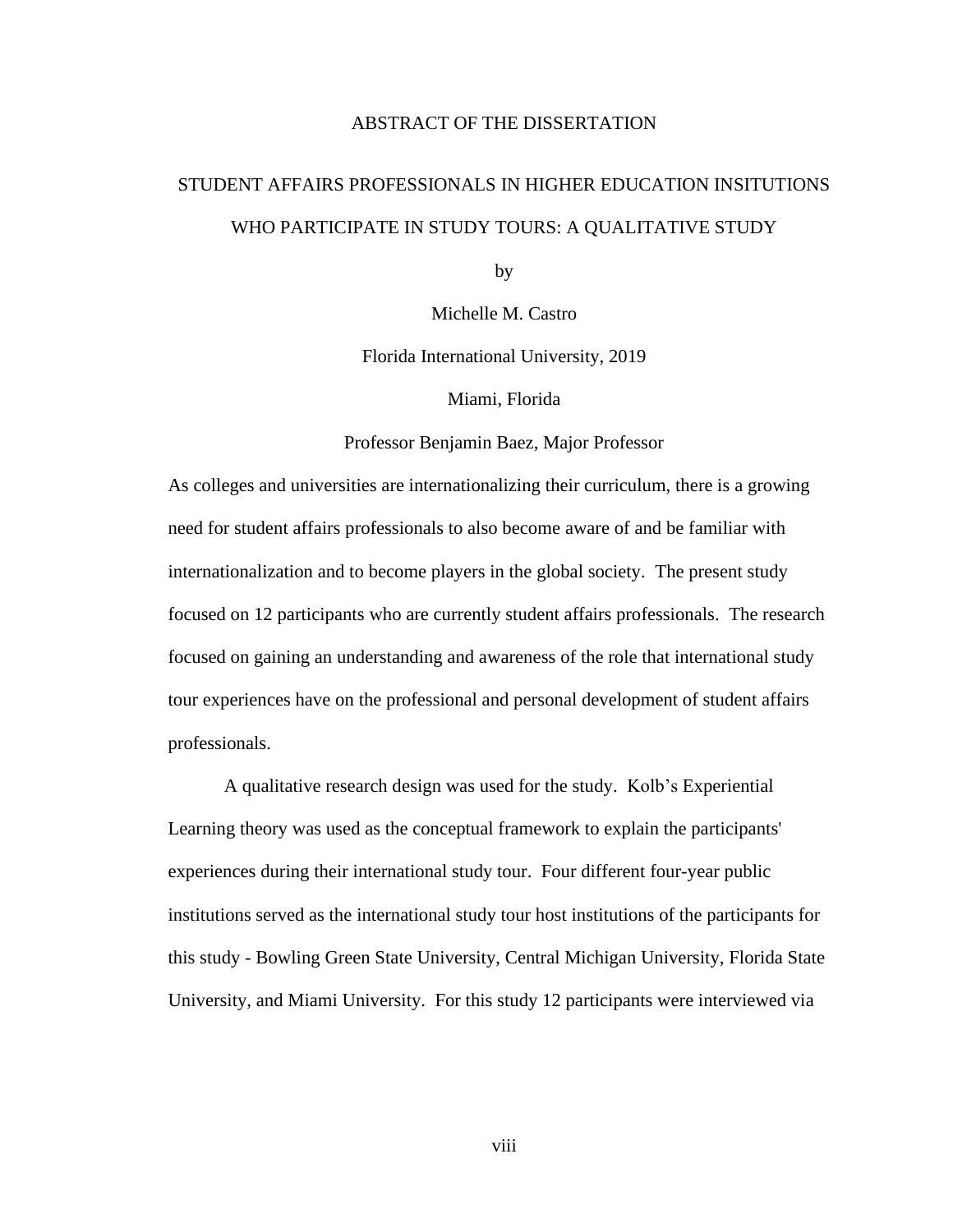semi-structured interviews using online technology of *gotomeeting.com.* All interviews were transcribed and analyzed.

Findings indicated that the international study tour experiences are supported by Kolb's Experiential Learning theory as participants in the study expressed that the entire experience of a tour is active learning. The study supports existing literature that international study tours further the personal and professional development of those student affairs professionals who participate. The following themes emerged from this study: transformational experiences; global awareness; intercultural communication; career paths; and, self-growth. Another research finding is that student affairs professionals who participant in a study tour express an expanded self-confidence that helps them to articulate what they learned and experienced. Several participants expressed that, as a result of their study tour experience, they had a sense of personal growth in various aspects of their lives. Recommendations include increasing the number of student affairs professionals attending international study tours, encouraging student affairs professionals to share the information learned from their visits, and exhorting participants to implement programs and ideas they gathered from their tours.

ix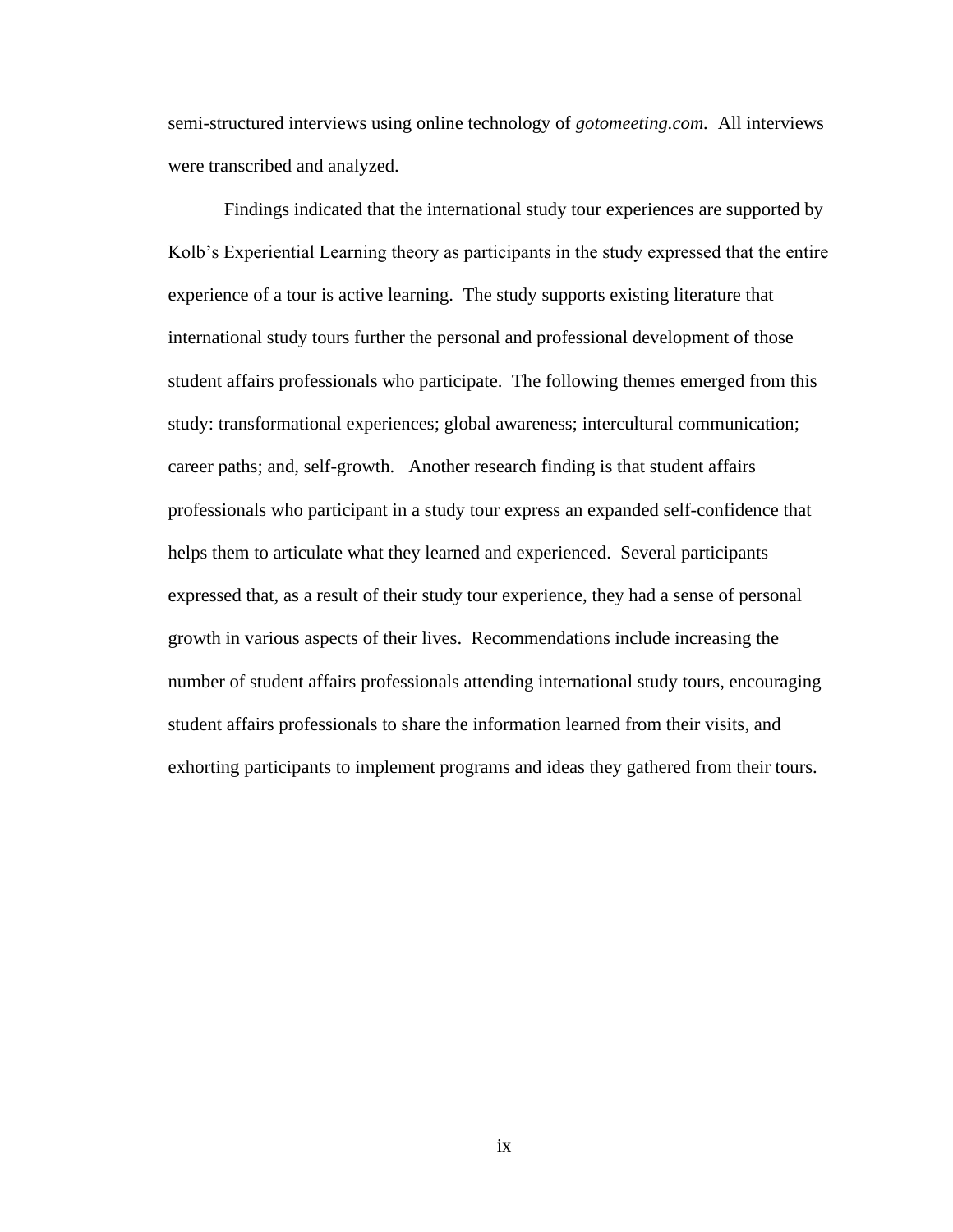| $\mathbf{I}$ . |  |
|----------------|--|
|                |  |
|                |  |
|                |  |
|                |  |
|                |  |
|                |  |
|                |  |
| $\Pi$ .        |  |
|                |  |
|                |  |
|                |  |
|                |  |
|                |  |
|                |  |
| III.           |  |
|                |  |
|                |  |
|                |  |
|                |  |
|                |  |
|                |  |
|                |  |
| IV.            |  |
|                |  |
|                |  |
|                |  |
|                |  |
|                |  |
|                |  |
| V.             |  |
|                |  |
|                |  |
|                |  |
|                |  |
|                |  |
|                |  |
|                |  |

# TABLE OF CONTENTS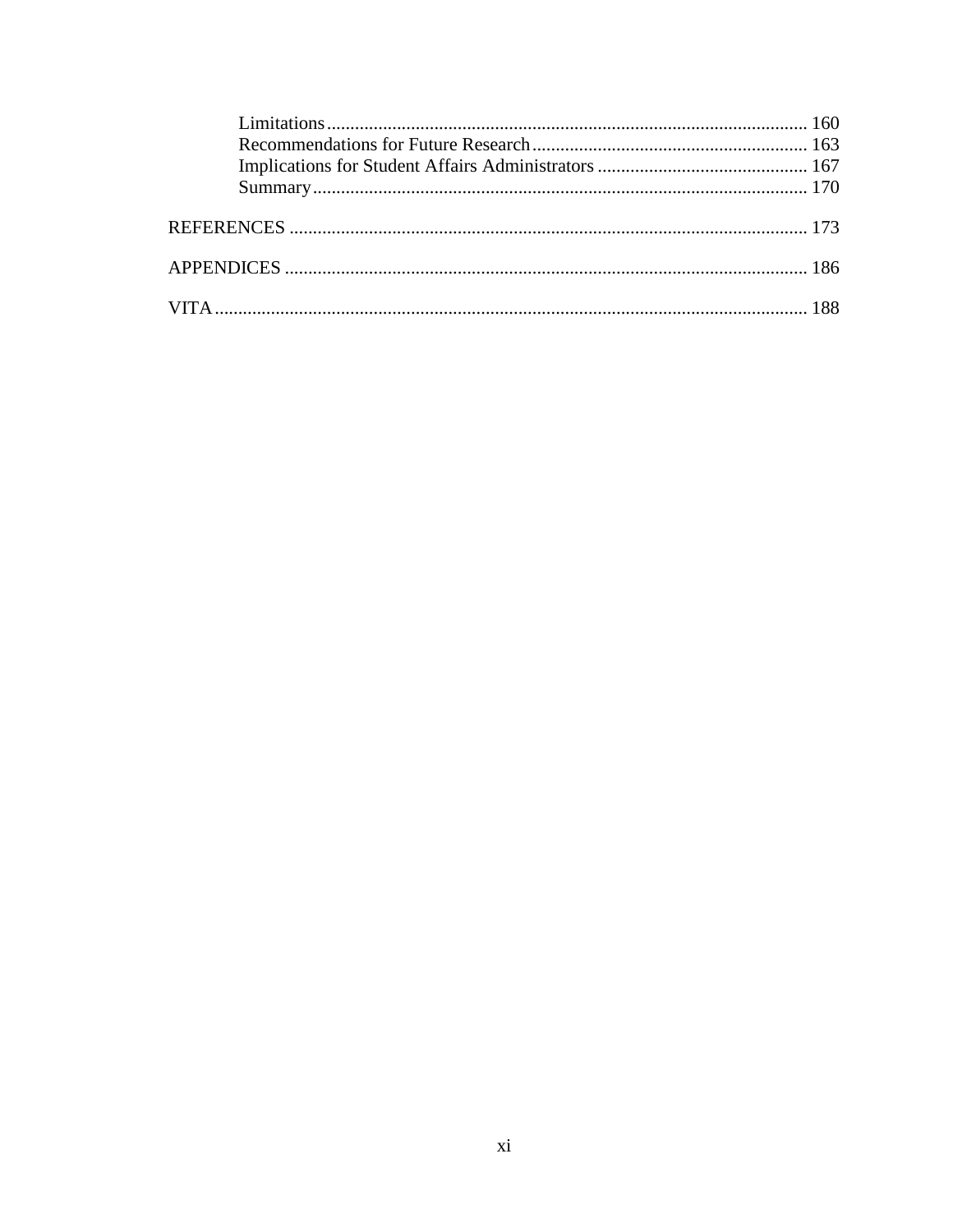#### **CHAPTER I**

### **INTRODUCTION**

<span id="page-12-0"></span>As colleges and universities are internationalizing their curriculum, there is a growing need for student affairs professionals to become aware of and familiar with internationalization and to become players in the global society. The academic sector of higher education is moving towards the internationalization of the curriculum, yet the divisions of student affairs have been slower to react.

Student affairs professionals serve as mentors and are in a position to encourage students that they work with to see the world with a global perspective, yet student affairs professionals lack international experience themselves. As a means of achieving the internationalization of student affairs, short term international study tours as part of the study abroad programs are becoming increasingly important. Participation in a short-term international study tour presents an opportunity for student affairs professionals to experience the world of higher education and student affairs in a different way and through different lenses.

From the beginning of the  $21<sup>st</sup>$  century, there has been a push and a significant trend to internationalize higher education and in turn to internationalize the role and programs of Student Affairs. There have been several governmental initiatives to have more students from the United States study abroad. Stroud (2010) focuses on the importance of study abroad as referred to in the Simon Act, passed in 2009 as the Senator Paul Simon Study Abroad Foundation Act. The purpose of the legislation was to encourage the diversification of study abroad participants. This legislation showed the growing awareness of members of Congress and the Federal Government of the need for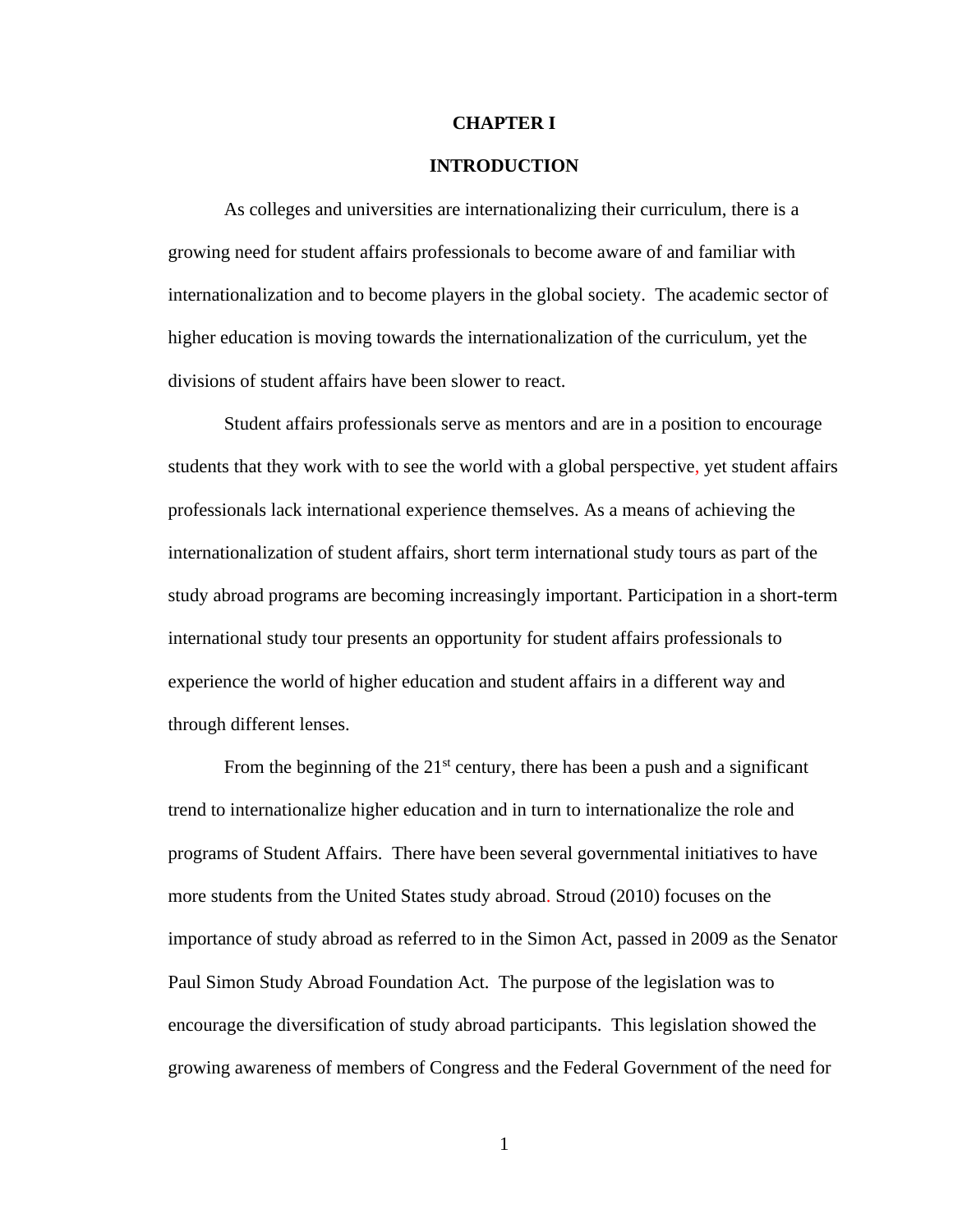more U.S. students to experience the world. There were several governmental reports as well as educational reports promoting the internationalization of higher education with the use of study abroad measures (American Council on Education, 2017; NAFSA, "Senator Paul Simon Study Abroad Act," 2011; Commission on the Abraham Lincoln Study Abroad Fellowship, 2005). There is limited research on student experiences of short-term study abroad; however, there is a growing trend in the number of students participating in short-term programs.

The world and universities are becoming globalized and internationally aware and curricula need to adapt to a changing world politics. It is particularly important that university professionals, and student affairs professionals and administrators seek to understand the process and of internationalization on their college campus. Student affairs professionals are part of this internationalized world because of the work they do with students and other university colleagues, and it is becoming increasingly essential that they convey these changes and adaptations to their students. Internationalization is "the intentional process of integrating an international, intercultural or global dimension into the purpose, functions and delivery of post-secondary education" (Knight, 2003).

Undergraduate students are being exposed to world views and graduate students in higher education programs are encouraged to explore the world, expanding their education experiences by attending study tours, (Rogers, Cawthon, & O'Connell, 2016) enhancing their course work with international understanding components, and attending conferences. At the same time there is a need to expand professional development opportunities for student affairs professionals, encouraging them to be part of this internationalization process of integrating an international perspective into the curriculum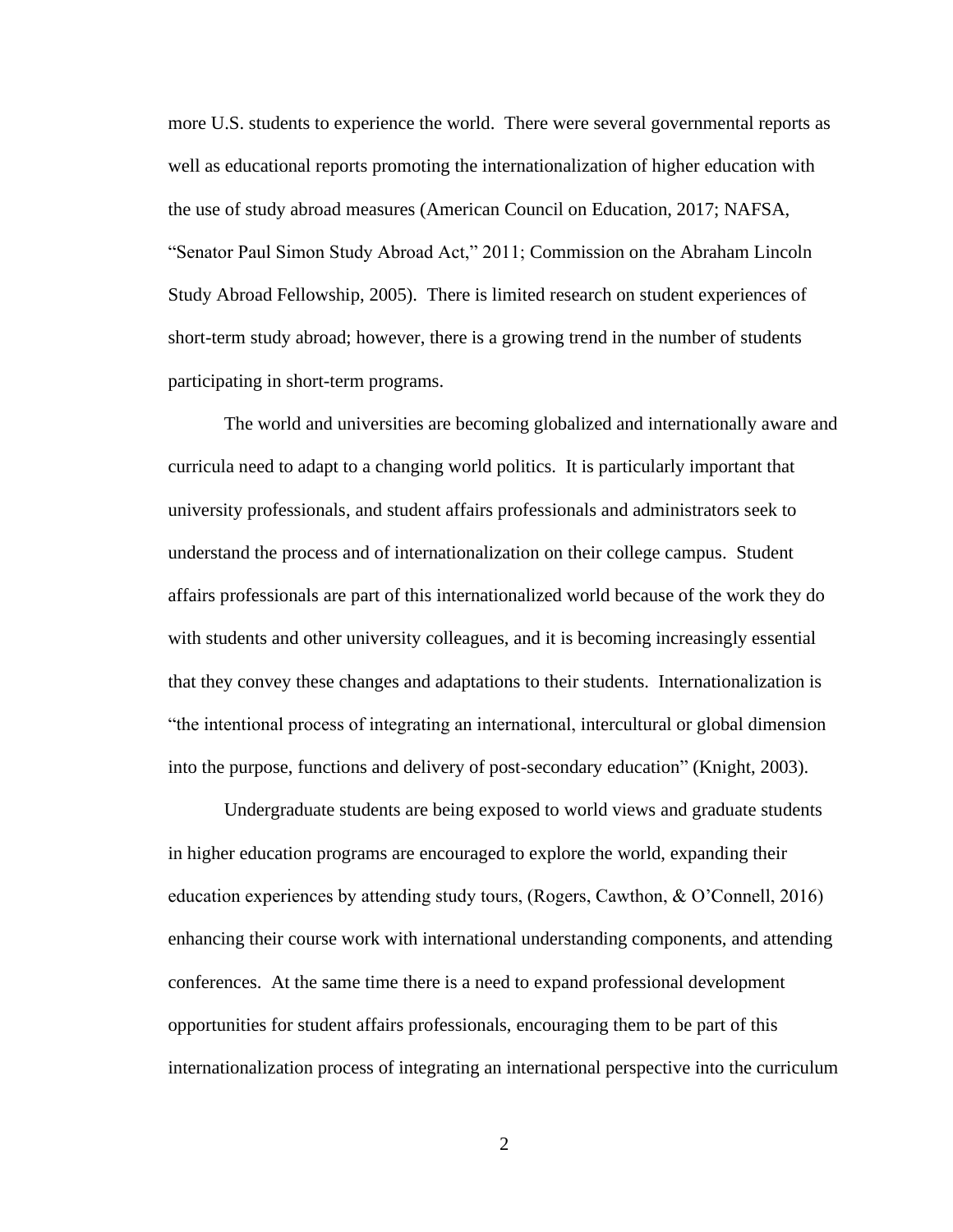and student experiences being developed on their college campus, particularly within their own departments in student affairs. Dalton (1999) states "there is much to learn from student affairs activities in colleges and universities in other countries" (p. 9). It is encouraging that in many cases the faculty and staff (Lindquist & Bischof, 2006; Sandgren, Ellig, Howde, Krejci, & Rice, 1999) also become the students and they, as well as the students with them, may well develop and learn in the areas highlighted by the studies, including global awareness, intercultural communication, and expanded career paths, to name three of the possibilities.

The internationalization of student affairs has had student affairs professionals "engaged in international travel and involvement for many years but most often in individual and informal context" (Dalton & Sullivan, 2008, p. 7). These professionals have interacted with international students but the collaborative opportunities with other international universities have been limited and, as described by Dalton and Sullivan, "international involvements were on the periphery of the profession and outside the mainstream of professional activities and responsibilities" (p. 7). Yet "international travel and exchange is an area in which student affairs professionals lag behind their academic colleagues" (p.11).

There is limited research pertaining to student affairs personnel who attend study tours or study abroad as professionals. Much of the focus of the research on study tours and study abroad has been on undergraduate students (Norris & Gillespie, 2008; Stebleton, Soria, & Cherney, 2013; Younes & Asay, 2003). What is recognized as the functional area and academic field of Study Abroad has been examined and investigated from the perspective only of the students who have had the opportunity to travel and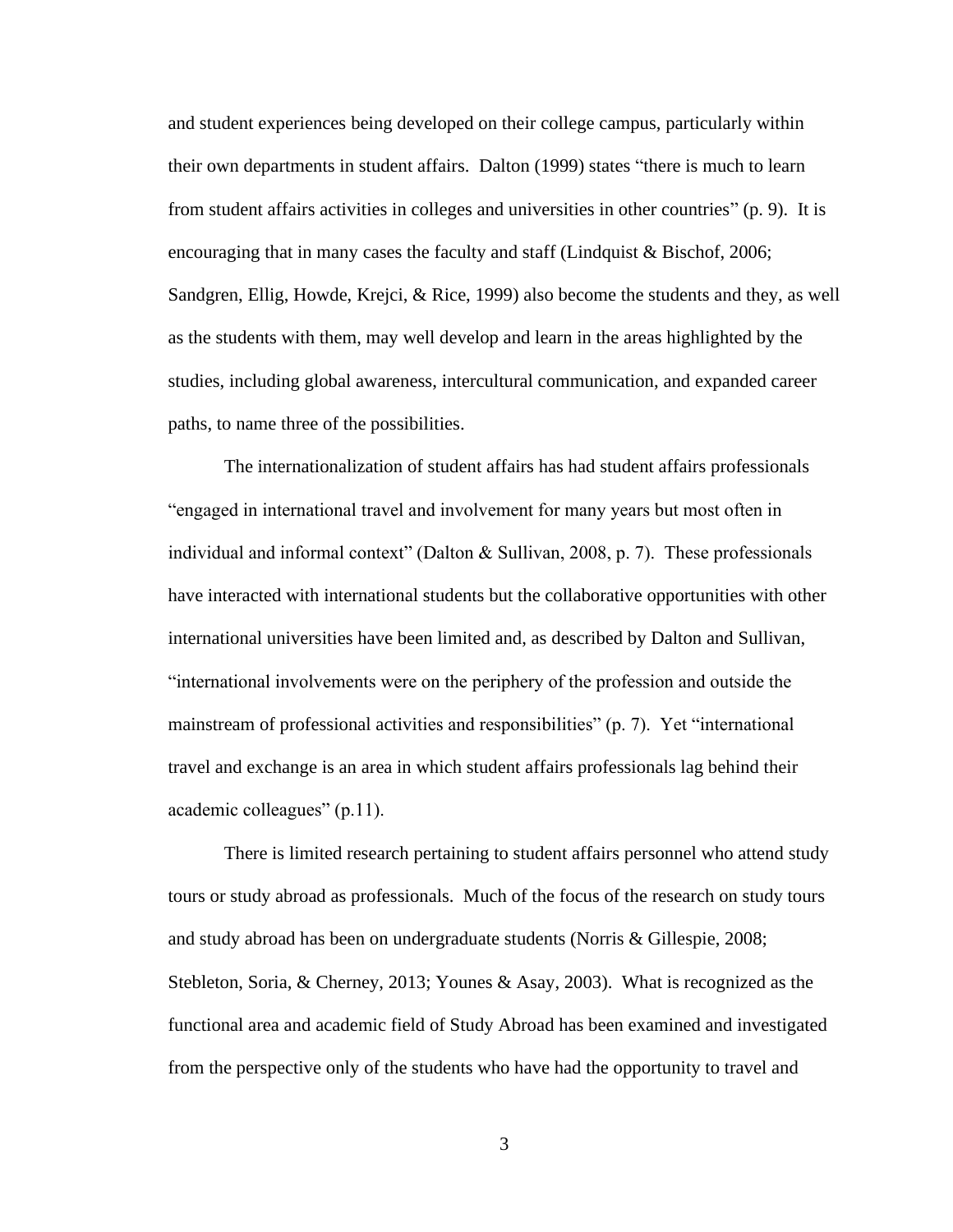participate in either full-term or short-term study abroad programs. Several research studies have focused on the development, growth, and progress of student participants with respect to career aspirations, professional development, and long-term benefits (Toncar, Reid, & Anderson, 2006; Carlson, Burn, Useem & Yachimowicz, 1990; Young, 2010; Orndorff, 1998).

# **Background of the Study**

<span id="page-15-0"></span>In many respects, internationalization is higher education's response to the ongoing process of globalization (Hill, 2016). Internationalization involves all aspects of a college/university campus which contribute to fulfill the mission and direction chosen by the institution. All members of the university community are part of the process to meet the institutions missions. Accordingly Student Affairs administrators must also be included and become active members in the greater university structure to advocate and develop an understanding of the internationalization efforts of the university.

Student Affairs is a division of a university or college made up of student affairs administrators who help to provide services, programs, and assist students to learn and grow outside of a formal classroom setting. Student affairs administrators are trained in student development theory and help to enrich the lives of students with whomthey interact. Another role of Student Affairs is to "prepare students for active participation in society" (Ciobanu, 2013, p.171). It is important to note that the role of student affairs is influenced by "the knowledge and beliefs of academic staff and administrative staff influence the manner and responsibility in which the student programs and services are delivered" (Ciobanu, 2013, p. 172).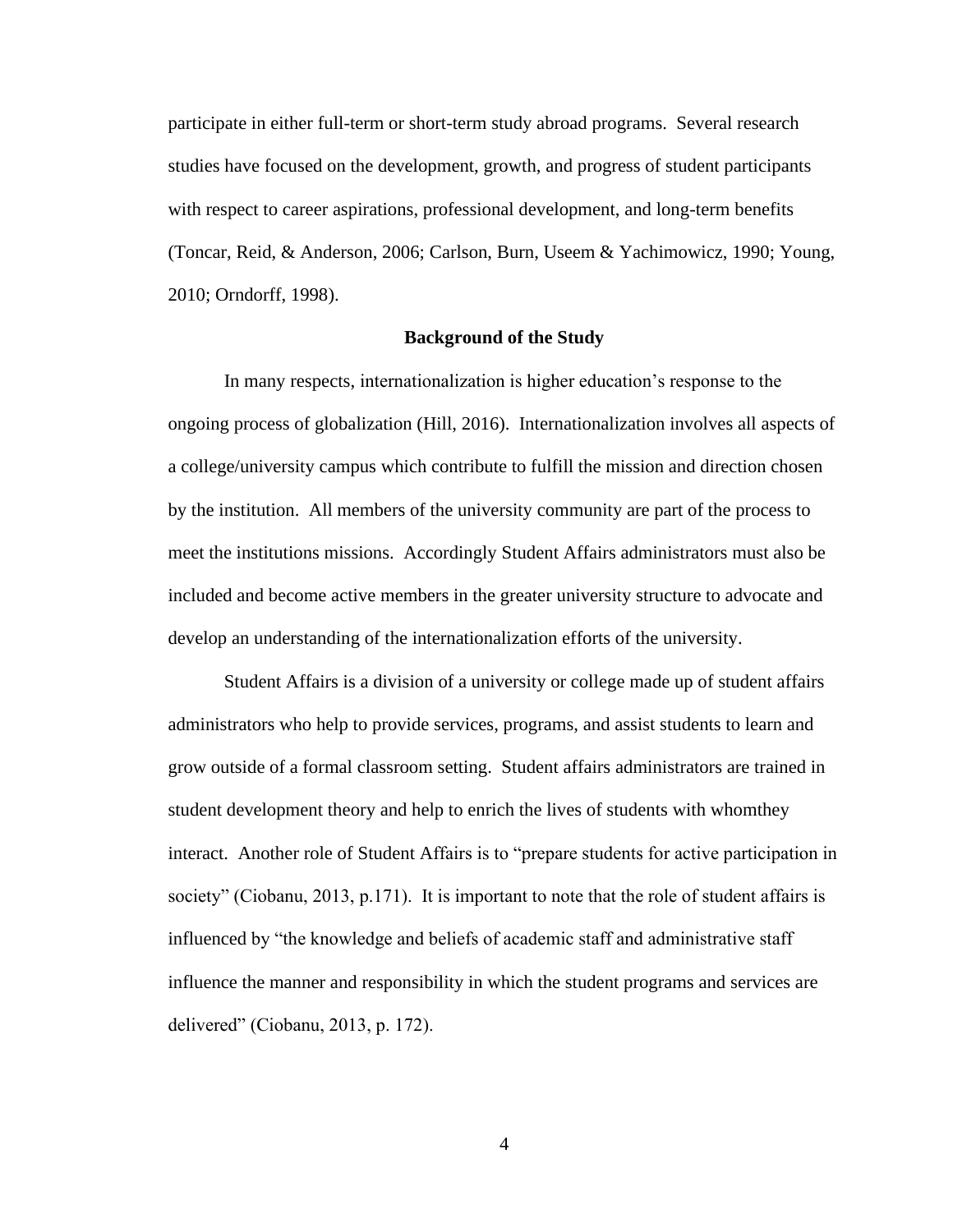Student Affairs as a division has been evolving because of the ever-changing landscape of higher education but historically it has always had significant influence on students. "There are campus units whose historical role has included attempting to influence the social climate and students' interaction experience. These units are collectively termed 'student affairs'" (Franklin-Craft, 2010, p. 2). At some universities Student Affairs may be the largest division.

As a student affairs administrator and participant in international study tours, the researcher has been concerned by the general lack of discussion and direct advocacy towards the interantionaliztion of Student Affairs. Several of the researcher's colleagues serve as mentors, encouraging students to see the world and obtain a global perspective, yet as student affairs professionals, it appears that they lack international experiences themselves. In order for students develop the competencies to succeed in an increasingly globalized world student affairs administrators must be part of the conversation regarding the process of internationalization of their university, develop an understanding of where student affairs fits into that process, and play an active role within their division in internationalization of their institution.

#### **Statement of the Problem**

<span id="page-16-0"></span>There are currently few studies on the impact of study tours on student affairs personnel either professionally and personally. Christie and Ragans (1999) emphasized the expanded opportunities for student affairs professionals to grow from international service and exchange programs. Additionally, Kruger and Dungy (1999) highlighted the importance of international exchange for student affairs professionals, provided strategies to gain institutional support, and point out the value of exchange programs. Yet Student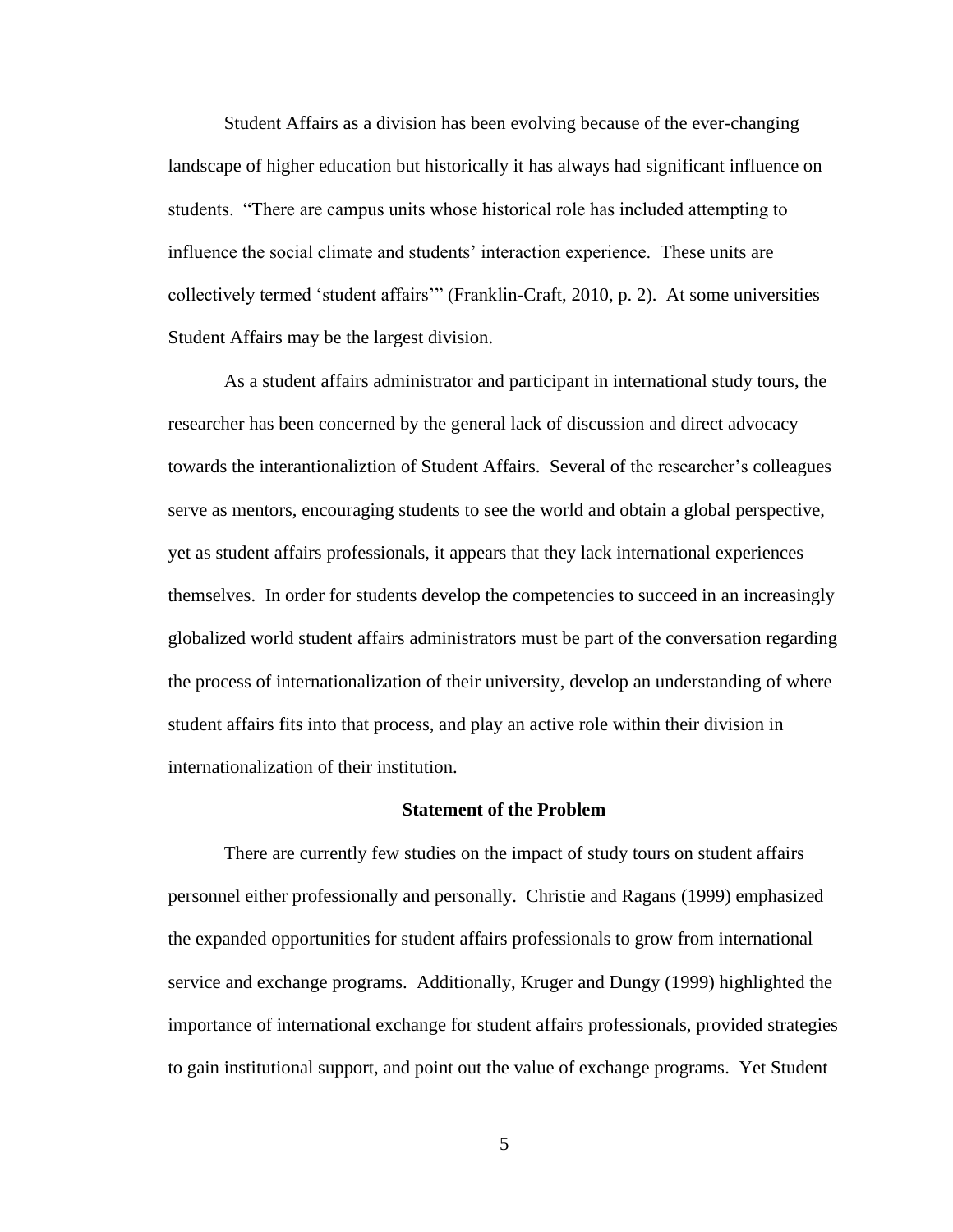Affairs is not generally included within the greater internationalization of higher education development.

Student Affairs has a role in the internationalization process, in particular, "student learning experiences that encourage global citizenship, critical thinking, and an understanding of issues larger than the immediate self-play" (Manning, Kinzeie  $&$  Schuh, 2006, p. 151). Areas of student affairs that encourage internationalization are "study abroad, short-term study tours, and on-campus internationalization certainly strive to meet these goals" (p. 151). Therefore, the need for a global perspective and mindset is important to increase the role of student affairs professionals in promoting opportunities to students and to peers to further their talents and abilities. The present study addressed the gap in the literature using a qualitative approach.

#### **Purpose Statement**

<span id="page-17-0"></span>The purpose of the present study was to gain an understanding and insight into the role that international study tour experiences play in furthering the professional and personal development of student affairs professionals. The study will add to the literature available regarding study tours and is to be shared with stakeholders within student affairs administration to encourage the participation of staff on international travel, in particular, study tours, professional exchanges, and international conversations.

For the current study, the researcher inquired into whether the participation of student affairs professionals in an international study tour ranging from 7-28 days (Sachau, Brasher & Fee, 2010, p. 653) can be helpful for the development and the internationalization of the field of student affairs. Through qualitative interviews, the researcher learned why student affairs professionals attend international study tours and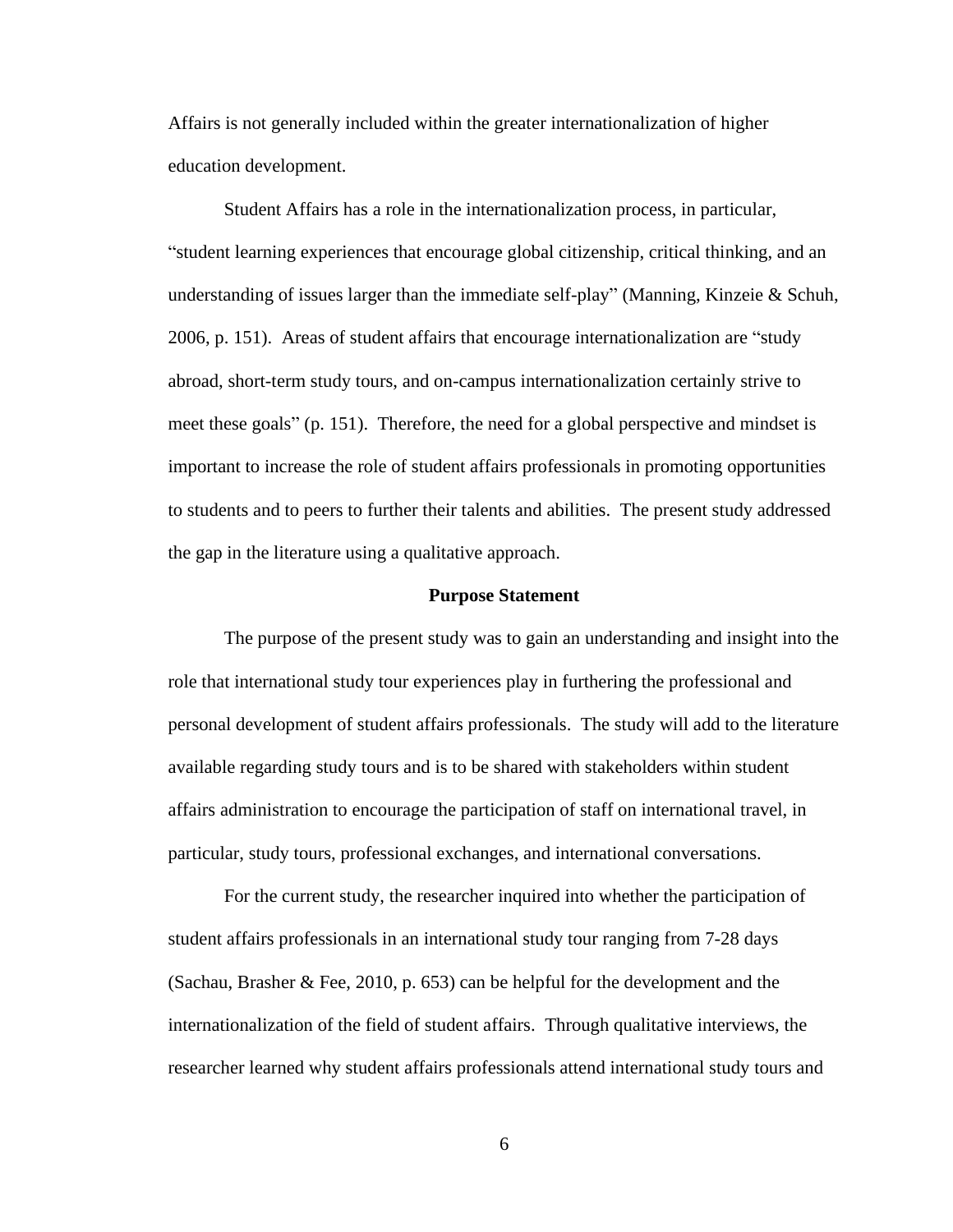how these experiences shaped their professional and personal development, and how these experiences might have influenced how they view their work as student affairs professionals.

# **Research Question**

<span id="page-18-0"></span>The research question that guided this study was:

In what ways do student affairs administrators involved in international study tours perceive their experiences as furthering their personal or professional development?

#### **Definitions of Key Terms**

<span id="page-18-1"></span>*Career Path.* Creating a plan or interest in particular positions for future job opportunities.

*Global Awareness.* "knowledge of the interrelatedness of local, global, international, and intercultural issues, trends, and systems" (Florida International University (2011a).

*Global Competency. "*having an open mind while actively seeking to understand cultural norms and expectations of others, leveraging this gained knowledge to interact, communicate and work effectively outside one's environment" (Hunter, 2004, p. 130- 131).

*Global Mindedness.* "the capacity to examine local, global and intercultural issues, to understand and appreciate the perspectives and world views of others, to engage in open, appropriate and effective interactions with people from different cultures, and to act for collective well-being and sustainable development" (OCED, 2018).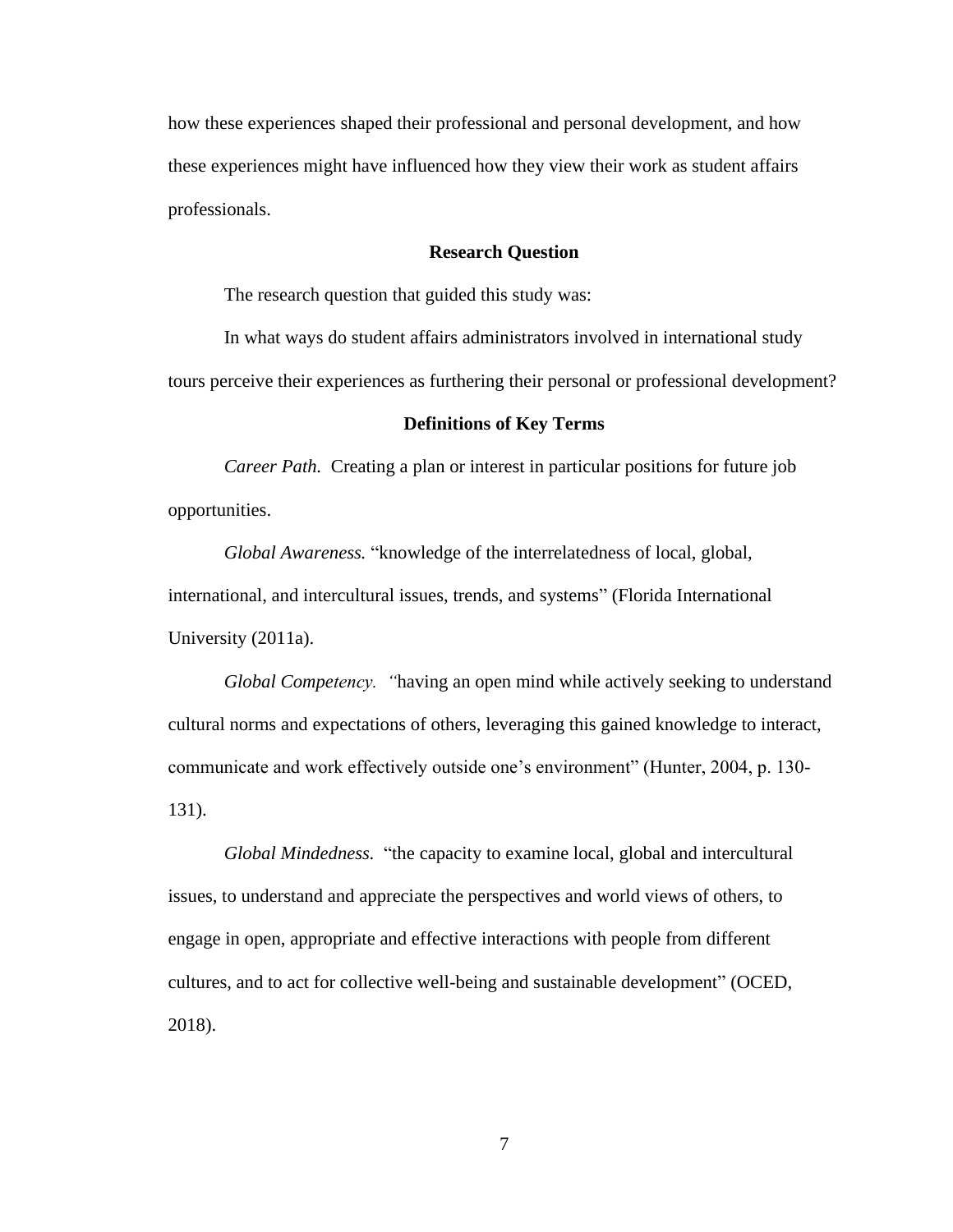*Global Perspective.* "the ability to conduct a multi-perspective analysis of local, global, international, and intercultural problems" Florida International University (2011b).

*Intercultural Communication*."the ability to behave effectively and appropriately in interacting across cultures" (Martin & Nakayama, 2010, p. 47).

*Internationalization. "*the process of integrating an international, intercultural, or global dimension into the purpose, functions and delivery of post-secondary education" (Knight, 2003).

*International Study Tours*. A 2- to 3- week period of time (Ribeiro, 2004, p. 122) and "a 7- to 28-day trip where participants travel from city to city and visit sites along the way" (Sachau, Brasher & Fee, 2010, p. 653). Tour is led by a faculty member, from a higher education program and college credit may be earned.

*Personal Development.* Characteristics, personal preferences, and improvement of oneself enhancing skills, and abilities*.* 

*Self Growth.* "a desire to become a better version of oneself every day. A timeless pursuit, self-growth refers to a life-long process to improve one's own performance through formal and informal approaches." (Jain, Apple, & Ellis, 2015, p.41).

*Student Affairs*. Functional areas of academic advising, admissions, assessment, research, program evaluation; athletics; campus safety; career development; college or student unions; community service and service-learning programs; commuter services and off-campus housing; counseling and psychological services; dean of students' office; dining and food services; disability support services; enrollment management; financial aid; fundraising and fund development; graduate and professional services; Greek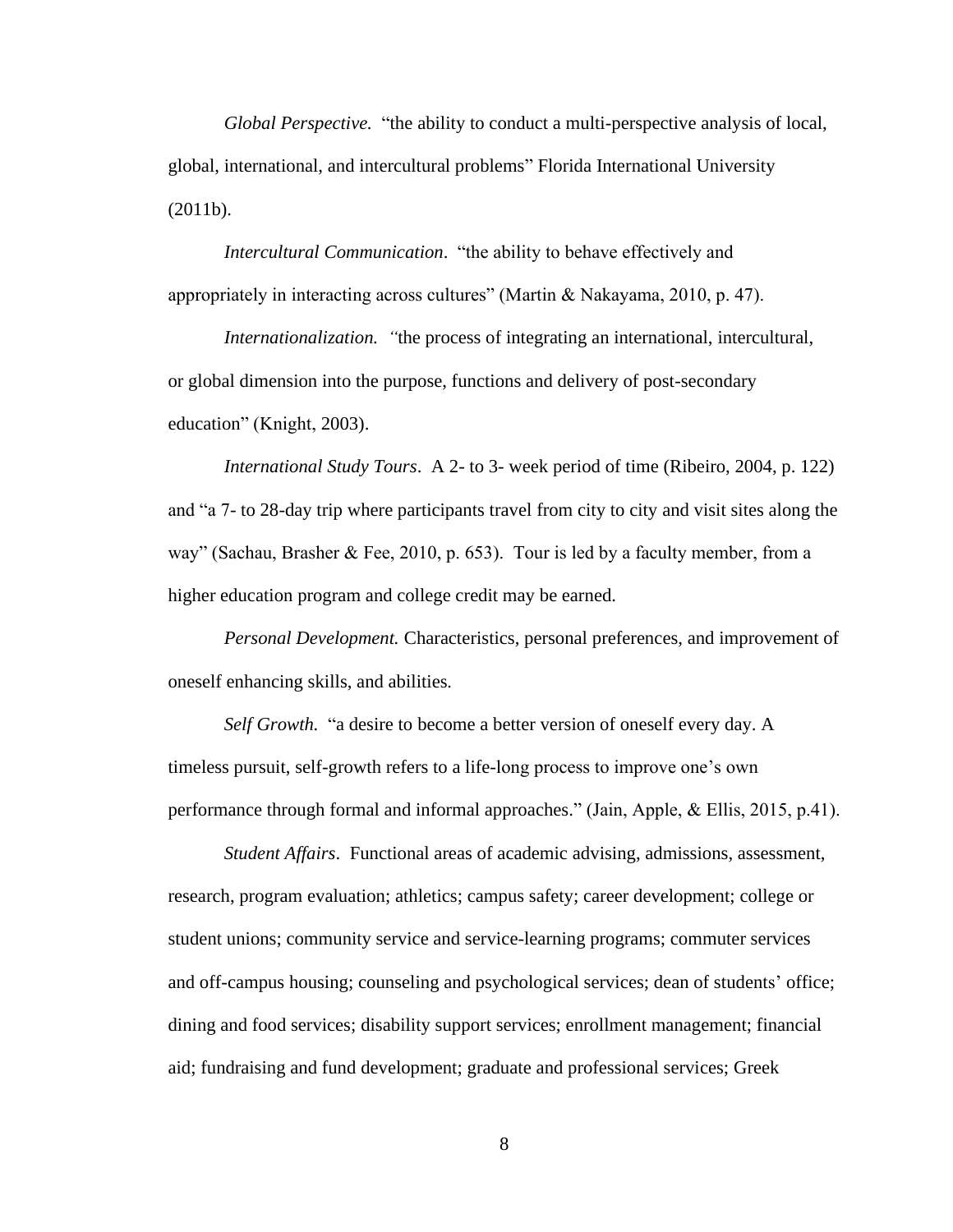Affairs; health services; international student services; judicial affairs; lesbian, gay, bisexual, and transgender (LGBT) services; multicultural student services; orientation and new student programs; recreation and fitness programs; religious programs and services; registration services; residence life and housing; student activities; and women's centers. (Dungy, 2003)**.**

# **Kolb's Experiential Learning Theory**

<span id="page-20-0"></span>For the research study, Kolb's Experiential Learning theory was used as the conceptual framework to understand and explain the participant's experiences in international study tours (Kolb, 1984). The researcher used the theory's four-step cycle of learning to explain the educational cycle of international study tours. Kolb's theory four cycle process combines experience, perception, cognition, and behavior with concrete experiences, reflective observation, abstract conceptualization, and active experimentation. The international study tour experience provides and supports that "in experiential learning theory, learning is considered to be a continuous process in which knowledge is created by transforming experience into existing cognitive frameworks, thus changing the way a person thinks and behaves" (Sewchuk, 2005, p. 2).

The international study tours that the participants embarked on were designed to support experiential learning. Traveling is a potential source of learning that is transformative in nature (Morgan, 2010). The international study tours were structured to accommodate the different learning styles of the participants. For example, classroom time (physical and virtual) provided pre-departure lessons, the institutional visits provided concrete experiences and periods of time were blocked out to encourage reflective observations and reflective journal entry time as well as time slots for group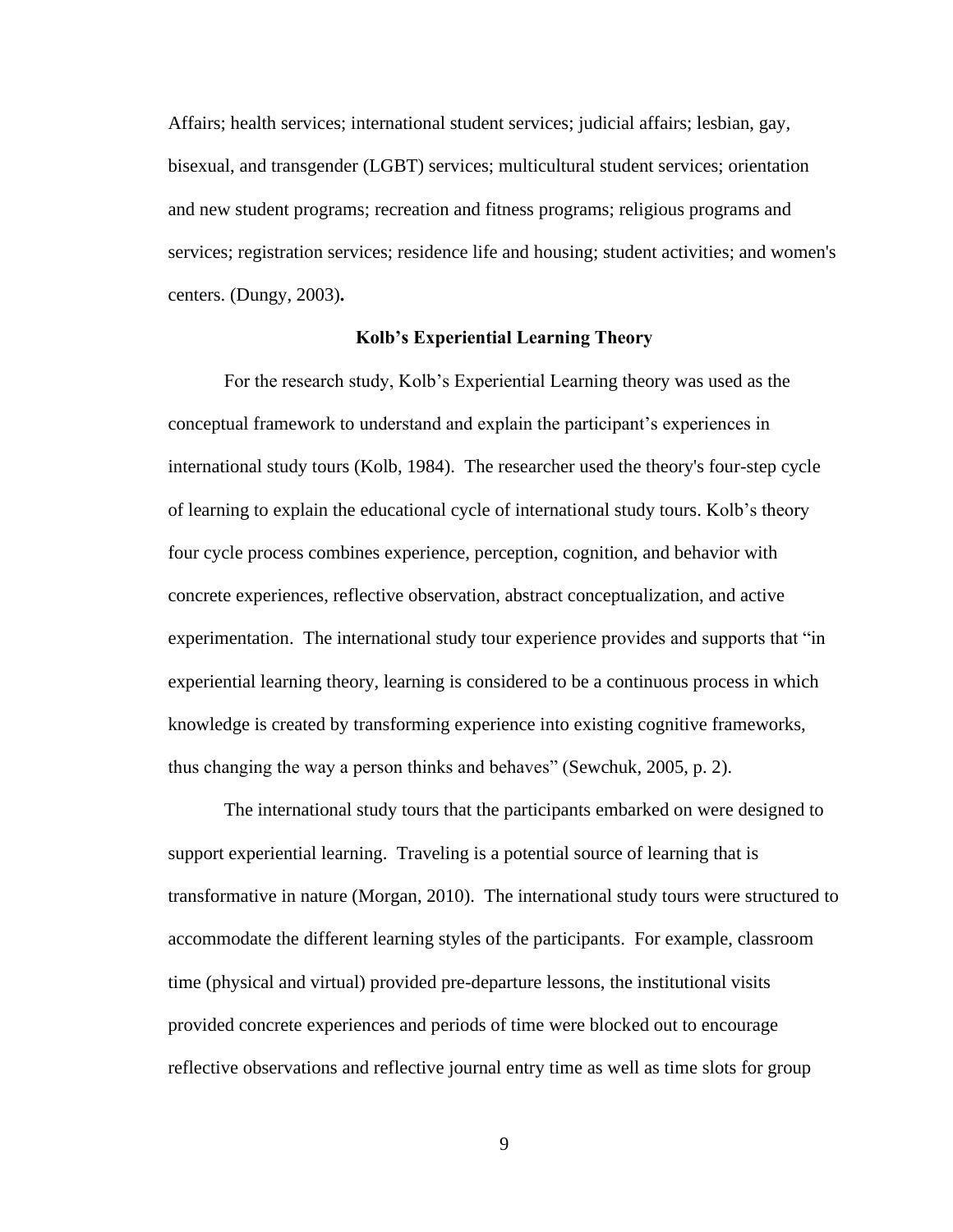discussions. Also, during the tours, participants were able to apply what they were learning to their own professional positions and then able to implement lessons or ideas learned post trips as active experimentation.

#### **Summary of the Dissertation Chapters**

<span id="page-21-0"></span>Chapter one addressed the need to conduct a study to understand why student affairs professionals choose to attend international study tours, the impact of these study tours, and the need to expand the research and literature available with regard to the professional growth and development of those who attend short-term study abroad programs, in particular, study tours. During the research and planning of this study, the specific research question was identified as the role and significance in professional and person development of student affairs professionals participating in international study tours. Experiential learning theory was provided as the conceptual framework provided a lens in which to view the learning and growth experienced by the participants. The experiential learning theory is woven into the international study tour activities and educational programming that was direct and indirect to those who traveled.

The study contributes to the limited studies available regarding faculty-led shortterm study abroad trips and create a new area of research regarding student affairs professionals and their role and experiences within international study tours.

Chapter 2 provides a broad overview of the foundational literature which apprises this dissertation. It covers broad areas of literature: internationalization of higher education and student affairs, historical perspective, type of participants, short-term study abroad programs, and an overview of the theoretical framework used for this study. The type of participant literature and short-term study abroad program literature provide a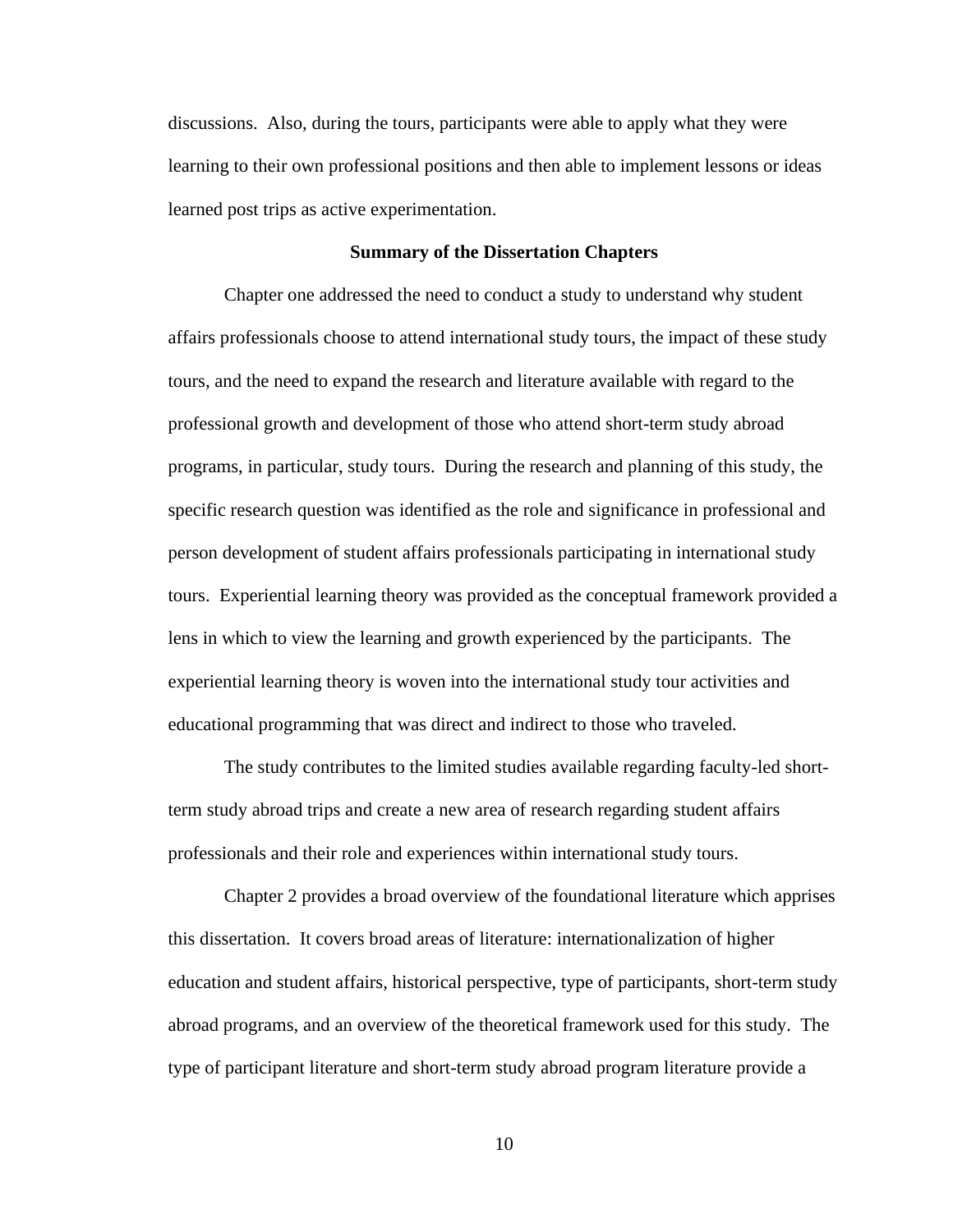context and perspective lens to place the specific participants of this research study and the need to add to the literature available. The theoretical framework provides the structure to explain this study which was informed by the literature. Chapter 3 presents an overview of the research design, the participants and the location sites, as well as the methods of data collection and the coding and analysis methods. Chapter 4 presents the findings of the interviews conducted and provides an analysis of the themes developed from the participant interviews. Chapter 5 offers conclusions from the data, provides further research, and implications for the field.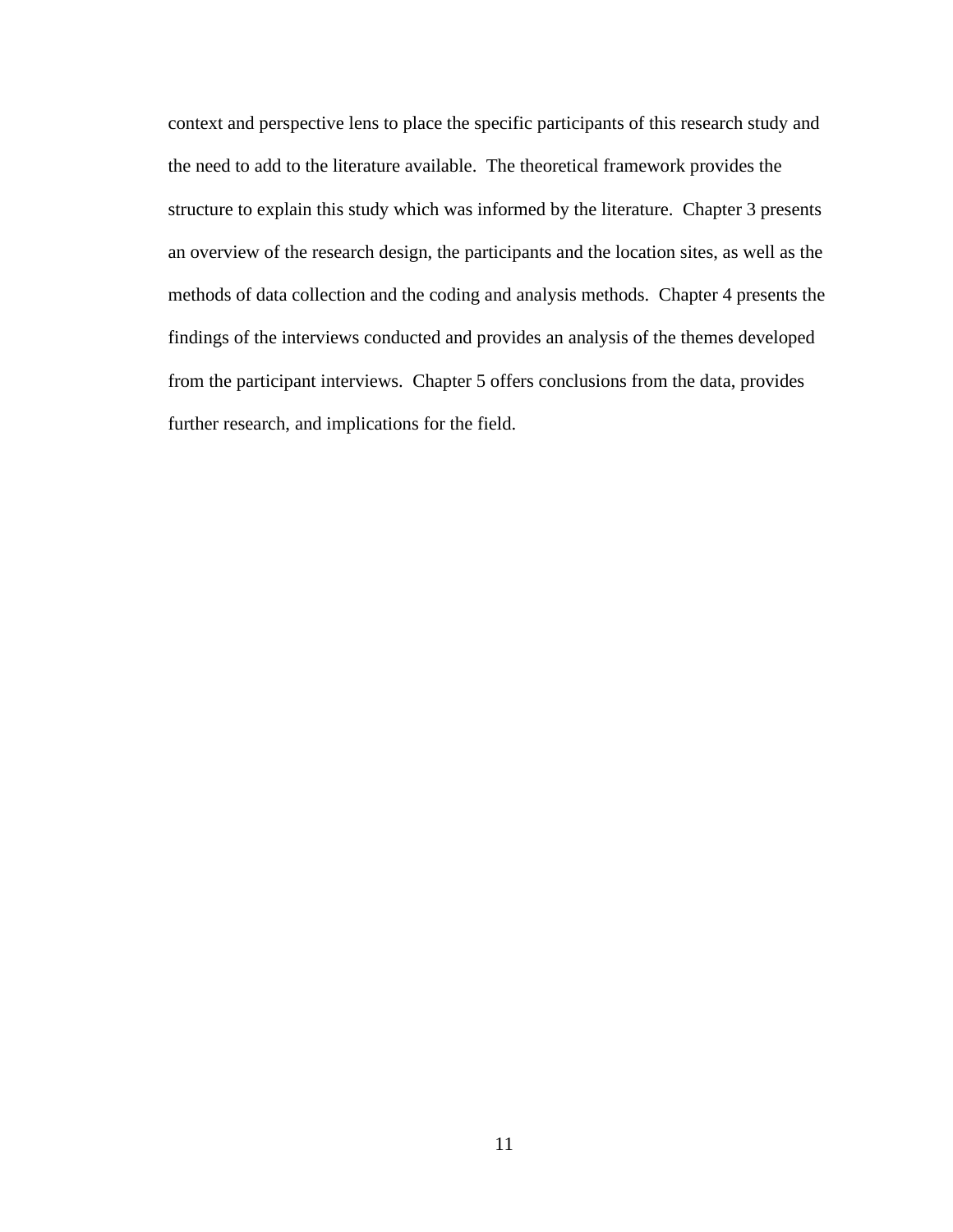# **CHAPTER II**

#### **LITERATURE REVIEW**

<span id="page-23-0"></span>The purpose of the present study was to gain an understanding and insight into the role that international study tour experiences help to further the professional and personal development of student affairs professionals. To facilitate this research focus, a review of related literature was conducted. This chapter discusses the literature related to research on international study tours, providing a brief historical perspective along with reasons to attend study abroad tours, competency outcomes, and the types of programs related to the present study. In addition, this chapter also reviews the literature which provides the basis and support for this study including professional development, internationalization of student affairs, and the impact of study abroad on those who participate. The literature highlighted the variety and mode of participants in study abroad programs and particularly international study tours. The research included examining the graduate student experience as well as faculty professional growth from participating in and leading international study tours.

#### **Review of the Literature**

<span id="page-23-1"></span>Within the literature related to study abroad, there was an overwhelming focus on undergraduate students as participants (Hovey & Weinberg, 2009; Norris & Dwyer 2005), with such topics as the learning outcomes of students (Elola & Oskoz, 2008;) and students' desire to study abroad (Carlson et al., 1990). There was limited literature regarding graduate students' experiences or desire to study abroad (Richardson, Imig, & Flora, 2014), compared to the greater quantity of undergraduate research. There is a somewhat larger amount of literature regarding faculty members who led short-term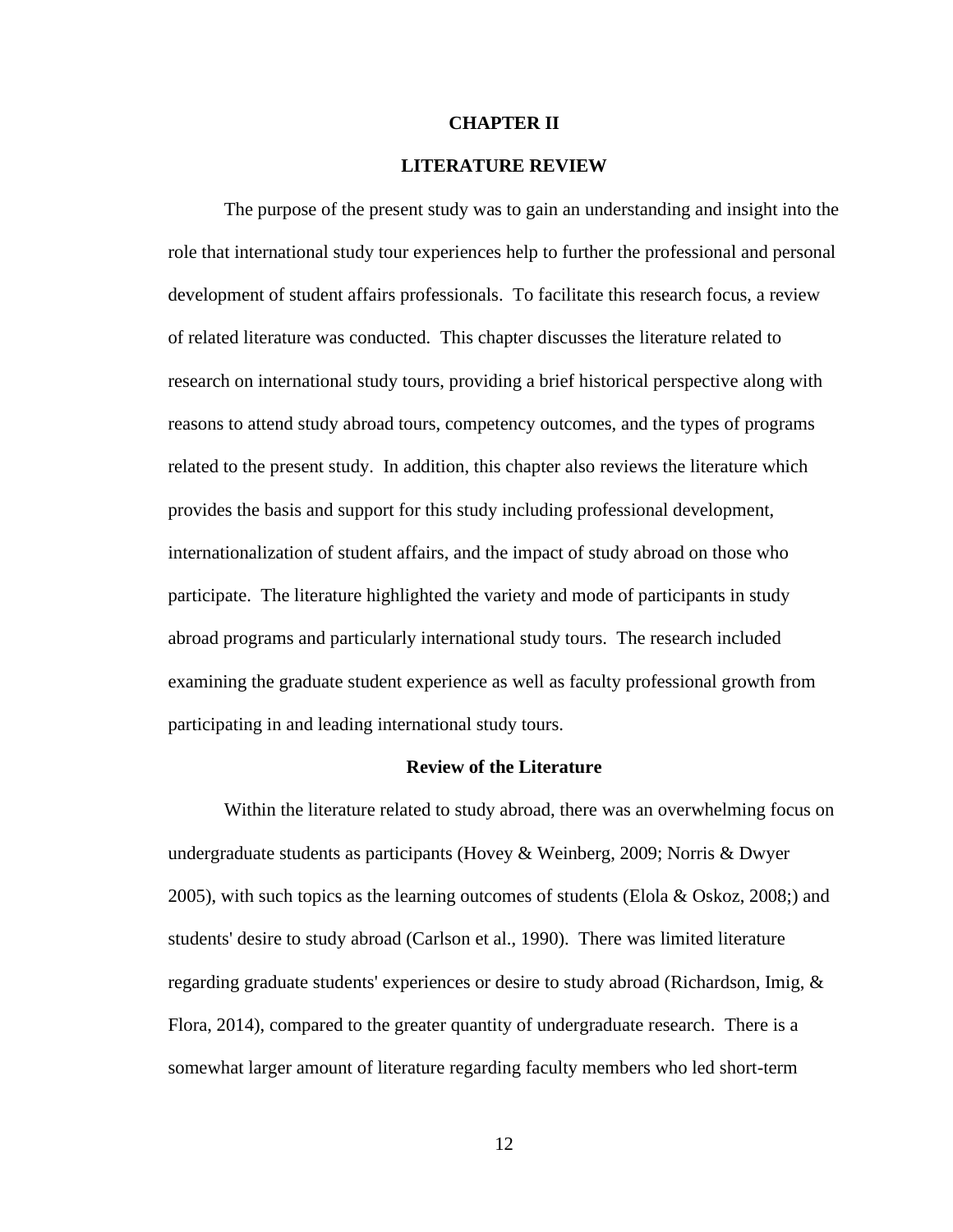study abroad programs (Mosely, 2009; Özturgut, 2007; Brubaker, 2006; Festervand & Tillery 2001) and limited adult learner research regarding study abroad (Coryell 2011; Dirx, Spohr, Tepper & Tons, 2010; Younes & Asay 2003).

It is important to understand the limited type of literature that was available to set a framework for the current study. The impact of international study tours on student affairs professionals is significant. In particular, it is an opportunity to experience a new country and to interact with peers from different institutions who are also working to provide higher education to students. At the same time, there are professionals who attend these study tours as life-long learners and are impacted in a similar fashion as the undergraduates.

#### **Internationalization of Higher Education and Student Affairs**

The university system is changing to fit into the  $21<sup>st</sup>$  century and the demands of an increasingly interdependent world. There is research and current literature discussing the internationalization strategies that universities are implementing (de Wit  $\&$  Knight, 2002). In this research, Knight's (2015) definition of internationalization was used: "the process of integrating international, intercultural or global dimension into the purpose, functions and delivery of post-secondary education, in order to enhance the quality of education and research for all students and staff, and to make a meaningful contribution to society". Another definition that provides guidance and understanding to internationalization is

the conscious effort to integrate and infuse international, intercultural, and global dimensions into the ethos and outcomes of postsecondary education. To be fully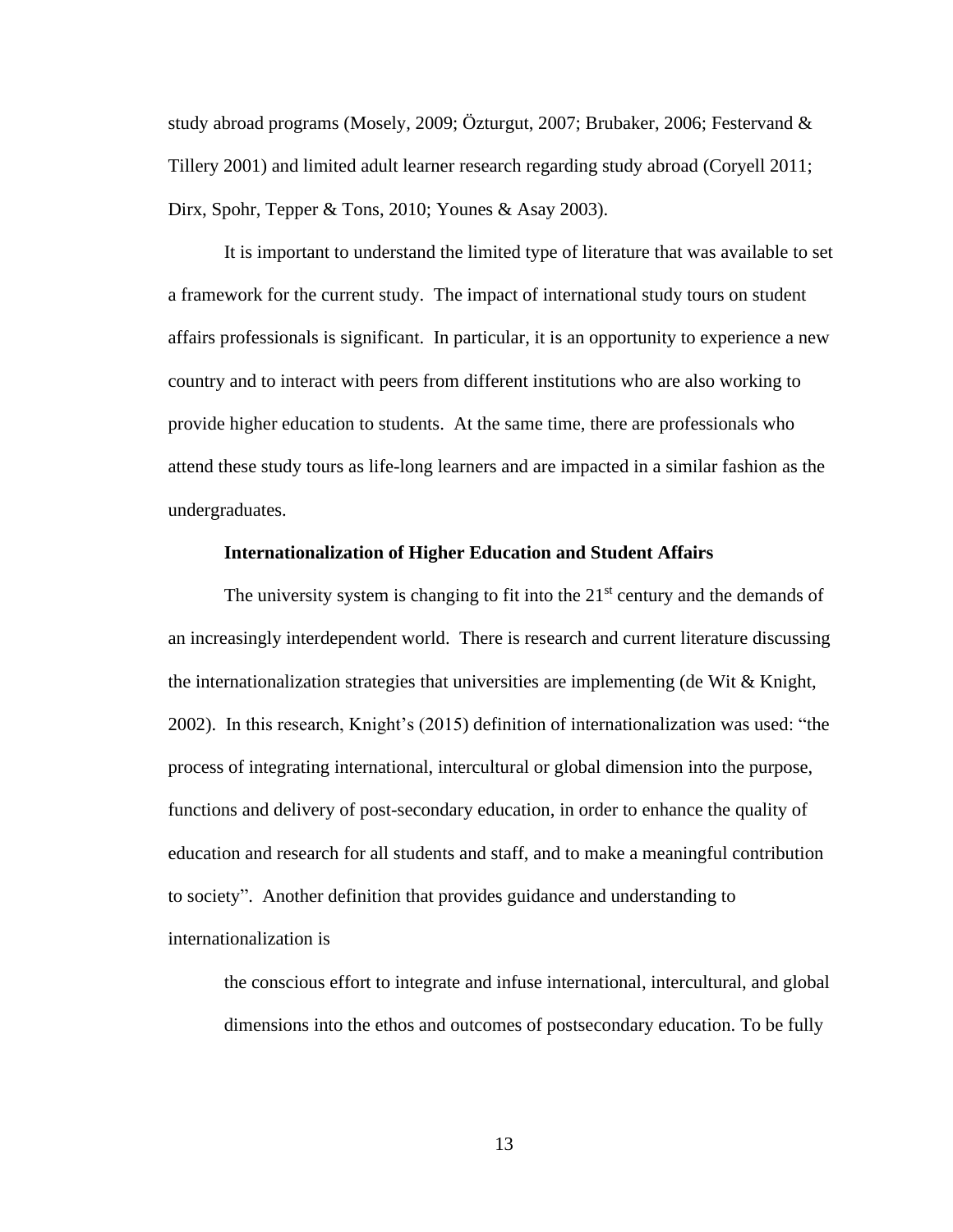successful, it must involve active and responsible engagement of the academic community in global networks and partnerships (NAFSA, 2008, p.1)

The benefits of internationalization of higher education are not only improving the university but also benefiting students by changing their perspectives (Bond, Qian & Huang, 2003; Wiley 2001). There is literature supporting the need for internationalization to be prominent in all aspects of the universities, not just the curriculum (Jowi, 2009; Warner 2004) but research regarding the roles of student affairs administrators in internationalization of higher education is limited (Jons, 2012; Sullivan, 2011).

Universities are creating programs and internationalizing their core curriculums to focus on the ever-changing demands of the world, and the same will be expected from the Division of Student Affairs. Student Affairs is poised to create programming and resources that fit "internationalization with a competency perspective emphasizes the development of skills, knowledge, attitudes, and values that are important for one to compete in the global marketplace" (Knight, 1994, p. 7). Christie & Ragans (1999) argue that "student affairs professionals must become more international themselves" (p. 80). These authors highlight a program created at Florida State University (FSU) in which both students and professional staff have benefited and have had the opportunity to travel abroad. From their experience with this program, the participants have stated it has "been rewarding both professionally and personally" (p. 85). These participants have exchanged information and "have influenced programs and delivery of service to students" (p. 85).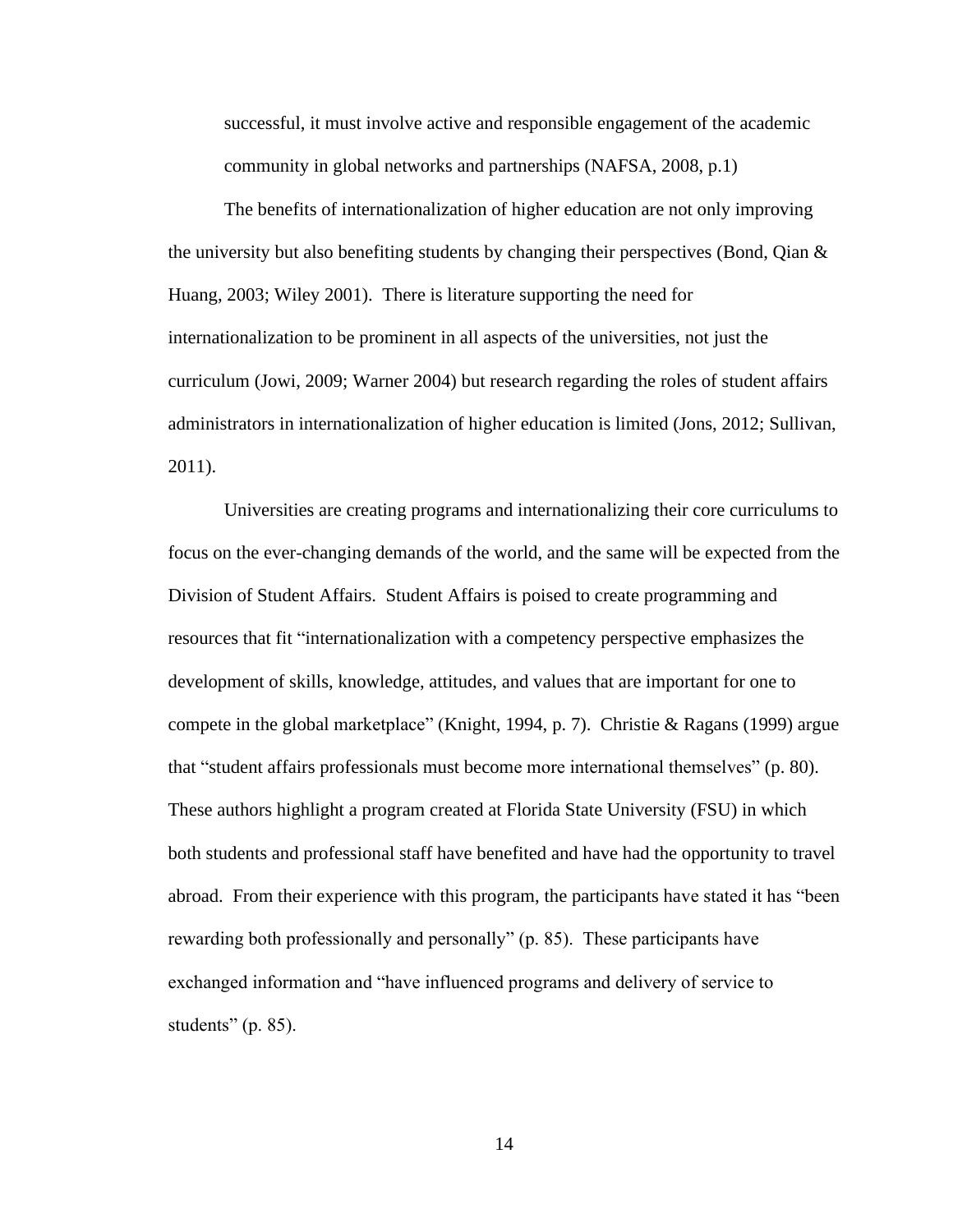Student Affairs has always had a significant influence on students. "There are campus units whose historical role has included attempting to influence the social climate and students' interactions experience. These units are collectively termed 'student affairs'" (Franklin-Craft, 2010, p. 2). At some universities, Student Affairs may be the largest division where professionals perform a variety of duties; the professionals within what is termed "student affairs" provide a multitude of services for students as well as provide support and development.

Not only do student affairs professionals and divisions need to keep pace with the changing world but so do graduate preparation programs aimed at developing future student affairs professionals. Schulz, Lee, Cantwell, McClellan, and Woodard (2007) investigated the "extent of internationalization among student affairs graduate preparation programs in the United States" (p. 610). The mixed-methods study of Schulz et al, (2007) indicated that there is "an uneven distribution of internationalization among student affairs graduate preparation programs and reveal multiple ways by which internationalization is being incorporated into curricula" (p. 621). The study emphasized that the international components within the curriculum tend to be "episodic and studentdriven rather than stable faculty-driven initiatives" (p. 630).

Callahan (2015) states "for the field of student affairs to truly internationalize as the definition describes [used in this study], all student affairs professionals must integrate the international dimension into their own work" (p. 188). Callahan used the NASPA definition 2008 of internationalization, "the conscious effort to integrate and infuse international, intercultural, and global dimensions into the ethos and outcomes of postsecondary education" (p. 1). Callahan (2015) did a historical review of the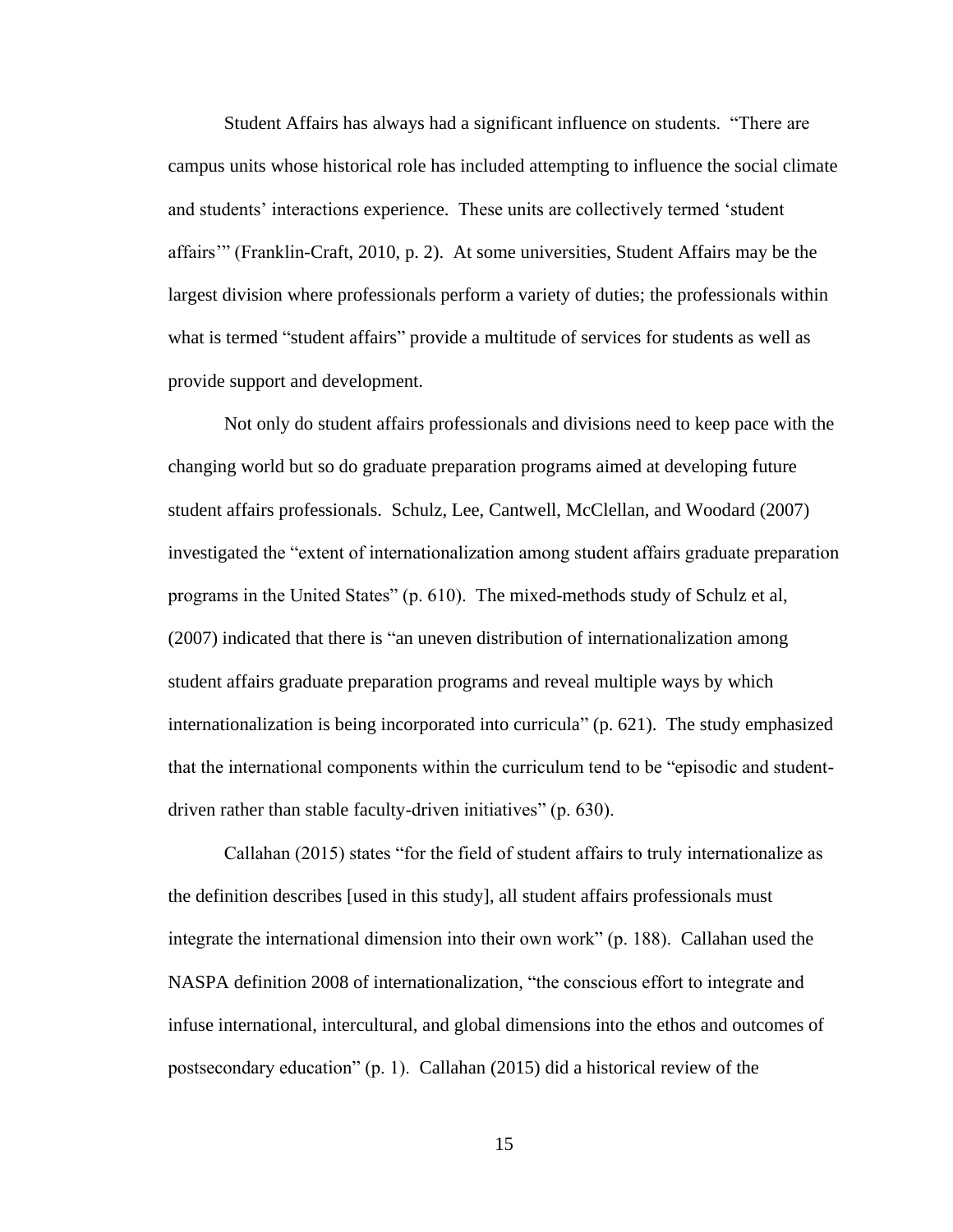internationalization of student affairs within the United States from 1951-1996, providing an oral history of the process and evolution of student affairs. There is a need to add to the literature regarding the role of student affairs in the internationalization process, particularly investigations of the ways in which student affairs professionals are involved in the internationalization process.

# **Types of Participants in Study Abroad Programs**

<span id="page-27-0"></span>For the present study, the researcher focused on student affairs professionals and their experience on an international study tour. There is an overwhelming number of studies and research conducted on undergraduate students. The researcher found in doing this study that the student perspective is important to use as a guide for understanding what the professionals may be experiencing. There are also several studies in a variety of disciplines regarding faculty who led short-term study abroad programs that will be reviewed here (Mosely, 2009, Özturgut 2007; Brubaker, 2006; Festervand & Tillery 2001). There is limited adult learner research regarding study abroad (Coryell 2011; Dirx, Spohr, Tepper & Tons, 2010, Younes & Asay 2003). The following sections describe the motivations of students, faculty, and adult learners to participate in study abroad programs.

# **Students**

Students have various reasons for study abroad participation. For many students "international learning can be a cornerstone for an undergraduate education that prepares students to be engaged and informed citizens in an increasingly globalized world" (Hovey & Weinberg, 2009, p, 35). Study abroad provides opportunities for "college students to add an international experience to their academic career" (Norris & Dwyer,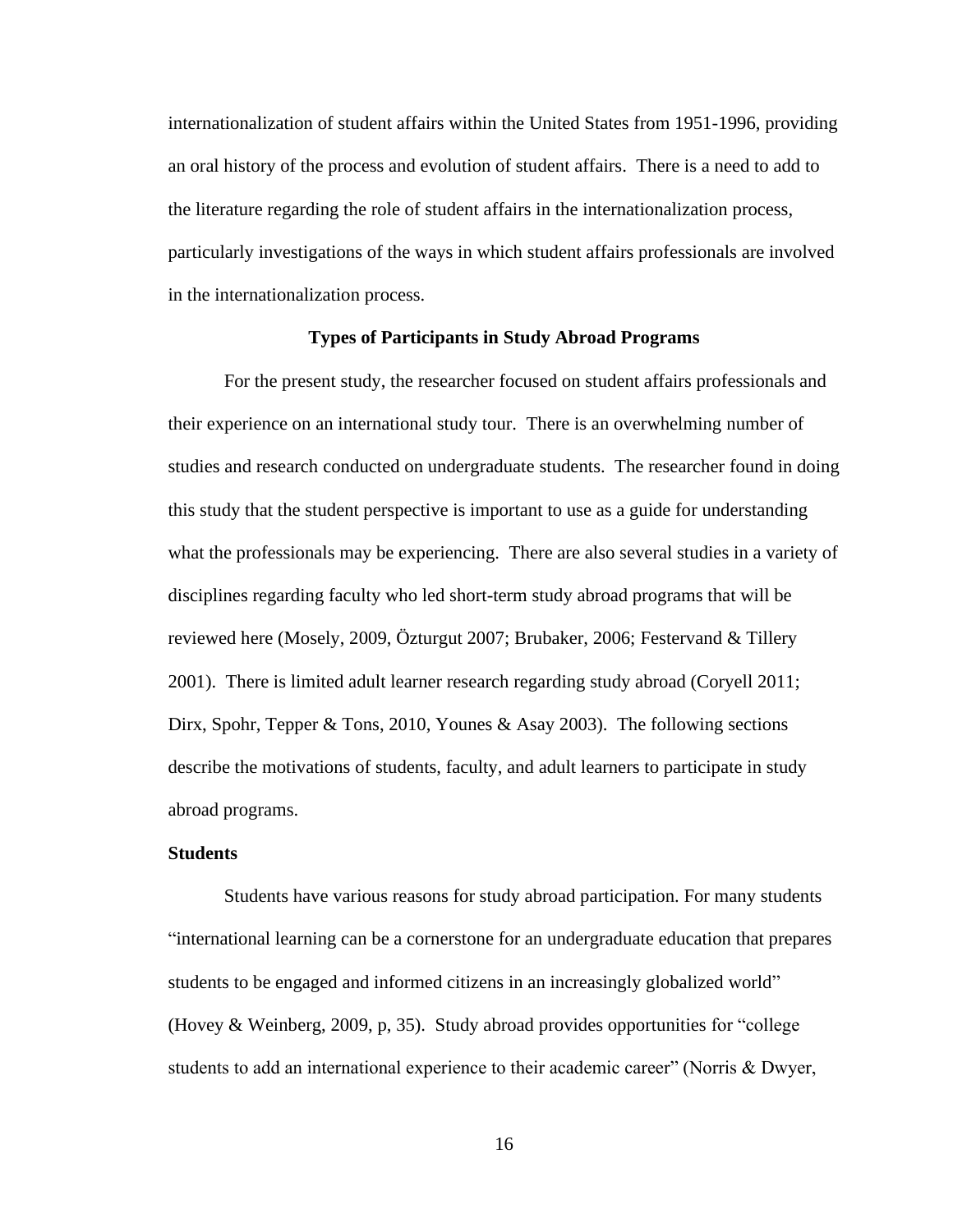2005, p. 121) in addition to which these programs "offer a wide range of learning contexts, varying in length, academic content, and degree of immersion in the host culture" (Norris & Dwyer, 2005, p. 121).

Nyaupane, Paris, and Teye (2010) found four motivational factors for students to participate in study abroad programs: "international travel, escape, social, and academic" (p. 263). For Wiers-Jenssen (2003), students' study abroad motivators were focused on academics, future-careers, and cross-cultural experience. Sánchez, Fornerino, and Zhang (2006) determined that U.S. students desire to study abroad as the following: "the search for pleasure/liberty positively influenced the intention to study abroad" (p. 47).

Motivational factors of the Gen Y are the focus of study abroad for Pope, Sánchez, Lehnert & Schmid (2014). They found that, students are motivated to attend study abroad programs because of a desire for personal growth as well as "gender, parents' educational level, prior international experience, age, and house-hold income" (p. 97). For Clarke, Flaherty, Wright, and McMillen (2009) students value the experiences of study abroad particularly because of an anticipation of, independence, unique experiences, and cultural encounters.

For Forsey, Broomhall and Davis (2012), students in their study had priorities and interests pertaining to having fun, travel, and making friends as motivators for study abroad. In sum, the factors influencing students' motivation to attend a study abroad program are both academic and fulfillment of their own personal interests.

#### **Faculty**

Faculty and/or staff play an important role in the experience of the students who attend any type of study abroad program. Lee (2014) suggests that faculty members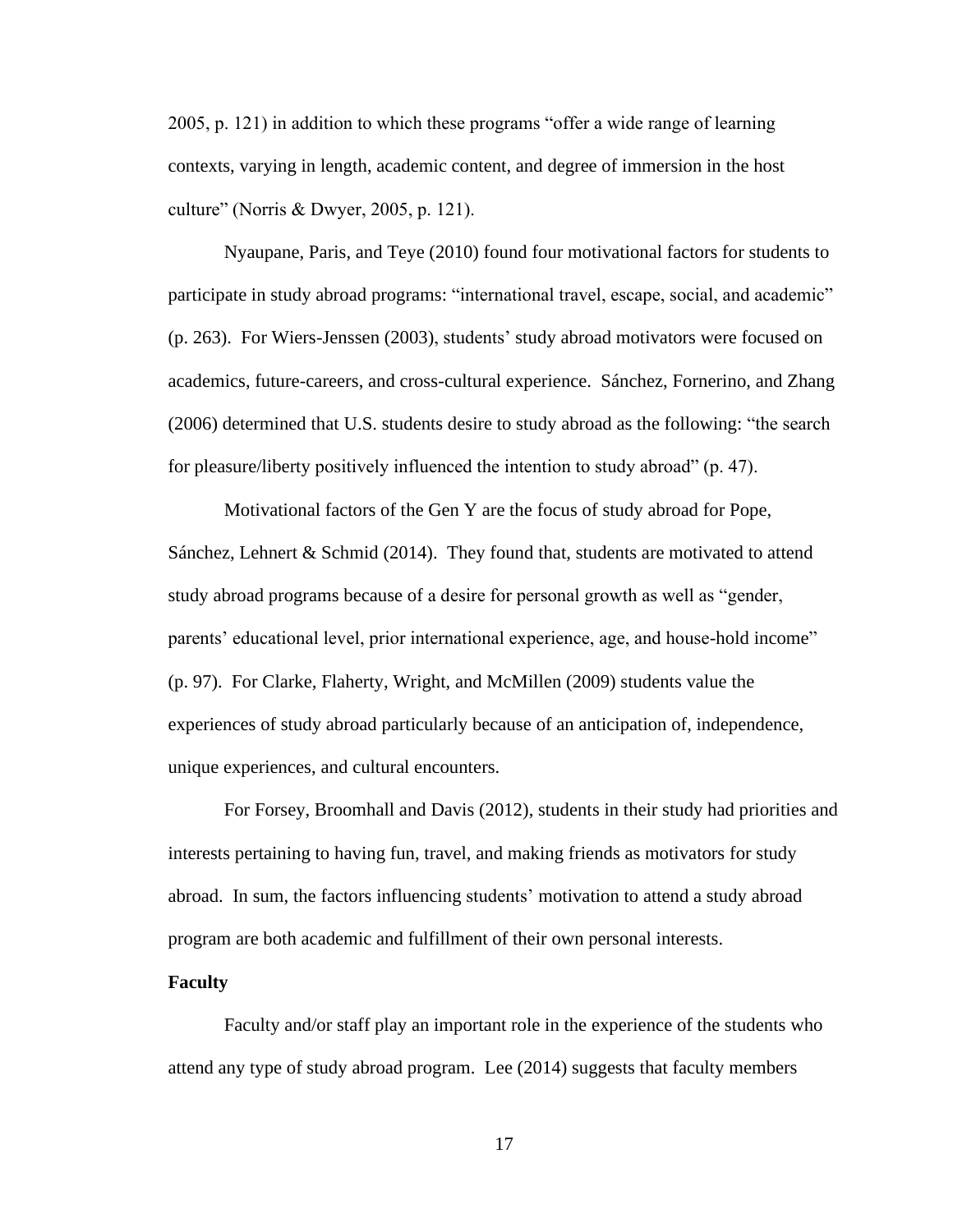incorporate the experiences of the students into their course structure, in particular, "journal prompts" (p. 155) as well as part of "follow-up with students after they return from a study abroad program" (p. 155).

The Brubaker (2006) study emphasized the contributions of faculty-led programs within short-term study abroad. The study especially reinforced the concept that faculty can "systematically guide and direct students through culture learning activities and processing their experience" (p. 151). Besides helping students process their learning experience, faculty also should have the "opportunity to explore and reflect on their ideas of culture and culture learning, become knowledgeable and comfortable with experiential learning" (p. 153).

Özturgut (2007) proposes that faculty who go abroad "would greatly enhance their academic capabilities, and also send a positive and encouraging message to students with their instructors being role-models" (p. 45). In addition, Özturgut points out there is the advantage of universities being able to promote study abroad within the classes and the curriculum, with the personal accounts of faculty members incorporating their experiences into their discussions and course lectures, thereby encouraging and assisting the students.

Paus and Robinson (2008) emphasize the need for faculty support and encouragement of students to study abroad. The authors state that they "stress the role of the faculty in increasing study abroad participation" (p. 34) as well as "faculty encouragement of study abroad may well be the key to enticing significantly more students to study abroad, especially from groups which have been underrepresented in study abroad" (p. 34). The authors also describe ways in which universities may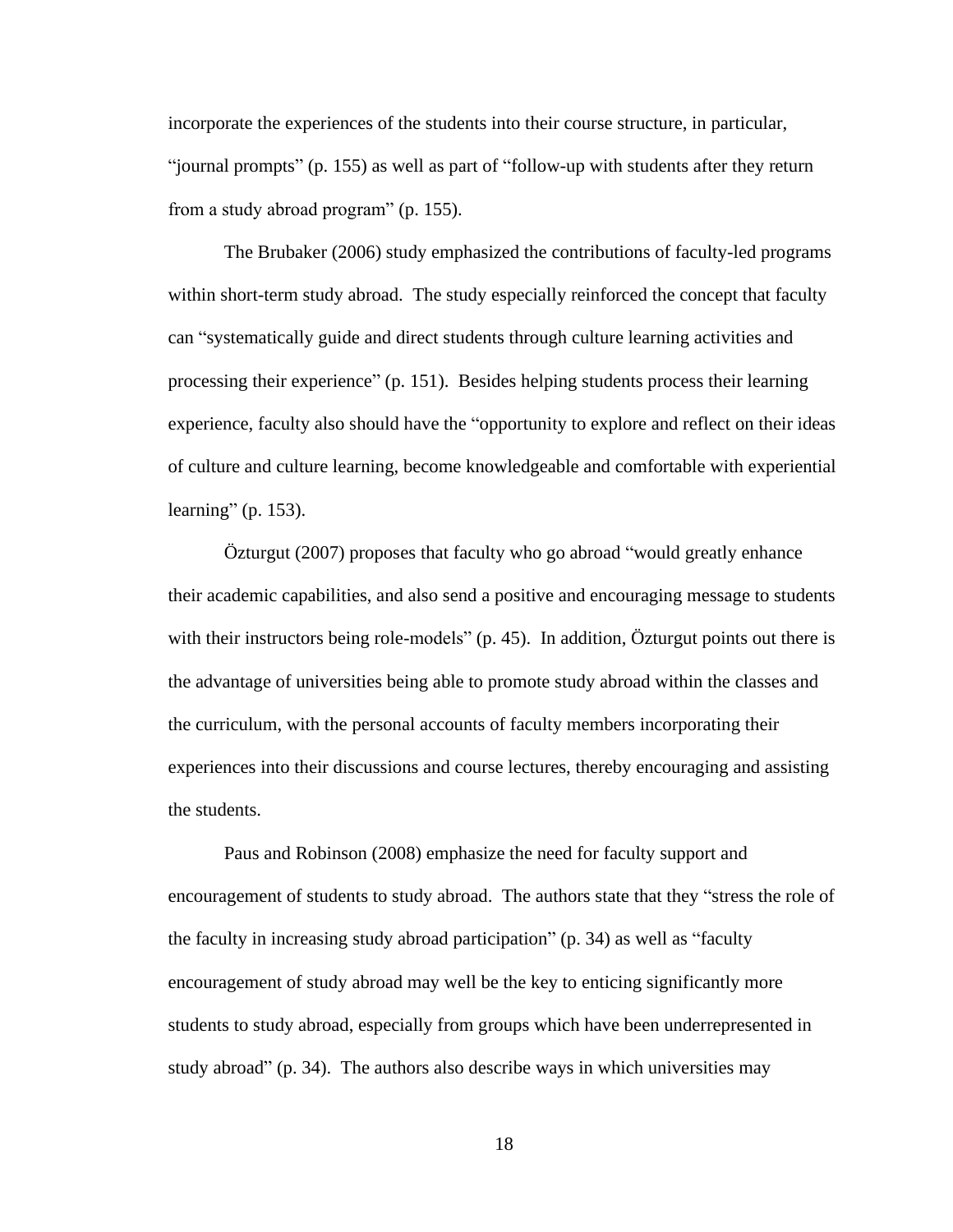encourage faculty to advocate for the study abroad experience. One way in which faculty may be encouraged is "to facilitate short-term faculty visits abroad where the focus is on research and intellectual exchange and not exclusively on the program and department assessment" (p.46). Paus and Robinson (2008) believe that faculty who see the value in study abroad would and could be more encouraging to their students to research and attempt to attend a study abroad trip.

Moseley (2009) discusses how "study abroad opportunities may be leveraged in support of the research imperatives of junior faculty, as a mechanism for encouraging student-faculty research collaborations" (p. 231). Moseley also suggests that universities provide some sort of funding opportunities for faculty, as well as consider "involvement with study aboard programs as a positive contribution when reviewing a faculty members' tenure portfolio" (p. 237).

There have been several articles encouraging faculty to plan and execute study tours. Festervand and Tillery (2001) emphasize the need for faculty members to attend study abroad study tours as a means of professional development. Participating and planning a study tour is an opportunity for faculty members to be students and to fulfill their educational requirements as faculty. In particular, these authors describe a graduatelevel course for business students during which they can experience business corporations in Japan. Benefits of these trips include "academic validation, intellectual growth, acculturation, and cognitive repositioning" (p. 109). The emphasis is on the concept that with "the learning that occurs from on-site visits and presentations, students and faculty will experience cultural diversity as the macro- and micro-levels" (p. 110). Festervand and Tillery (2001) describe the experience of visiting companies and speaking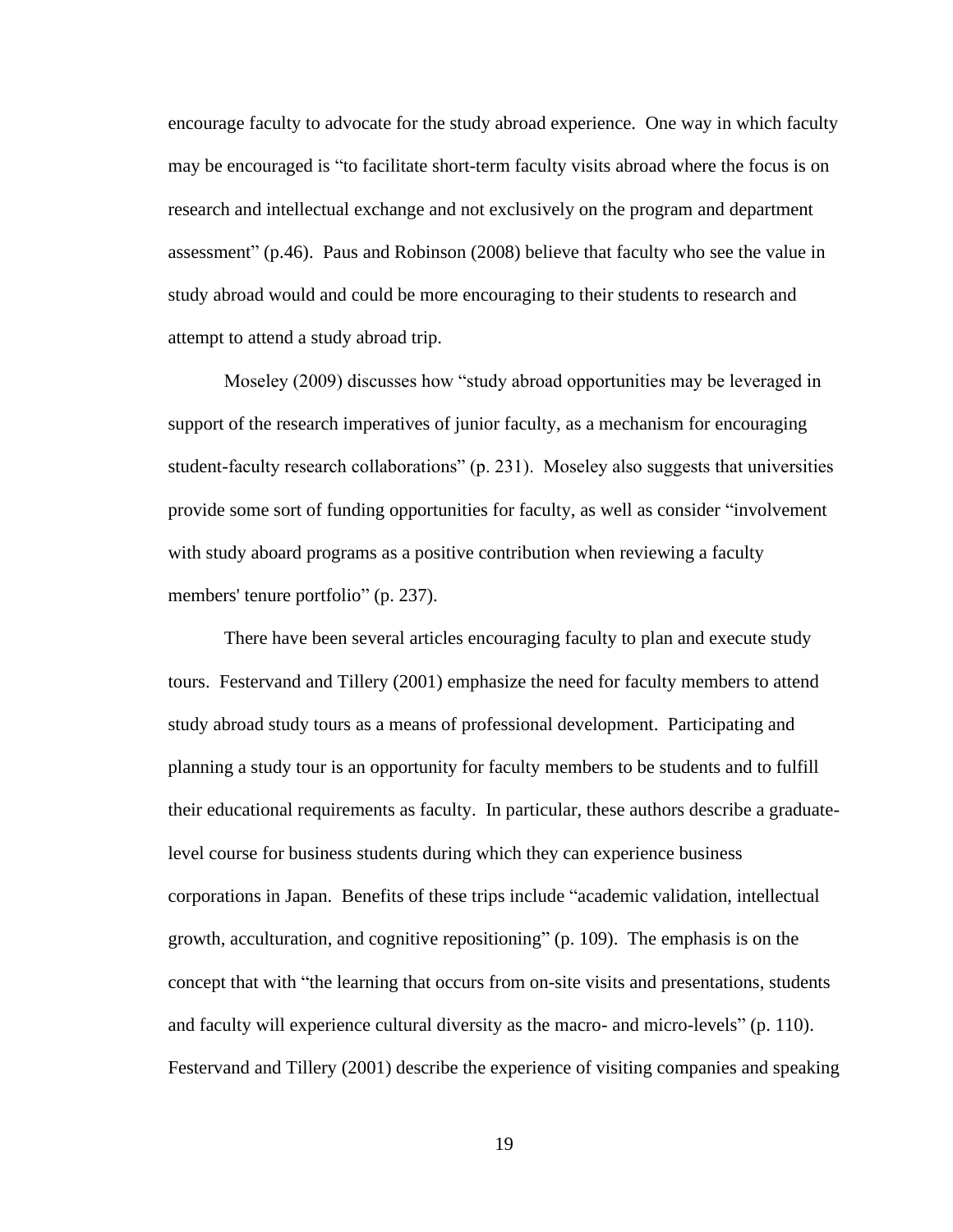with executives, as well as the experience of staying in hostels as part of the cultural exchange and growth which may occur from the visit.

Koernig (2007) emphasizes that the "faculty tour leader will gain exposure and experience in a different culture, and this knowledge can be used in the classroom to enhance teaching for any course with an international focus" (p. 217). Another positive aspect of study tours and study abroad courses stated in this study that "large amounts of time spent with students during the trip will result in a better professor-student relationship compared to a traditional course and can result in lifelong relationships" (p. 217).

Sandgren et al., (1999) interviewed faculty members who attend study tours and study abroad experiences to determine if they changed the way they taught their courses after their experience. The study highlighted that "participants repeatedly noted a greater feeling of confidence, authority or credibility when talking to students about the places they visited on the seminar" (p. 54). Participants reported that "no matter how much previous study they had done of the cultures they visited, nothing could compare with actually being there" (p. 54). These experiences "produce dramatic and enduring transformative change in participants and their teaching" (p. 55). The study concluded that not only do students learn and grow but so do faculty in restructuring their course and the topics which are highlighted.

Iammarino and O'Rourke's study focuses on faculty and students in the health profession, highlighting the benefits of traveling overseas as faculty as "an opportunity to visit another country" (1999, p. 167) as well as stating that "leading a travel/study group also enhances their own interests by helping broaden their personal and professional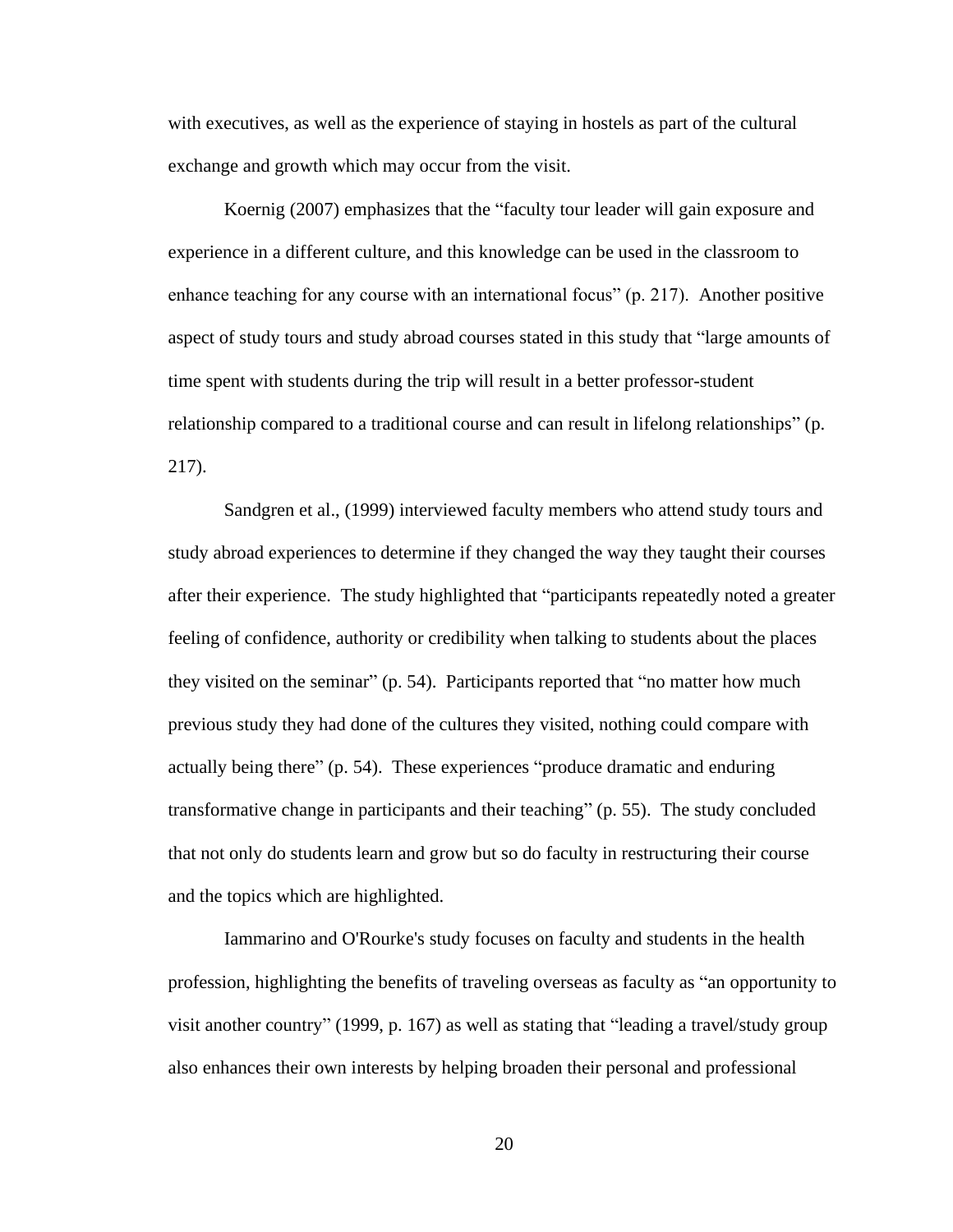horizons" (p. 167). Another aspect encouraged by the authors is that traveling abroad "often stimulates new ways of looking at a health problem or health systems" (p. 167) as well as "assists in interpreting theory into practice" (p. 167). Another highlight for faculty promoted in this article is that "the successful travel/study course can be showcased across your campus via campus publications as well as other informal mechanisms" (p. 167).

Evans, Finch, Toncar and Reid (2008) from their quantitative study focusing on students' perceptions and preferences regarding short-term study tours highlight that "faculty can benefit enormously from short study tours" (p. 15) as well as emphasize that these tours "offer flexibility, in that they can take place between semesters, during spring break, or in the summer months" (p. 15). Their study focused on business majors and emerging international markets and is important as it indicates that there is a market for specialized studies focusing on the needs of specialized professional interests. They found that that universities can "develop study tours that, to some extent satisfy the needs and desire of these customers while still meeting specific educational objectives" (p. 16). The creation of study tours with particular educational components which can justify the opportunities for professionals in higher education to participate in study tours opens the possibilities for further exploration.

#### **Adult Learners**

Coryell (2011) examines the experiences of adult learners as study abroad participants, stating that the study abroad opportunities "present adult learners with a setting in which to learn about global diversity and the interrelationships of issues across the world's population today" (p. 4). The author explains that "adults may find that short-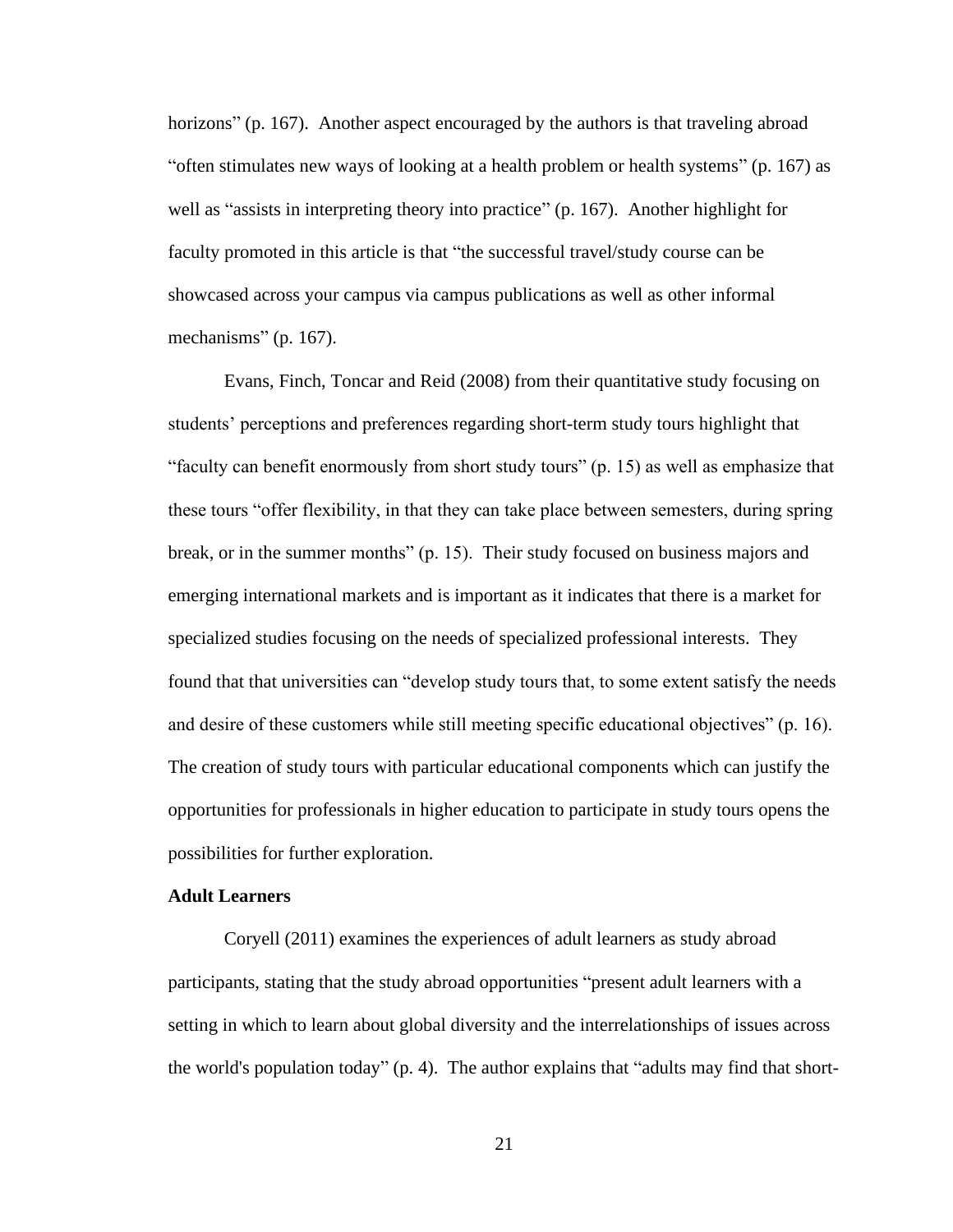term programs fit better within their financial limitations and time constraints of work and family" (p. 4). In addition, the author shared important teaching strategies not only for adult learners but for all students, taking time for reflection and interactions which may occur inside and outside the classroom. Adult learners may be seen as another population that may be interested in attending study abroad programs, especially those which are defined as short-term.

Dirkz, Spohr, Tepper and Tons (2010) focused on adult learners participating in a short-term study abroad program. They had participants who stated that "the sensemaking process of their experience reflected a complex relationship between the academic goals they construe for the experience and their own career goals" (p. 126) as well as stating the experience "represented an enjoyable, meaningful experience" (p. 126).

Bodger (1998) emphasized that life-long learning can be achieved through travel. In particular, traveling for an educational purpose "provides an immediate and personal experience of an event, place, or issue that cannot be duplicated" (p. 28) but also travel is "the continuum of lifelong learning" (p. 29).

Another study that focuses on adult learners and their experiences is that of Younes and Asay 2003, which utilized the Jung theory of learning to analyze the study abroad results of introverted and extroverted learners. The study focused on "what they learned about themselves as group members and the impact that the travel experience had on expanding their world perspectives" (Younes & Asay, 2003, p. 146). Once again, the impact of study abroad is significant on those who participate, regardless of their age. In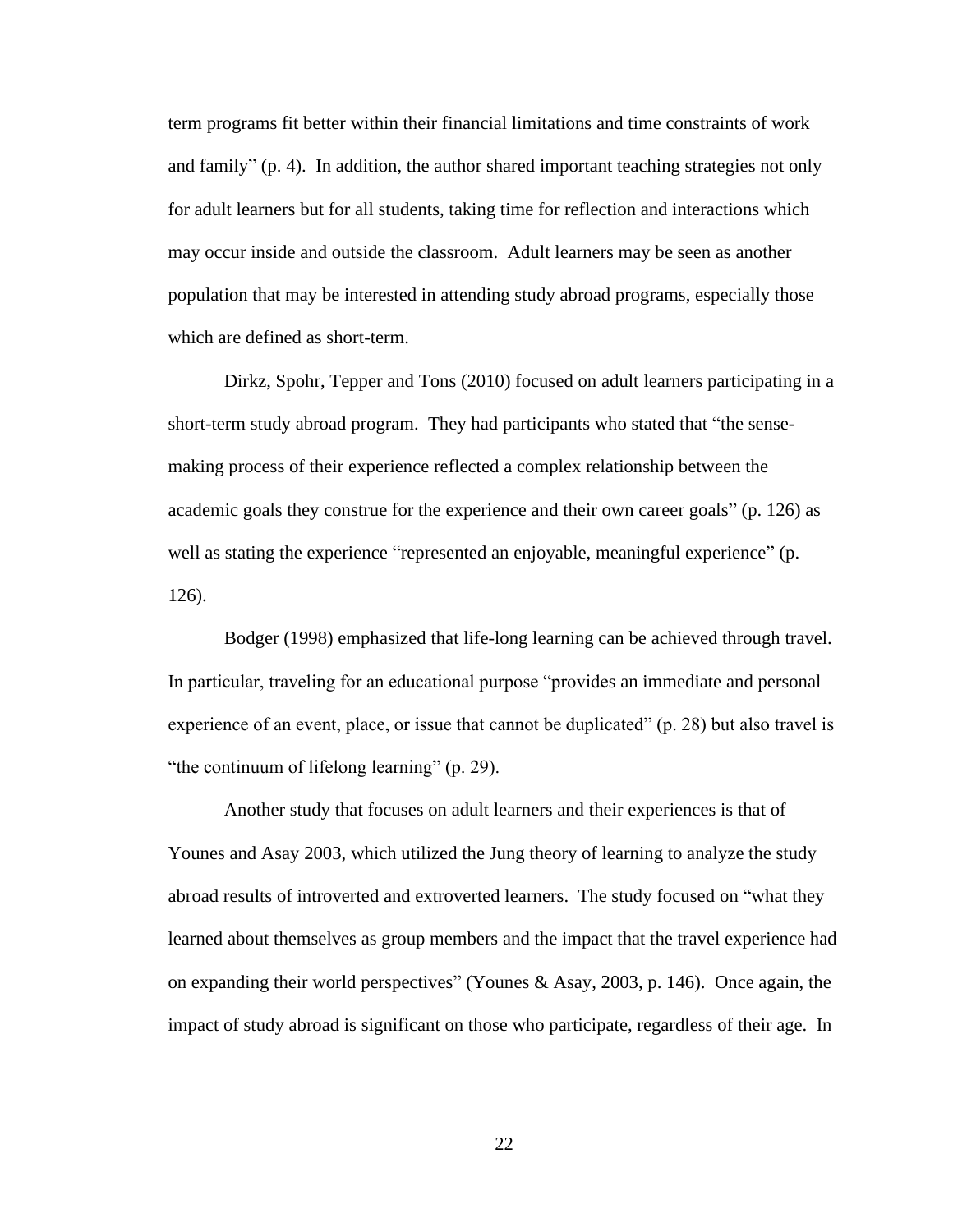particular, student affairs professionals work with and advise students and influence their lives.

Dapko's (2016) study focuses on adult learners and their learning by going on a self-directed learning experience of travel. Dapko (2016) phenomenological study addressed gaps in the literature about adult learners being life-long learners and their travel experiences. He highlighted that the participants in this study "pursued learning activities and experiences not to pass some sort of test or receive a grade from a teacher, but to gain a pride in achievement, development of character, and personal enrichment" (p. 106). Dapko's (2016) study found that international study tours increase adult learners' ability to gain personal enrichment.

#### **Short-Term Study Abroad Programs**

<span id="page-34-0"></span>Donnelly-Smith (2009) found that short-term study abroad experiences -- those in which students are engaged for fewer than eight weeks -- are the most common type of undergraduate study abroad in the United States (p. 12). They also explained that "shortterm programs can range from weeklong programs conducted during spring break in conjunction with a single course, to three- to four-week programs conducted during January term or in the summer, to longer programs of up to eight weeks that can involve home stays, travel to multiple sites, and service or research experiences (p. 12). Shorter length study abroad programs such as short-term trips are important to student affairs professionals who may be able to travel for a short period of time for their own professional and personal development. There are possibilities of taking vacation time or time off to participate in these short-term opportunities.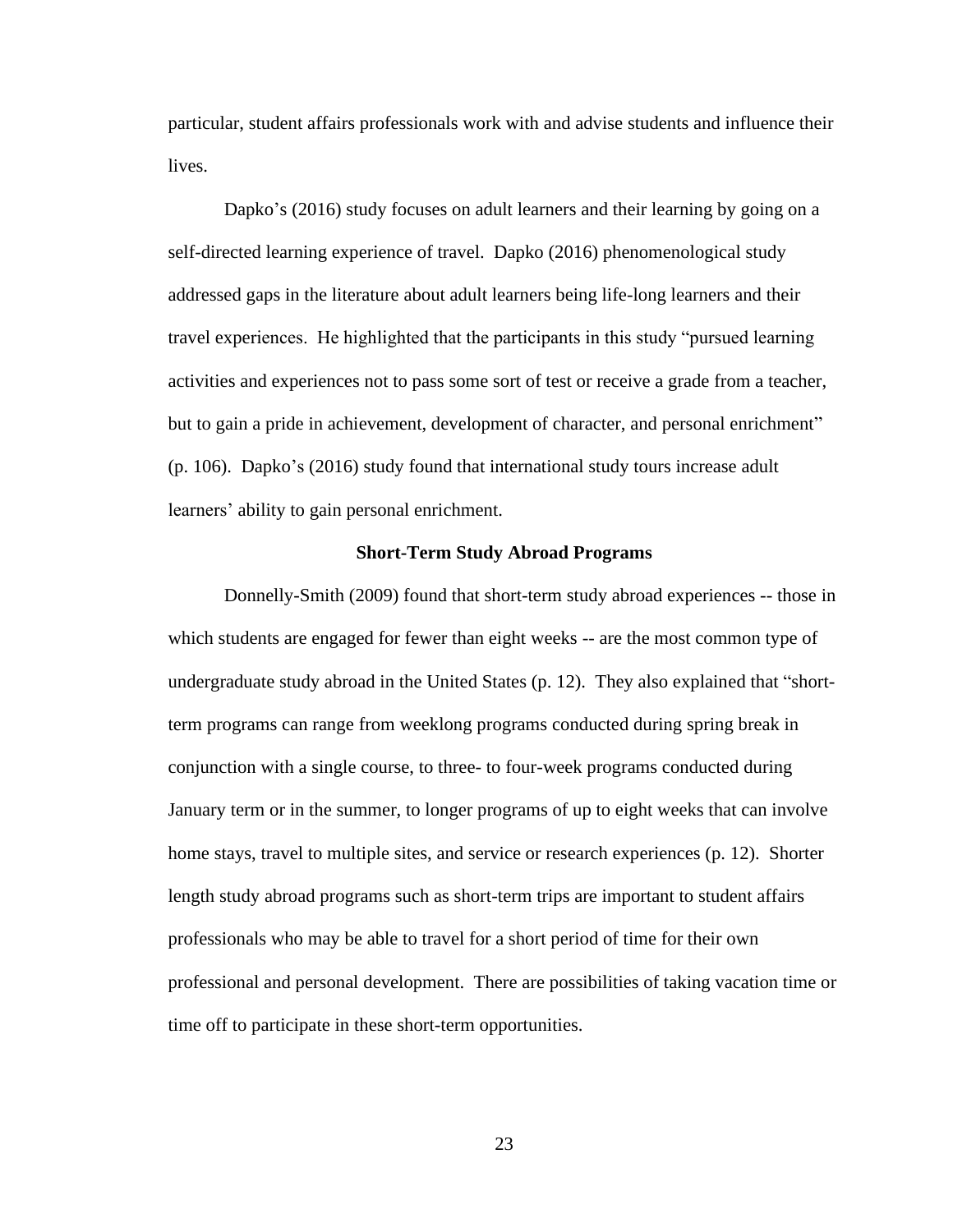"Short-term study abroad is a good alternative to longer-term study abroad for some students, especially those that feel constrained by the requirements of their majors, such as science students" (Lewis & Niesenbaum, 2005, p. 258). Short-term programs are relevant because universities are trying to support the needs of students while providing them the chance to go abroad and experience the world. Attendance in short-term programs becomes an alternative form of professional development and provides a learning experience to meet and share knowledge with other professionals.

Ritz (2011) discovered that "short-term faculty-led programs provide great opportunities to practice holistic education, develop significant learning experiences, and promote transformative learning" (p. 165). Ritz also states that short-term study abroad programs "provide educators with great opportunities to achieve holistic education because they allow educators to relate in-classroom learning with the outside world and position students in culturally diverse contexts" (p. 166). Ritz (2011) emphasized that a "short-term study abroad program reinforced the emotional and social connection between faculty members and participants and therefore allowed for open discussions to take place" (p. 176), from which one can draw the conclusion that students can gain significant experience from short-term programs. These faculty-led experiences are not limited to students. Student affairs professionals who participate in study tours are provided an opportunity to interact with a faculty member both inside and out of the classroom environment. They have the chance to question and apply what has been presented as a concept in theory as well as create those academic connections that are needed within the profession in an off-campus setting.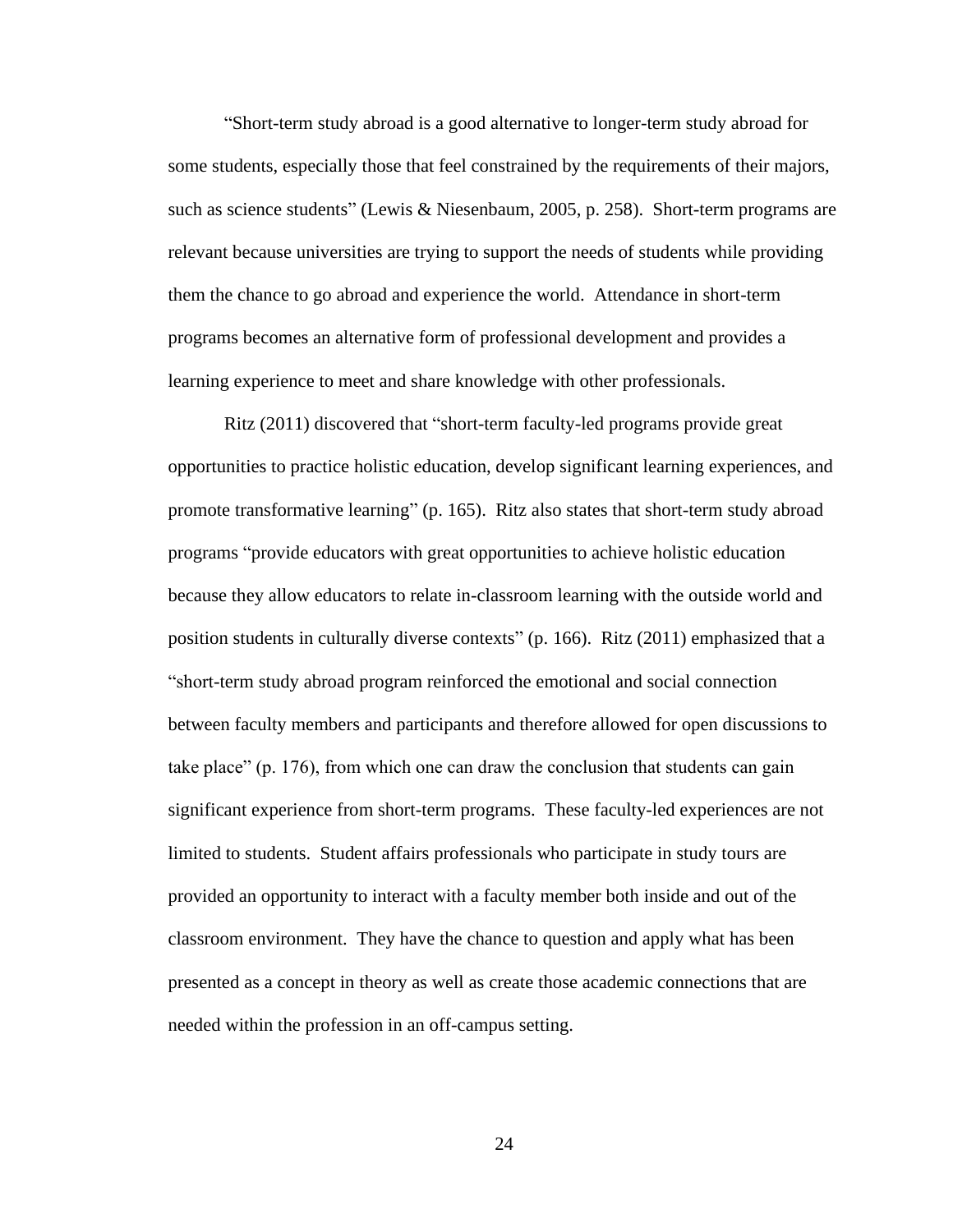Perry, Stoner, and Tarrant (2012) state "short-term study abroad could serve as a vehicle for fostering transformative learning environments where new experiences and perspectives may be developed" (p. 682). Anderson, Lawton, Rexeisen, and Hubbard (2006) provided "evidence that short-term, non-language-based study abroad programs can have a positive impact on intercultural sensitivity" (p. 467). Anderson et al., (2006) supports the fact that short-term study experiences can provide students with stimulating learning opportunities for them to grow developmentally. In particular, Anderson et al., (2006) focused on the improvement of intercultural sensitivity measured by quantitative surveys of participants. These studies reinforce the conclusion that regardless of the length of the study abroad experience, participants will learn and grow from their time abroad. This is significant to those student affairs professionals with limited travel time available. The learning experience from the tour participation justifies their time spent in this endeavor.

Chieffo and Griffiths (2004) state that short-term study abroad programs "even as short as one month, are worthwhile educational endeavors that have significant selfperceived impacts on students' intellectual and personal lives" (p. 174). These outcomes help to foster the need for students to participate and take time from their current academic schedules. Being able to participate in a shorter study abroad experience can provide growth.

The Goldoni (2013) study takes a qualitative ethnographic and case study approach to understanding the effects of study abroad on students. Goldoni effectively summarized the effects of study abroad on students as follows: it lets them "explore new spaces, challenge themselves and their preconceived ideas, observe other people's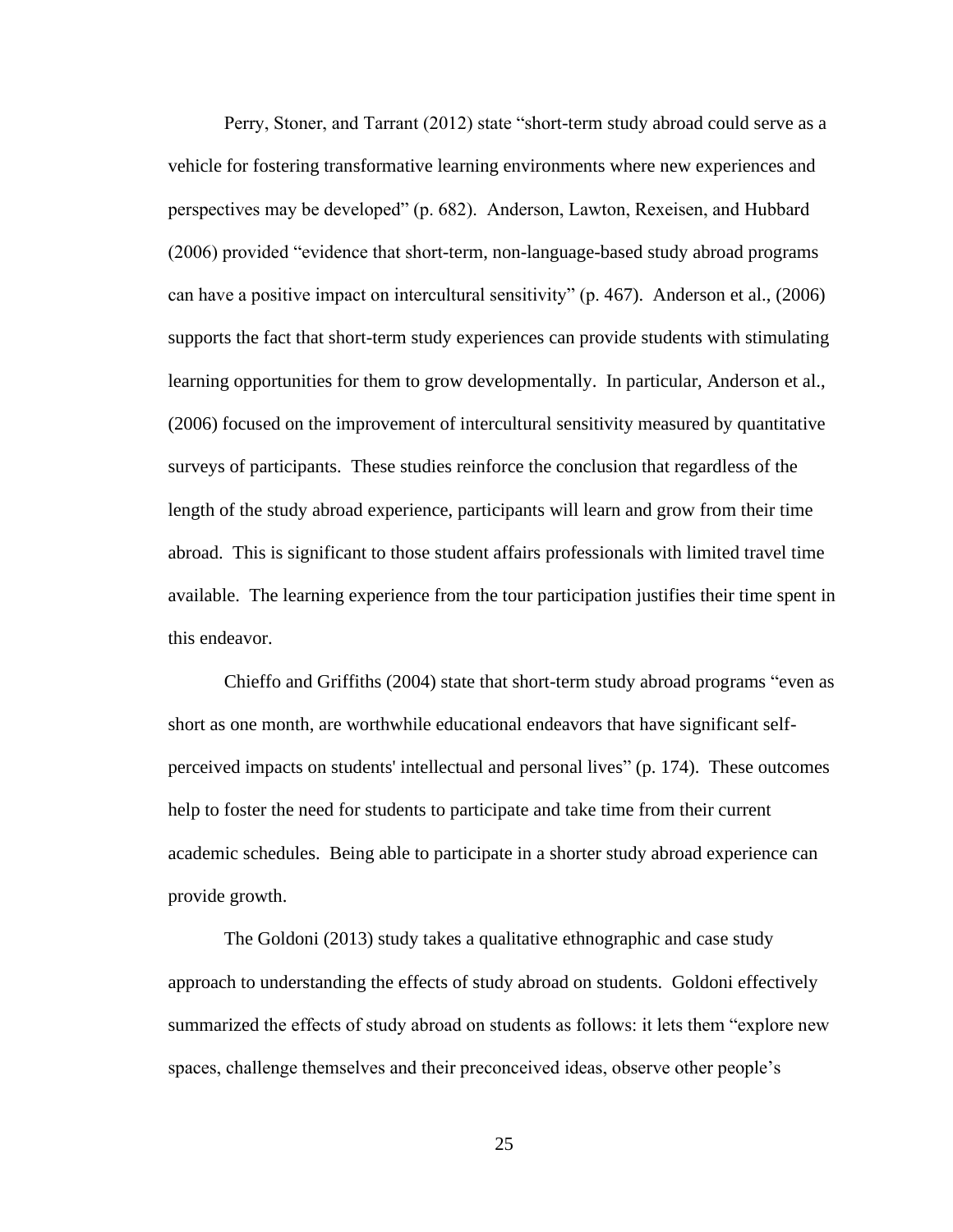practices with curiosity, and suspend judgment for the sake of learning without being afraid to encounter differences in traditions and unfamiliar values and customs" (p. 373). Understanding that students will learn from these valuable trips will also influence their future experiences once back to their home campus.

The Bretag and Van der Veen (2015) study provided insight into understanding "students' motivations and objectives in participating in short-term study tours" (p. 3). Utilizing a qualitative approach, this study highlighted the students' motivation which "revolved around the allure of a challenge, the desire to complete coursework quickly, experience cultural immersion, expand their networks, develop their 'soft' skills and to set themselves apart from other graduates in the future" (p. 7).

In a qualitative case study by Lee (2014), the findings showed that "the participants understood the world differently" (p. 123) after their short-term study abroad experience and that "the students and arguably the faculty who attend short-term study abroad programs have important and rich stories to tell" (p. 170). The study also emphasized that "if more students were engaged in a short-term study abroad program, we would have deeper conversations in the classroom and larger community abroad" (p. 171).

One of the current educational concepts or goals is to "make every student a global citizen" (Picard, Bernardino, & Ehigiator, 2009, p. 342). So much of the literature regarding study abroad is positive and encompasses the notion of developing global citizens. Davies and Pike (2009) emphasize that "the goal of developing global citizens must lie in the abilities and willingness to question the very structure and processes that afforded them the opportunity to participate in the study experience" (p. 74). As the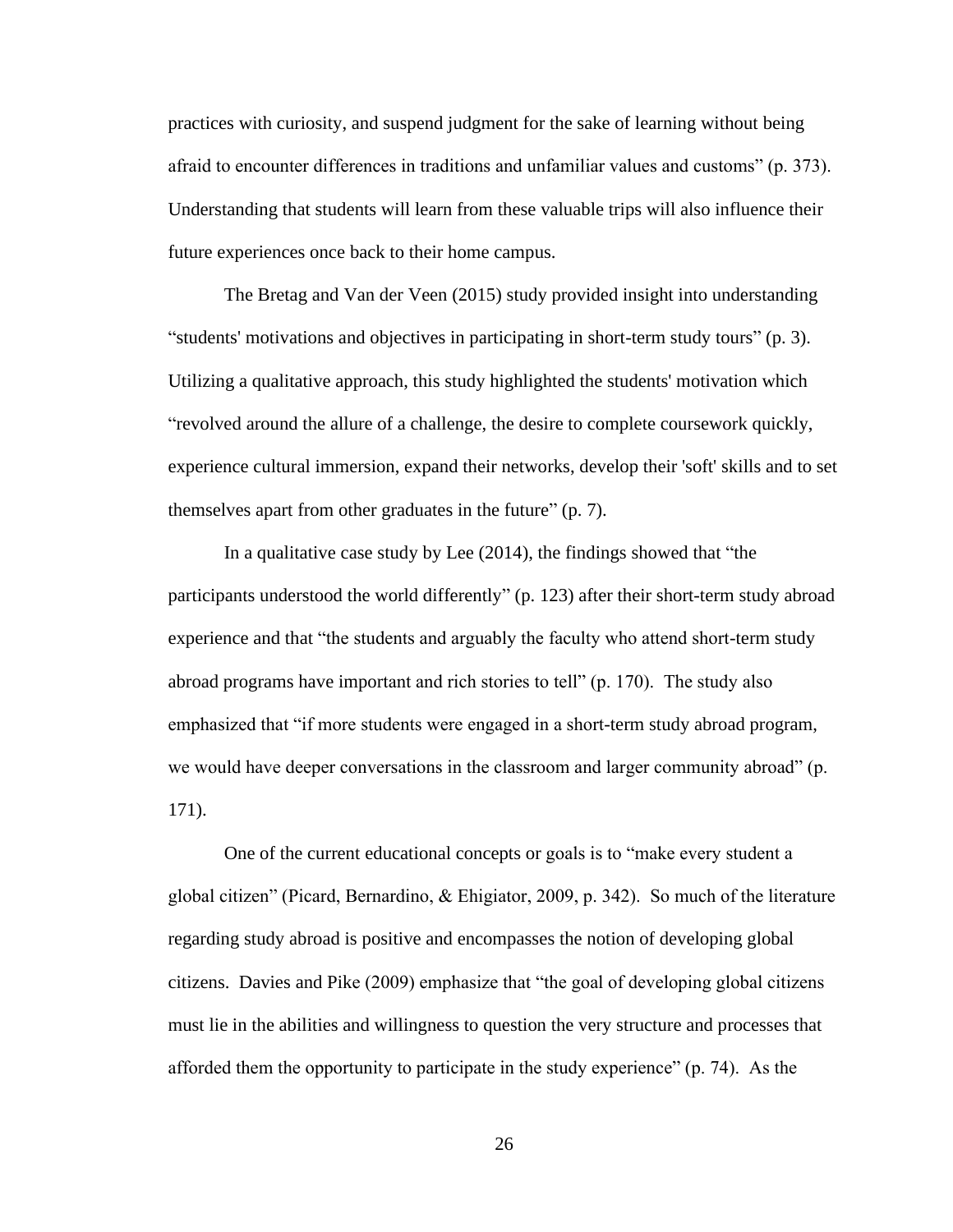authors state, the nature of study abroad should actually "guide students toward fulfilling their responsibilities in our global community (p. 363). Once again, it is anticipated that these students will be able to relate their experiences to the global market.

Short-term study abroad can be used as a method to introduce not only undergraduate but also graduate students to intercultural experiences. As universities continue to expand their study abroad programs, it is important to view short-term study abroad as "a way to not only introduce students to one or more cultures, but also, and perhaps more importantly, as an opportunity to develop cultural learning strategies that can prepare students for future intercultural experiences abroad and at home" (Clayton, 2016, p. 25). Clayton (2016) focused on graduate students and found that short-term study abroad provides "an educational opportunity for exploratory, fact-finding, developing the cohort's social capital and expanding their pristine worldview of international travel" (p. 127).

These short-term study abroad programs provide participants and especially student affairs professionals opportunities to gain and enhance their global mindset, explore new places, and learn from other participants. Each opportunity may provide growth, cultural sensitivity, understanding of themselves and others. The literature available is extensive regarding beneficial outcomes of the travel and provides the researcher with an important approach to comprehend the growth student affairs professionals may encounter while participating in study tours. These tours serve as professional development and provide moments of enlightenment in the development of a global perspective.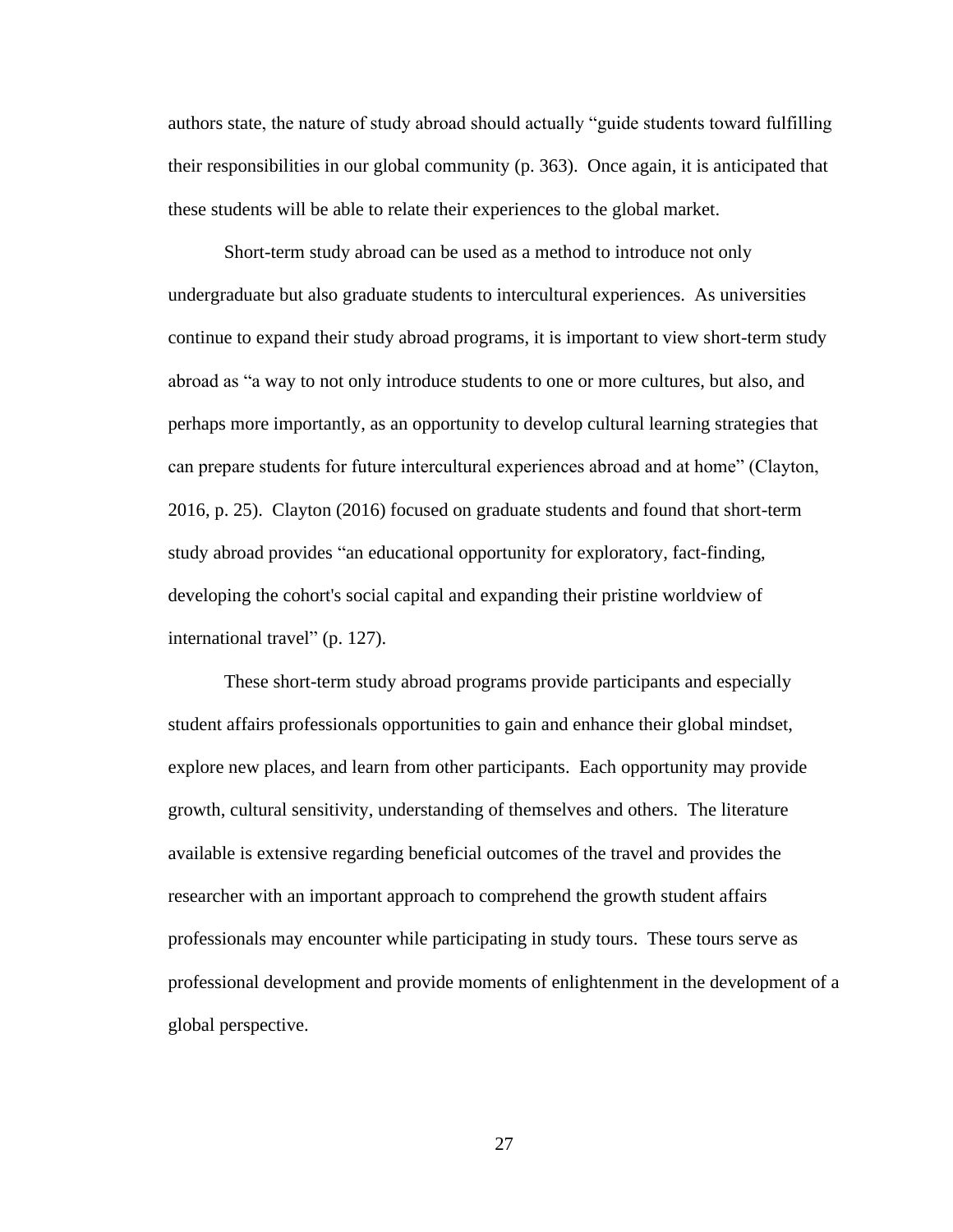## **Outcomes of Study Tour Experiences**

The vast majority of the research regarding the outcomes of study abroad programs, regardless of their length, concerns students. Nevertheless, the value-added of study abroad programs lies in their outcomes, as described in the following sections.

## **Professional Development**

Lindquist and Bischof (2006) focused their study on "participating librarians and representatives from sponsoring organizations" (p.19) who were surveyed during a study tour to Germany, analyzing their data utilizing both qualitative and quantitative methods. In their case study, while the authors specifically state that the librarians were not studied in regard to their professional development, they do emphasize that study tours are "critical to the continued growth and effectiveness of library professionals at all stages of their careers" (p. 20). In particular, the authors state that the main purpose of the tour "was to educate participants, on-the-spot, about developments in librarianship, culture, and publishing" (p. 27). An important aspect of Lindquist and Bischof (2006) study was that the "establishing of contacts with colleagues while in Germany was an important goal of the tour participants as well as for the organizers and sponsors" (p. 28). Notably, Lindquist and Bischof (2006) pointed out that the home institutions would also benefit from the time their participants spent on the tour through new professional contacts made, new information that they felt would aid in their job effectiveness, and the fact that "participants also contributed to the continuing education of all interested staff through reports and presentations about what they learned" (p. 37). In all, these participants "returned with new information to share, new contacts to develop, and a new outlook on their work, all of which rebounded to their employers' advantage" (p. 37). In other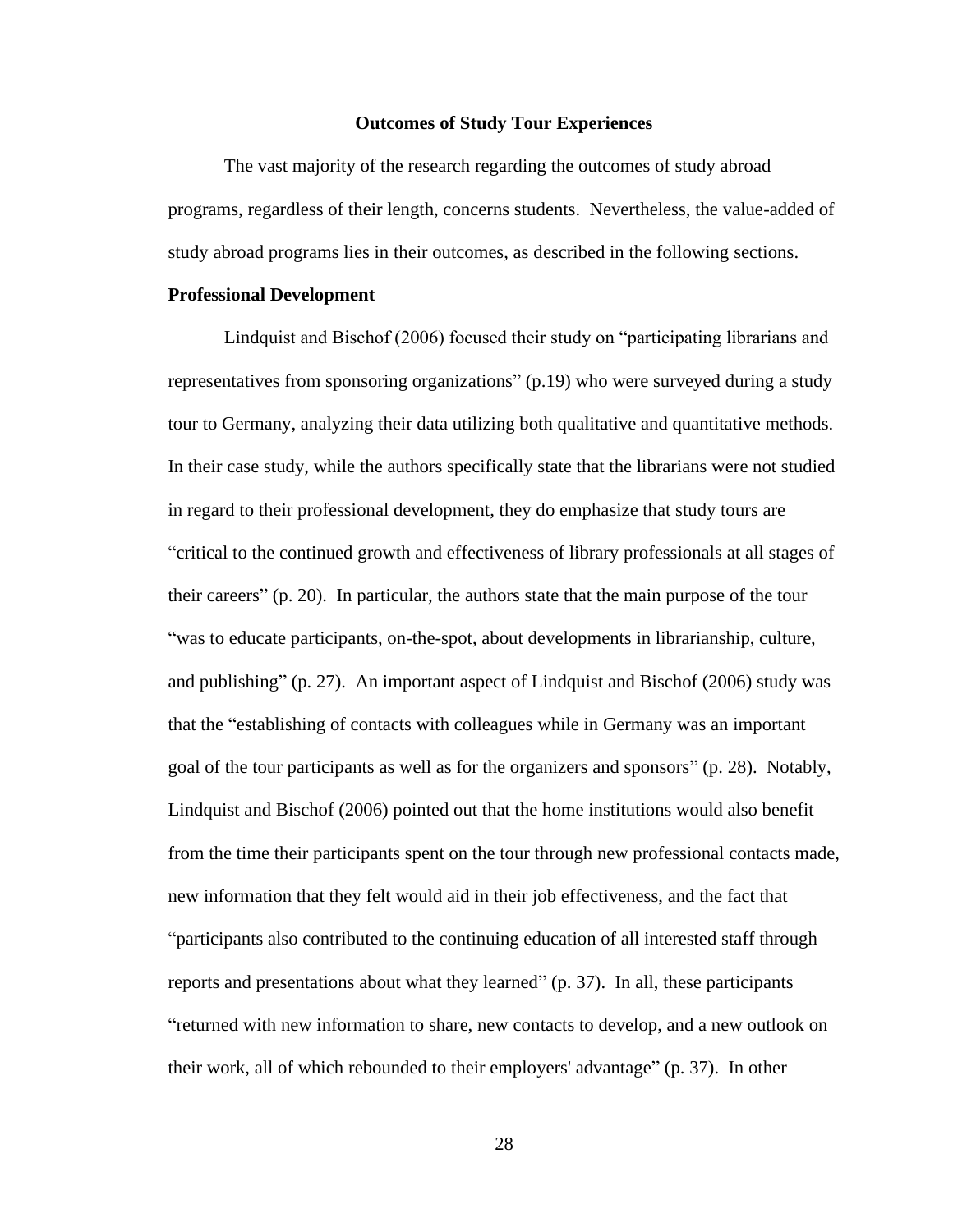words, Lindquist and Bischof (2006) found that participants in study tours gained in their opportunities for professional development.

Professional development for social workers was the focus of the Dorsett and Clark study. In particular, they conducted a qualitative study using evaluations and reflections of the participants, focused on study tours to India. For the most part, the themes which emerged were "significant personal growth, enhanced professional confidence, and cultural sensitivity" (2015, p. 47). Also, the study tours "expose students to social arrangements that can be considered in contrast to their own experiences" (p. 48) as well as provide "opportunities to engage, reflect, and ask questions in an environment with a different level of intensity to other teaching environments" (p. 48).

The phenomenological qualitative study conducted by Orndorff (1998) found that "meaningful, and sometimes transformational learning, took place" (p. 111) by the participants in a short-term travel experience through Rotary International for professionals. Those who participated in the study reported they "became more aware of their self-worth as professionals, sensing that they were of value" (p. 104).

Professional development for teachers was the focus of the Young (2010) qualitative study which focused on a 30- day international study tour. Young states the impact of the international study tour on professional development was profound in many respects. In addition to providing learning opportunities that

updated cognitive domain knowledge, the study tour also provided many affective learning opportunities that increased teachers' cultural awareness, understanding, and empathy (p. 130).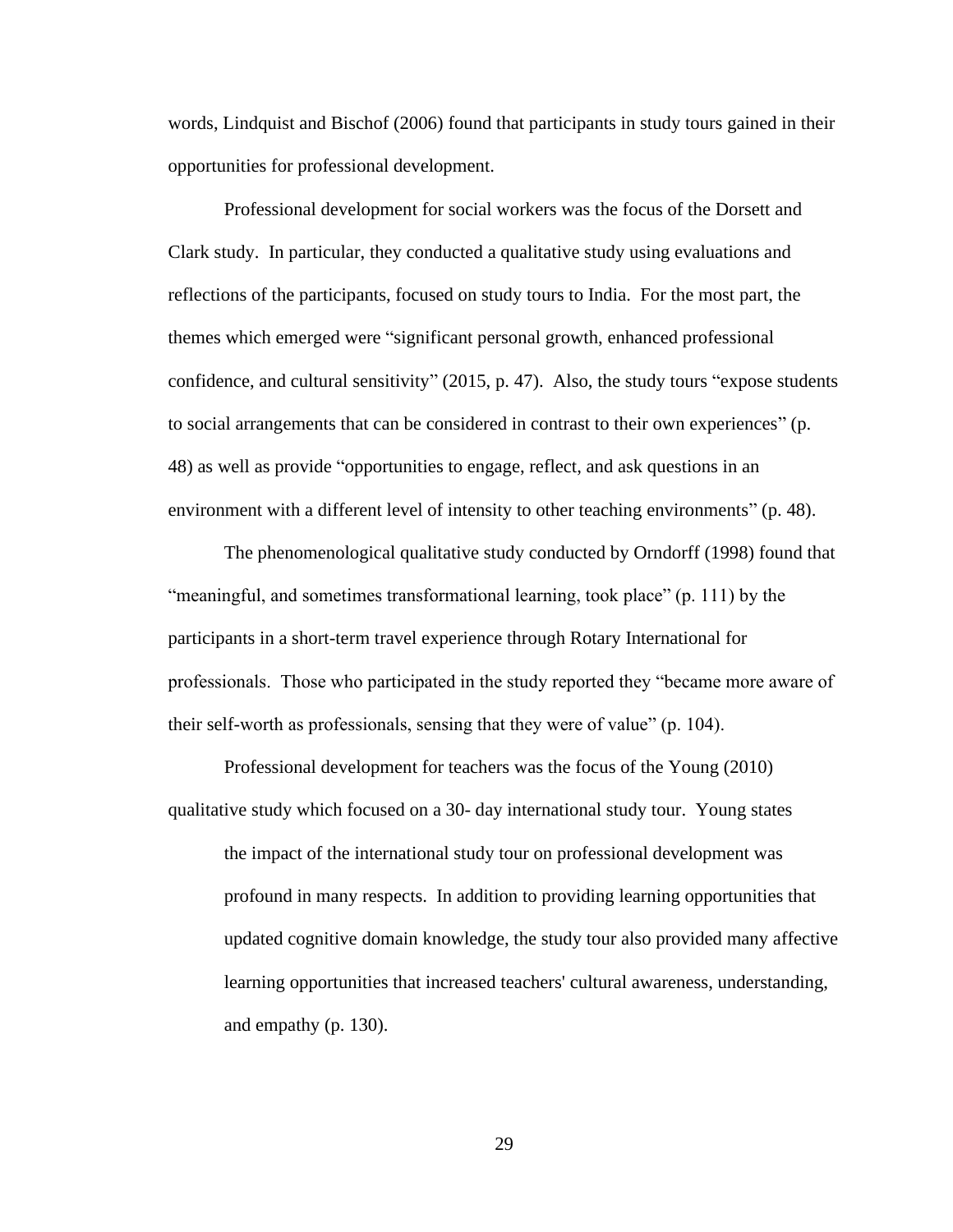The study emphasized that international study tours are in themselves a form of professional development and beneficial for teachers in diverse communities.

In terms of student affairs professional, professional development "activities should attend to the contextual issues that shape the nature of student affairs work" (Hirt & Strayhorn, 2010, p. 380). Komives and Carpenter (2009) stressed "developing professionally must be viewed as a daily activity of learning and applying new perspective as a way of being" (p. 413). Also, a case is made that the student affairs offices and divisions should "support, expect, and promote continuing education in diverse forms, but even if the employer does not provide reasonable support to make that happen, individual professionals must ensure their own capacity building and renewal" (p. 413).

It is also important to understand professional development is to be "the careerlong process of professional improvement" (Carpenter & Stimpson, 2007, p. 275). International tours fit into that definition well. "Student affairs professionals have a responsibility to continue learning; there are multiple methods in which to gain knowledge and skills" (Roberts, 2007, p. 575). Professional development is a learning process that must be developed as stated by Roberts (2007):

The ultimate responsibility lies in the hands of the practitioners, who must find the time to assess their own areas for growth and devote the appropriate time and resources to be competent in their current and future positions (p. 574).

International study tours are those opportunities with experiential learning that provides a time to reflect and to apply what is learned to current and future positions.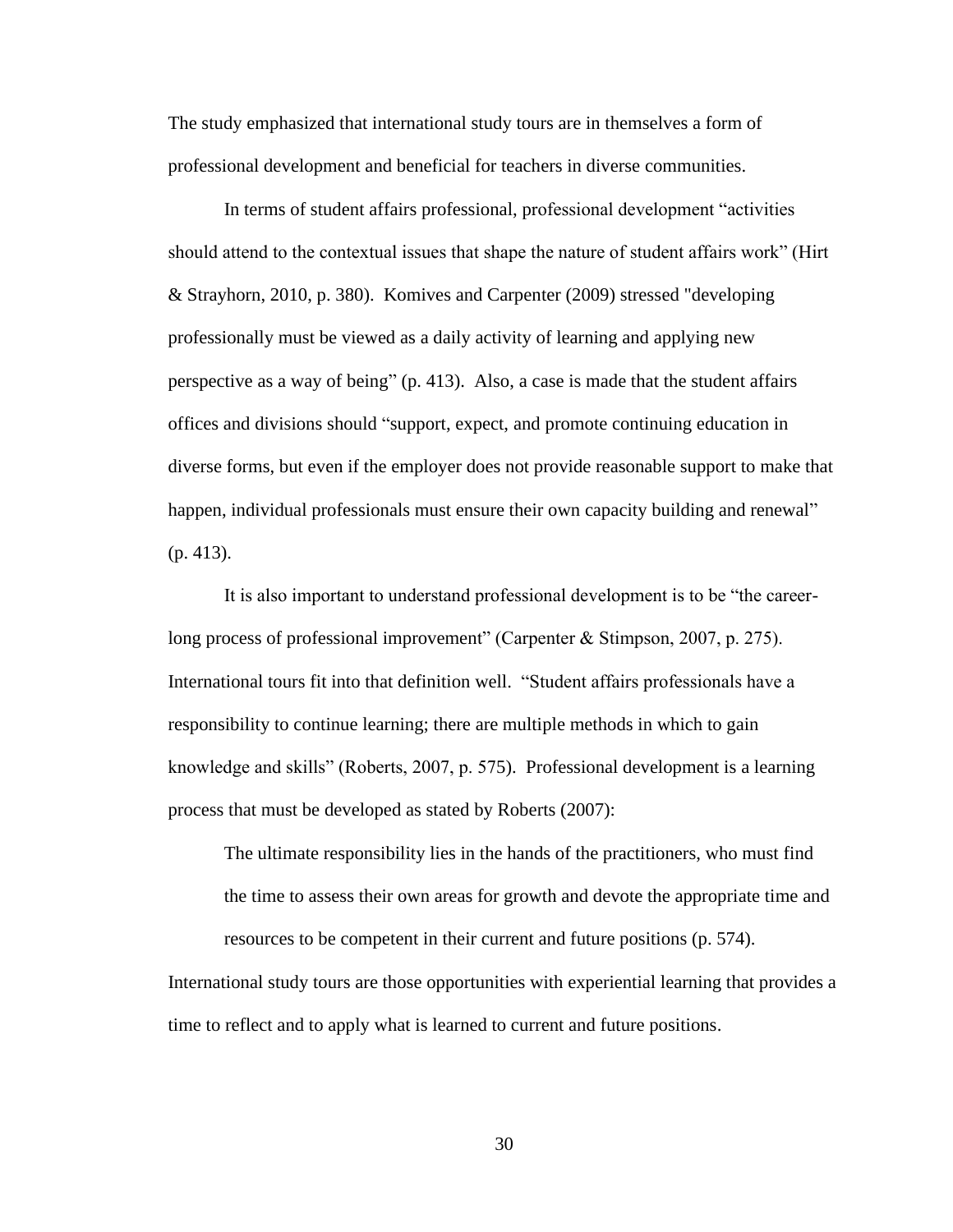# **Global Awareness**

Global awareness is defined by Florida International University as "knowledge of the interrelatedness of local, global, international, and intercultural issues, trends, and systems (2011). Study abroad provides students with experiences that will open their eyes to the world, preparing them to become global citizens. The impact of their experience is or will be far-reaching, affecting their lives, careers and vision of the world community for many years. In particular, "educators throughout the world have tried to help students understand our interconnectedness and to help weave a garment of global awareness and mutuality by building international bridges of understanding through the promotion of students abroad" (Lutterman-Aguilar & Gingerich, 2002, p. 41). "Education abroad has considerable potential in providing an environment that results in value-added to student global learning and development" (Braskamp, Braskamp, & Merrill, 2009, p. 101-102). Again, study abroad reinforces the opportunities students have to become truly aware of the world economy and increase global awareness.

Research has shown that study abroad opportunities not only bring awareness to the students of the host cultures to which they have traveled but that in addition, study abroad experiences also provide students with their own cultural awareness. Studies show that "living in another country can bring insight to one's own culture" (Forsey et al., 2012, p. 133). Students have the opportunity to see culture on a wider scope, getting a bigger picture of similarities and differences, much like looking at the world through multiple lenses, in essence, the difference of watching movies in color rather than in black and white.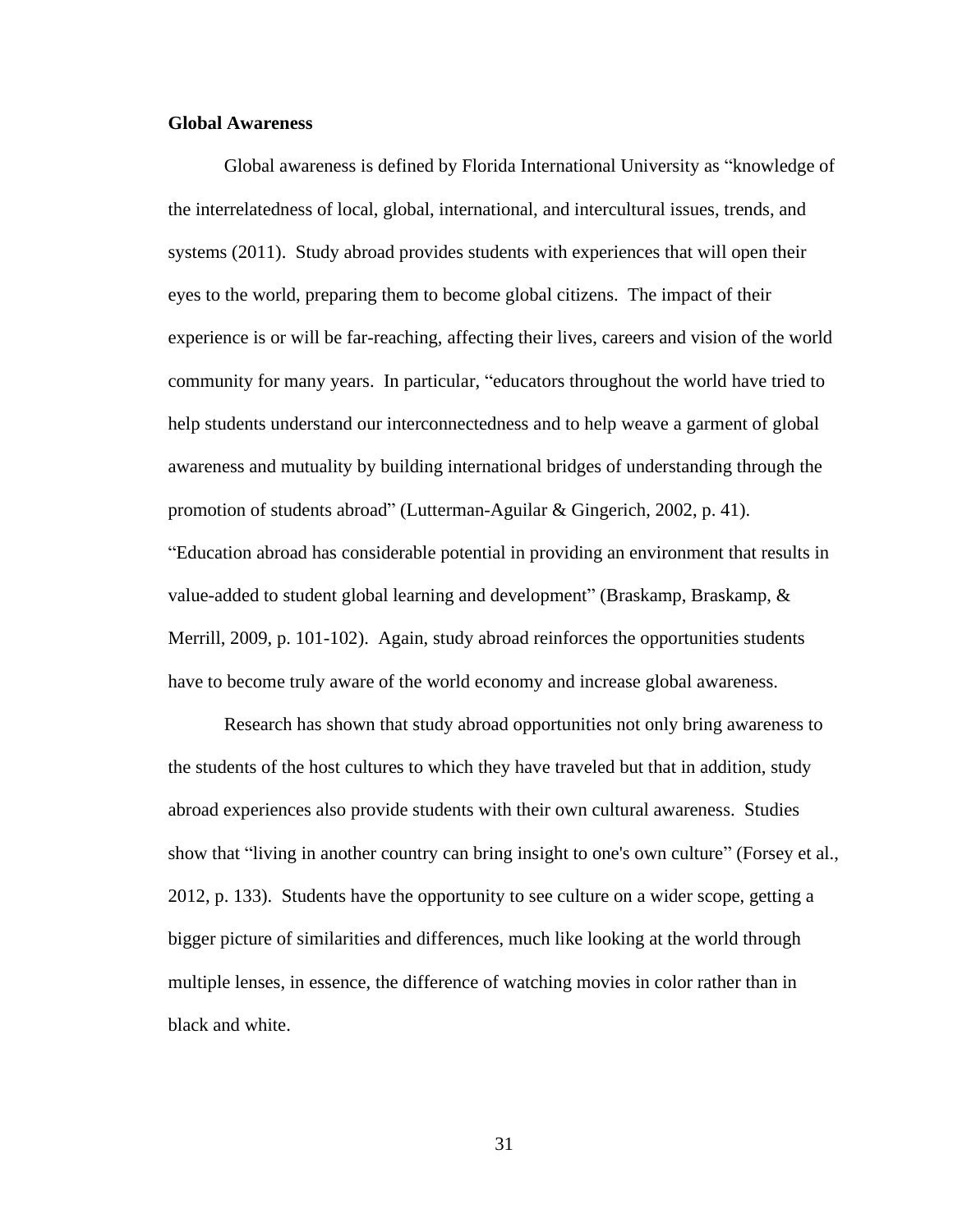Bertag and van der Veen (2015) emphasizes the use of a buddy from the host culture. These students "participated in classes, organized social events and assisted with local logistical issues" (p. 6). These buddies also "had a profound effect on students' understanding of the local culture, and their ability to gain insider cultural knowledge" (p. 6), and their contact with the buddy post-trip "can extend their opportunities for future intercultural learning benefits" (p. 7).

The students who participate in study abroad programs can engage in experiences and activities which "expose them to greater cultural immersion" (McKeown, 2009, p. 26) as well as that "the amount of time put forth in these endeavors could positively affect their development" (McKeown, 2009, p. 27). These are significant moments in a student's life and theoretically should have an impact on their future development.

Research has shown that "understanding how study abroad participants interpret their cross-cultural experiences can provide valuable information to anyone interested in fostering the development of students' identities and their understanding of difference" (Jessup-Anger, 2008, p. 360). Jessup-Anger (2008) focused on gender perception of students who participated in a 3-week study in Australia and New Zealand, providing assumptions which were then evaluated by participants. The author points out that "study abroad experiences offer a unique opportunity for students to reconsider the assumptions with which they have framed their understanding of the world in which they live" (Jessup-Anger, 2008, p. 372). In other words, this is an opportunity for students to see the world as it is instead of how they may have envisioned it in an idealized, "Hollywood" style world.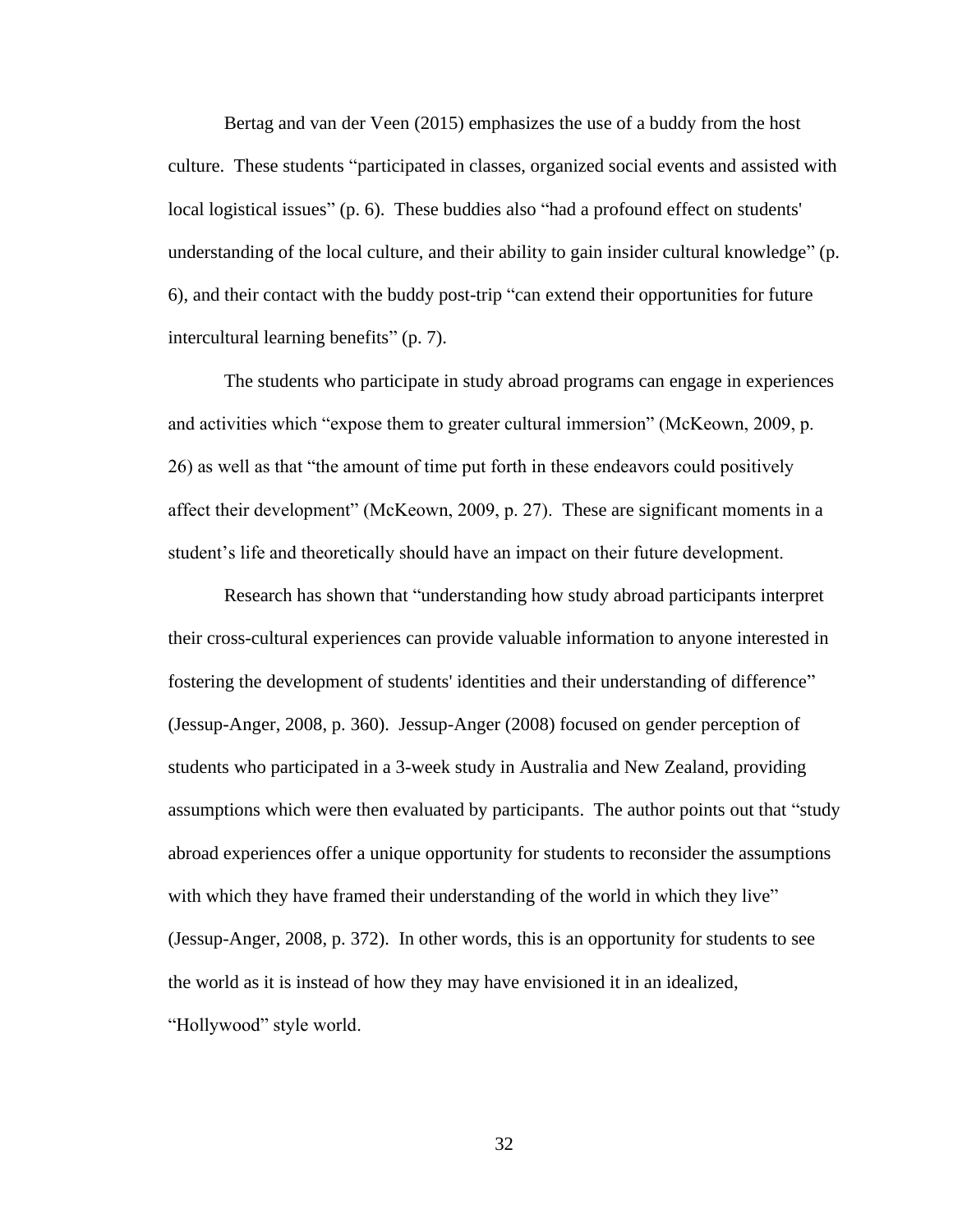The study by Elola and Oskoz (2008) focused on the intercultural awareness of students by using technology, especially through the use of blogs, while studying abroad. Elola and Oskoz highlighted important aspects of blogging such as "create new intercultural learning environments that foster cultural awareness" (2008, p. 472). The use of technology is a new trend in study abroad programs and research into this area is limited. While there has been some research in the use of technology, its use and impact in documenting cultural awareness and personal growth of the students have not yet been specifically analyzed.

Goldoni (2013) effectively summarizes what study abroad is to students as follows: it lets them "explore new spaces, challenge themselves and their preconceived ideas, observe other people's practices with curiosity, and suspend judgment for the sake of learning without being afraid to encounter differences in traditions and unfamiliar values and customs" (p. 373).

#### **Intercultural Communication**

Intercultural communication is "the ability to behave effectively and appropriately in interacting across cultures" (Martin & Nakayama, 2010, p. 47). The study by Rundstrom (2005) focused on students and their growth and development in terms of intercultural communication while abroad. Their research found that "students who study abroad do in fact show a greater change in intercultural communication skills than students who stay on campus" (p. 369). The study specifically looked at "change skills, allowing us to see that study abroad does enhance students' intercultural communication skills even if they are already present" (p. 369). Rundstrom (2005) also highlights that students need to be exposed to other cultures, especially those in the host countries.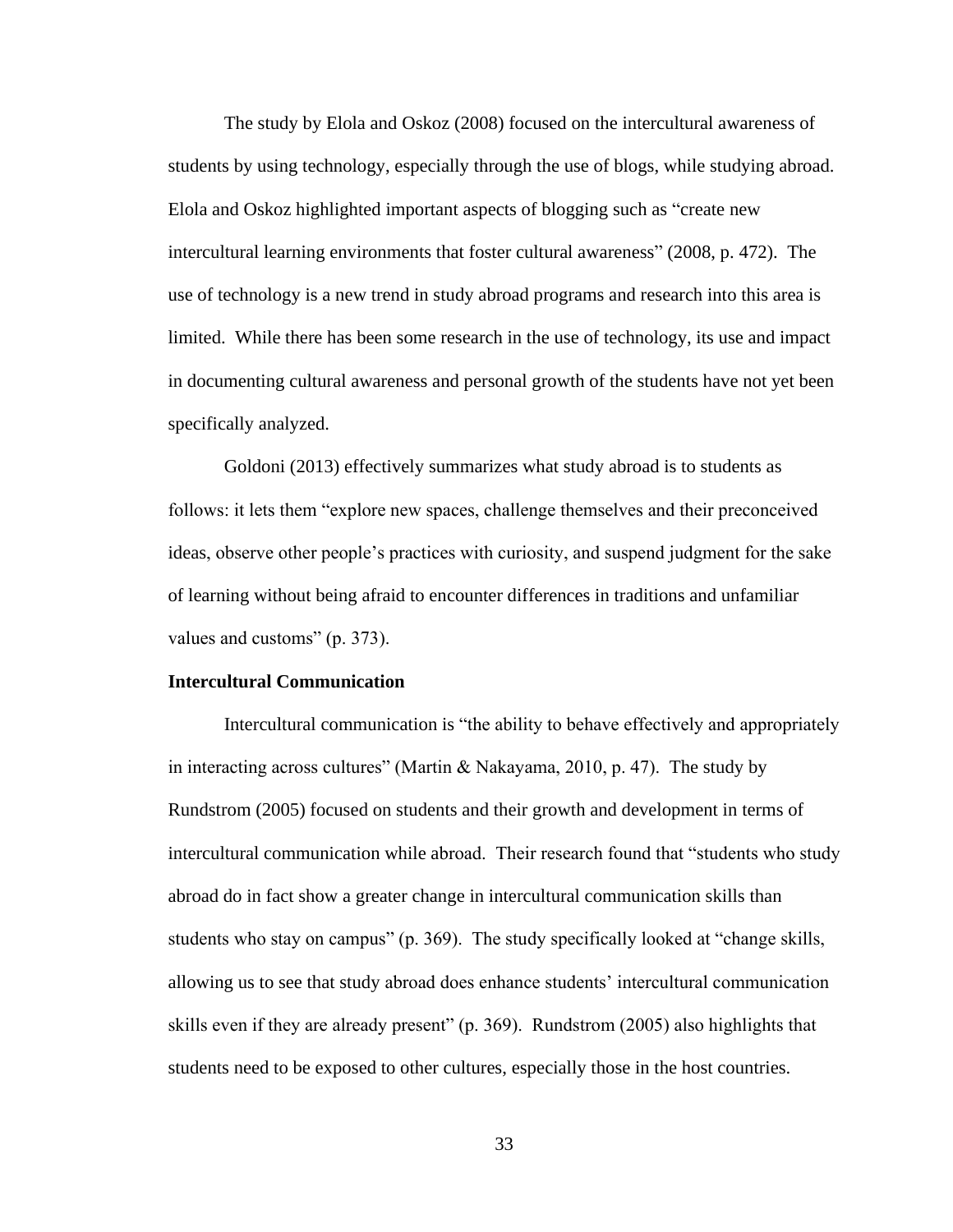Importantly enough, Clarke et al., (2009) also reinforce from their study that students who participated in study abroad "perceive themselves as being more proficient, approachable, and open to intercultural communication" (p. 177).

Root and Ngampornchai (2012) focused their qualitative study regarding "students' education abroad experiences with the purpose of identifying how components of intercultural competence are represented in descriptions of learning" (p. 517). Root and Ngampornchai (2012) provided "rich firsthand experience of culture" (p. 517) but it also highlights the fact that "more guidance and knowledge about intercultural communication will better help students to analyze their own experiences, which in turn will hopefully raise levels of intercultural competence" (p. 517).

Understanding the student experiences in the literature provides the direction for the researcher to add to the body of literature experiences of these student affairs professionals.

# **Self-Growth**

Several studies concerning students' study abroad experience have found selfgrowth as an outcome. Some students identified their independence and growth as related to their travel/study experience, including having to live on their own and take care of their expenses. Understanding the outcomes of students on study tours is important because student affairs professionals who embark on tours are students and learners while on tours particularly if the tour is for academic credit. Forsey et al., (2012) report the reflections of students who have studied abroad that "some students thought they had become more confident, particularly when communicating with other people" (p. 134).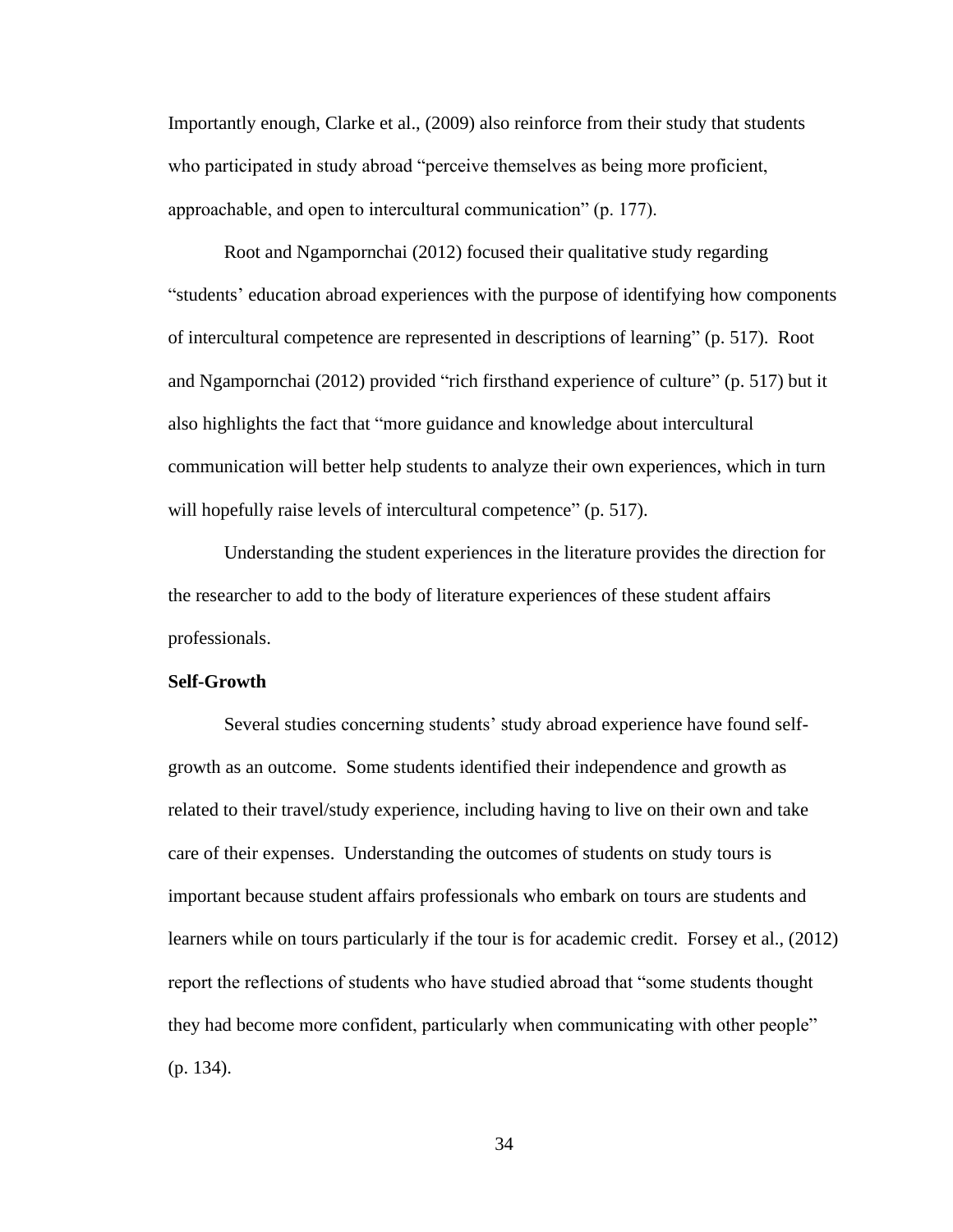The study by O'Reilly, Ryan, and Hickery (2010) focused on the psychological well-being of students in short-term study abroad programs. As study abroad programs help develop students, it is important to note the significance of their sense of well-being and their ability to adapt to their living situations. Their study discussed cross-cultural adjustment as a framework on which to understand the effects of being outside of their comfort zone in a completely new environment. In particular, the study focused on their adaptation to their new residential and learning surroundings. Even though their study focused on students in Ireland, the authors noted some important generalizations in the well-being of students. Franklin (2010) also had positive findings suggesting that "knowledge, skills, and self-awareness gained by studying abroad are professionally applicable in the form of intercultural competencies and personal growth" (p. 186).

# **Career Paths**

Career paths are not limited to students; participants of international study tours may develop an interest in student affairs work in the international setting as internationalization of higher education and of student affairs occurs. Norris and Gillespie (2008) focused on global career choices of students who had studied abroad, looking at their career paths and goals as influenced by their study abroad experiences. The authors share that "the findings are a useful resource for professionals and faculty advising students on specific program elements to select when shaping their study abroad experience" (p. 394). In addition, Norris and Gillespie stress that there is a need for more research in this area.

Relyea, Cocchiara, and Studdard (2008) highlight the need for university personnel to promote the benefits of the international experience that students receive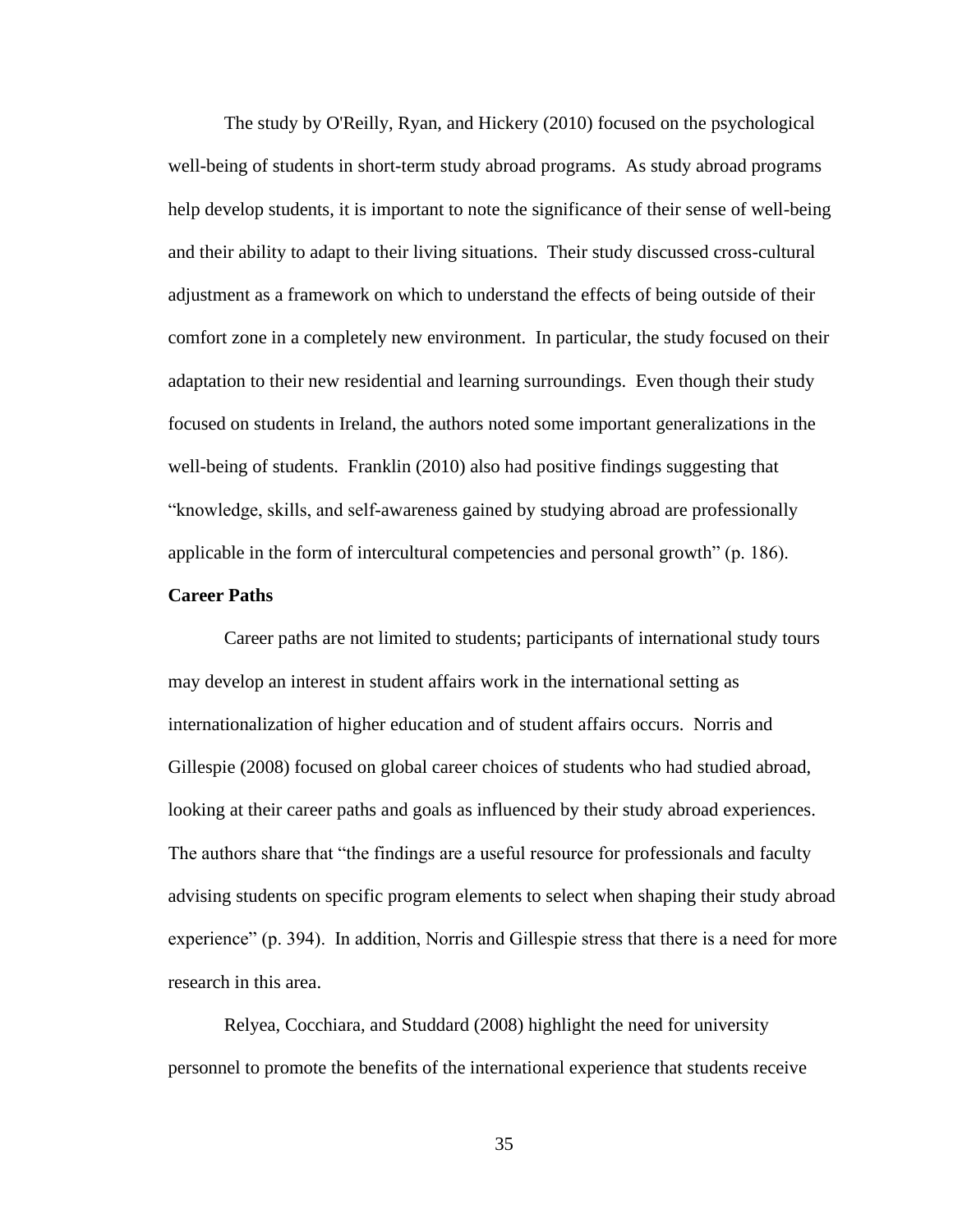from their study abroad program, with special attention to its positive effects upon career aspirations and additional educational and employment opportunities. Relyea et al, state clearly that "students must be made aware of the value and impact that this cultural intelligence or ethno-capability can have on their career aspirations" (2008, p. 359). They openly advocate for study abroad programs.

Carlson et al., (1990), found that students "noted that career factors were significant to them in electing to study abroad"  $(p.16)$ . The students also "viewed the upcoming experience abroad as almost essential to their career development" (p.16). Carlson et al.,1990) reinforces the observation that students look at study abroad as opportunities to prepare for their future career plans. These experiences prepare the students to possibly live abroad if their career choices provide them with that path in their future.

The Trooboff, Vande Berg, and Rayman (2007-2008) study focused on companies hiring participants of study abroad programs. Evidence shows that the students articulate their experiences and "human resource professionals and others responsible for hiring value all types of study abroad more than senior managers, and they are more likely to believe that study abroad enhances desired qualities and skills" (p. 29). The study also emphasized that collaboration takes place between study abroad and career services professionals in working with students regarding articulating their experiences. It is clear that "students who opt to study abroad are making a decision that can have a very positive impact on their employability" (p. 31). Findings from this study should prove helpful to student affairs professionals and study abroad educators in their efforts to promote the benefits of education abroad. It can also be the decisive line of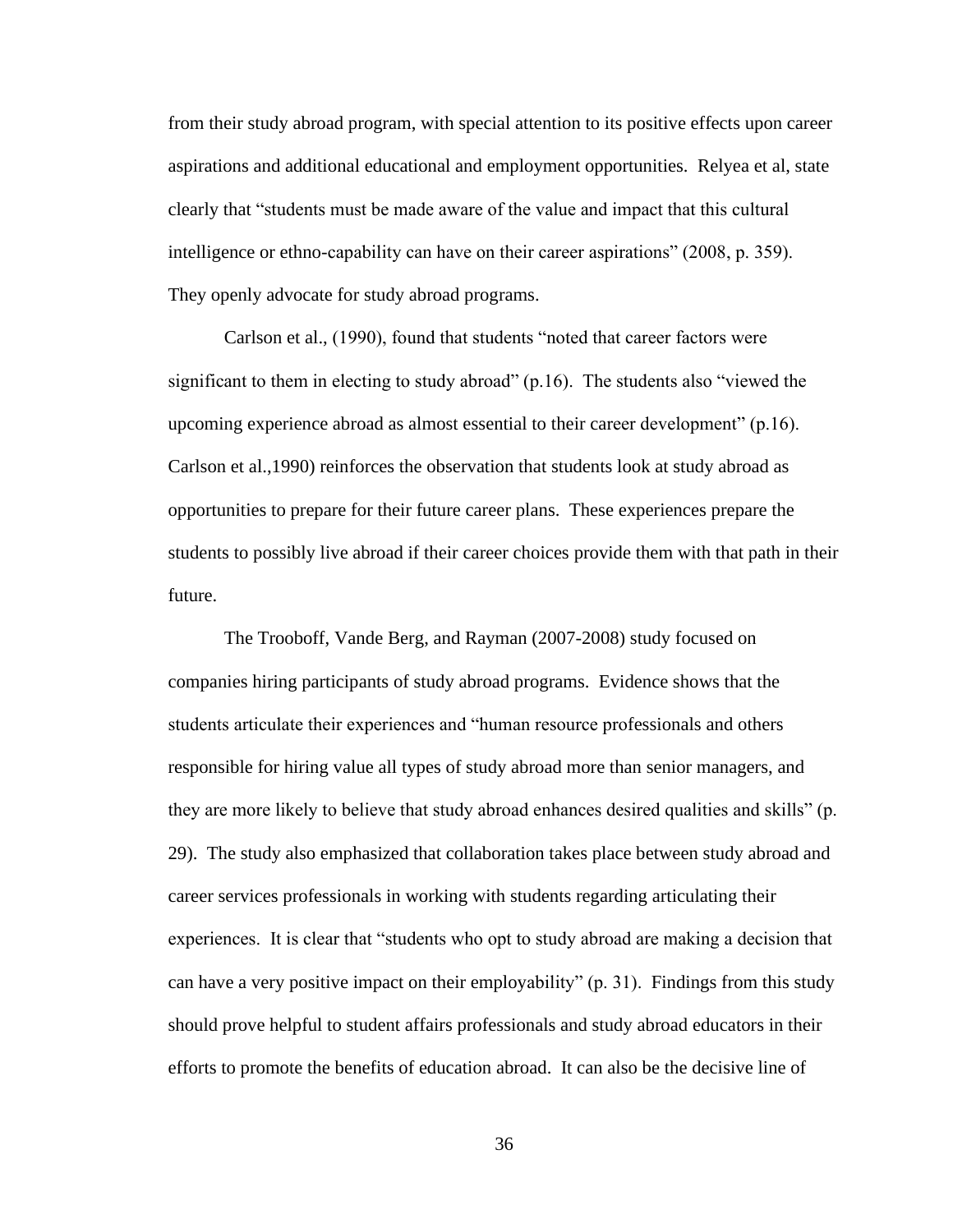reasoning for those students who are undecided about embarking on a study abroad program.

Toncar et al., (2006) focused on the perceptions and preferences of business students and their desire to study abroad. The findings of the study revealed that both business students and general study abroad participants "recognize the value of study abroad in broadening their horizons, giving them greater knowledge of the world, and demonstrating their initiative" (p. 75). Once again, it is important to articulate to the student the added value of the study abroad experience to both career and education accomplishments, especially to those students who may not be convinced that the experience may be worth the expense and a change of their educational plans.

Kehl and Morris (2008), as a result of their investigations, believe that the international experiences are qualities that employers may consider important. They recommend that students should plan for a semester-long experience.

All of these studies emphasize the positive impact study abroad may have on students in regard to career aspirations.

As student affairs professionals, to understand the impact of study tours and study abroad experiences on students, it is necessary to understand not only the type of work done by staff in supporting roles but also the possibility of professionals being students. The educational outcome of study tours has an impact on anyone of any age and these outcomes can also impact the professional development of student affairs administrators.

## **Kolb's Experiential Learning Theory**

This research study has employed Kolb's Experiential Learning Theory as the conceptual framework. The theory provides an explanation to the educational cycle of a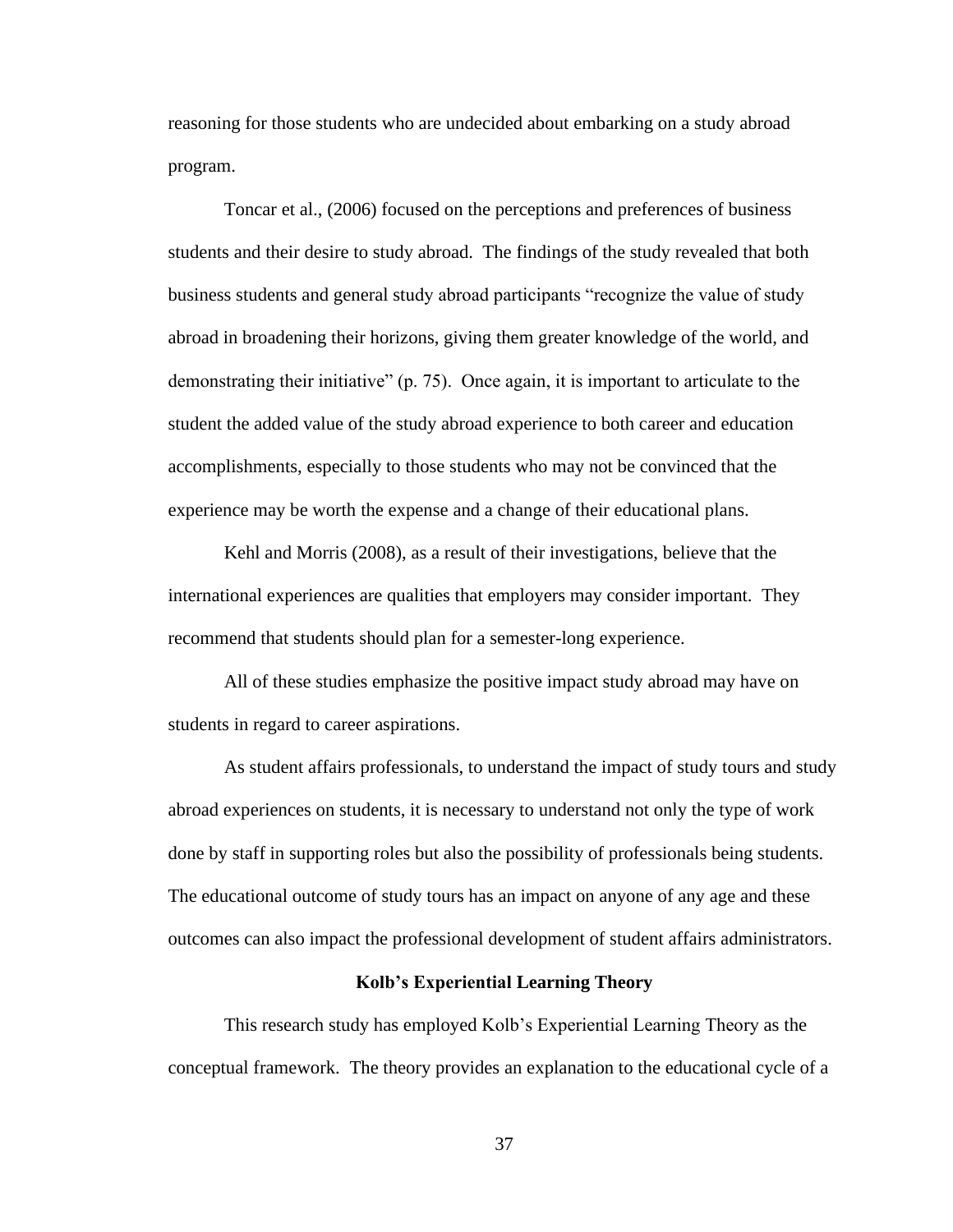study tour and the "meaning-making" (Savicki & Price, 2017, p. 64) of the trips for student affairs professionals who take part. Lutterman-Aguilar and Gingerick (2002) stated that "study abroad and experiential education are natural partners" (p. 46) because of the empowering nature of the theory and participants becoming responsible global citizens.

Kolb's theory has four specific learning styles and a four-step cycle of learning that includes opportunities for experiencing, reflecting, thinking, and acting based on an experience or opportunity. In this process, immediate and concrete experiences lead to observations and reflections, which then are converted into abstract ideas with possibilities of actions that can be tested, further leading to potentially new experiences. Knowledge is created through initial experiences, followed by reflections, thoughtful development, and eventually alterations of experiences. There are several studies that use Kolb's theory as a framework for the student/participant experience in study abroad and international study tours (Pond, 2017, DeMello, 2011; Weaver & Tucker, 2010; Bergsteiner & Avery, 2008; Montrose, 2002).

Kolb's experiential learning relates to study abroad, particularly study tours; this is because the "ultimate goal of experiential learning is learning by doing" (Pasquarelli, 2017, p. 40). Pond (2017) used Kolb's experiential learning theory to explain student learning, in particular in regard to reflection as well as the implications for instructional design for students to engage in reflection. As stated by Bergsteiner & Avery (2008) "study tours touch all four modes of the model" (p. 29). Concrete experiences are the institutional visits, reflective observations are the journal entries and group discussions, abstract conceptualization are applying lessons learned to their own professional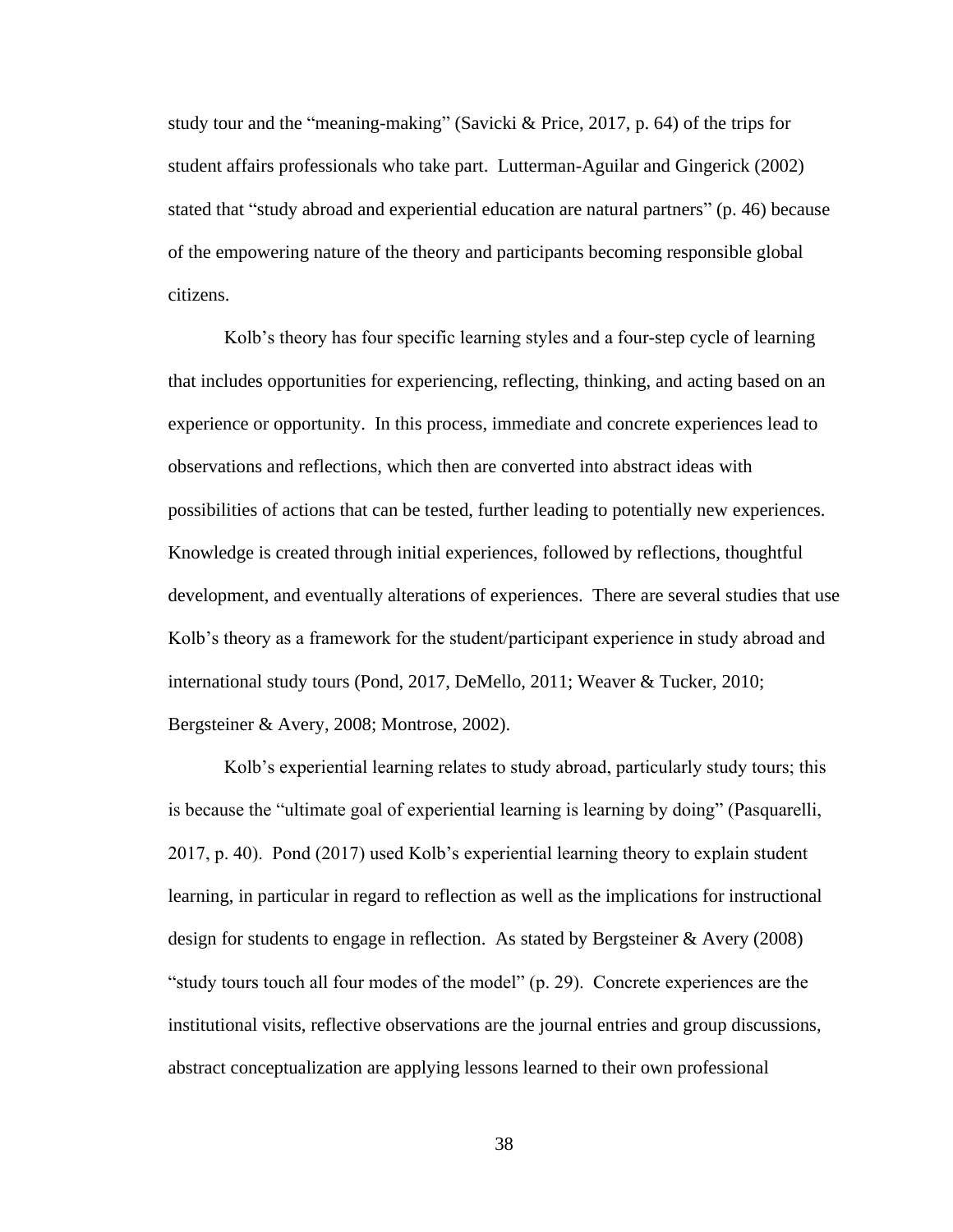positions or institutions, and active experimentation is the actual implementation of their ideas or lessons learned. Bergsteiner and Avery in their study have emphasized that Kolb's experiential learning has "produced deep-level and long-lasting learning" (2008, p. 35). Kolb's experiential learning provides support and structure for this study. Participants "take responsibility for their own learning" and "determines intentional, measurable learning objectives" (Montrose, 2002, p. 2). This learning is "meant to be a continuing spiral, where the learning achieved from new knowledge gained is formulated into a prediction for the next concrete experience" (p. 6). The learning spaces on a study tour are not limited to the classroom but include the physical, institutional, cultural and social elements of the environment in which they are active.

# **Summary**

Most important to the researcher, this literature review opened the need to focus on the faculty and staff who participate in study abroad programs and the impact of the "transformative learning environments where new experiences and perspectives may be developed" (Perry et al., 2012, p. 682) for their own areas of expertise or interest. The influence and impact they have had on this educational process, helping students reflect and process their educational experience abroad, should be fully investigated and appreciated, and this theme be given more consideration. Attention was given to the transformative and reflective process of which they are active participants. As study abroad programs assume a greater role in the general university curriculum and in the "college experience," higher education institutions will perceive a greater need to create (or co-sponsor with other institutions) programs not only for their students but also for faculty and staff to engage in study abroad opportunities and to further develop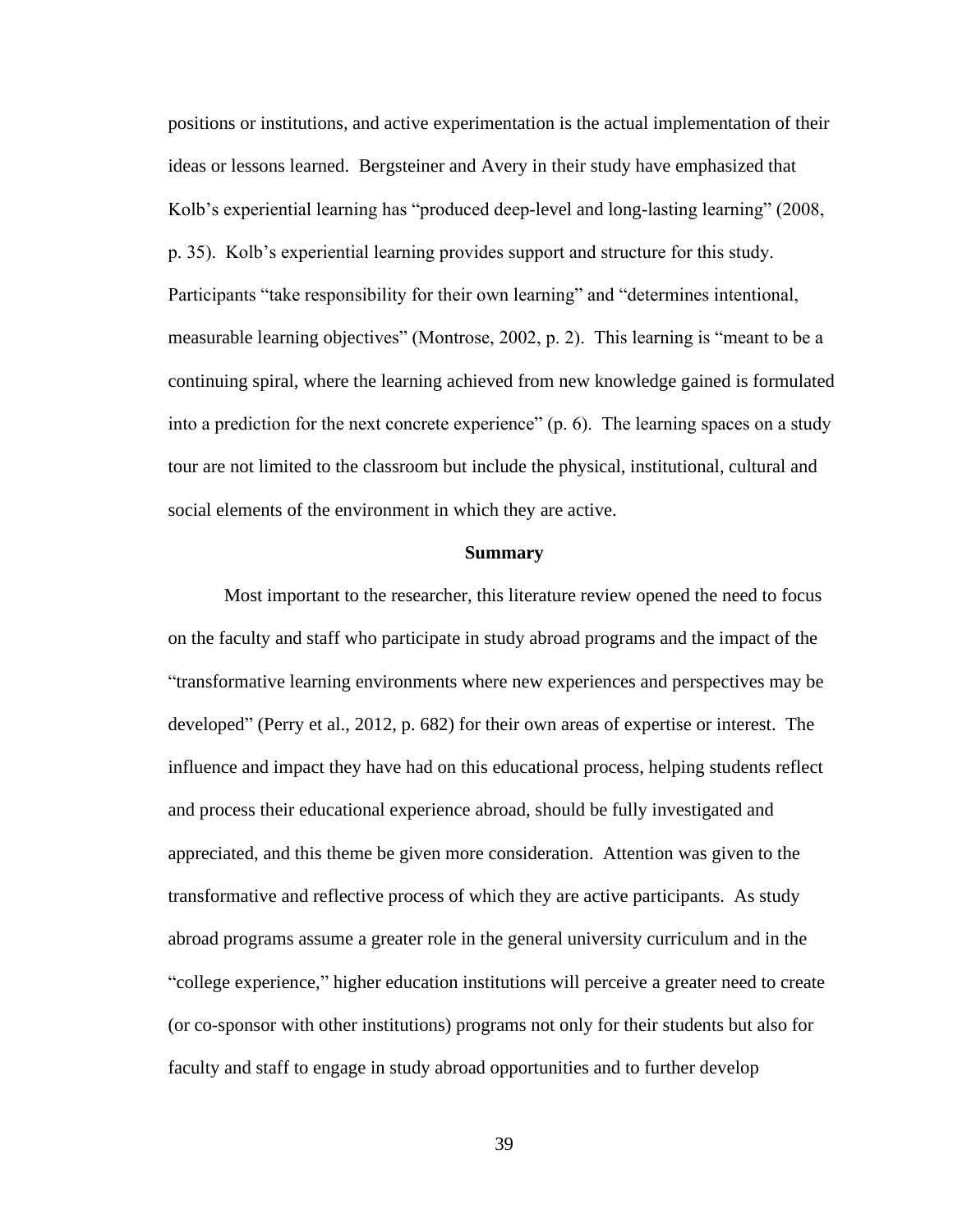themselves as professionals. There is a need to further encourage staff and faculty to participate in international travels not only to broaden their knowledge base but also as a continuation of the globalization of higher education. It is encouraging that in many cases the faculty and staff also become the students who are hopefully "enlightening their perspectives through thought-provoking scenarios, self-reflection, and dialogue" (Perry, et al., 2012, p. 683) and they, as well as the students with them, may well develop and learn in the areas highlighted by the studies, including global awareness and expanded career aspirations, to name two of the possibilities.

This chapter focused on the relevant literature and provided an understanding of how the researcher used this literature to frame and add to the research regarding student affairs professionals in their personal and professional development.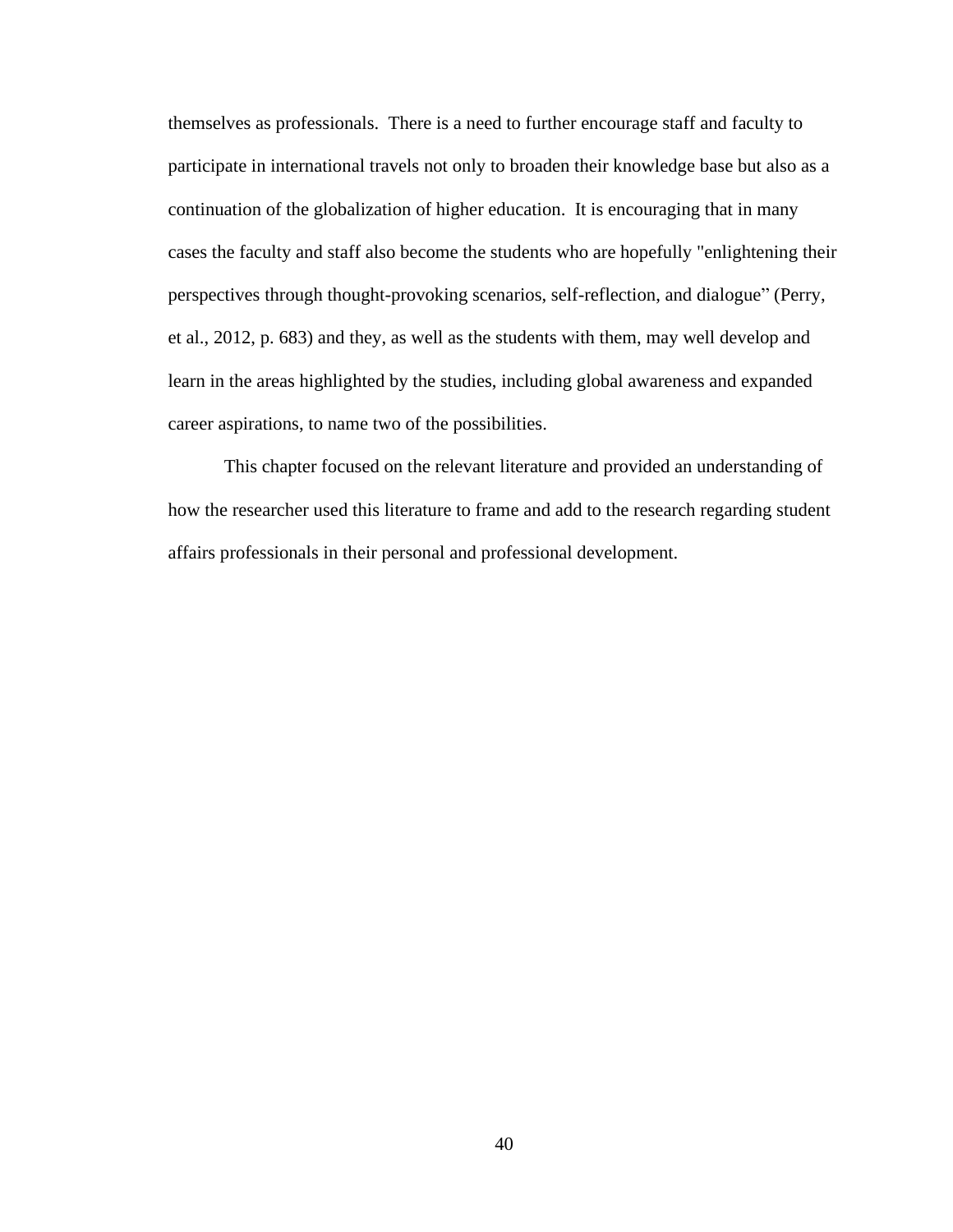# **CHAPTER III**

# **METHODOLOGY**

This chapter presents the study's research questions, the research design, and descriptions of the samples and data collection procedures. In addition, this chapter explains the decision to conduct this study. This study was designed to have a better understanding of the impact that study tours have on student affairs professionals. A qualitative study was designed for this research to explain and understand the value of study tours and the impact these tours have on the participants. The research question that guided the study was "In what ways, if any, do student affairs administrators involved in study tours perceive their experiences as furthering their personal or professional development?"

## **Qualitative Research Design**

In keeping with the guidelines of qualitative research, the researcher was able to "turn the world into a series of representations, including field notes, interviews, conversations, photographs, readings, and memos to self" (Denzin & Lincoln, 2011, p. 3), on the basis of readings that thus far show that study tours are of value to the university administrators/faculty as well as the students who participate in these tours. To accomplish this, the researcher intended to perceive the study tour from "the participants' point of view" (Saldaña, 2014, p. 74). A qualitative research design for the study provided insight into the experiences of the participants, in particular, the significance the participants placed on these the visits and the study tour in which they were involved.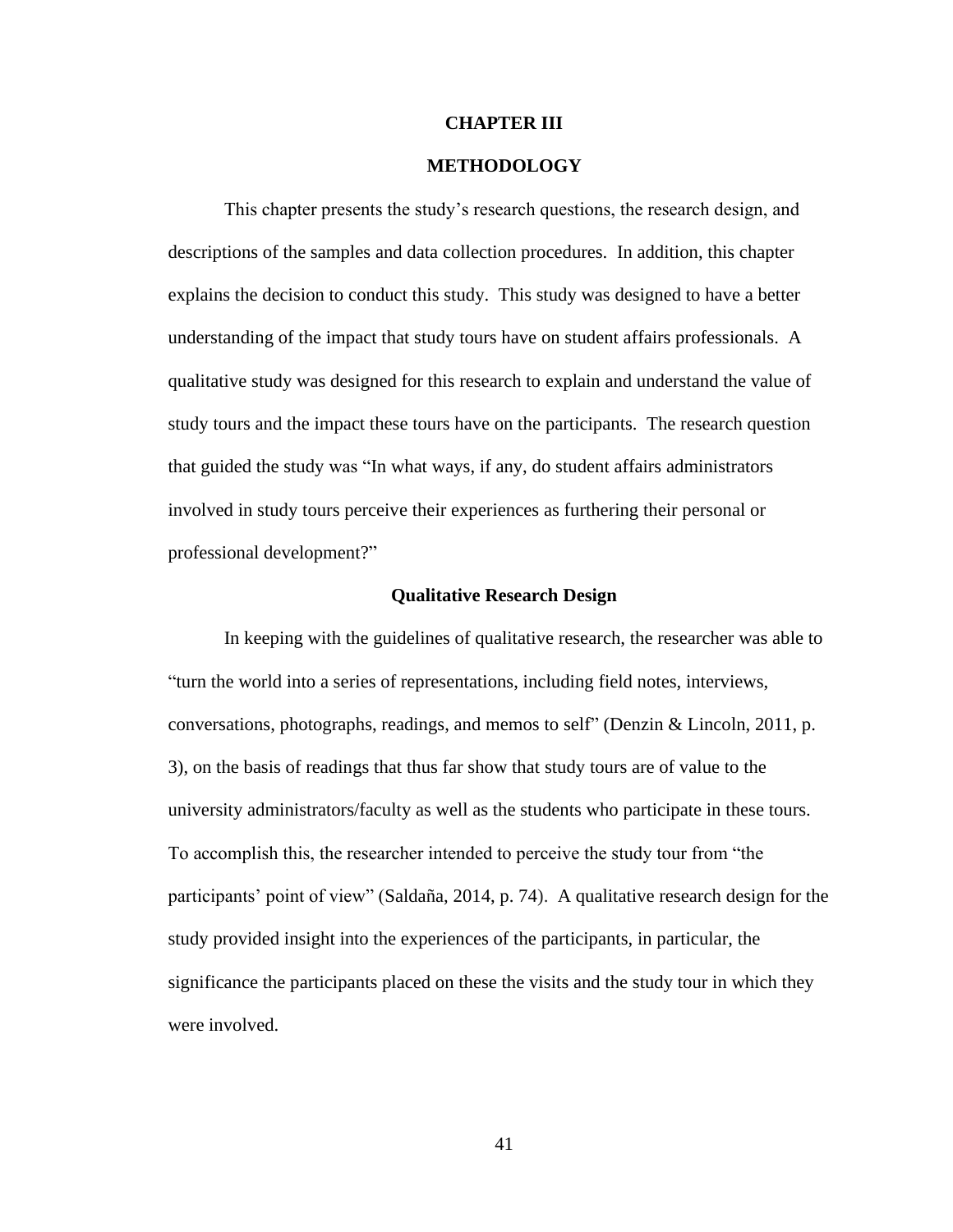The researcher believes that the "more open-ended the questioning the better, as the researcher listens carefully to what people say or do in their life settings" (Creswell, 2013, p. 8). The researcher conducted this study with a multitude of open-ended questions. In general, qualitative research is concerned with the systematic collection, ordering, description, and interpretation of textual data generated from talk, observation or documentation" (Kitto, Simon & Grbich, 2008, p. 243). The researcher used vignettes to tell the stories of the participants interviewed. As stated by Merriam (2002), it is important that a study is presented in a "format appropriate to the audience" (p. 15).

Qualitative research designs "provide a more narrative grounding to the story of lived experience" (Saldaña, 2014, p. 74) because in this case, the experiences were gathered post trips with reflective questions and discussions. The information gathered from these interviews has shaped the articulation of the promotion of international study tours and identified the value placed on study tours by the student affairs participants. This process shaped the participants' articulation of their experience on any type of study tour and how it affected their professional and personal development. Through the use of this methodology the researcher was able to achieve the purpose of this study by soliciting participant stories of his/her international study tour experience, because the researcher is "actually talking directly to people" (Creswell, 2009, p. 175). The use of a qualitative study permitted the researcher to use a variety of procedures for collecting and analyzing data, in particular, "interviews, observations, and documents, rather than rely on a single data source" (Creswell, 2009, p. 175). Qualitative methods suited this study because it was important to understand the lived experience of the participants. The researcher wanted the participants to shape the data that were collected which allowed the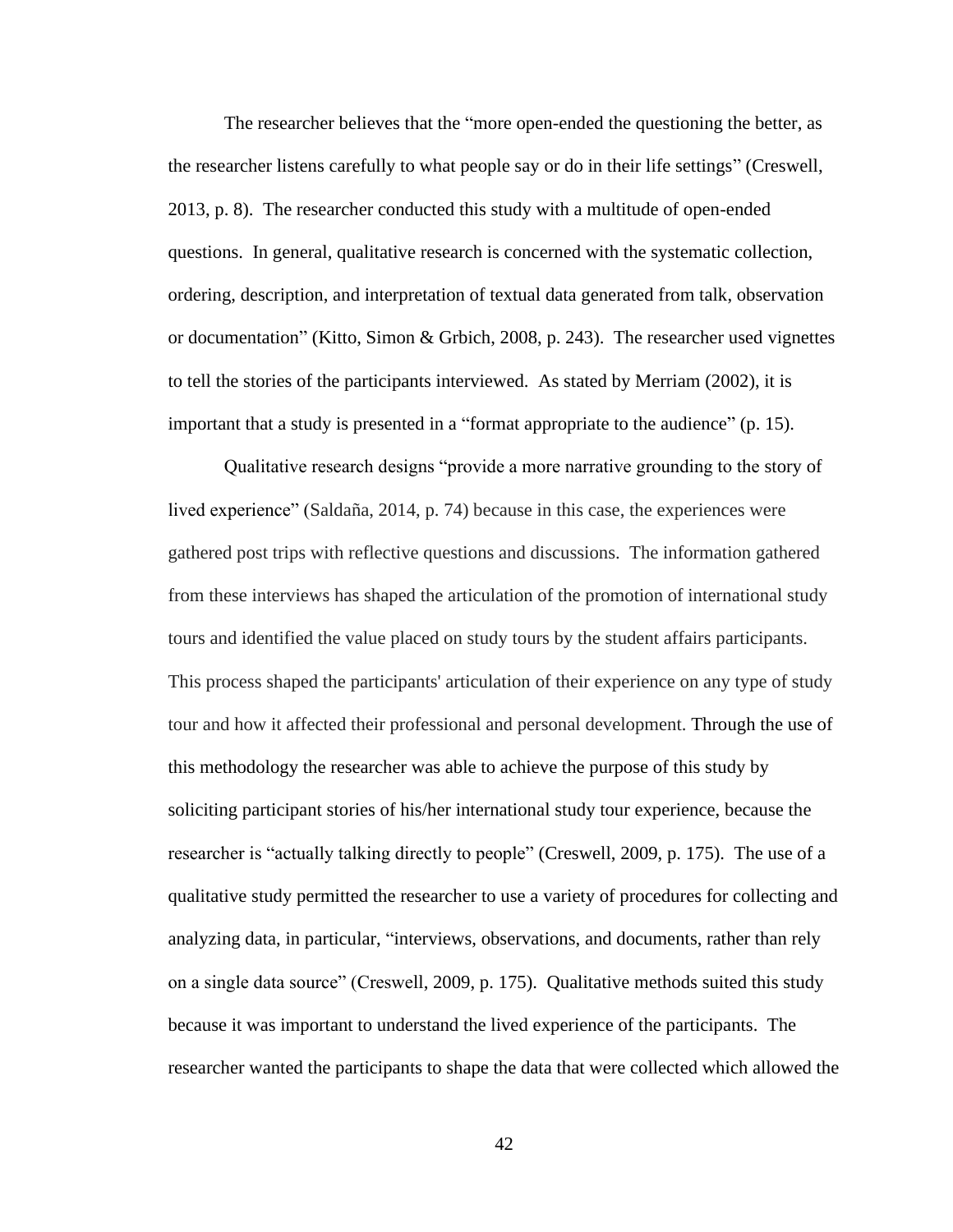exploration of the outcomes of these international study abroad experiences, particularly those discovered during the study tours.

This study gave voice to student affairs professionals who embarked on international study tours and their perceived value on their personal and professional development. In keeping with qualitative research, the researcher viewed the subject matter by "adopting different lenses, filters, and angles" (Saldaña, 2014, p. 4) because of the type of study tours participants may join as well as how those individuals determine the significance and meaning to themselves of their trips. The researcher wanted to know if the student affairs professionals were able to articulate this thought-provoking experience, particularly in their current professional positions and their possible impact on student affairs, and if they had assimilated these new ideas into other facets of their lives.

A qualitative research design for this study provided insight into the experiences of the participants, in particular, the significance the participants placed on the visits to not only universities or institutions of higher education but of cultural and tourist locations and the study tour in which they were involved. The use of semi-structured open-ended questions permitted the interviewee to "use whatever words they want to express what they have to say" (Patton, 2002, p. 354). The interviewees were able to share their memories and make connections from their trip experiences to other aspects of their careers or personal lives.

#### **Role of the Researcher**

The reason for choosing the topic of study tours for this dissertation was a personal one. The researcher was fortunate enough to attend a first tour in the summer of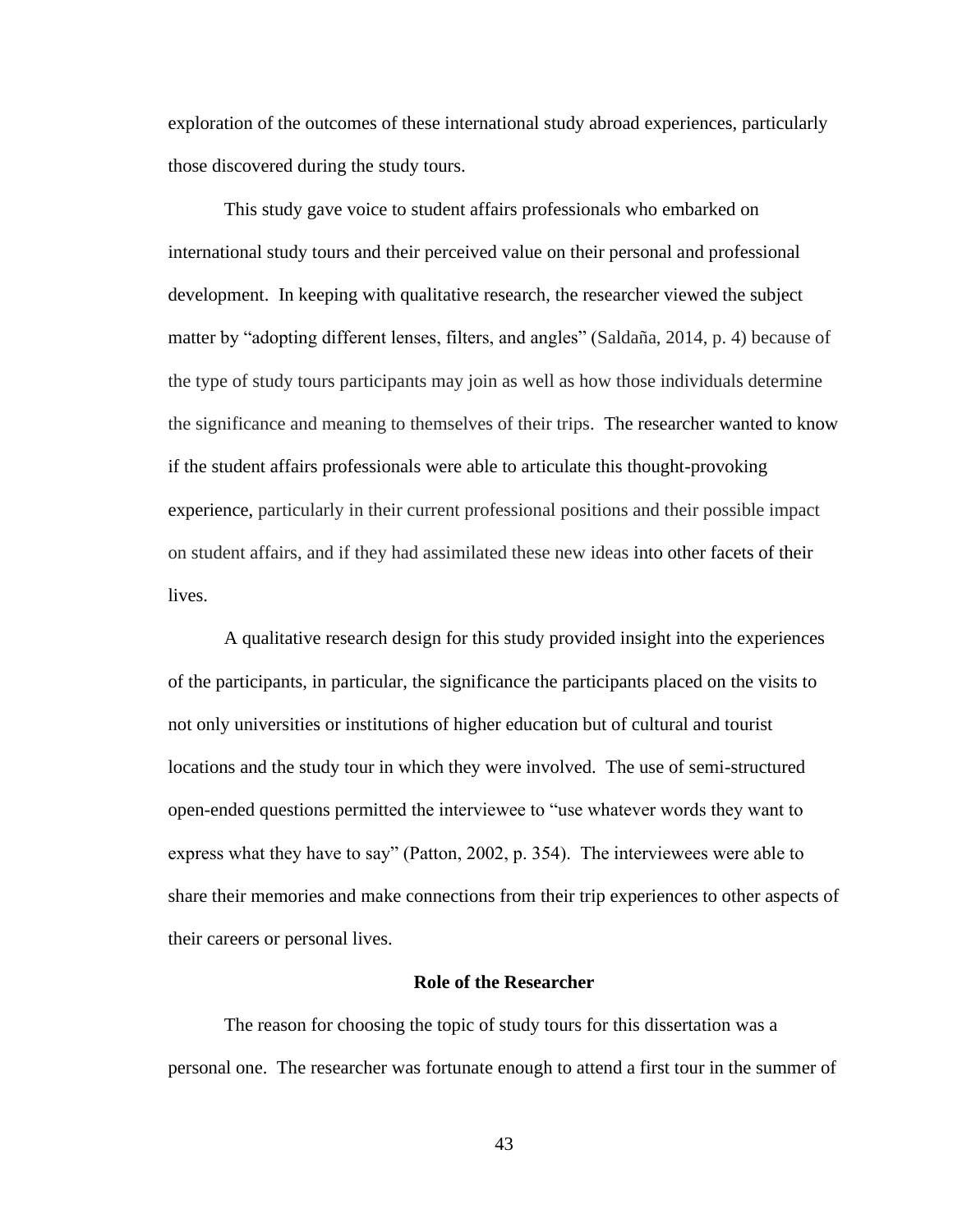2006 with Bowling Green State University, which was in their second year of planning tours to the United Kingdom. The researcher would have attended in 2004 with the first tour but this was not possible because of scheduling conflicts. Seven years later the researcher was able to take a second trip with Bowling Green State University, this time to South Africa, and having just started a third professional role in Student Affairs, was more than conscious of and had a greater understanding of the experience. Thus on the second tour the researcher was able to have more in-depth conversations with colleagues and was more able to process and reflect upon the significance of what was observed and the participation itself.

The topic of study tours and being able to interact with professionals from other countries helped to develop and further professional growth including interactions with other professionals at universities within the United States and within the State of Florida where the researcher works. Being able to interact with other professionals to discuss methods, procedures, systems, et al has been educational. These trips opened the door to look at the greater world and the opportunities to learn from everyone and be able to create partnerships and connections for professional growth. For the researcher, the tours have also provided a rich context of examples and helped articulate the need and willingness to approach situations and create innovative solutions.

Finally, the last two tours in which the researcher was been able to participate, New Zealand (2016) and Europe (2017) led to a reflection on the researcher's understanding of the future of higher education and the internationalization of student affairs. These tours have had an impact on the researcher's everyday work with of being able to draw on the experiences and challenges to be creative and appreciative of the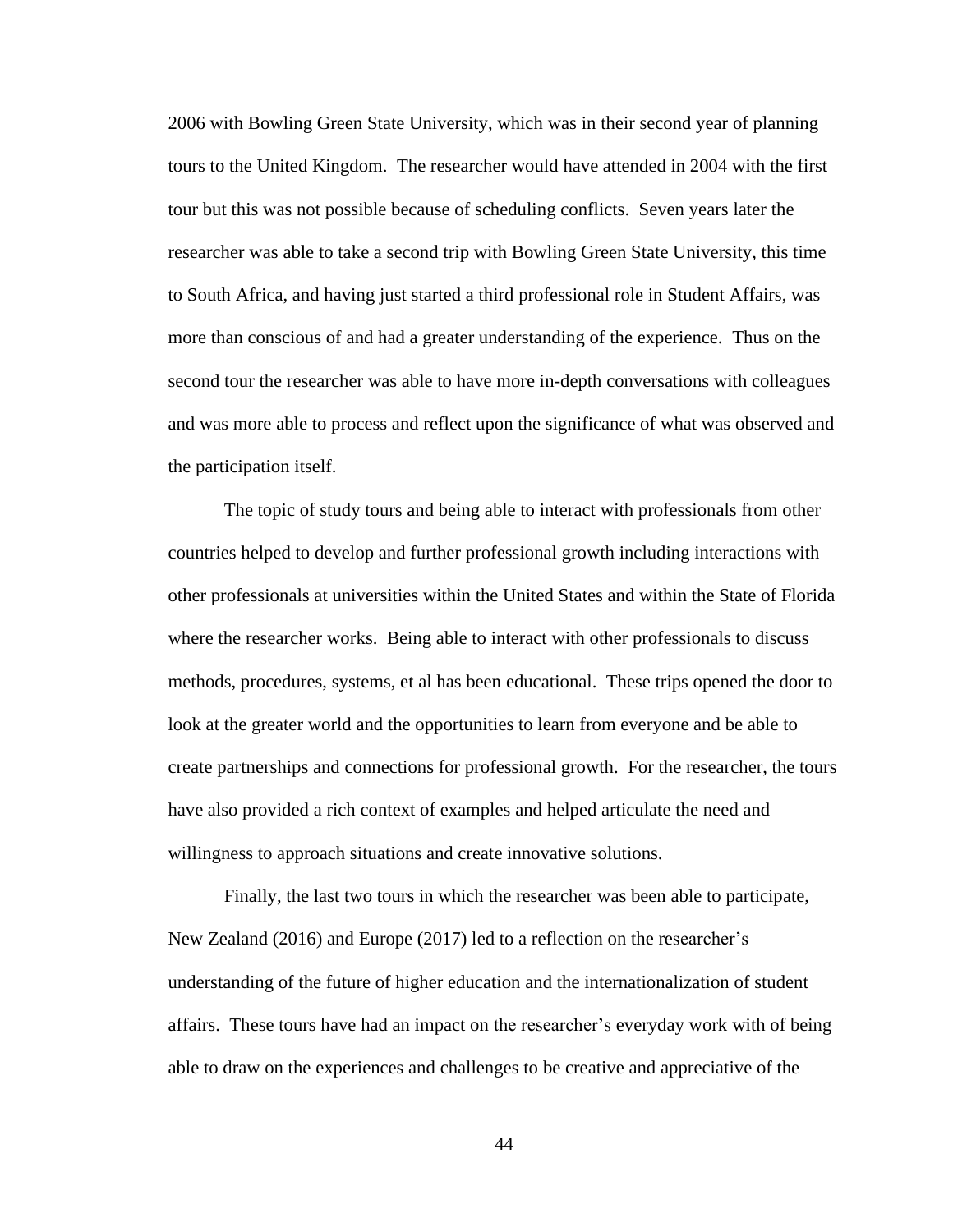opportunities and resources in the researcher's current position. The experience of these tours has enhanced work with students as well as provided the ability to challenge colleagues to look at the university through different lenses, and to adapt to changes that may be happening on a college campus.

To minimize research bias the researcher followed Bogdan and Biklen (2007, p. 37) "acknowledge and take into account their own biases as a method of dealing with them." Having been a participant of these study tours, the researcher wrote descriptive reflective field notes on my past international study tour trip to address any inherent bias. A third party transcribed an interview and used the transcription services provided in the Pro Service portion of *gotomeeting.com* subscription and the researcher reviewed all the interviews for the answers to the research question and then conducted member checks with each of the participants to ensure the accuracy of the information the participants provided. The individuals who participated in the study were able to provide clarification of any information. There was a follow-up period with each interviewee to ensure that they had enough time to read their interview transcripts, provide feedback, and participate in the next round of questions.

As the researcher, I found that the concept of reflective field notes, as pointed out by Bogdan & Biklen (2007, p. 122) is that the "emphasis is on speculations, feelings, problems, ideas, hunches, impressions, and prejudices" were very important as I contemplated the results of my study. As Ortlipp (2008) states "critical self-reflection is a way of considering the ethics of the power-knowledge relationship with participants" (p. 702). These reflections were helpful in maintaining an appropriate balance of a relationship with the study participants. The researcher had a number of hunches and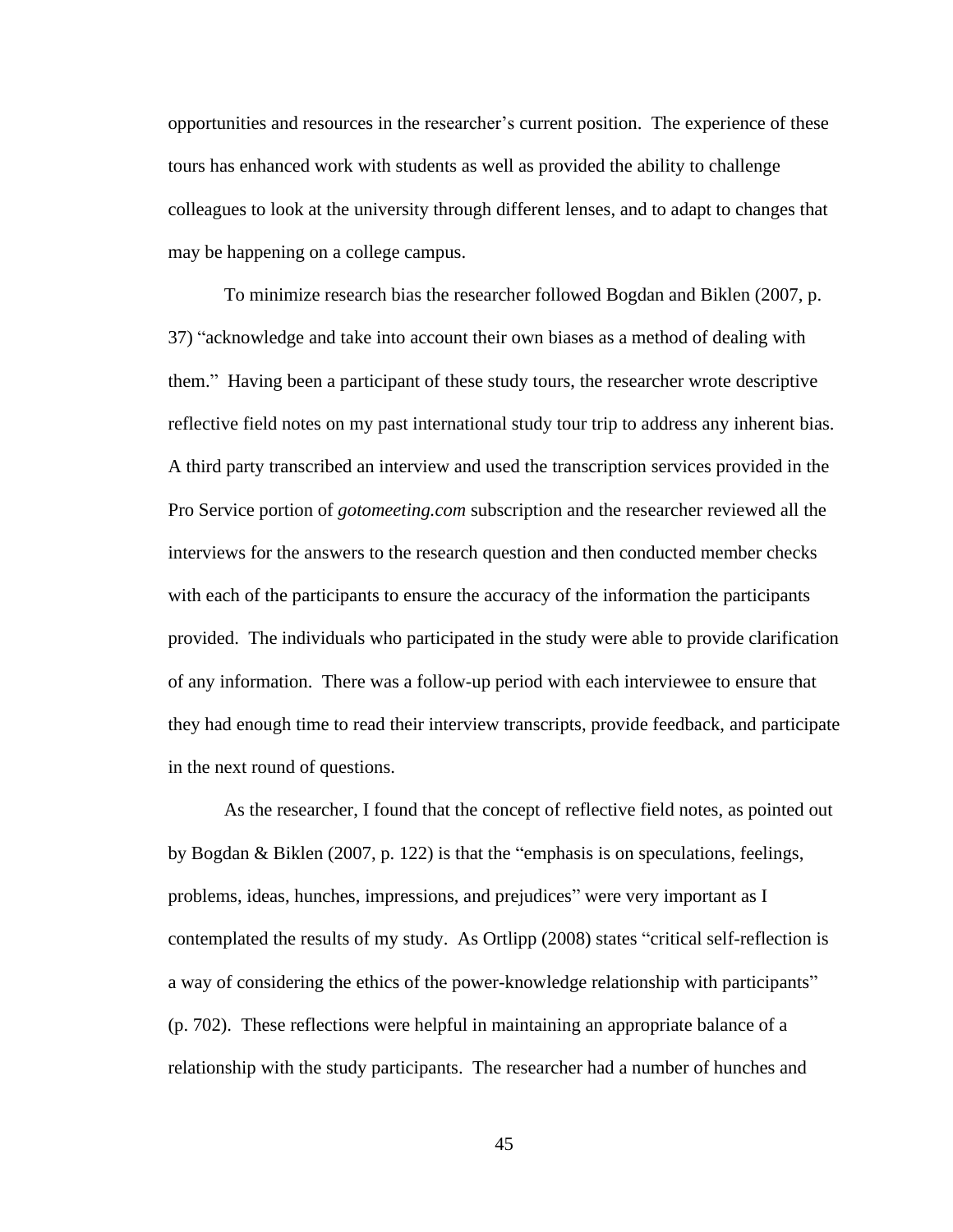feelings about the study results and was interested in learning more about the outcomes for this study.

# **Site Selection**

Four different four-year public institutions served as the research sites for this study. These institutions all have hosted a week to three-week international study tours for graduate students – Masters' and Doctoral levels, as well as full-time professionals. The tours are hosted by higher education programs with either a K-12 or a Higher Education focus. These institutions have hosted these tours for more than a decade.

## **Bowling Green State University**

Bowling Green State University (BGSU) has been hosting International Study Tours since the Summer of 2004. The first trip of two weeks duration to England (Great Britain) was coordinated by the faculty members within the program and a recent Masters degree graduate student. Since then the University has coordinated several trips for students to England, Scotland, Ireland, and Wales in 2004 through 2018. New Zealand was added as a study tour location in 2007 and students have traveled there in 2007, 2008, 2010, 2011, 2012 and 2016. The Transatlantic Dialogue trip, which is every three years and depending on the schedule, enables students to travel to England, Scotland, Luxembourg, Belgium, Germany or France and trips took place in 2008, 2011, 2014, and 2017. In 2013 with the addition of a new faculty member, South Africa was added to the study tour experience; these trips have taken place in 2013, 2015 and 2017.

Participants in each of these study tours visit at least seven higher education institutions. Prior to the actual travel, the students participate in pre-departure sessions which provide basic background information on what to anticipate regarding the trip, the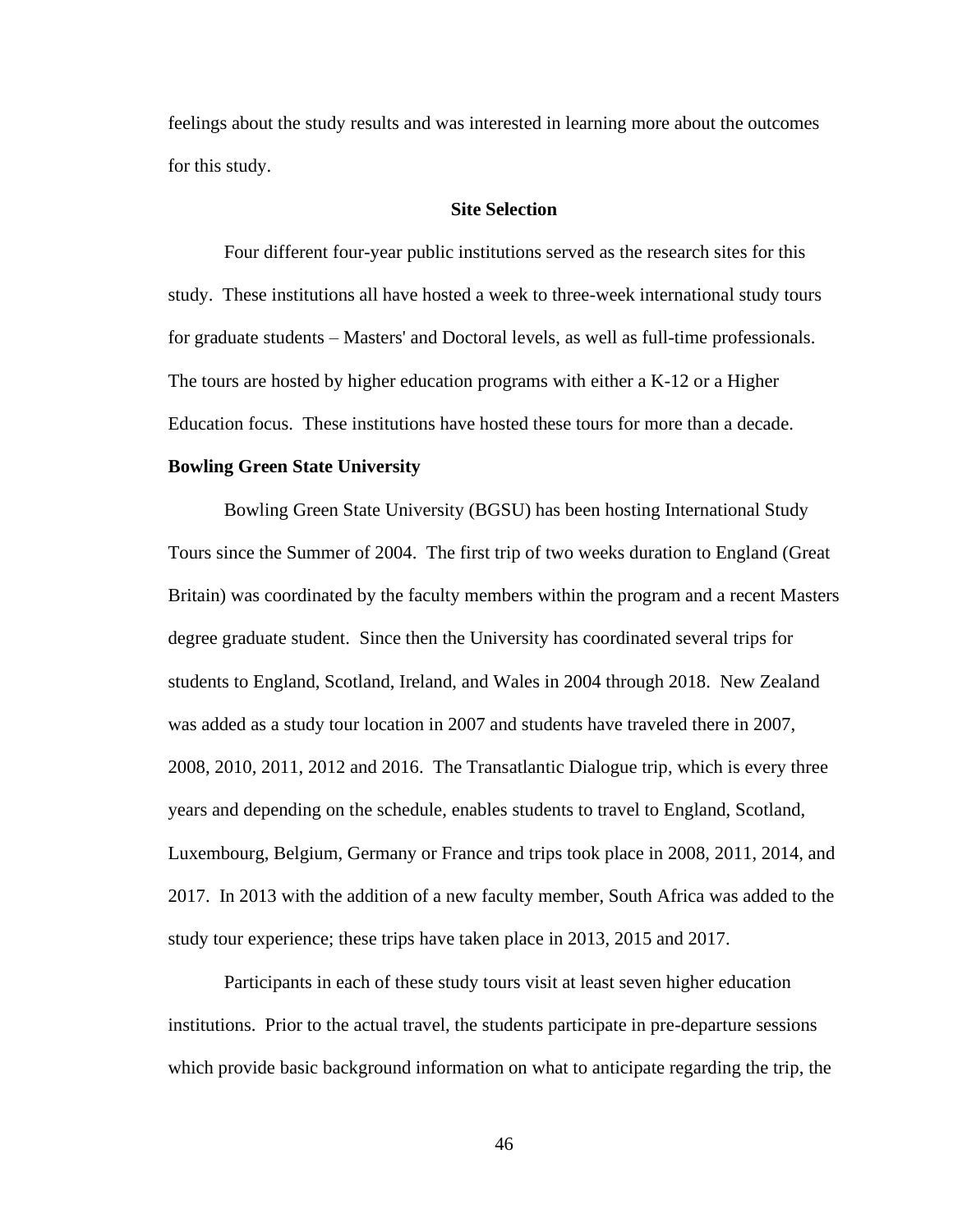history and current issues of the tour country(ies) and a discussion of the general education system as well as university programs. General tourist information on the cities that will be visited is also shared.

# **Central Michigan University**

Central Michigan University (CMU) through its College of Education and Human Services provides several international study tour opportunities. The study abroad experiences began in 2007 and have a K-12 and Higher Education focus. The international study tours have been to China (Beijing), Ireland, Hong Kong, China, South Africa, Costa Rica, Spain, Singapore, and Malaysia.

Prior to the tours, a pre-departure course is given during which students are assigned readings and discussions. A faculty member is assigned to the course who leads the discussions and attends the trip with the students. A South Africa trip was hosted with Bowling Green State University.

## **Florida State University**

Florida State University (FSU) has been hosting a week-long international practicum course since 2012 in the UK. The course was designed for masters' students but in 2017 doctoral students were invited to attend. The students participated in an oncampus course prior to their departure to London. The students stay at housing provided by Florida State in London which has security, library access, computer labs, and other resources for students.

The course is designed to be a seminar format, with discussions on European Higher Education, as well as connecting the U.S. higher education institutions to the English higher education tradition. Participants visit institutions of higher education in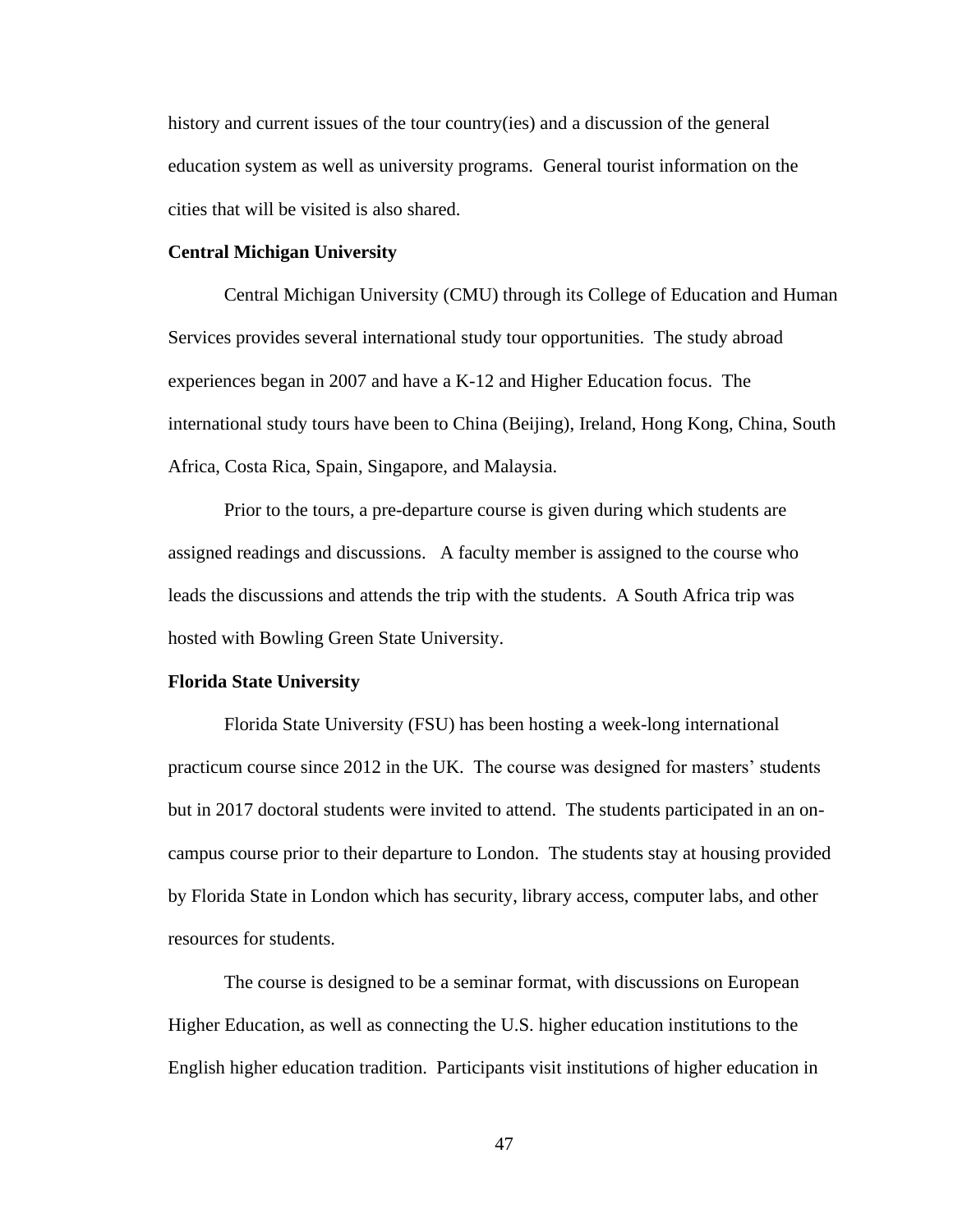London and Oxford. The course is designed to provide students with an international perspective, review student services and understand college student culture in the United Kingdom.

# **Miami University**

Miami University in Oxford, Ohio has hosted study tours since 2006 and offers a study tour program and course called "International Perspectives on Student Affairs." The tours have included five European tours, one New Zealand tour and one China tour and have been open to others outside of Miami University. The tours compare and contrast U.S. and selected countries' student services, developing a philosophy of student affairs practice by incorporating a global perspective.

Participants meet prior to their study tour in a class setting, reviewing materials and hosting discussions on topics related to the tour. In addition to visiting several different higher education institutions, tour participants had several sightseeing opportunities.

# **Study Participants**

Participants for this study were selected using a "purposeful sampling method" (Creswell, 2003, p.185). The solicitation of interviewees was conducted following the approval from the Florida International University (FIU) Institutional Review Board (IRB), (IRB -18-0264-CR01). To participate in this study an interviewee had to have previously attended a short-term international study tour of at least a week as a full-time Student Affairs professional or as a masters or doctoral student in a higher education program. Additionally, a participant had to be employed as student affairs administrators, within one year to six years from the date of the start of this dissertation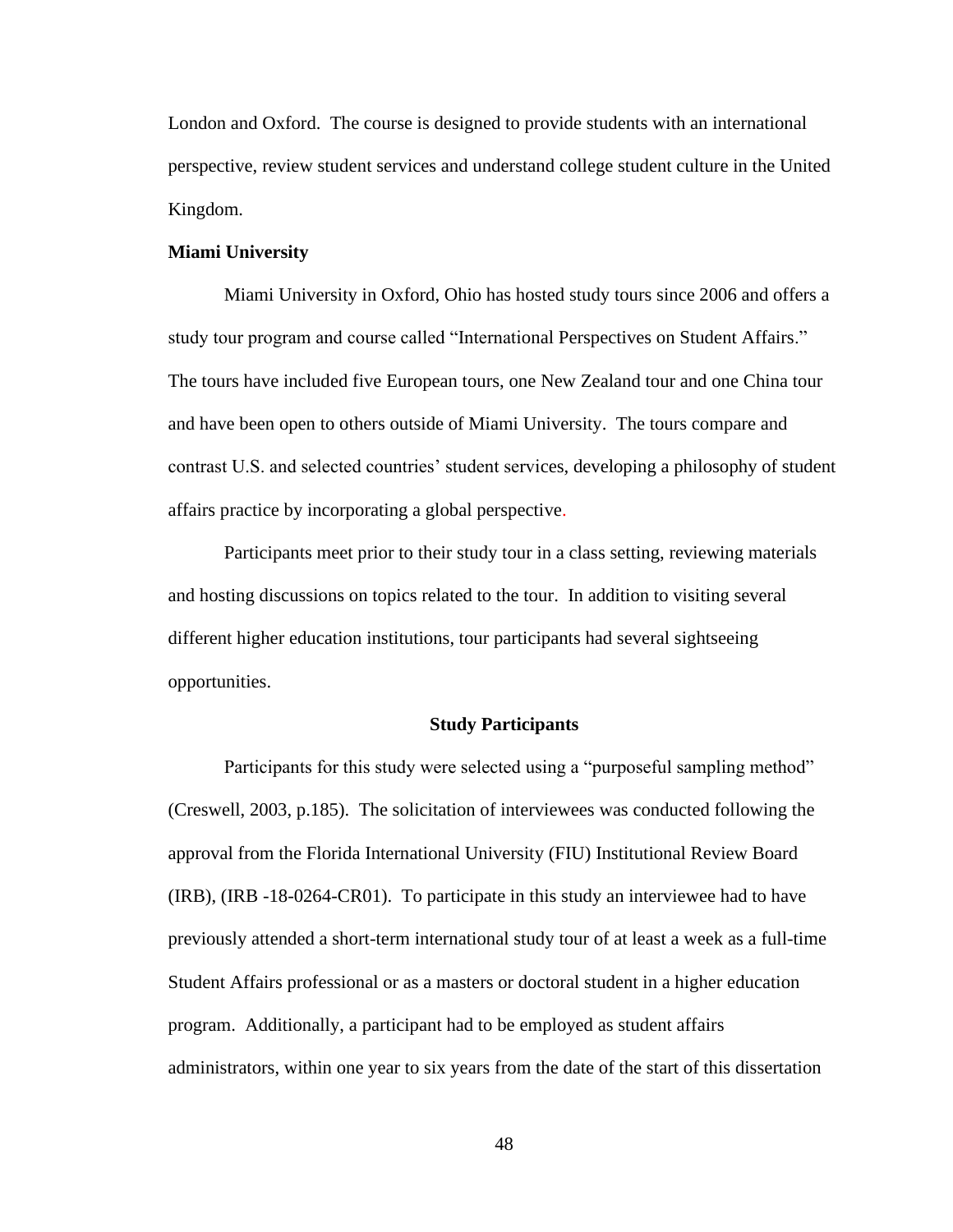study. The researcher's initial hope and criteria for participants for this survey had been for individuals who had more than two years of full-time student affairs employment experience following their study tour experience but that proved to be difficult. Snowball sampling was used to solicit participants from past study tours in which the researcher had not participated.

Those who participated in this study were currently employed in universities, in a field and/or functional area in student affairs. The researcher found twelve individuals who had been participants of international study tours through a method which Patton (2002), stated as "by asking a number of people who else to talk with, the snowball gets bigger and bigger as you accumulate new information-rich cases" (p. 237). The method for seeking interview participants was intentional: individuals who had participated in a Bowling Green State University (BGSU) sponsored international study tour. Initially, seven possible candidates responded to the invitation to participate in the study. As a past participant, the researcher knew some of the individuals from having been on a tour with them and having limited interactions post the international study tour. These potential participants, in turn, suggested other individuals with whom the researcher was not familiar, who had also participated in an international study tour. No one recommended the same person. Initially, snowball sampling did not yield rother pertinent key participants because those interviewees did not have the necessary contact information for their suggested candidates or there was no response to the request to join the study. At that time, the researcher began interviews with the initial seven participants who had accepted the interviews and had participated in a BGSU sponsored international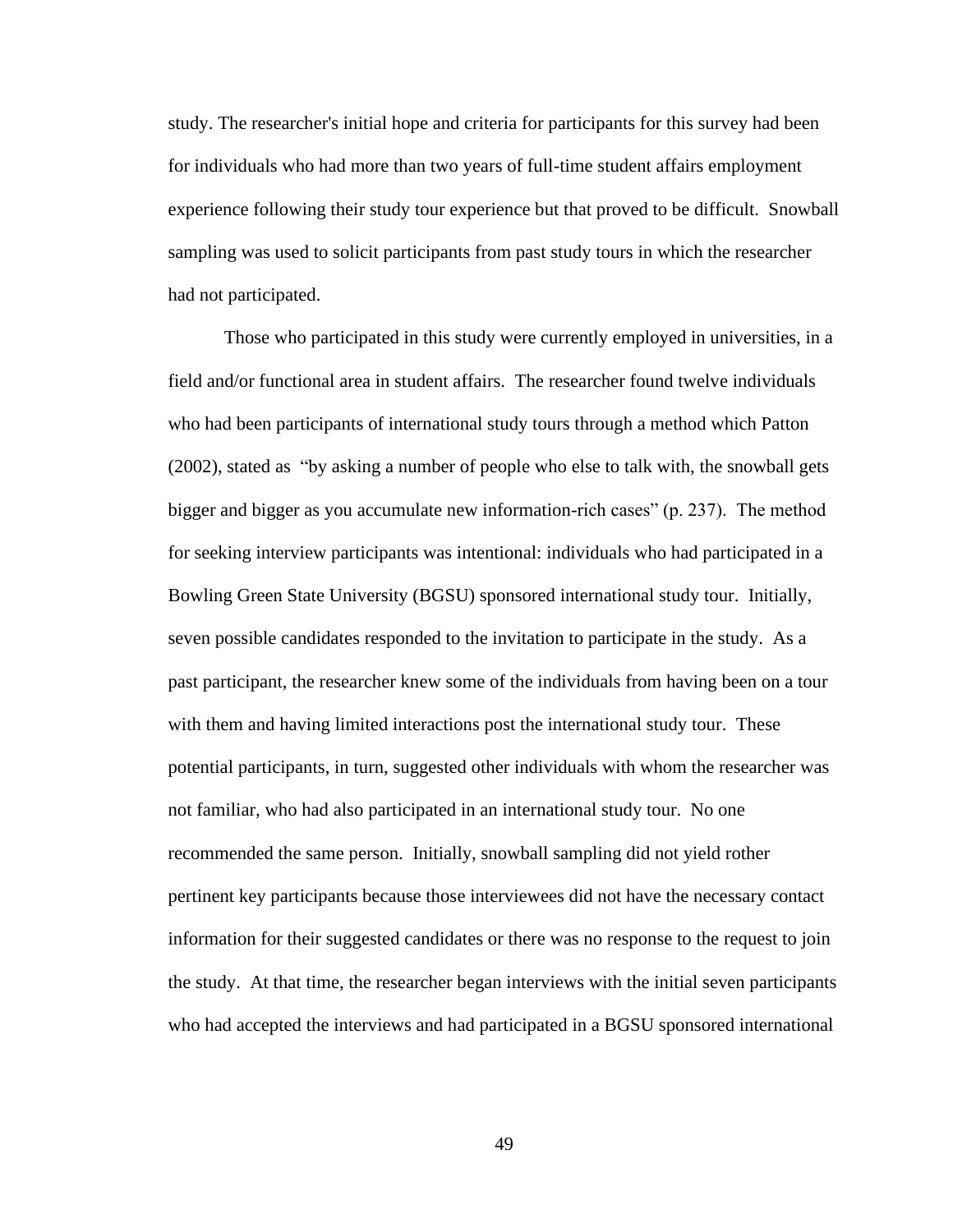study tour. Among the initial seven participants, one was from the BGSU/CMU international study tour.

Once the interview process was started it was determined there was a need to increase the pool of participants from 7 to 12. The list from the initial request was reviewed and another round of solicitation requests to participate in the study was sent. The second request yielded a past participant of the BGSU/CMU international study tour and one participant of the BGSU/Miami University international study tour. A further participant was obtained from the Florida State University's (FSU) one-week international study tour to London in the United Kingdom and from that participant the researcher was able to connect and conducted interviews with two other former FSU participants. These three interviewees were all also the inaugural doctoral students to attend this international study tour.

Once the researcher was able to obtain contact information for those possible participants, they were emailed through their work (university) email address and asked whether they would be interested in participating in the study. For those individuals the researcher did not know, the researcher was provided with an introduction by someone who knew them. The communication was formal and the researcher provided the individual with information regarding the study which included the purpose of the study, the role, and rights as a participant, and the type of interview mechanism being used – *gotomeeting.com.* Once the individual agreed to participate in the study, they received the consent form and an interview time was selected. Demographic information for all of the interviewees in this study are presented in Table 1 below.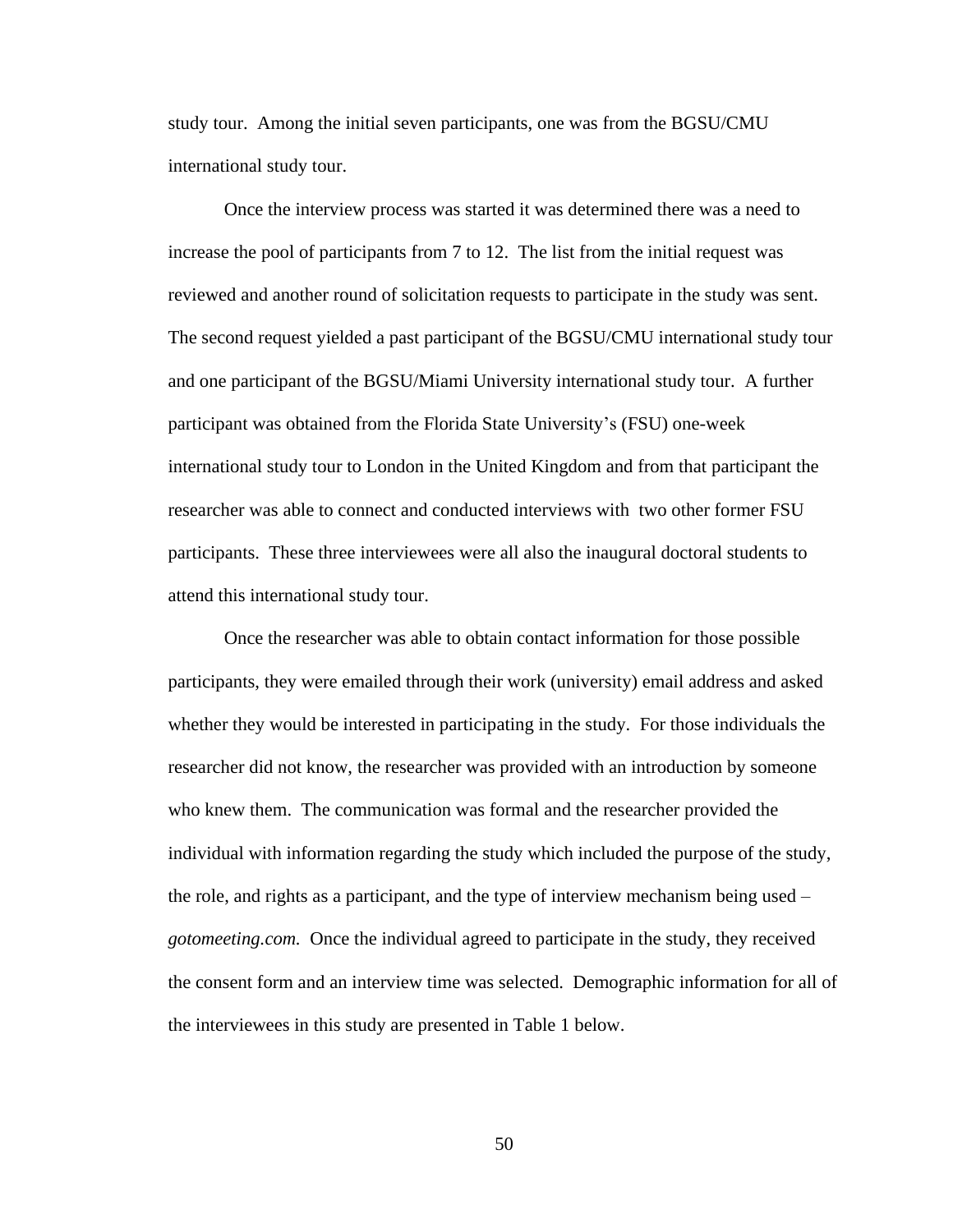# Table 1

| Name           | Tour                                 | Year         | <b>Tour Host</b>                               | <b>Current Employer</b>                             |
|----------------|--------------------------------------|--------------|------------------------------------------------|-----------------------------------------------------|
| Aryn           | South Africa<br>United<br>Kingdom    | 2015<br>2016 | <b>BGSU</b><br><b>BGSU</b>                     | University of<br>Minnesota                          |
| Ashley         | Europe                               | 2014         | <b>BGSU</b>                                    | Georgia State                                       |
| <b>Brandon</b> | Europe                               | 2017         | Miami University<br>w/BGSU                     | Washington<br>University in St.<br>Louis University |
| Calvin         | Europe<br>United<br>Kingdom          | 2016<br>2017 | <b>BGSU</b><br><b>BGSU</b>                     | McKendree<br>University                             |
| Colleen        | Hong Kong &<br>China<br>South Africa | 2011<br>2013 | Central Michigan<br>Central Michigan<br>w/BGSU | Central Michigan                                    |
| David          | London                               | 2016         | Florida State                                  | Florida Memorial                                    |
| Jessica        | New Zealand<br>Europe                | 2016<br>2017 | <b>BGSU</b><br><b>BGSU</b>                     | University of<br>Wisconsin-River<br>Falls           |
| Kerry          | New Zealand                          | 2016         | <b>BGSU</b>                                    | Cal State Long<br>Beach                             |
| Michelle       | New Zealand                          | 2016         | <b>BGSU</b>                                    | Haverford<br>College                                |
| Nathan         | Hong Kong &<br>China<br>South Africa | 2011<br>2013 | Central Michigan<br>Central Michigan<br>w/BGSU | Central Michigan                                    |
| Trisha         | London                               | 2016         | Florida State                                  | University of<br>Denver                             |
| Xiomara        | London                               | 2016         | Florida State                                  | Florida State                                       |

*Summary of Participant Site Tour Information*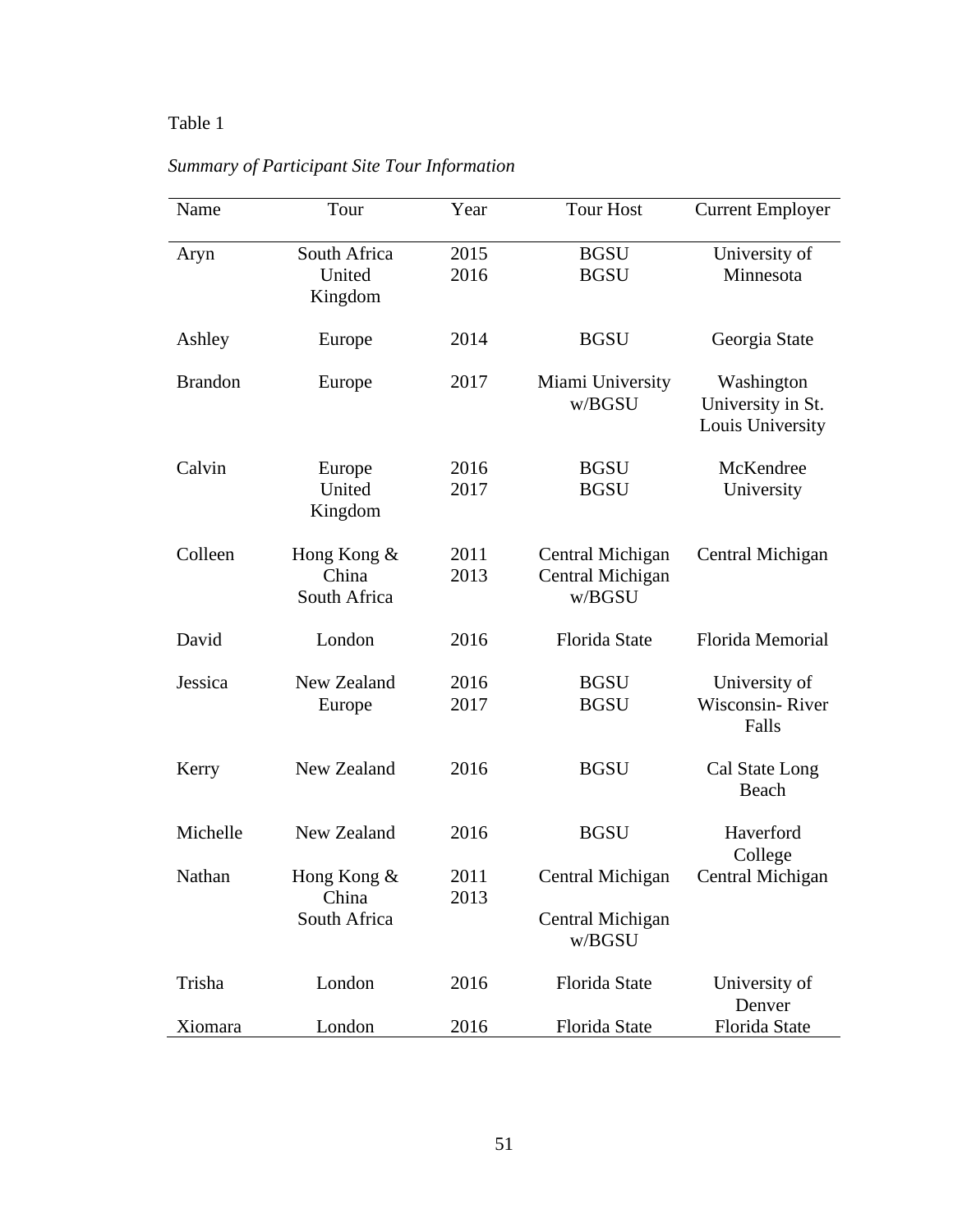The purpose was to fulfill the IRB request and a 12 participant's interview scheme was developed.

# **Data Collection**

Data collection was completed via interviews of participants listed in Table 1. All of the interviews took place virtually using *gotomeeting.com*; each participant was provided his/her own meeting link and the interview was recorded and transcribed. Each individual was provided with a copy of their transcripts for review.

# **Interviews**

For this study, twelve participants were interviewed twice online. The interviews conducted were semi-structured interviews of individuals who were at least one year into their professional career since their participation in their international study tour/s. Seidman (2006) explains interviewing as "an interest in understanding the experiences of other people and the meaning they make of that experience" (p. 9) and that conducting interviews "provides access to the context of people's behavior and thereby provides a way for researchers to understand the meaning of that behavior" (p. 10). Although Seidman (2006) recommends a three interview structure, for this study a two interview structure was utilized; the structure provided an opportunity for the interviewees to begin their reflection process regarding their trip experience. In the interview process the researcher established a relationship with the interviewee and listened to the interviewees' experiences. By modifying the three interviews to a two interview system, the researcher was able to establish longer interview times with the participants. Selecting twelve participants provided the required descriptive information gathered from their interviews and twelve participants was deemed an appropriate number of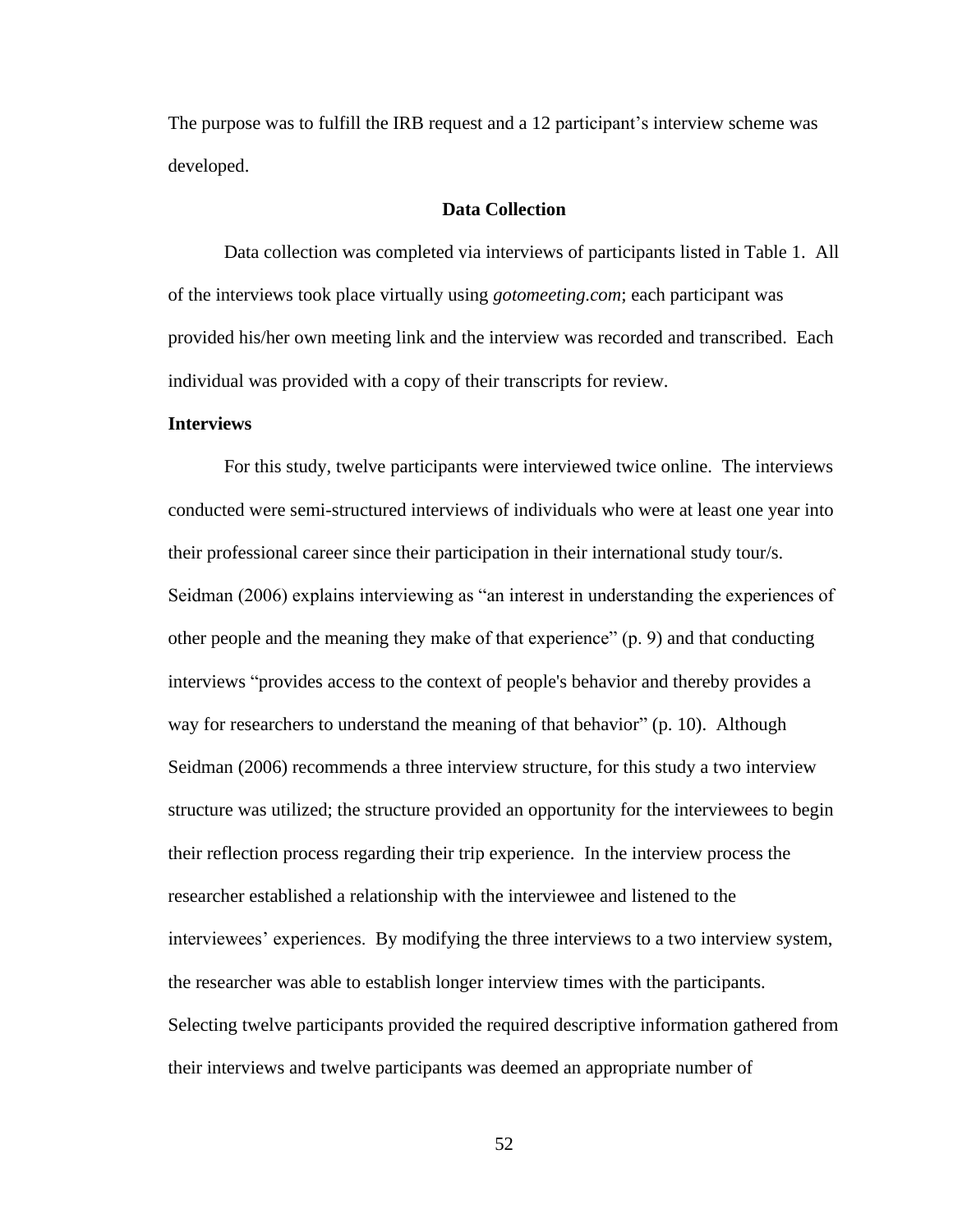interviewees. While there is no required number of participants to conduct a qualitative study, the researcher referred to Meriam (2009) which states that the study must have "an adequate number of participants, sites, or activities to answer the question posed at the beginning of the study" (p. 80) . With the awareness that "each interview serves a purpose both by itself and within the series" (Seidman, 2006, p.19), the researcher interviewed each participant individually and during the interview the researcher asked follow- up questions. The interviews ranged from 30 to 60 minutes each, which allowed sufficient and reasonable time for participants to answer questions fully and for themes to emerge from collected data. Each interview was recorded with the consent of each interviewee.

During both interview sessions, questions were asked in order to elicit details of how the participant's experiences in international study tours affected their professional and personal development. The dialogue and conversation during the interviews were dependent on what the participants shared in response to the researcher's primary questions. The researcher asked a question and listened for the answer while at the same time formulating an appropriate follow-up question for clarification while reviewing the list of questions to be asked to each participant. Using the responsive interview techniques provided descriptive interview content. As stated by Rubin and Rubin (2012), this technique "allows you to modify your design in real-time" (p. 57). As the interviewees provided information, the researcher was able to change/modify questions or the direction of the discussion within the interview. All interviewees were asked the same questions but there were slight modifications and follow-ups to ensure an understanding and meaning of what was being said.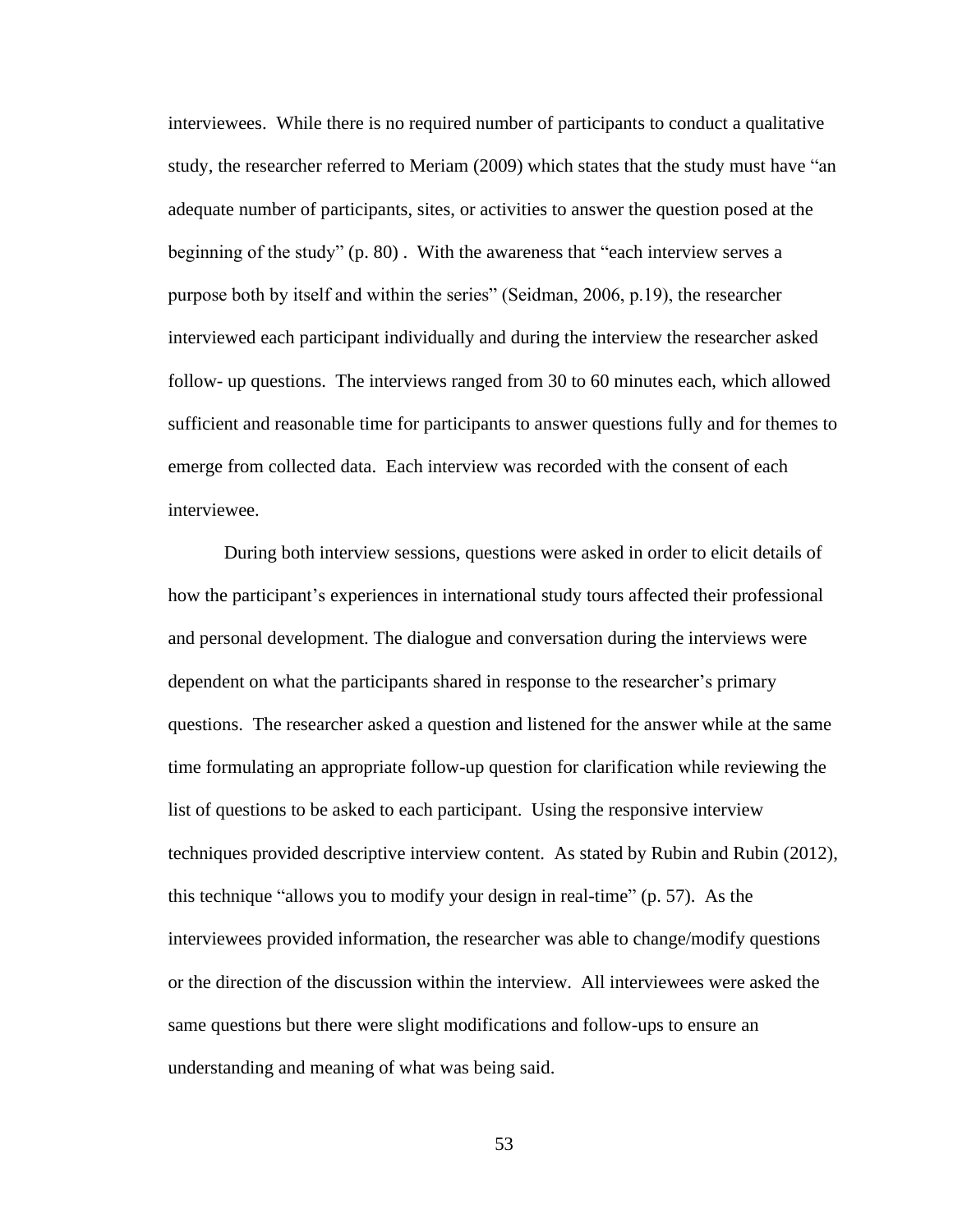The participant follow-up interviews were no longer than one month after the initial interview. Each individual was provided the transcripts of their interviews for via email for review purposes. There were slight edits to transcripts for misspelling or minor name corrections but there were no major changes to the original transcripts. The electronic recordings of the interviews, as well as the transcripts, were saved and stored in the online cloud storage attached to the researcher's work email account which can only accessed through a password-protected computer.

### **Data Analysis**

Prior to the data analysis, the researcher used the transcription services provided in the Pro Service portion of the *gotomeeting.com* subscription. These transcriptions did not punctuate, nor did they completely translate particular fillers or words that were not clearly pronounced. All transcriptions were read once while listening to the interviews to ensure that the information captured was correct in the thoughts and ideas shared. Grammar and syntax errors were manually corrected. Rev, a professional transcription company, was utilized to transcribe one of the participant's interviews because at the time the researcher was unaware of how to use the incorporated transcription service in *gotomeeting.com.*

The data analysis for the study began upon completion of the first interview. The transcription was reviewed line by line along with an examination of researcher notes. As stated in Merriam (1988) "data collection and analysis is a simultaneous activity in qualitative research" (p. 119). Using inductive analysis allowed the researcher to discover "patterns, themes and categories in one's data" (Patton, 2002, p. 453). Following the transcription of the interviews, each interview was read thoroughly and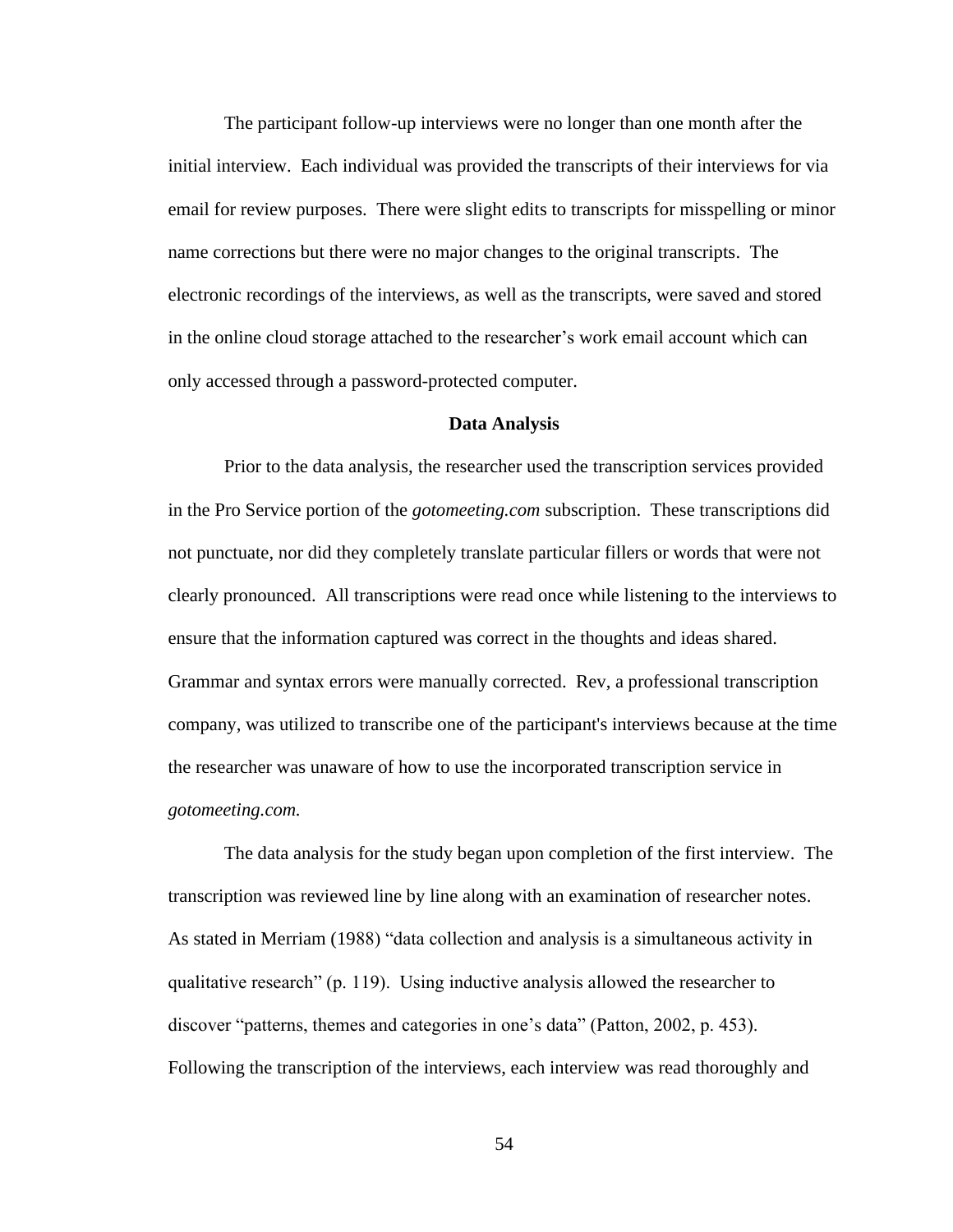each interview was coded separately. The transcriptions were checked line by line for relevant information for the purpose of coding for themes. Coding took place following each interview once it was transcribed to make notes of possible themes. From the field notes, the researcher created a list of possible themes. The open coding method was used for each interview, making sure of "tagging any unit of data that might be relevant to the study" (Merriam & Tisdell, 2015, p. 229). The initial codes were used when reviewing the next set of interviews, creating a longer list of themes and subthemes which provided linkages to the data. The initial codes from the transcripts included professional development and personal development, reasons for attending and exploration to name a few. The researcher used Axial coding to reveal possible relationships between categories and concepts. Once the themes were created and identified, the researcher reread the transcripts to look for more commonalities and identified the appropriate relatable themes, using the literature on outcomes of study abroad to guide the study. The themes that emerged were: intercultural communication; global awareness; selfgrowth; and career paths. As the coding of themes continued the researcher kept Patton's quote in mind

Qualitative analysis transforms data into findings. No formula exists for that transformation. Guidance, yes. But no recipe. Directions can and will be offered, but the final destination remains unique for each inquirer, known only when-and it-arrived at (2002, p. 432).

The researcher continued to complete the analysis and interpretations until the data provided an understanding in accord with the research question.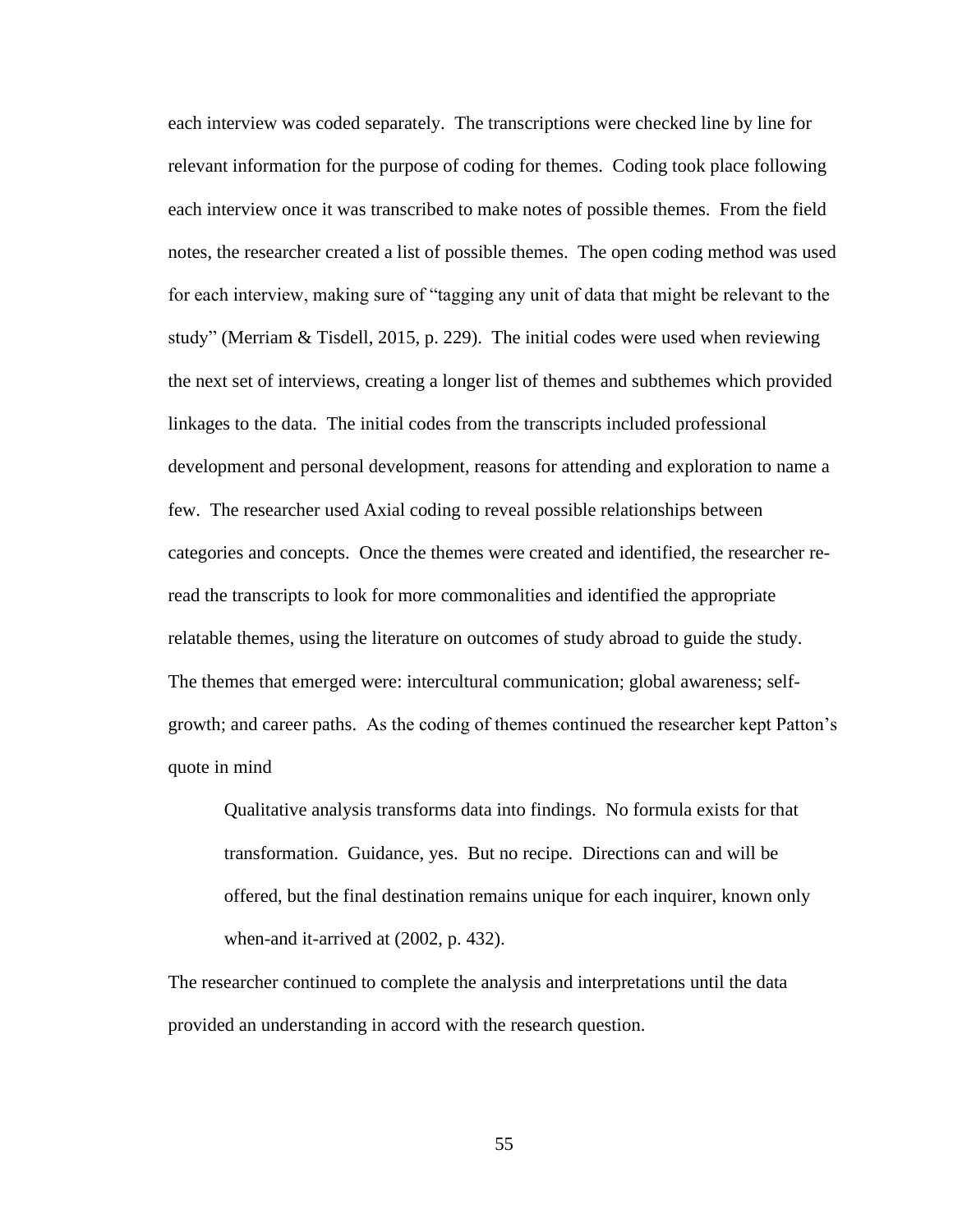### **Data Organization**

For this study, field notes were taken in a journal and all interviews were digitally recorded to ensure the researcher captured all the information provided by the participants. The interviews were conducted using *gotomeeting*.com and extensive field notes were taken during each interview and maintained in a journal used only for interview notes. The coding process was an inductive process. To ensure the credibility of the data, the researcher replayed the recorded interviews and compared the transcribed interview notes to ensure accuracy and to ensure an understanding of the answers being provided to the questions from the participants.

# **Data Management**

Each participant in this study provided consent to the researcher to use their first names for the study. The researcher kept a log in a field notes journal with each participant's name and interview dates as well as current university employment. All handwritten notes and files were kept under lock and key in a lockbox at the researcher's home and all files are secured on a cloud service attached to a work email and only accessed through a university password-protected computer at the institution or at home. Upon completion of this research study, all notes and recordings associated with the participants were destroyed.

## **Data Integrity**

#### **Credibility & trustworthiness**

This study was conducted ethically as stated by Merriam (2009) that "all research is concerned with producing valid and reliable knowledge in an ethical manner" (p. 209). The researcher had prolonged engagement with the interviewees and using a two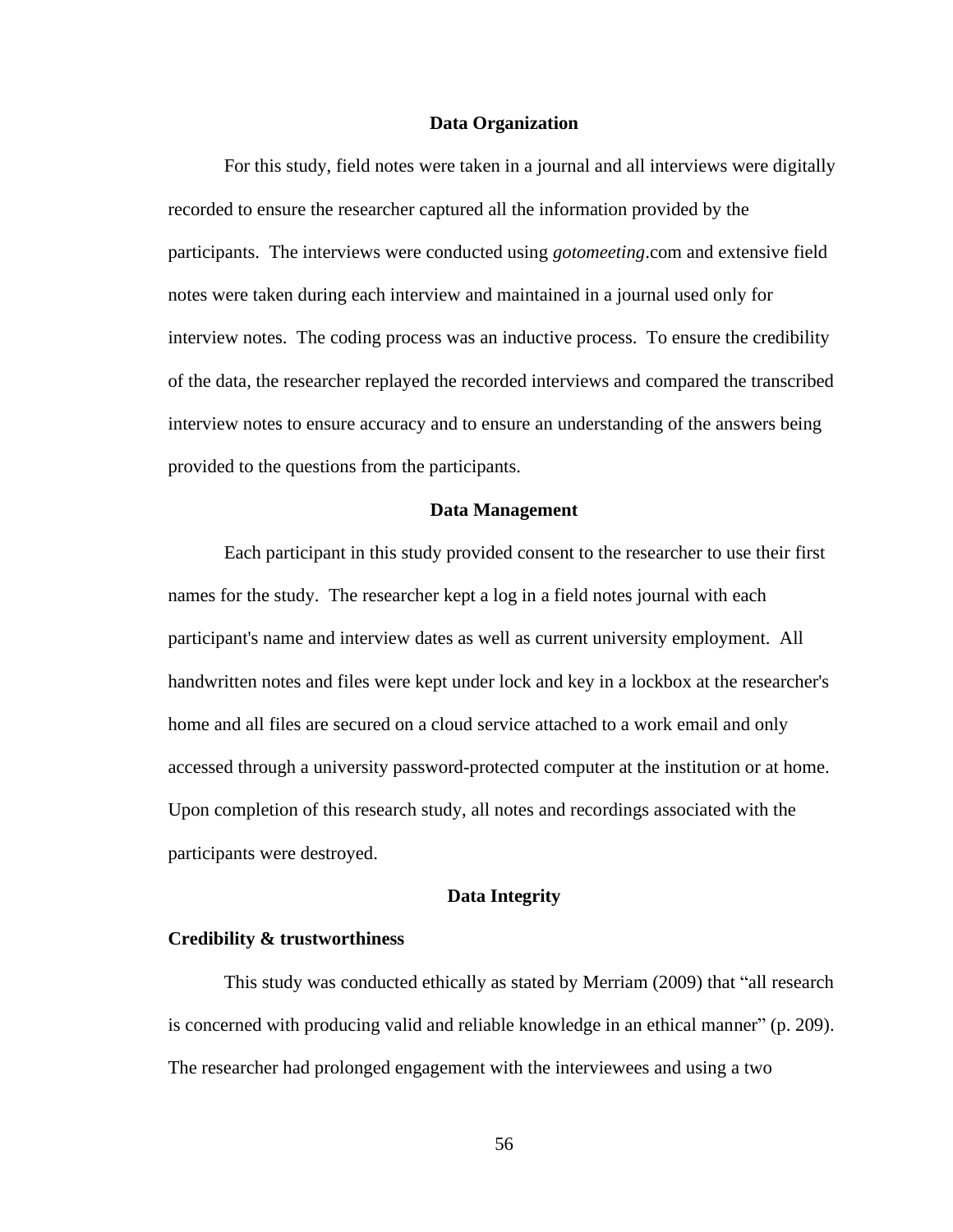interview structure allowed the researcher to achieve engagement with participants. The small number of participants along with a two interview structure allowed the researcher to learn more about the interviewees, their experiences, and allowed for more follow-up regarding their responses in the interviews. The researcher explained "the assumptions and theory underlying the study, by triangulating data, and by leaving an audit trail" (Merriam, 2009, p. 234) as well as conducting the study and investigating the findings from the data.

Lincoln and Guba (1985) discuss credibility, transferability, dependability, and conformability in a qualitative study. With respect to credibility, the researcher conducted member checks throughout the process of interviewing participants and used triangulation methods. As to transferability the researcher provided "thick descriptions necessary to enable someone interested in making a transfer to reach a conclusion about whether transfer can be contemplated as a possibility" (p. 316). Credibility and dependability were seen together by Lincoln and Guba (1985). If one produces a credible study, then dependability may not need to be shown separately. Conformability was conducted by member checks and cross-checking as well as keeping a reflexive journal. These were conducted throughout the research process.

# **Member checking**

For this study, the researcher used member checking 'by combining both interviewing and observations" (Patton, 2002, p. 248) by using different methods of data collection interviews, audio recordings, and field notes. The researcher provided and made sure that each participant received a copy of their interviews transcribed and provided a time to respond with any edits and clarification of any information. These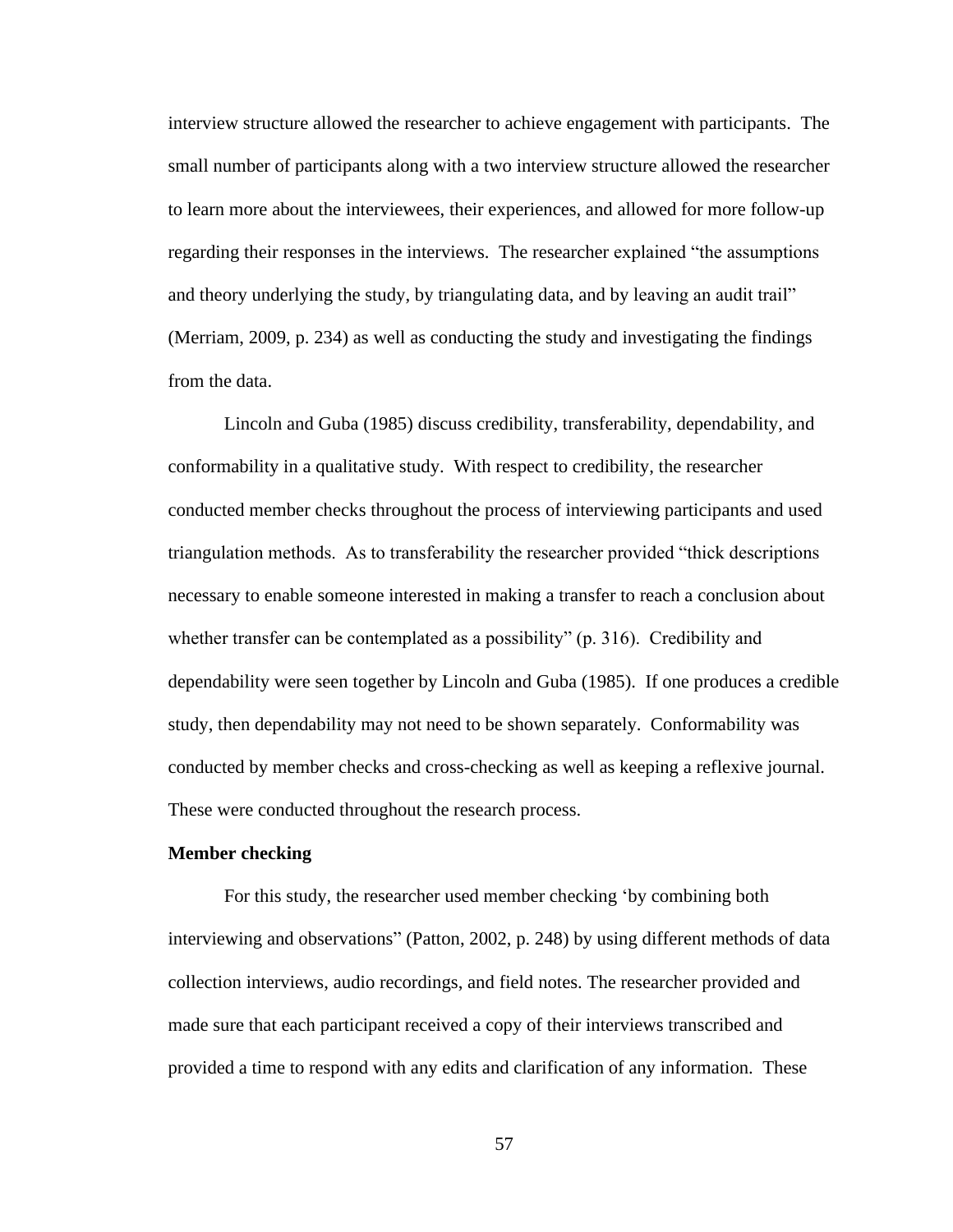transcripts were sent via email as an attachment. Then the researcher reviewed the materials and conducted follow-up interviews to clarify any missing information as well as to ask additional questions. Following each interview, the researcher used a reflective journal to separate her own thoughts about the study tour experiences and to ensure the proper processing of the information provided. The journal provided a reflective method of processing information and helped with the initial thoughts regarding themes being developed from the interviews. For example, the researcher became discouraged when some of the individuals were not answering the questions in an expected way or if the responses were not as articulate as they could have been, given some of the travel locations the interviewees were describing. The journal helped to derive more follow-up questions and revisit topics without leading for an answer.

## **Summary**

This study sought to understand the professional and personal development of the research participants regarding international study tour participation. Data for this study was primarily obtained through interviews of participants who were recruited through a purposeful sampling process. There were 12 participants of international study tours who shared their experience by explaining the purpose of going abroad, what they had experienced, and what they had learned. Data analysis was conducted using coding methods and several themes emerged from the data.

Chapter four presents the findings of the research conducted for this study.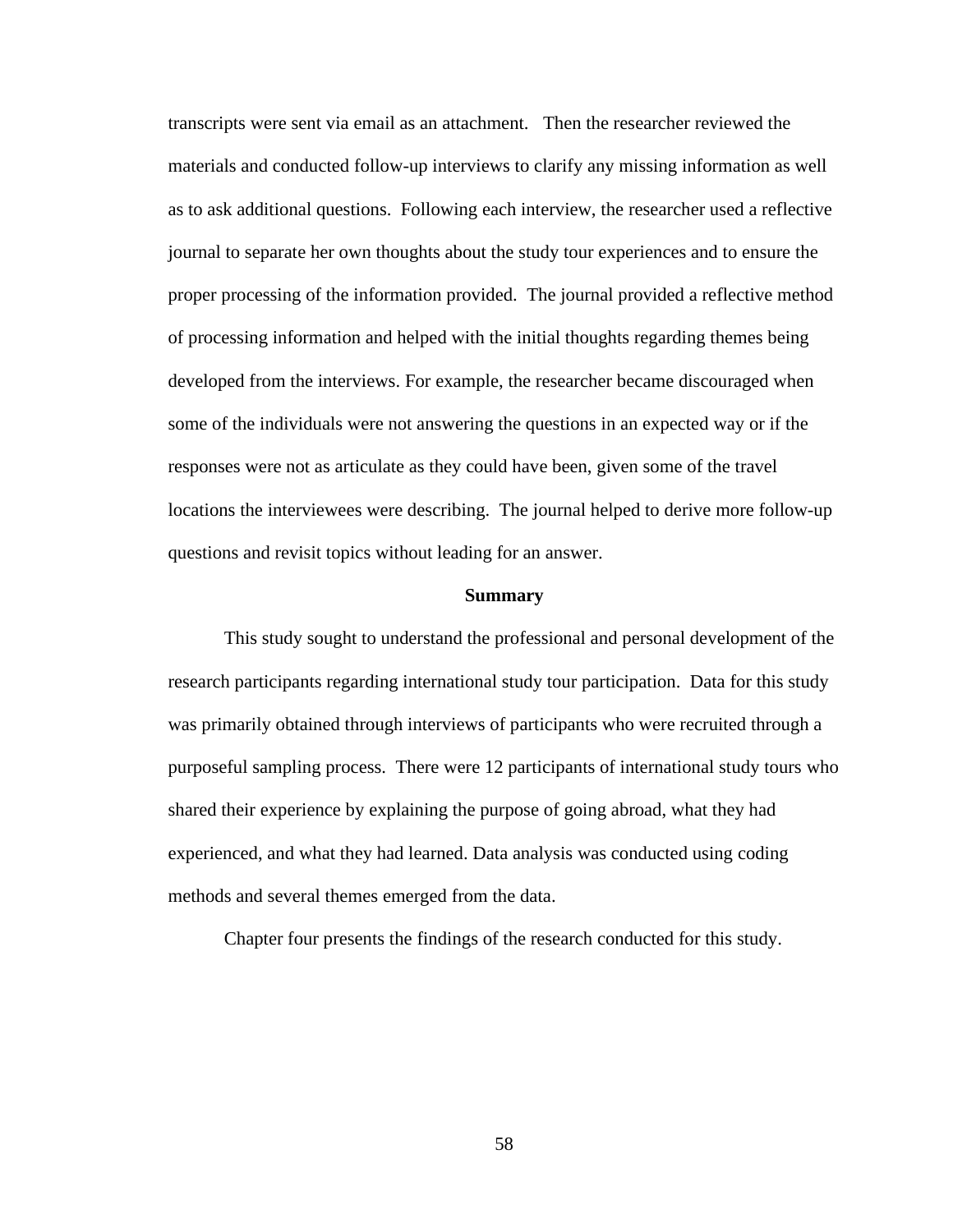# **CHAPTER IV**

# **PARTICIPANTS AND THEMATIC ANALYSIS**

This chapter reveals the findings from the analysis of participant interviews. The chapter begins with a brief description of the universities that sponsor international study tours, as well as the profiles of each of the participants describing each participant's story and background regarding their international study tour experiences, the country(ies) they visited, and an understanding of the educational components of their trip experiences.

# **The International Study Tour Sites**

Four different four-year public institutions served as the research sites for this study. These institutions all have hosted a week to two-week international study tour for graduate students – masters' and doctoral levels as well as full-time professionals. The tours are hosted by the higher education programs with either a K-12 or Higher Education focus. These institutions have hosted these tours for more than a decade. The four-year public institutions were Bowling Green State University (BGSU) started its program in 2004, Central Michigan University (CMU) started its program in 2007. Florida State University (FSU) in 2017 opened week long study tour to doctoral students, and Miami University started its program in 2006. Participants meet prior to their study tour in a class setting, reviewing materials and hosting discussions on topics related to the tour. In addition to visiting several different higher education institutions, tour participants had several sightseeing opportunities.

## **Participants Overview**

This section introduces each of the twelve participants, four males and eight females, and their relevant summary demographic data. The participants were willing to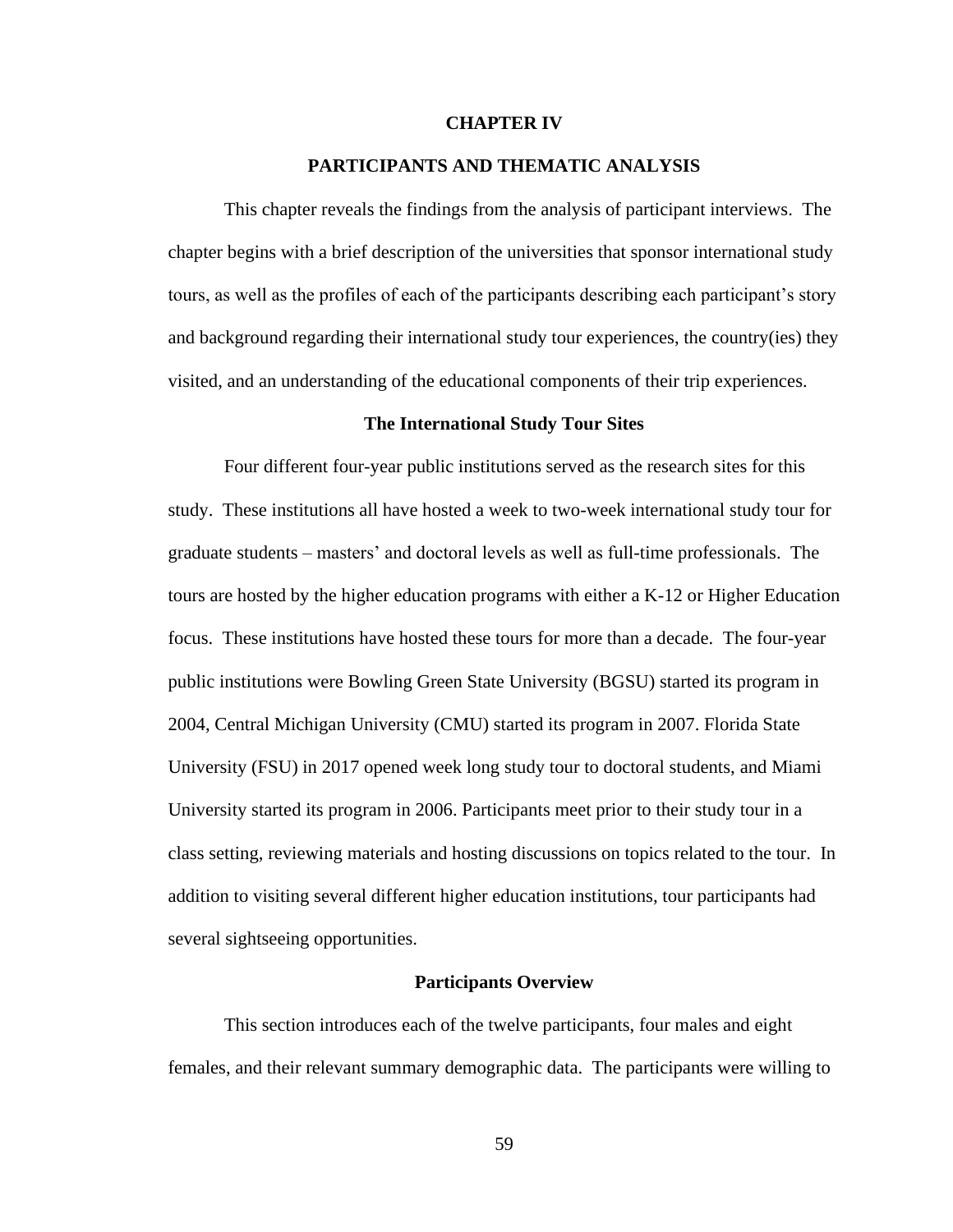share their first names for this study and these names will be used throughout the remaining chapters. The researcher chose twelve participants for this research project which was deemed a sufficient number to provide a diversity of experiences and show any possible patterns. All participants had attended an international study tour associated with Bowling Green State University (BGSU), Central Michigan University (CMU), and Miami University during a two to three week period from mid-May until the end of May, or a week long international study tour with Florida State University (FSU). All participants are or had been student affairs professionals when they attended their international study tour trip. Participants varied in their length of time working in the profession and in their level of education when they participated in the international study tour. Since attending an international study tour, they are now all working in full-time positions in student affairs.

The voluntary interviews took place weeks apart via *gotomeeting.com*; each participant was provided with his/her own log in/call information and no one received any payment for their participation. Interviews were conversational in tone and lasted from 35 minutes to an hour. Follow-up interviews were also conducted via *gotomeeting.com* and clarification questions as well as new questions were asked; each interview was approximately  $20 - 30$  minutes and was conversational. This process as Seidman (2013) asserted "crafting a profile in the participant's own words… allows those words to reflect the person's consciousness" (p.122) and provides rich context for this qualitative study. The profiles are shared in alphabetical order.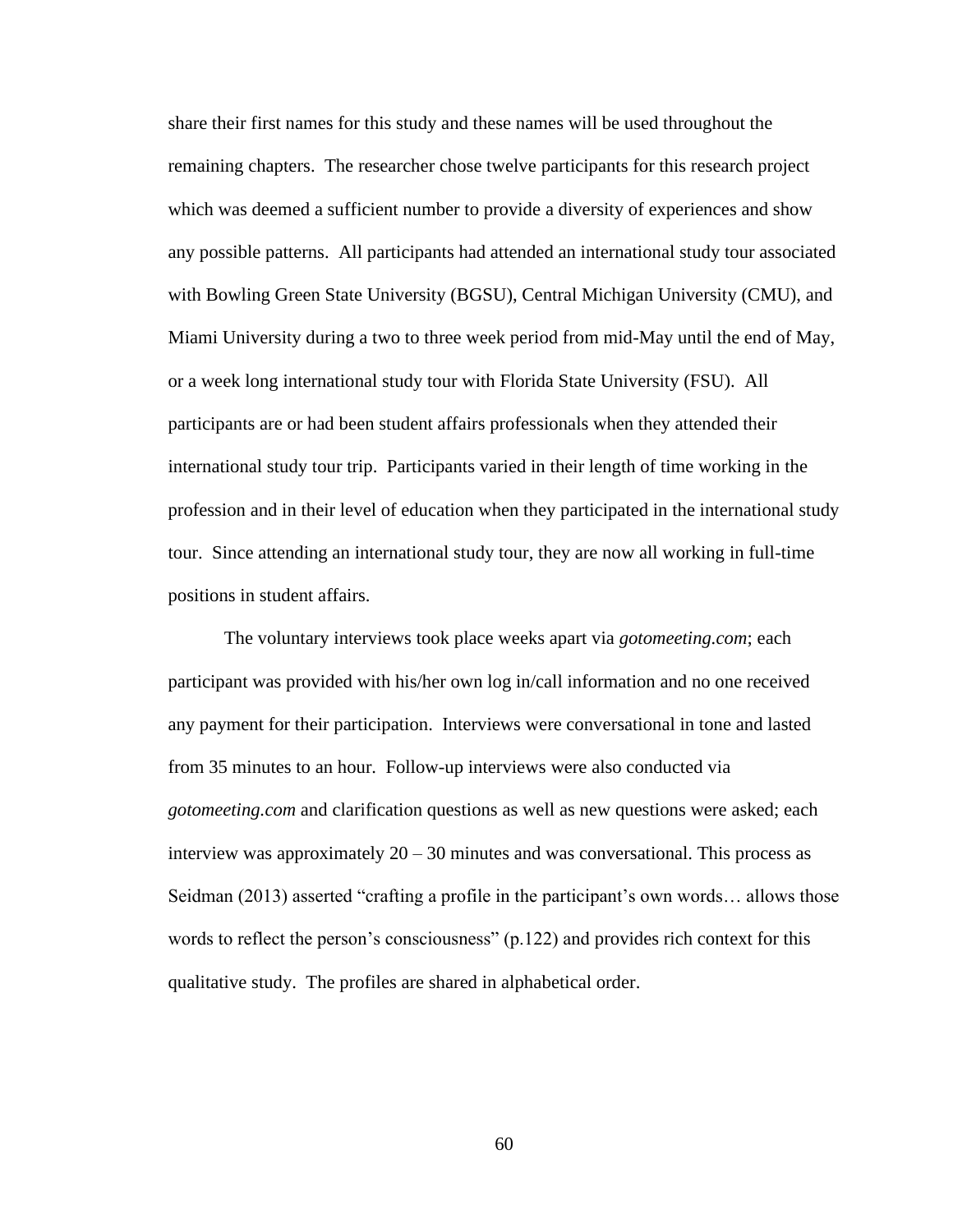### **Individual Participants**

As part of this study the voice of the participants provides the backdrop to understand the ways in which the international study tours impacted the professional and personal development of student affairs professionals. Sharing the tour experiences of the participants in their voice is important to understand the themes that emerged from the coding process. Each participant answered a series of open ended questions for the researcher to understand the participants lived international tour experience post trip (about a year or more since traveling on the tour).

### **Aryn**

Aryn was a master's student when she attended two different international study tours. Her first study tour, upon completion of her first year of graduate school at Bowling Green University, was to South Africa in May of 2015, while her second tour at the completion of her master's degree the following year in May of 2016 was to the United Kingdom, when she also served as student coordinator. Aryn currently is the Student Engagement Associate at the University of Minnesota.

Aryn was an engineering major as an undergraduate and was unable to attend or participate in a study abroad experience. She shared "I felt like I had missed out." She was intentional in her search of graduate programs and was equally discerning in her selection of her first international study tour. She selected South Africa as her first international study tour because she "thought that there would be bigger differences and more things that I would gain from going to South Africa." She believed she would be exposed to more differences with the U.S. system and that she would gain more experiences not only personally but professionally. She also believed she would more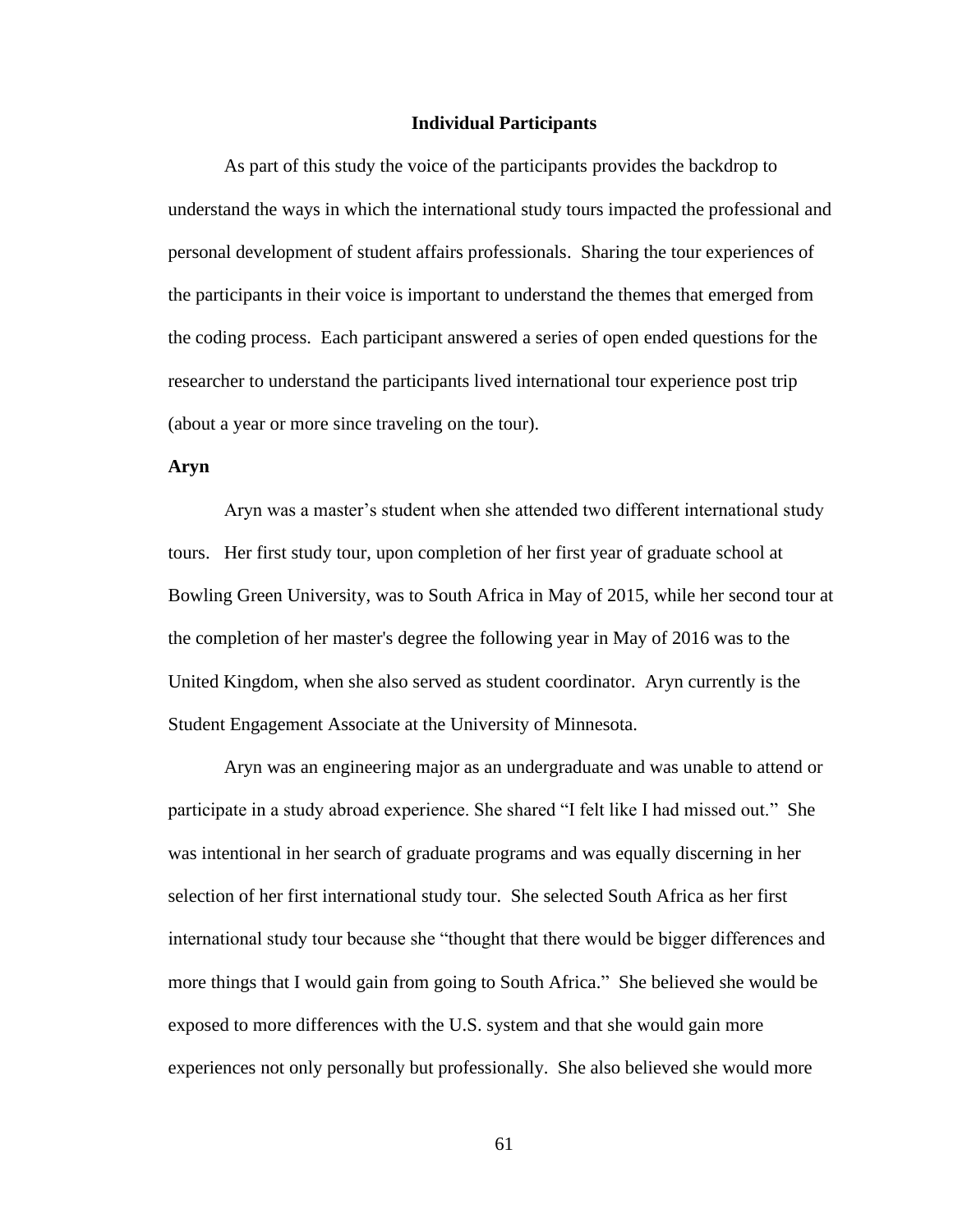likely be able to personally visit the United Kingdom at a later time but not so easily South Africa, where she would have not "felt comfortable to travel completely on my own." She shared she once had family that lived in South Africa following World War II and still felt a connection.

Aryn explained that prior to the trip a course was held one Friday a month with reading and other assignments. Those attending the study tours had to do presentations regarding the institutions the group would visit. Information was provided to give a fundamental understanding of the countries and higher education. During the first tour the classes were held at Bowling Green State University and attended in person, but the second year while the classes were still at Bowling Green State, they were taught via a *gotomeeting* set up because some of the participants were not studying physically at the institution.

The tours helped Aryn challenge the system and think differently about her ideas of what student affairs should looks like. It broadened her perspective. She commented that the student affairs model in South Africa is remarkably similar to that of the United States, whereas in the United Kingdom student affairs as a profession is viewed very differently. She stated that she interacted with a few professionals in the United Kingdom and learned and understood that the staff cared about students and the work they were doing. It just looked and played out differently than what one is accustomed to in the United States. She shared that observing these differences helped her to think about the ideas she had previously held and how student affairs and higher education play out differently in different countries. Additionally, she shared that the tours have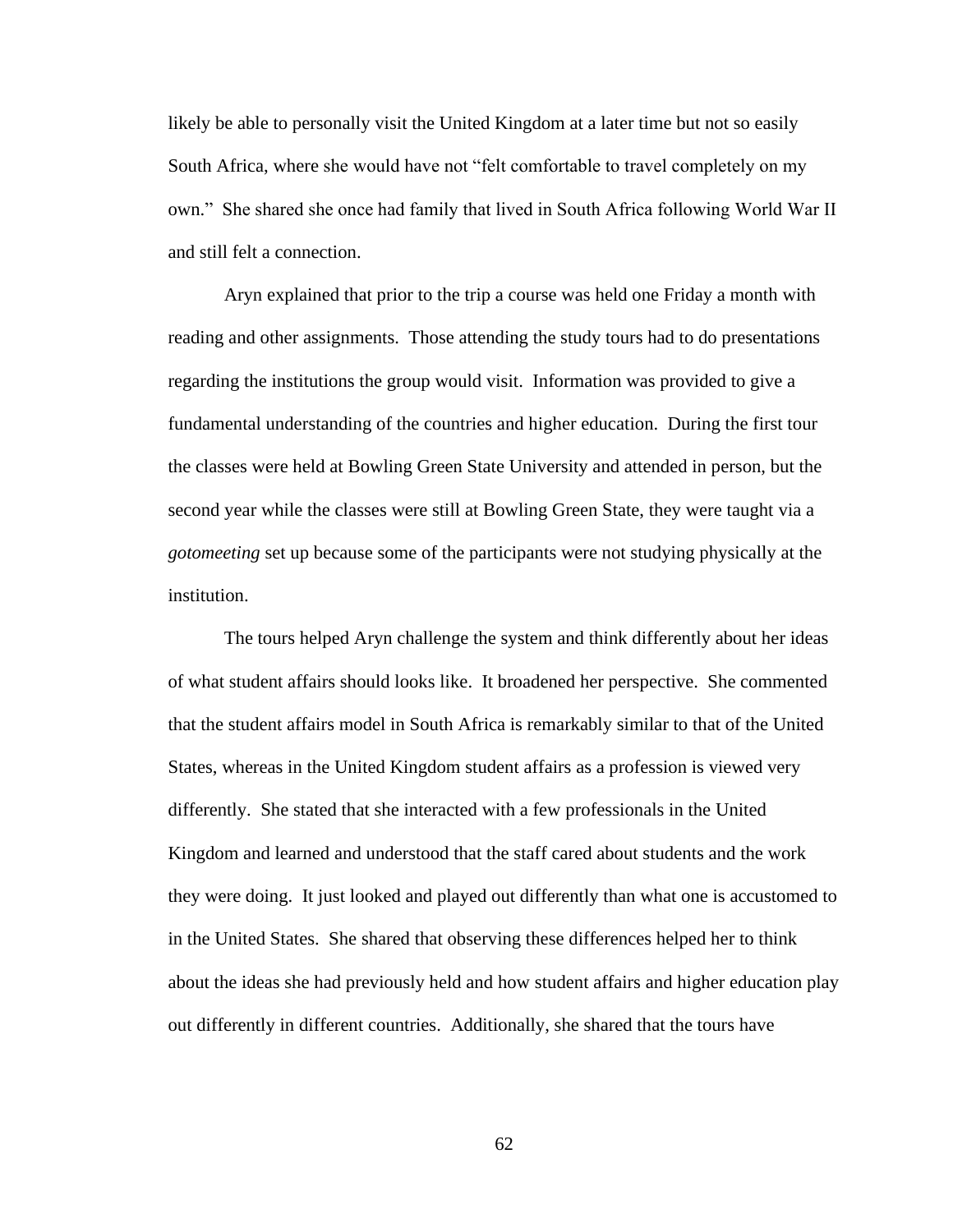broadened her perspective and have helped her to be able to see how things can be done in different ways.

Aryn was well aware that the educational experience her students will encounter during international study tours and semester abroad programs will look very different than what they are accustomed to in the United States and she tries to prepare them for what they will find. She shared that she thinks about her tour experiences, particularly in conversations with her students and she tries to tie them together and share what she had learned. It has provided her with potential solutions to problems. She shared that it has been very powerful for her.

She described how she has changed the way she discusses social justice issues since her trip to South Africa. It has provided her the push to become involved in social justice issues and to research other opportunities to further evolve her approach and thoughts related to social justice. She mentioned that she observed similar support staffing and responsibilities in the universities in the United Kingdom and the United States although the positions were derived from different approaches and methods. She shared that in some cases there are students who are in the positions, in particular in student unions in the United Kingdom, that possibly would be able to be done by students in the United States. She stated that these different approaches opened her up to broader perspectives. In her observations she stated that she felt that in the United States, some positions were expected to provide more supportive services, i.e. holistic, than in the United Kingdom. She shared that it is not transactional and that she did not want to adopt that approach completely but it did change the way she viewed the profession a bit.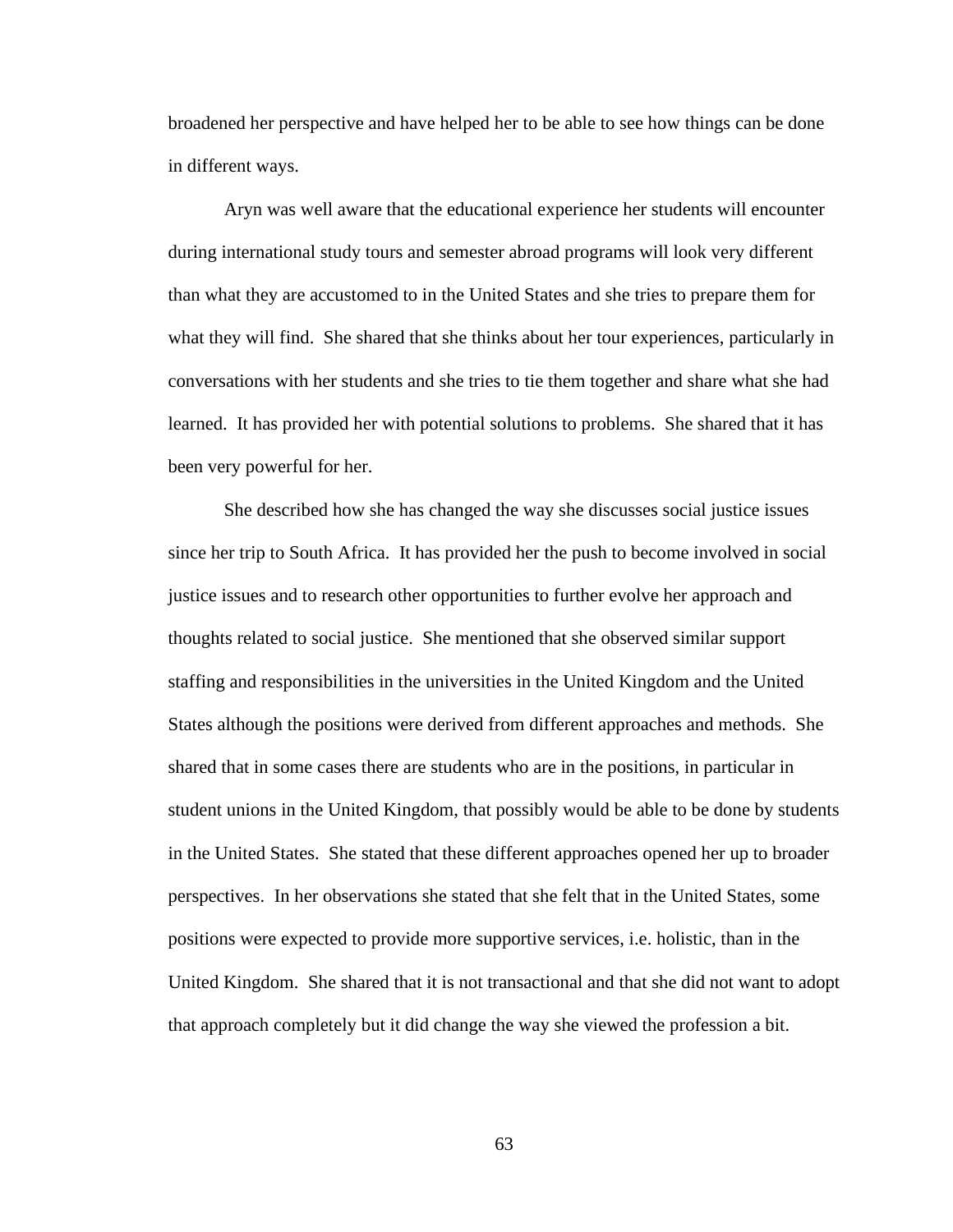Aryn shared that following her trip she shared information with others and that the experiences collectively were brought up in class discussions. She said she realized that not all her peers were able to connect with the experiences because they had not attended an international study tour.

Aryn said that after her study tour experiences, she recognized that she had a very U.S.- centric approach and realized she was not well-versed in particular aspects of history or in current events. She shared it was easy to know what was happening in the United States but not what was happening elsewhere. She shared that she was trying to do a better job about learning about the history of other countries and cultures as well as learning about what was happening around the rest of the world. For example, Aryn shared that her South Africa tour experience was during the "Rhodes must fall protest," and she stated:

it felt so critical and so important to those of us going through the class recognizing how many people around us had no idea what was happening and just how easy it was to be ill-informed if you don't put the effort in to learn about it. The Rhodes must fall protest is about removing a statue of Cecil Rhodes at the University of Cape Town.

Aryn stated that honestly, she would be interested in going on another study tour and that if her employer would be supportive of and would be interested in paying for it, she would attend another tour. However, she shared that if a hundred percent of the cost would be coming out of her pocket and her vacation time, it would be a very significant decision. She saw it as a barrier to be doing it and she shared that the financial aspect of any trip could be an obstacle for many. If she were to go on another study tour, she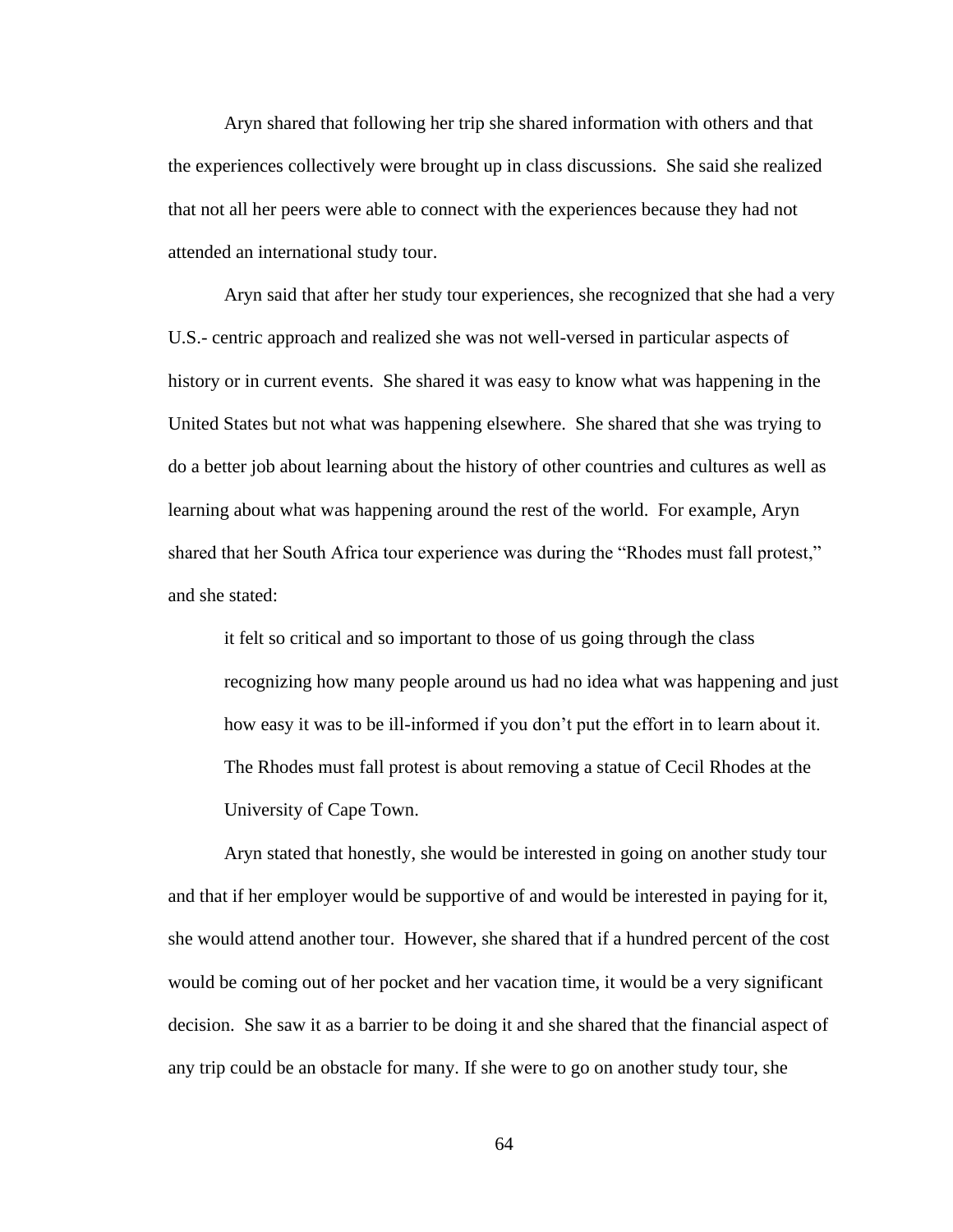shared that she had an interest in learning more about China and, in particular their K-12 and universities, because of the large number of Chinese students coming to the United States. She also indicated an interest in learning about Central America, as she knows nothing about higher education in those regions.

The tours provided her with opportunities to see different communities and helped to reinforce her personal commitment to equity work and seeing how that work is being done in different spaces. She shared the South Africa trip changed "how I talk about social justice," she continues to "push or evolve my approach and thoughts related to social justice." She also shared that it helped to influence her critical thinking skills as well as her problem-solving skills. In addition, she stressed that the tours gave her chances to build professional relationships with people who were working in different areas of higher education. However, she was forthcoming that as a young professional, particularly a master's student, she did not foster the relationships and connections as much as she could have. She reflects now that it is something more within her professional capacity and that she is striving to accomplish better communications within the academic community.

## **Ashley**

At the time of the interview Ashley worked at Georgia State University as a fulltime professional in Residence Life. She was a master's student at Bowling Green State University, completing her first year of graduate school, when she participated in the European study tour in 2014 which ended with the Transatlantic Dialogue conference. The study tour was her first time abroad for school and the first time not accompanied by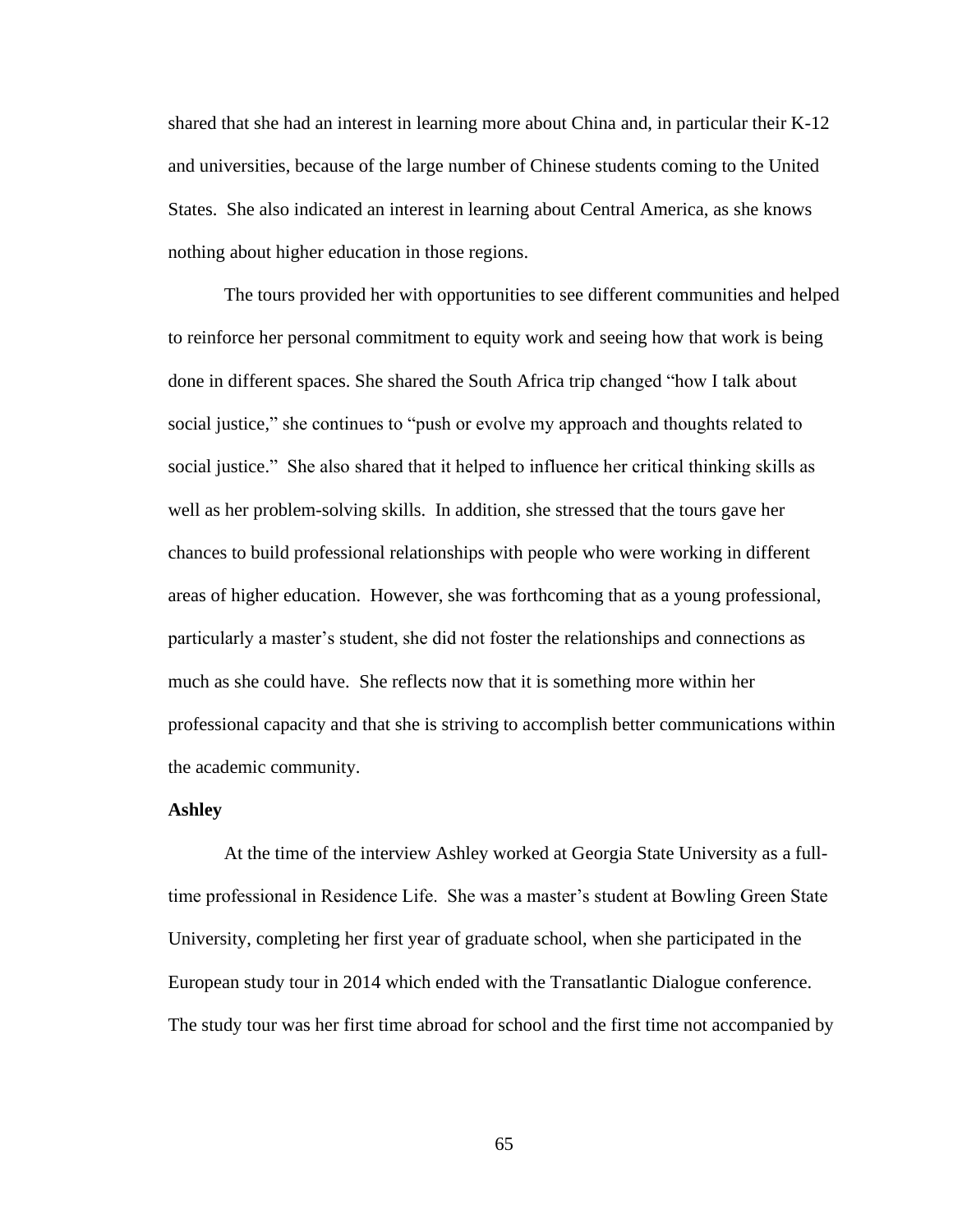her family. Ashley shared that she is Jamaican and had traveled to Jamaica but not to any other country.

She explained that she had not had the opportunity to study abroad. She had been introduced to the concept but knew it was not going to be a possibility. When visiting graduate schools, she shared that it was a huge selling point that students were able to go abroad. She chose this particular study trip because it had multiple countries and that "Dr. Coomes was going to be leading [the tour]" as well as being able to "attend a conference." During the study tour the tour participants learned about European Higher Education and met with several student affairs professionals from several different universities.

Ashley works in housing and educating students on cultural competencies at Georgia State University. In her current position she was able to travel and attend the Transatlantic Dialogue with the college students she worked with in May of 2017. She explained that following her time on the 2014 study tour, she stayed connected to the conference and served on the planning committee for the 2017 conference and helped on the editorial team. During the 2014 tour she served as a transcriber of the session she attended and had to write "an editorial piece on my thoughts about the session" also the "editors put all the sessions together to encompass a conference review as a piece of history, so I really enjoyed my experience." She is currently serving on the planning committee for the 2020 conference as part of the steering committee. Being connected to the conference and being able to travel and be supported for that travel enabled her to accompany the students to the conference in 2017 and expose them to Luxembourg. She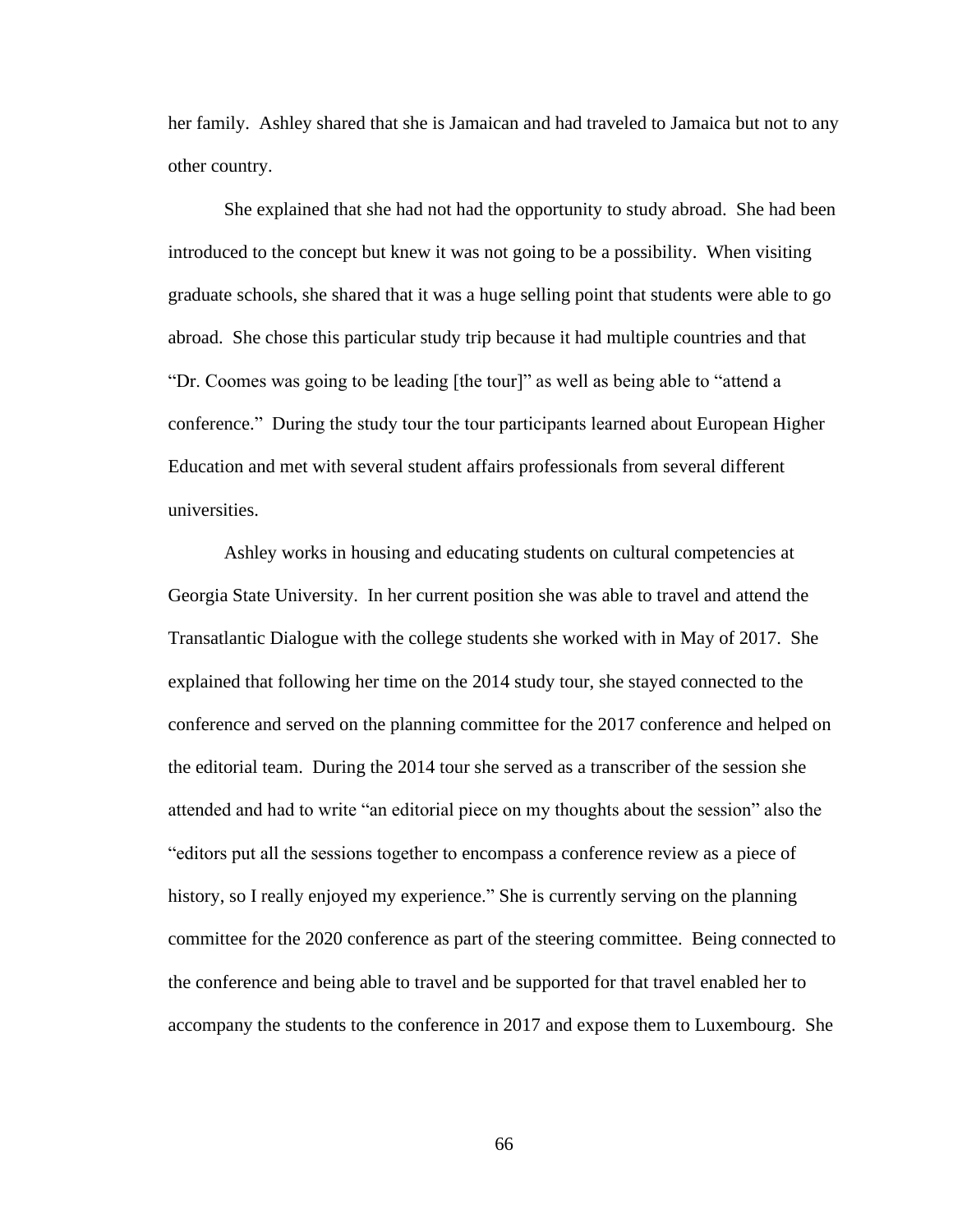was there to be supportive to the students and expose them to international travel. The students were able to attend the conference and present to a diverse audience.

Ashley shared that on her 2014 study tour she was with peers who were reluctant to ask for help because they had gotten lost searching for a restaurant, they wanted to try even though she would tell the group that she was willing to ask for directions. She talked about her frustrations of "trying to coach them through and getting to a comfortable place of doing that."

She also shared that the group she was with on a train in Paris was accused of pick pocketing a woman's cell phone. The group and particularly the accused person in the group had not taken the phone but the most important and stressing part for her was just processing the accusation. She was faced with the fact that someone would make an accusation without reason based solely on the basis that she and her peer were the only persons of color on the train. She explained that they processed the situation and came to realize that it could happen anywhere.

Ashley stated that once she returned from her study tour experience, she focused on multicultural education and participated in a practicum for her program in that functional area. She stated she had always wanted to do multicultural work "being somebody of color, being a woman and a first-generation college student" and talk about differences in cultures. She was interested in teaching about multicultural competencies and she selected a position that offered those opportunities in residence life. She shared that because of her experience she is now open to working internationally, particularly in the field of diversity.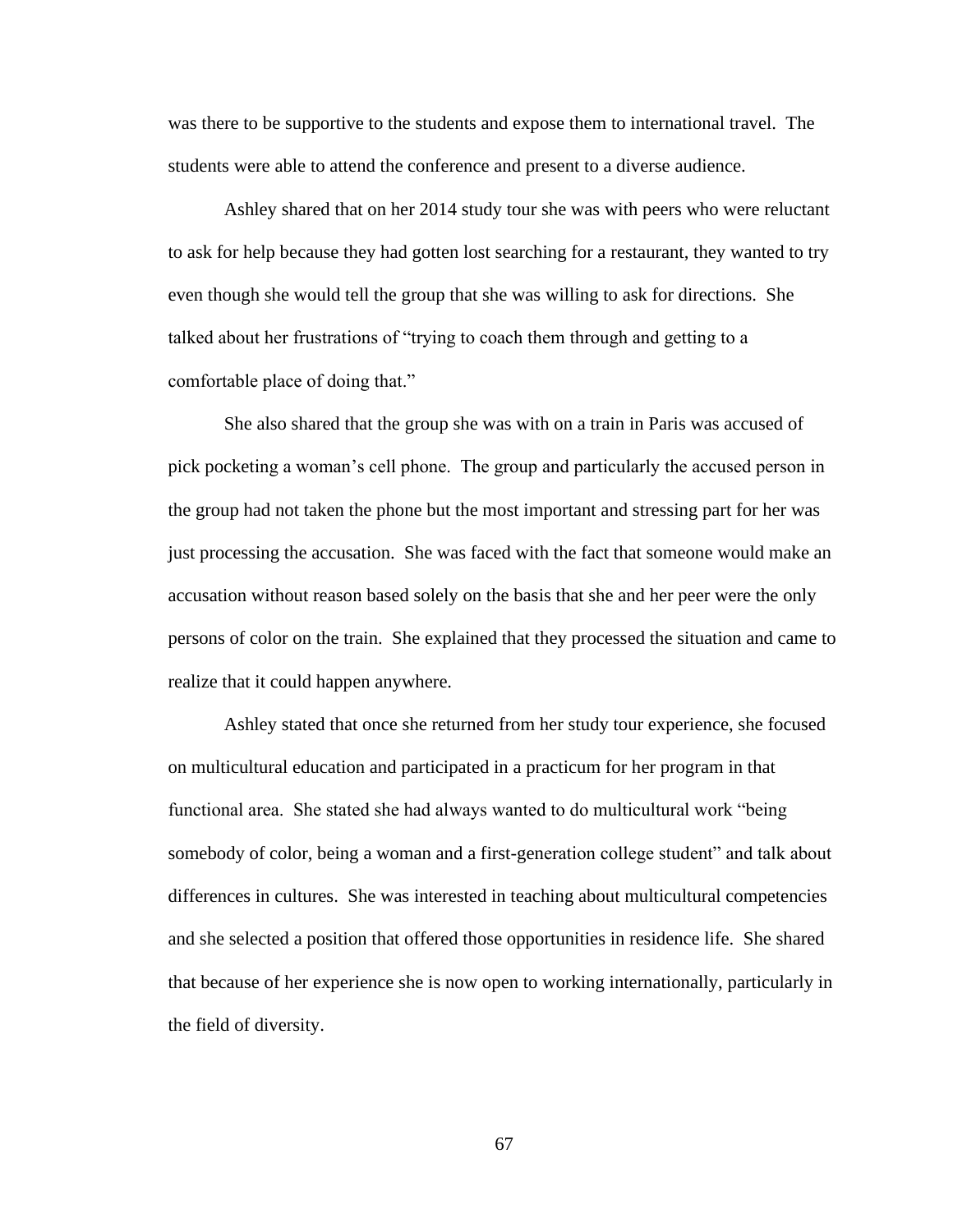Ashley shared that she has stayed in residence life but has been able to move into a different role working in multicultural education within the same department and has gone from a hall director to an assistant director. As part of her position Ashley discussed the assessment

Intercultural Development Inventory (IDI), and as a qualified administrator for it, you must take [the inventory] yourself and through taking it [the inventory] you learn where you fall on the continuum and create your own Intercultural Development Plan. And through the process I started to realize more and more how much that experience [the study tour] really shaped or like I would say kind of sparked my passion about giving back after coming back [to the Transatlantic Dialogue] as well as I knew exactly what I wanted to do and I felt excited about the world. I felt like my world expanded a bit and that the experience [study tour] was really impactful.

She stated that she was intentional in the position she applied to because it would provide her the opportunity to work in cultural competency education.

Ashley spoke about the personal qualities she gained from the international study tour experience. In particular, she spoke about the encouragement she was given on the tour regarding her personal reflection and the need to participate in reflection during and after the trip; this was encouraged on a daily basis on the trip. She shared that reflection helped her solidify her growth because she was able to think about the experiences and that the reflection was structured.

Prior to taking the study tour trips Ashley commented that she would have never thought about going abroad alone. However, since the international study tours she has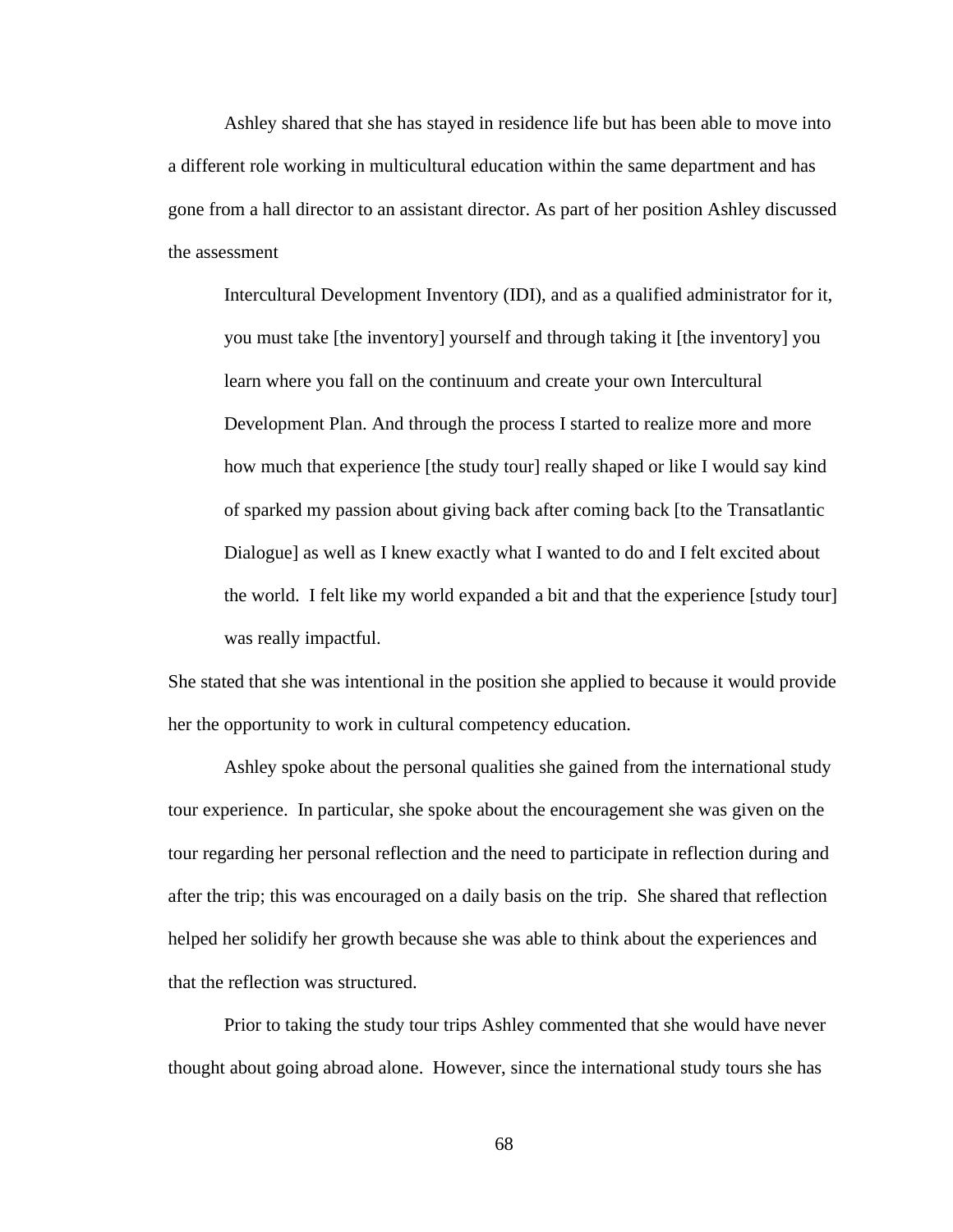taken more personal trips to other countries like the Bahamas and Jamaica and has been thinking about and planning trips to Honduras, Belize, and Mexico, which may be "single trips," her alone. She shared that she has been pushing her friends to be more open to international travel. These travel experiences "fall naturally within the continuum of lifelong learning" (Bodger, 1998, p. 29).

In terms of professional and personal development, Ashley shared that through the study tours she learned much valuable, practical information and skills for future travel. For example, she mentioned travel methods of which one is not necessarily familiar, how to be safe navigating from country to country, the types of visas you may need, financial needs, as well as general information like how to book a hotel. She shared that since she is now part of the planning committee for the upcoming 2020 Transatlantic Dialogue conference, she has had to navigate all her own bookings. She said that it has helped her to talk about traveling and understanding the various languages and money and that she felt pretty confident about what she has had to get done thus far.

Ashley shared her belief that professionals should attend study tours because of the growing international student population arriving to many universities and colleges. It is to be assumed that a study tour experienced professional staff can provide some context or knowledge to what international students may be experiencing upon arrival in the United States. She also shared that for her, personal experiences are as valid and, in many ways, even more helpful because it is more adaptable than quoting from an article or textbook. So, for her, a study tour is highly recommended and certainly most helpful.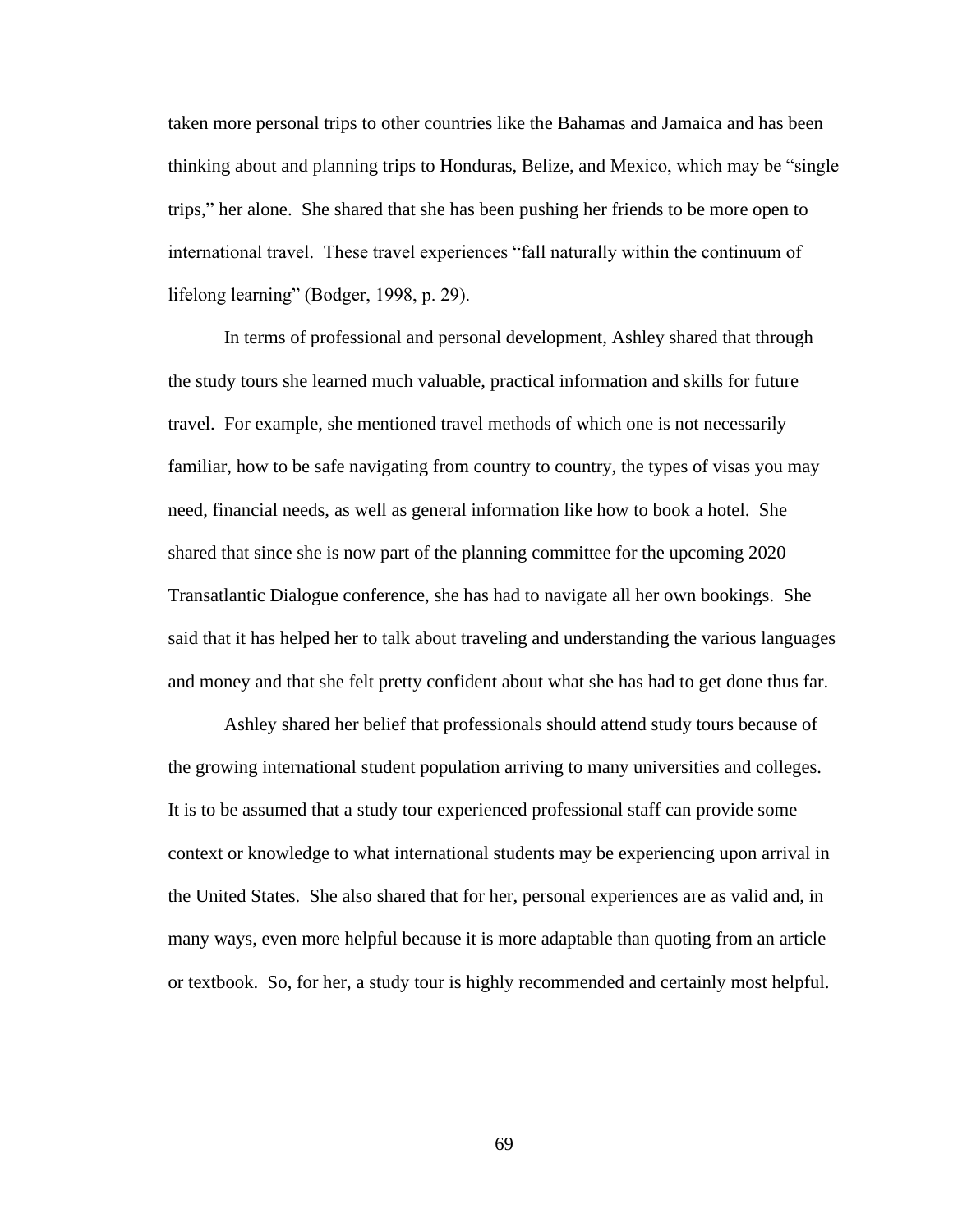# **Brandon**

Brandon was a master's student at Miami University when he attended a combined Miami University/Bowling Green University international study tour to Europe, ending at the Transatlantic Dialogue conference in May of 2017. Brandon is currently completing his first year as the Residential College Director at Washington University in St. Louis.

Brandon, as a Miami University student, did not attend the France portion of the trip. He and his peers joined the Bowling Green State University group in Belgium. He explained that he had decided to attend the study tour because he knew a few of the classmates who were attending. As the tour was being organized by his home institution, scheduling it was easy and he would also earn academic credit for the tour experience. The European tourism aspect of the tour in particular interested him, in addition to studying the European educational system.

Although the Miami University study tour was in conjunction with the Bowling Green State University tour, it held its own educational class sessions with a few joint sessions via *Google Hangout*. The readings and discussions were led by a faculty member at Miami University. The participants discussed the European Union and its influence on higher education as well as the historical context of the European Union educational standards. In addition, the students were informed about the educational systems of Luxembourg and Belgium. Upon arrival in Europe, the two university groups were united, and the study tour proceeded as scheduled. University campuses were visited, meetings were arranged with administrators and other individuals within similar functional areas of higher education, and local governmental and European Union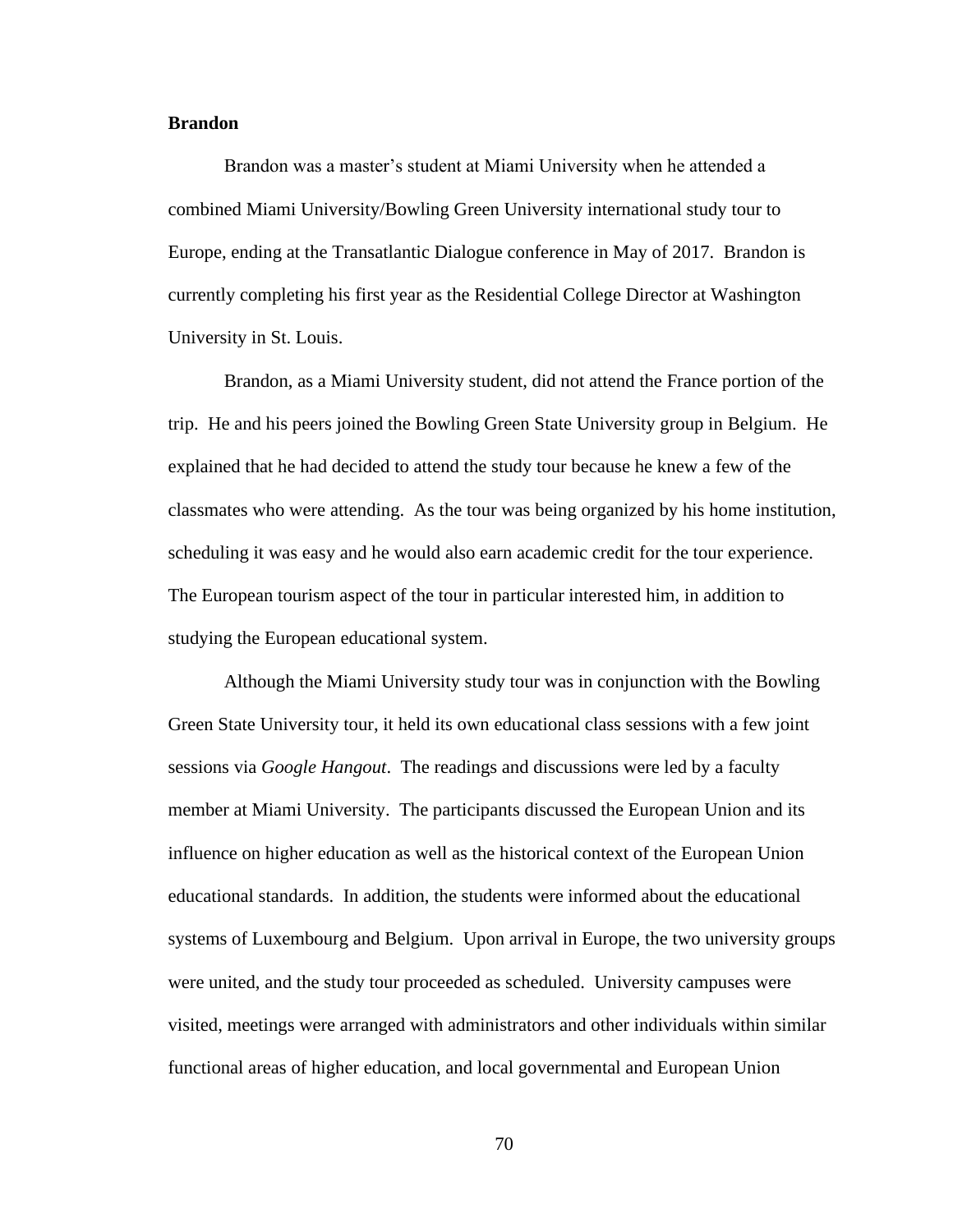personnel were met and gave presentations. Brandon shared that he "really did enjoy our institution tours; it was pretty cool to get to see just what another space looks like, the physical campus" as well as "explore new cities, culture, and new foods."

Because of this study tour Brandon shared that he began to reflect upon his own college experience and how his experience might have been had he attended a European higher education institution such as those visited on the tour. He stated:

I was having a newfound appreciation for the vast amount of services that I was certainly privy to as an undergraduate student and gave me a greater appreciation for the field and the work I do in Residence Life since many of the institutions that we saw did not involve housing that is provided by the institution or if even if the housing is provided positions like mine don't exist [live in housing director].

The impact of the international study tour experience happened once he began his second year of graduate school. He shared he realized that student affairs in the European context is more bare bone than in the United States. Brandon stated that the study tour for him was both professional and personal development because he was exposed to several different approaches to higher education. It has influenced his approach to how he works with students.

Brandon shared that he remembered having a conversation with peers on the study tour about diversity inclusion, particularly in the European context. They spoke about their impression that the institutions that were visited were not overly inclusive and did not seem to provide a lot of support, although he admitted that they were looking at it from a U.S.-centric viewpoint.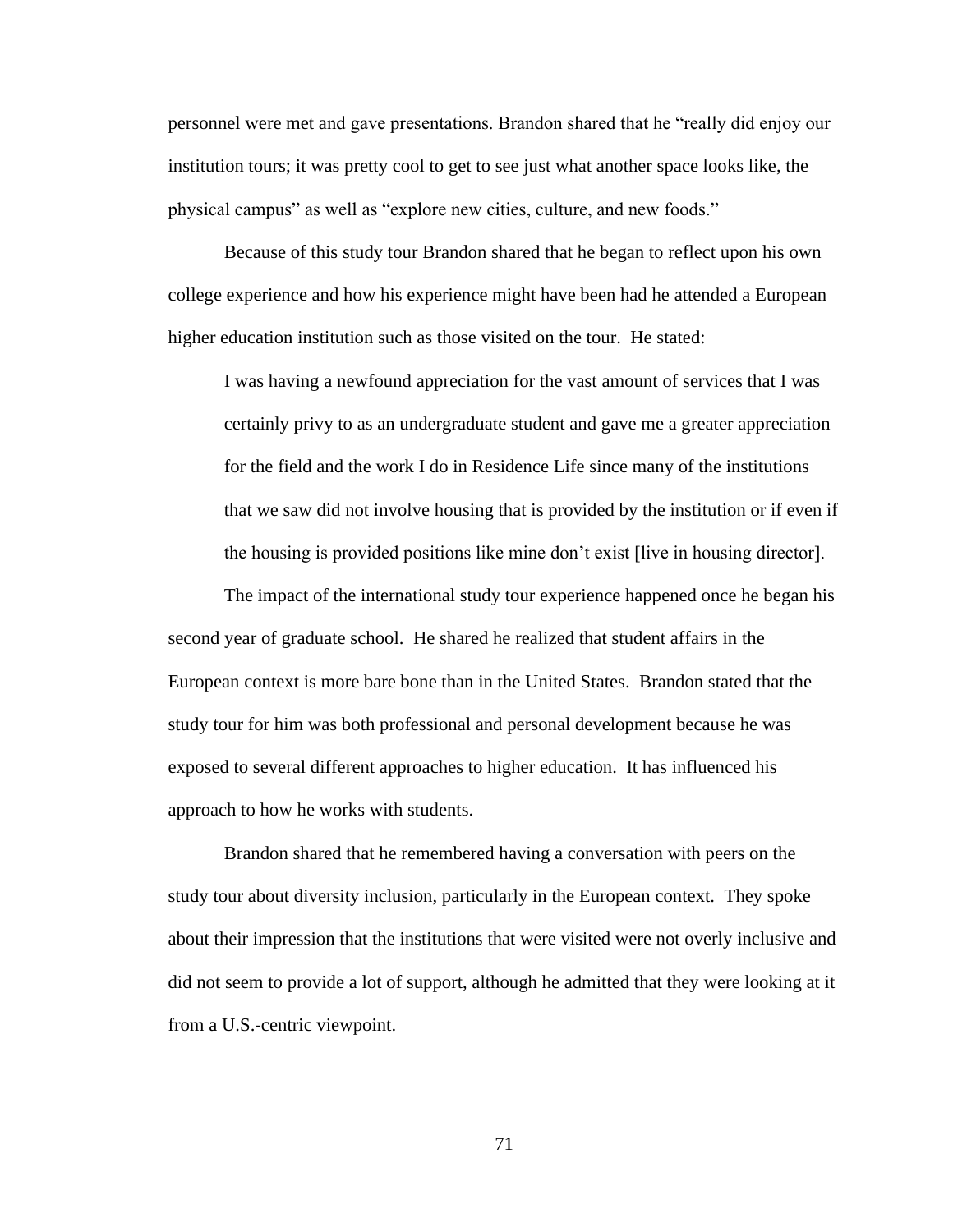Brandon recalled a moment, possibly in Belgium, at one of the institutions being visited where he was able to speak to a student from the United States who was studying abroad for a semester. She was able to talk to him a bit about her experience. She shared that the U.S. institutions where she went to school and those she had encountered in Belgium were very different. He stated that he remembers that she had a sense of disappointment. He shared this story because he said he uses it to remind himself of students' perceptions and their expectations and it has influenced his attitude toward supporting students and their expectations.

Brandon shared that the study tour experience has not necessarily changed the way he learns new things but has solidified the fact that you cannot take anything for granted. He stated in various ways that when you are learning new things, you really have to do so with an open mind. He shared that even when he does not necessarily agree with something or sees that it is not the most effective way of doing something, there can still be a lot of value in it. He knows he needs to be more open-minded.

Brandon shared that the international study tour is a really cool opportunity to put yourself outside of your comfort zone. He said that he believed it essentially forces you to take a critical look at the system in which you operate. He shared that something important that he took away from the study tours is the ability to remove himself from his immediate environment and take an outward-looking perception of the higher education system of the United States. He found the tour experience to be a powerful way to really force a new perspective and to become a stronger professional because of it. Brandon also shared that because of the study tour and visiting Europe he has a "greater appreciation for student affairs and all that we do because again we certainly have more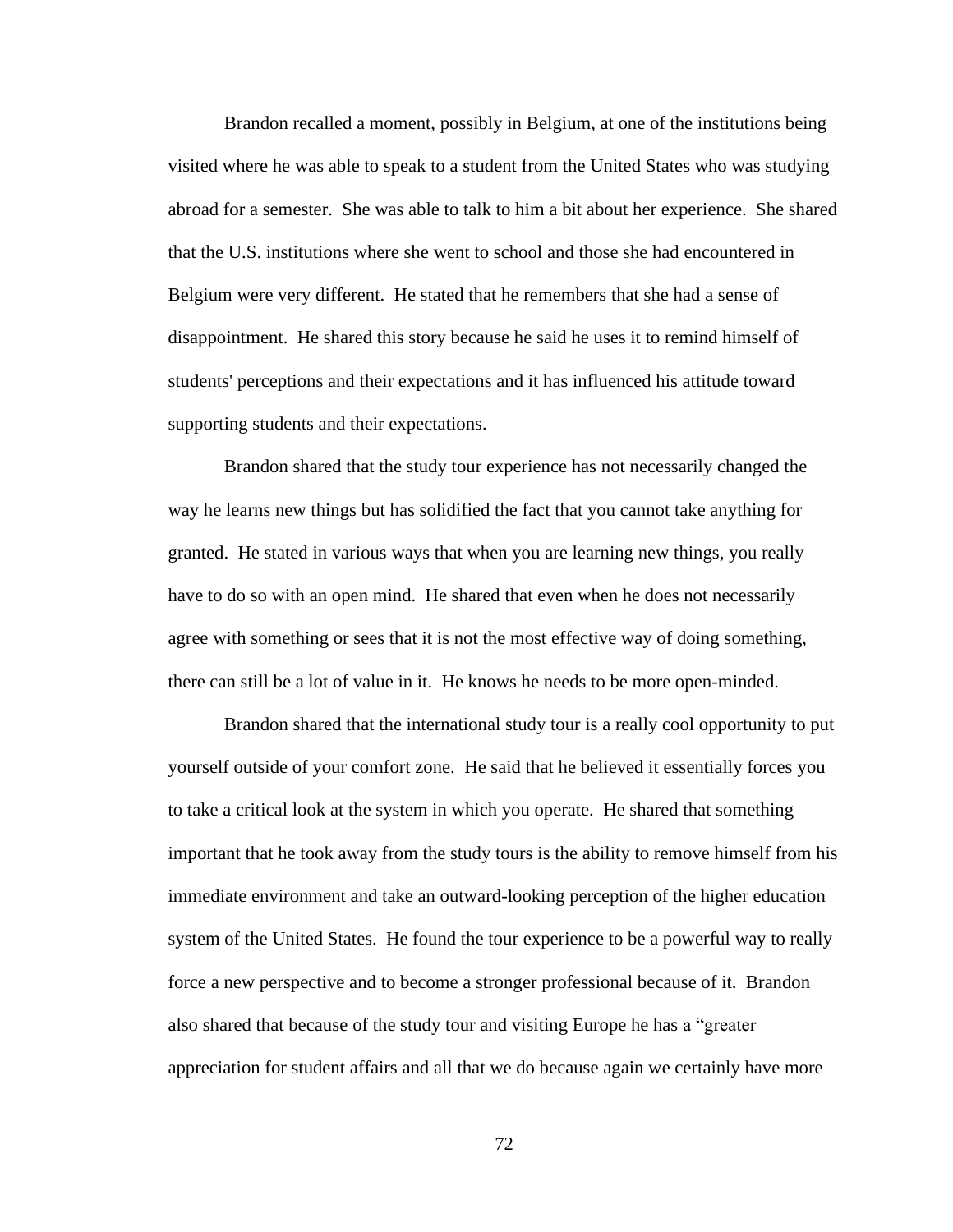student services and student focused offices." He also shared he realized that there is a need "to take a critical eye to what we [U.S.] do as well."

Anyone interested in student affairs and professional development can attend an international study tour and should attend a tour. Brandon stated:

I don't think you need to be a graduate student, PhD level, master's. Anyone from entry level to tenured Vice President for Student Affairs can really take an opportunity to learn from it [study tour] and have a positive impact on their career.

This is in keeping with Perozzi, Seifert and Al-Sharif (2016):

Depending on the person, staff members may seek opportunities to strengthen their international competence and career skills either through formal educational coursework and credential pathways or informally through self- directed learning (p. 98).

Brandon is interested in one day possibly attending another international study tour. He shared he enjoys traveling and that he found it to be something very exciting. He is interested in one day visiting China, a country which he has seen a lot of students at his current institution attend, and possibly also visiting South and Central America.

# **Calvin**

Calvin was a master's student at Bowling Green State University when he attended both of his international study tours. The first tour in May of 2016 to the United Kingdom was between his first and second year of graduate school. The second study tour, a tour to Europe ending with the Transatlantic Dialogue Conference, followed his graduation from the Bowling Green State University Master's Program in May of 2017.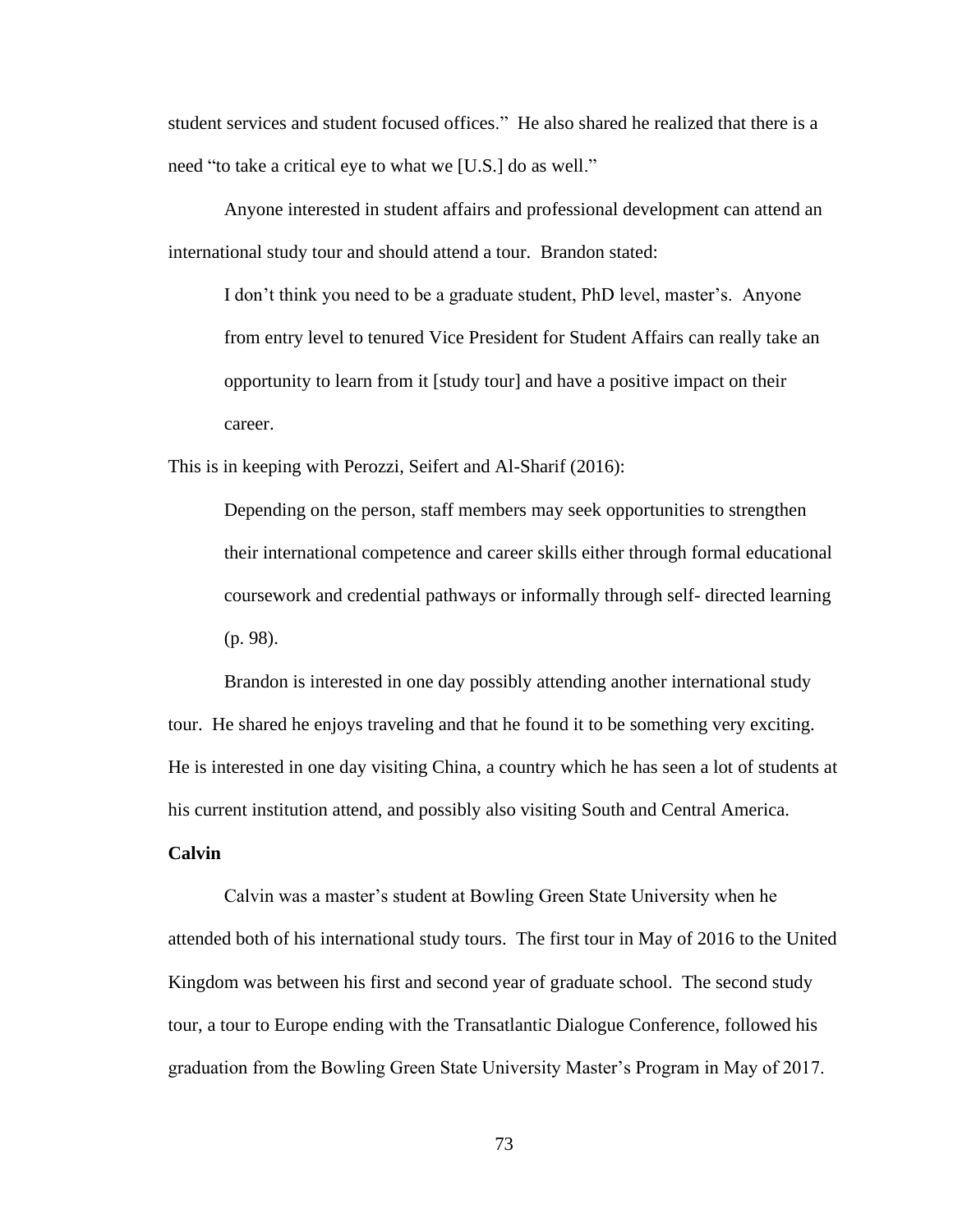Currently Calvin works at McKendree University, serving as the Assistant Director for Residence Life and Greek Affairs.

Calvin had taken a study abroad experience to England in 2006 as an undergraduate student. He chose to attend the undergraduate experience to join friends who were attending, as well as having had a positive experience of his family's hosting of an international exchange student from China. He had an interest to expand his travel abroad but admitted that he never made it a priority. Calvin selected the two study tour experiences because it would be a learning experience tied both to an area of interest and to the field he was studying. He noted that the tours were well-structured, and lodging was provided.

Classes were held before each of the two international study tours of which he was a participant. In the classes the participants not only looked at the higher education systems of the countries being visited but also discussed the culture of the various areas and countries. Additionally, discussions were held about safety and what to expect.

Regarding the tours, Calvin stated that he enjoyed connecting with alumni from the Bowling Green State University Higher Education program, both those who were presenters to the tour group and those who were tour participants. In addition, on both of the tours he also connected with his peers and enjoyed having conversations about what they were experiencing. He commented that these conversations helped him to reflect upon his experiences and gave him greater clarification and new perspectives of what he was observing.

Calvin recalled discussing mergers with some of the different university staff on the European visit. In particular, the university was a major provider of translators to the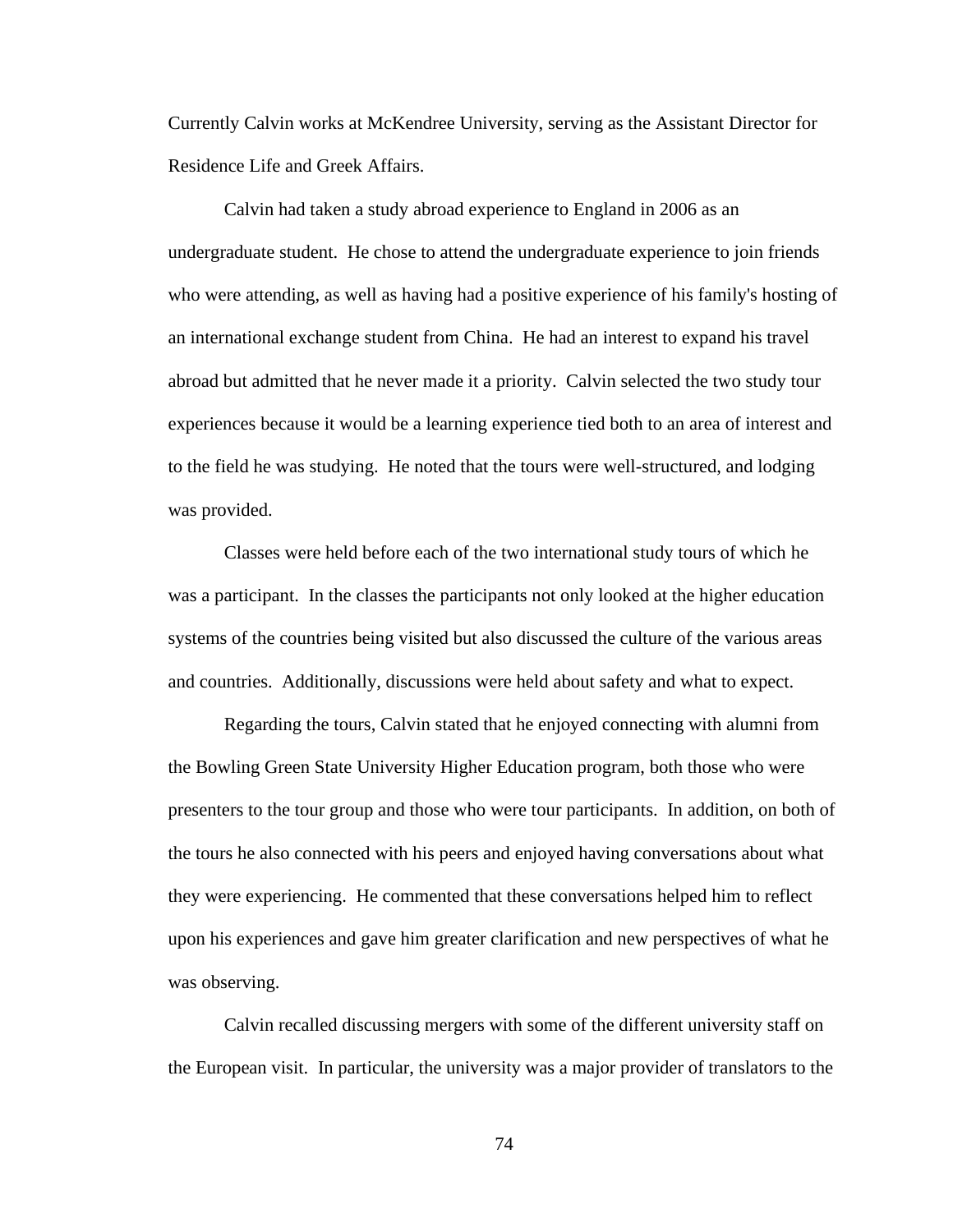European Union; it was one of the university's biggest educational programs. Furthermore, the university staff provided needed information regarding public transportation, making it possible for students to take classes, then take a train or bus to the European Union and then reconnect again and head to the other university campus for additional classes.

Calvin shared that because of his study tour and abroad experience he has earned social capital with his family. He has become a family resource regarding travel and shared that his family asked "how do you do this, how do you get a passport?"; he has become the connector for obtaining the information needed. Calvin further reflected that he has become more willing to explore and try different things. For example, he shared he has experienced new restaurants in the city of St. Louis where he currently resides and he is now willing to venture out both alone or with friends. He now enjoys speaking to restaurant and store employees, discussing with them about what led them to their employment path. As a result of his travel experiences, he stated that he has become a more patient individual and has developed diplomacy, not only with staff members but with friends. He said he has developed a more open-minded outlook. He wants to assist others and tries to navigate that social capital for the betterment of others.

Calvin remarked that he has observed that there is something magical that happens in the period from the first year of graduate school to the second year of graduate school; an individual begins to connect the dots and attempts to make a meaning of the learning process. He shared that for him the international study tour trip did not "click" until his last semester of graduate school when he realized he could connect a lot of the information he learned to what he was observing in whatever work or social work or in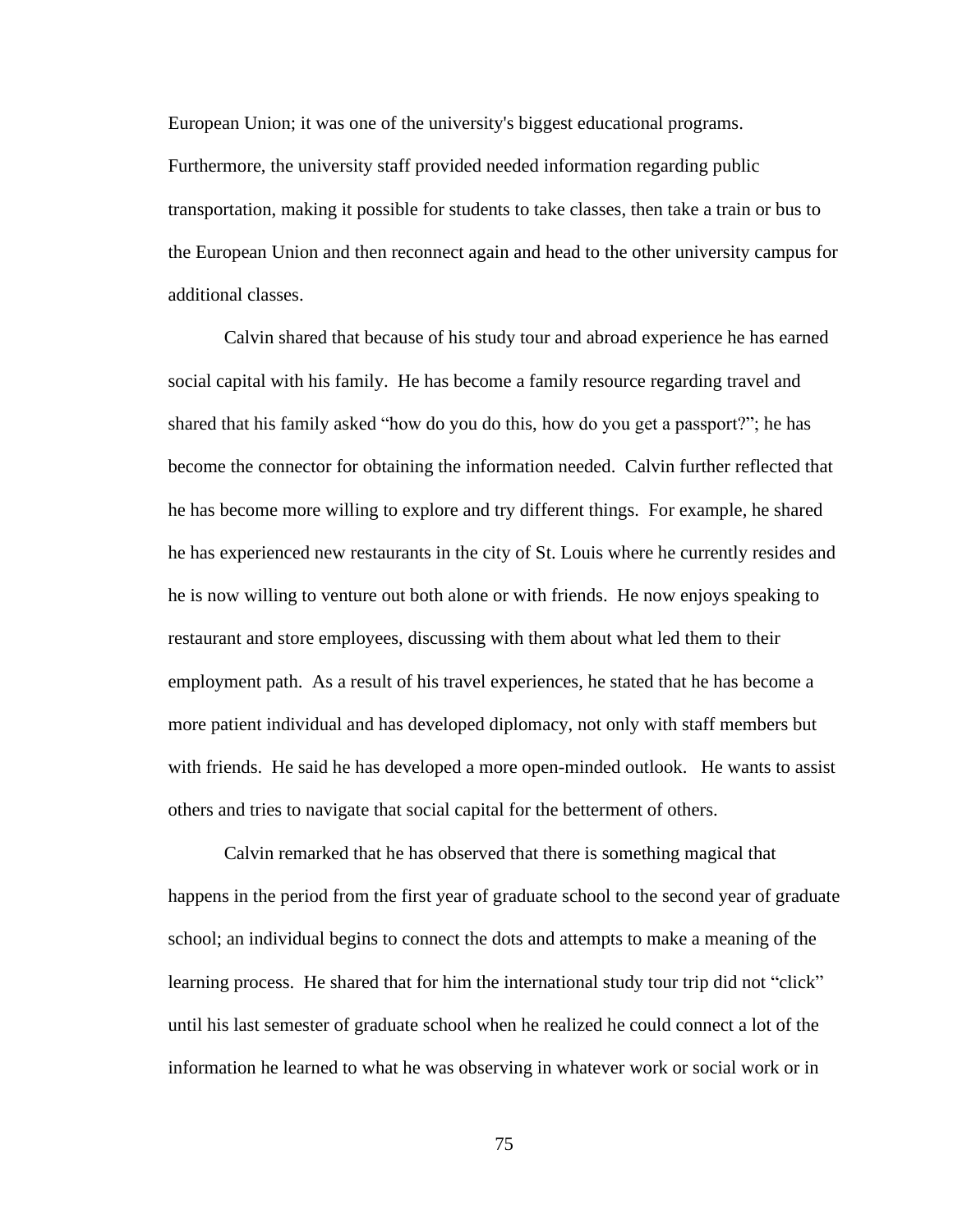situations at the time. He shared that it was probably after five to six months when his brain started naturally to remember and incorporate what he had seen on those other campuses during his study tour experiences.

Calvin was able to use a previously seen concept in January of 2018 at Ashland University where he was doing his graduate assistantship in housing. The University had a lack of student study spaces available. He had seen the concept in social media in a space called Engage 15 which consisted of local business sharing their spaces with students and creating perks, encouraging them to study. He shared the idea with some staff on the campus, suggesting the use of office spaces and local businesses as study spaces. An appeal went out to the local businesses, particularly coffee shops and a game store on Main Street, and the concept worked. The students liked studying in the spaces and shared their positive experiences, including that the coffee shop provided a discount! He shared that educational goals and business goals could align and that there was synergy.

In regard to his professional development, Calvin shared that he has become better at articulating about himself in interviews and when he has to speak to his boss, the Vice President for Student Affairs and even Board of Trustee members. He shared he understands he needs to state "this is how it benefits our students" or when speaking to the Vice President for Student Affairs "here is how I think it is better for the institutional business, it lets us accomplish our mission better because our revenue is matching up with our goals." He shared that he understands the Vice President for Student Affairs is focused on a business model approach and now he can articulate his ideas under that approach. He is better able to share his ideas and how his plans relate to the mission of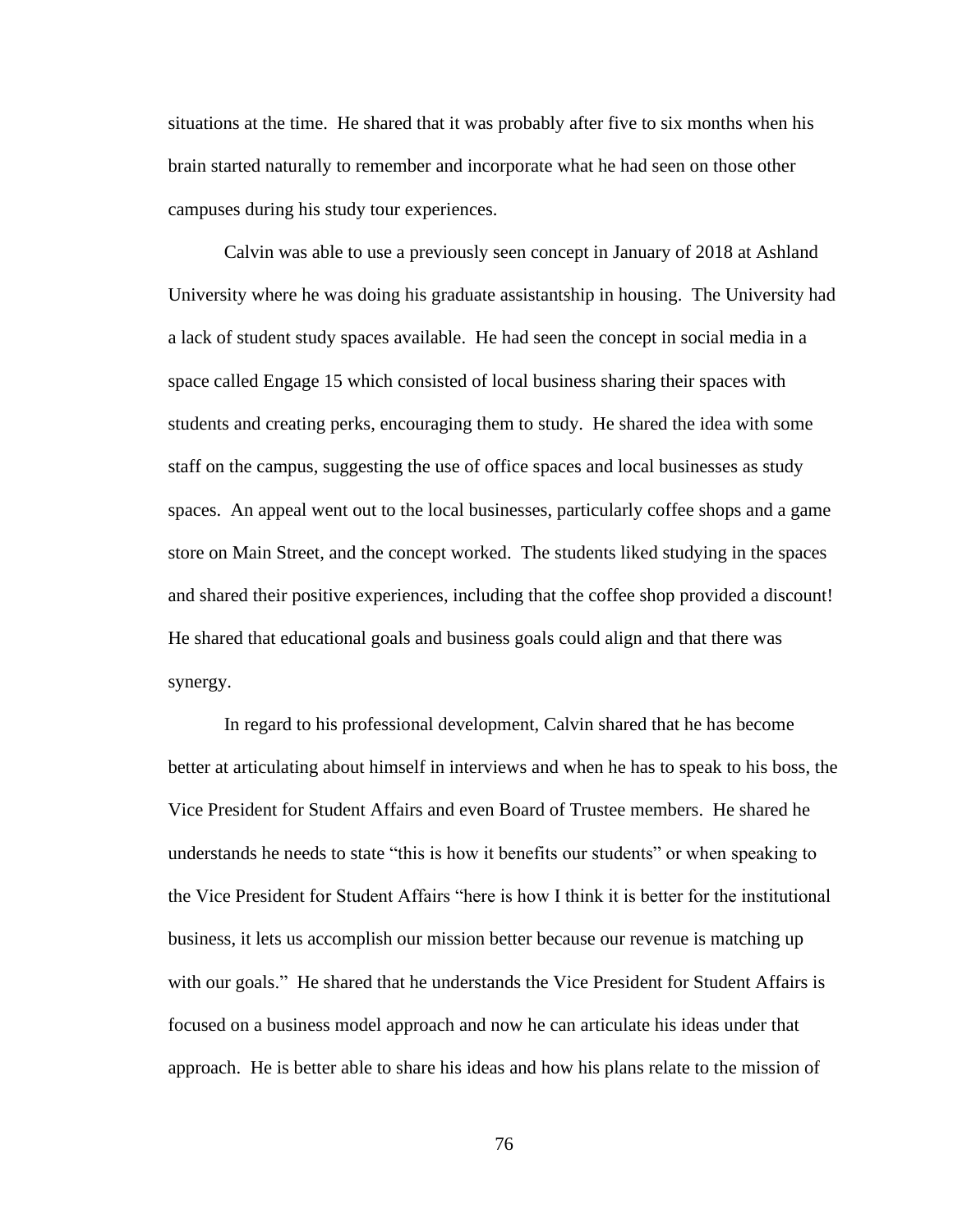the University. He shared that it has provided him with more terminology to be able to better connect with and communicate his thoughts with others in the profession who may have a different orientation or educational philosophy than his own in higher education.

Calvin also shared that the study tour experience changed his view of perfection and his belief that it all had to go correctly. He now realizes that if he constantly does the work for the students and does not let them do it for themselves, he is doing them a disservice. Because of his tour experience and speaking with other professionals while abroad, he shared that he has changed his approach to his job. He shared "I'm here to provide advice and assistance; I'm not here to do this for you." He also shared an example about getting policy change done.

Students still have quarter washing machines and students don't want quarter washing machines. In the feedback surveys they [the students] want to pay housing a fee to have free access to laundry machines anytime they want without having to carry quarters. I'm going to have the students fight for it, so I went to the residence hall association. I'm going to leave it in your hands to do something with it because I would like to change this policy.

He has seen the need of having the student support, discussing the policies with them so that they feel connected to the decisions. He shared "the residence hall association is taking it on and they are trying to pull together the student voice and leverage it for creating the change." Calvin shared the data with the students and he stated, "I definitely have more value in how I can intentionally create spaces for students to step into that will help them grow versus just trying to make sure the space is perfect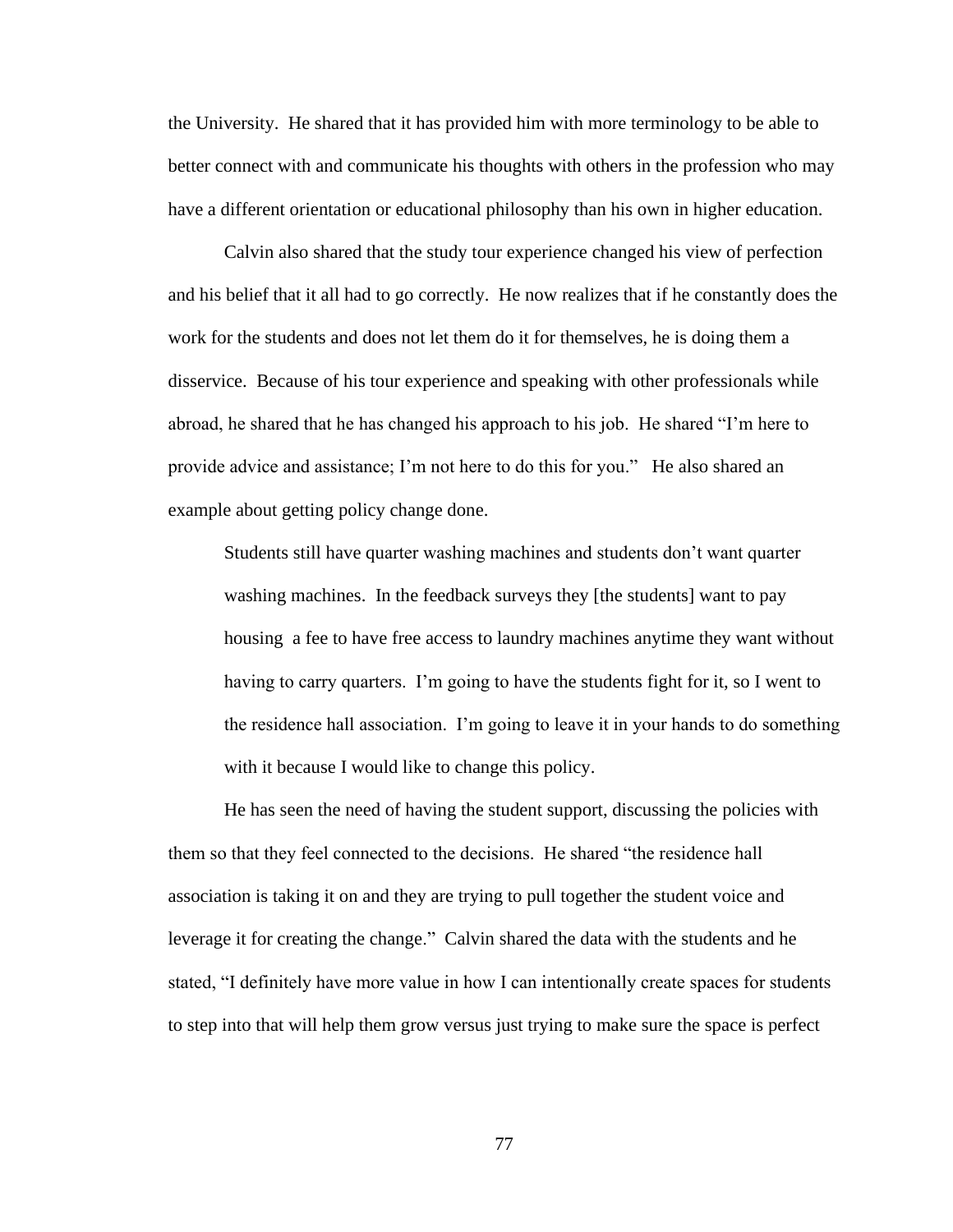for them." He also shared that the tour experience helped him become more gregarious and extroverted. He developed more confidence in his knowledge and his skills.

He stated that the international study tour experience and his own study abroad experience has provided him some instant connections with individuals who have traveled to those locations or have also had those experiences. He described an interview and making a connection with someone because they both had been in Luxembourg. Professionally because of the tour experiences, he shared that he is more willing to visit other campuses to learn how things are done, what can be incorporated to his current role, and sharing responsibilities in a collaborative nature with others. He shared that he tries to be more aware of others present and to give matters more consideration.

At the follow-up interview Calvin shared he had thought about resiliency and mental health and had remembered a conversation and discussion about Mental Health in the United Kingdom study tour. He discussed mental health and mental well-being and the tools available. He was pondering the questions on how do we help students. He was thinking about the direction the United Kingdom is taking; it was mainly thoughts, but he had been reflecting on some trip items.

Calvin confided that when he first signed up for the international study tour, he was not looking at it as professional development. He thought about being marketable but shared that he had looked at it more for the social enjoyment and the ability to be in a new location and learn something different. He shared that it was really initially about satisfying his own curiosity and being able to enjoy a different experience. He thought about maybe one day working in a European or in a British higher education institution, but he did not think about the trip helping him be a better American professional. He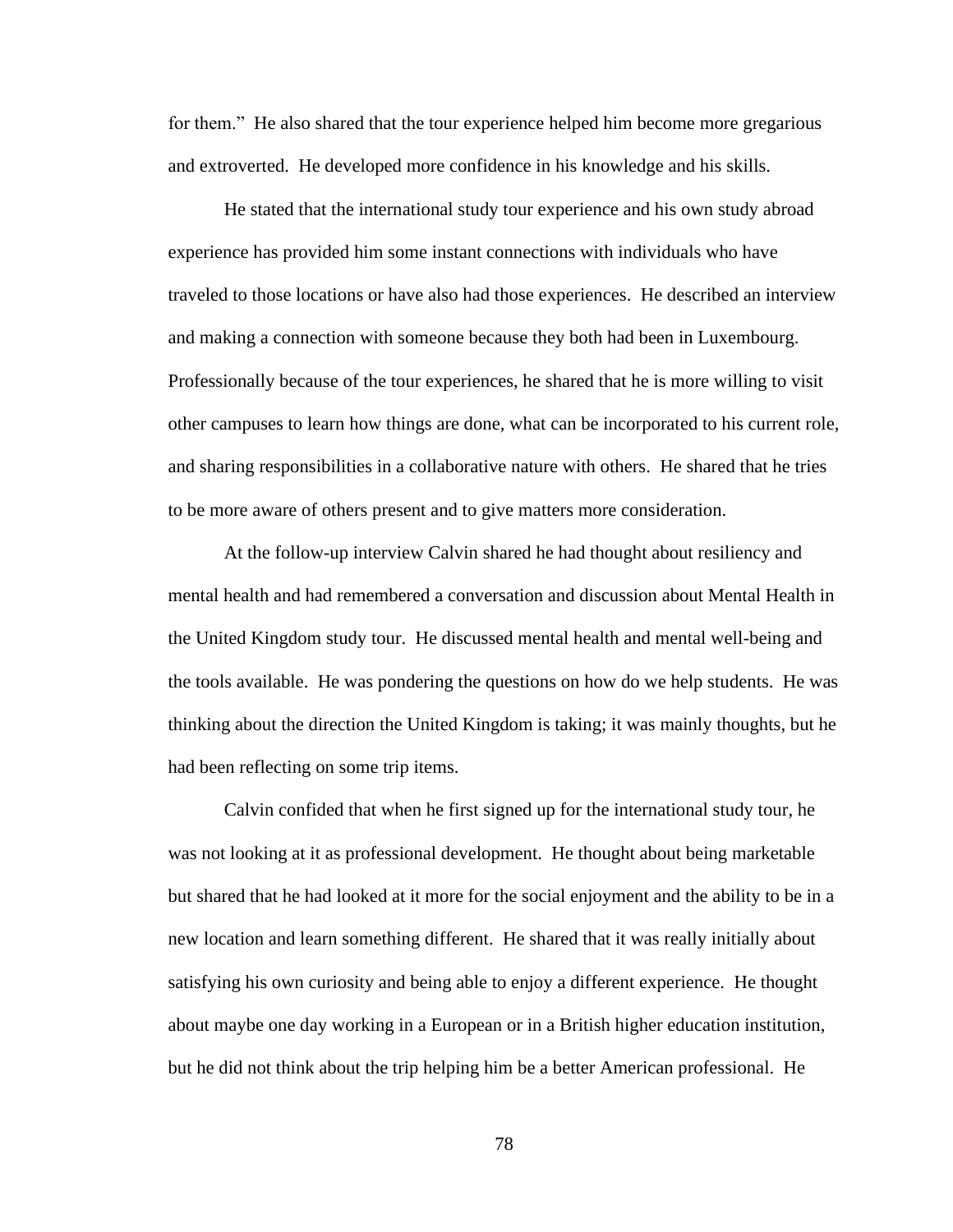then said that in the last six months he has realized that what he learned can and may translate into the United States at a professional level. Now reflecting upon his new fulltime role at McKendree University, Calvin talked about being in a small town and town gown relationships. He is anxious to apply what he learned from his experiences in Oxford and Antwerp.

Calvin shared that these international study tours are short trips and while there is some growth he believes if the trips were longer -- a month or a semester between higher education institutions -- that we may see more growth and development in autonomy and confidence. Calvin also shared his thoughts about international study tours as professional development, providing professionals with a different view "get an idea of what things [offices, departments, institutions] may look like outside the box, it is sometimes hard to see outside your own frame of reference unless you leave it;" it is "the ability to physically as well as mentally step out of their frame of reference and maybe critique it against another [frame of reference]." It is taking the professional development into one's interest and become a broader professional.

# **Colleen**

Colleen currently is the director of Native American Programs and the Student Transition Enrichment Program at Central Michigan University. Colleen has attended two international study tours with Central Michigan University, the latter being partnered with Bowling Green State University. Her first international study tour was to Hong Kong and China in May of 2011 and her second tour was to South Africa in May of 2013. She was a master's student at the time of her first study tour and just beginning her doctoral program for the South Africa study tour.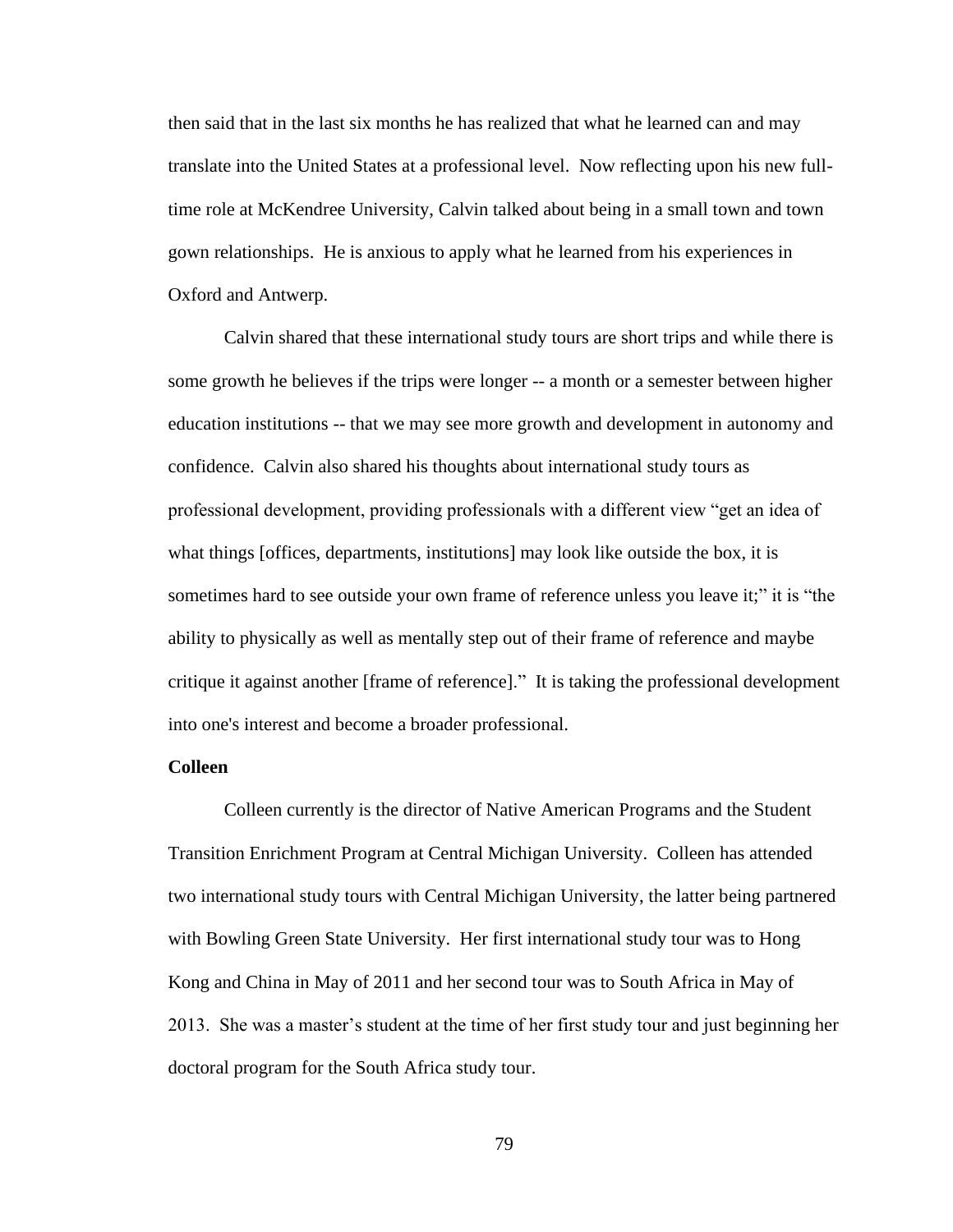The Hong Kong and China study tour was selected because she wanted a distant travel site with a distinct educational component. She would be able to obtain both cultural and educational components along with the travel experience. The Hong Kong and China trip was a K-12 and higher education experience tour. There were tour stops at actual K-12 facilities and discussions with staff as well as tours of the higher education facilities and discussions with higher education administrators and staff. The study tour participants were able to observe the educational process from the start of schooling to the completion of a degree, resulting in a well-rounded demonstration of the educational experience. Colleen commented that the two Central Michigan faculty members who led the trip had a bit of conflict resulting in some disorganization to the trip agenda and complicating the tour experience. She shared that the first week was with "one professor and then we met another professor in week two in a different location, and her agenda was not put together very well, it was not as organized as what we had seen previously." She remembered this because Colleen shared that she as a person is "very organized and I want to make sure that I am getting from point A to Point B, and obtaining the knowledge."

Colleen expressed that both international study tours had readings and discussions with peers in the pre-departure course. For the Hong Kong and China tour, she shared that the tour participants were provided with cards that stated the name of the hotel or locations they were staying at to be able to navigate transportation or taxis. She stated, "we could literally just point to the card and they [taxi drivers] could read it off our card and it helped us during the trip." There were also educational materials to enable them to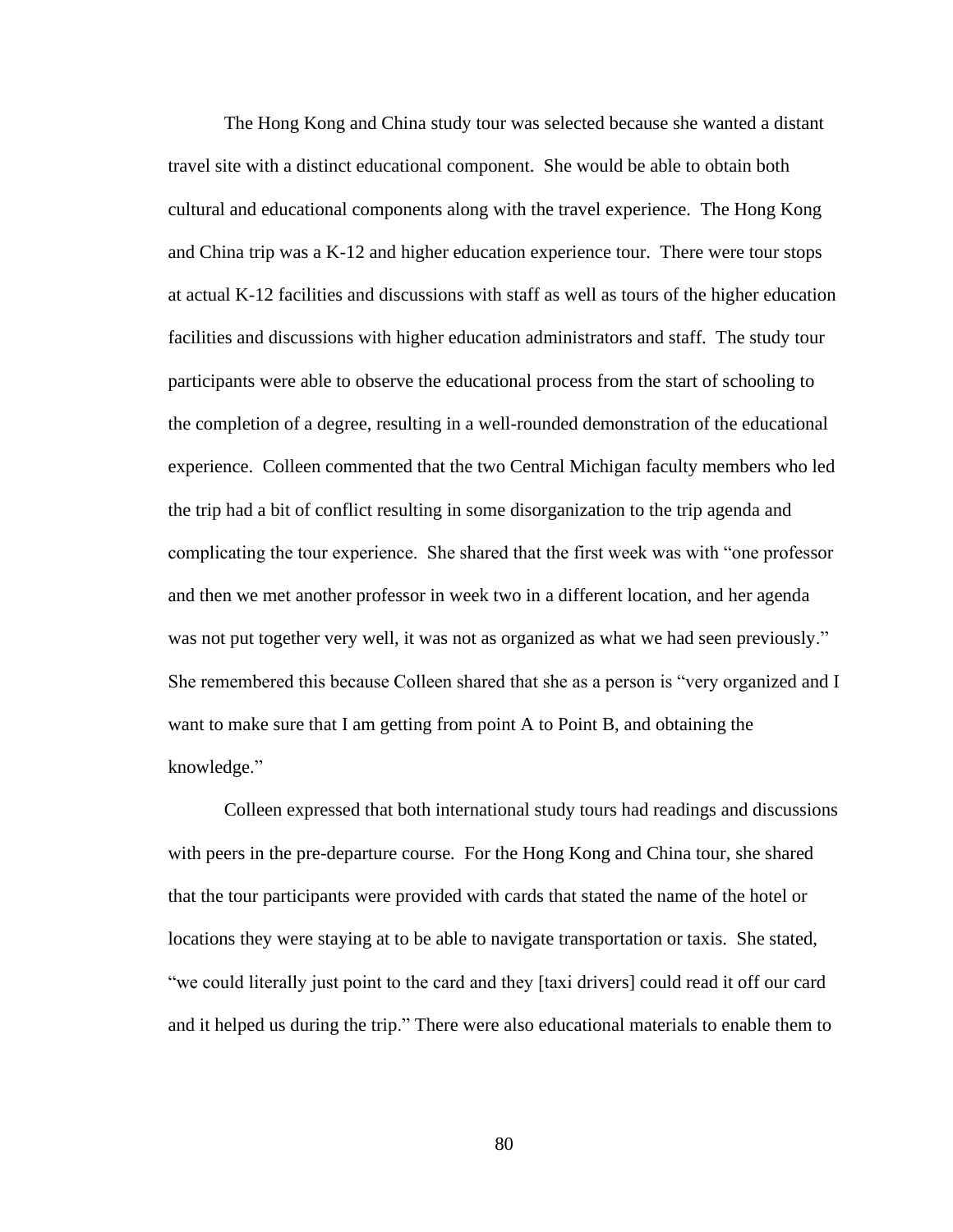be prepared for the site visits and for in depth conversations with the administrators and individuals the participants would meet. She described it as

with both trips, we had to meet prior to come together as a cohort. Have discussions, we had readings that we had to make sure we had read. Making sure that we were prepared to go and answer an questions. So I know that people had a lot of questions about where [we were] staying, locations, and the language.

In particular, Colleen stated that participants of the tour were "put in contact with people in the education realm, so we can have that dialogue with the individuals that are working in those institutions, and going to those institutions was a good aspect." Colleen also shared she had to journal and keep notes regarding her tour experience so that she could "write a 20-page paper about the experience and had to compare it [study tour country visited] to the American educational system." This is one form of reflection that participants were able to do once they had returned from their study abroad experience.

Both tours provided her opportunities to explore the areas and cities the tours visited. She shared about her Hong Kong and China trip:

we were able to venture out to go to certain historical markers, museums, and really get a good understanding of what that culture and their history was firsthand from them as opposed to reading it in a book over here [the US] that might be watered down we were actually able to have those in-depth conversations with people which was really enriching.

Also, she was able to meet with administrators, some government officials, and students on both of her international study tours. Colleen stated that on the South Africa study tour there were many visits to the residential accommodations of the students and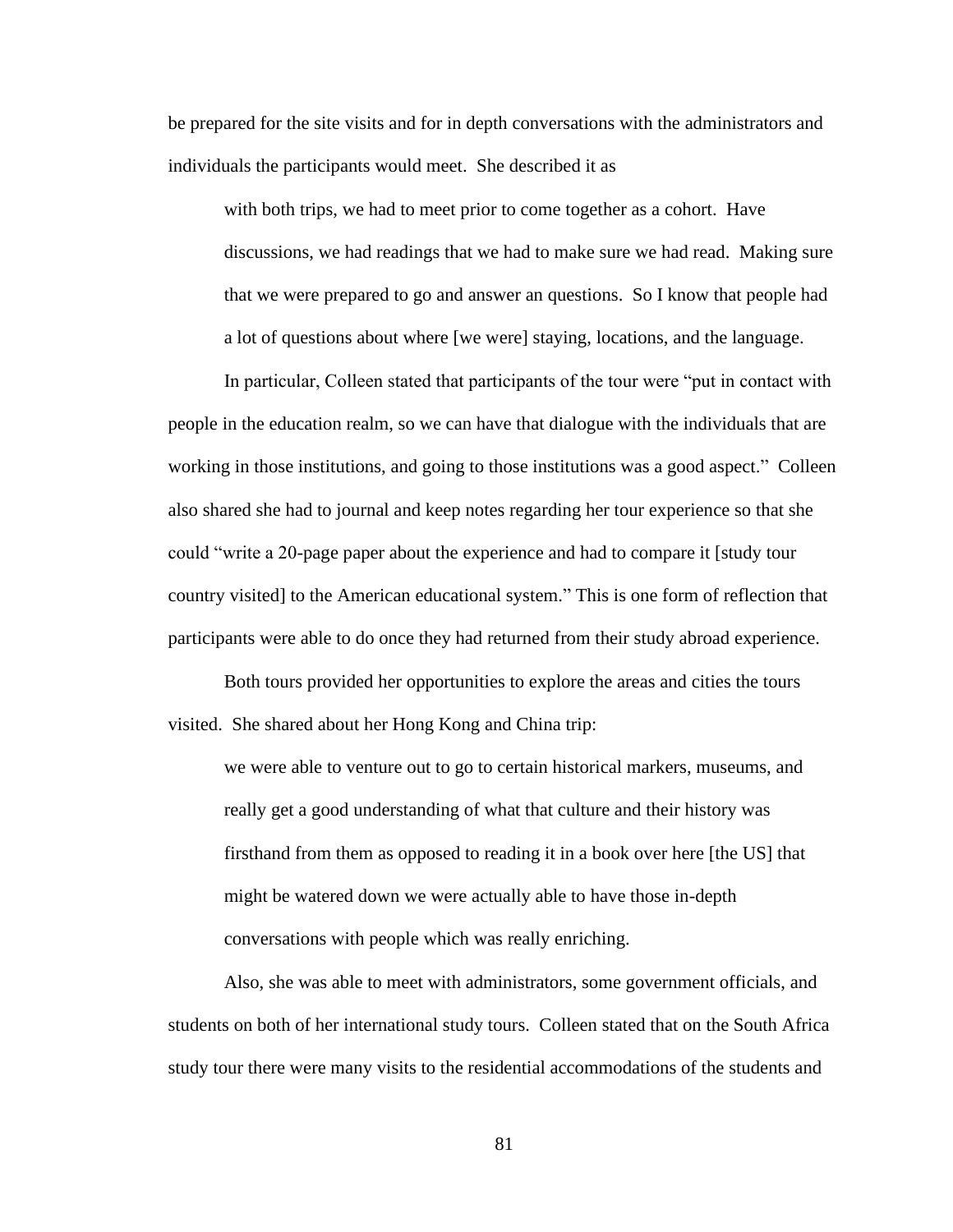she felt very odd walking into someone's home to look around. The South Africa tour had many more residential life tours than the Hong Kong/China tour.

The tours provided her with a different perspective and understanding of policies and how different institutions handle student concerns and needs. Colleen said "I think it's just broaden my perspective of how we handle things at our institution compared to other institutions in other countries." She also shared that it prepared her to be able to work with individuals from different departments or from different backgrounds. She also shared that the international study tour helped her have

more empathy of where they might be coming from [international students] and being willing to listen. I now give presentations about my culture to international students here on campus, and that opens the door to have those conversations as well.

For the study tours Colleen shared that they journaled every night and had time to talk about their impressions and perceptions of the day. There was also a chance to discuss and answer questions about the next upcoming day or evening activities. Particularly important, time was provided at the end of the tour to debrief as a group about their individual and group experiences. She shared she had to write a 20-page paper about the experience and compare and contrast what they had seen with the U.S. educational system.

Colleen expressed that from the tours she gained knowledge from the different professionals and administrators that provided information. She reflected on an issue expressed at one institution that there are students who want to come to that institution, but if there is no available housing they cannot attend. She considered that in the United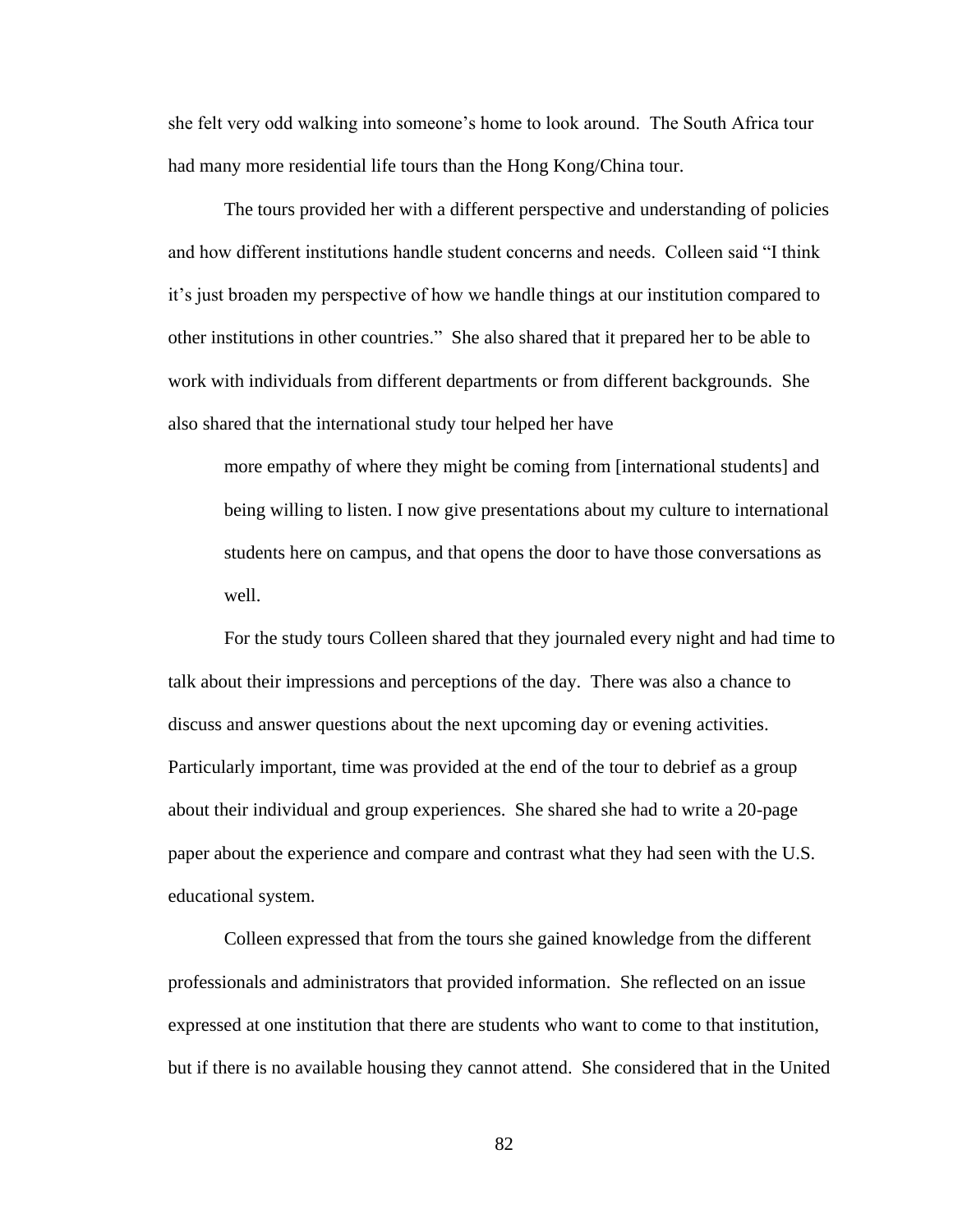States every possible effort is made for a student to attend a university via financial aid packages, scholarships, special loans, etc.

Colleen shared a moment of frustration that she had with the tour in South Africa. She stated that there had been a group dynamics issue. Two groups had some conflict, with not everyone on the trip behaving as professional as others. On one occasion the two groups separated and had group reflection time per university, the groups divided into Bowling Green State tour participants and Central Michigan tour participants. Because of the group dynamic situation, Colleen shared that she wished that the trip organizers had provided more opportunities for the two groups to come together and to interact with some programming beforehand during the pre-departure monthly sessions.

She shared that because of her study tour experiences she is more intentional about her travels, that she loves to travel and that she finds museums and other places to visit. She is intentional about finding the museums and making time on her trip schedules to experience something typical from the area she is touring.

# **David**

David was a doctoral student at Florida State University when he embarked on his international study tour experience in May 2016. He worked at Florida International University following the completion of his doctoral degree in enrollment management, and now has transitioned to a new role at Florida Memorial University working with international admissions. His tour experience was part of the international component of his international practicum program. The tour consisted of being at the London School of Economics, London City, and Oxford University. The purpose of the international tour which David shared was to obtain a worldwide perspective as it relates to student affairs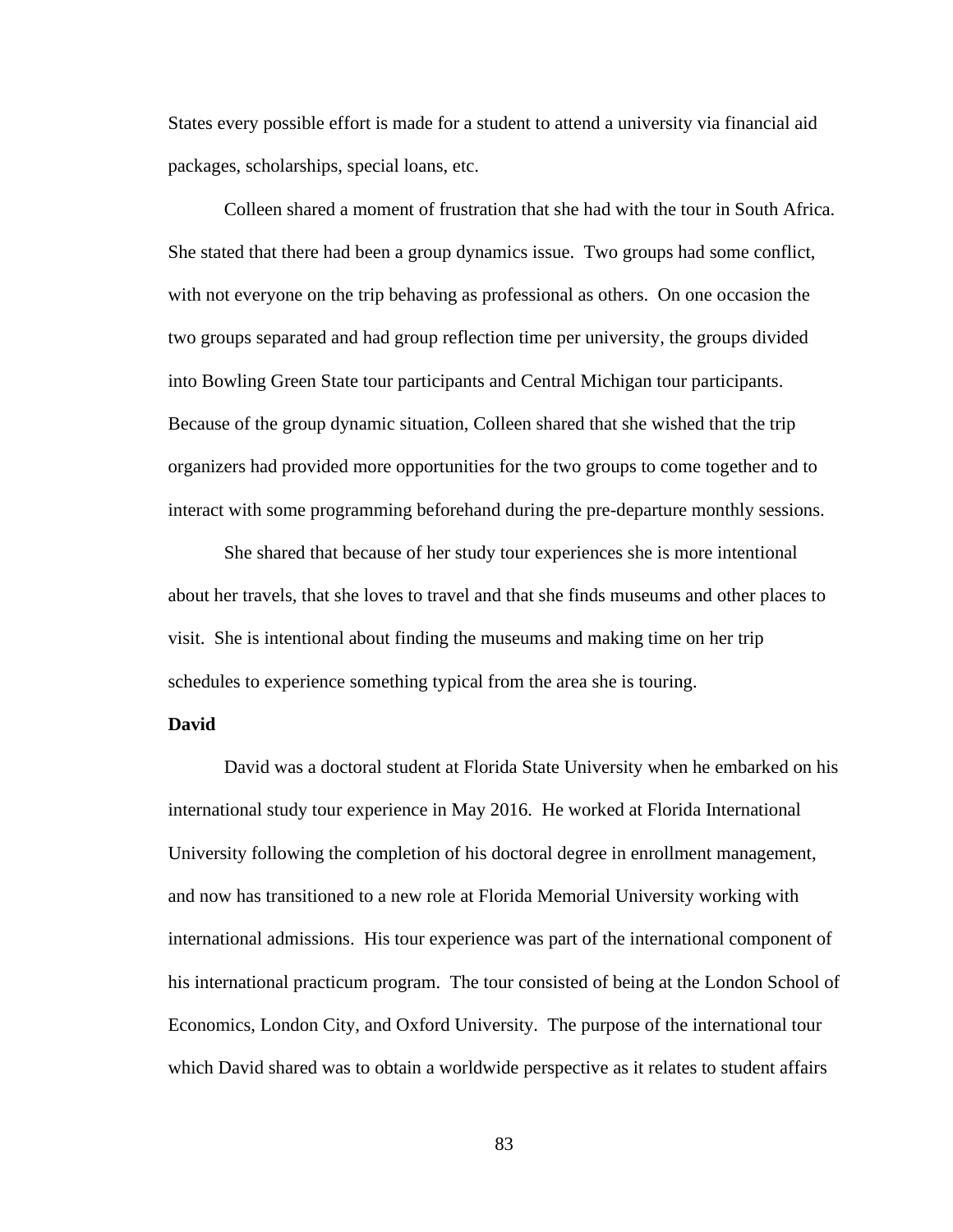higher education services and how these institutions were working with their student populations.

David's interest in participating in this study tour came from his past undergraduate experience. He participated in an international exchange program with the University of West Indies, located in Jamaica. He was a student leader and he was fascinated with building relationships so he was able to participate in the program while an undergraduate at Florida State University. He shared that the cultural exchange was his first introduction to international education. He shared "we got to interact with students and staff and faculty members, we got to talk about tuition academic load/courses of students." He was able to attend some classes and was able to see their dining and student living options for students.

He chose to attend the United Kingdom, "I knew that this particular opportunity was right for me" particularly the London experience because of the convenience and the ease of access to the program was well-established. David shared that the group of doctoral students was a much smaller number compared to the Master's students, and that the curriculum would be similar and yet different for the two different educational levels. The students stayed at the Florida State University Center in London and this was helpful for navigating the airline transportation.

There were at least one or two orientation sessions prior to embarking on the international study tour. There were conversations about the travel logistics including the itinerary, travel safety, and timing at each of the locations.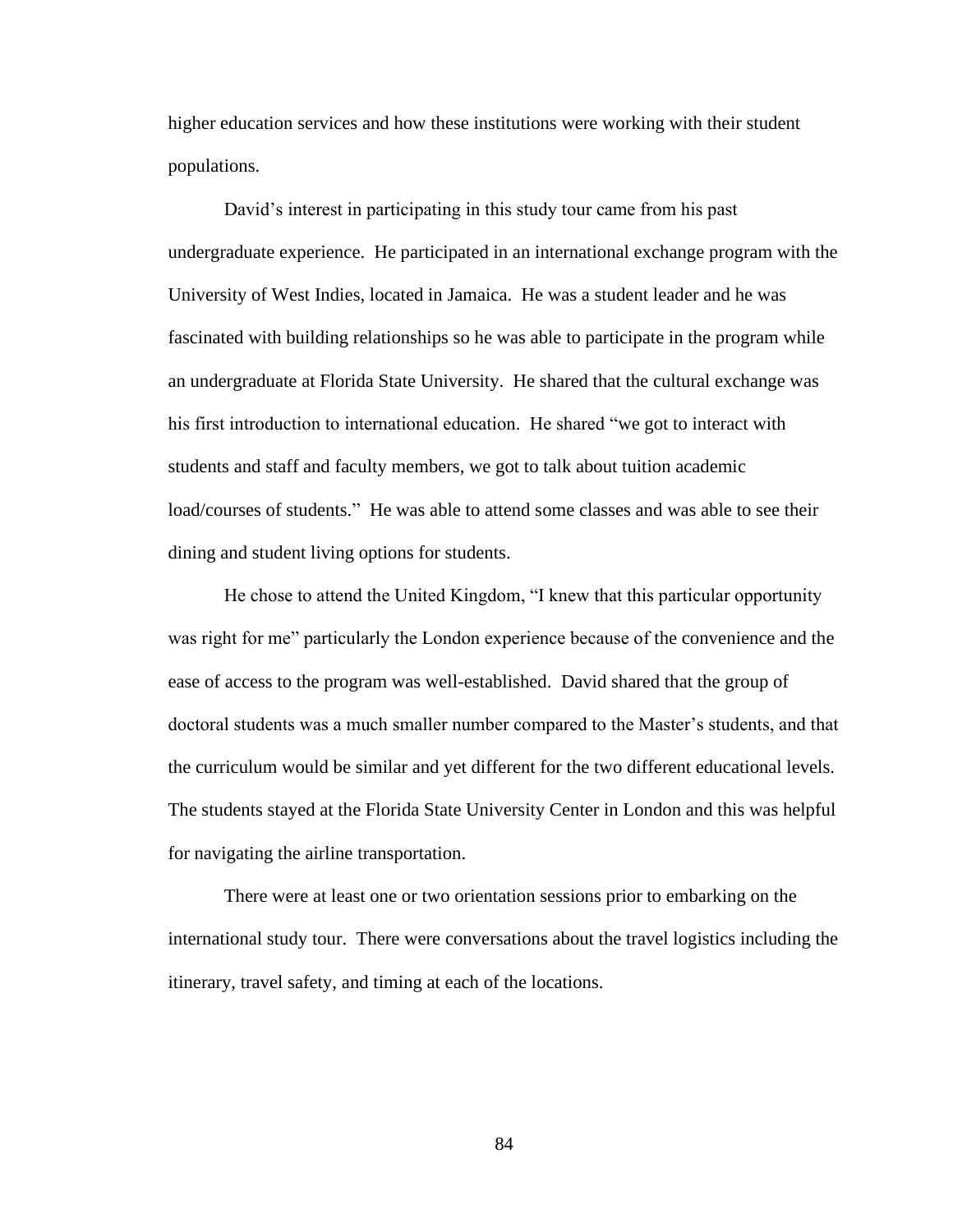David shared he wished there was more time to have conversations with administrators at the different institutions they visited. He was very engaged with those colleagues and wanted to further his understanding of the information they were sharing.

David stated he had been processing his thoughts regarding the need to do some more collaboration with other higher education institutions, some more immersion, and some more awareness programming encouraging our students to travel abroad. He shared that it could be of any length; it is just the simple exposure to something that is outside of what we know as the norm. He was sharing his thoughts and is hoping that he could provide these opportunities to others he interacts with.

David particularly appreciated that he had an opportunity while on this tour to research his roots. He shared that as a Jamaican he had historical relationships to the United Kingdom. He said that he does not have a common last name, so it was amazing to find historical reference to the name. Everywhere he saw the name in the supermarkets, the local library, passing by restaurants and knowing it to be a reference to his name. He shared that it actually helped him come to terms with his identity by seeing "the landscape" of where he came from.

Asked if the tour impacted his work, David responded that "yes, it has impacted"! He shared that the international study tour has not only increased his knowledge but it has changed the way that he interacted with family and friends. He has challenged his friends and family to increase their cultural relevancy. The problem is that some of these persons do not necessarily have sufficient knowledge, particularly since they do not know what international travel looks like or what an international experience is. He shared that he has thought about checking "his privilege" being aware that he has been given an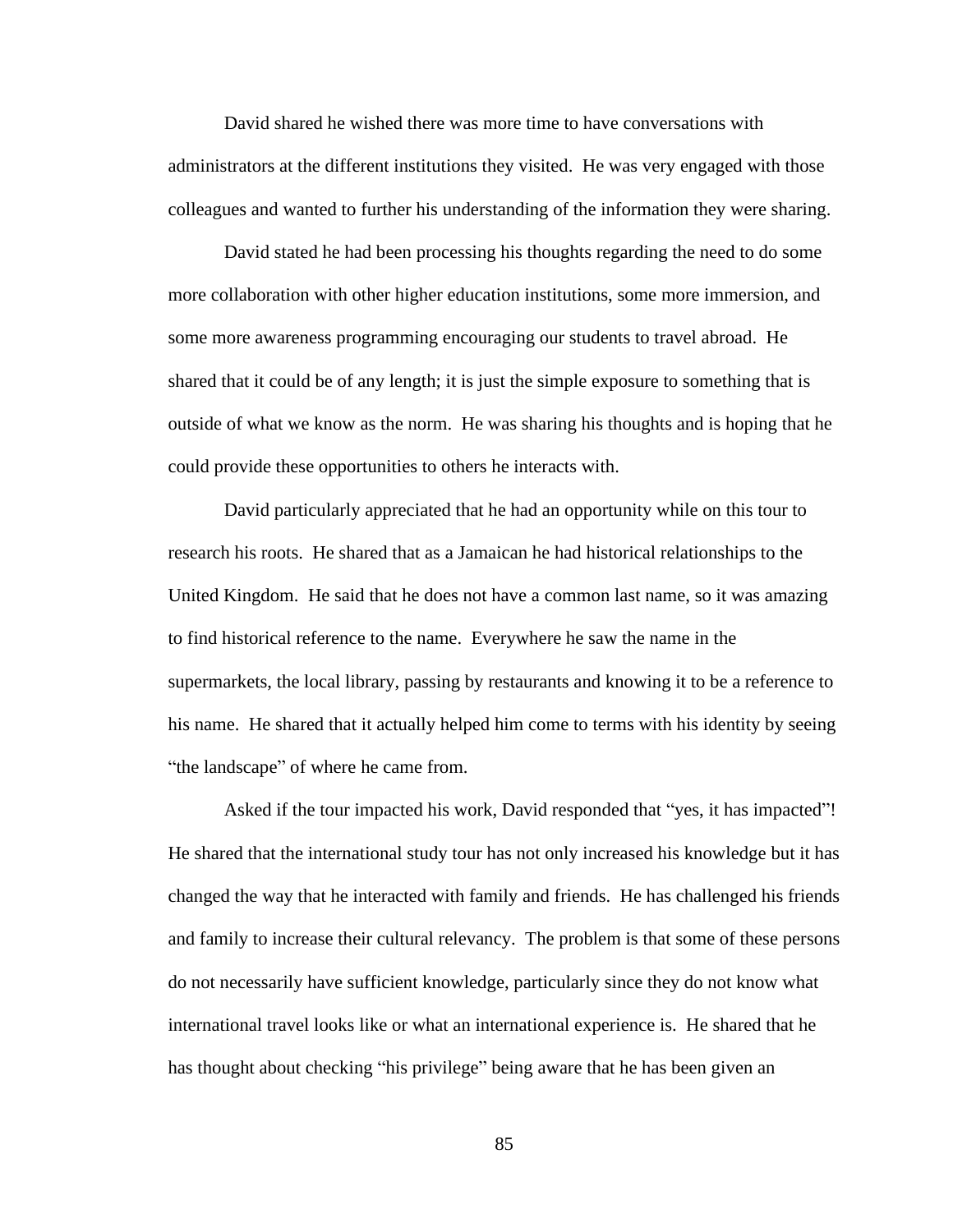opportunity to go abroad and to be a participant on this international study tour experience. He stated that the experience has reminded him to slow down in his approach and to dig deeper. He wanted to spend more time with colleagues processing the information that was being provided to them from the different institutions visited.

David stated that there were moments on the tour and particularly at some locations that the group attended that he needed to stay a little longer to further a conversation In this regard, to assimilate what he was learning he realized he had to take his time, slow down and process all of what was being presented. In terms of the study tour, this meant that he had to catch his own ride or take the train alone to get to the next destination.

David shared that after his London international study tour, he went on his own to the University of Bahamas where he met with student affairs professionals and campus life staff members. He attended and hosted workshops for their student leaders. He also mentioned that in the near future he will be going to another university in the Caribbean to establish some more systematic pipelines for student affairs in higher education to go beyond the two week immersion experience.

In summary, David shared that international study tours for him are part of professional development and that they are a worthwhile investment financially. He advocated and stated:

that there is value added and some of these professional dollars that staff are receiving to [attend conferences] rather than going to a conference stateside. 2,000 or 3,000 dollars as an investment to our practitioners… to become immersed globally and being able to spend time outside of the United States.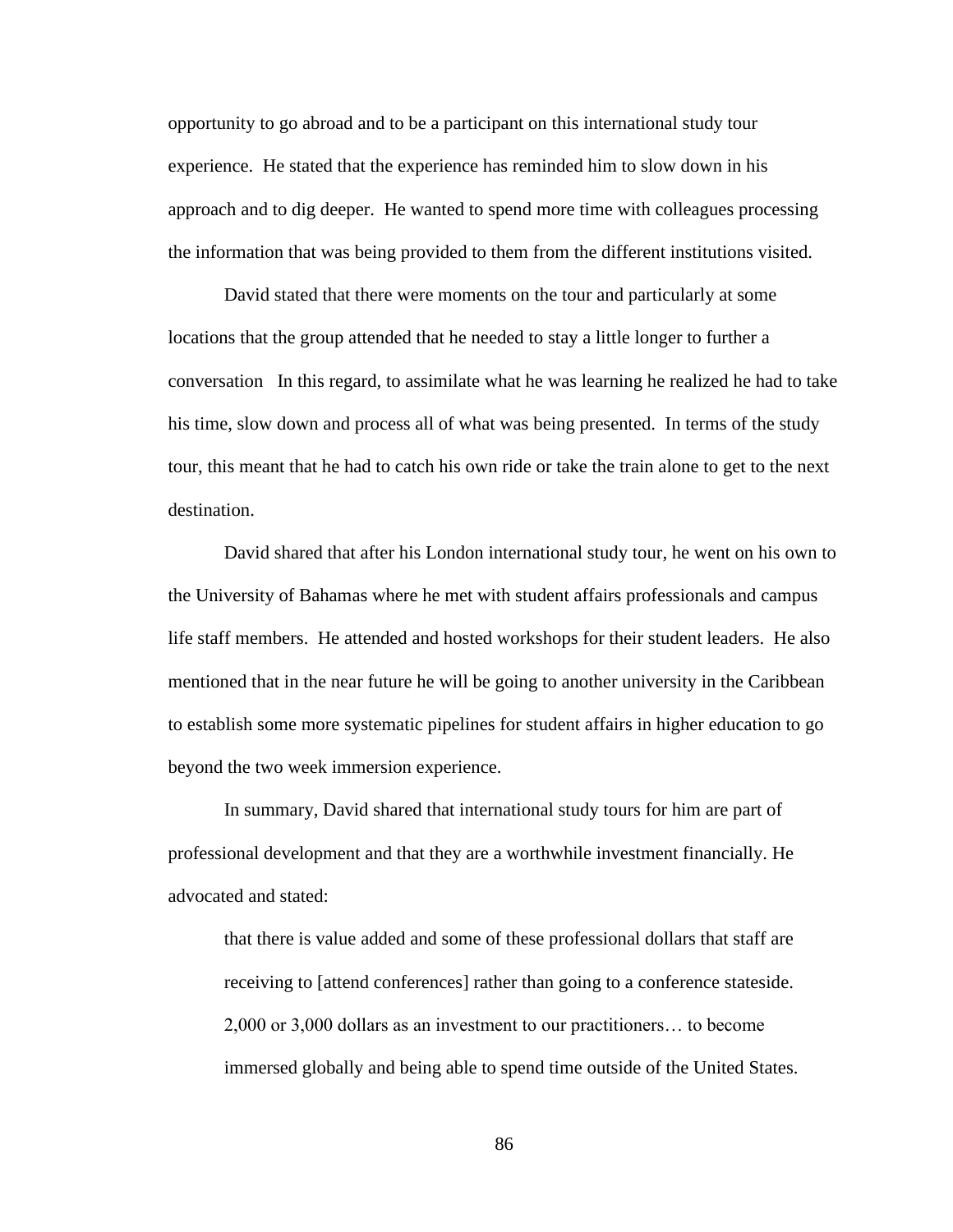Allowing more time outside of the United States than four days at a conference stateside.

International study tours are a mechanism for professional development beyond the traditional workshops that are offered through Human Resources and go beyond stateside retreats. He discussed looking at how resources are being deployed and budgeting is being done. In particular, he mentioned looking at benchmarking strategies of how student services are being incorporated. He believes that the same investment can be made for a student affairs professional to be able to travel abroad and to gain some real world experience beyond the United States. He believes that the knowledge gained by the professional through the travel would be beneficial to the institution where employed by providing new ideas for change and improvement.

# **Jessica**

Jessica currently serves as a Hall Director at the University of Wisconsin – River Falls. She did not participate in any study abroad program as an undergraduate student. However, Jessica explained that during her first year of graduate school at Bowling Green State University she was told about the tour opportunities. Both her international study tours and her international internship were done while there studying for her masters.

For her first international tour following the completion of her first year of graduate school in May of 2016, she had two options, the United Kingdom or New Zealand. She chose New Zealand because it appealed to her more because of the amazing things she had heard about the country. Following her 3 week study tour she went to China for an international internship with New York University. The second tour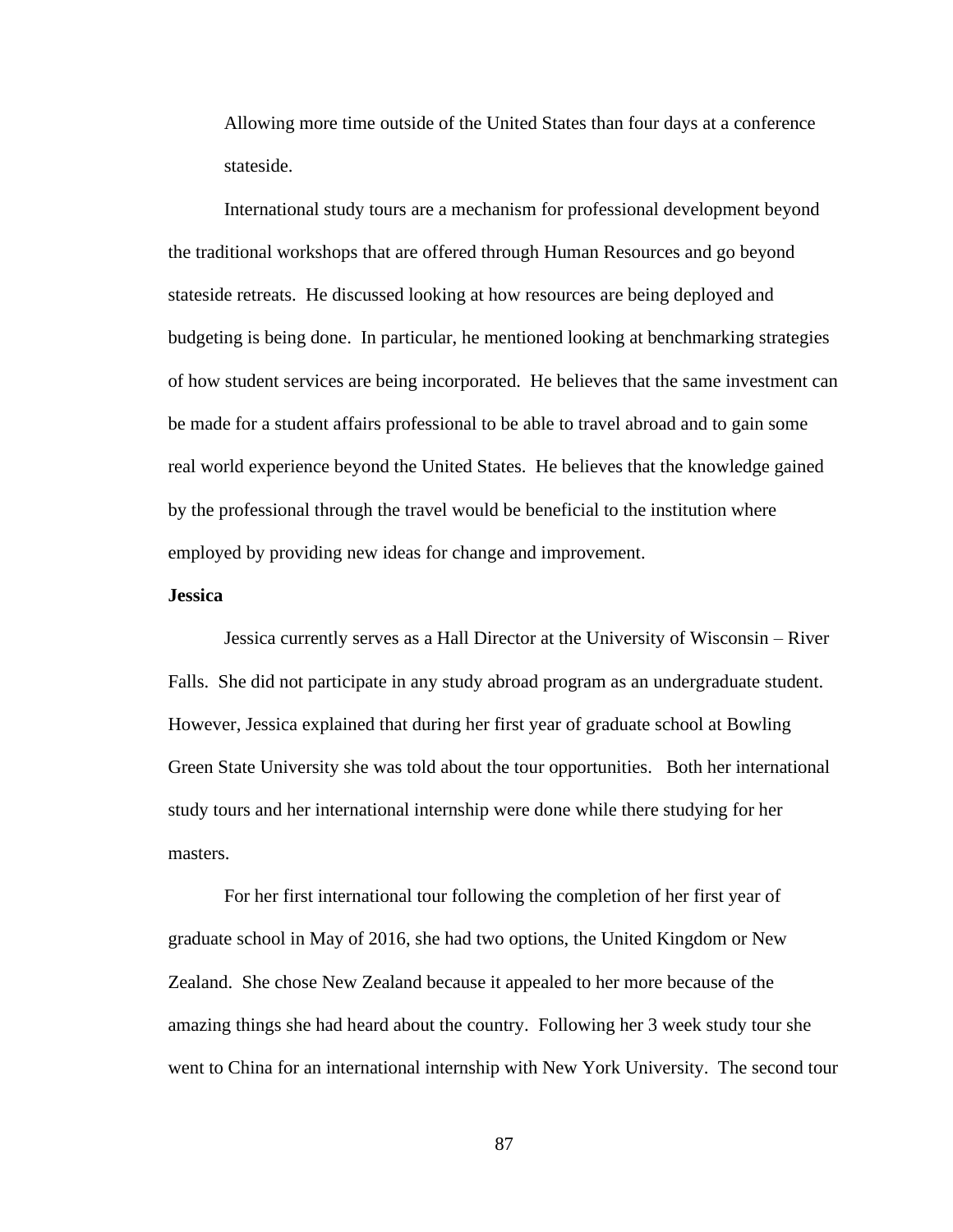was upon the completion of her master's degree in May of 2017 when she went on the Europe study tour once again with Bowling Green State that concluded with the Transatlantic Dialogue conference. Her options had been the European tour or South Africa; she was interested in either one. However, she became the student coordinator for the European and did not have to pay for the trip outside of fees, making it even more appealing.

In describing the New Zealand tour, Jessica stated that the group visited eight different institutions of higher education and that the locations were in urban centers as well as Maori-centered institutions similar to US tribal colleges. She shared that she had been able to meet with university administrators to discuss the programs and academic structures as well as "how their systems operated with their student demographics and some of the social justice topics and issues." Also, Jessica shared she was invited to attend a Fijian Kava Ceremony; she described it as we "sat in a circle and participated in the ceremony," she shared how meaningful it was to be invited "when I had the opportunity to participate I didn't want to say no." Jessica also shared that "there was just a lot of welcoming and openness and acceptance for those of us who were guests participating and I thought that was very special." There was also some time to visit cultural centers as well as museums depending on the city in addition to sightseeing and just being a tourist.

The European Tour consisted of France, Belgium, and Luxemburg. However, the main focus of the European study tour was the Transatlantic Dialogue conference. Jessica described the Transatlantic dialogue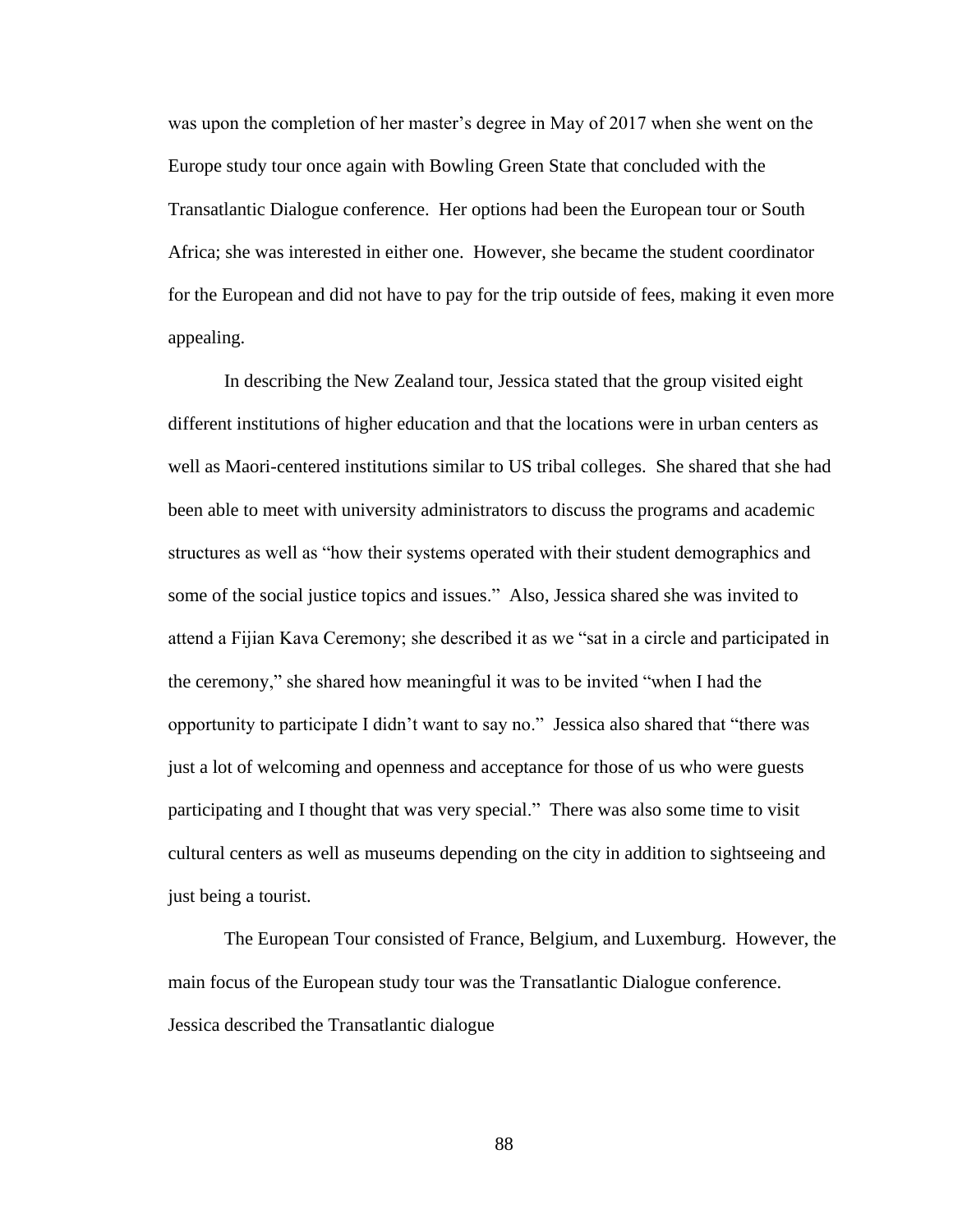is a conference for three days where student affairs professionals from all over the world, primarily from Europe and the United States come together and it's a traditional conference style setup for the first half of the day. There were 50 educational sessions [throughout the days of the conference] with a presenter or panel discussing a title topic and educating us through the session. The second half of the day was more European style where it was really more artistic and longer sessions some of them focused on being aware of your body in space and how we move. So they are very different from traditional conference style.

The participants were able to experience a conference that was not as traditional as conferences she had attended in the past, being more artistic and interpretive. Jessica was selected to serve as a participant on a panel at the Transatlantic Dialogue regarding cultural diplomacy. Her discussion points were actually about the New Zealand study tour and how it was meaningful and helped her grow in cultural diplomacy. In regard to the European portion of the study tour, there were stops at several universities to meet with the administration and to understand the roles of staff who discussed their student demographics.

Because of her study tour experiences and her international internship in China, Jessica was placed in a residence hall that is the global living community for the University of Wisconsin – River Falls as well as the primary residence of the international students on campus. She shared she has been able to relate with some of the students' experiences like finding a grocery store (she shared a story about her search for one in China). She explained that she also is intentional in making connections with the students who reside in her building, particularly the internationals, and with the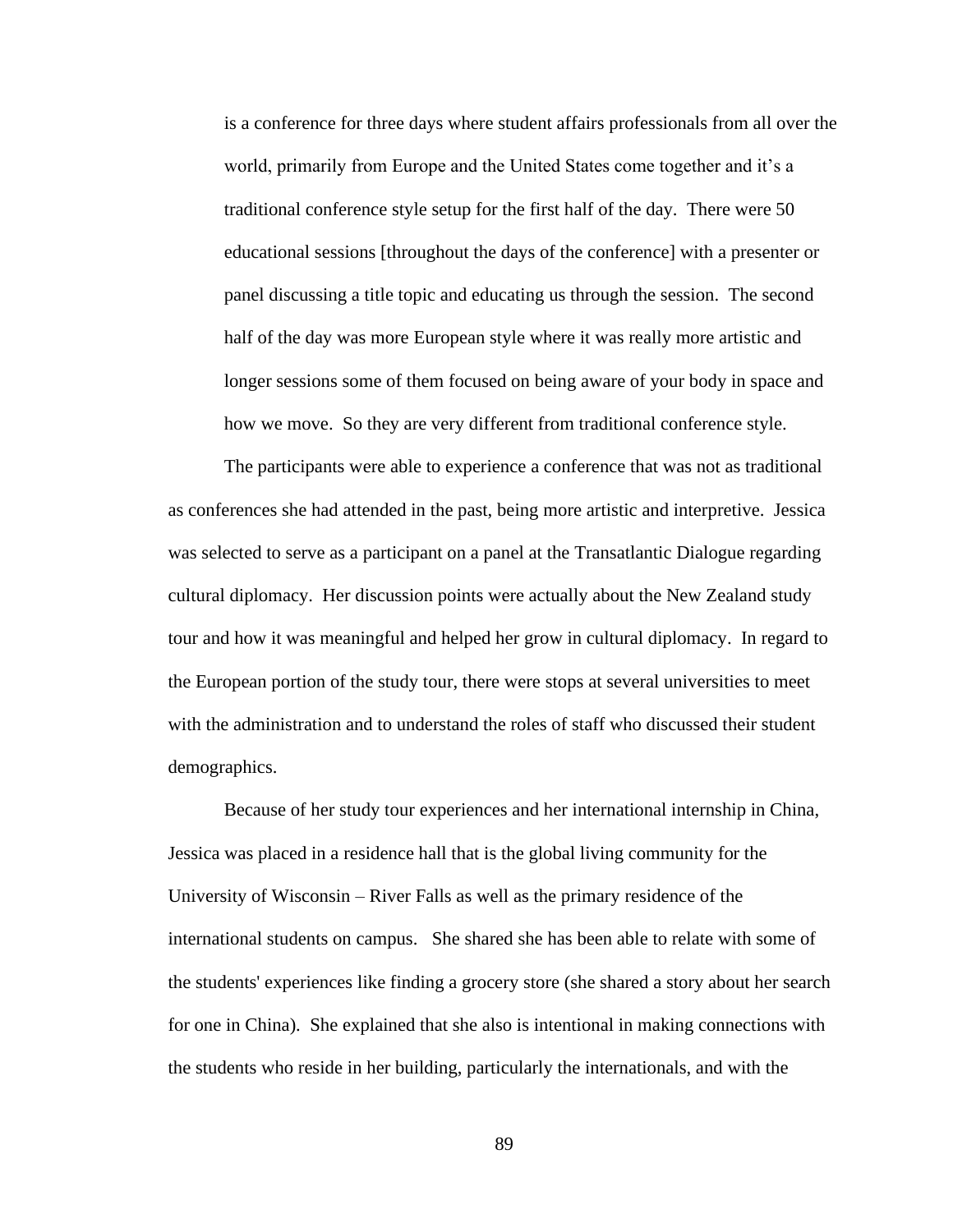international student services office. She believes it is important that the students know the services and resources available.

Jessica commented that the tours helped her develop patience with others. She shared that before the international study tours, she was quick to make assumptions or judgments of others. However, she now believes that she has learned to sit back and listen. She shared that she believes she would have not learned these skills if it had not been for these trips and resulting experiences. Jessica shared she is a quiet learner; she takes time to process what she learns and hears. She reflects upon what she has learned and now she looks at her encounters with a different lens because of the tours and her international internship experience. She also shared that she has gained an appreciation for the "differences." After traveling through so many places and meeting and comparing with so many people, she has realized that everyone has so much more in common with each other than differences.

Jessica shared that the study tours provided her personal growth. She shared an example of being able to be a tourist on the New Zealand tour and challenging herself to say yes to things she would have normally said no. She said a barrier was the financial cost as she was a graduate student but realized that the cost of something did not have to be a barrier. She sought out a new experience which was zip lining. She stated that because of that experience she was more willingly to try new things. Jessica also shared that she is now more willing to meet new people with different perspectives and to engage in different conversations. She realizes that is important to connect and discuss with others and not to be apprehensive about the conversations.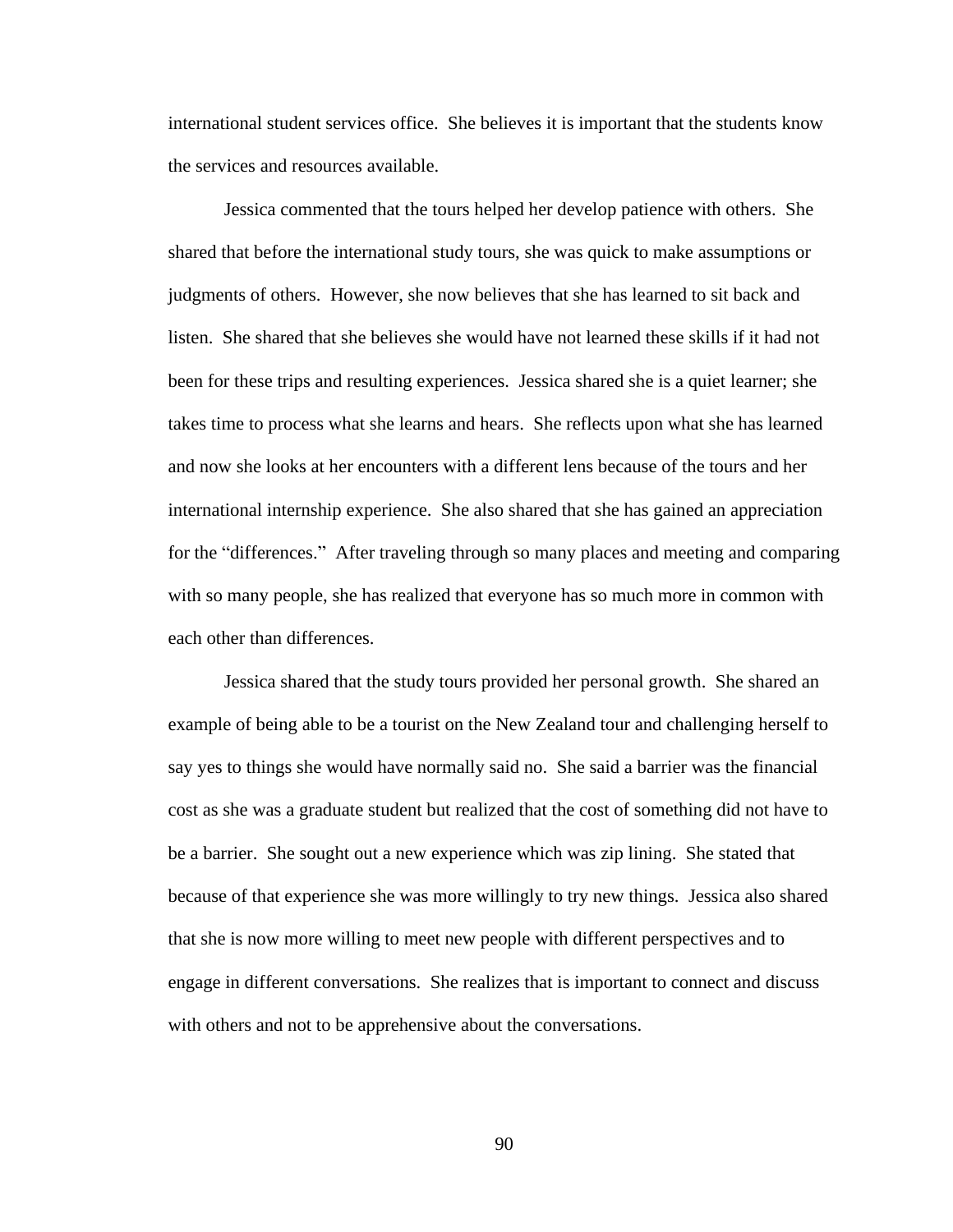Jessica declared that international study tours were professional development. Had it been just on her, she would not have gone on a trip to visit other colleges and universities. However, these trips provided her with opportunities to connect to different level professionals at the different universities. Jessica stated that she is now interested in attending other tours if possible, because it is the best way to travel.

# **Kerry**

Kerry was a doctoral student at Bowling Green State University in May of 2016 when she attended a three week study tour to New Zealand. The international study tour focused on higher education in New Zealand, visiting numerous universities and technical colleges throughout the country. Kerry served not only as a participant, but as the student coordinator of the study tour as well. In this role, Kerry shared she had researched current trends in education of the country and helped with the logistics for the tour as well. She described it as "I was responsible for helping to facilitate the preconference travel." She now works at Cal State Long Beach, as an Assistant Director for Assessment.

Kerry shared that this was not her first international educational opportunity visiting universities; in 2010 she visited Poland on a Higher Education visit with the previous institution at which she had been employed. She shared that she only had to pay for her plane ticket to Poland. The New Zealand trip was a very similar situation and the timing of the trip had been essential to her participation. She described it as "if I would apply to be a student coordinator at the time, my trip was mostly funded, and this is a good year for this to happen." Her interest in attending the New Zealand study tour was "curiosity and an interest to explore higher education and student affairs." As she had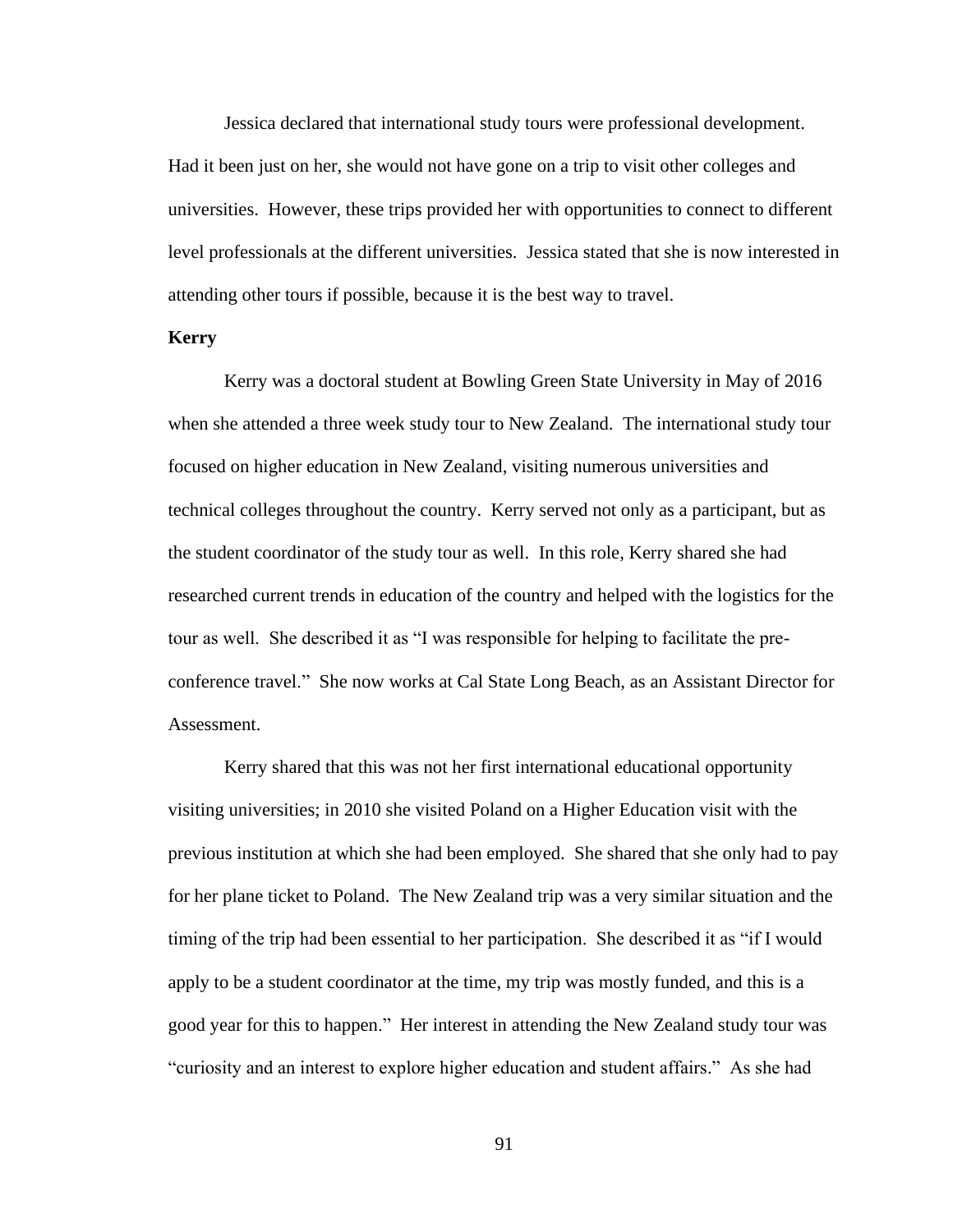been selected to be the student coordinator, the trip's expenses were mostly covered. In preparation for the New Zealand tour, readings, presentations, and discussions were incorporated into once-a-month sessions in the semester until the trip in May. Included were pre-departure information and educational components for all those attending the trip.

For this study tour, the participants visited several different types of institutions of higher education within New Zealand, including universities, technical colleges and those considered Maori education centered. The participants also participated in Maori opening ceremonies at a few of the higher education institutions visited. A moving experience for Kerry was that at each of the universities the tour participants participated in a welcoming ceremony. She found it to be very special and meaningful. In some cases the group was introduced to a prominent sacred space, with the university building being almost an afterthought.

Kerry verbalized that this trip was a life changer for her in that she was totally present in the moment. She was totally aware of her surroundings, of the institutions she visited, and the persons with whom she was traveling. Kerry emphasized that she had to stop focusing the U.S. lens on the conversations, and really try to understand the New Zealand environment. During her interview Kerry shared that one of the highlights of the trip was visiting a Technical College. She said that

it was just amazing because that component of the tour spoke to the country's support of education and that it does not always have to be a four year degree. The Technical college is really similar to our [U.S.] community colleges that used to be about certain trades, skills, and services. The technical college was a great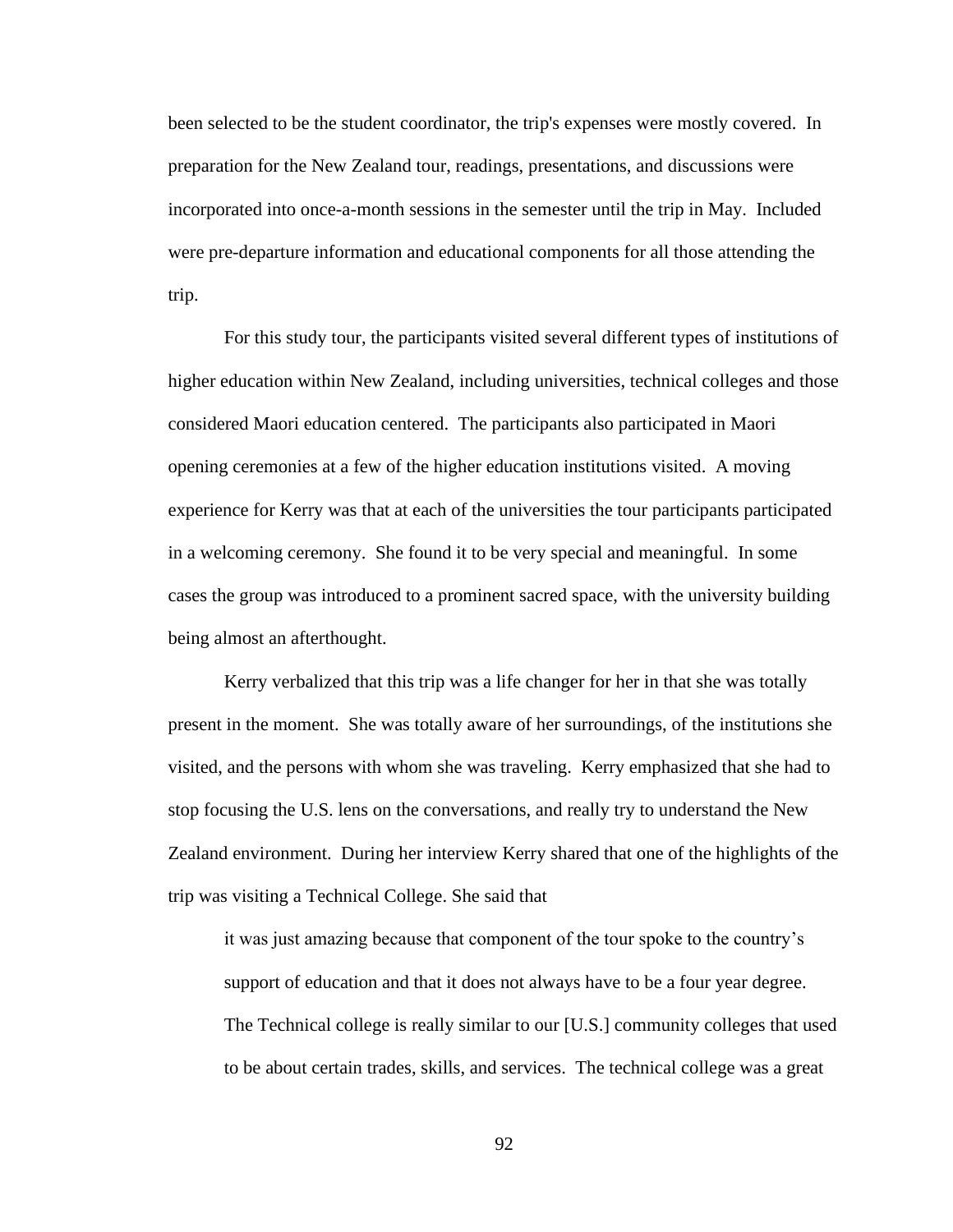example of thinking about how higher education can produce life-long learner without necessarily having that four year bachelor's or master's degree. It was being able to see the spaces and how they are situated in the country.

She shared that the tour had made her think about her personal and professional motivations as well as becoming aware and taking an interest in whom she was spending time with and their motivations. Kerry spoke about the importance of these types of study tours for professional development, and while the trips can be costly, the experience is well worth the expense. She stressed that the experience helps you to learn and transform your approach to your work and who you are.

Kerry shared that she wishes the U.S. colleges and universities could support specific populations the way she observed and understood what administrators were doing in New Zealand. She shared "an important part of the tour was thinking about the culture, and how that [culture] in the country influences higher education" also important was understanding the "landscape of which the institutions are situated." Kerry described the landscape as "the water, land, the mountains and being able to see how closely connected the physical space of the countryside was so important and how that connected the higher education".

She discussed funding staff members to specifically work with minority and underrepresented populations. In New Zealand there were professional staff, i.e. financial aid staff, academic advisors, etc. and resources for Maori and Pacifika students. She appreciated being able to interact with the staff in her visits to each of the different higher education institutions and observing how each structured the support services. Kerry also reflected on how she realized New Zealand Student Affairs were more similar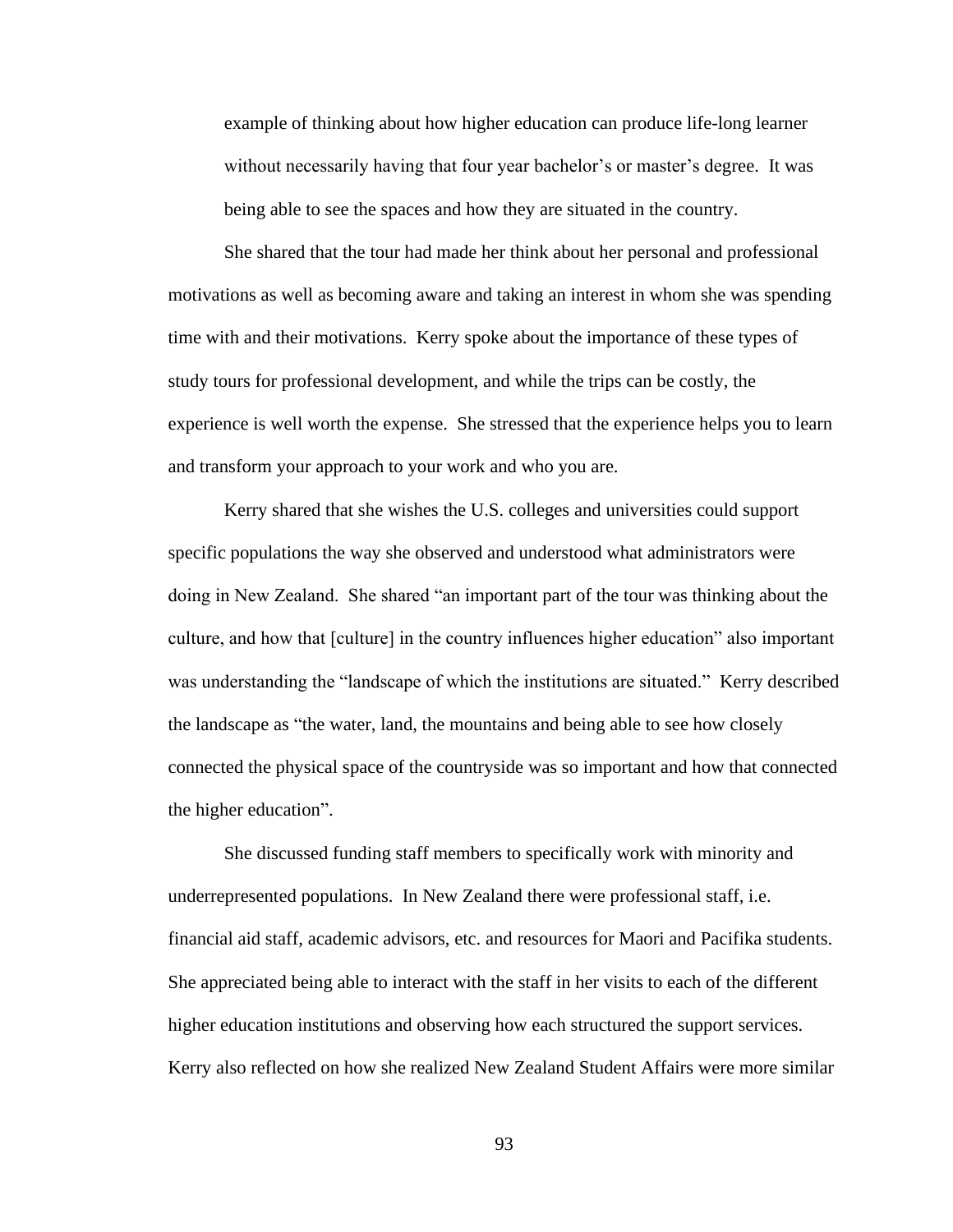to the U.S. model than the student support services she observed in Poland, which were more managed by the faculty. She shared "it was a lot easier to connect higher education and student affairs and New Zealand because they've pulled in similar types of students services that we would offer in the U.S."

During the interview Kerryreflected on her current position and compared it to what she saw in New Zealand. She described one of the sacred spaces and housing options for students which were rooms to stay in overnight. Looking at the situation now a few years post trip, she reflected upon what that could mean for the students at Cal State where she currently works. She mentioned that the University of Otago was not only student-centered but also faculty-staff centered in regard to the well-being of all. This became a light bulb moment for her as she was working on her doctoral degree and the topic on mental health. She commented that she had reflected on the possibility of using some of the research she had studied but decided not to use that model in her dissertation.

Kerry professionally shared that on her New Zealand trip she attempted not to make comparisons of U.S./New Zealand residence halls and which countries are better. She had realized that this was an example of being U.S.-centric in the visiting or viewing of others. She described and asserted that if it worked for the institution they were visiting and the retention numbers are good, there is no need to judge that one system is better than the other.

She shared that currently in her assessment role at University of California Long Beach she is helping her division go through a strategic 10 year plan looking at the future. She shared that the tour experience helped her apply what she learned, but also to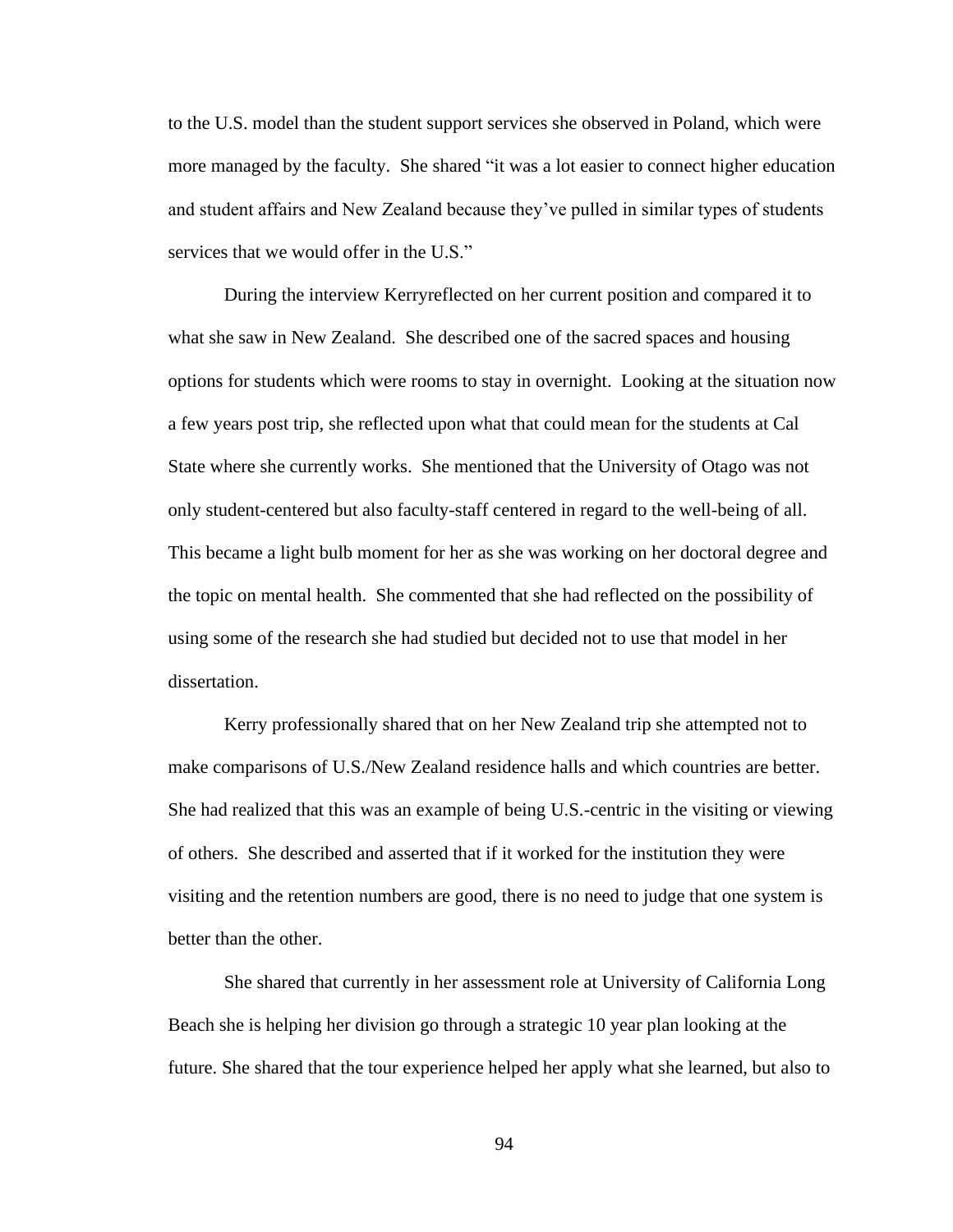be innovative and not think inside the box. She has realized that she must look at higher education in a broader scope and visualize how it could be in 2030. She also shared that prior to the international study tour "I didn't necessarily have that lens or thought process." The international study tour provided her a new frame of reference.

The study also changed the way in which she views student affairs. She shared that she is not sure if

we need Divisions of Student Affairs, so I think we can do our work without having to be situated with a division and it may be more effective and impactful. And so I think about that and the example of that model where [New Zealand] had liaisons in every office and I think we could extend that to just student affairs. Could we have a student affairs representative in each office. The student meets with that person who's making helping them make sense of things. It is kinda disrupting the norm and thinking about how we could really challenge the structure of student affairs.

She shared that this idea came from her time in the academic affairs and doing student affairs work in that job. She shared she is "constantly thinking about what are new ways that we can share about student affairs, how can we be good student affairs stewards in the sense of better support to the students because that is really what this is about."

The international study tour reminded her of her ideas and thoughts, and she discussed getting to know faculty. It reinforced her thoughts and ponderings she had about student affairs.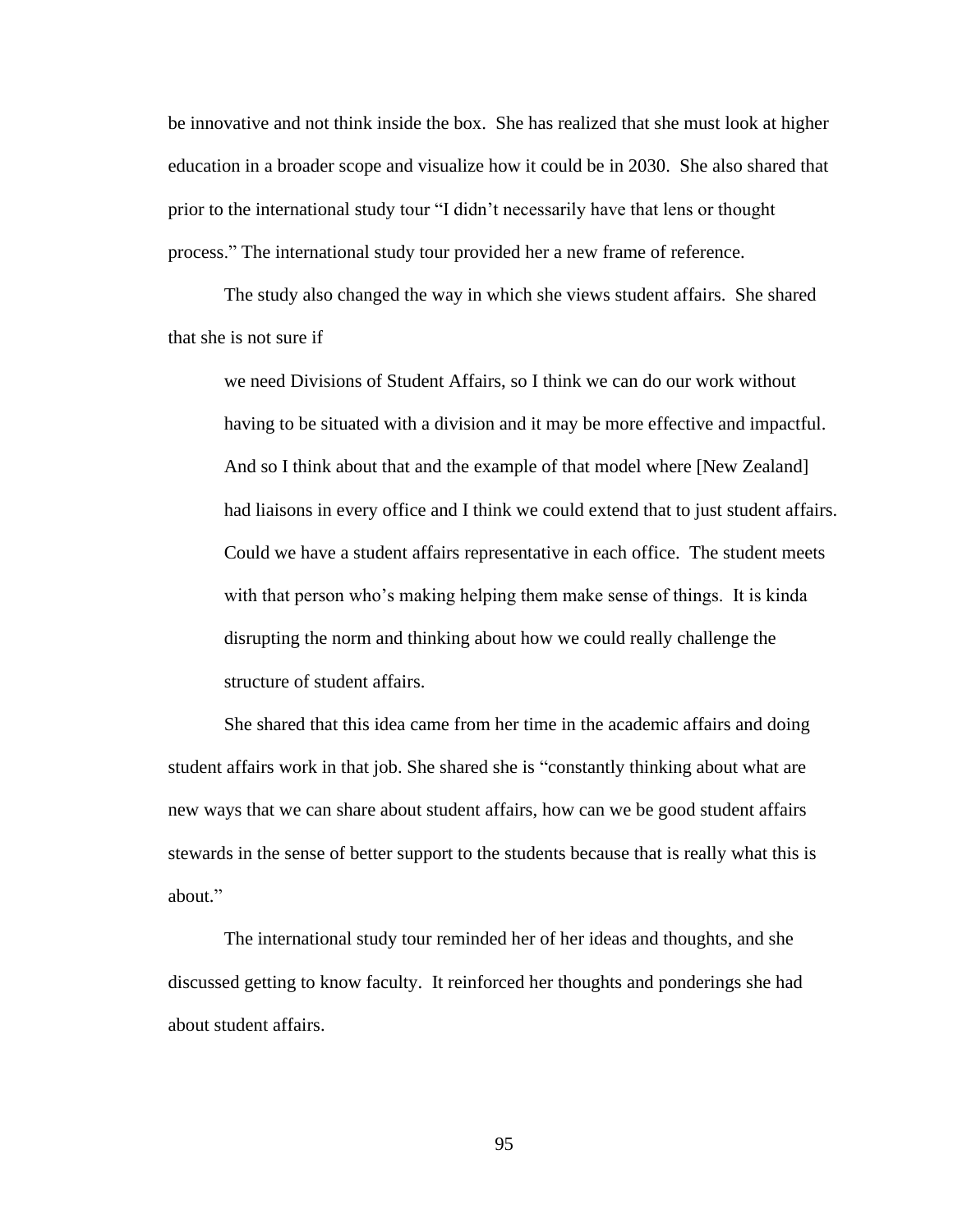Kerry explained that now she looks at travel as something more. She described it as "I think for me the study tour spark something more for me and think about that's an avenue to explore a country, a system, a people in a way that connects to my values." While some of her friends may see travel as wanderlust, she believes in travel as an opportunity to explore a new space, lining it up with her values of education and equity, and observing it through the lens of higher education and student affairs. She shared that she "does not want to travel just to travel", but wants to travel to "learn about education." She further stated that she does not believe all her friends and family would see travel with the same lens. She did share that she "probably actually look to go with friends who went on the study tour or go on more study tours" and believes that study tours are untapped experiences.

Kerry shared that she turned 30 while on the New Zealand study tour and it truly became a reflection year for her. She said the trip provided her an opportunity to check her assumptions about higher education and about herself. She took time to reflect on who she wanted to be with and what she wanted to study. She explained that the study tour did change the way she goes about learning and how she puts herself into situations and locations. She stated that the study tour gave her experience in and an understanding of being vulnerable, particularly traveling with 20 strangers, sharing spaces, and making meaning of how everyone else was learning. She discussed doing research and reading and shared that she took time to journal and process what she was learning. This meant that she was very aware of monitoring her actions even to the point of checking her surroundings and being aware of her assumptions. Kerry shared she does reflect on her past experiences. She did go back to her journals for this study and she reflected on her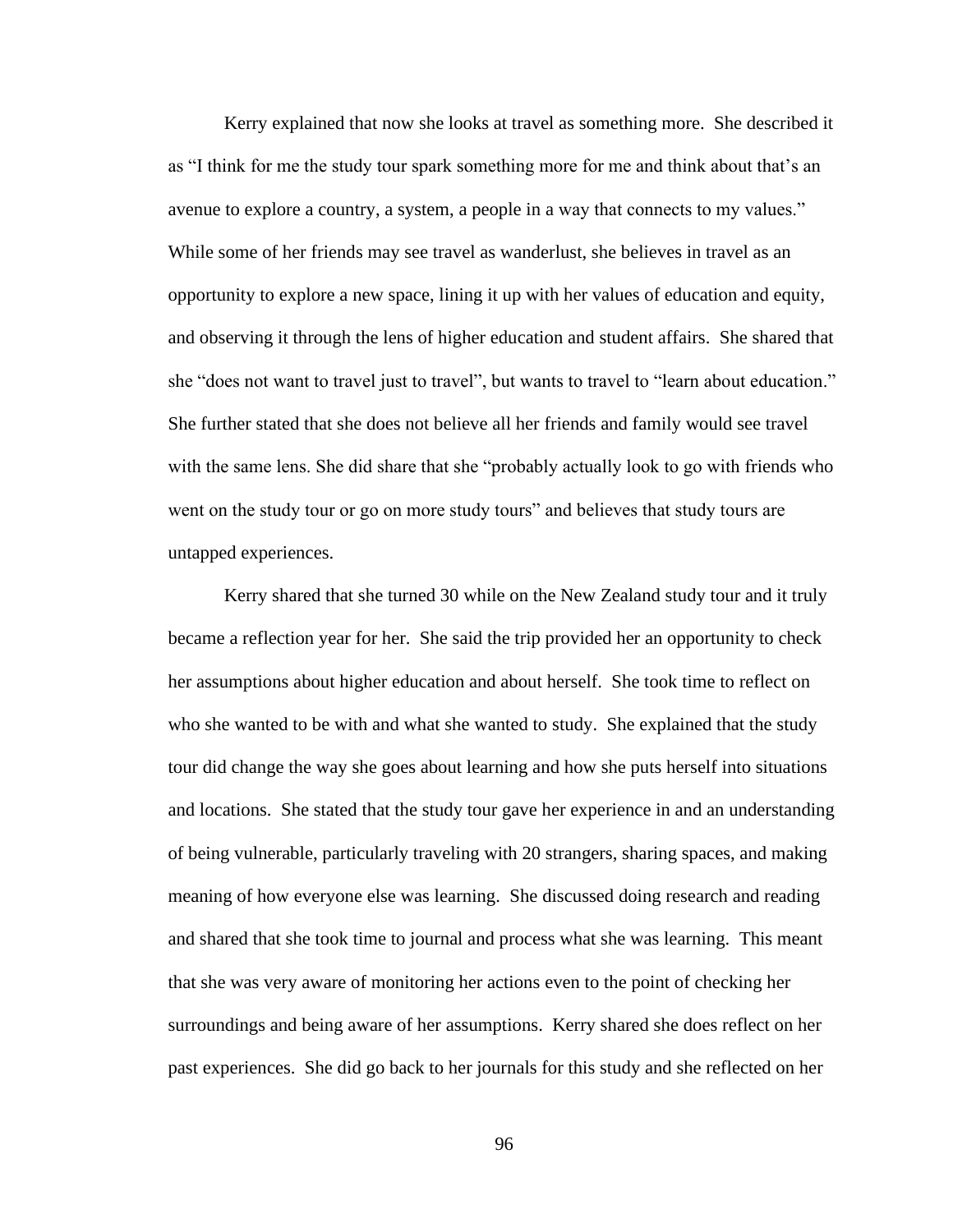notes regarding each of the institutions. She realized that there were a lot of comparisons done about each institution.

While on the tour Kerry connected with as many individuals as possible. She shared part of her desire to connect came from her role as the student coordinator, but additionally she genuinely wanted to learn about the folks on the tour and what they were experiencing. Study tours let you connect with folks you may not have had the opportunity to connect with in other locations.

# **Michelle**

Michelle was a master's student at Indiana University when she attended the New Zealand study tour in May of 2016. Michelle currently is the Director of Student Engagement and Leadership at Haverford College.

Michelle explained that as an undergraduate student she had not had the opportunity to study abroad due to her choices in her education as an undergraduate "changed my major late in my sophomore year and it wasn't an opportunity" and hoped to have the travel experience in her graduate study years. It so happened that Michelle was able to travel following her first year of her two year master's program and then was able to take advantage of a summer internship opportunity. She shared that she found out about the Bowling Green State University study tour through regular communication from her higher education program. She had received information about other tours but was interested in New Zealand.

Michelle described the pre-departure course as a hybrid class because she attended virtually from Indiana University in the spring semester. She connected with other participants as well as with the faculty member and program coordinator via the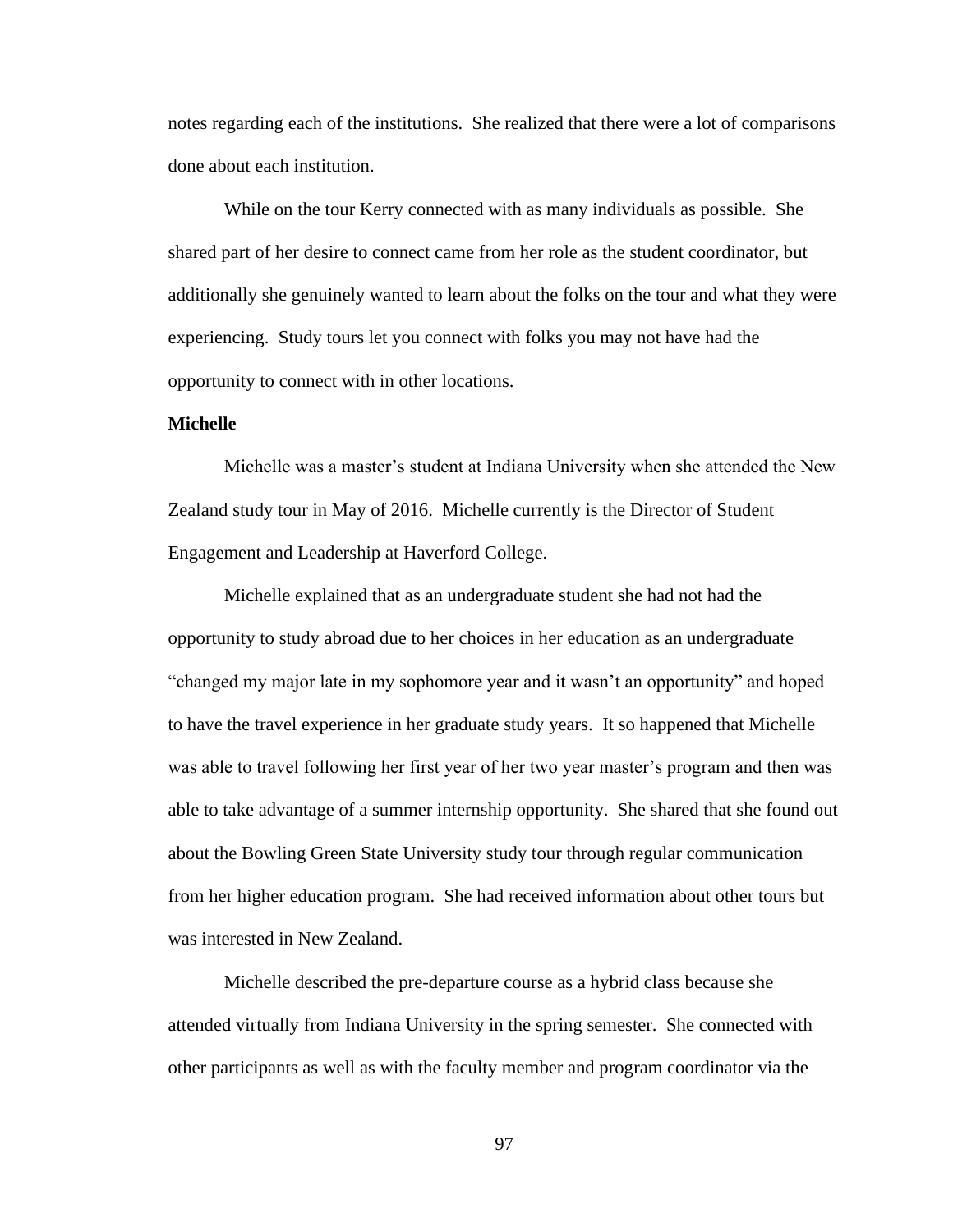internet and everyone finally met in person once in New Zealand. The study tour was about 3 weeks.

Michelle described the trip as a growing trip for her; she had to manage her luggage and "managing going through airport security and customs" as well as her free time. She shared that this was the first trip that she had taken without her family. She also shared that it was learning through different methods as well as being in a different type of learning environment. It was about connecting the information to which she was exposed and learning and determining how she could apply it to the position she was in or would be in. She explained that she had to learn to best utilize her time on both her free days/down time for exploration and personal needs as well as the travel and study time shared as a group.

Being able to visit the actual institutions that were discussed in the pre-departure course was a big highlight for her as well as being able to physically tour the sites she only knew through photographs. She shared that she particularly enjoyed being able to interact with the staff and ask questions about their goals and their accomplishments.

Michelle spoke about her wish that there had been more time at the institutional locations and for the tour itself, "that if only the trip had been-just a little longer." Michelle was honest about her hesitation about the trip with individuals she did not know. She shared that as a person born in India, she has had a very different experience traveling and was nervous about the American stereotypes abroad. She shared she entered the trip cynical and critical of her peers but ended the trip renewed and with "faith in the field" and had positive interaction with peers and potential future coworkers.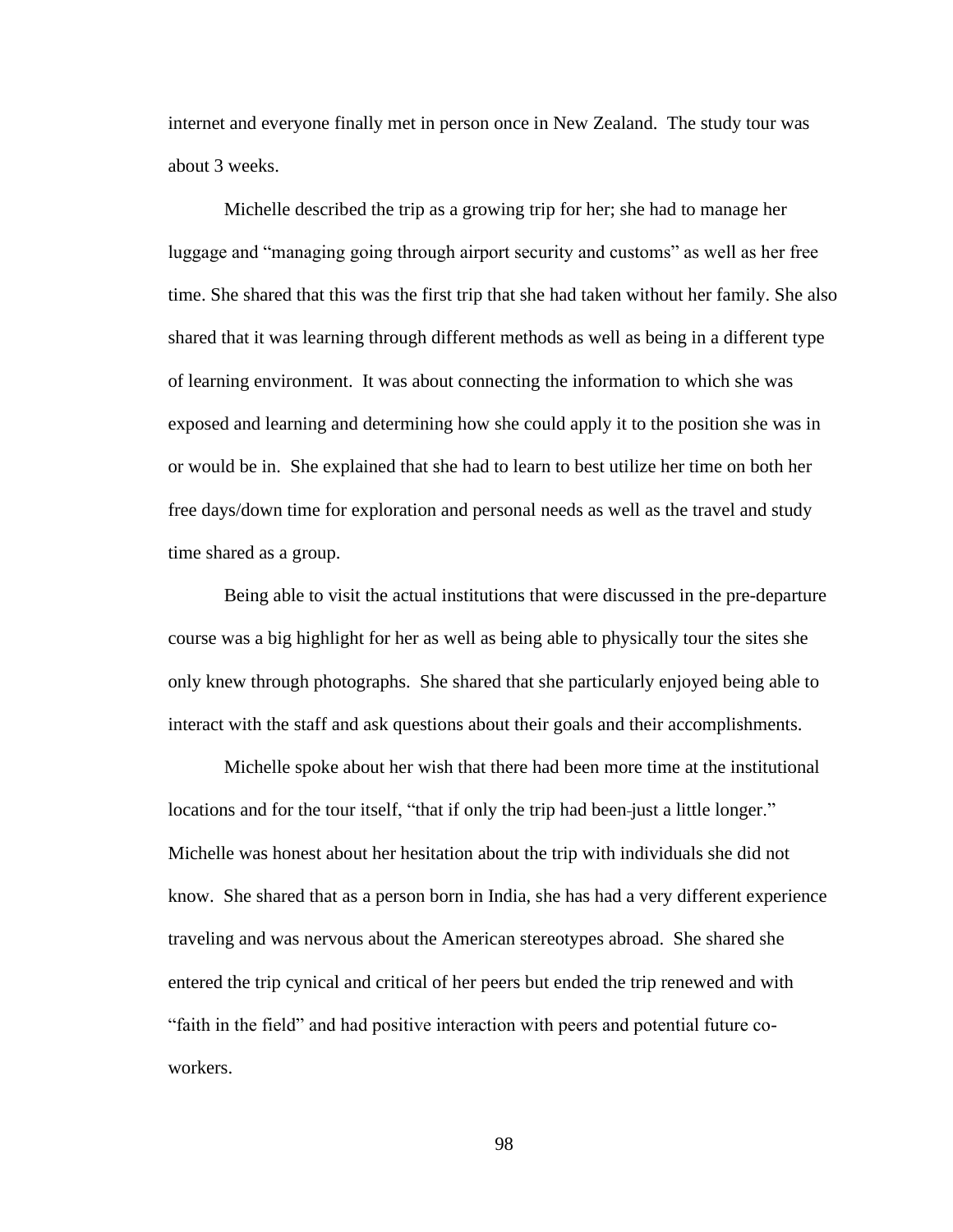As a master's student, Michelle shared that at the time the study tour provided her with opportunities to reflect and think about the type of programming and marketing methods needed to recruit students, and it was helpful in what she was doing at the time. She actually connected with a staff member at one of the New Zealand institutions who later sent her the materials they had discussed concerning the programming process. She shared that she is holding onto those documents for the right institutional fit for that particular program to be built and further developed.

Thinking critically on the work done with students in the U.S. is something Michelle reflected on and shared, particularly when thinking about the welcoming ceremonies on the different New Zealand campuses visited. Michelle was truly impressed with how the New Zealand institutions create a sense of belonging true to the Maori culture and how they work to support the indigenous population. She described what she experienced as "the Maori traditional welcoming ceremony that they invited the families to be part of welcoming the students into the campus community." It had her reflect regarding the students of color and marginalized identities and their experiences on U.S. campuses. She explained that in her current full-time role, she is thinking about those welcoming ceremonies and how could she be able to impact the students and create something similar. She is hoping to achieve the same sense of meaningful welcome.

Michelle works with orientation currently in her professional position. She explained that in preparation for the follow-up interview, she began to review some of the photos she had and thought about the Maori spaces and other sacred spaces she was shown on the trip. She thought about being able to process the information she had received and being able to think about adapting the ideas to what she was doing in her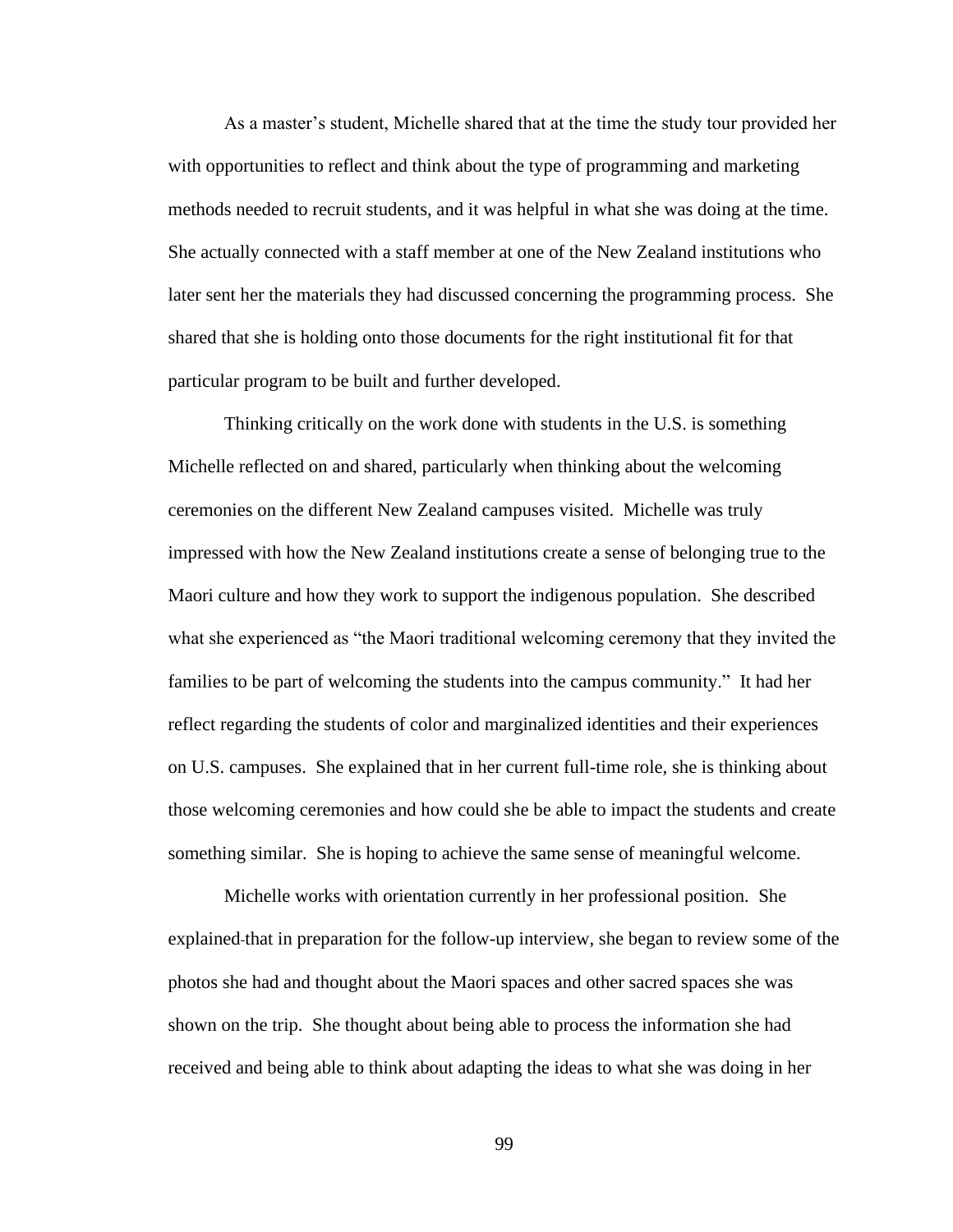graduate assistantship. She shared that she was currently thinking critically about the spaces she could create for students. She mentioned a customs week, where the spaces could be shared not only as a space where students could see themselves in, but also as a space where the students could evolve while at the university.

Michelle shared that the tour experience reinforced the values she already carried regarding travel and being open and accepting of others. She shared that she has always been interested in new ideas. She is interested in attending future tours and the possibilities of those tours being in Asia or Africa. She is particularly interested in going somewhere

where English is not the primary language because I found working with students in higher education who are from different international backgrounds that their expectations of higher education and college are very different from what they sort of end up getting... so I'd love to see what other institutions are actually doing.

She is interested to see what the staff and universities are doing in terms of programs and in terms of student affairs. She highly encourages others to apply and attend study tours, pointing out that one meets new individuals, makes professional connections and continues to learn and evolve. The tour experience helps you "broaden your horizon" and "these kinds of programs are essential as the world of higher education evolves." She enjoyed this experience and would like to do it again with Bowling Green State University.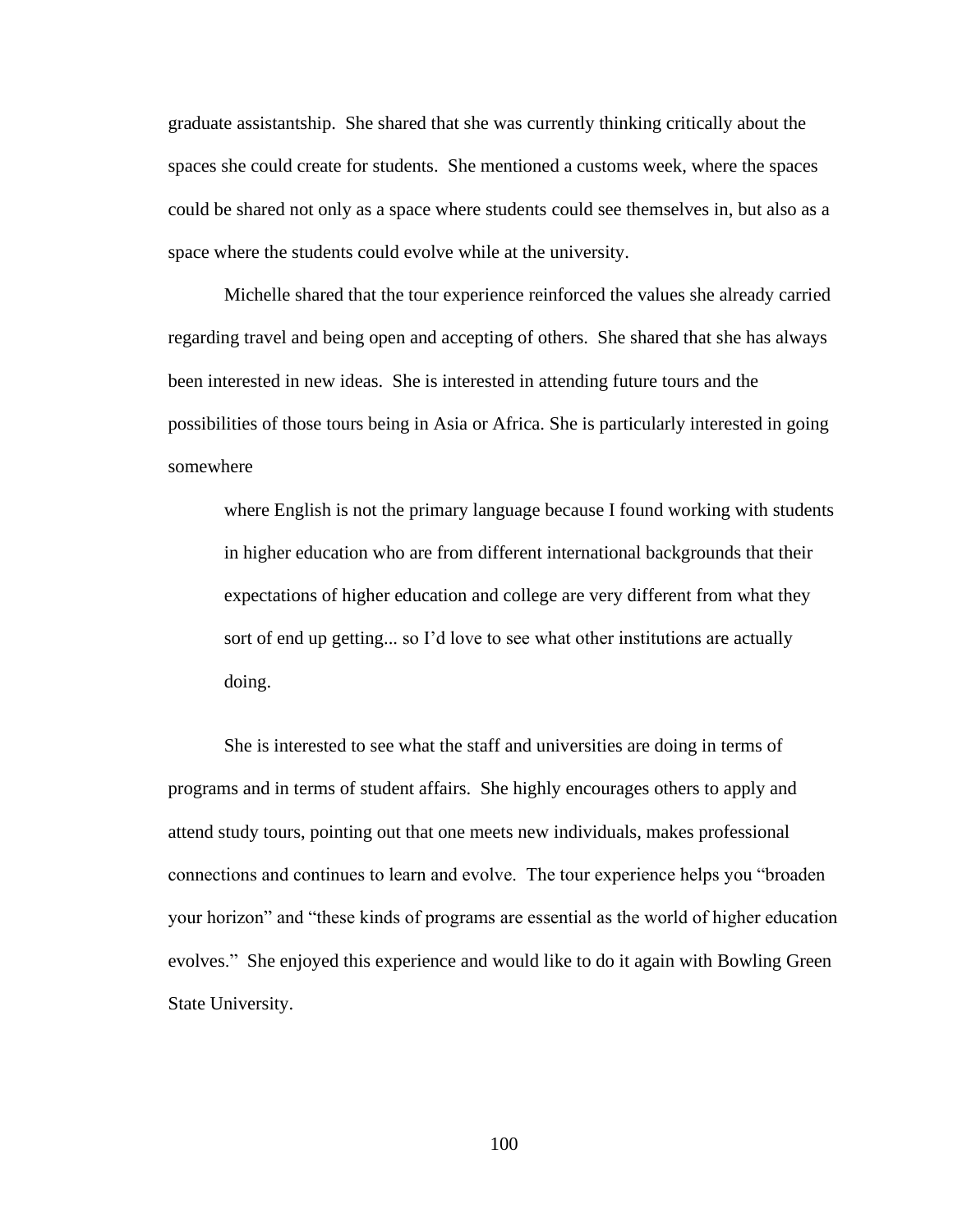# **Nathan**

Nathan was a doctoral student and full-time professional at Central Michigan University studying higher education when he attended his first international study tour in May of 2011 visiting Hong Kong and China. His University's faculty-led tour lasted 14 days, focusing both on K-12 and university education. Nathan embarked on another 14 day international tour in May of 2013, traveling to South Africa. That study tour was a combined educational opportunity between Central Michigan University and Bowling Green State University, focusing on higher education, with emphasis on visiting colleges and universities.

Nathan shared that he grew up in Indiana and had not left the state until he attended graduate school in Michigan. He explained that his undergraduate institution did not share information with students on how to participate in a study abroad program and he saw no opportunity for any international studies while an undergraduate student. Therefore, Nathan shared that he had not contemplated while in graduate school the possibility of an opportunity to study abroad. However, his doctoral program strongly emphasized the value of study abroad tours and the importance of students to have global experience. As a result, his interest in attending international study tours grew.

Nathan selected the Hong Kong and China tour partially because it was available but also because there is a Disney Land in Hong Kong, and as a huge Disney fan, he could check off the experience on his bucket list! Although perhaps an unusual basis for such a determination, it proved to be an exceptional choice for him. For the second international study tour, Nathan explained that he had always had an interest in Africa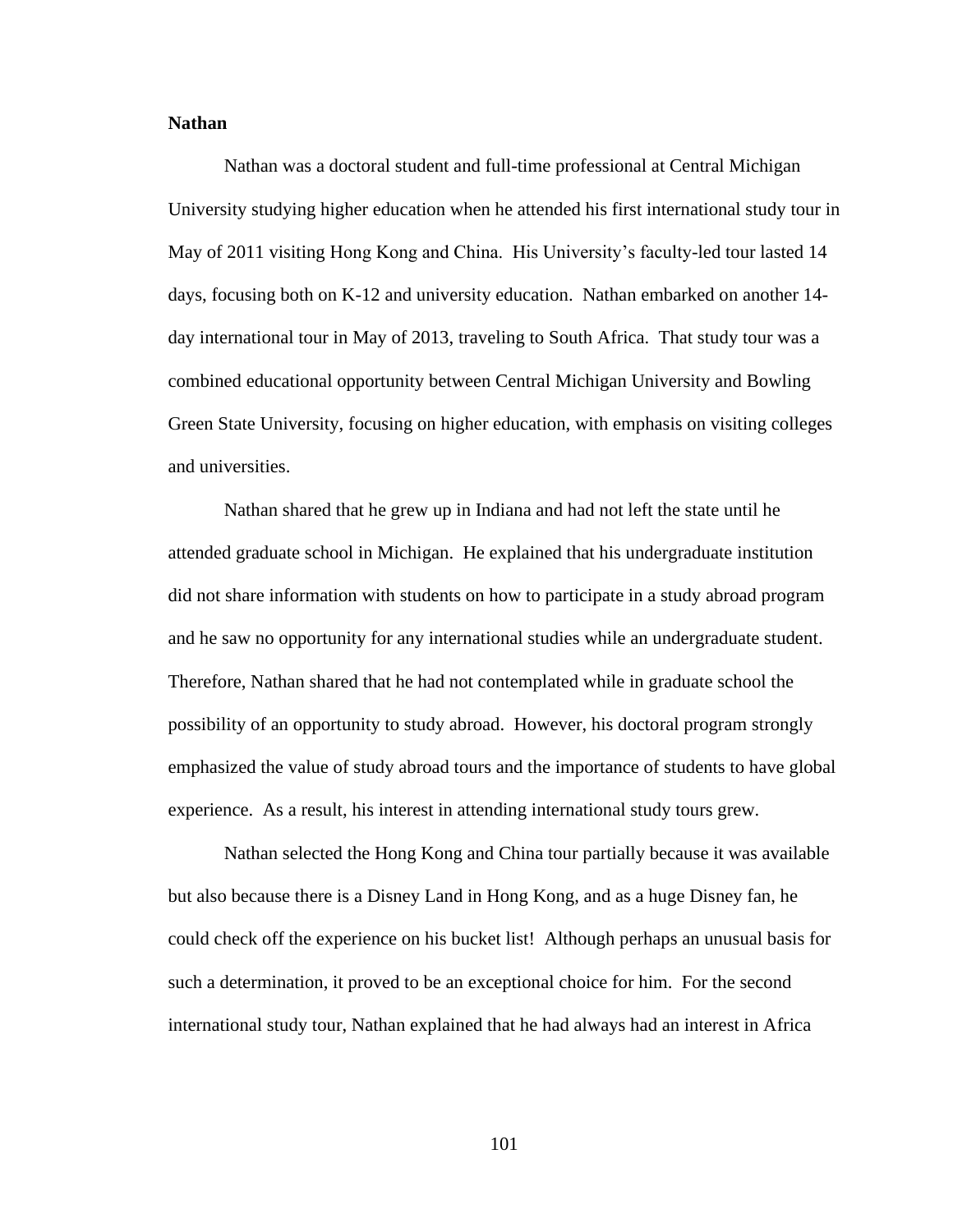and particularly South Africa because of Nelson Mandela. He stated that although there were other offerings of tours, at the time these two tours were of the most interest.

Nathan shared that his trip to Hong King and China was not only his first international flight, but it was also the longest flight he had taken at the time. He added that going through Customs not only in the countries they visited but also the return to the United States was a completely new experience.

The international study tours were academic in focus prior to the trip departures, meeting once a month with classmates, discussing readings and conversations about the countries' history, and considering what to expect. The study trips included visits to universities and Kk-12 institutions (for his Hong Kong and China portion) to speak to administrators of those institutions. In South Africa the group met with students and took tours of housing facilities. In addition to the academic components, the international study tours also had tourism mixed into the schedules. Nathan described tour highlights as being able to see the Great Wall of China, the Forbidden City and visiting Kowloon Bay in Hong Kong. During the South Africa study tour they visited the cities of Johannesburg, Durban, Cape Town, but also managed a few touristy things like joining a safari.

Nathan discussed how both international study tours were transformational learning experiences for him. In particular, he shared that he fell in love with South Africa and would like to go back with his children and see the country through their eyes. Having participated in these tours, Nathan shared that he is now an ambassador for study abroad. He shares his experiences with the students in the class he teaches as well as those persons he interacts with at the university. He shared that he encourages other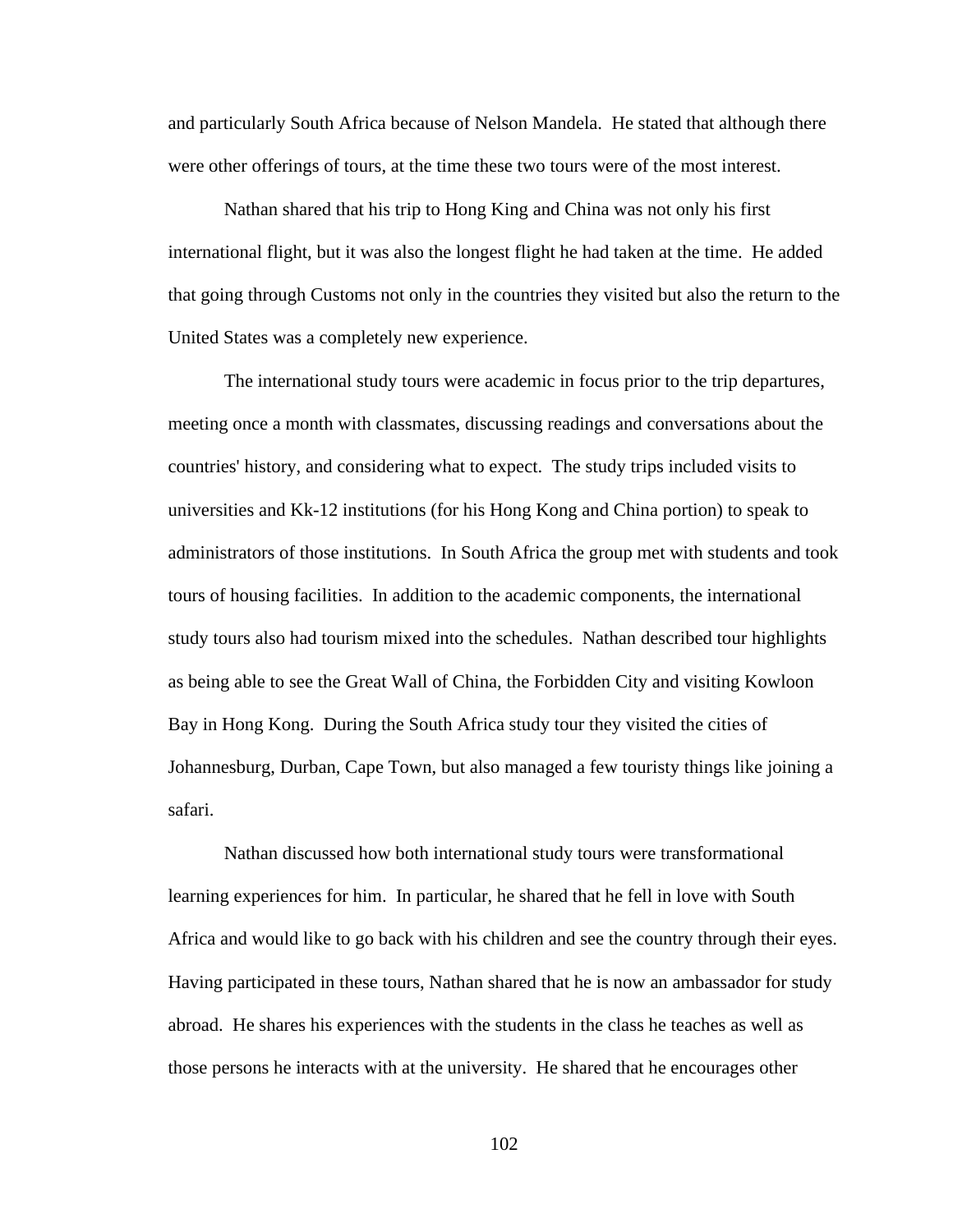professionals to attend study tours and that he would like for others to see the world through another lens. Nathan has an interest in participating in future international study tours and visiting other countries once he has completed his doctoral degree. As he shared, he learned that you should not believe everything seen on television but must experience it for yourself.

Nathan shared that these tours were professional development for him because it shaped his understanding of what higher education is like, particularly in South Africa. The tours also influenced his global perspective. He also reflected that he was little older and a few years more seasoned in his professional career when he went to South Africa compared to his Hong Kong and China trip. He also stated that possibly the language differences of the professionals he met with influenced his reflections.

Regarding his personal development, Nathan stated that his values had not changed but that he definitely values education even more than before his study tours. He shared that he realizes that not everyone has the same opportunities, but it became more pronounced to him when visiting other countries. He shared that it was learning about the rigors of China's national exams and testing high enough to attend college, that he realized there is socioeconomic and cultural status intertwined in taking the national exams.

A question asked to Nathan was why should student affairs professionals attend any type of international study tour? He shared the following thoughts:

The personal growth and professional growth that you get, just getting another perspective and seeing how another part of the world navigates higher education. I also think it really does help you better understand international students. It is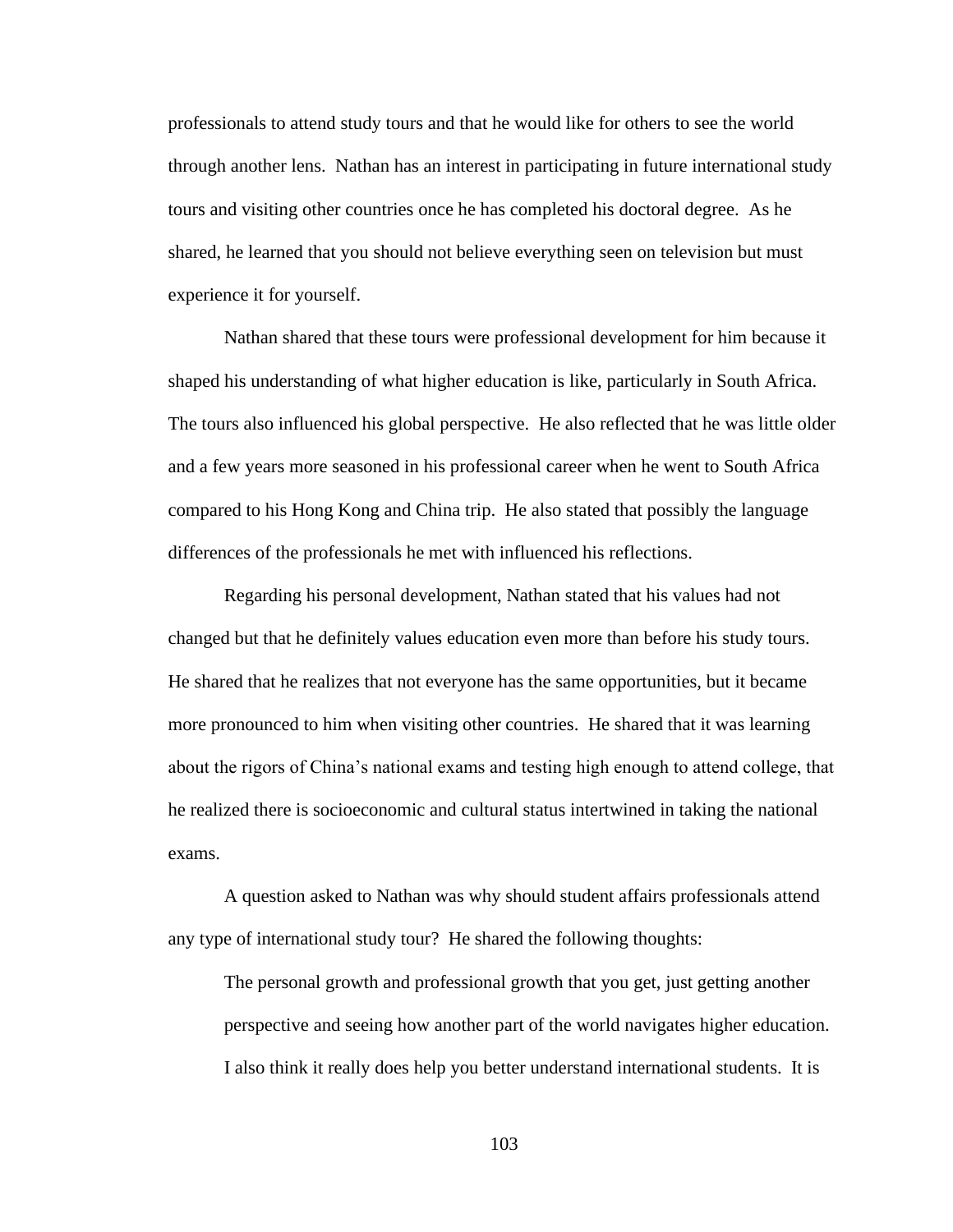important that student affairs professionals get that global experience and see things through a different lens.

Professionally the trips have influenced his view of higher education and as previously mentioned, he promotes the international experience, reminding those who are interested in the student affairs professions to travel and to possibly work abroad. He also shared that he thinks a lot about the international students on campus and realizes how much they are putting on hold, or giving up, or sacrificing just to be here. He brought up the topic that international students pay more in tuition yet they may not be receiving anything more as far as resources.

Because of his tour experiences, Nathan has applied to represent his institution and to gain more professional development by being part of the Association of College and University Housing Officers International Housing Institute. He's hoping to be able to attend as the selection process is highly selective.

Nathan shared that personally the international study tour experience he participated in has also shaped his children, who at the time of the interview were ages nine and half and eleven. Because of the way he has spoken about it, they have come to share their father's experience. He shared that they talk to people about each one of his study tour countries with a confidence as if they've already been there.

In the follow-up interview with Nathan, he was directly asked if the international study tour trip was professional development. He shared that it helped him understand what higher education was like in South Africa and to some extent what primary school was like, even though they did not physically visit the many school buildings they saw as they drove by.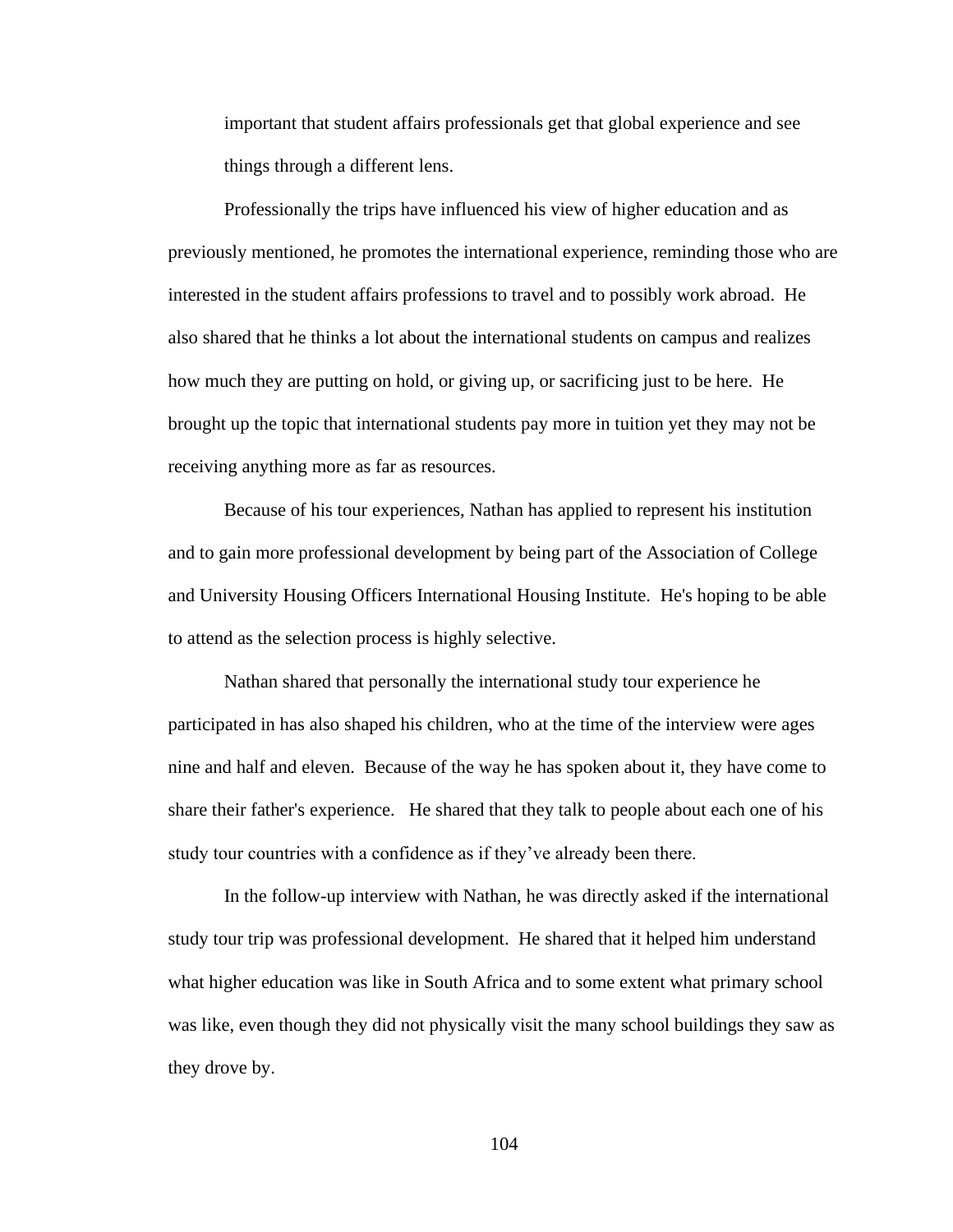As part of the concept of personal and professional development, the researcher asked about personal qualities that may have been created or are now possessed because of tour experience. Nathan shared that he is more aware of his empathy and his empathy towards others. He shared that he could not articulate a particular word to describe his thoughts, but he described his capability to speak first-hand about his experience to others. Nathan did share, however, that as a result of the tour experience, he did believe that professionally he was now more patient and understanding.

Nathan also reflected on the concept of U.S. views and spent a bit of the interview discussing how he now realizes the U.S. educational system is so different from the three countries he was able to visit. He gave the example that in South Africa, collectively the students have a strong voice in deciding upon fees and tuition and room and board rates which is not the case in U.S. Universities. He stated that the power of the student voice is something he has reflected upon.

### **Trisha**

Trisha was a doctoral student at Florida State University when she embarked on her international study to the United Kingdom, with particular interest in the London experience where she participated in the week study tour experience in May 2016. The tour consisted of visiting a few different higher education institutions in and around London to learn about and compare the United Kingdom University system and the United States higher education system. Trisha described the "course was structured, we has some course readings that we discussed and a big major project that we did as a group and an individual project that gave context to your experience."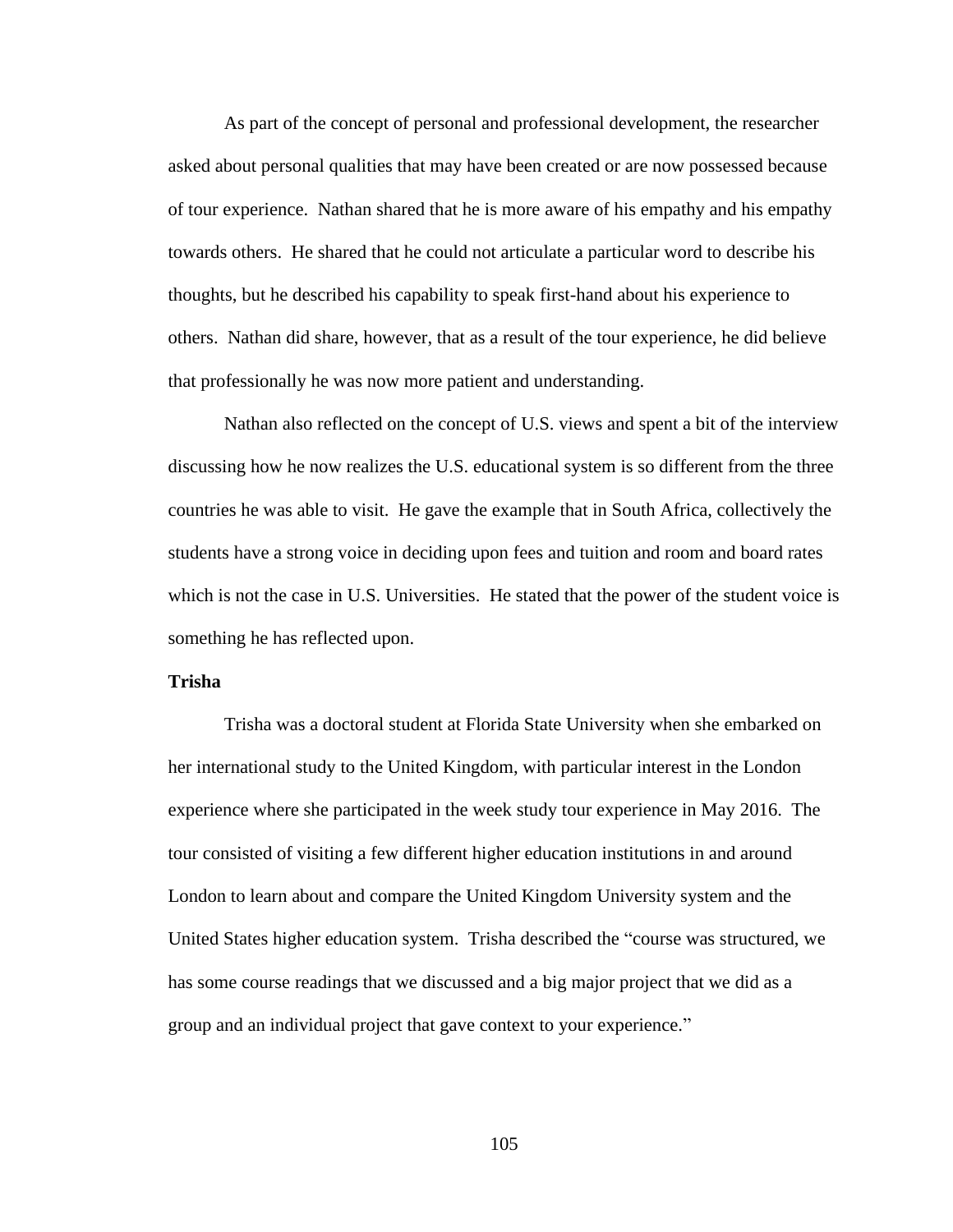Trisha also explained the group research project as doctoral students that was a comparison project and their focus was on the Oxford student protests compared to the what was happening at Harvard University. She explained they selected the institutions because they were "comparable types of institutions and how they came about and how they handled those situations very differently." Added to their research were other institutions and the paper became about student activism and different representations at different institutions. She shared it was "really cool to see how it was either similar or different than the United States." Trisha also had participated in an international study tour to Norway and Sweden in May of 2014 where she worked on a research project in preparation to teach a course regarding gender equity. At the time of the 2014 tour she was working at a small liberal arts women's college. She currently works at the University of Denver as an Assistant Teaching Professor.

Trisha shared she had not studied abroad as an undergraduate student but wished she would have had the opportunity. However, this was not her first study tour and she referred to a study tour to Norway that she had helped lead as a staff member with the institution she had worked at prior to starting her doctoral program.

Trisha shared she is a huge proponent of travel and the opportunity to travel within her doctoral program was something she wanted to do. She learned about the possibility of the international study tours when visiting the institution regarding the doctoral program. Her philosophy is that you learn any time you travel regardless if there is curriculum associated to the travel or not. She shared she did not look into any other international study tour program; the program was accessible, and it was the only tour experience offered in the higher education program.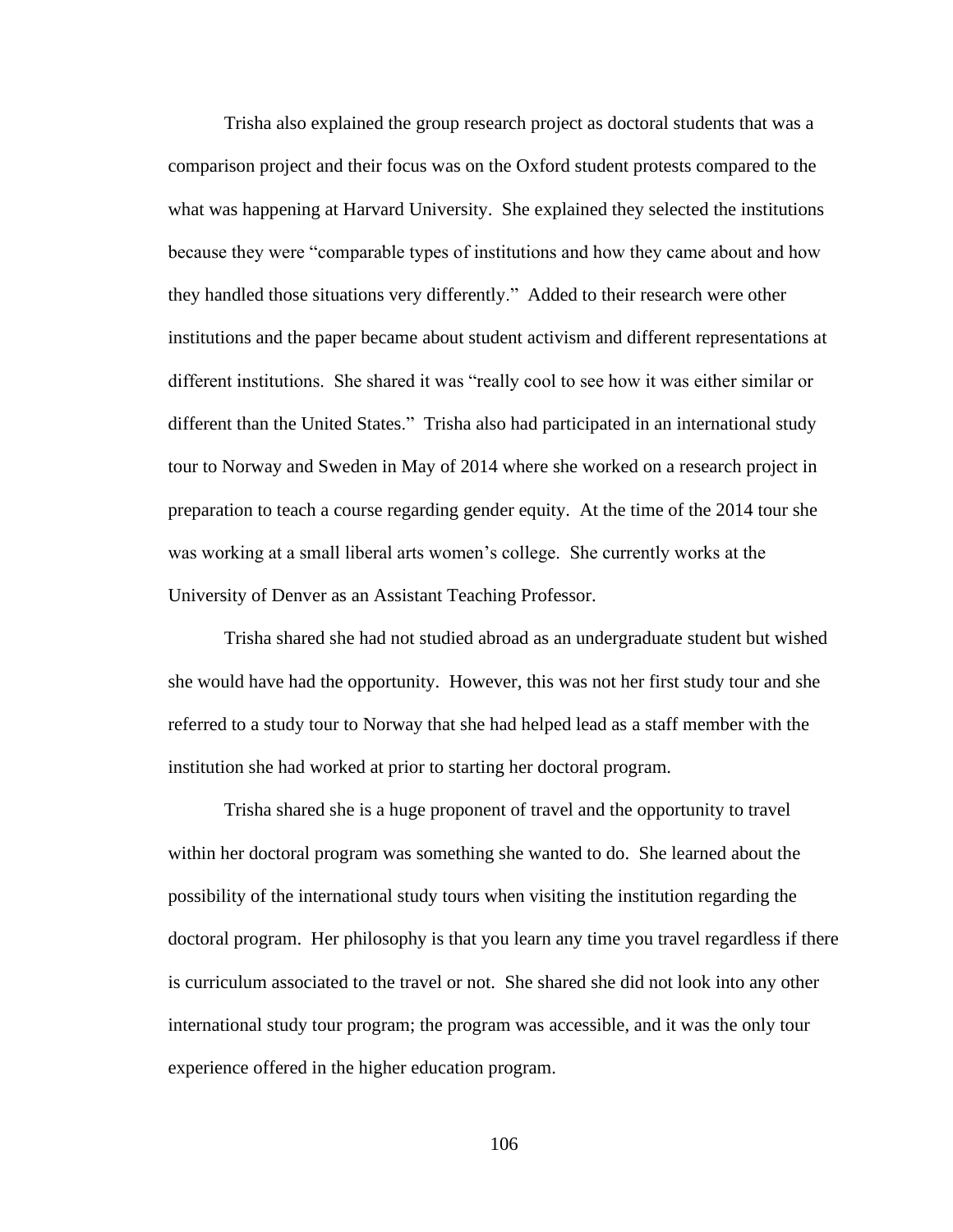Regarding the London study tour, Trisha stated that it was historically a master's student experience and this was the first year the doctoral students were invited to attend. The course is a practicum course and it is the exploration of comparing the higher education system of the United Kingdom versus that of the United States. The doctoral students used the same syllabus as the master's students but a research component was added to that of the doctoral students. The group toured all the same locations and had the same schedule. The participants met with university administrators and discussed higher education. Trisha explained the administrators held a presentation for 20 to 30 minutes as well as a tour of the facility. She explained further about the site visits:

Usually they gave us like a 20 to 30 minute presentation and the we would get a tour and we would get to talk to them [the professionals] and ask questions. It was really formal for some of places and it was really informal for other sites and we got to ask a lot of questions and get more in depth.

Trisha shared her other study tour experience traveling with students and a faculty member to Norway and Sweden as a staff member at her previous institution before going to Florida State University. She told a story of resiliency and growth as she explained how she helped navigate the group of students, assisting in their departure of the United States and arrival to their destination. The group had terrible flight connections and their initial flight out of Salt Lake City was cancelled. She described physically heading out to the airport to work through the logistics. She managed to get the students to their destinations via other routes, separating the groups of students among the faculty member and herself. She described the logistics of getting to the needed airports and cities to be able to connect with their international flight. The students were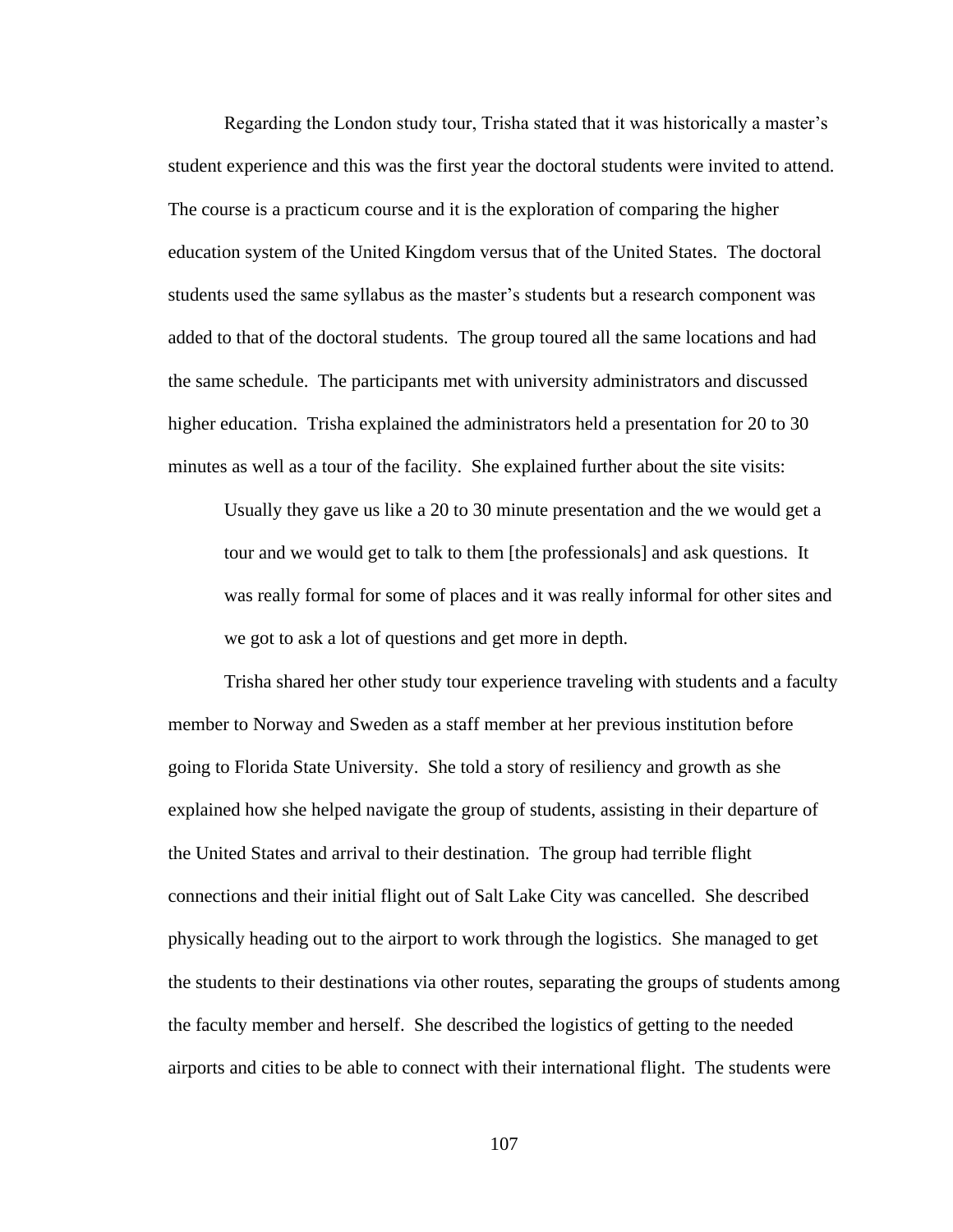grateful that she navigated them through the process and she shared how much she had learned.

In terms of professional development, Trisha shared that it is professional development to attend any type of international study tour. The one she staffed helped her think about how to structure the process and the course of study. In terms of the London trip, she was a doctoral student and the trip focused on higher education and in particular, exploring higher education in a different country in a different capacity. It helped her to obtain a different global perspective. She expressed:

> you always know conceptually that there are different systems of higher education in the United Sates that were pretty unique and that other than Canada and Australia, our systems are very different than other places in the world but to go and see that yourself and experience that and really learn the how's and the why's of how they decide to structure education.

Trisha shared that it was a huge developmental piece for her to learn how to structure a course in the best way, to connect research that the students read with people the students meet and places that students go. She shared that the entire experience was positive and a beneficial learning experience. She stated it was a huge professional development piece for her; she shared it made her feel a whole lot more comfortable about the future.

Because of her international study tour experiences, Trisha shared that it has increased her global perspective. She now looks at global citizenship and how she shows up in those spaces both as a faculty member and then as a student, discussing her presence and her role in higher education. She understands what it means to be perceived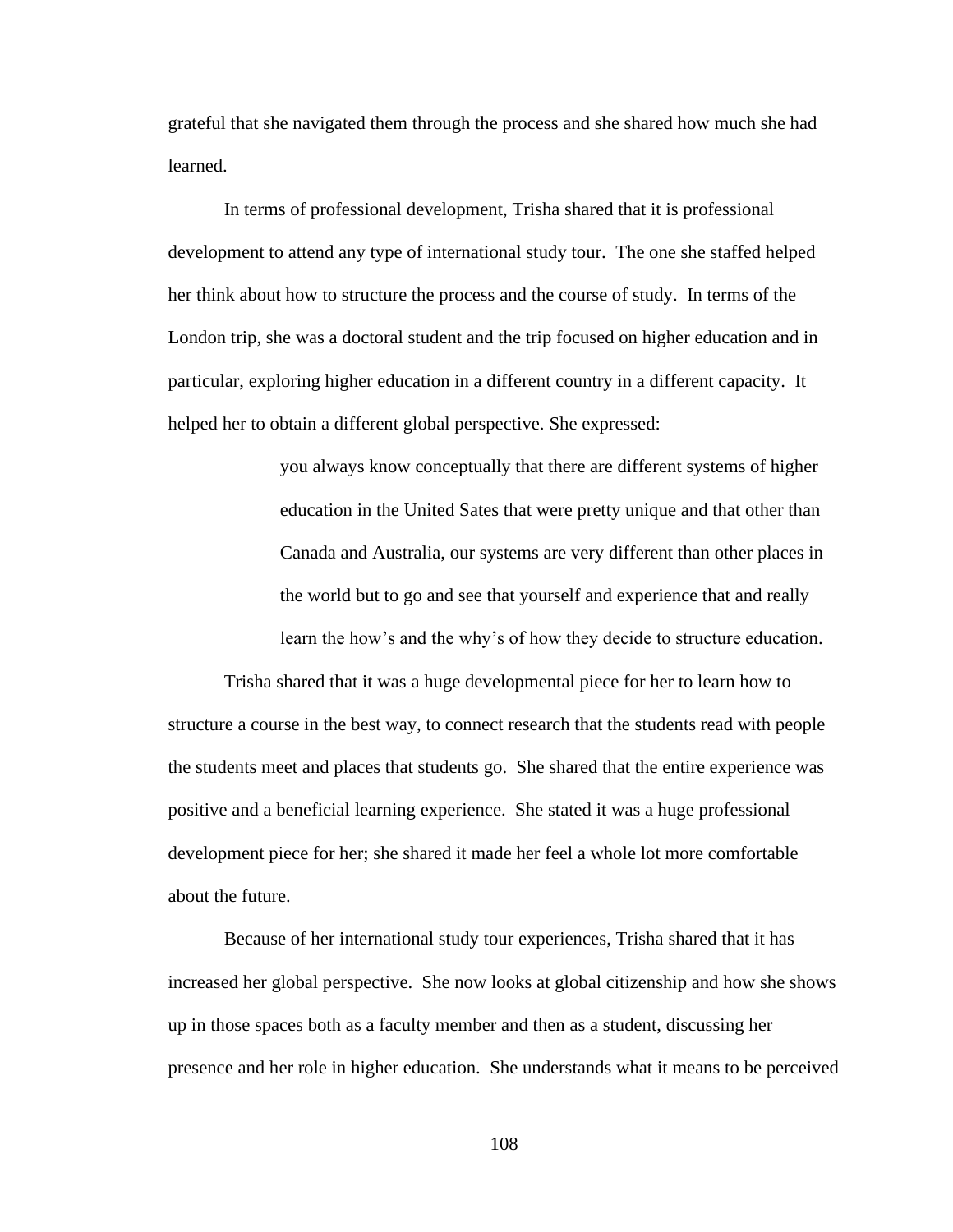as an American, what it looks like in terms of conversations, and how as Americans we present ourselves. Trisha's philosophy is that she is not just traveling to be a tourist. She is traveling to be a learner and focused on a particular subject for the time that she is on tour. She shared that she should be expanding her knowledge in a global capacity.

Trisha also shared that she traveled to Scotland a week before the official study tour trip of London with a classmate that had never traveled abroad. She explained how she helped to facilitate some of her experiences. She shared that traveling with someone who had not been abroad was very powerful for her personally and unique tor her experience. She said that she believes it was because she had traveled so frequently and was more used to doing the unusual that it was "really cool" to be able to observe someone seeing and doing something for the first time. She shared that the trip was a powerful thing for her personally.

Trisha shared that you learn really amazing things about how things work and make connections with people that you would not have met, especially if it is a type of focused study. If you take advantage of the opportunities that the student affairs study tours provide, you are able to explore higher education done in a different way. She encourages student affairs professionals to explore being open and "to go learn in different capacities." Trisha also shared that the international study tour experience regardless you're going to grow, you're going to learn, and I think our profession that's one of our top goals is to continue learning and show that we can be role for students.. I think everybody should go if they can. Also recognizing that there are lots of different barriers to being able to access these sorts of experiences.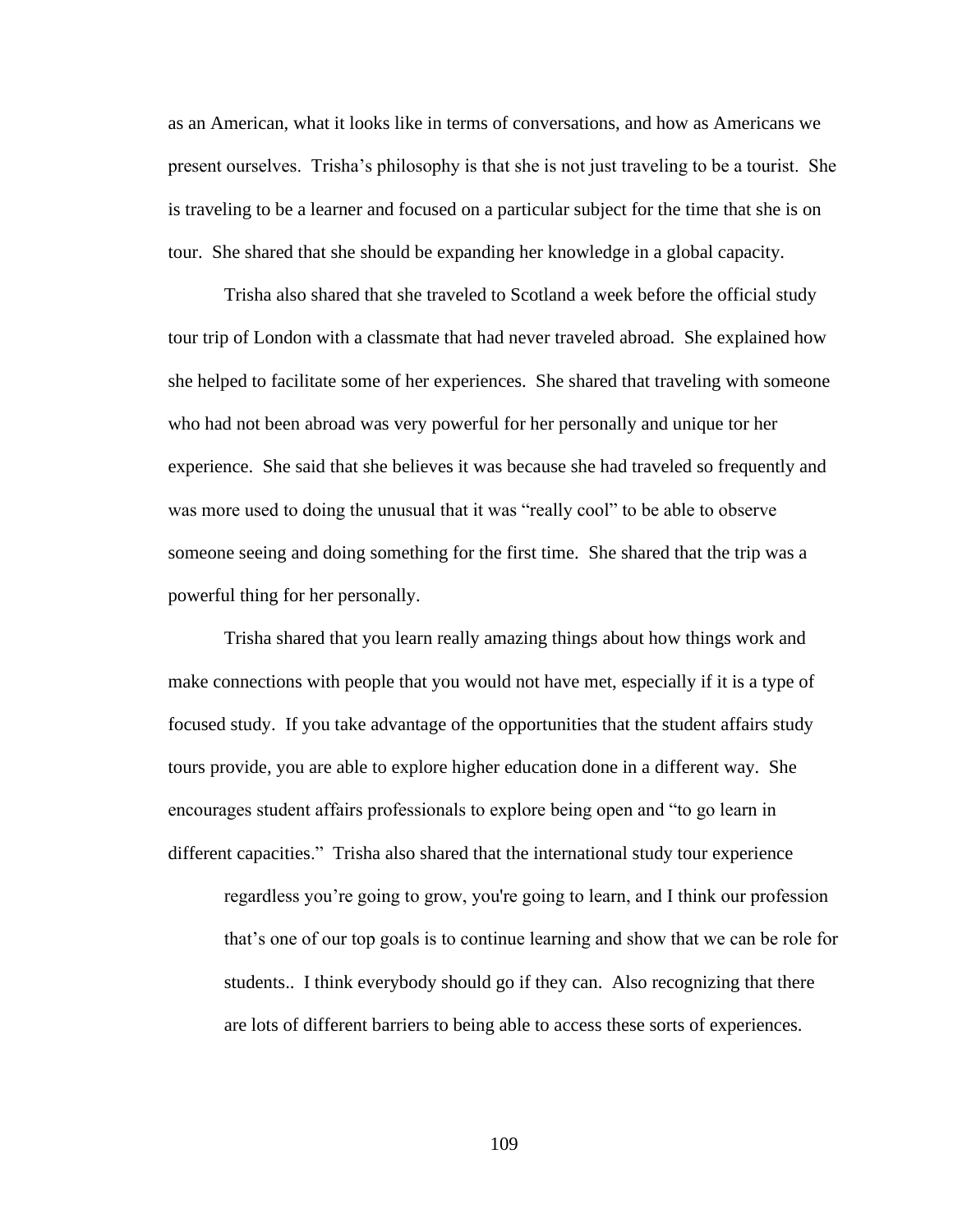She shared that she already had the values and attitude that were promoted by doing the study tour experience. Trisha believes that international study tours are part of professional development; you can have positive interactions and networking experiences with all levels of people. You can be strategic in making connections whether you are interested in facilitating your own study abroad tour or whether you are wanting to try to work internationally and trying to translate your student affairs experience.

In her current role at the University of Denver, she is interested in directing a study tour regarding leadership. She shared she would probably travel to Norway and Sweden as she has made connections there and a colleague that worked with her at Florida State University is now in Stockholm, "it is really helpful to have connections whenever you're trying to establish something in an international space." However, she would be interested in going to a non-western centric and non Northern Hemisphere space in the future as well. She shared that the study tour would look at "a different cultural perspective that's not in a space that may be as comfortable or translatable, and how does leadership look in whatever framework", it would have a leadership twist how she is currently teaching leadership development.

Because of the nature of the prior interview, Trisha shared that right after it she reflected about what she had said and thought about the study tour a bit more. In the follow-up interview she shared that she had had a positive experience on her tour and she would like to continue those opportunities.

### **Xiomara**

Xiomara was a doctoral student in May of 2016 when she attended the week-long London international study tour with Florida State University, where she was studying.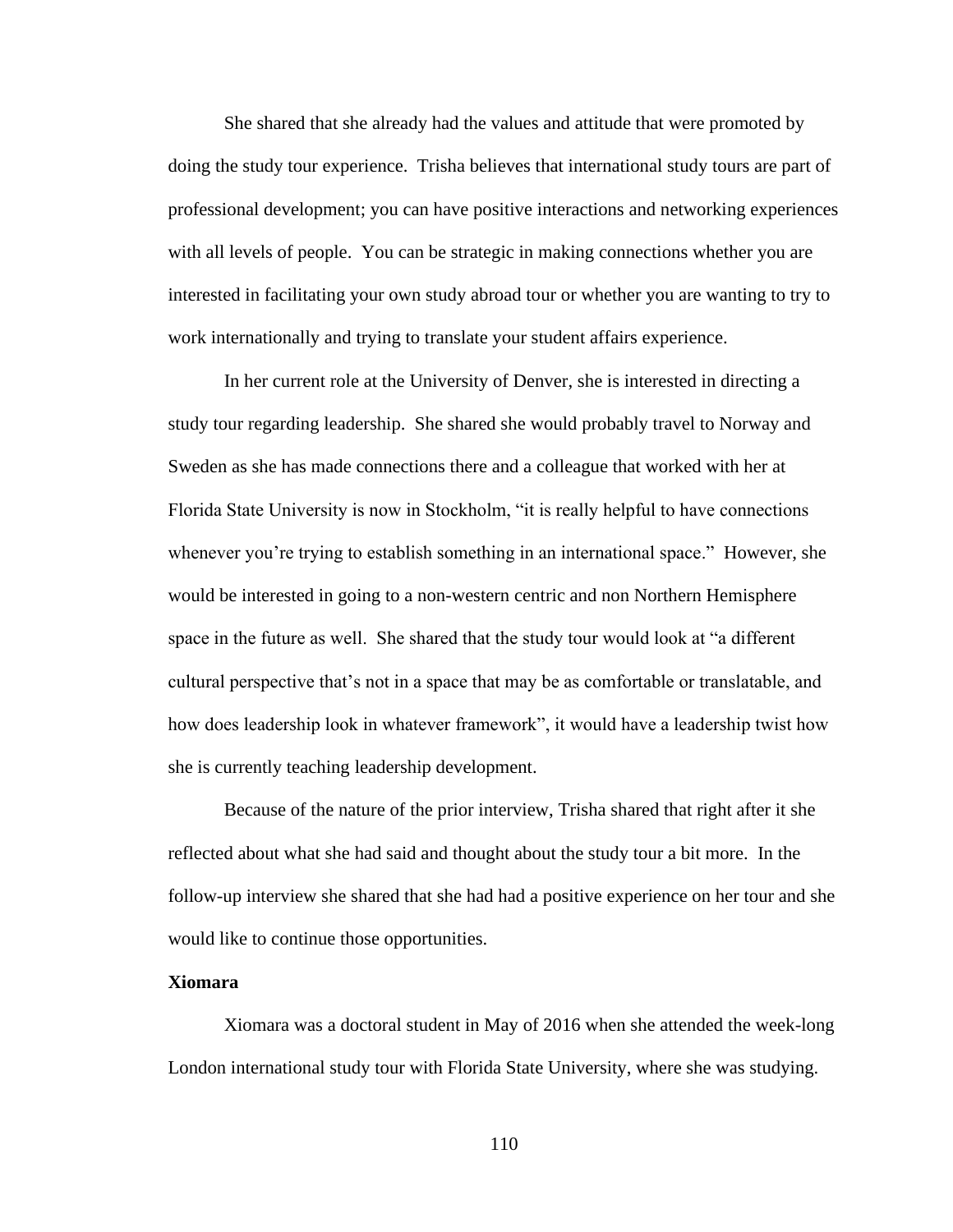She was one of a handful of doctoral students who were able to attend the tour which in the past was for the masters students of Florida State University 's Higher Education program.

The participants of this international study tour stayed at the Florida State University Study Center in London. The participants visited Oxford University, the University College of London and a few other institutions. The tour highlighted student affairs in the United Kingdom. In addition to the general tour syllabus, the doctoral students were required to collaborate on a research project. They chose the topic of Activism comparing the United Kingdom and the United States. Xiomara shared her portion of the topic of Activism was regarding "tuition fees, and that was their biggest thing that students were protesting on their campus about the increased rates of tuition.

Xiomara shared that she had several reasons for attending the study tour. She had never studied abroad as an undergraduate or a master's student, and this would be her first time abroad. Also, this was the first time the study tour was being offered to doctoral students. The fact that she would be able to travel with peers and a faculty member with whom she was familiar was also a determining factor. She was also interested in the ability to choose a topic to research in the context of higher education. This international study tour also fulfilled the international education requirement for the doctoral program. Xiomara also had the opportunity to be the Teaching Assistant working with the following year's set of participants and the faculty-lead. She helped to prepare the 2017 set of students and worked with the doctoral student who attended in 2017 as well.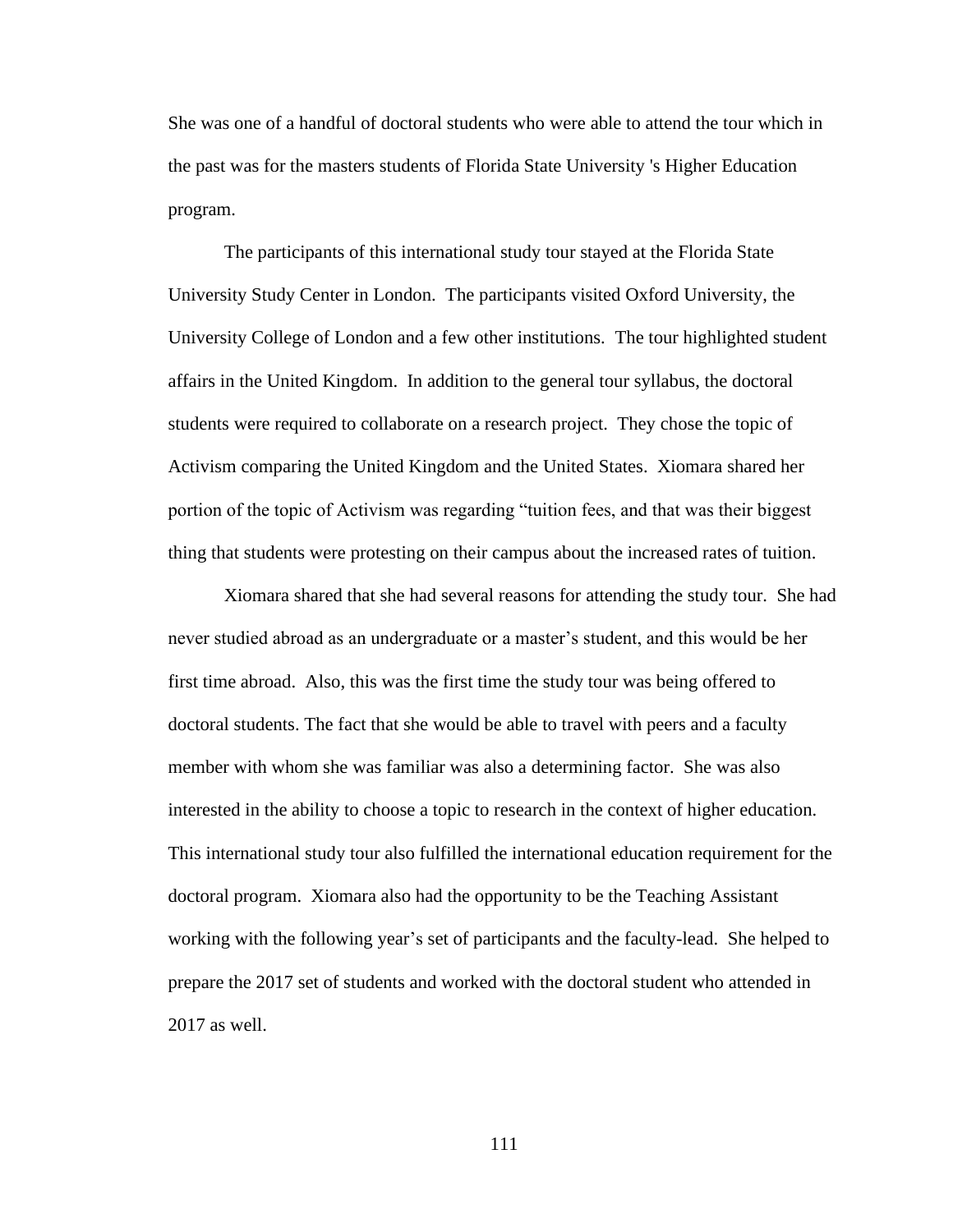Prior to the study tour the participants met in a classroom setting where they did readings and research, analyzing with both the U.S. lens and the UK lens viewpoint. The doctoral students also had a mini seminar with the faculty-lead. The participants all met for a meeting with the International Programs Office. They were also able to take tours around the city and partake in sightseeing activities. The doctoral participants had to write a paper and send it to a publication. She shared "it did not get published unfortunately." Additionally they had to create a presentation to execute at a conference, and she shared "we did do a presentation at a conference about it."

She shared that she was nervous about being a Latina woman on the trip, particularly if she was going to be treated differently than the other participants. She shared that she came from a Puerto Rican family but she was from mainland U.S. and a U.S. citizen. She shared how it was her first time abroad, she had to set parameters with her family.

When I landed in London, I told my best friend to call my mom, just so she knows I got there safely because to her that was just definitely something very foreign. She wasn't aware if I would be safe, etc.

She had done some traveling with a classmate prior to connecting with the rest of the study tour participants. She did share happily how she had connected with a couple on the Tube (Metro) where they were speaking Spanish. Xiomara that shared that learning to navigate the cities and streets via maps while touring alone, getting lost in the process was part of the experience. The group Xiomara was with would go into coffee shops to use the Wi-Fi and connect to google maps, downloading the maps to find out where they were located.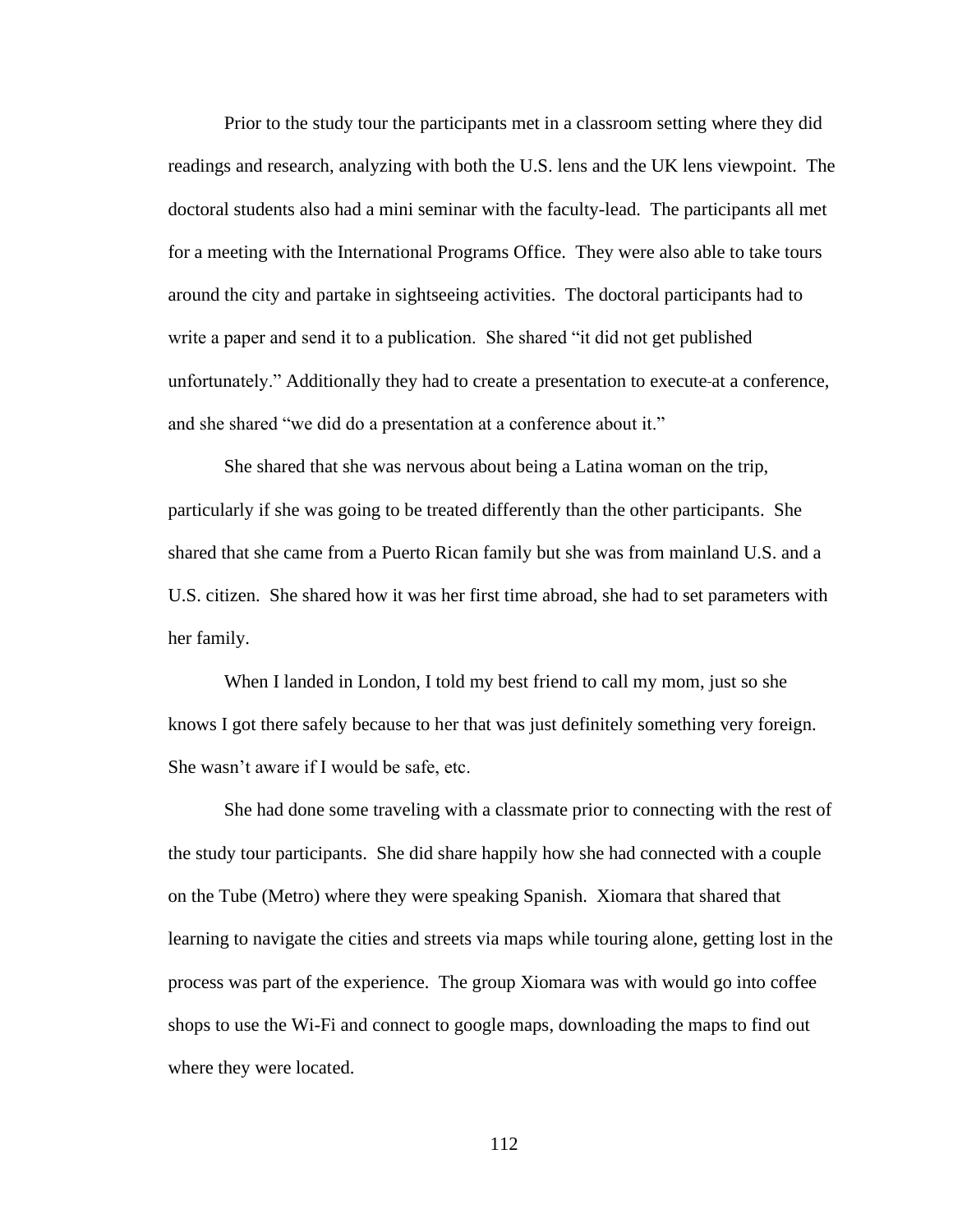As a result of her study tour experiences, she shared that she now has more international news feeds on her twitter than she had before. She is more intentional about her internet usage and now is more aware of international issues being discussed in the news. She stated that the tour provided her with a greater appreciation of culture and reaching out of her comfort zone. She is exploring the possibility of one day living and working in London. She stated that she previously would have never thought about living abroad.

She shared that she speaks to her students about going abroad and that it will broaden their horizon. She encourages them to go beyond their comfort zone, telling them they will grow because of the experiences. She shares that students will learn so much about themselves.

As previously mentioned, as part of the course work the doctoral students had to write a group paper to be submitted for publication. It unfortunately did not get published. However, the group was able to present it at a conference the following year after the international tour. She explained that the peers she presented with planned a trip following their conference and she was lucky that those she went to that conference with were her travel buddies. As well as presenting the presentation topic, she was there to seek grants.

She stated that the international study tour experience has helped her build up courage. She shared that as a Latina she has come to realize that the Latino community is everywhere and she should not be afraid. She has realized there is diversity the world over and to not let that hold her back from going anywhere. Overall, she shared that she is willing to explore other places. She stated that it is important that we examine our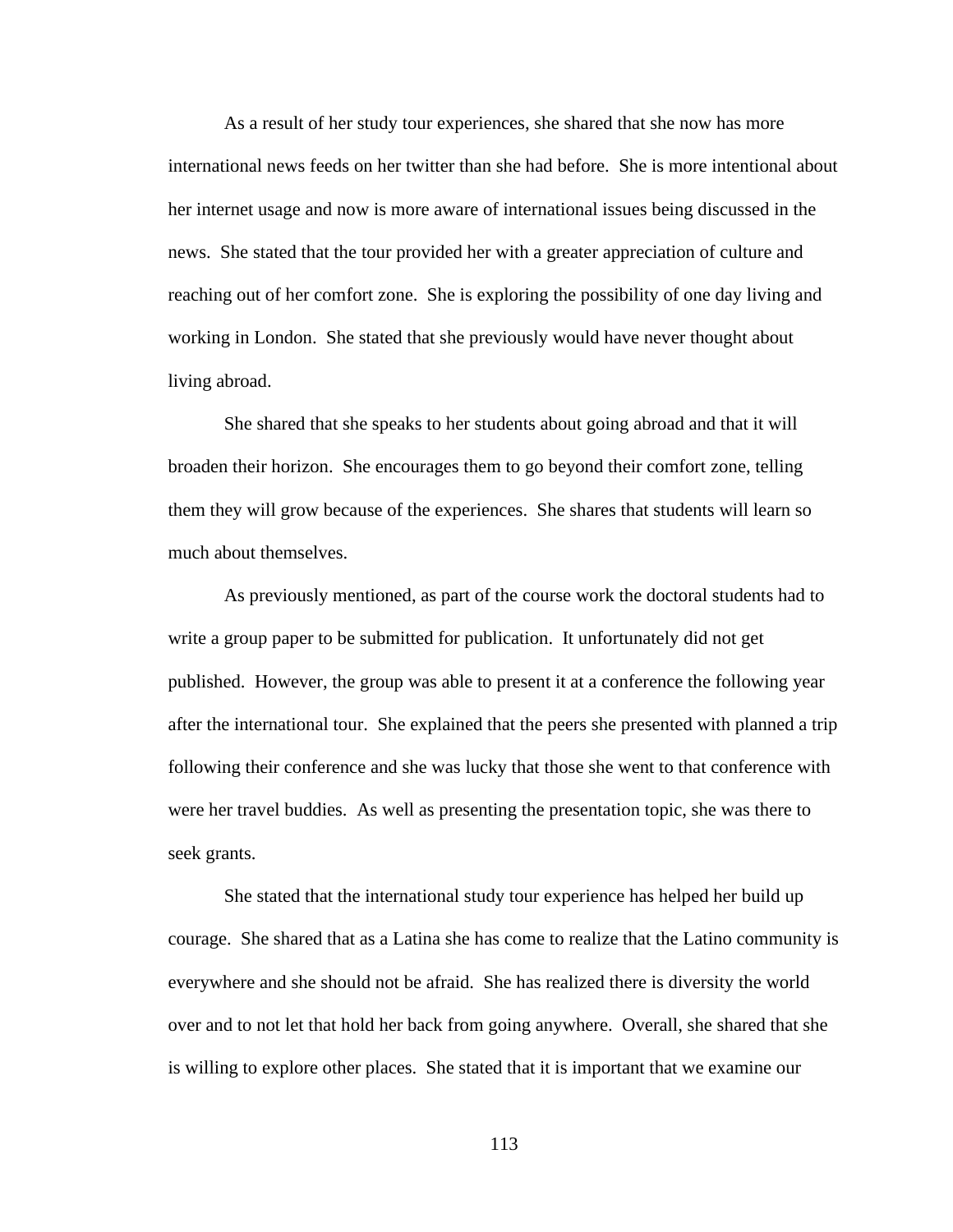institutions and compare them with other institutions abroad and do what we can to learn more from each other.

### **Why Did They Attend?**

This section reviews the variety of responses; while some comments were very similar, a few were not. For many of the participants who had not traveled abroad as an undergraduate, the interest and motivation for embarking was simply having an international tour experience. For some it was the opportunity to travel to countries they had an interest in visiting. A few shared that they traveled with individuals they knew and that familiarity was enough of a deciding factor. Understanding why participants attend is important in creating the correct messaging to encourage travel as well as providing the right support for these future student affairs professionals.

From a personal perspective, the researcher first learned about the international study tour because it began the year of graduation from a masters' program at Bowling Green State University. Although unable to attend for financial reasons and timing issues the researcher was deeply interested and knew that if presented with the opportunity. Two years later in 2006, although looking at it as more of an opportunity for a meaningful vacation, the researcher attended an international study tour and found it to be impactful and much appreciated the experience. Years later in 2013 the researcher went on a second study tour again with Bowling Green State University but this time as a more seasoned professional, more focused and interested in higher education and motivated particularly by a desire for a greater understanding of how student affairs functioned outside of the United States.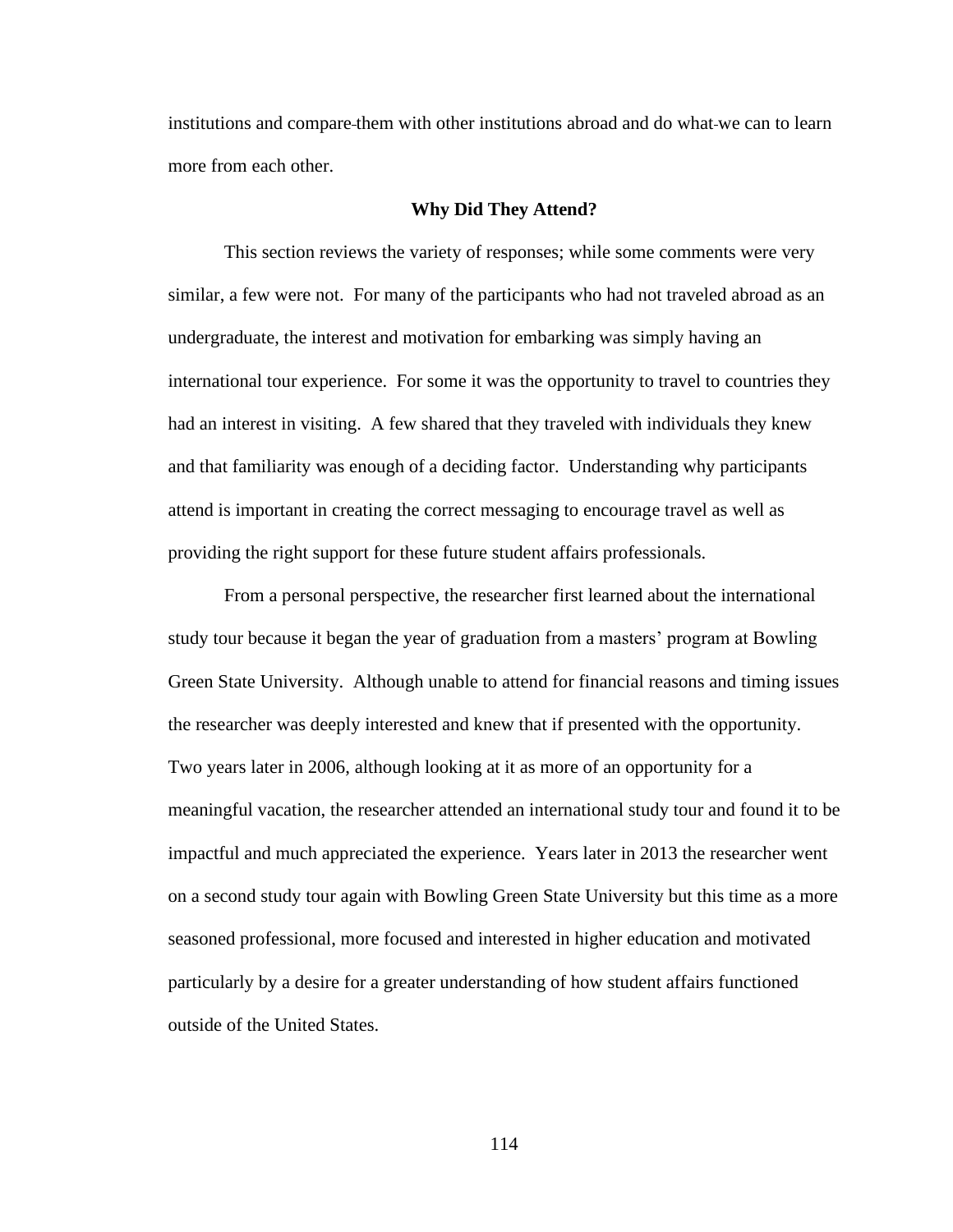The participants shared their travel decision factors in their interviews. Conceição and Skibba (2008) stated that "many travelers participate in educational trips is to learn and experience a new place and culture" (p. 25). For example, Xiomara, traveling abroad for the first time, believed the trip would be "a good experience to at least be in an environment with my peers, with my advisor, and just learning about London and the UK with people that I know."

For David the cost of an international study tour was a determining factor since travel costs and study tour costs were separate factors. However, he knew how to navigate flights into London and once there, Florida State University had a facility they use for the tours. David also used the experience to explore some of his roots, speaking of having ties to the United Kingdom from his Jamaican family. He explored some of the history and was able to find last name ties at supermarkets and the local library which he said helped him with his self-identity. He described it as

I was able to travel during my time on this trip to the town that is my last name. I don't have necessarily a common last name and so historically finding the ties, seeing supermarkets that were named after me, seeing the local library name after me, going into restaurants that you know reference this particular account in their name. I think it actually helped in in terms of some identity and looking at a landscape of where do you come from? Where do we originate?

Nathan wanted to see Disneyland in Hong Kong and felt fortunate that the strong emphasis on study abroad of his doctoral program led to the study tour in China and his global experience. His strong respect of Nelson Mandela helped him decide on a later study tour to South Africa.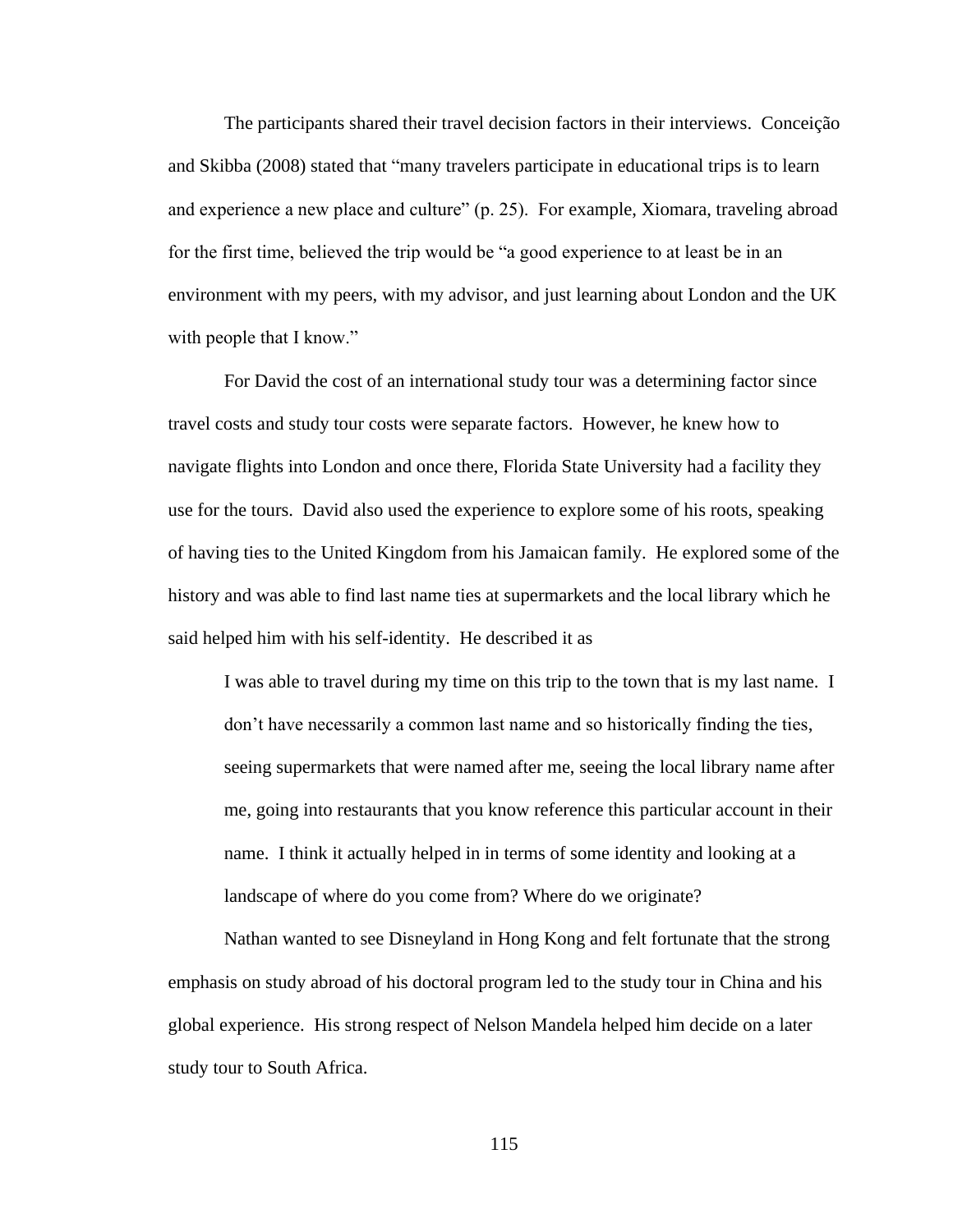Trisha was particularly attracted to the study tours for the professional development she hoped to obtain to enable her to assist and eventually lead international tours. She expressed that being on the tour as a student was "a huge developmental piece for me to learn how to structure a course in the best way," particularly that it was a nontraditional environment. The trip reinforced her skills so that she feels more comfortable about creating a study tour experience in her current work environment.

While some of the participants saw the study tours as a chance for an escape vacation, others saw it as so much more. Colleen expressed "you can go on vacation, but you're really not going to gain the cultural experience and educational components to travel." She believed it would be a great idea to see Hong Kong and China as a master's student and as a doctoral student visiting South Africa. She saw it as a gain in additional professional knowledge.

Michelle was a graduate student at the time she participated in the New Zealand study tour, choosing that country because she had always wanted to visit and the timing was ideal for her because she could then participate in her internship following the trip. She hoped that this one great experience would help her prepare for her second undertaking.

Kerry's interest in attending the New Zealand study tour was curiosity and an interest to explore higher education. As she had been selected to be the student coordinator, the trip's expenses were mostly covered. She also shared that the timing was right for her to take on the opportunity.

Numerous reasons were given by the participants for their desire for a group experience. Aryn described the study tour experience to South Africa as "I had some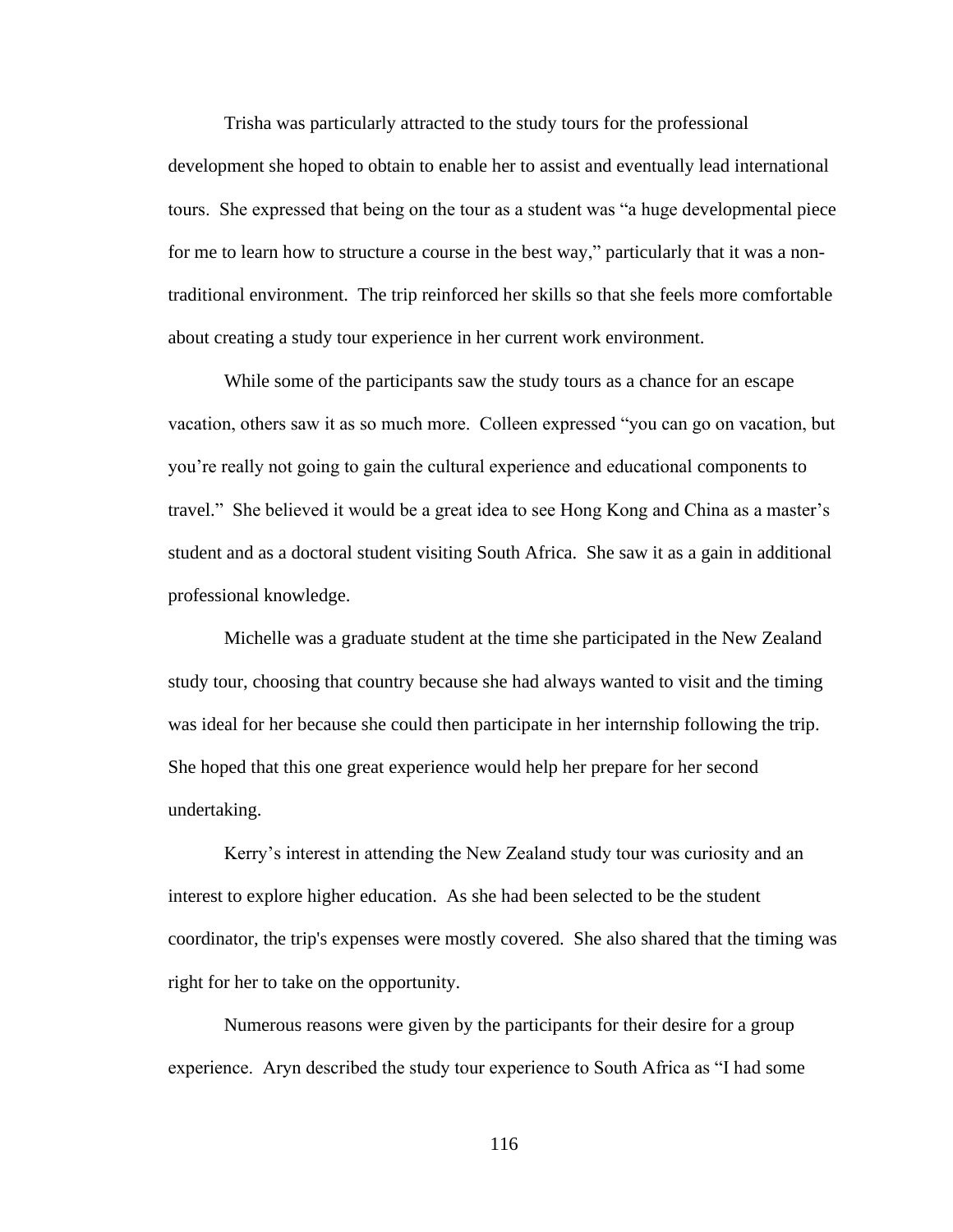anxieties around traveling there [South Africa] and getting to go with a group of people made it more accessible." The ability to attend an international study tour with others helped to relieve the anxieties and to actually make the trip possible. Aryn shared that "traveling internationally was not really an opportunity that was available to me growing up" but also now "having some opportunities to do it in my adult life has been really amazing." Being able to travel "to South Africa was a place that for me I was very excited and interested in going to."

### **What is Professional Development for Participants?**

The guiding question of this study concerned the professional and personal growth of student affairs professionals as a result of their international study tour experience.

All the participants in this study believed that the international study tour was part of their professional development. There were conversations about the costs associated with traveling abroad and a few participants shared their opinions and insights on the financial aspects of professional development. Aryn shared that she would be interested in going on another study tour but it would be a very significant decision and she would feel a huge financial burden. She shared the financial aspect of any trip could be an obstacle for many.

As a professional it feels in some ways easier but in some ways harder to spend some of the money [on a study tour], but if it were 100% coming out of my pocket and my vacation time like that could feel significant and feel like a barrier to be doing it, but think like if it was something that I would be supported in from a profession development. My employer would be supportive of it.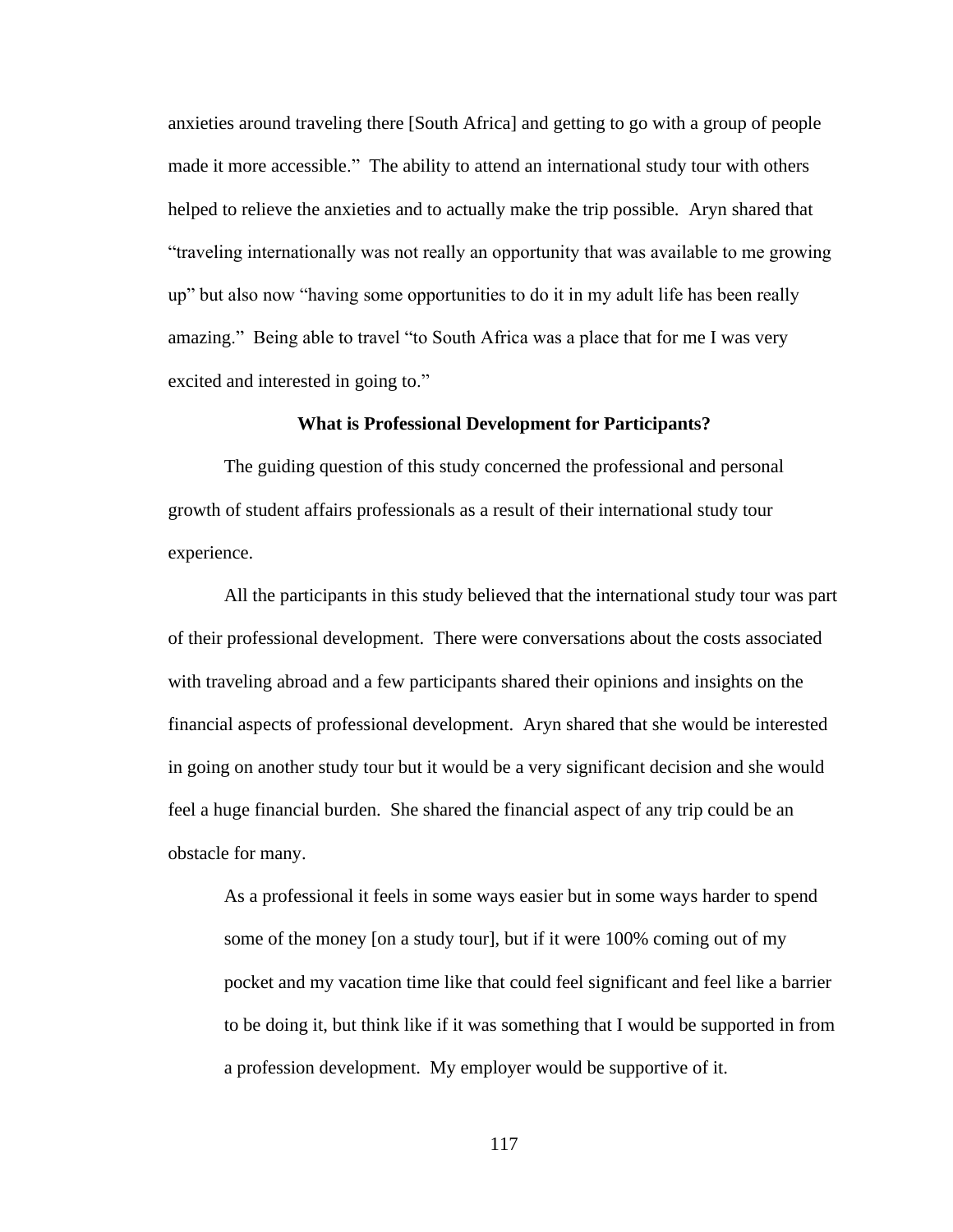Kerry discussed the financial aspect of study tours stating that

it is a cost but want more professionals to think about study tours as one of those types of experiences it's expensive but it's an important expense if you can make it work because it helps you learn and transform your approach to your work and who you are in a way that is more essential than people will know and so, I was thinking a lot about that even in the next couple of years.

The participants spoke about professional development, alluding to their interactions with the professionals they met on the tours, hearing about other educational perspectives and observing how the other educational systems function. Trisha mentioned that it is about having a willingness to learn what you do not know and expanding oneself. As Trisha stated, she wanted to "expand my own understanding and I would say even if it is not a higher education or student affairs." She shared she travels to learn in different capacities. Colleen shared she loves to travel but because of her experiences abroad, she now adds educational components such as museums and other venues to her travel schedules. She is more aware of possibilities and researches into the areas in which she is traveling. Calvin shared he is

more excited to go and learn how others do things, the ability to visit a school here in St. Louis that is a public institution or another private institution and find out how they do things that I might be able to incorporate to improve my practices is something that I am more comfortable with.

The ability and willingness to learn from others, to be able to expand one's knowledge was discussed by participants.

Colleen shared that international study tours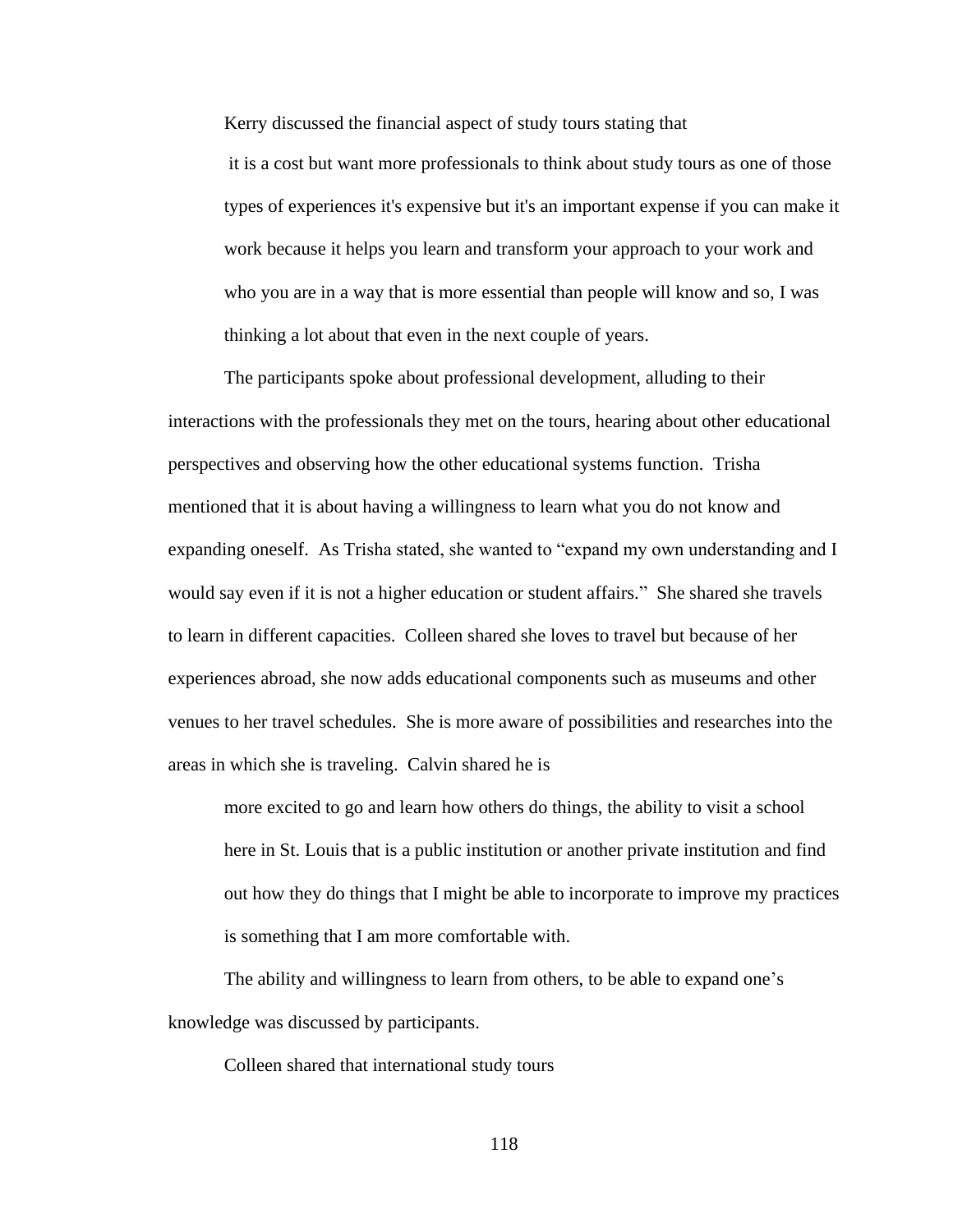give you a different perspective of student policies and procedures that they're undertaking at their own institution because sometimes you can bring that back [policies] and you can utilize it at your own institution. You don't have to reinvent the wheel and you know taking it from that experience. You can see what they're doing over there and you can have in-depth conversations with your colleagues that you're over there [with] to really brainstorm different ideas of what you could be doing better or even maybe providing them information of what they could potentially be doing better so that cross-collaborative efforts.

Experiential learning happens during international study tours and Michelle said she realized that she liked this hands-on-learning. For her, the New Zealand trip was just that. "Getting to go abroad, meet people, talk to people, very hands-on, very experiential-based, and I didn't know that about myself that I was so passionate about this kind of experiential-based learning before that [Study tour]." She would like to incorporate this way of thinking in a future doctoral program. Within the study abroad literature Franklin (2010) stated: "knowledge, skills, and self-awareness gained by studying abroad are professionally applicable in the form of intercultural competencies and personal growth" (p. 186). Growth for many of the interviewees was a common theme that was discussed in terms of student affairs and higher education. Xiomara also commented that student affairs professionals should attend international study tours because the experience can be reinvigorating. There are "points" in the career of student affairs professionals where they may feel burnt out and may question whether or not they should stay in the profession. She stated that sometimes "we are in positions that have gone stagnant." These types of trips can provide that reinvigorating stimulation that is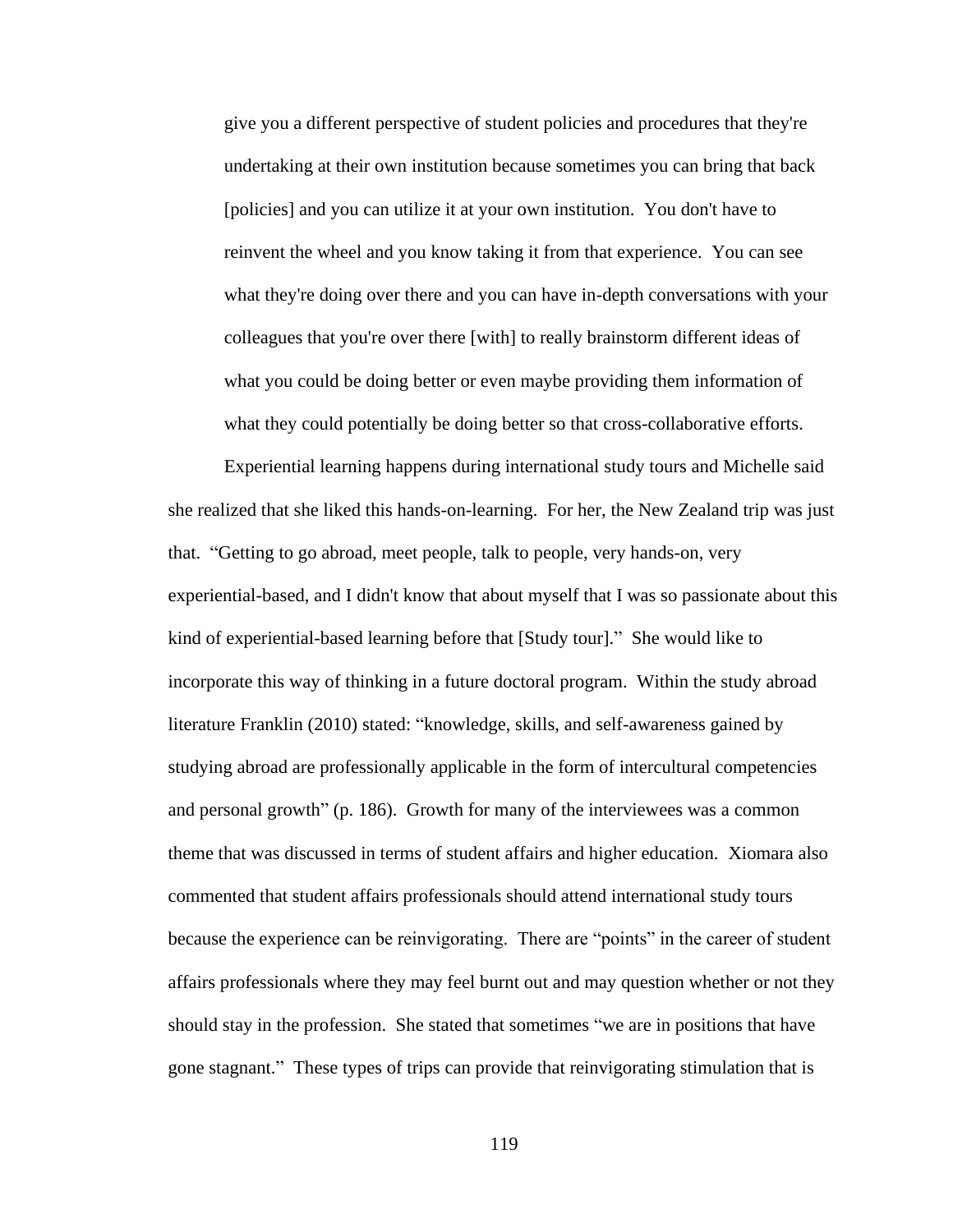needed for a professional as well as something positive that can be added to a resume. She believes it can "enhance our practice" as well as bring back useful and functional information.

Trisha shared that student affairs professionals should take the leap and that "growth does not happen unless we are in some element of discomfort." In other words, for advancement and development, you need to have cognitive dissonance. Ashely shared "personal experiences are just as valid and can even be more helpful than sometimes an article you pick up, and so I think that will be most helpful." This is her response to why student affairs professionals should attend an international study tour.

There were several international tour participants for this study that shared they were able to connect an idea, or information shared to their home institution where they were working once returning from the tour or post in their current positions.

Michelle shared she is currently working in orientation and she thinks about the welcoming ceremonies she witnessed in New Zealand. She is looking at ways to incorporate something similar in her work. She discussed that the welcoming ceremonies would be important because

for our first-generation students they don't often have that experience, as well as our low-income students, have the same experiences with the campus community. There is often a sense of divide and nervousness around coming onto campus because they can feel differences and feel like there are feelings of lack of acceptance on the campus community. So finding ways to incorporate firstgeneration students, parents, and family support networks into campus experience is something that I'm trying to think of how we can do that kind of event working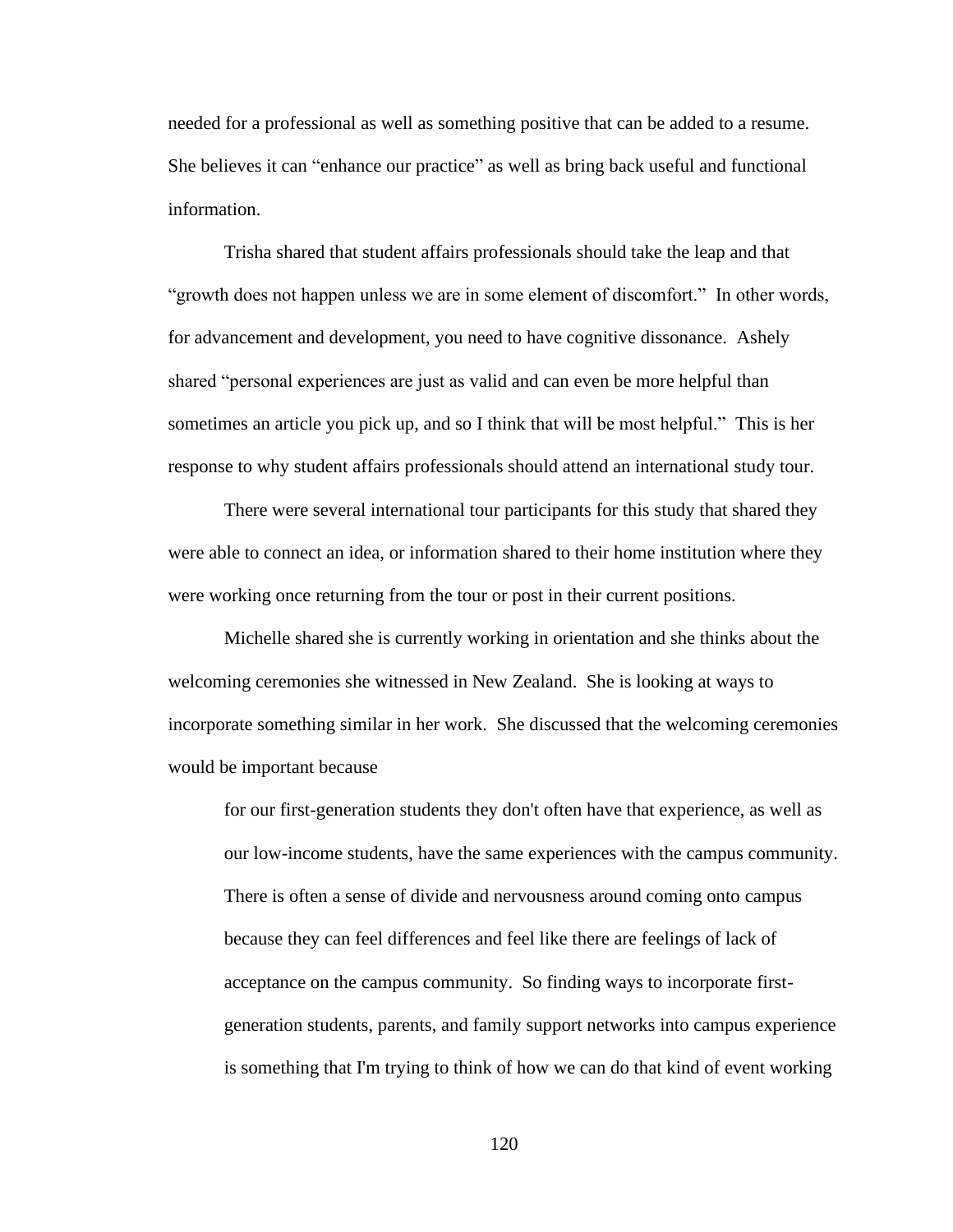with Parent and Family Programs to make that an opportunity to sort of further develop bonds between the university and our first-generation students and their parents. Make the student experiences holistically better and improve their access and retention.

She also discussed being a "little more critical about how we are supporting different groups of students." She also shared she liked receiving tangible items from the different university visits because she is able to reflect and review the materials for future projects.

Kerry shared that in her work she challenges the staff she works with to "think outside the box" and provides examples of the experiences she had in New Zealand. Kerry, in particular, shared how she used her New Zealand experience to frame a conversation regarding strategic planning and having a new approach to rethinking student space. She stated "the study tour provided me that lens to not stay within the box" and "how we can be innovative and look to other countries and other models, and thinking through what are new ways we should be thinking about this." They contemplate how to solve university or job-related situations and some shared how they applied what they learned or experienced where they are currently working. Once again, the participants have found that their international tour experiences become a valuable framework for new ideas and solutions to old problems.

Colleen revealed that she had gained information on housing, which had not been a functional area in which she had ever worked. She described her experience in South Africa as feeling very "intrusive, literally walking into people's homes on a daily basis and were all very welcoming." She stated that she was surprised and very much appreciated them for being so welcoming. She learned about how the buildings are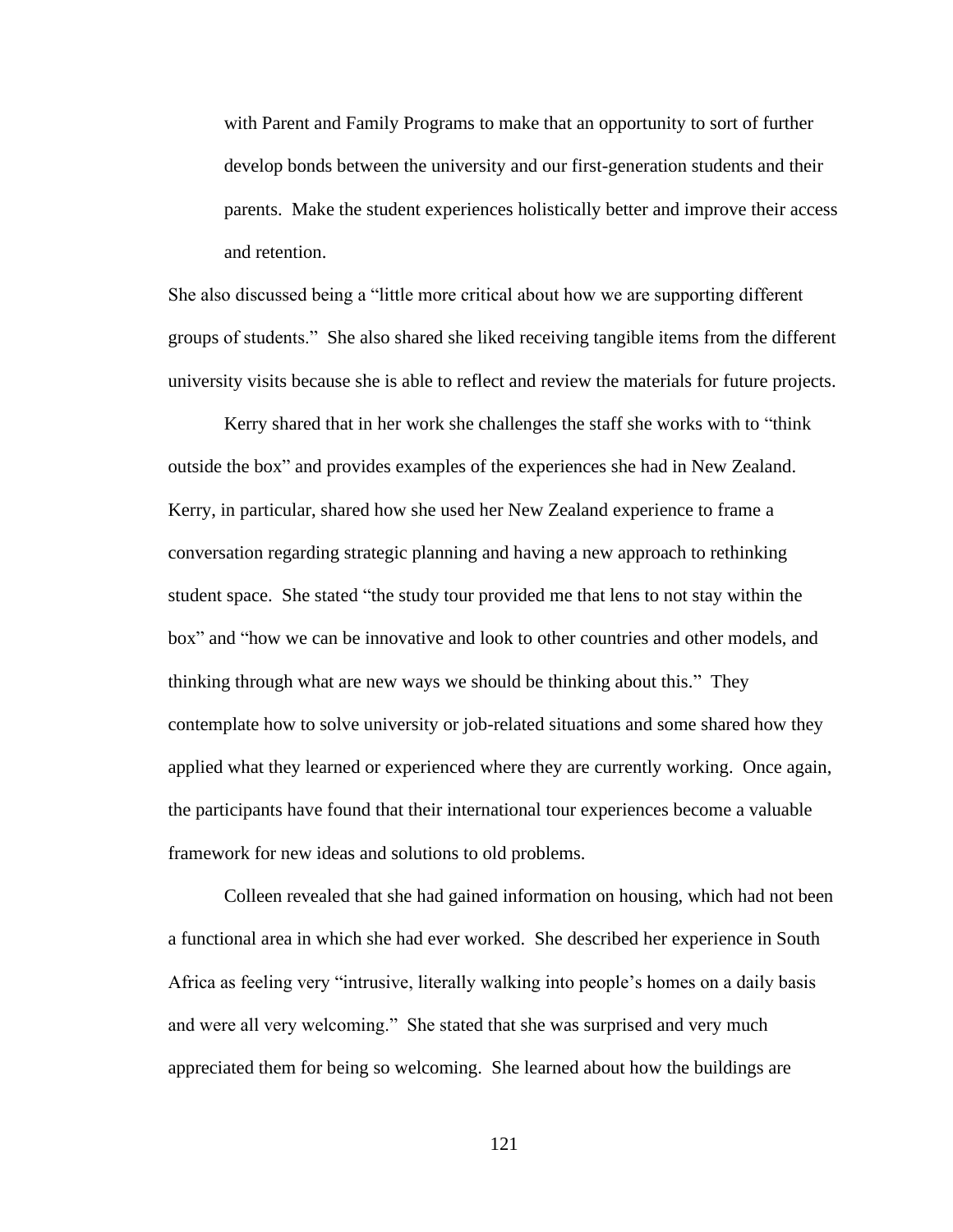managed and how the systems are established. She joked that she now understands housing but she is not interested in that functional area.

Through working with underrepresented populations and advocating and encouraging students to participate in study abroad, Colleen has been able to apply her international tour experiences in her current position. She talks to her students about the rewards of international travel, describing the trips she was able to attend, and explaining how to travel economically. She spoke about showing the students the photo books she has created from her tours and provides information on short term trips as well as semester studies. She realizes that for many of her students, international study tours can be both a financial and time-restraint problem, but that some of her students have surpassed the challenge and gone abroad. As she tells them:

you can do a short trip, especially if you are parents, you have a job, you can take a couple of weeks off work, and you can have someone watch your kids as opposed to a whole semester. If you do not have the means [for a full semester] you can do that [for a short two week] trip.

Colleen explained that she has traveled with classmates and co-workers from the institution where she is employed and has been able to create a contact list of individuals with whom she can contact and reach out to when she needs to connect students with resources. She sees networking as a contact opportunity not only on a domestic network but the global network as well.

Michelle shared that she keeps in contact with several of the individuals with whom she traveled to New Zealand. She shared "we still talk on Facebook about how much we wish we can go back" but also they connect about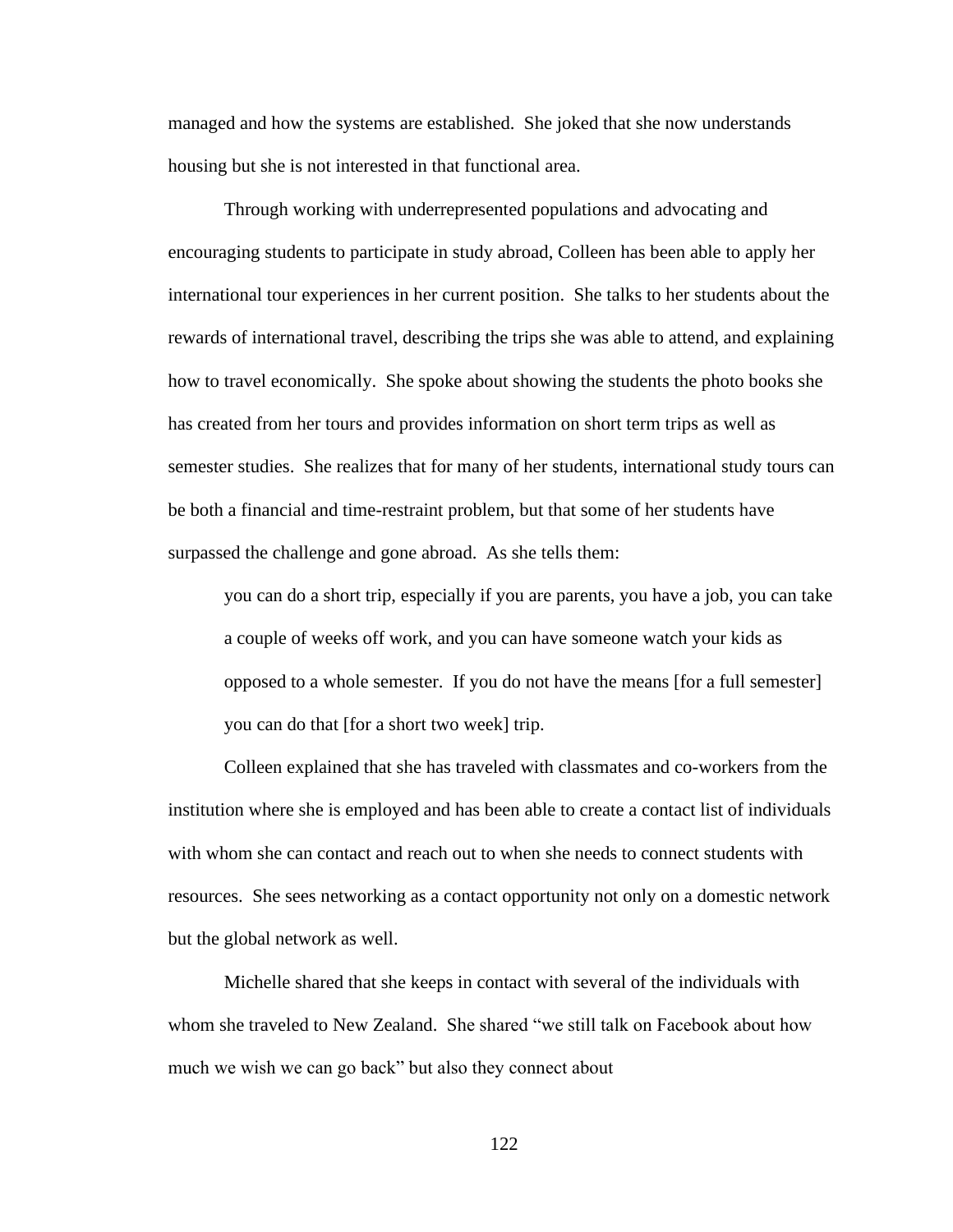what we're doing in our jobs and in our fields, we keep track of when one of us gets a promoted or we're getting new position or if someone is doing some program related to New Zealand or to study abroad, we will chat about that. It is a really strong support network.

Michelle shared it is a way to continue to talk about their experiences together.

Calvin was able to use a previously seen concept in January of 2018 at Ashland University where he was doing his graduate assistantship in housing. The University had a lack of student study spaces available. He had seen the concept in social media in a space called Engage 15 which consisted of local businesses sharing their spaces with students and creating perks, encouraging them to study. He shared the idea with some staff on the campus, suggesting the use of office spaces and local businesses as study spaces. An appeal went out to the local businesses, particularly coffee shops and a game store on Main Street, and the concept worked. The students liked studying in the spaces and shared their positive experiences, including that the coffee shop provided a discount! He shared that educational goals and business goals could align and that there was synergy.

In the fall following his trip to Europe and the Transatlantic Dialogue Conference, Calvin shared he applied a process he learned about with the students in housing he worked with. He described it as:

We had a floor disagreement, the residents [were] divided on sides [of the floor] and clicks were created very easily. They weren't getting along and there was infighting. I decided in talking with my RAs we would use some of the things I learned from that session. We had them [the residents] do a personality test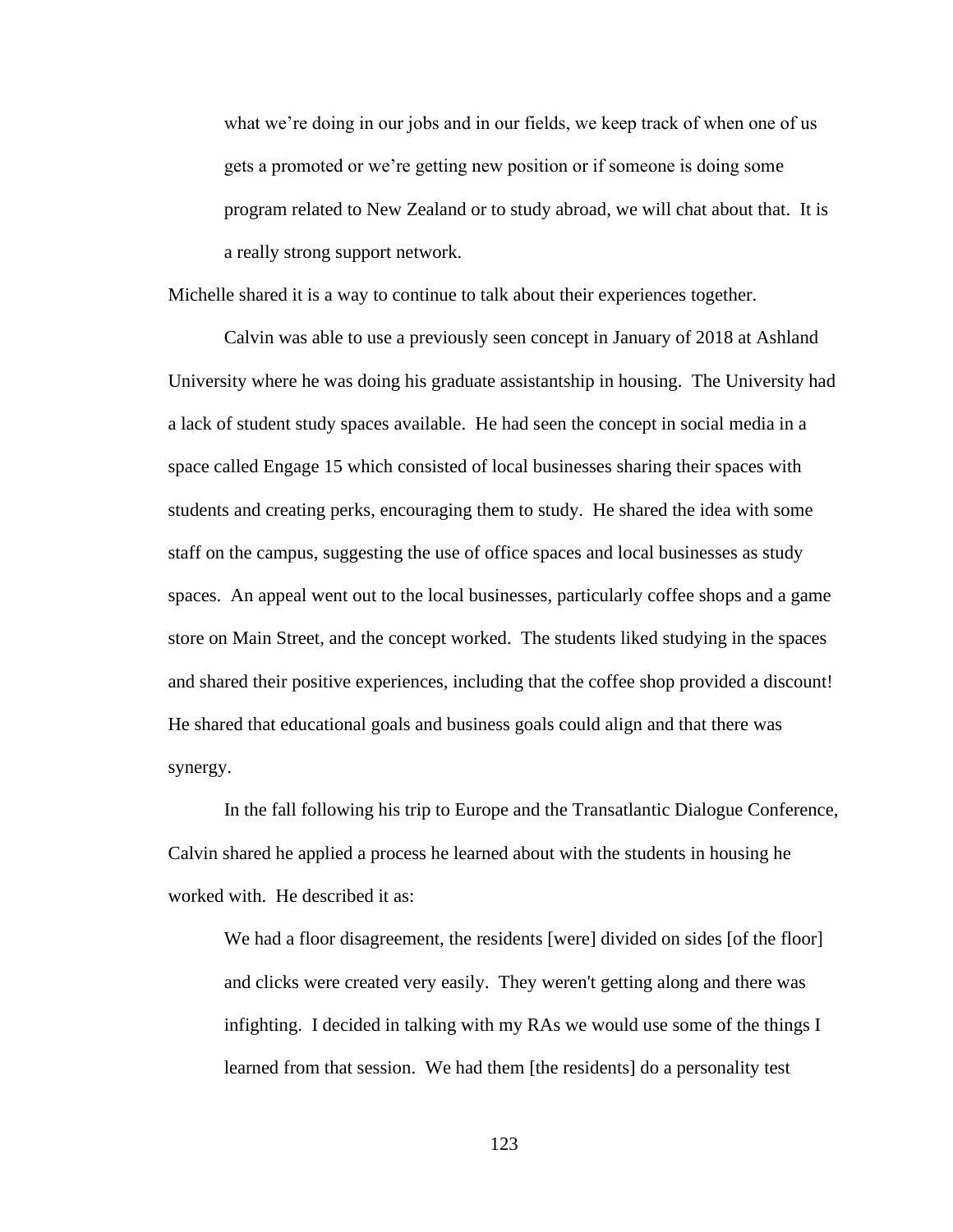because they are very popular for college students, and everyone wants the personality test to tell them what they are and how to improve. [The residents] had them sit down and they were given canvases and they painted the colors that went with their values that came from the personality assessment and they had a chance to talk about what that painting represented and why they think those values are so important to each other.

Calvin shared the students displayed their art pieces and were more respectful to each other. He shared he was then able to talk about his trip and say "this is working over there, that is what they are doing, this is something that would benefit us here."

Applying concepts and ideas from their international experiences was something a few of the interviewees implemented, although the results were not always as intended. She has given a lot of thought about what she can do to implement the welcoming parts to support the different groups of students on the campus she works at currently. She discussed being a "little more critical about how we are supporting different groups of students."

Ashley was able to travel with undergraduate students to the Transatlantic Dialogue conference and was happy to serve as a role model for those students because she shared "that it was their first time abroad." She was able to navigate the experience for them. Özturgut (2007) supports faculty being role models on study tours particularly to "send a positive and encouraging message to students with their instructors being rolemodels" (p. 45). Trisha's view is that "regardless you're going to grow, you're going to learn and I think that one of our top goals as a profession is to continue learning and to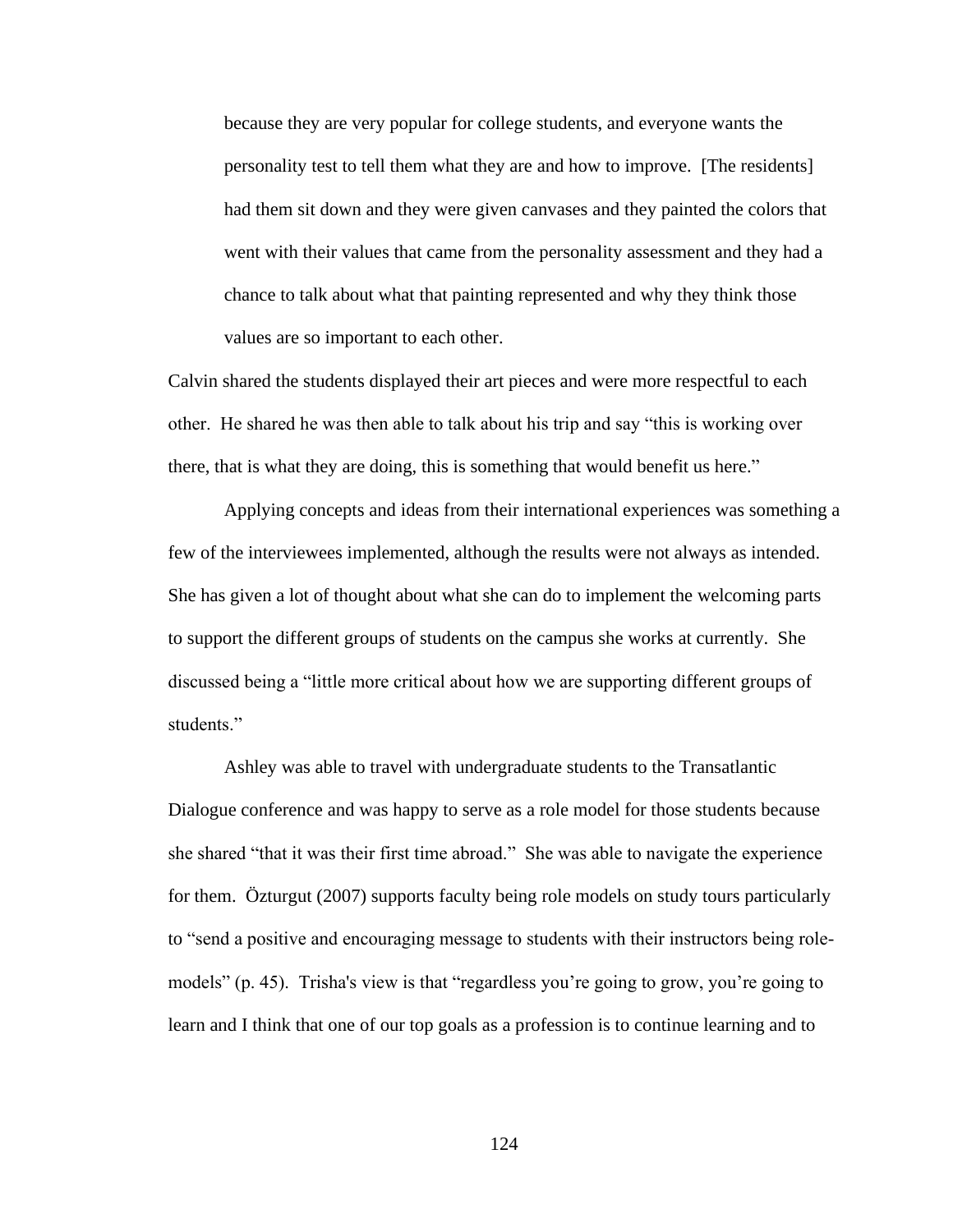show we can be role models for students." David also shared he is a role model to students he works with. He shared that he

recognizes that the exposure to travel even down to taking overseas flight was beneficial to what I needed to be doing and facilitating conversations with my students back stateside because there are a number of students who may have traveled but may not have necessarily had an international experience.

He also shared that as a role model for students and as a student affairs professional we need to do some collaboration, some more immersion, some more awareness programming, encouraging our students to travel abroad, if not for an entire semester there are week-long experiences during spring break or other opportunities in the summertime which may not be a full summer but maybe two or three weeks. I think the simple exposure to something that is outside of the norm, I think creates a catalyst, a spark for change and will allow students to tap into a portion of themselves that they necessarily didn't see or tap into a portion of the world that they haven't necessarily seen before.

Indirectly Colleen discussed working with underrepresented populations and she shares her experiences and encourages students she works with to go abroad, particularly in short-term international trips if they are able. She provides examples from her experiences and shows photo books from her past trips. She is there to help them with the process.

#### **Themes**

For this study themes were developed from the participants interviews following the coding process. Within the development of themes, the literature guided the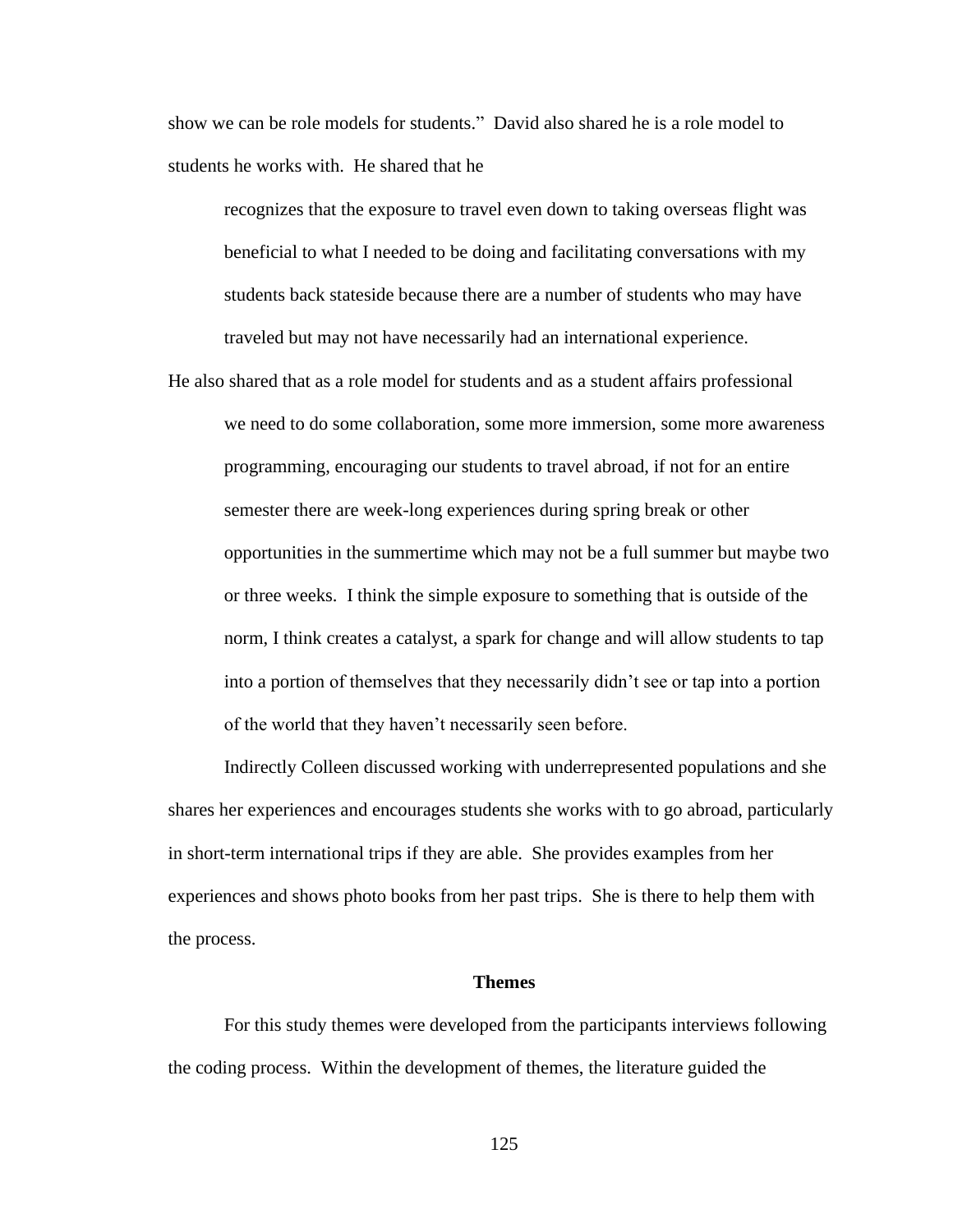researcher, and the following themes are presented in this chapter: transformational experience; global awareness; career paths; intercultural communication; and selfgrowth.

# **Transformational Experience**

Several participants shared that the international study tour experiences were transformational in the way they look at the world. As with the findings of the Orndorff (1998) study, "meaningful, and sometimes transformational learning took place" (p. 111). As the study has discussed, participants "became more aware of their self-worth as professionals, sensing that they were of value" (p. 104). According to Trisha, she felt more worthy because she grew from helping students travel from one location to another on a past study tour. She spoke about how the trip made her resilient and responsible, able to manage the movement of 21 students from Salt Lake City to Oslo, Norway. Being from Jamaica, Ashley had traveled there with her family, but this was the first time she traveled abroad for school and to other countries. She shared that it was an impactful experience. "Sparking an interest" is how Ashley described her feelings from her international tour. While she worked in her first job following graduate school, she explored and created an intercultural development plan. There is reflection that needs to take place and she realized "how much that experience really shaped, or like I would say, "kind of sparked all these other things which is partially why I felt so passionate about giving back." Ashley has volunteered on the planning committee for the TransAtlantic Dialogue conference as well as committed to traveling with students to the conference.

"Impactful experience" was how Michelle described her international study tour experience. It came to her when she returned to her second-year master's classes and she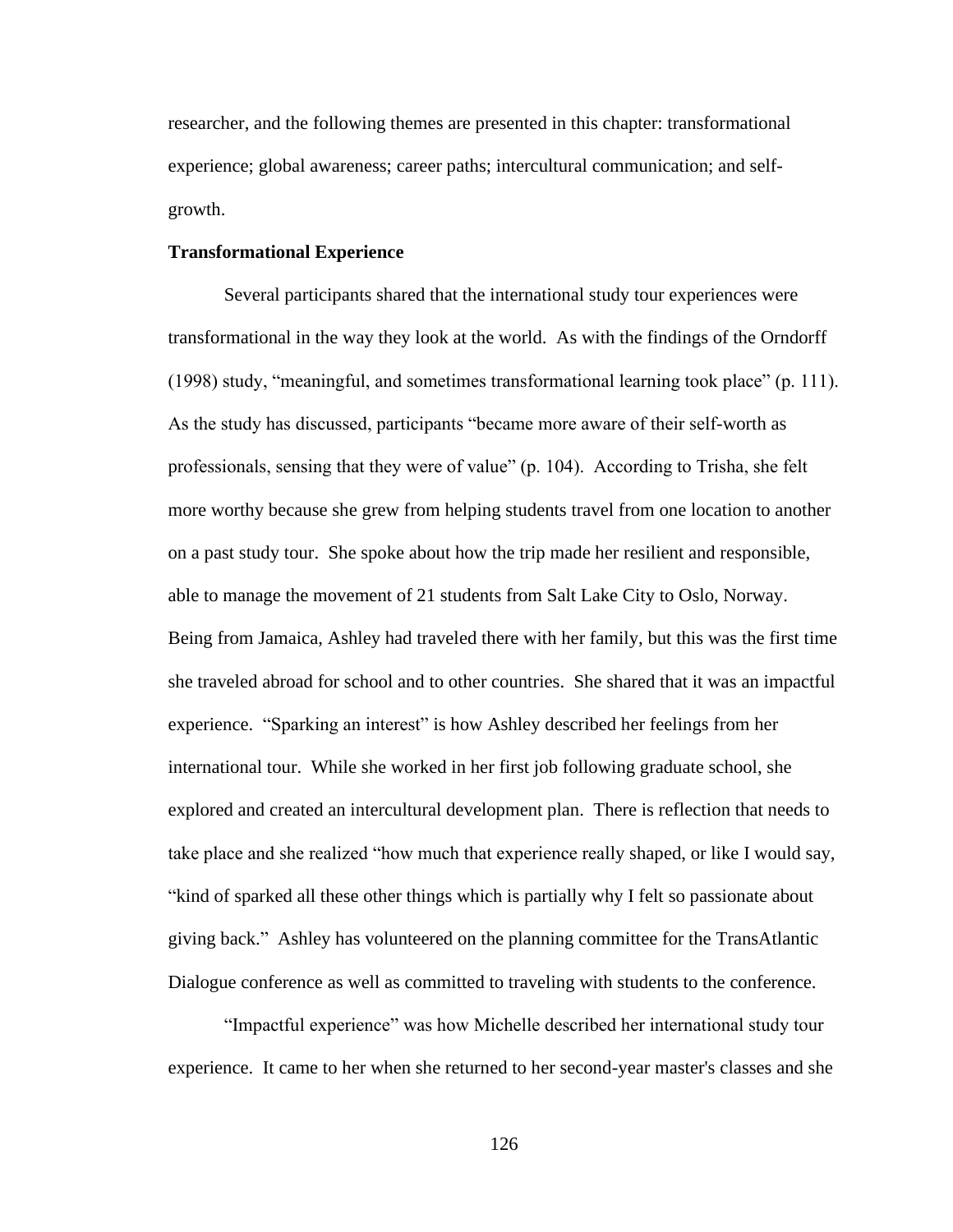shared she would talk about it in class. She said, "I was talking about different ways I was approaching programming because of my New Zealand trip and that was when I had that moment of okay, this was truly an impactful trip and this is truly something that I would recommend other students to go on."

Kerry shared that the study tour experience was "life-changing in the sense it gave me time for me; it allowed me to have this space to really invest professionally." On the other hand, Calvin shared he enjoyed being able to connect with colleagues on his trips, especially being able to process the information learned, discussing "how does that work in our context?" and framing what he was experiencing with what he already was aware of from the course information. For many of the participants, there were several different levels of reflection. For example, there were moments of reflection occurring on the trip, more serious review post-trip, and years later realization of deeper meanings for this dissertation study. Participants commented on being able to sit down and process what had been learned with peers was key. This is in keeping with the literature, particularly Younes and Asay (2003) who stated "including meetings for group reflection were critical to their learning, not only about their areas of interest but also in learning about themselves" (p. 146).

Nathan shared his reflection of his trip experiences from Hong Kong and China and his trip to South Africa. Being able to witness and learn as much as he did was very important to him. He was honest though, that being a few years older and a couple more years matured in the profession, he perhaps more than the other participants appreciated his South Africa experience. He shared it might have been the language difference in Hong Kong and China, but he felt he was able to interact more with professionals on his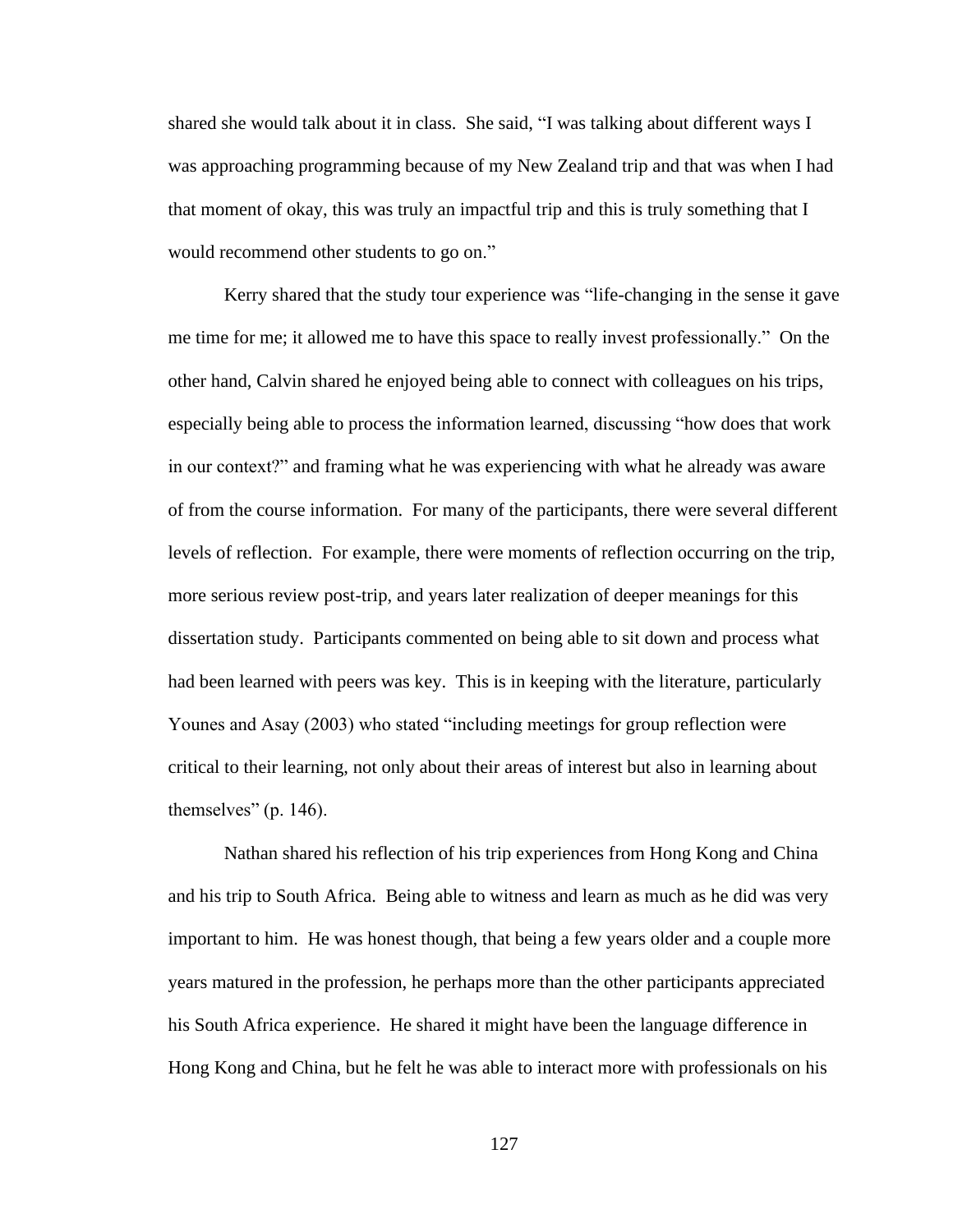South Africa trip. He shared that the South Africa international study tour is the one he talks about the most with others.

Nathan shared he has reflected upon the professional and social resources provided in the United States and it has changed the way he interacts with others. Xiomara explained that she had not reflected on her study tour experience until she wrote a piece for a professional association knowledge network where she shared her experience and realized the nature of what she had learned. Xiomara also expressed how important the study tour had been for her as a professional, especially as she progressed through her career. She mentioned that networking is important and having a broad experience background.

Trisha shared that because she had been asked for her responses to this dissertation study, she had begun to reflect on the international study tour. She stated "I still have a high value even for those types of experiences, even if they are short-term" and she shared that she is aware that in the literature regarding study aboard that this not always the case. She says that she continues to reflect "I really have positive experiences from it [study tour] and I would want to continue those opportunities for others." She considered the reflections to be mental notes and thoughts in her perspective.

Brandon shared his thoughts and reflections about his own undergraduate experience and imagined what his experience might have been like had he studied at one of the universities he visited on the tour. He understood that it was a limited view but he was reflecting on how fortunate he had been and how much he had grown because of the developmental theories he had learned in graduate school.

Aryn shared in a reflective moment in the interview that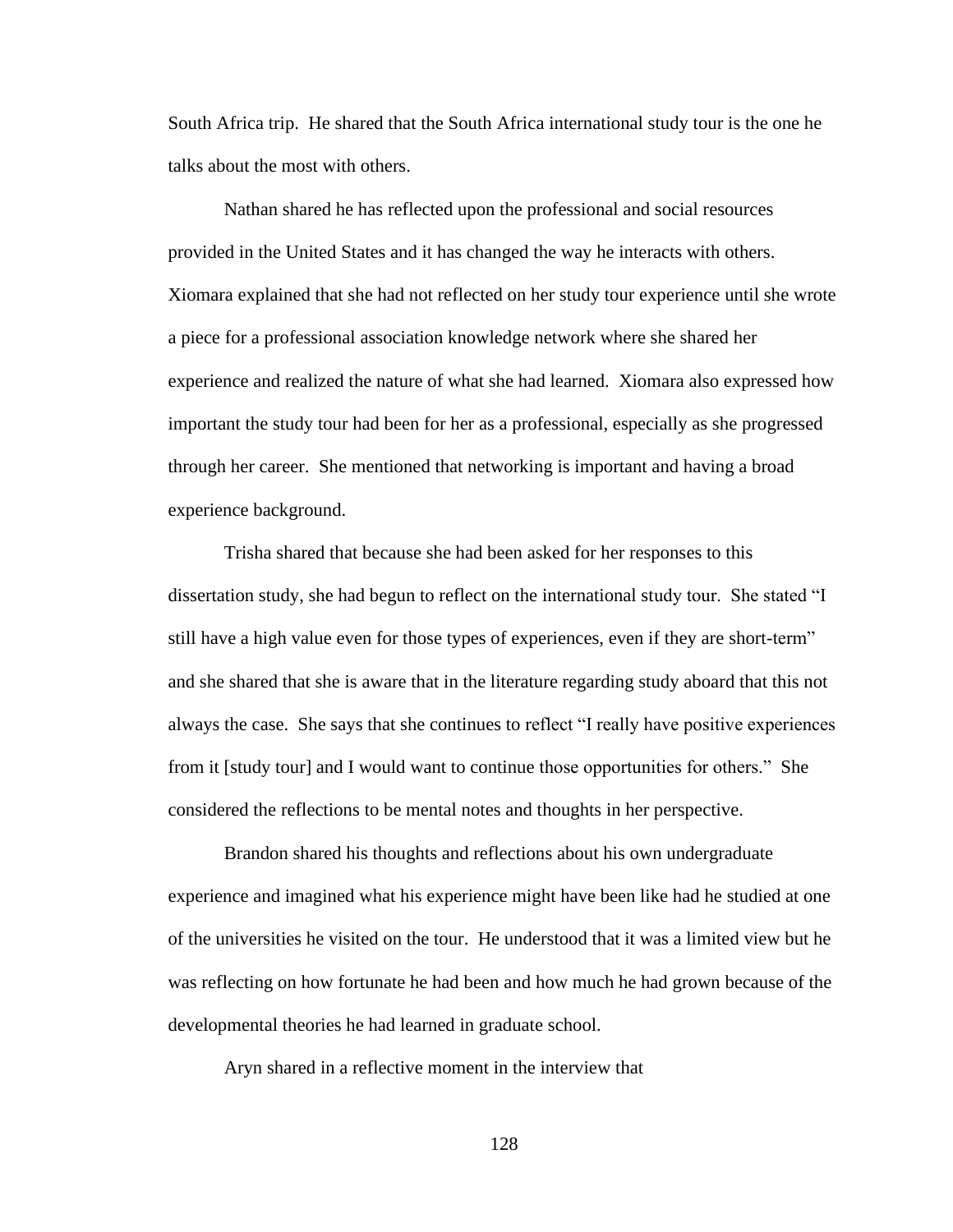I think about how beneficial it would be at a different point in my career because I have been working in a professional role for about two and a half years, but I think about how much more depth there is to my understanding of student affairs. I think if I were to go back and do a similar experience, some of the things I would be able to take away from it would probably be much deeper than what I got from it two and a half and three and a half years ago.

She also discussed that she thinks and wonders how "we can make these opportunities more accessible beyond the graduate training aspect."

Because of the tour and the learning that took place, particularly the reflection that occurred during and post-trip, Ashley revealed that it had provided her with the space to "grow." She reflected on the trip experiences and as the time passed, she had more structure to reflect about the international aspects of the trips. As Ashely created an Intercultural Development Plan because of her current full-time position, she began to realize how much the study tour impacted her

own professional and daily work and how much it has started to impact everything that I do and most of my development in my professional life and how much it's helped me as a person be a lot more adaptable to folks who are different from me, and that I don't think I fully grasped it until maybe my second year as a full-time professional.

She shared that she has become more curious about different cultures and has increased awareness about the cultures that are present where she currently works.

As part of a transformational experience, many participants also discussed their need for exploration based on the study tour experience. For Xiomara, the exploration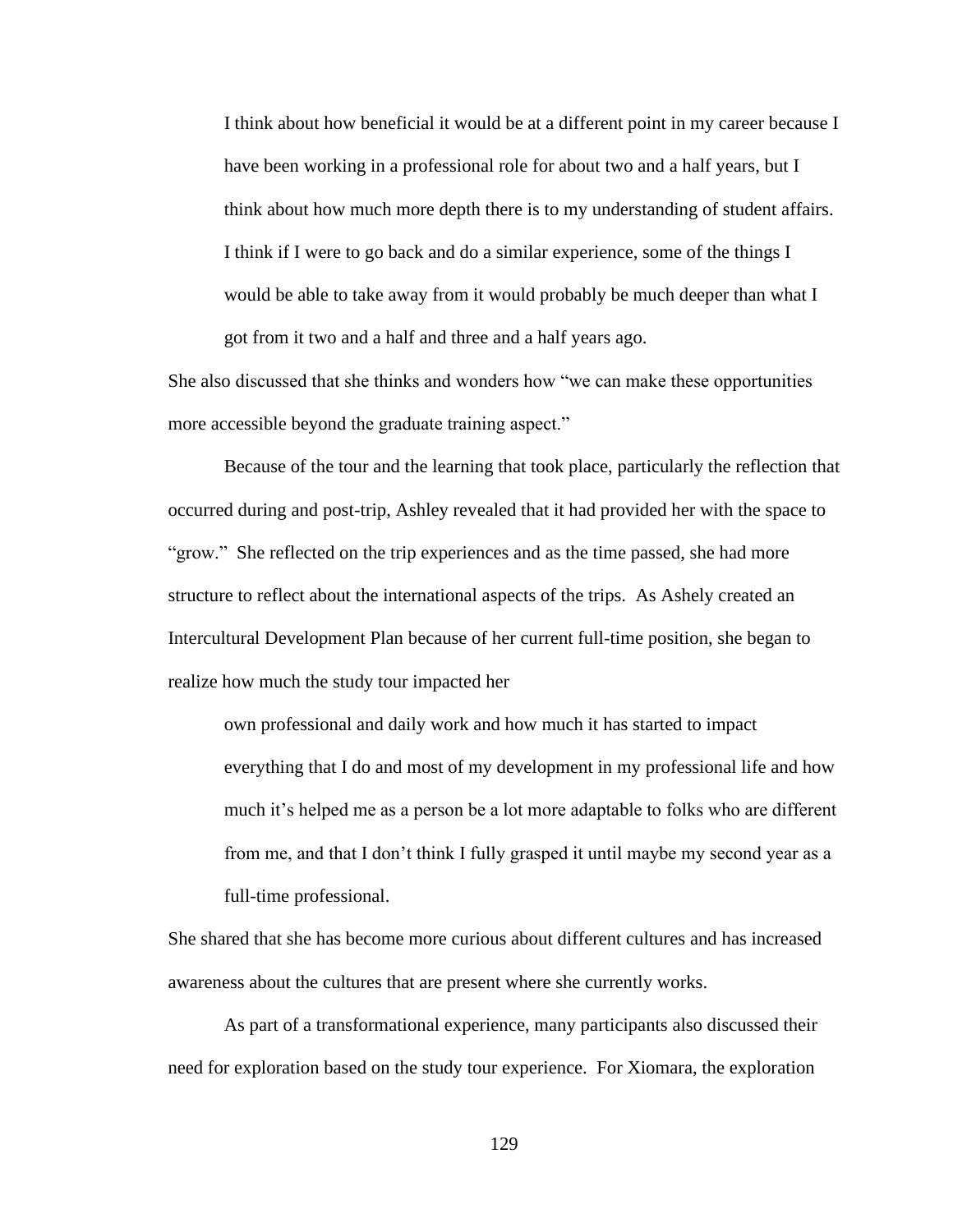came from being a topic for a group research paper. She explored the politics of activism, comparing the actions of college students in the United States and the United Kingdom. In preparation of this paper, Xiomara had to do research on a particular topic, but more importantly for her, she had to reach out to individuals to converse about what she had found and to seek additional information. It also meant "picking up a university newspaper and looking to see if the paper reflected the topic they were working on." The team was asked to submit the paper for publishing but it was not accepted. However, she and her peers were able to present at an international conference in Belgium regarding the topic. She shared that she explored her sense of "place" on the tour. She was worried about being a Latina Woman in a foreign country and if individuals would treat her differently. Now Xiomara states that planning a trip abroad for her personal exploration will have the added component of a university. She shared "it would be really cool to learn about their makeup in terms of higher education" regarding finding other universities when one travels. From the experience of researching and working on a group paper, she said that in effect she ended up learning more about herself.

Colleen reflected upon what she had become aware of the educational systems and the different standards of living in South Africa from her interactions with students and staff. She expressed remembering a conversation about student housing and if there is no housing available, it is harder or impossible for a student to be able to attend the university. In particular, in South Africa, that student may then be "stuck at home."

Attending another international tour was a possibility; Aryn discussed having an interest in learning more about China, particularly their K-12 and universities, because of the large number of Chinese students attending universities in the United States. Nathan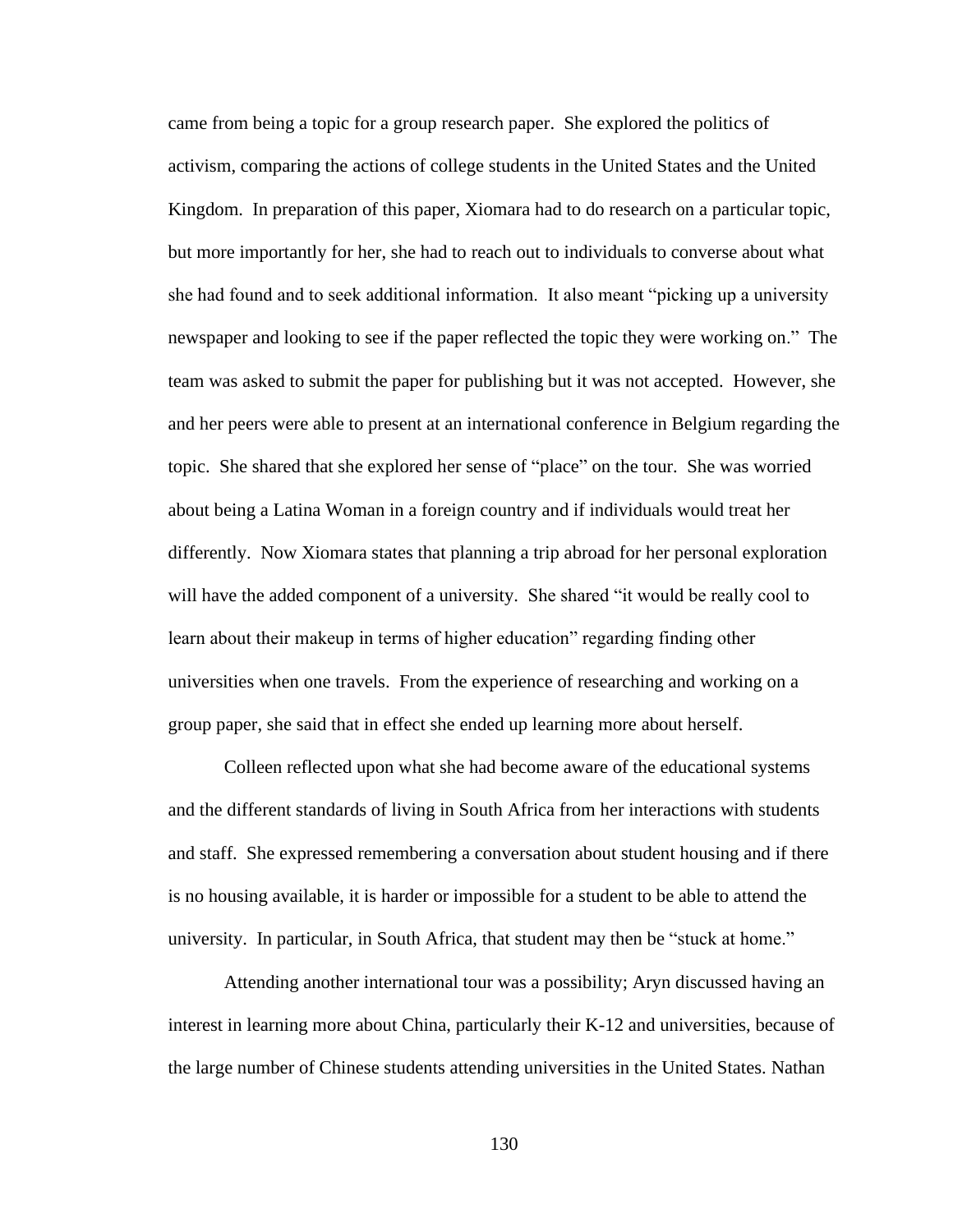shared because of his tour experience he was interested in exploring doctorate programs outside of the United States, the differences in their process.

David was asked whether the study tour experience had changed the way in which he views student affairs and his response was both positive and negative.

Student affairs is extremely important to not only the student experience but to retention and graduation. We have some opportunities to increase retention, increase engagement, increase student buy-in, increase citizenship, increase student ambassadors, increasing our marketing and our reach through more of these types of experiences [study tours]. Have students who can go abroad and gain knowledge and bring that back. We can market ourselves internationally and have students who are more interested in coming stateside here to some of our institutions.

# **Global Awareness**

Several tour participants shared their growth in global awareness. Some admitted they were not particularly familiar with what was happening outside of the United States and attending the study tour/s has influenced their desire to learn more. These international study tours influenced their need and desire for more information and the use of social media, in particular, twitter accounts as well as other media outlets, became important sources to follow for news.

Having an understanding of what student affairs and higher education may look like outside of the United States was a topic several interviewees discussed. Xiomara shared she had gained a greater knowledge of how the higher education system of the United Kingdom functions and stated: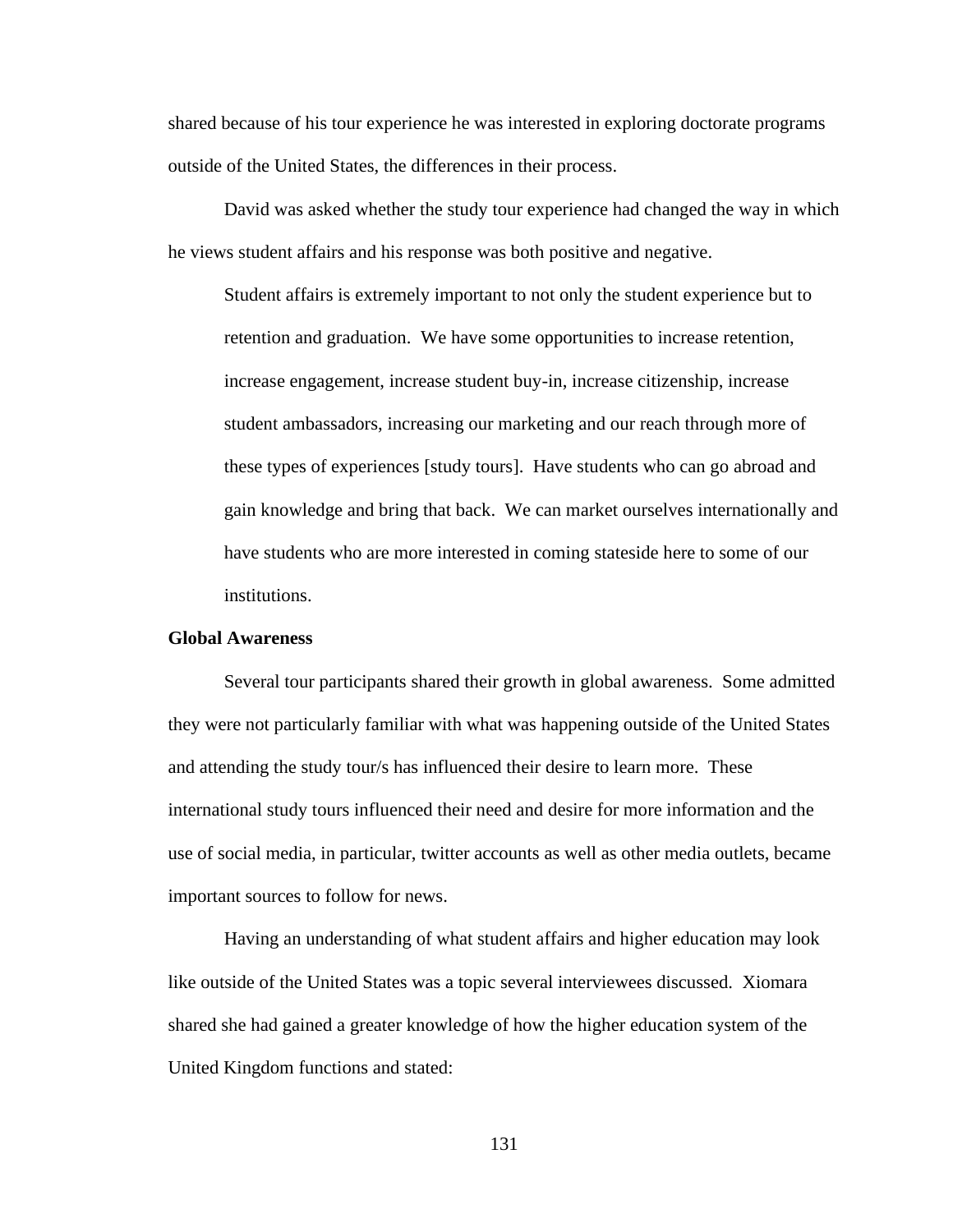I think sometimes for those that don't leave America, you don't realize how young we are as a country and so going to Oxford was wild and learning about the history of this institution that's been around for like hundreds of years and

historically it was just eye-opening and knowing that there's more out there. Aryn described herself as "having a broader perspective on what our work could look like or might look like in other places."

Colleen mentioned (as did other participants) various educational topics and policies she had observed and discussed in China, such as how education is provided, if it is free or if there are fees, and how a student may continue on to college. Colleen realized that in China not everyone can go to college. The government places students "in a trajectory to go to college or to go out into the workforce" and she contrasted that policy with that of the United States and the broader access to higher education. In her discussion, Colleen expressed that study tours provide the participant with a broader outlook, stating it:

gives you a different perspective of the student policies and procedures undertaking at your own institution because sometimes you can bring back [information, policies] that you can utilize at your own institution.

Ashley expressed that her study tour to Europe had her "thinking about what was happening, not just in an American context" and that she was able to see higher education not only in the "usual American context." It helped her to reshape the possibilities as to what we do in our work" and certainly "reframed" her work. Ashley shared she did this by traveling more. She had visited several different countries and because of these travels, it has widened the way she sees the world.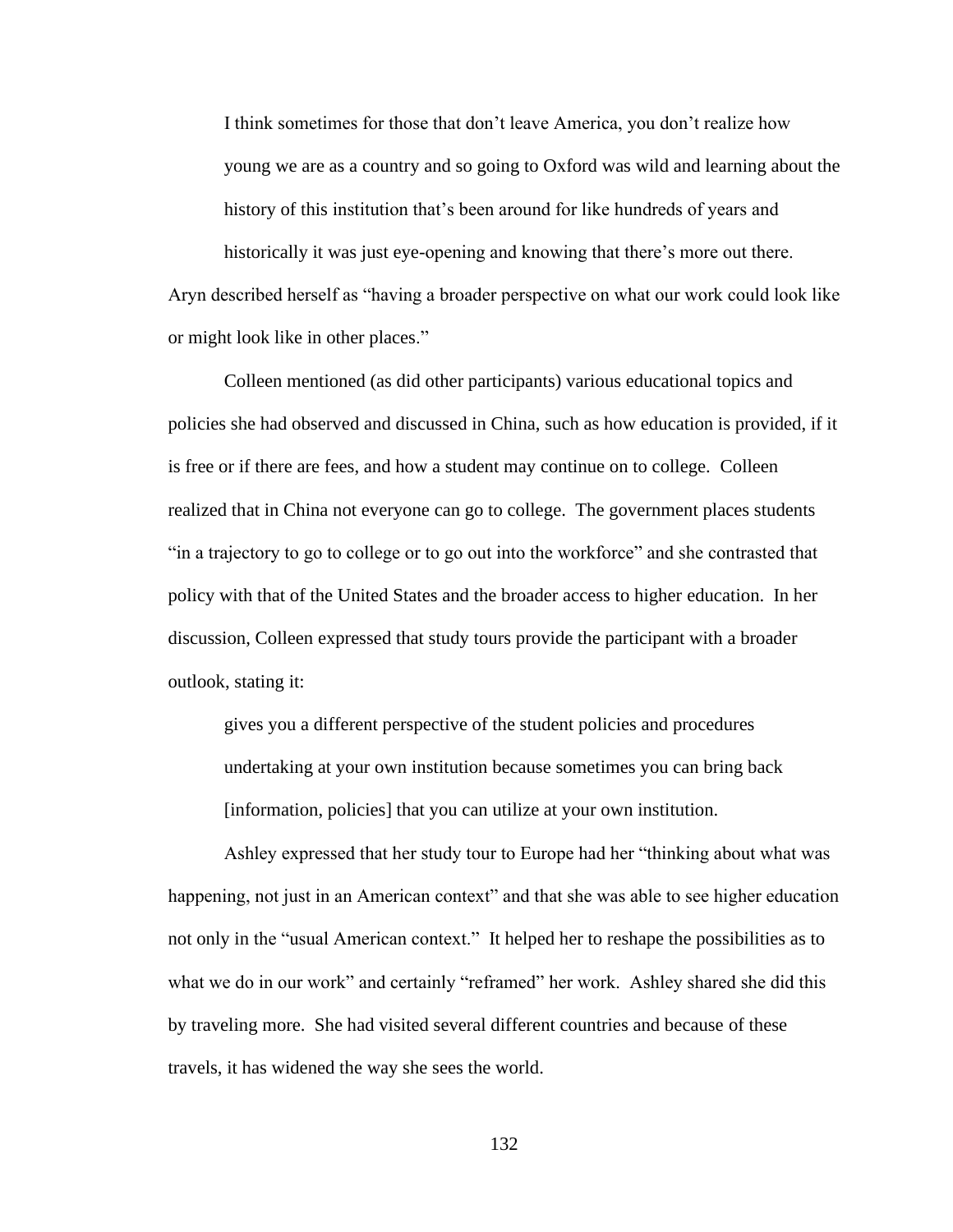Having embarked on the international study tour experiences, several participants shared and processed their views of higher education, moving away from a U.S.-centric lens. Some shared their thoughts on U.S. higher education compared to what they had learned about at the institutions visited as well as to reflect on the resources and opportunities that are available in the United States. Some of the interviewees commented that they had a new ability to view student affairs and higher education from a new point of view.

Xiomara shared that she realized that in the United States higher education has a tendency to coddle the students. Students actually have time to figure out what they are interested in and what they would like to study. She shared that in the U.K. the structure of higher education does not follow this model and the students are guided towards careers.

The international study tour provided Trisha with the higher education focus she was searching to find; for her the trip was to broaden her higher education focus. She became immersed in having "a conversation about what is higher education?" but also a focus on leadership as her other interest.

Brandon shared that the international study tour is a really cool opportunity to put yourself outside of your comfort zone. He said that he believed it essentially forces you to take a critical look at the system in which you operate. He shared that something important that he took away from the study tours is the ability to remove himself from his immediate environment and take an outward-looking perception of the higher education system of the United States. He found the tour experience to be a powerful way to really force a new perspective and to become a stronger professional because of it.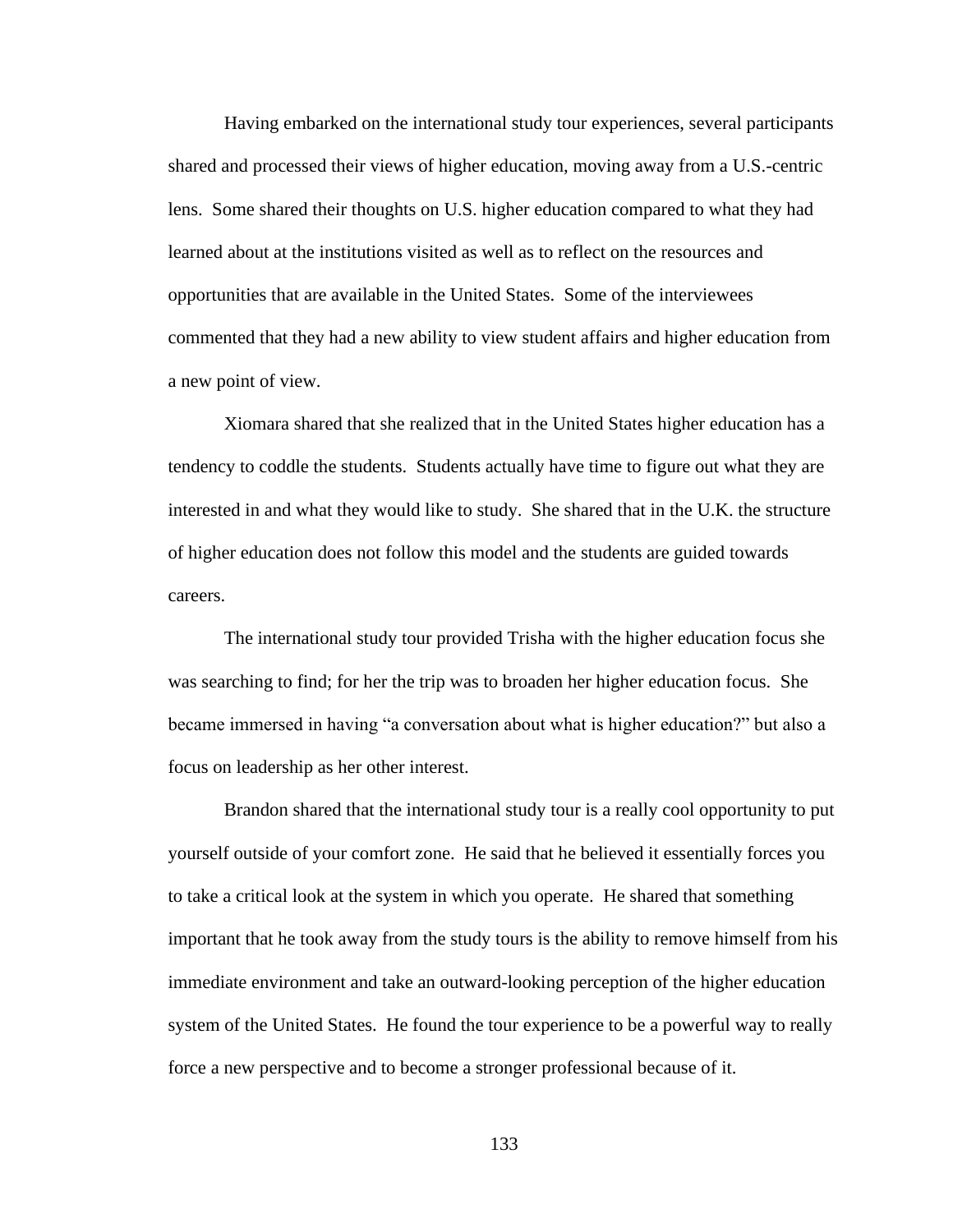Colleen shared she is usually intentional in her behavior and manner. She always looks around the room and asks questions to gauge her audience when presenting to students. She tries to be aware of international students and intention in her use of inclusive language. Being able to take in information from different areas is important in student affairs. An international study tour can help develop the ability to understand how another country operates and uses its resources, which in turn can be helpful and valuable to student affairs personnel. Kerry stated she was interested in using the research studies she learned about while in New Zealand in her own dissertation study. She shared that she finally did not use the information in her thesis but she did use it as a frame of reference and a guide.

The act of traveling and the ability to go from place to place are something that many of the interviewees appreciated, particularly those who were on the European or Hong Kong and China tour because they went to several different countries on one tour. Kerry shared that "I don't want to travel just to travel and do this like a tourist experience" but "I want to learn about education and so thinking about how I would travel internationally now would probably be though that lens." Nathan stated, "it is important that student affairs professionals get that global experience and see things through a different lens."

Michelle discussed understanding the interrelatedness of the world when she explained why student affairs individuals should participate in an international study tour. For Michelle, it was "essential that as the world of higher education evolves and especially as funding decreases" one should be aware of how to maximize funds and to have student affairs professionals "think critically about the field and the future of the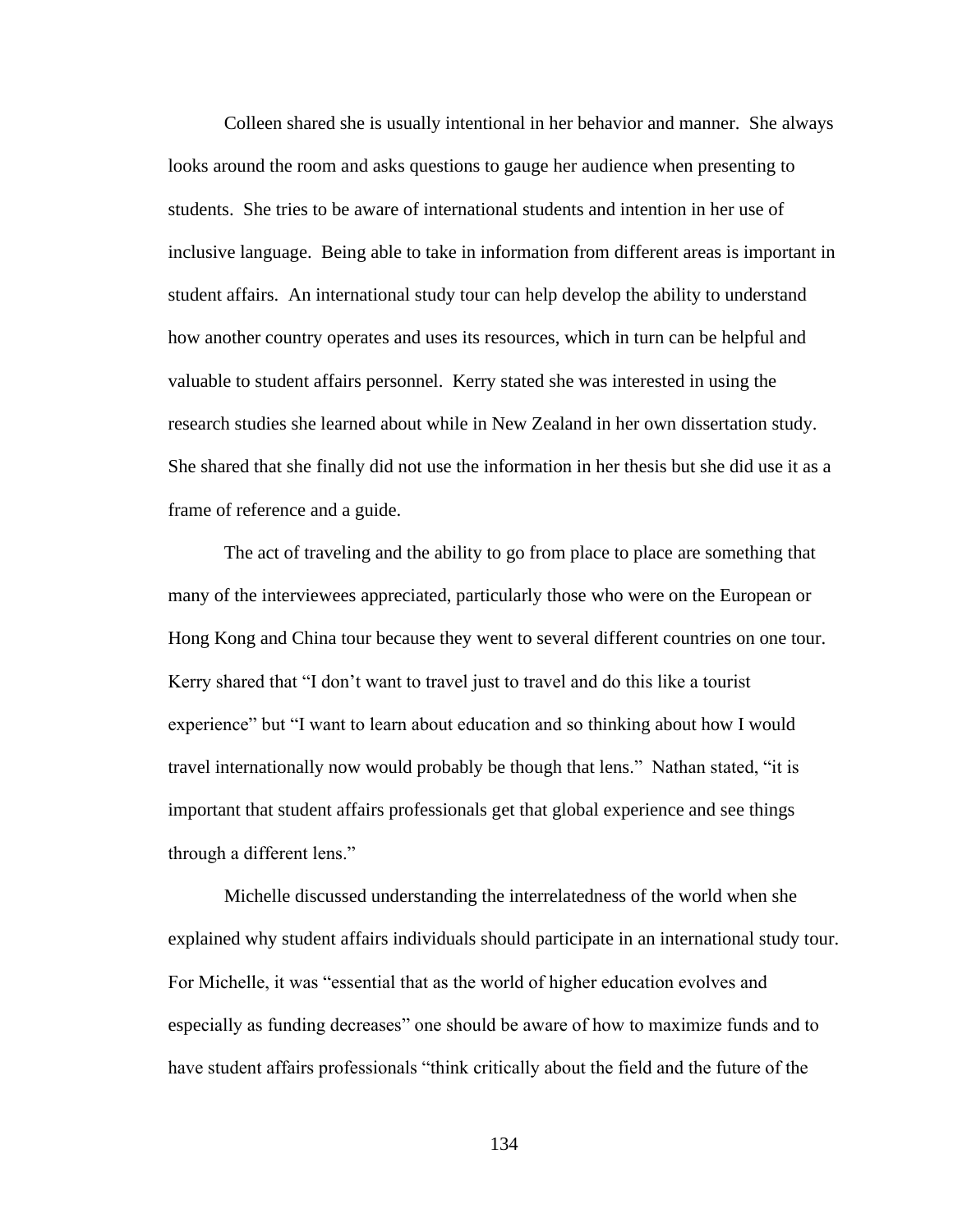field." She expressed that having traveled, you can have ideas about how to use your resources differently. The importance is in utilizing the concepts or ideas learned from these travels.

Brandon viewed global awareness from his perspective as an educator. He stated that:

He would not call himself a global educator but at least a globally or internationally aware educator, which I think influences my practice and more an international lens per se than an individual who has not had the opportunity to travel outside of the United States that works in the field. To an extent, I would agree that there is a sort of internationalization of student affairs through folks who take advantage of opportunities to study abroad to look at systems of higher education around the globe.

Yakaboski and Perozzi (2018) state:

practitioners who have a solid understanding of the global stage and its influence in higher education can contribute meaningfully to internationalization process and dialogues taking place on their campuses, prepare themselves to operate in this challenging milieu, and prepare students to be global citizens who can incorporate intercultural inclusive practices (p. 1).

Ashley spoke about understanding global and international trends of universities and the enrollment of students who are from "everywhere" and that student affairs professionals should recognize "the context in which they are coming from to be certainly helpful." She emphasized there are a lot of universities that have a "strategy plan or mission statement about developing global citizens." However, she stated that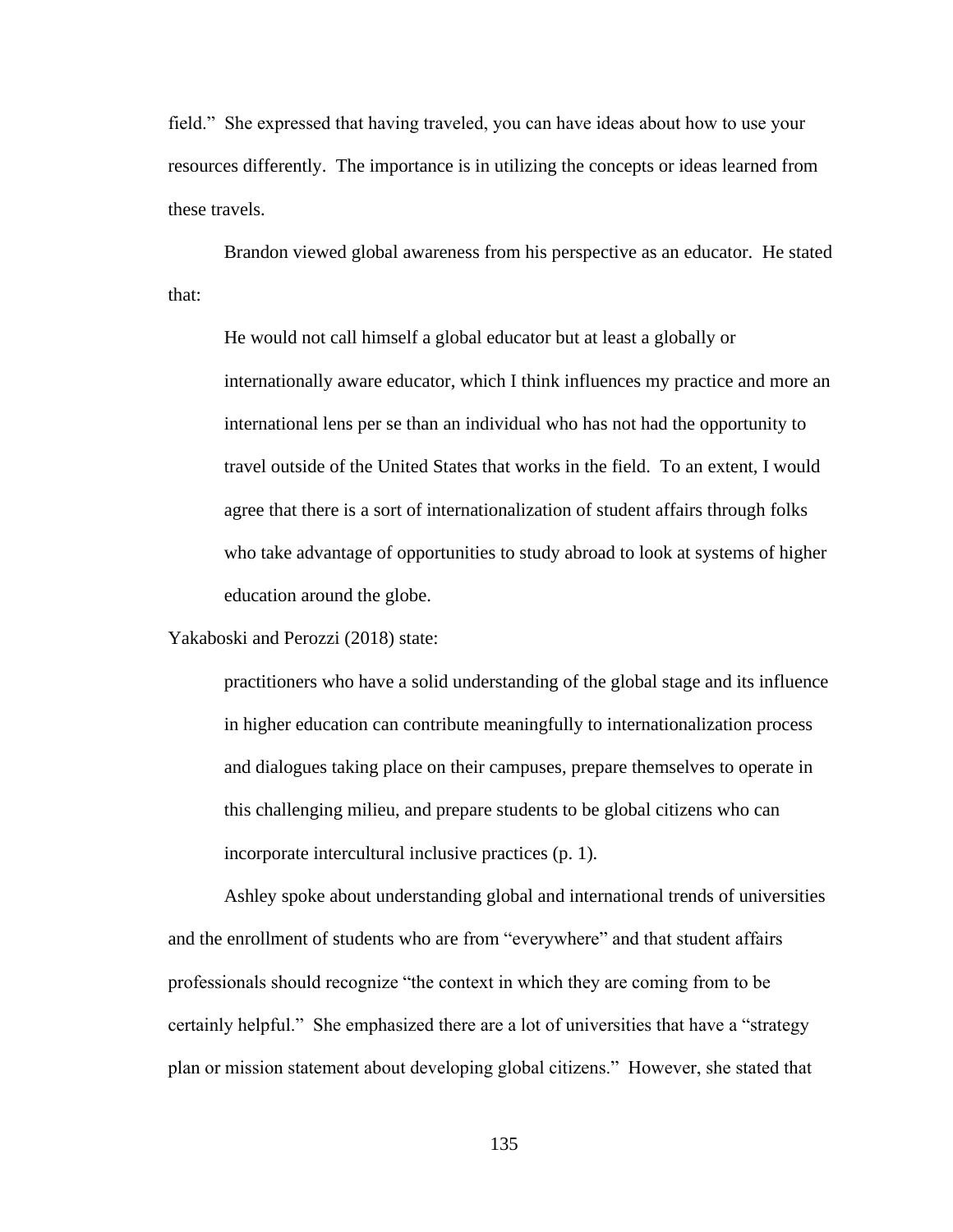she is not aware of how a student affairs professional can help to create global citizens if they have not experienced anything outside of the United States.

Kerry stated that international study tours serve as "one gateway" to understanding the international context of student affairs. She said it is "information sharing and learning from both sides" and that it is important to connect with other professionals to share ideas, resources and possibly work together. Global awareness and understanding is being able to make the connections and add to the work student affairs professionals accomplish. It is being able to give different perspectives and not having a one-way centric view. Kerry also described the institutional visits as "eye-opening of thinking through, that it is possible to rethink some of our systems and how can we may be better leverage other research and experiences from other countries." Kerry also viewed having a global perspective as an opportunity to see how "other countries are doing things far better [than the U.S.] and that we should be pulling from them [ideas, or operations]."

Kerry also shared that there are several institutions in the U.S. going abroad to open campuses. She stated it "is pivotal that there is talk about what student services look like." In the context of the interview Kerry shared she would hire someone with international tour experience, she stated:

If someone has had a study abroad or study tour experience, particularly in the context of student affairs, they are going to have been exposed even just two or three weeks. They are going to think about it from such a way that is going to help and that is the staff member I want to hire.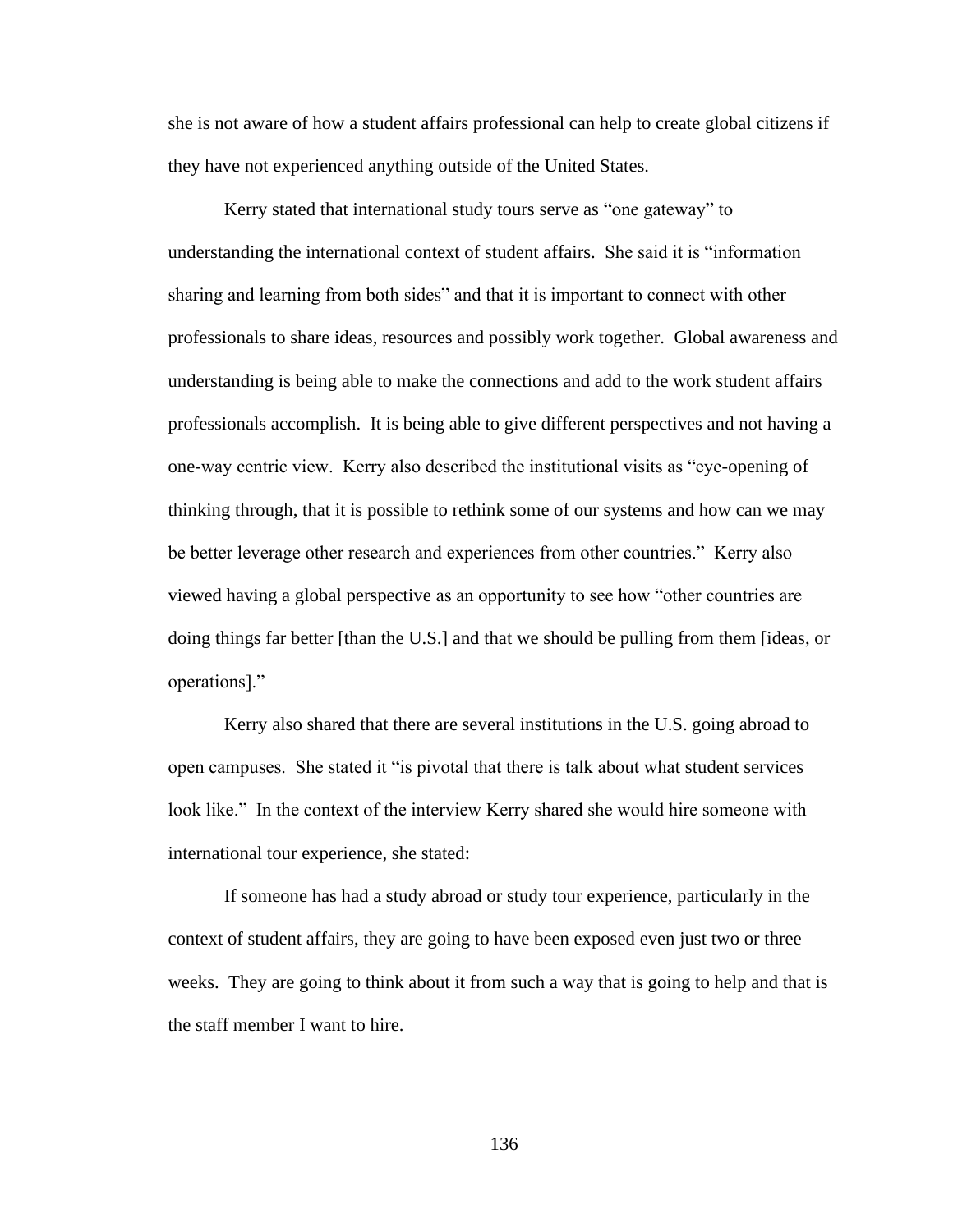Kerry, in discussing if sending staff to help open new facilities abroad because that person should be able to view student affairs and higher education with a different lens, that it is not about "this is how we do it in the U.S."

Jessica viewed international study tours as providing insight into student affairs as "you are going into a field and you know that you will be serving students from all over the world." However, it is also "important to have that perspective and be able to have experiences of what it is like being away from home, being away from what you are familiar with, what you are used to." She talked about the need to be able to relate to students and help prepare U.S. students to travel abroad. She focused on study abroad and the sharing of information with students about those experiences available.

# **Career Paths**

Witkowsky, Mendez and Arminio (2018) stated that their study participants "were exposed to new career options outside the US, changed their perspective of their role in US higher education, expressed interest in furthering their knowledge of and exposure to new cultures and ideas, and committed to supporting campus-wide internationalization efforts" (p. 773). For this study a few of the interviewees shared that working internationally would be something they would like to explore. Some looked at it in terms of professional positions; another was interested in possibly serving in a staff role on a tour. Tucker and Weaver (2013) study reinforced that those who participated in international study tours were willing to consider opportunities that they may not have considered previously until this experience. Ashley was willing to explore possible international employment positions and said if it was "the right position and a good salary, I would accept in a heartbeat." Because of her study tour, Xiomara is also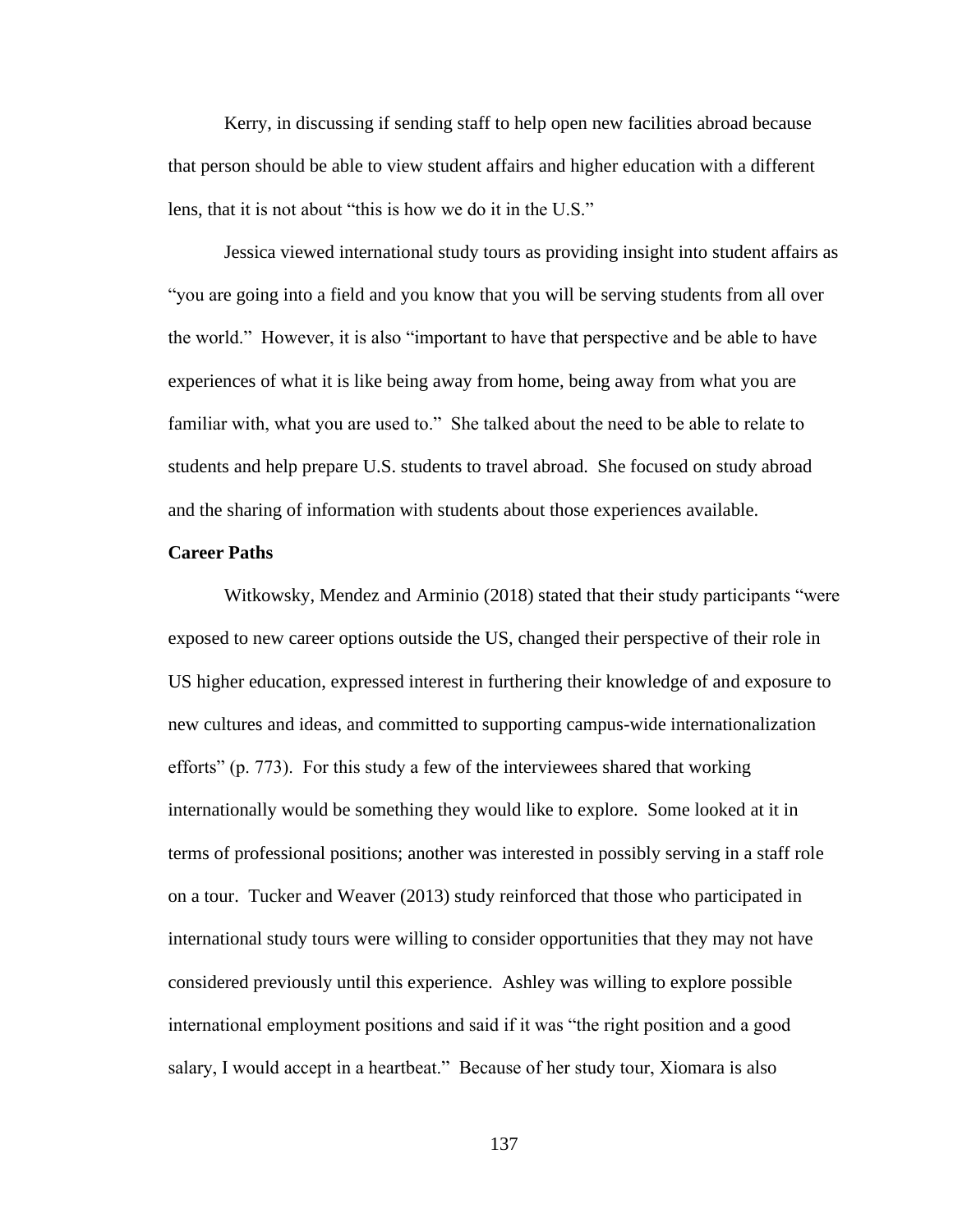interested in researching and possibly applying for international job opportunities. Nathan discussed an interest in serving as a mentor for a professional association and be able to participate in a professional exchange to South Africa, for which at the time of the

interview he had applied.

While David was being interviewed for this dissertation study, he stated that he was looking forward to working in international admissions which he is transitioning to as part of his new partnership with a university in the Caribbean. He shared that he had begun to review notes from his trip regarding organizations, affiliations, and partnerships. Other interviewees also shared their interest in applying for positions abroad, possibly working for an American university with a satellite campus.

For Trisha, international study tours were an opportunity to review and to connect with the notion of leading a tour herself in her current role at the University of Denver. She shared she is particularly interested in leading a tour to Belize, but she also shared she is interested in leading a study tour to Norway and Sweden relating to the topic of leadership currently her focus at work.

After her experience in Luxemburg at the Transatlantic Dialogue Conference, where she was a presenter and had a taste of helping with the conference as a transcriber of an educational session, Ashley was able to find employment (post-graduation from her master's program) using this experience. As part of her current full-time position, she was able to connect with the Transatlantic Dialogue Conference again. She was able to travel with six undergraduate students to the Conference, as well as being part of the planning committee for the 2017 Conference. She shared that she is fortunate to have an employer who is supportive of her plans to introduce to her students a chance for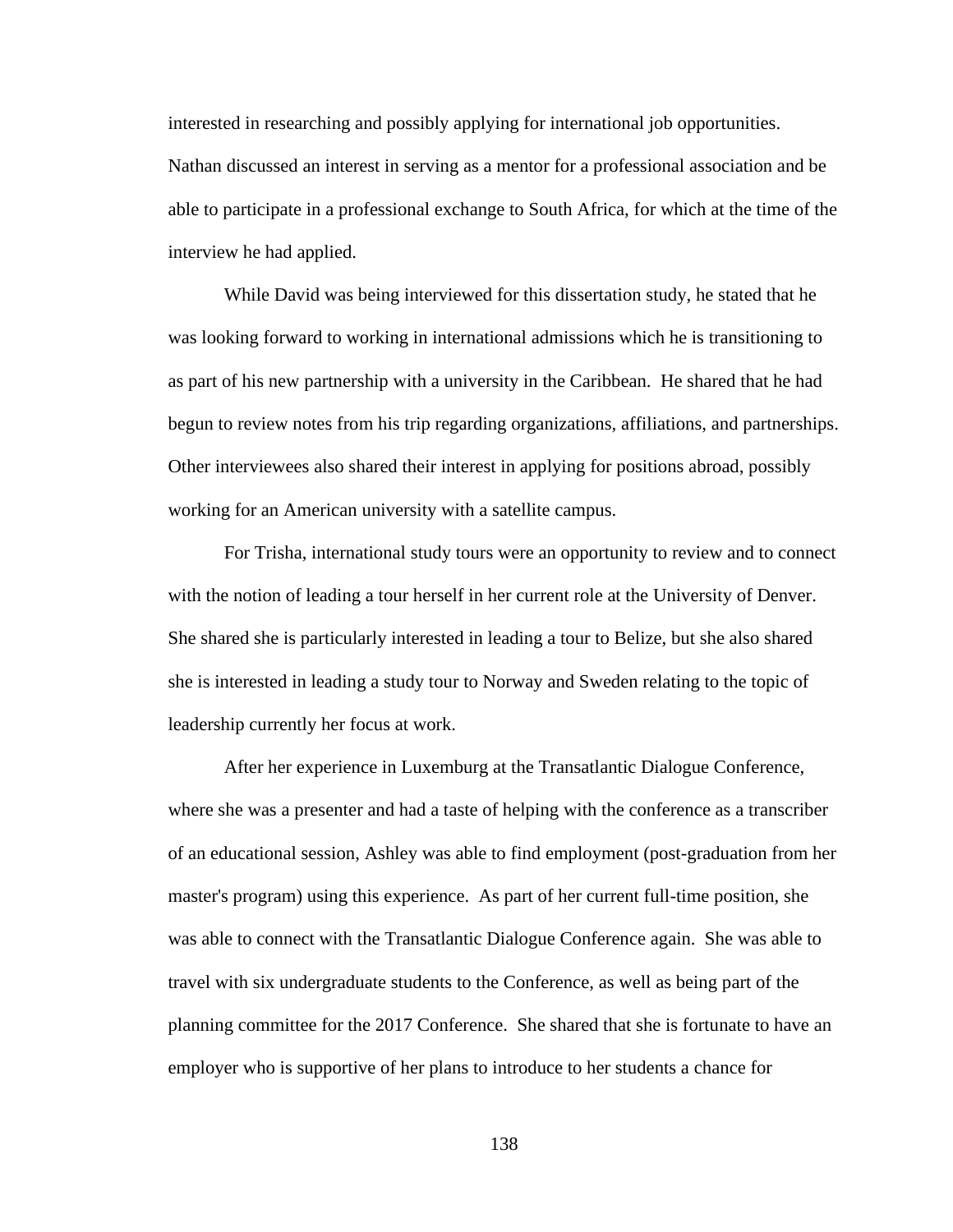beneficial international travel and an opportunity to attend an impacting conference. She currently serves on the 2020 planning committee and is very engaged in ensuring that once again the Transatlantic Dialogue Conference will be successful.

As a result of an international tour, professionals may develop an interest in particular topics to research or learn more about, even if not a direct part of their functional area or direct work. Nathan shared that he is interested in understanding the masters' and doctoral degrees in other countries, particularly the process in South Africa because of the conversations he had with individuals. Colleen shared she liked marketing and helping students gain awareness of AIDS in South Africa. She shared possibly using the awareness pieces she saw and combining those concepts together with other marketing efforts topics like Mental Health and/or other student issues to the United States.

Because of the international tour, Ashley became interested in learning more about multicultural programming. She shared that being aware of the historical context of a country is important. During her tour, she shared there was a lot of discussion about social justice in Europe. She chose a job after graduate school in housing but the department was committed to teaching cultural competency. She applied for a position to continue her work within residence life while allowing her to continue teaching and advancing cultural competency education.

Colleen reported the South Africa tour as having a lot of housing components, particularly housing tours. She wished that the tour participants could have "seen more of the institutions" and could have taken "a leisurely stroll through campuses." However,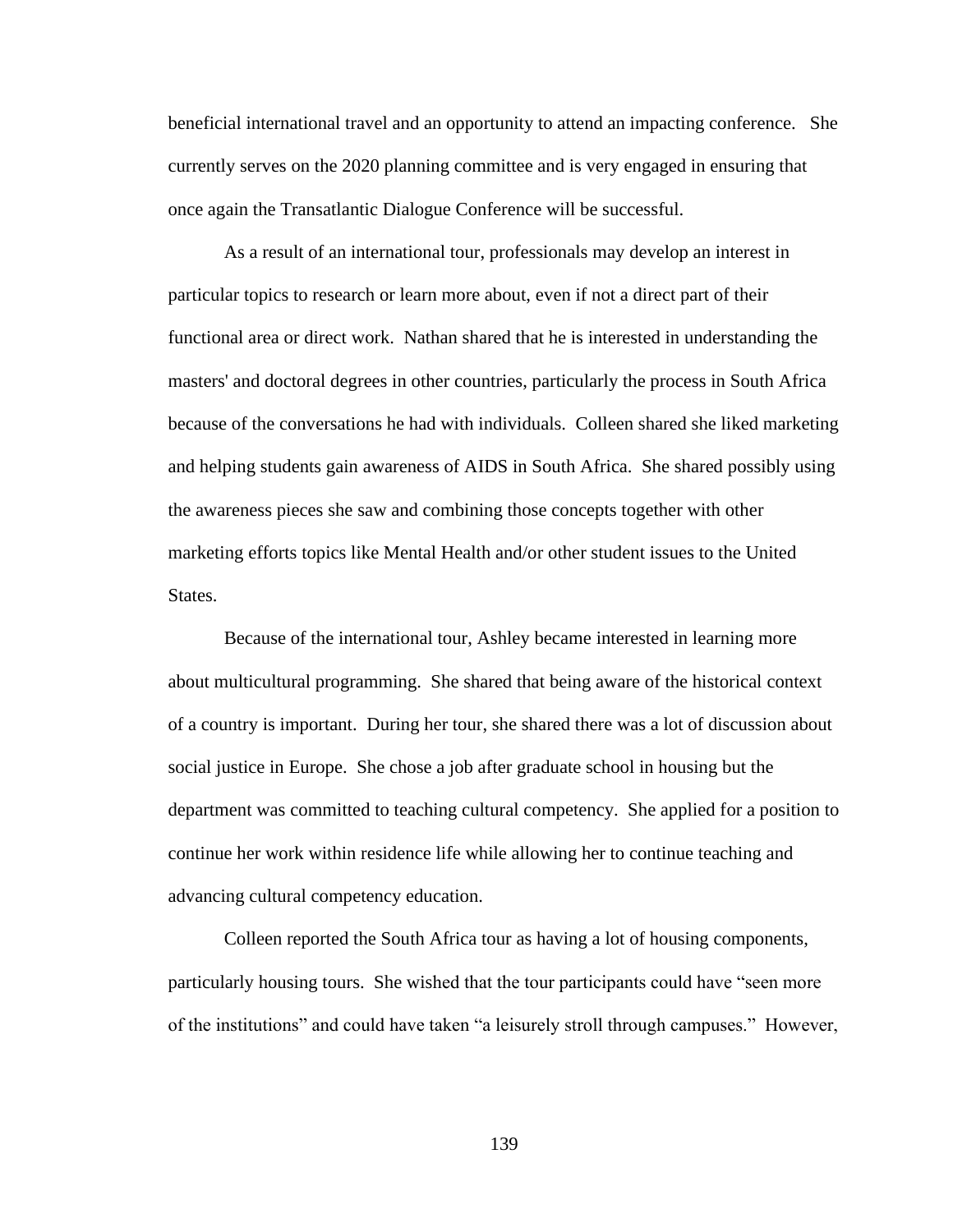because of the schedule, many of the planned activities were very structured and did not allow for deviation from the planned itinerary.

# **Intercultural Communication**

Participants within this study shared and discussed how they handled variations of intercultural communication following their study tour. The definition used for this study is "the ability to behave effectively and appropriately in interacting across cultures" (Martin & Nakayama, 2010, p. 47).

Aryn described how she has changed the way she discusses social justice issues since her trip to South Africa. It has provided her the push to become involved in social justice issues and to research other opportunities to further evolve her approach and thoughts related to social justice. Xiomara also shared that she had modified her language usage because of her tour experiences.

Calvin enjoyed having dialogue and conversations with his peers and with the international colleagues he met on the international study tours. He pointed out that the usage of particular words or vocabulary in regard to higher education were sometimes different in the United States compared with the United Kingdom or European higher education. It was important to be aware of the differences to understand what the professionals were really discussing. He provided the following example to illustrate the differences. In the United States, "socio-economic status" is referred to often in higher education while in the United Kingdom the conversations and descriptions revolve around "class status." He said that "it was interesting to see that there were similar desires for impacts with two different paths for how they would accomplish those" referring to working with college students.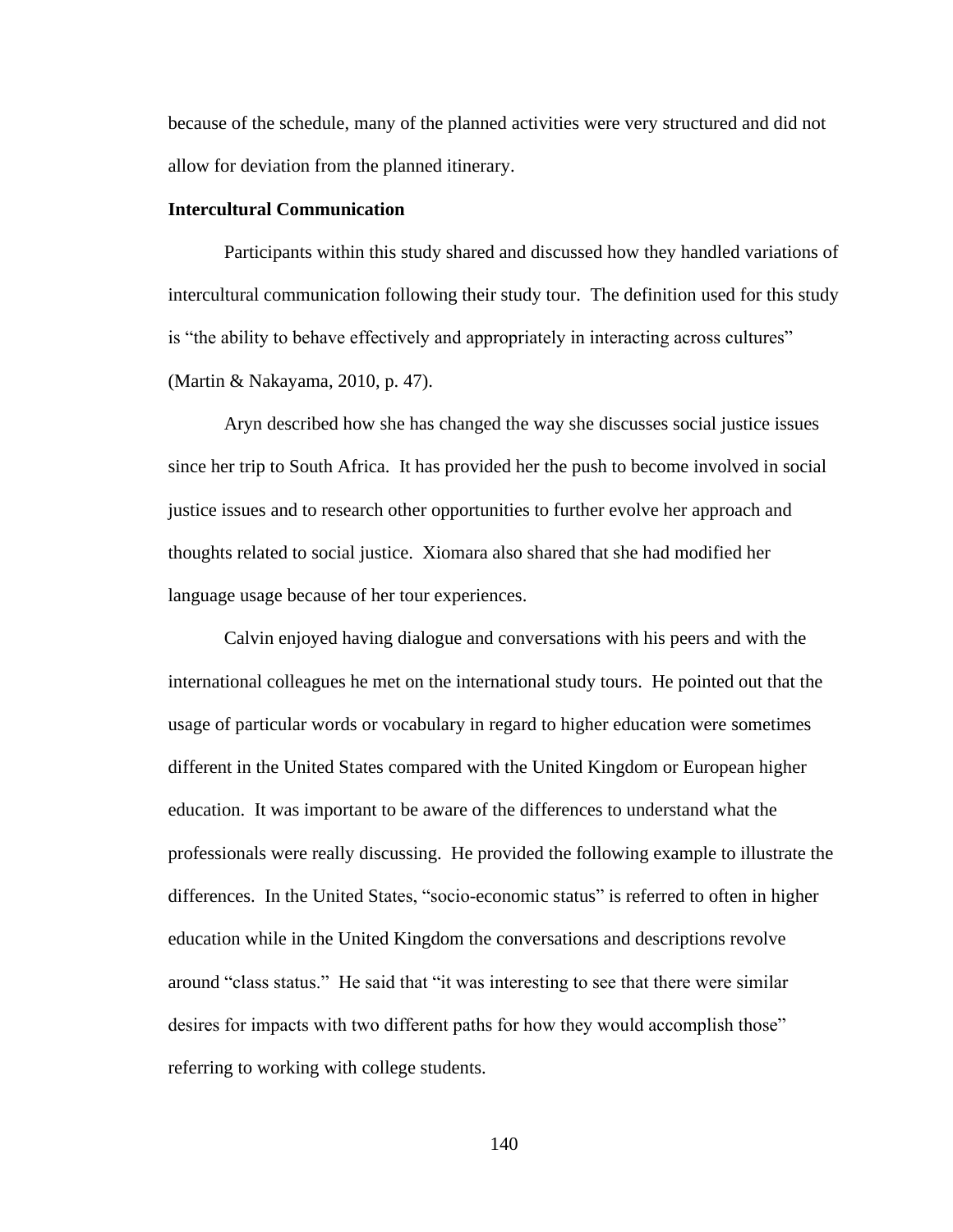For others, there had been problems with the organization of the groups or the group dynamics. Colleen spoke of a group dynamics situation while on her tour to South Africa. She explained that sometimes when groups are brought together

some individuals were more professional than others and that caused the conflict amongst all of us. Everybody noticed it [and] at the end of week one everybody was getting on everybody's nerves and at one point we said we need to be debriefed separately.

The separate debriefings provided her group a chance to vent about the issues being faced and come up with a solution to their frustrations. Even in a negative experience, providing these moments of reflection and providing moments for conversation are important to process what is being experienced. Younes and Asay (2003) supports and "suggested that including meetings for group reflection were critical to their learning, not only about their areas of interest but also in learning about themselves" (p. 146).

In keeping with group dynamics issues, Kerry, as the student coordinator for the New Zealand tour, reported that she was always aware that there could be group dynamic issues. Calvin also expressed that during his tour there had been some moments of "drama or pettiness or disagreements" but also there were "breakdown in communication and people had frustrations." When traveling with large groups of individuals with different personalities and priorities, disagreements or moments of frustration can happen. However, it is how the groups and individuals react during those moments that determine the effect on the group. The moments of frustration did provide learning opportunities in interacting with others.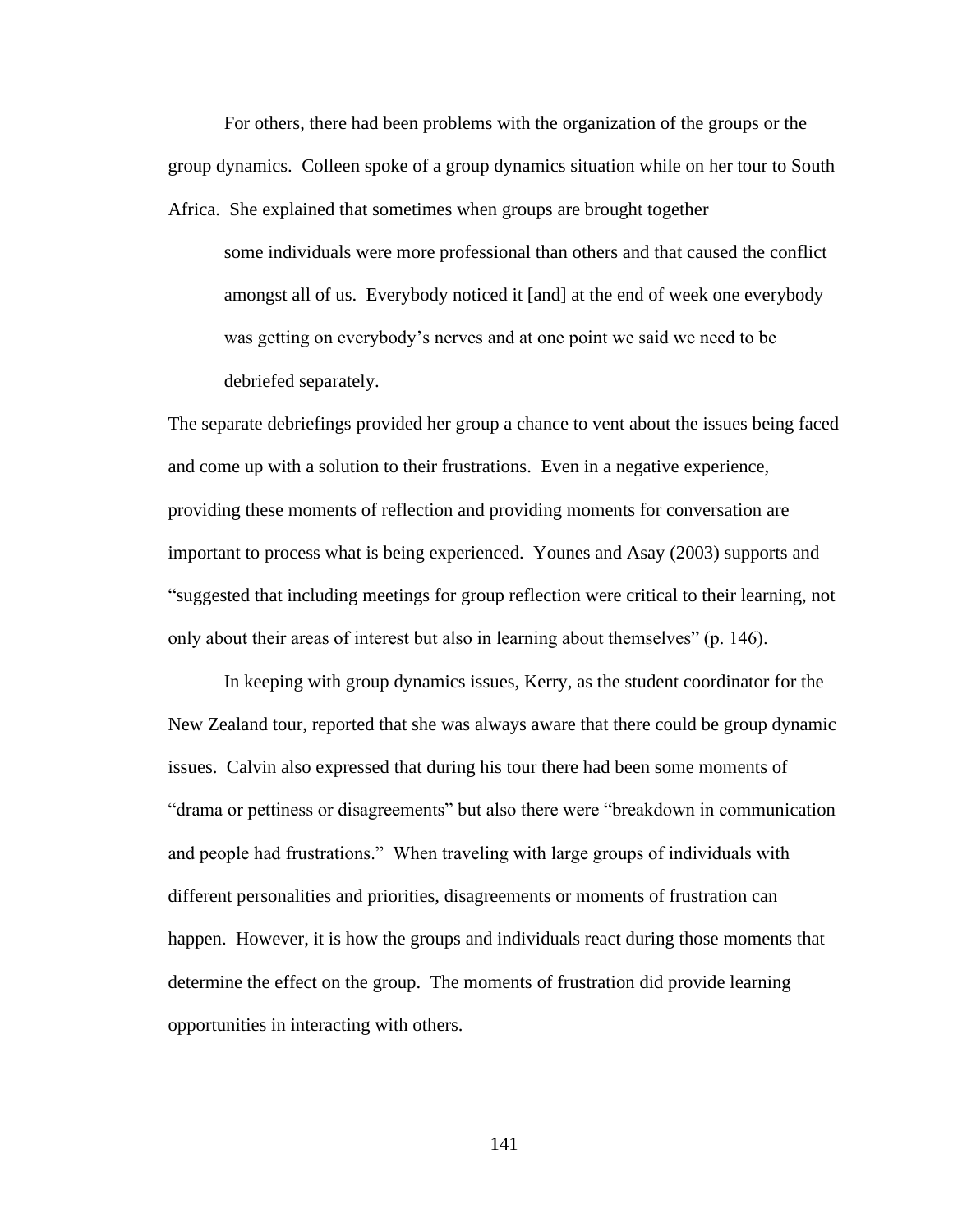# **Self-Growth**

Developing new skills was a common theme of the participants, such as navigating public transportation, becoming familiar with "how to travel" and what to bring. For a few, it was the growth of confidence in their ability to manage travel to other countries in the future.

Ashley explained that her traveling has increased since she went on her study tour. She has gone to the Bahamas and Jamaica, and at the time of the interview, she was planning on visiting Honduras, Belize, and Mexico. She expressed her desire to continue traveling and she has been pushing her friends to travel more as well. She commented that

it was so foreign to say 'like I'm gonna go to Europe' and like just travel through Europe…. that seemed like such a scary idea because this is a big thing that we talked about that looks cool, but I've never been outside the United States except for Jamaica, so it just didn't seem feasible.

These sentiments were true of a few other interviewees. Ashley described it as "practical confidence" and "understanding and navigating the various different kinds of languages as well as like money." The study tour participants expressed the need to be aware of their surroundings not only in terms of location but also in the social and educational environment.

Ashley further discussed how international study tours can teach some real-world lessons. She shared that one learns about "booking hotels, learning how to be safe abroad, navigating going from country to country, and the different kinds of visas or travel documents or travel options and methods that we do not necessarily always have in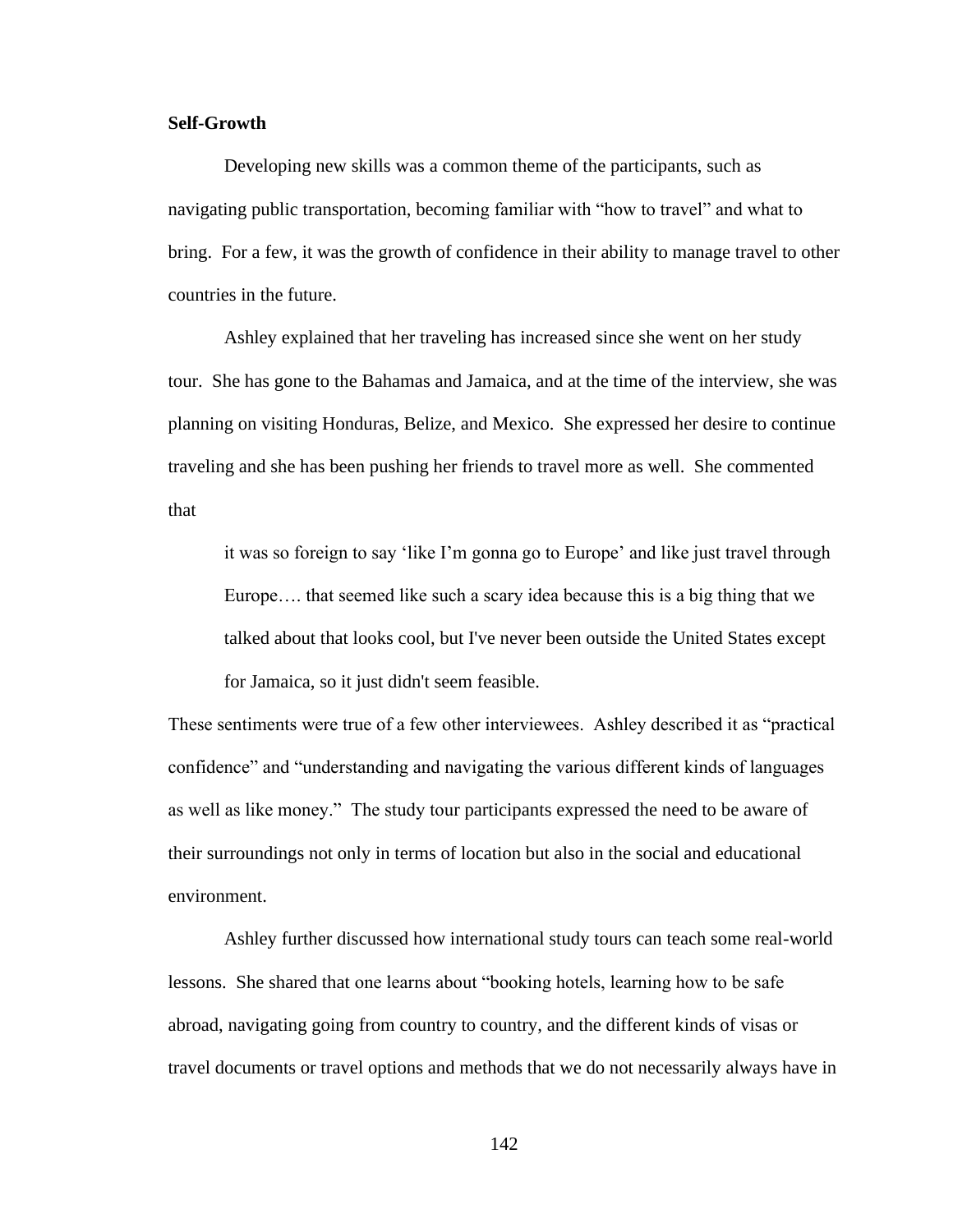an American context." She stated that as a member of the Transatlantic Dialogue planning committee, she had to coordinate her own travel for their meeting.

Some of the aptitudes the interviewees shared that they had learned from their international study tour experience, especially being on a tour with a large group of participants with different personalities, were the important soft skills such as patience, especially in learning to work with others. Calvin described as a "low light" of his European international study tour a van ride from France to Belgium. Particularly it stated:

We had a very small van and a lot of stuff and the AC was not working and people [those on the trip] were just hot and frustrated and I think some of those frustrations carried over to the rest of the day. Because of the temperatures no one wanted to talk to each other and it cut down on the amount of time you could actually process [what had been experienced earlier] or converse with individuals. Being hot and tired and just really needing a break from people, it was a hard time to engage when the group stopped at locations.

A few of the interviewees shared that the international tours were with peers or friends from their educational program, either masters or doctoral. Aryn spoke of having peers on the trip who "may have had different goals of what they were hoping to get out of the experience was sometimes challenging."

For others came the challenge and a willingness to try new things. Calvin and Jessica shared their willingness to try new food. Jessica also stated that her growth came from saying "yes" to new adventures, in particular, she described an opportunity to go zip lining in New Zealand. She described it as "I really challenge myself to just say yes to a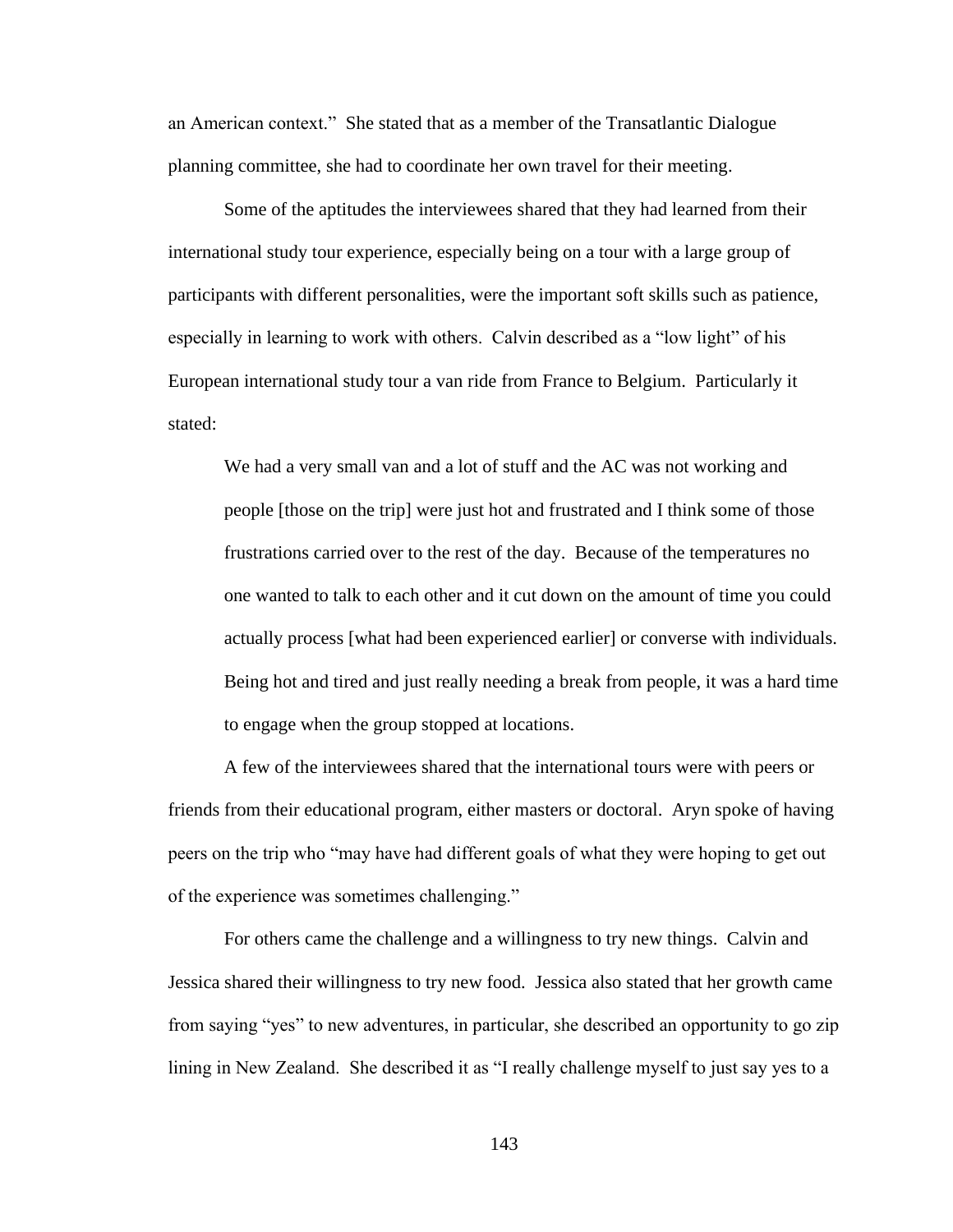lot of things I wouldn't normally say yes to" and she stated she is now "more willing to try new things and new experiences." Jessica also explained that is she is now open to meeting new people and has become more comfortable "engaging in conversations about global perspective, diversity, inclusion; those types of things are not as high risk for me because I feel comfortable having conversations about differences because I have had my experience abroad."

Travel is an opportunity for growth and in this study, Xiomara shared in her interview. Xiomara expressed that her trip to the United Kingdom was her first international trip abroad and it was an opportunity for personal growth, stating that she learned about herself and that the trip provided her now with confidence to travel. Speaking in regard to the personal development aspect, Xiomara stated she was happy to share that because of her study tour experience she would like to travel more and would like to go to Spain and Italy. She shared that because of the tour, she is open to more opportunities and experiences, not just travel, and that she has a greater appreciation for "some of the things we have" and "our country is not just the end all be all." She then shared that there are other places to go and that there "are other things happening in other countries" referring to the news, politics, and other cultural conversations. Because of her experience, she adds more news feeds to her twitter account, particularly international news. Xiomara story fits into Boyatzis (1995) explanation that "people learn most effectively when they are in control of the learning process and can choose developmental activities best suited to their personal situation" (p. 51).

There were several participants that shared that they were role modeling travel and other opportunities for peers and family. Xiomara shared that she hopes to be a good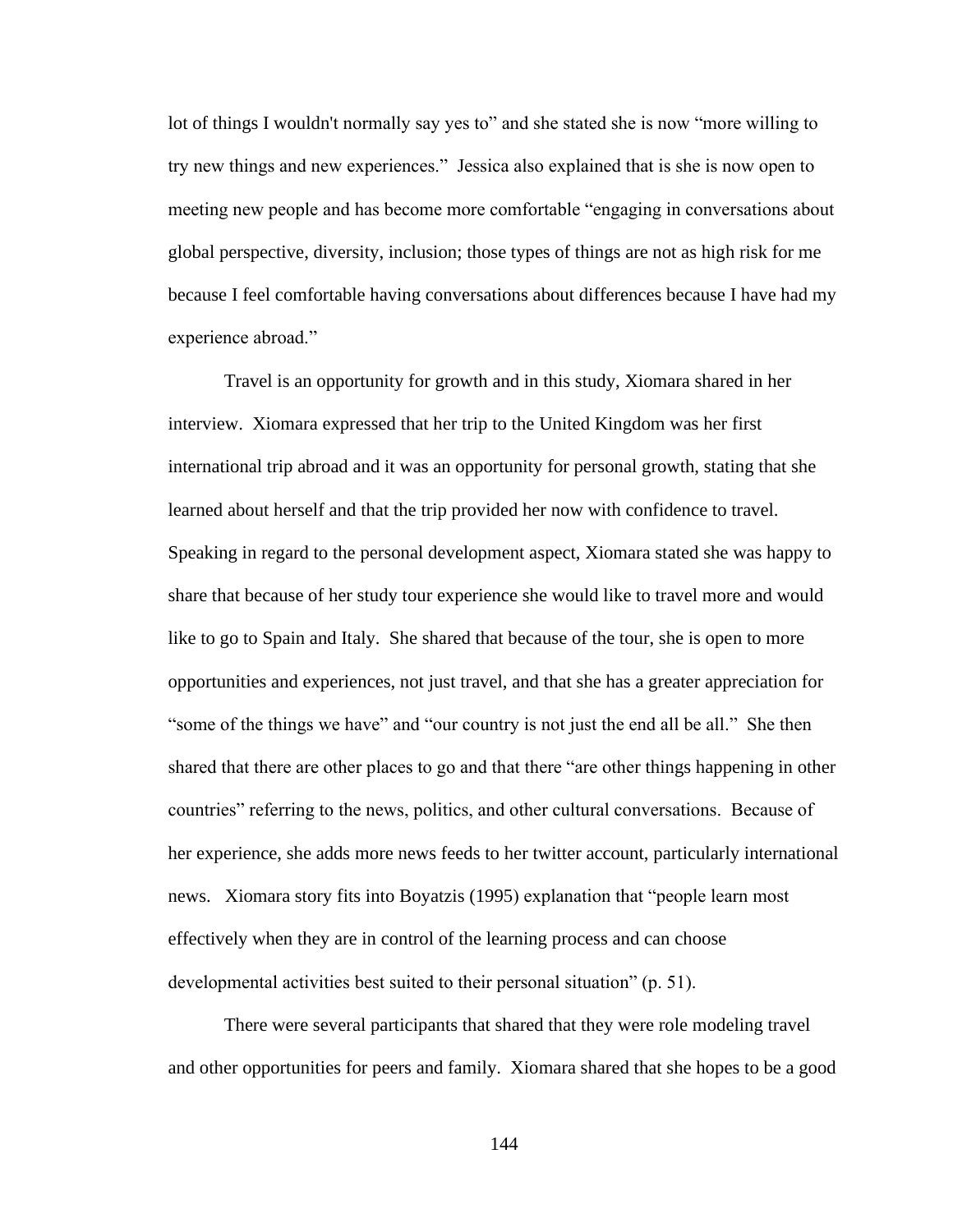role model for her nieces and nephews. She wants them to know that it is okay to step outside of one's comfort zone; she said to "go somewhere different, try something new." She also commented that her family is very much invested in her life and needs to know that she wants to "keep exploring." She wants to travel more and she does not "want to move back to Chicago and work."

Calvin served as a role model for the family regarding travel. He discussed sharing with his family about his international travels, particularly siblings who are planning on going abroad and had questions about passports, so he shared, that his experience abroad gave him "navigational capital" and he can share the information he learned with them. He has become a resource to his cousins as well who would like to have similar experiences.

Xiomara also shared that she hoped to be a role model for her family regarding travel and being exposed to the world. Xiomara expressed it as:

I hope that I role model the behavior that my nieces and nephews can take in and how I've been the type of person just to step out of their comfort zone, go somewhere different, try something new and showed my family how invested I am in my life and how I want to take the time to see the world especially in the age that I am now.

Xiomara also shared because of some cultural norms she is helping her family understand her process academically.

David has served as a role model for his family. He shared with me that the international study tour has provided him with cultural relevancy. He shared that it has changed the way he interacts with his family and friends. He said "because some do not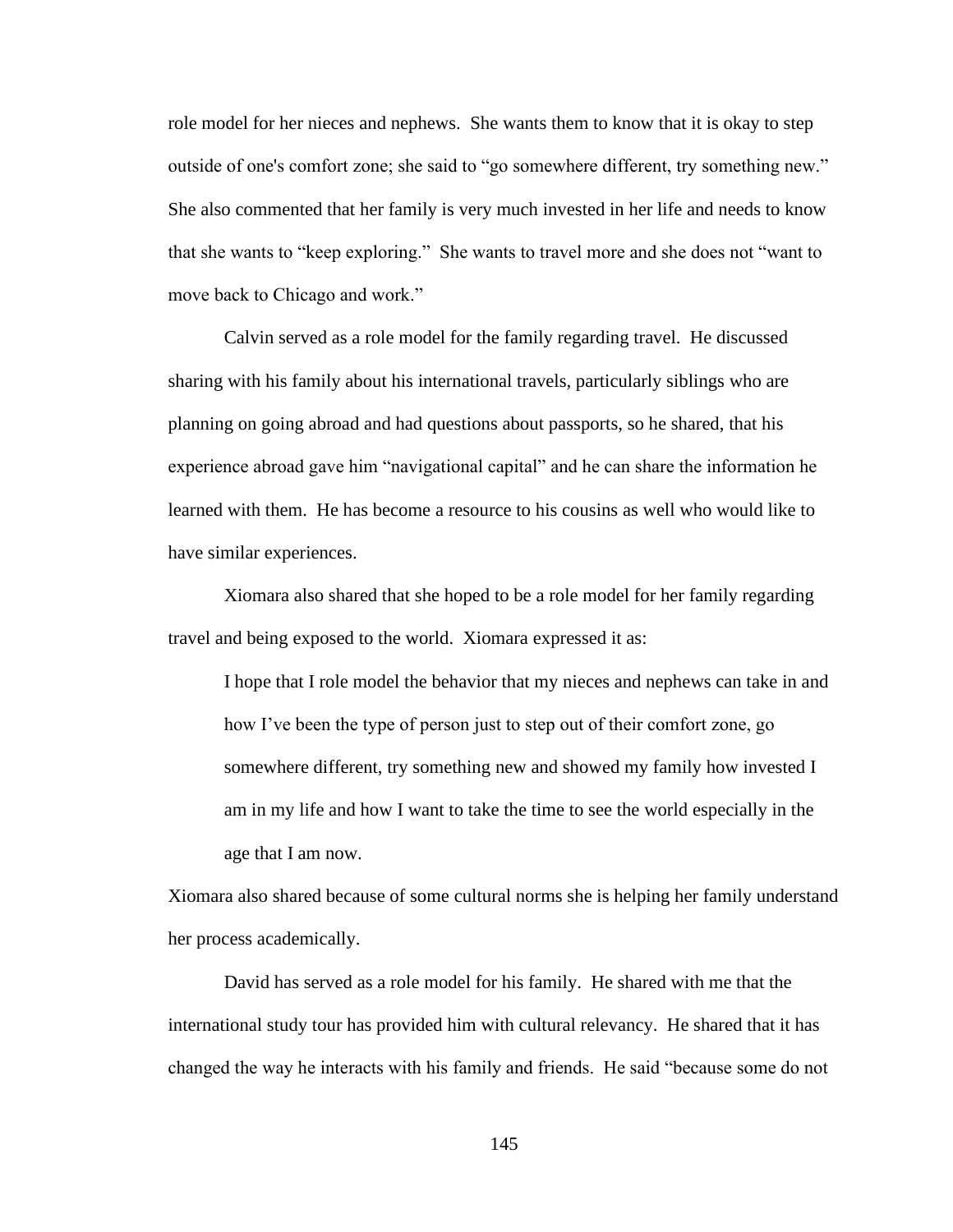necessarily have the knowledge base about what international travel looks like", but because of his tour experience, he has gained those skills. He shared as a black male "we do not travel a lot or at least that's the narrative that is portrayed" and he let me know that he "studied before going overseas and that he learned about the institutions to help frame the institutions stateside." He shared he has conversations with his family members and friends about their "desires to go abroad" and he helps so that they "can gain their knowledge base."

Xiomara shared that frustration with the schedule but also with herself. She shared:

I wasn't as privy to doing everything or going on excursions on my own and I regret that because of where the study center was located, right by the British Museum, literally two blocks away. Also in terms of scheduling we were so packed like the whole day, we would leave at eight in the morning, we wouldn't come back until five or six in the evening. You are just exhausted, you walk everywhere and take the tube. So when it was six or seven I was too exhausted to do anything else while all my other friends went out and did stuff, so I wish I had more time and stamina to actually enjoy the city.

Sometimes scheduling and activities were in the hands of the participants which enabled them to be able to explore the cities and locations to which they were exposed.

Xiomara shared about the self-perception of her identity as a Latina woman traveling to the United Kingdom. This aspect was not part of the research study but her views of how she felt she may be or would be perceived created a slight negative to her international tour experience. Xiomara shared she had gone to Scotland prior to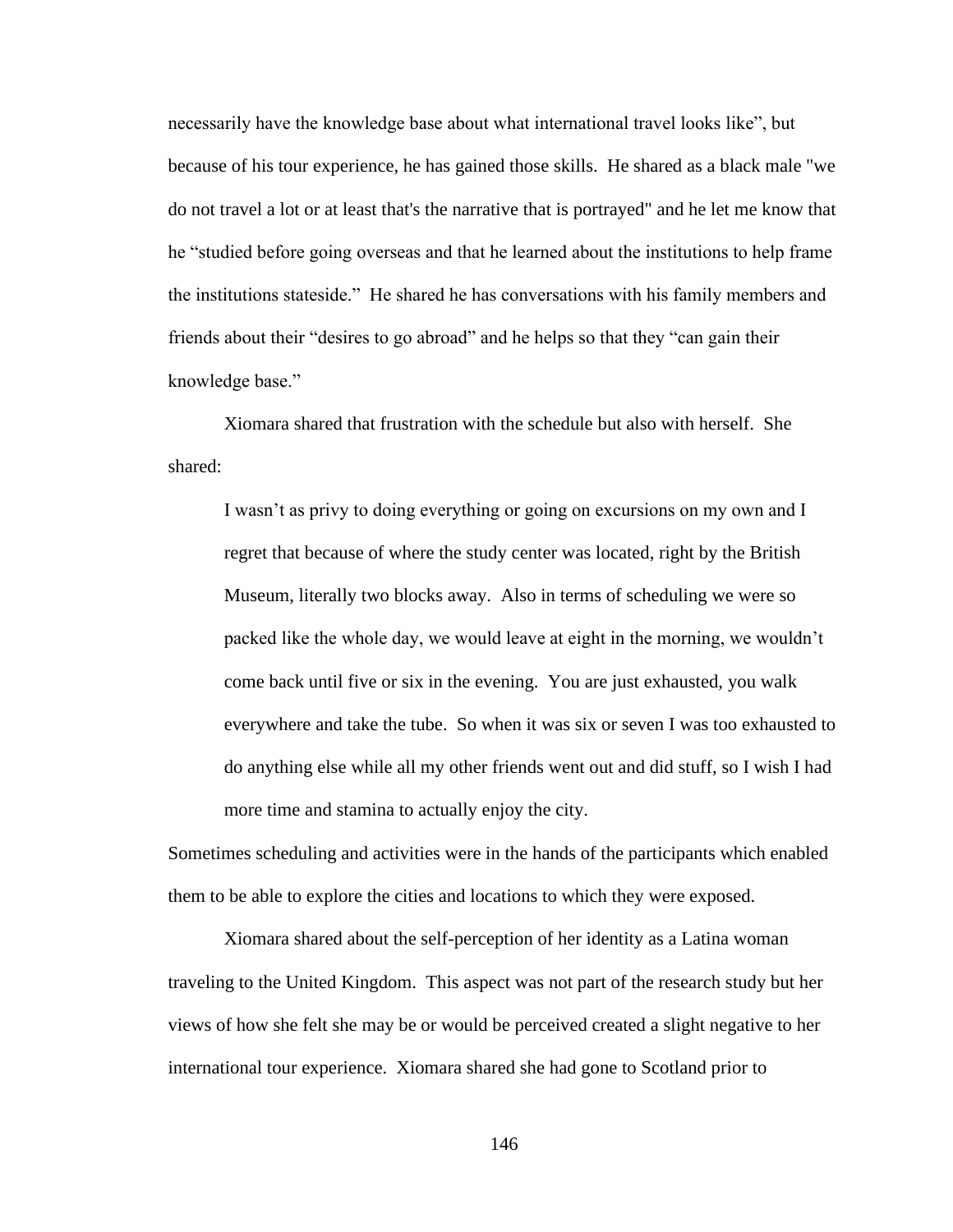connecting with the London tour experience. She traveled with a classmate and expressed:

So when we were in Scotland I had incidences where I perceive that my friend who I was with, as a white woman was treated better than me and that kinda freaked me out. I'm privileged that I didn't have any direct incidences of that. She shared:

I was worried as a Latina woman to be in this country [United Kingdom] and like I don't know if people are gonna look at me sideways, if they're gonna respect me. So I carried that experience with me to London.

### **Experiential Learning Theory**

For this study, Kolb's Experiential Learning Theory provided the conceptual framework to understand the data collected as well as the experiences interviewees have experienced. Several interviewees (Michelle, Calvin, Jessica) described taking learning into their own hands, which meant they controlled their experiences and what they were learning. Ashley described herself as a doer.

I learn best by actually doing and experiencing so the study tour for me fit my learning style because I did not have to sit in a room and learn about Europe but I also got to be in Europe and explore it hands-on engage with people and by doing that [speaking with people] was just a lot more effective [for my learning style] but did not necessarily change my [learning] style.

Several described their learning as about new food, willingness to try new food, obtaining new information that could be used in their current or future positions, as well as looking at new opportunities such as international employment (Xiomara, Ashely).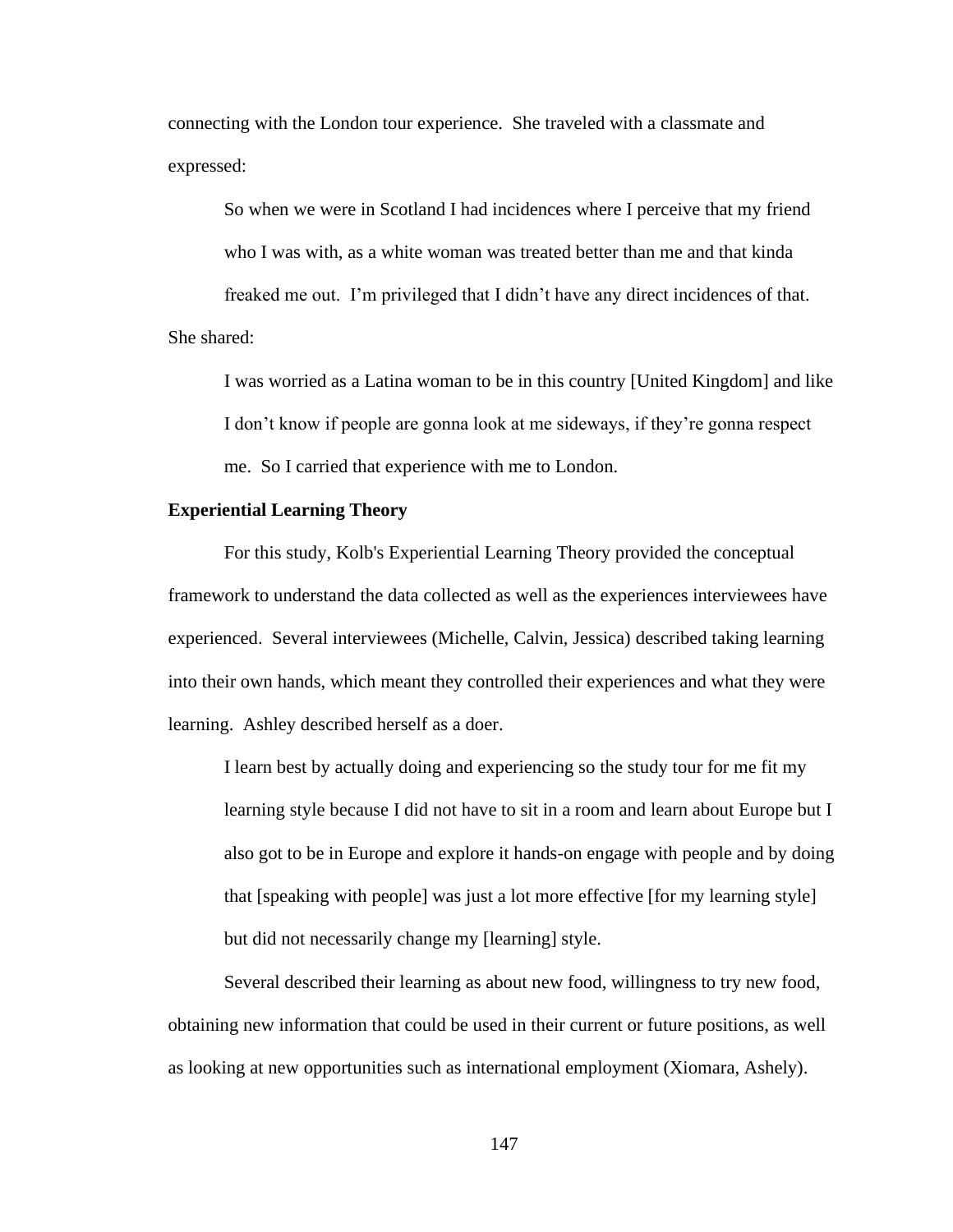Several interviewees shared that their learning occurred during moments they were not expecting, Ashley in the case of getting lost and not wanting to ask for directions, Xiomara exploring future possibilities of work outside the United States, Trisha realizing that she could lead a study tour and help students get to their destination even with travel delays and cancellations. Working through coding, reviewing journal notes, and transcripts from the interviews conducted, the researcher understood what is "meant to be a continuing spiral where the learning achieved from new knowledge gained is formulated into a prediction for the next concrete experience" (Montrose, 2002, p. 6). Other participants shared their realization of removing the U.S.-centric lens to how they were approaching international education which was the information shared about higher education may be unlike the United States. As Montrose stated, "stepping back from the experience and noticing difference, comparing and contrasting what is familiar with experiences that are new" (2002, p.6). There was questioning by Trisha about the U.S. educational system compared to the educational system in the United Kingdom, questioning whose was more effective. The learning continued during and after the international study tour trip concluded. There were several interviewees who articulated the need to continue learning and applying what they had experienced and learned.

Experiential learning is supported by the international study tour and Michelle said she realized that she liked this hands-on-learning. For her, the New Zealand trip was just that. "Getting to go abroad, meet people, talk to people, very hands-on, very experiential-based, and I didn't know that about myself that I was so passionate about this kind of experiential-based learning before that [study tour]." She would like to incorporate this way of thinking in a future doctoral program.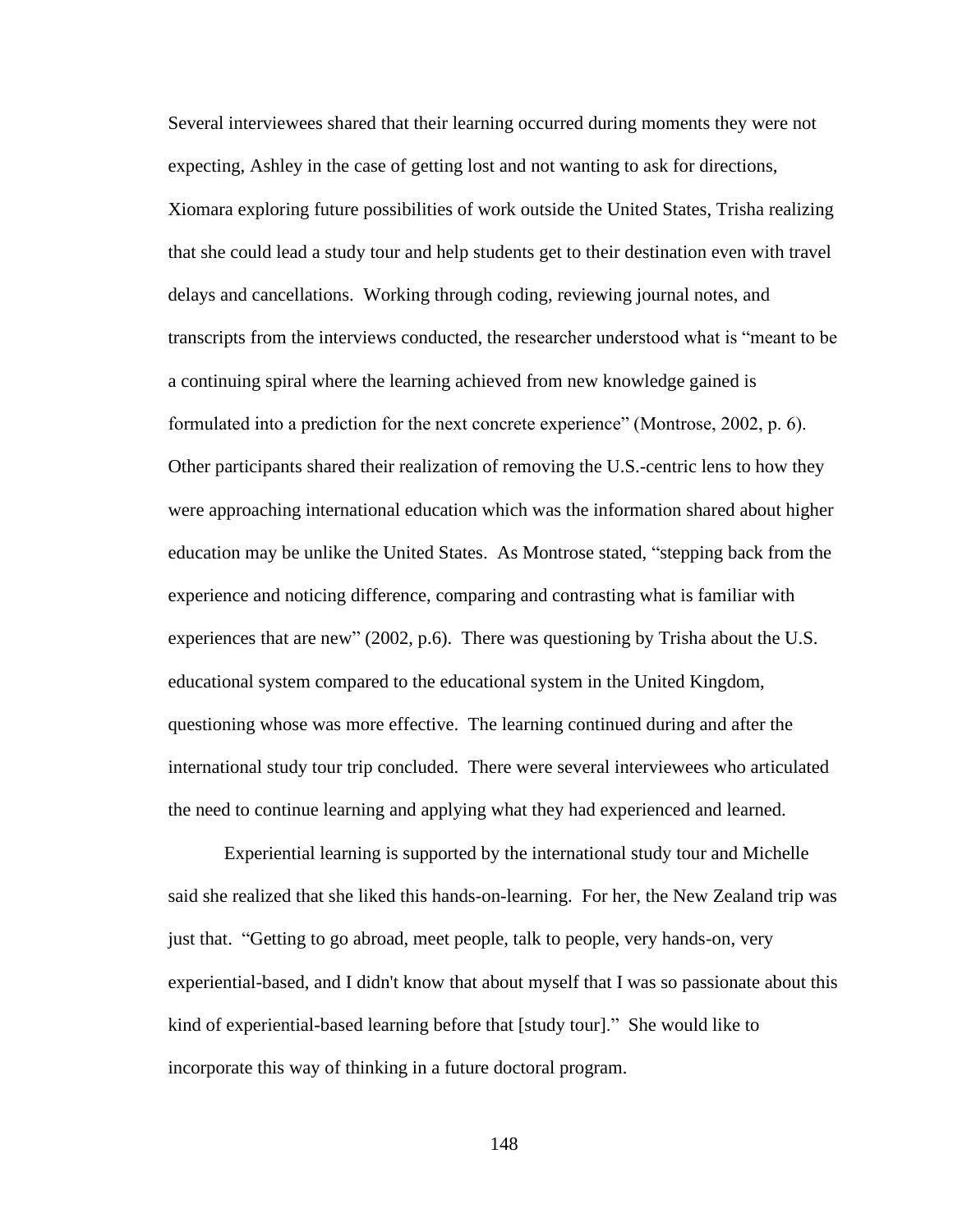### **Summary**

This chapter presented the findings related to the research question, "In what ways do student affairs administrators involved in international study tours perceive their experiences as furthering their personal or professional development?" Participant profiles were introduced to have a clear understanding of those involved in the study.

Participants provided responses to questions regarding their tour experiences, including why they attended the tour they chose, whether they perceived changes in their values, the ways in which they interacted with peers and friends on the study tour, and if the study tour impacted the way in which they view student affairs. Participants were also asked if these study tours are professional development in their opinion and with resounding support, the participants articulated that international study tours are professional development. For several participants, the opportunity to go abroad was a reason to attend a study tour.

The 12 participants provided insight that was helpful to understand the international study tour experience. The themes that emerged provided an understanding of the impact international study tours have on professional and personal development. The themes that emerged from the study were: transformational experience; global awareness; career paths; intercultural communication; and self-growth.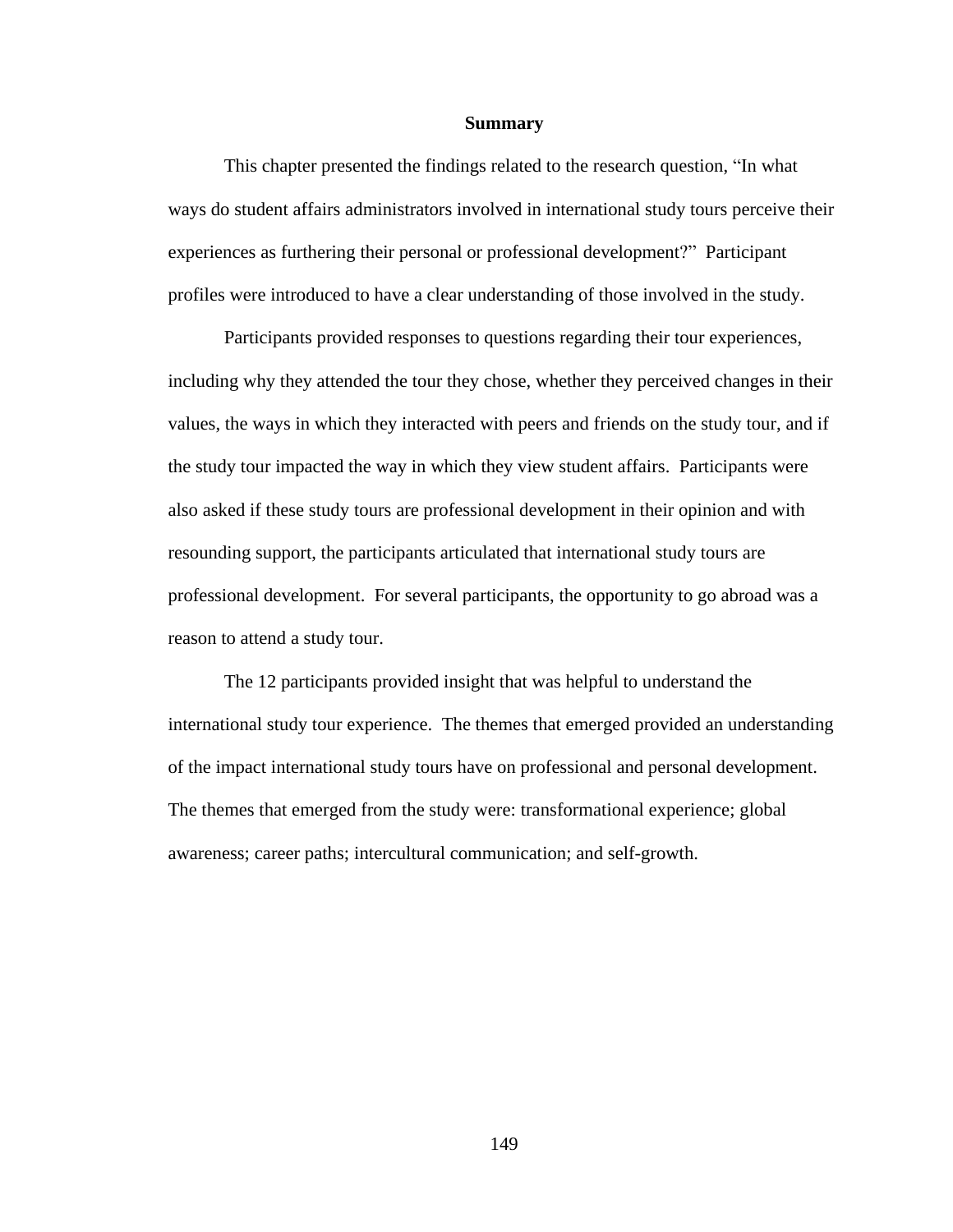### **CHAPTER V**

## **CONCLUSION**

#### **Summary of Study**

The purpose of this study was to gain an understanding and insight of the role that international study tour experiences has on the professional and personal development of student affairs professionals. This study was conducted to fill the gap in the literature regarding student affairs professionals' reflections on the value of international study tours on their professional and personal development.

The researcher interviewed participants who attended an international study tour sponsored by Bowling Green State University (BGSU), Central Michigan University (CMU) or Miami University which host tours that are two weeks in length or Florida State University (FSU) which hosts an international study tour of a one-week duration. Those interviewed were asked about their international study tour experience and demographic information about their tour. In addition, they shared information about their pre-departure education sessions, which country or countries were visited, any educational components required for their courses, and any required readings, papers or presentations. Participants willingly shared information about what they learned from their tour as well as their view of higher education and student affairs.

In this chapter, the researcher discusses the implications and provides conclusions about the findings of this study.

### **Review of the Study**

This study was developed to understand the ways in which international study tours contribute to student affairs professionals' personal and/or professional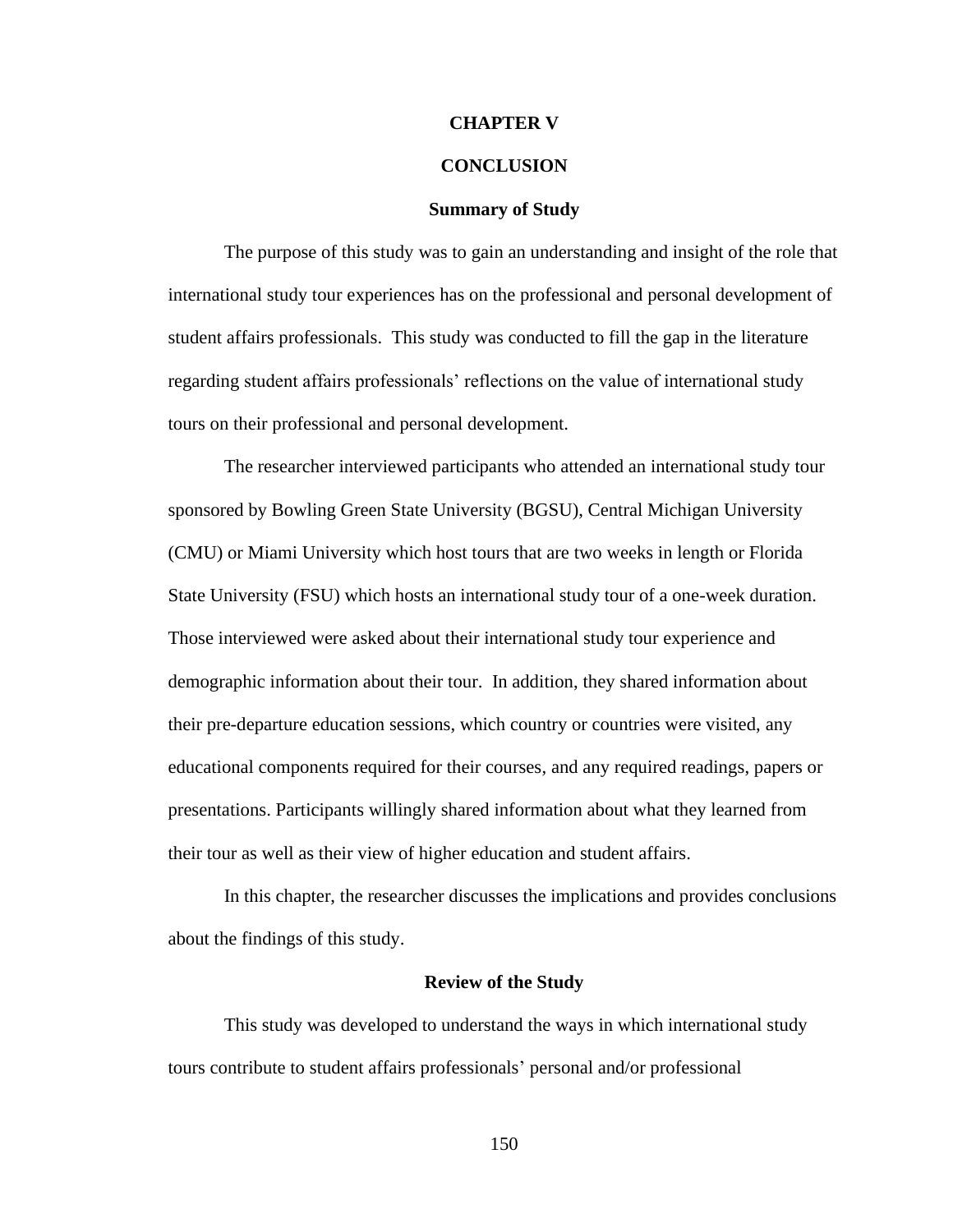development. This area has not been explored in the study abroad literature which mostly focuses on undergraduate students' development and growth, graduate student development and growth, and faculty professional growth. The results of this research may inform student affairs professionals and decision-makers of the importance of participation in international study tours in terms of professional and personal growth and development.

Interviews were conducted via *gotomeeting*.*com* with twelve participants who were student affairs professionals who had previously attended a one-week to three-week international study tour. A semi-structured interview process was used to be able to obtain rich data. Participants were asked a succession of questions to obtain an understanding of as many aspects of their international study tour experience as possible. Member checking was conducted with each interviewee to ensure accurate transcript information and each interviewee was provided copies of his/her transcript for review. The researcher used journaling as a means of validity for the study. This journal served as an instant source of reflective material, allowing the researcher to recall and review the participants' conversations and statements. These reflections revealed possible areas in need of clarification and a reframing of questions for the follow-up interview to capture explanations and additional thoughts.

#### **Research Question**

This qualitative research study addressed the gap in the body of literature, seeking to gain an understanding of and insight into the role that international study tour experiences have on the personal and professional development of student affairs professionals. The research question for this study was: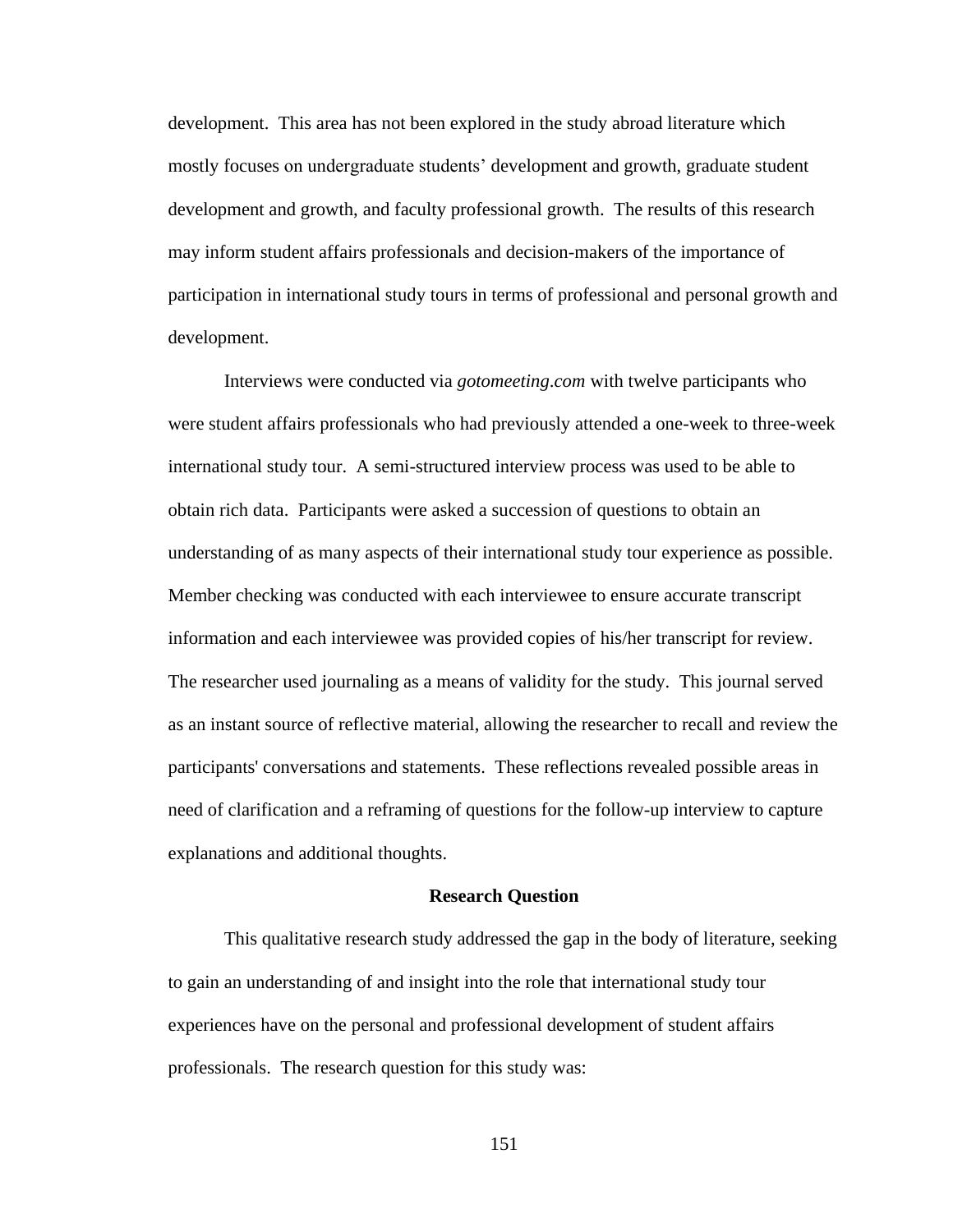In what ways do student affairs administrators involved in international study tours perceive their experiences as furthering their personal or professional development?

### **Revisiting Experiential Learning Theory**

Kolb's Experiential Learning Theory, which is learning from doing, particularly learning from experience (Kolb, 1984), served as the conceptual framework to explain the type of learning described by international study tour participants. The theory has four specific learning styles and a four-step cycle of learning that includes opportunities for experiencing, reflecting, thinking, and acting based on an experience or opportunity. Knowledge is created through initial experiences, followed by reflections, thoughtful development and eventually alterations of experiences (Kolb, 1984).

The findings of this study support Kolb's experiential learning theory. They add to other studies that use experiential learning theory as a framework and establish an explanatory theory to support international study tours as professional and personal development of participants. In support of Kolb's experiential learning theory (1984), participants learned from the pre-departure information sessions and from the institutional visits as concrete experiences. Reflective observations of the international study tours were obtained from the journal entries and random moments of reflections as well as group discussions. Abstract conceptualization was derived from applying lessons learned to their own professional positions or institutions of employment and finally, active experimentation consisted of the actual implementation of the lessons or ideas learned.

This section expands on and discusses each of the points of the theory. Participants in this study often discussed within their examples of their tours their own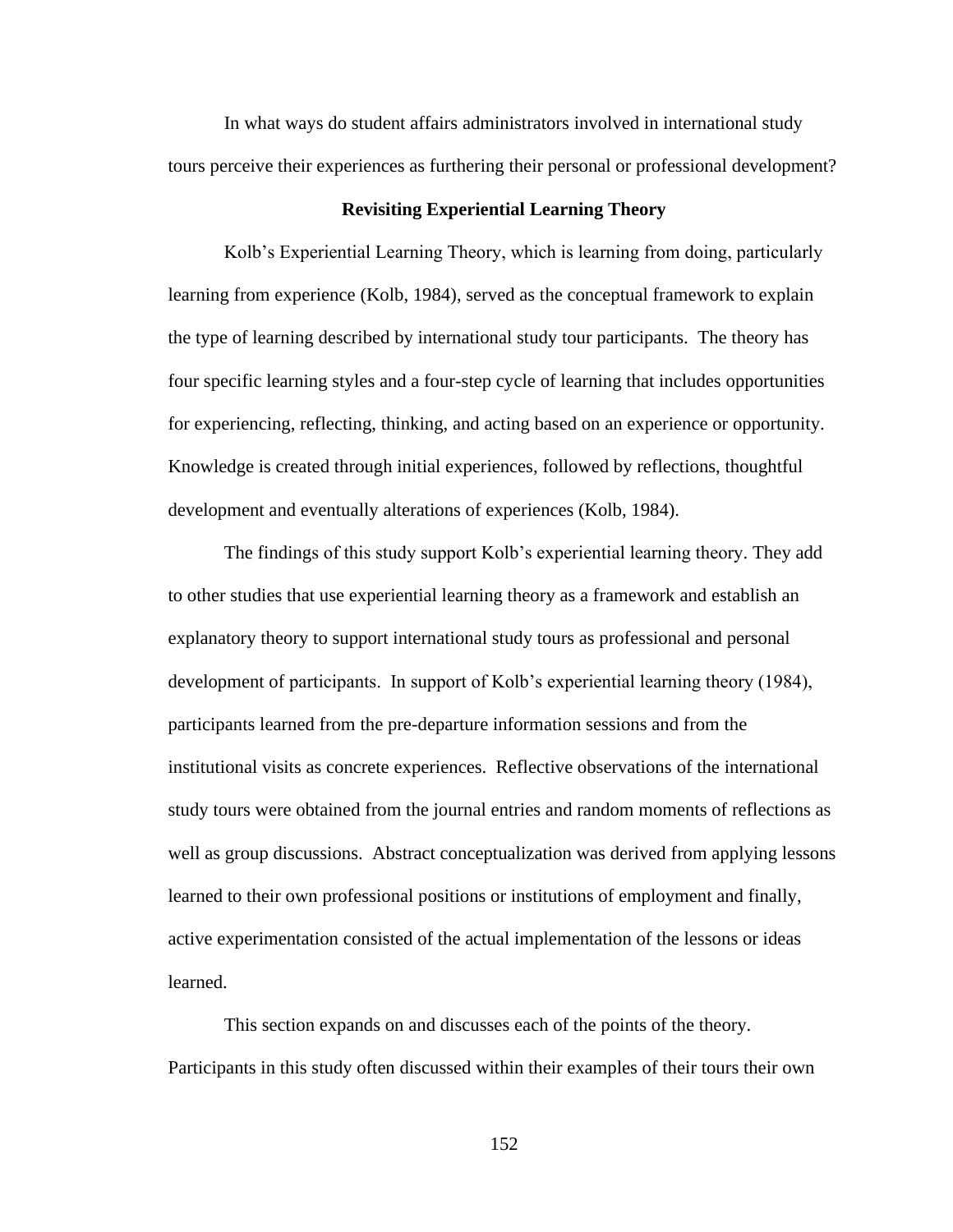experiential learning that took place within the international study tour. Participants reflected on their international study tours by sharing that their institutional visit information included opportunities to connect with other professionals and a chance to learn about programs or develop an understanding that these professionals were dealing with similar issues or concerns as students. For some of the participants, the favorite part of the tour was the opportunity to take time to speak with professionals at an institution and make arrangements to continue the conversations at a later time. The participants believed that these visits provided a deeper understanding and connecting of the information learned in their pre-departure sessions and gave more context and support to the materials such as readings, presentations, and information shared as background for these institutional visits. For some of the participants traveling abroad was a first time experience. They spoke about how the whole travel experience - from learning to navigate the whole travel process including visas and passport applications and airline travel, to the actual arrival to the study tour country(ies) - was all was part of their personal development.

With respect to reflective observations, participants shared their thoughts about how important it was to process the information they were learning during their actual international study tour. There was a need for reflection with their peers as well as for the moments for personal reflection which had been scheduled during the tours. The participants shared that at times they had needed to process what they had observed and connect it with the pre-departure information previously received. Even at times when there was group discussion regarding personalities, the reflection time was needed to process the feelings resulting from said dialogue. The reflection process was not limited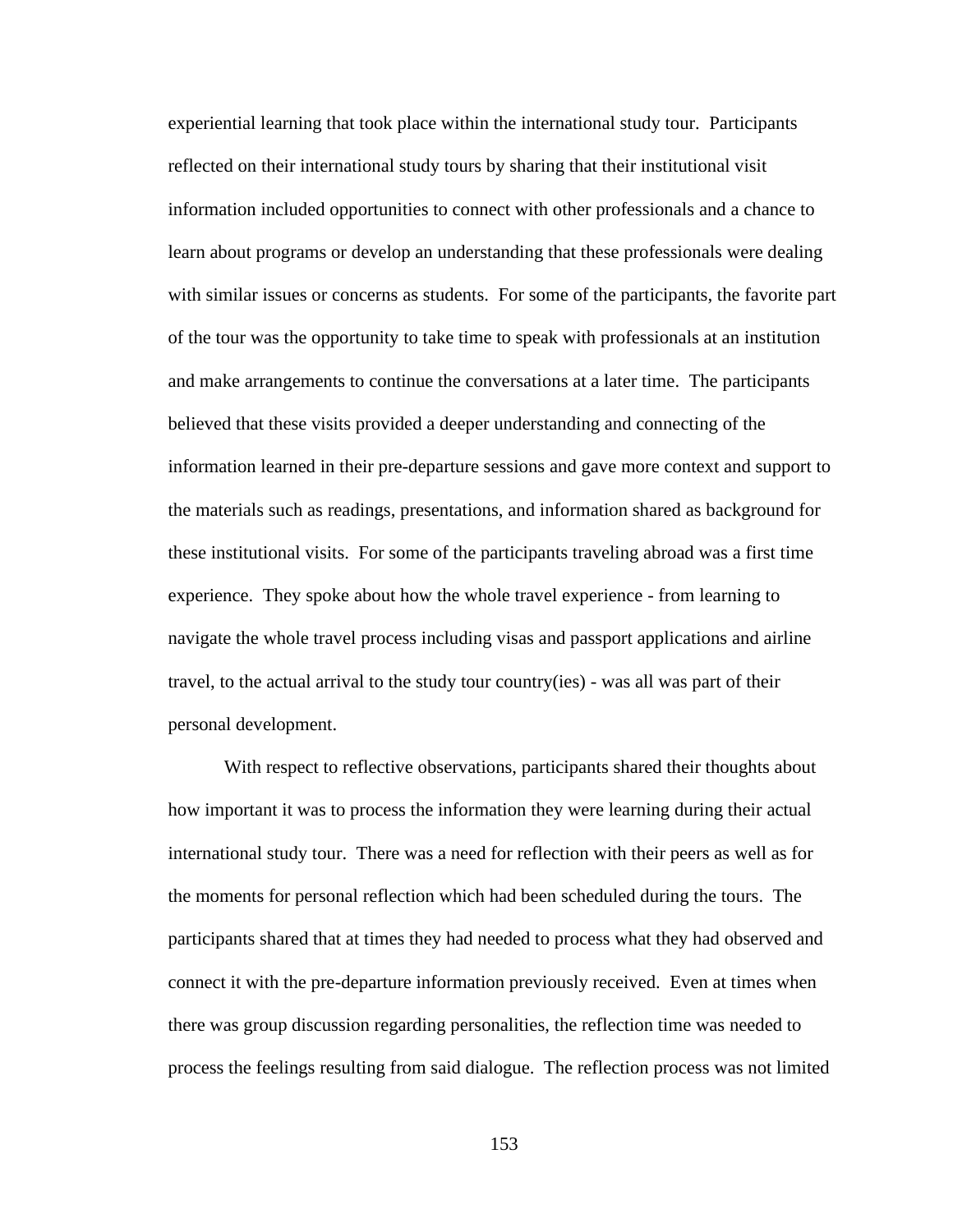to the educational components of the international study tours, but also there was a need for reflection regarding personal growth.

The abstract conceptualization for the participants involved the subsequent application of the lessons learned on the tour to their own professional positions or institutions at home. Several participants shared that their views of higher education had shifted or were now more questionable because of the international study tour. They also pointed out (if they were master's students) that they were more willing to share information in their classes, as well as provide context to others regarding international study tours.

Regarding active experimentation, several participants described their implementation of an idea from start to finish following their international study tour, and their joy at having been able to see their idea unfold and be successful. Other participants expressed their sense of personal development as a new sense of independence and a willingness to travel internationally. They are interested in traveling with others and feel confident that they are now able to do so.

The researcher proposes that the findings in this study makes a case that Kolb's experiential learning theory is applicable in terms of international study tours and the personal and professional development of student affairs professionals who participate in international study tours. This study adds to the studies which use Kolb's experiential learning theory to solidify the impact of these tours on professionals.

This study also has implications for furthering the use of Kolb's experiential learning theory in support of international study tours. The findings relating to how the participants professionally and personally developed from their experiences supports this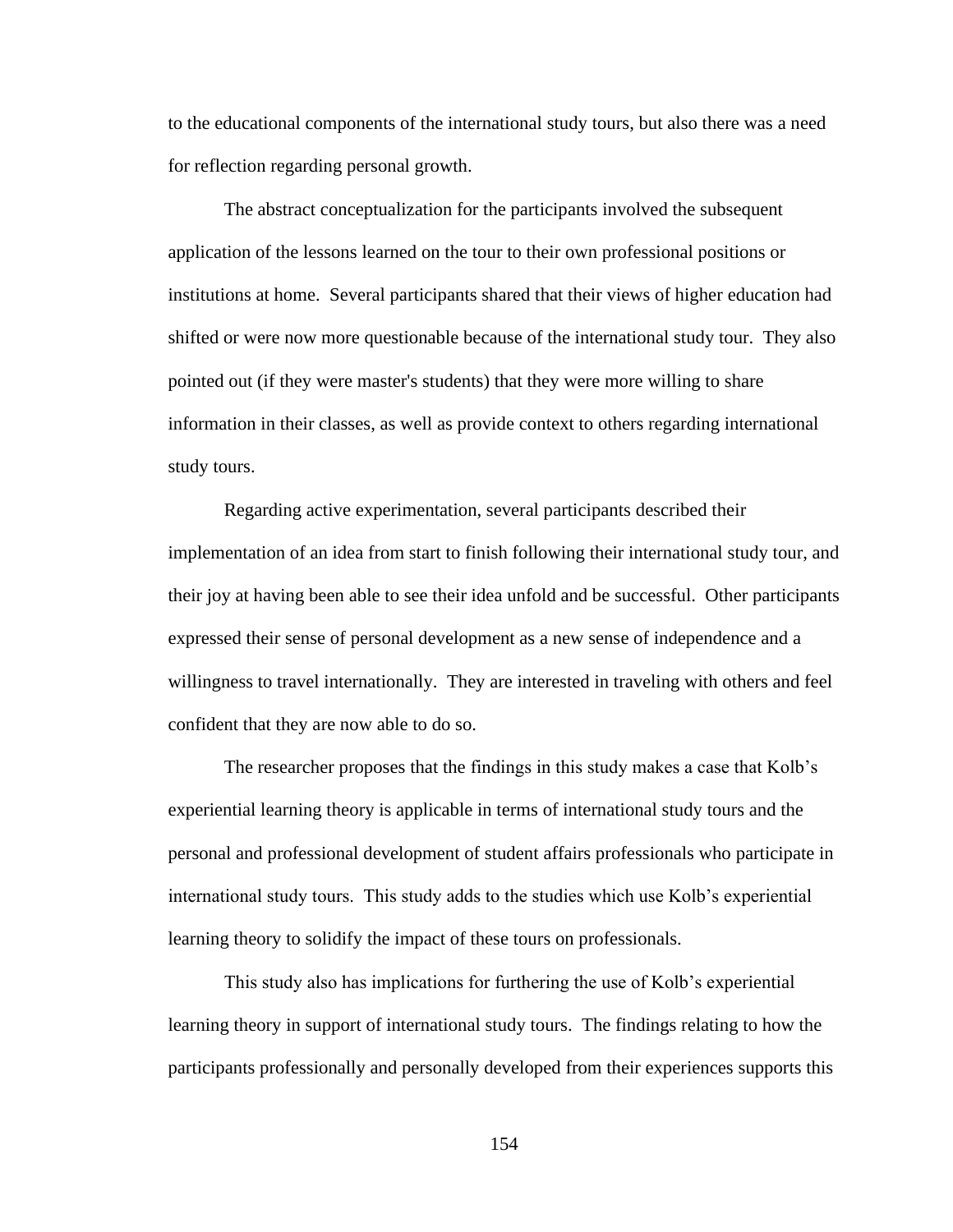theory. Several participants discussed examples of their learning from doing. One participant stated, "the whole tour is experiential learning." For many participants the personal development was reflected in their observations about the challenge of new food and the willingness to try new food. For others it was going abroad, meeting new people, and learning to travel with others. Getting lost and figuring out how to navigate a different city was the valuable learning experience for other participants. For some members of the tour, the experiential learning came from the institutional tours and the opportunities to have conversations with other student affairs professionals who are doing similar work. The sharing of ideas among the participants, and being able to connect in reality with the information researched prior to arriving at their destination also contributed to personal and professional development,

As part of this theory, reflection is an important piece. Within the international study tours, there was time set for reflection and participants were encouraged to journal and keep notes of their experiences. Several participants shared their happiness about having time to reflect either alone or within the groups with whom they were traveling. Some participants shared that they continue to reflect on their experiences because of the international study tour and even though it is not daily, there are times they think back about those travels.

As part of the international study tours group, discussion was also programmed into the schedule and several participants shared how they enjoyed that time of reflection. Being able to speak to others about what they had learned as well as being able to process what they may not have understood and just being able to process general thoughts with the other participants became an important part of the study trip.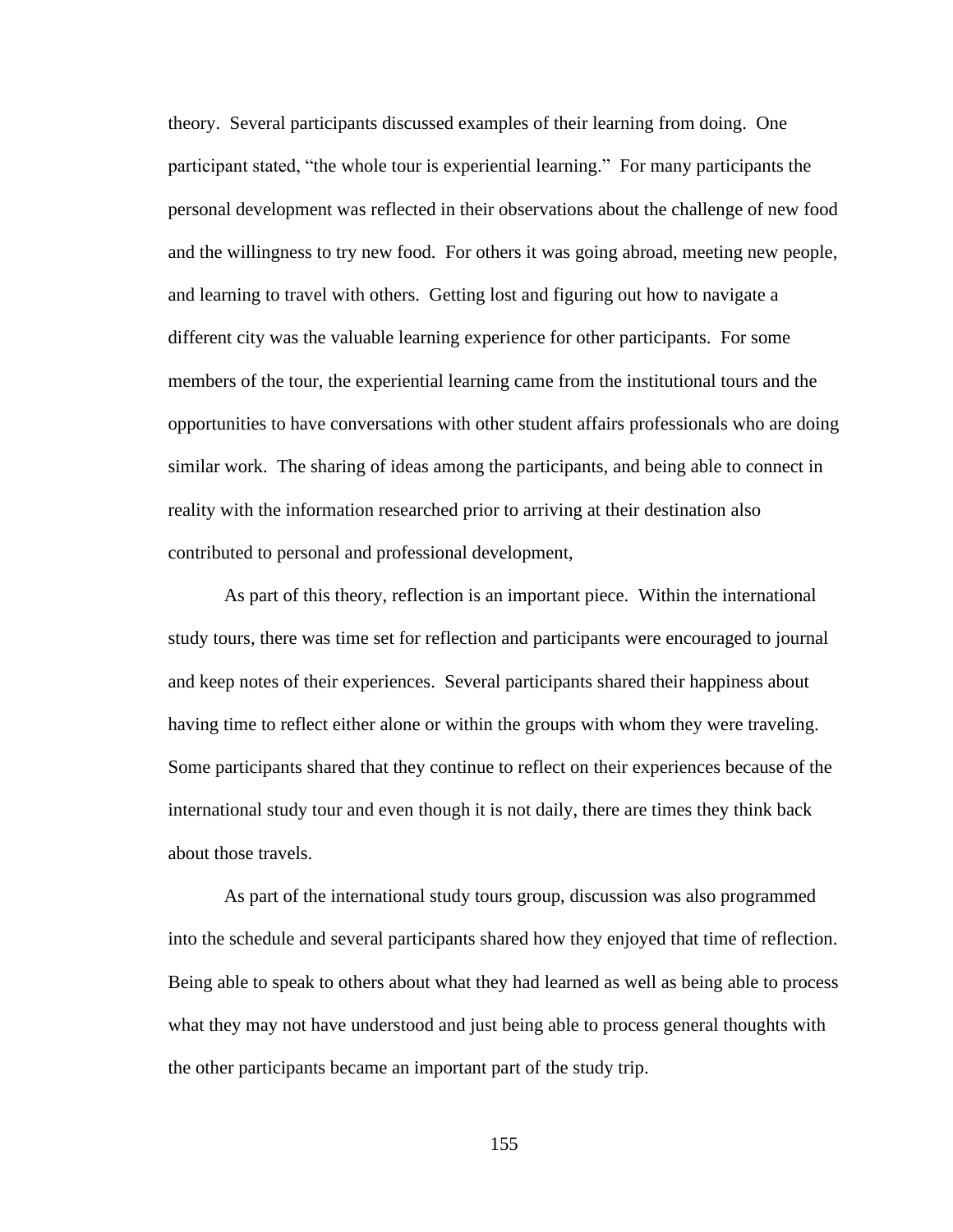### **Perceptions of International Study Tours**

In this study, all the participants stated that their international study tour experience provided them with professional and personal development that has influenced their lives. Several participants who stated that they have been shaped professionally by the tour experience, reflected upon what they had learned while on their tour.

The personal development expressed by participants were mostly soft skills with several stating they had learned how to travel. In particular being aware of their surroundings and learning how to communicate and travel with others with whom they are were not familiar, was considered personal growth and self-acknowledgment.

As part of the international tour experience, participants were able to not only visit educational facilities but also have leisure time to explore the cities, towns, and tourist locations within the countries visited. Participants involved in international study tours gained new perspectives, new cultures, and new experiences. Traveling can influence the development of the personal character of participants (Roberson, 2003). While the participants may not be able to completely remember the museums, or the sites visited, participants do keep "authentic learning about self, trust, home and the world" (p. 138). This learning takes place because of the educational scope and design of the instructional nature of international study tours.

Within the tour and post-tour, several participants shared that the tour provided them with opportunities to reflect on their experience. As Conceição and Skibba (2008) state "it is important to allow time for participants to share their experiences with each other and also reflect on their personal experiences" (p. 28).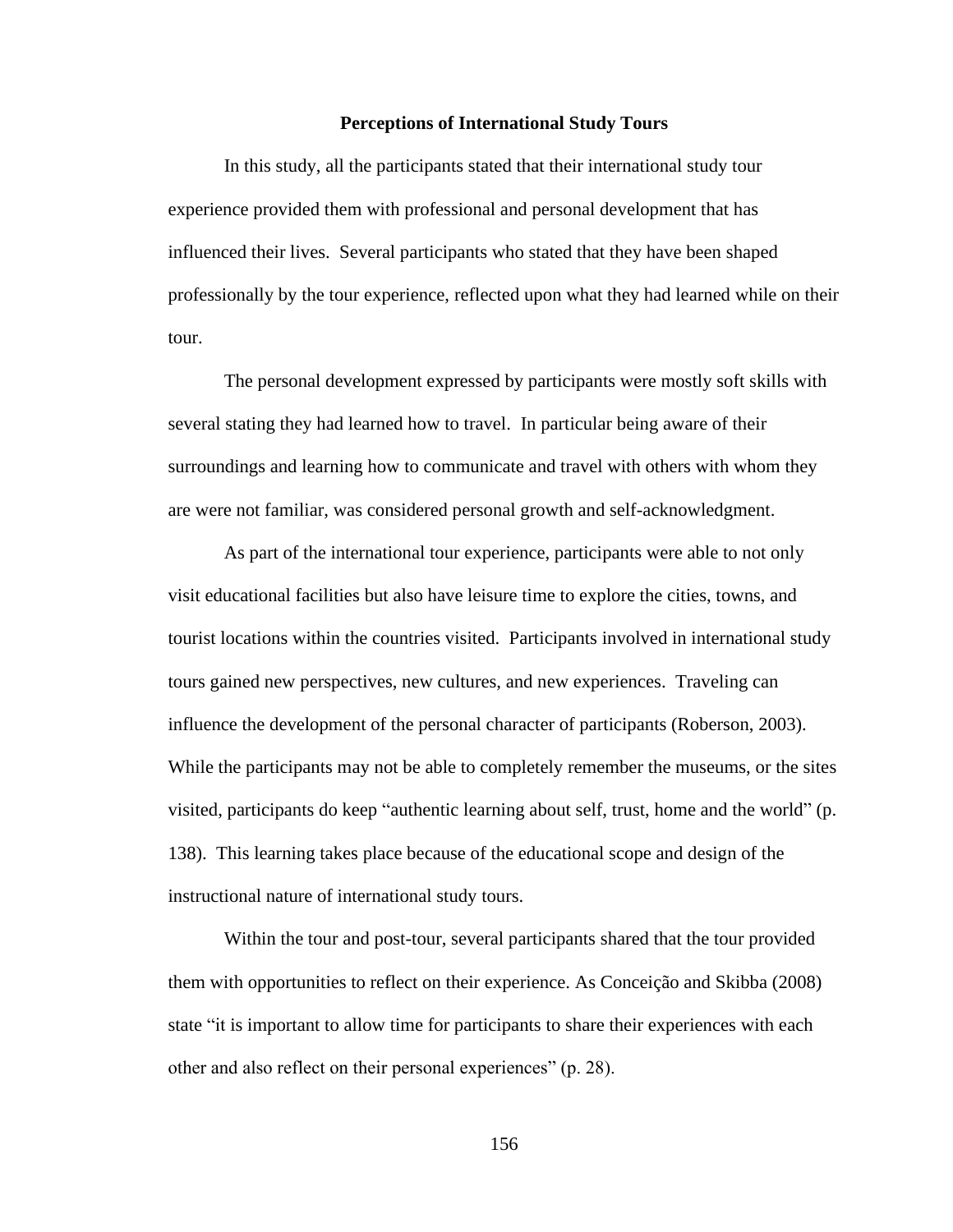#### **Furthering Professional and Personal Development**

This study addressed the outcomes of the research question regarding in what ways student affairs administrators involved in international study tours perceive their experiences as furthering their personal or professional development. From the interviews and analysis of the data, it was clear that the international study tours were perceived as furthering their personal as well as professional development. There was excitement from many of the participants regarding their tour experiences and being able to articulate what they had learned. Several participants shared they learned more about themselves because of these tours.

Responses to this research question were answered through the following themes: transformational experiences; global awareness; intercultural communication; career paths; and, self-growth. Global awareness, intercultural communication, career paths, and self-growth were themes supported by the literature.

#### **Transformational Experiences**

International Study tour participants believed that the tour experiences were meaningful and impactful on their views of higher education as well as student affairs. Being able to travel with peers with similar interests provided participants an opportunity to connect and exchange ideas, as well as taking the time to reflect on the information gathered and shared, and then to review what was being learned. Understanding higher education and student affairs was common in this theme as well as the possibility of attending future tours. During the interviews, the researcher learned about the interest of participants regarding different topics within higher education and student affairs.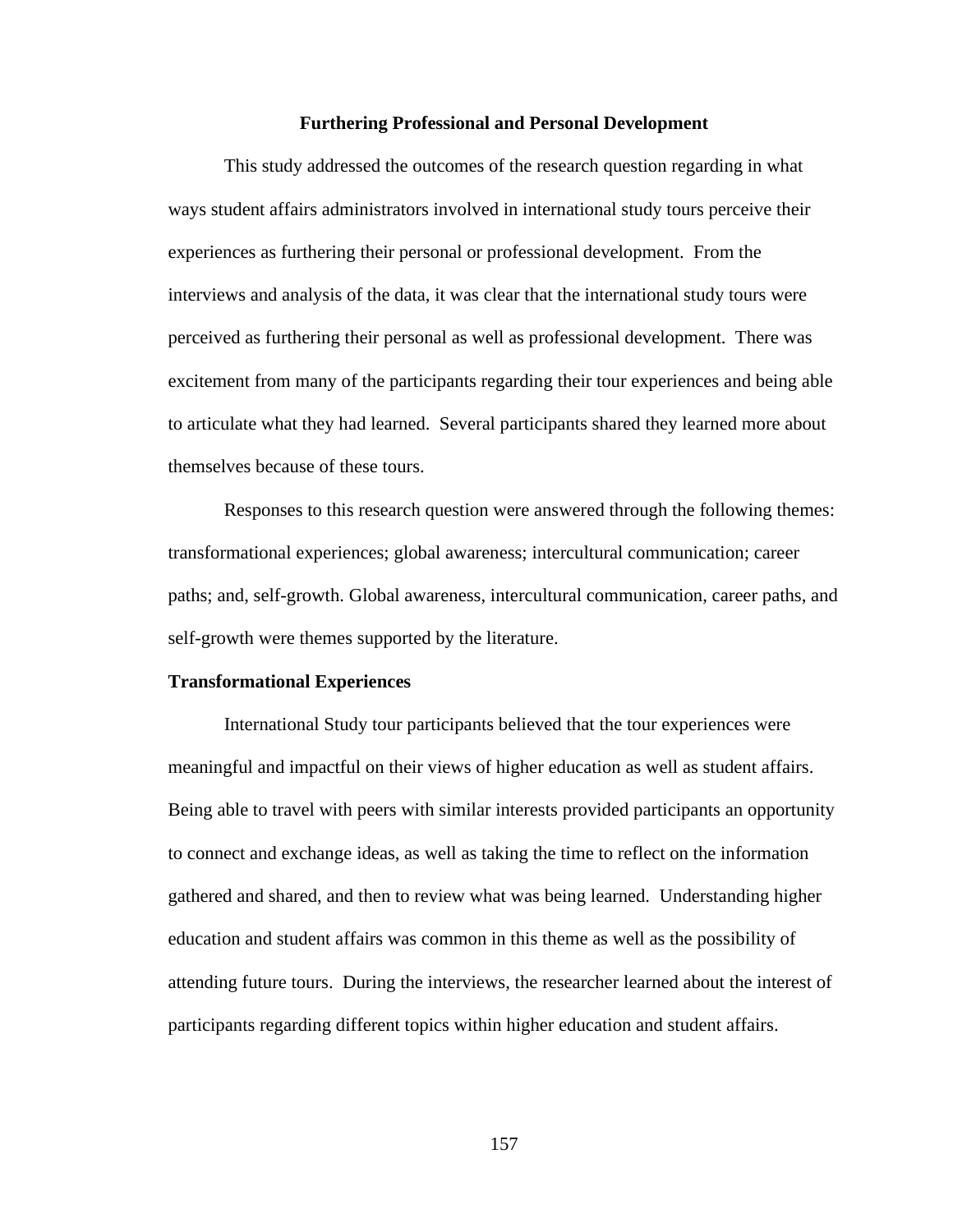# **Global Awareness**

From the interviews the researcher gleaned information from the participants which revealed that several of them were not familiar with what was happening outside of the United States until after their involvement in an international study tour. Several participants shared that because of their experiences they now have a broader perspective of their work within student affairs. Participants shared their realization that they had to remove a U.S.-centric lens from their way of looking at the world. This finding is supported by the study of Jessup-Anger (2008) which emphasized participants reconsider the framework in which they view the world. Several participants attended the international study tour to gain more perspective regarding higher education. Kruger and Dungy (1999) support student affairs professionals attending abroad programs to gain global awareness within student affairs. For some participants, an expansion in global awareness meant an increased interest in the international news and an understanding of what is happening in the world around them. This finding is similar to that of Younes and Asay (2003), whose research on international study experiences of college students highlights intentional and incidental learning, and who found that the international study experiences led to life-changing experiences and provided context and content for participants.

## **Career Paths**

Several participants shared their interest in furthering their careers within student affairs either internationally or domestically because of their international study tour. Witkowsky, Mendez, and Arminio (2018) and Tucker and Weaver (2013) support the findings regarding participants furthering their interests in exploring other career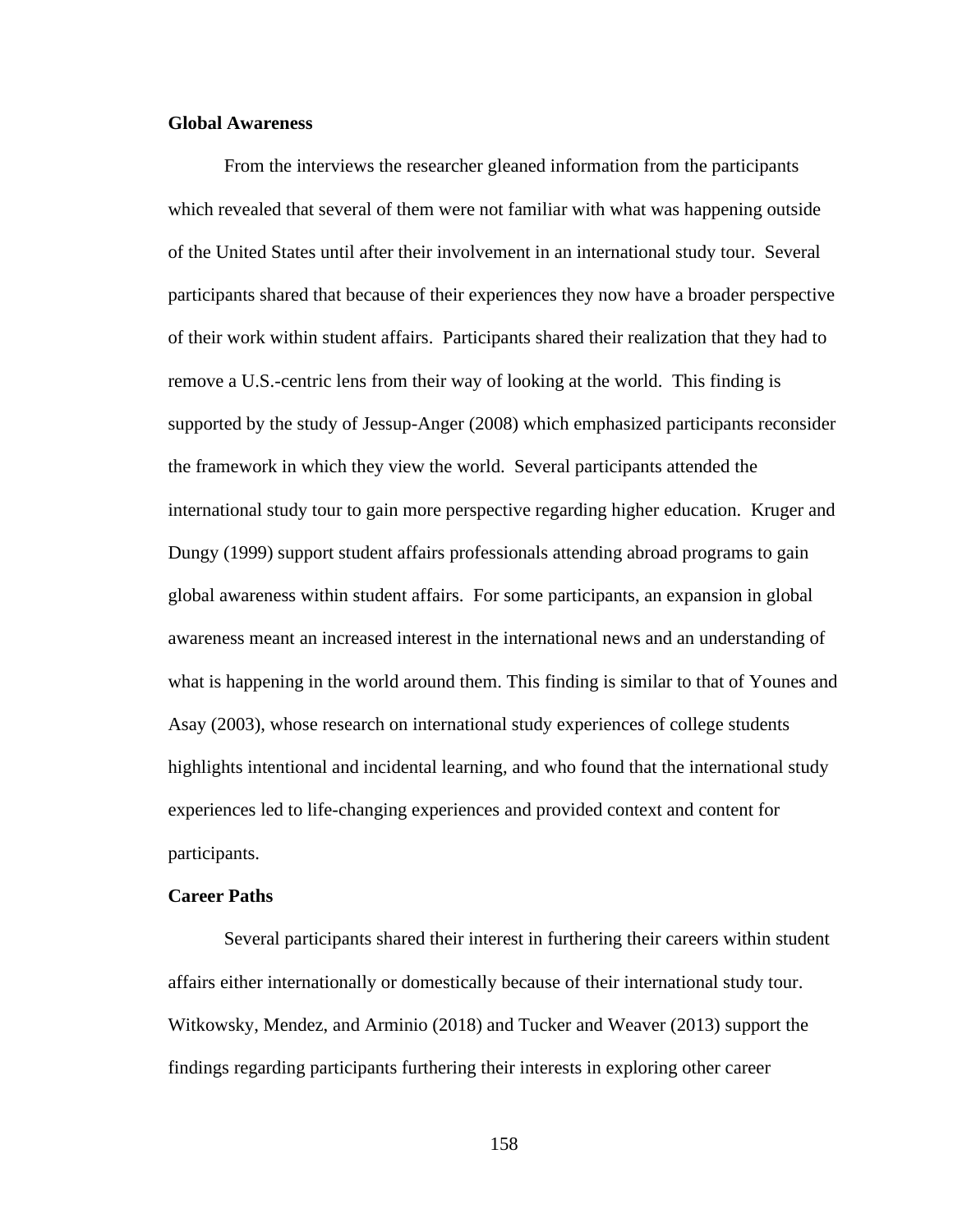opportunities because of their tour experience. There was an interest from several participants that the possibility to work internationally was something they would be willing to explore. During the tours participants were able to be involved in open conversations, asking questions that they were then able to process and exchanging relevant information. A few participants shared that after the international study tour, they were able to continue their study tour experience by serving as an ambassador for the programs, sharing information with colleagues and with undergraduate students, encouraging study abroad – short-term and long-term, as well as volunteering to be part of other tours.

# **Intercultural Communication**

Within intercultural communication, several participants shared their appreciation for being able to create a network of student affairs professionals, with those with whom they attended the international study tours as well as a network of international colleagues with whom they would be able to share ideas and resources once they returned to the United States. Forsey, Broomhall, and Davis (2012) supports participants developing confidence from their abroad experience particularly in the form of communication. Because of the international study tour a few participants shared that they are more confident in sharing the information they gained from the tour but also feel comfortable with terminology, word usage, and educational themes. Clarke et al., (2009) supports participants being more proficient and comfortable with intercultural communication after having participated in a study abroad program. Participants also shared their frustration with their peers while on the tour regarding group dynamics and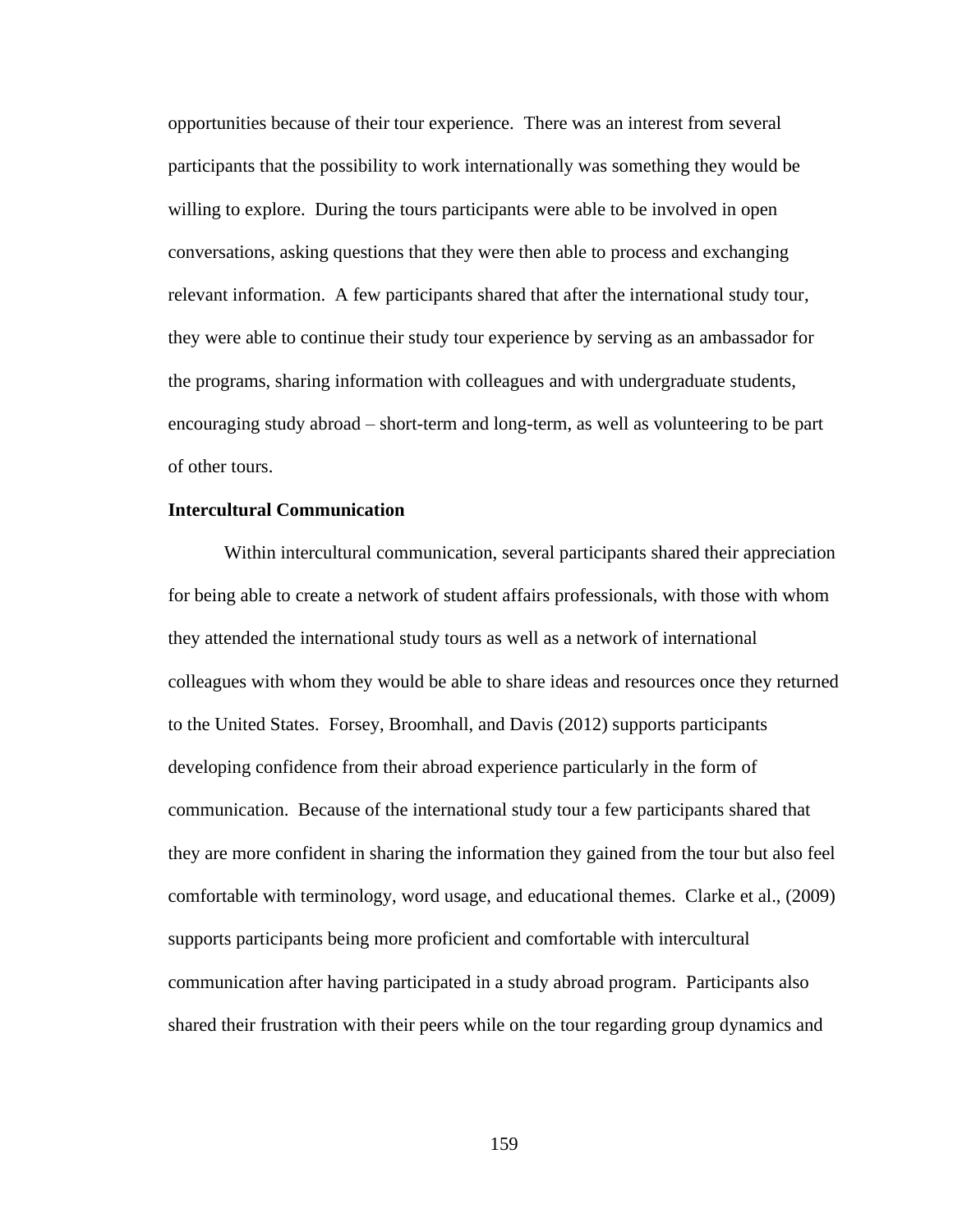the need for reflection to take place separately because of personal interactions and conversations.

## **Self-Growth**

For several participants, the international study tour provided them with the confidence to travel more, particularly internationally because for several participants the tour was their first time abroad. The new ability to navigate customs, long flights, managing money, and public transportation was commonly acknowledged among participants as personal growth and development. For others self-growth was the realization that all the travel and educational observations along with the resulting thought processing made them see that travel was a great opportunity to learn. Travel "especially when designed to be a learning activity, can foster personal enrichment and development of lifelong learning skills" (Dapko, 2016, p. 16). In keeping with personal development, several participants shared their willingness to try new things and to be open to explore, such as choosing new food options or zip-lining, and a willingness to investigate other options and new ideas.

### **Limitations**

Initially, the limitation on this study was the similarity of the participants in terms of the years in professional service and the university study tour they attended. Eventually, more participants and universities were added to become more diverse creating the profile of: Bowling Green State University (BGSU) 6 interviewees, Central Michigan University (CMU) 2 interviewees, Miami University 1 interviewee, and Florida State University (FSU) 3 interviewees. FSU's study tour was a week in length compared to BGSU, CMU, and Miami University. The tour participants were from different years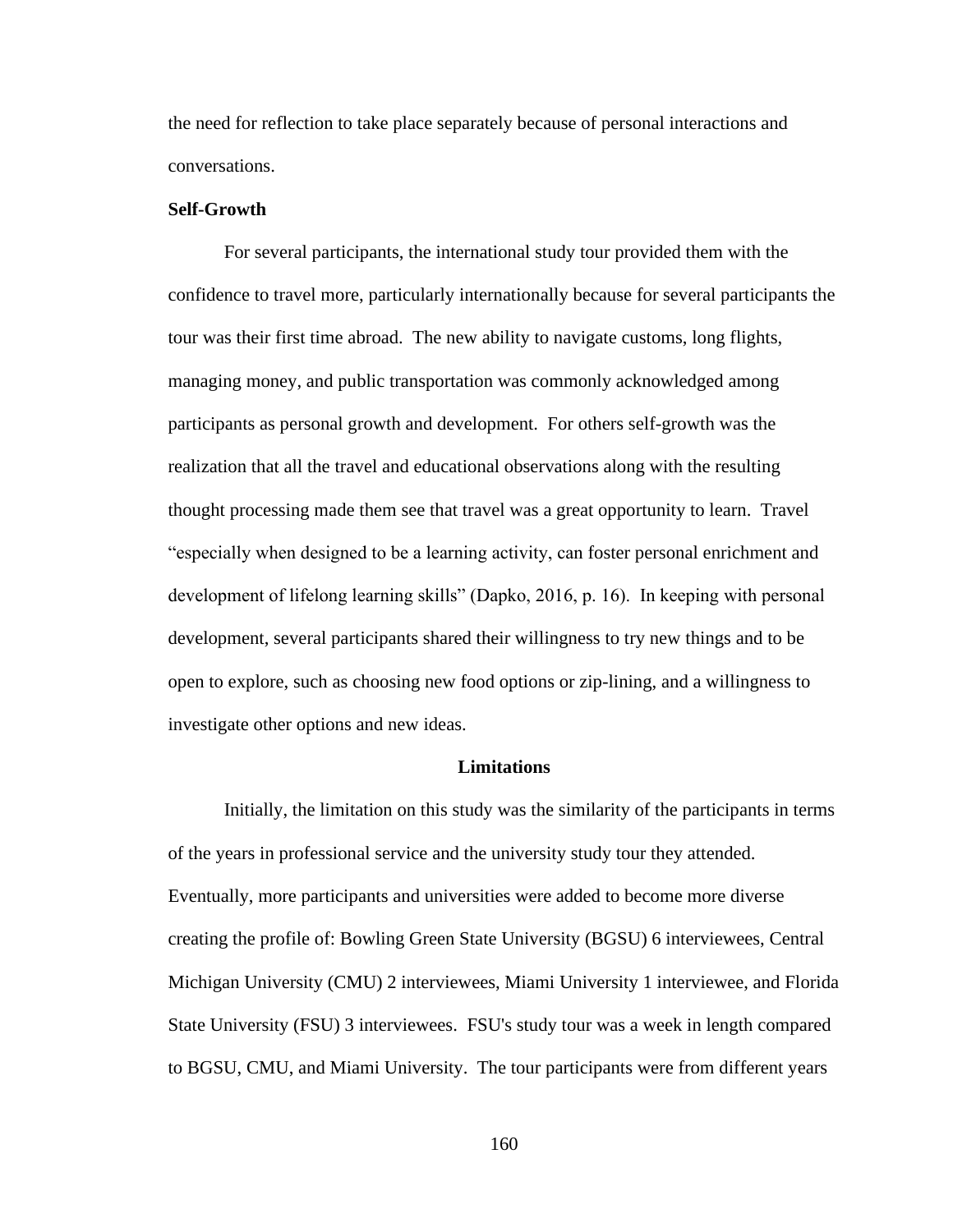of travel as well as a number of years post international study tours. Not all participants traveled to the same country or countries but all attended a similar tour set up. There were a few participants interviewed who did not attend BGSU as students but were participants of the study tour coordinated by BGSU.

Each of the study tour participants who were interviewed attended international study tours that lasted from one week to two weeks in length. The study tours predeparture sessions were all very different, some used technology to connect tour participants with each other and some were only held on the participants' campus; all those interviewed discussed having readings and assignments, but the reflection pieces and assignments all varied. In addition, the type of reading materials varied for participants. Some expressed they were given group projects or were assigned research projects. The type of preparation provided for the participants of study tours were all different yet from the interviews, it was determined that each participant was prepared for the experience.

Another limitation of the study was that the researcher had participated in several of the study tours and was familiar with the tour and the experiences that many of the participants described. In addition, the researcher knew a few participants, having traveled with them on their trips. However the researcher was careful to be as objective as possible during the interviews and follow-up interviews. Notes were maintained during the interviews to review and to ensure the researcher understood the message the interviewees were expressing. The questions were open-ended and were created to ensure the participants could discuss their experience openly and honestly.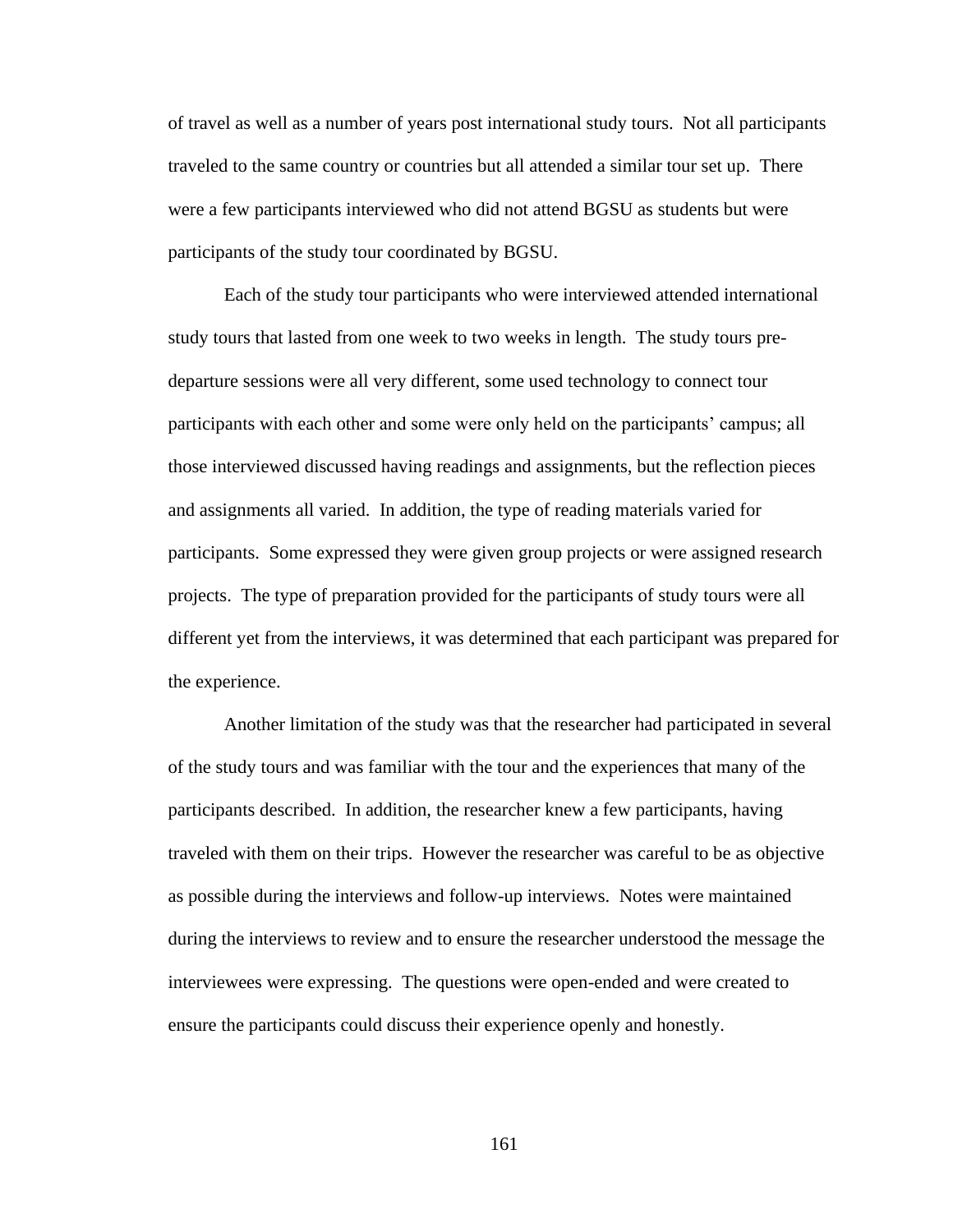A limitation of the study was that the interviews were conducted by *gotomeeting.com* rather than in person. There was a video feature available but only two participants used it to connect face to face. The use of technology was necessary during the study because of the locations of the participants who were all over the country, between several states and time zones. Being mindful of the limitation of not being physically in the same space, there was an effort to make every interviewee have a personal experience. All correspondence was personalized, each *gotomeeting.com link* had their name, and every participant received a thank you email for participating after the interviews and the review of the transcripts. Some of the interviewees were timely in their responses to schedule a follow-up interview or to review and comment on their transcript.

Another limitation in this study was that while those interviewed applied ideas and programs to their current positions, not all of those who attended international study tours were employed in full-time positions. A few participants were in graduate programs when they first attended their international study tours. Many participants shared that it had taken them some time to grasp their experience and be able to share ideas or connect together the information they had learned. This is supported by the research of Tucker and Weaver (2013) which stated that participants "may not appreciate the full impact of participation in such study tours until they have entered the workforce" (p. 12). The number of years in the profession does have a significant impact on how professionals may process the information and ideas that were shared on the tour experiences. There were some who were able to apply an idea to a current position but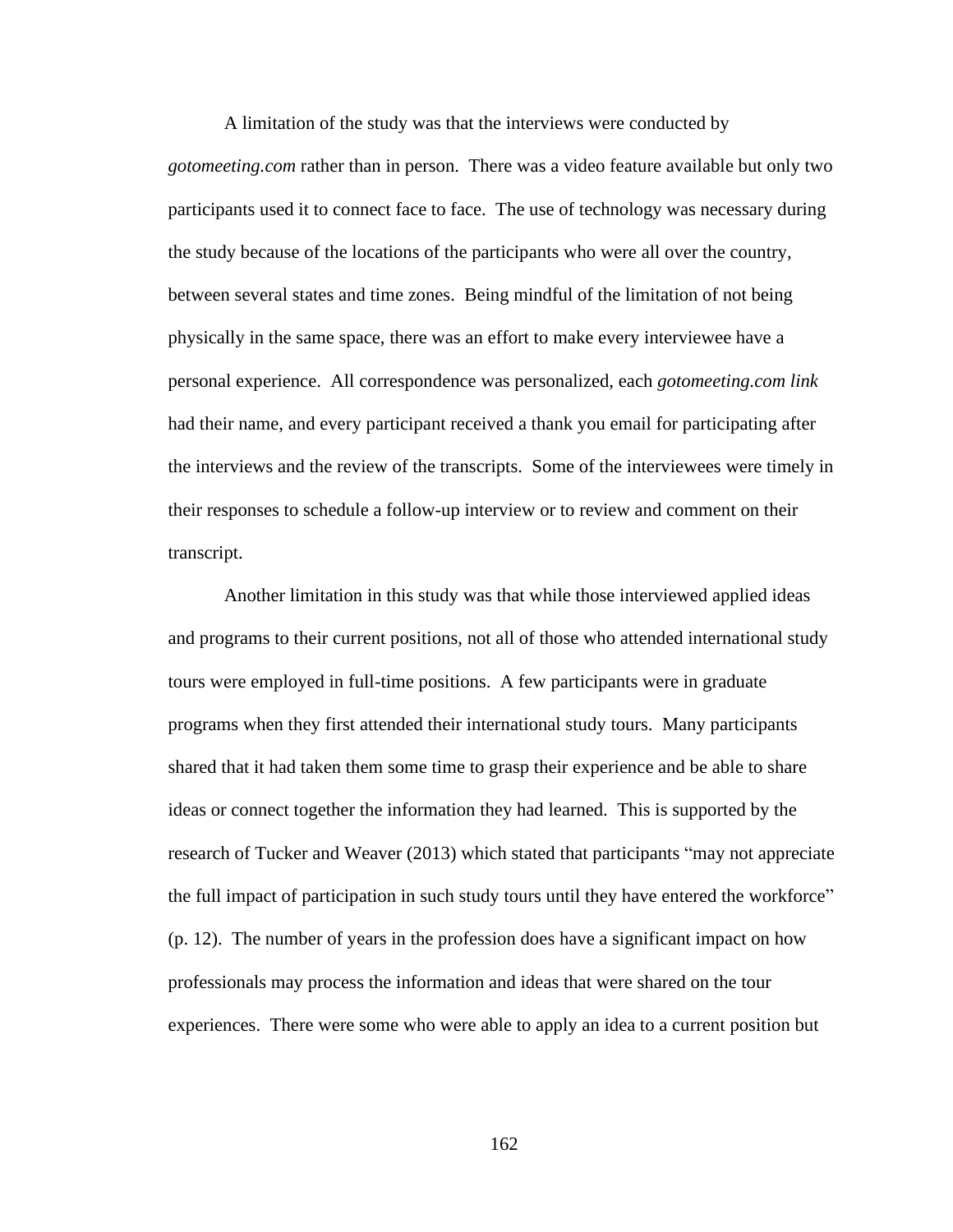from the interviews obtained, there were a few who are thinking about implementing an idea but have yet not been able to put into practice those thoughts or ideas.

Another limitation was the manner of reflection participants had taken in response to their trips. Some participants spoke of reflecting upon their experiences but that it is not something they do on a regular basis and that it may only occur in response to a particular situation. They shared that their reflection is not in a formalized occurrence, but they do believe it is something they do periodically. For several of the participants, the reflection occurred years post-trip and it was not until they were in full-time positions and a particular flashback situation. This is supported by Pond (2017) who stated that "critical reflection post-tour is necessary for students to reflect holistically on the tour experience to process the learning and construct a more integrated interpretation and understanding of the experience" (p. 166). For a few others, the reflection began to occur during the interview for this study.

#### **Recommendations for Future Research**

This study focused on the experiences of twelve past international study tour participants. The findings of the research study support that student affairs professionals perceive their experiences as furthering their personal and professional development. The participants shared their experiences and development through five themes: transformational experience; global awareness; career paths; intercultural communication; and self-growth.

More research needs to be conducted regarding international study tours as professional development. This study adds to the limited research advocating for professors to teach/lead study tours as professional development (Moseley, 2009, Evans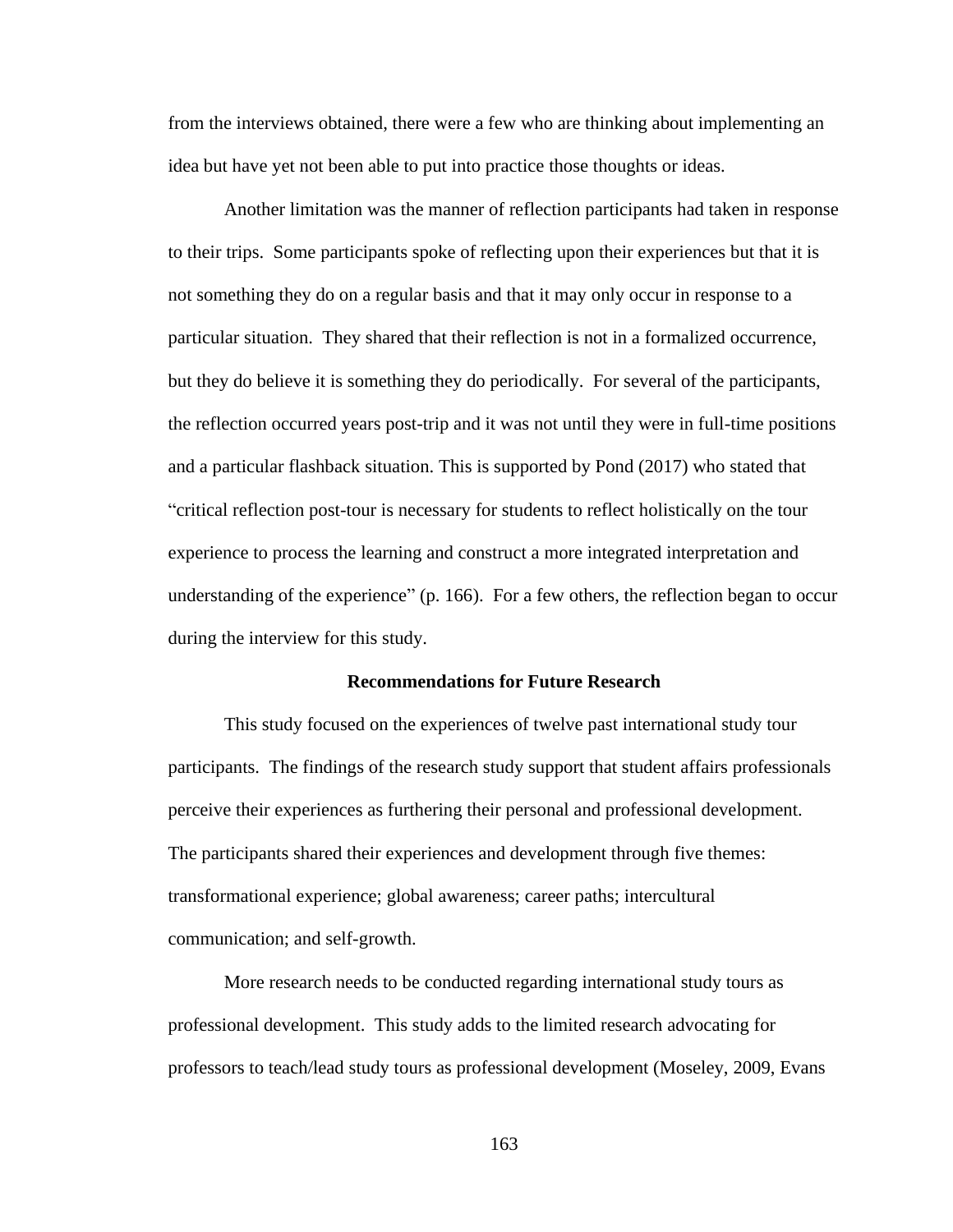et al., 2008, Koernig, 2007, Festervand & Tillery, 2001, Immarino & O'Rourke, 1999, Sandgren et al., 1999). Currently there is little research available specifically relating to Student Affairs. Chronister (2017) focused on intercultural competence as a professional disposition of student affairs professionals who attended study abroad programs as undergraduate or graduate students. This research study can help to advocate for professionals to attend international study tours to gain new perspectives and grow as professionals. Being able to add to the research would also provide incentives for universities to encourage mid-level professionals to attend study tours.

More research observing study tour travelers may help to create a reflection protocol and provide opportunities for the emergence of concepts and ideas they have learned. From this study, a few of the participants shared that the ideas and processing of what they experienced did not happen right away; that it took a few months to possibly a year to apply what they had learned. This reflection is key as it may take some time for professionals be able to articulate what it is that they had learned. This is in keeping with the research of Sherlock and Morgan stating travel "can shape a person, but taking a much deeper, reflective view of the experiences allows for more valuable meaning and development opportunities" (2005, p. 143). Particularly if a student affairs professional journals while on their journey and documents "an analysis of the people and culture of the country visited" (Iammarino &O'Rourke, 1999, p. 171) they have a deeper realization of their travels.

In keeping with the research of DeMello (2011), it is important that those who participate in international study tours share their experiences. Several of the participants discussed sharing about the trips with colleagues, friends, and family. DeMello states: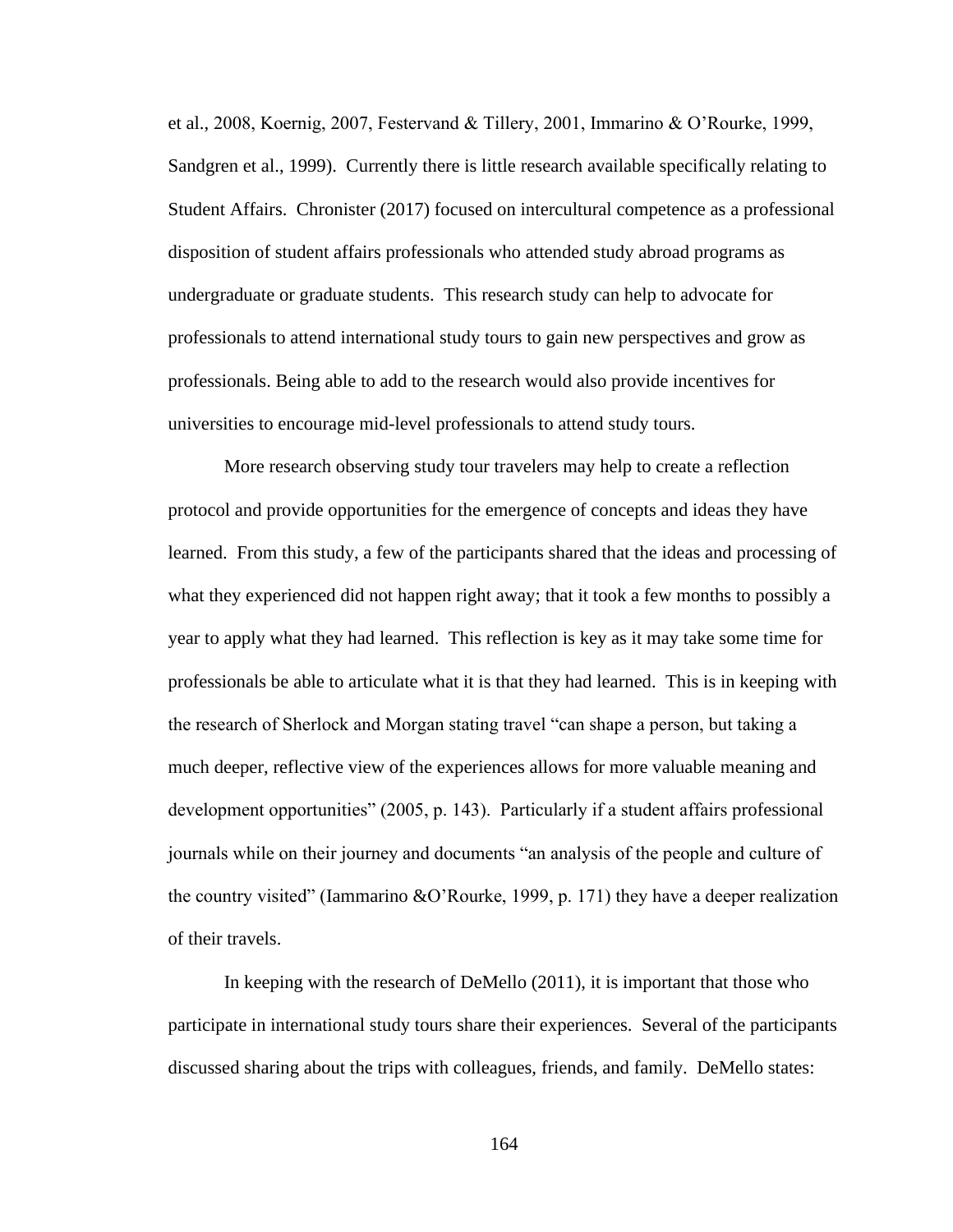Students, colleagues, parents, and community organizations can all benefit for the knowledge, skills, and perspective acquired through the study tour experience. Yet, this is important not only for the audience, but also for the presenter because sharing affords the study tour participant with additional opportunities for reflection during both the preparation and presentation of the experience. As educators share their study tour experience, they relive their visit, and therefore continue to rethink their view and perceptions (2011, p. 182).

Being able to reflect and to share the knowledge to further ideas, student affairs personnel can entice and encourage other professionals to embark on a similar educational journey.

In regard to more research to further this study and expand on the experiences, those who attended the study tours would need to be available to be interviewed. Providing an alumni support or connection network for those who have attended international study tours and being able to reach out to others would enable greater research as well as helping to advocate for international study tours. Some of the participants in this study were the result of recommendations from other participants.

Another study could be conducted interviewing international study tour participants five years or longer after their experience. It would be interesting to learn if they had continued to reflect and expand upon their study tour knowledge and had been able to incorporate their experiences into their jobs or positions, as well as finding out if their career path had changed as a result of their international study tour experience. As professionals move within their careers, they may be in positions that allows for an implementation of programs or ideas from the post tours.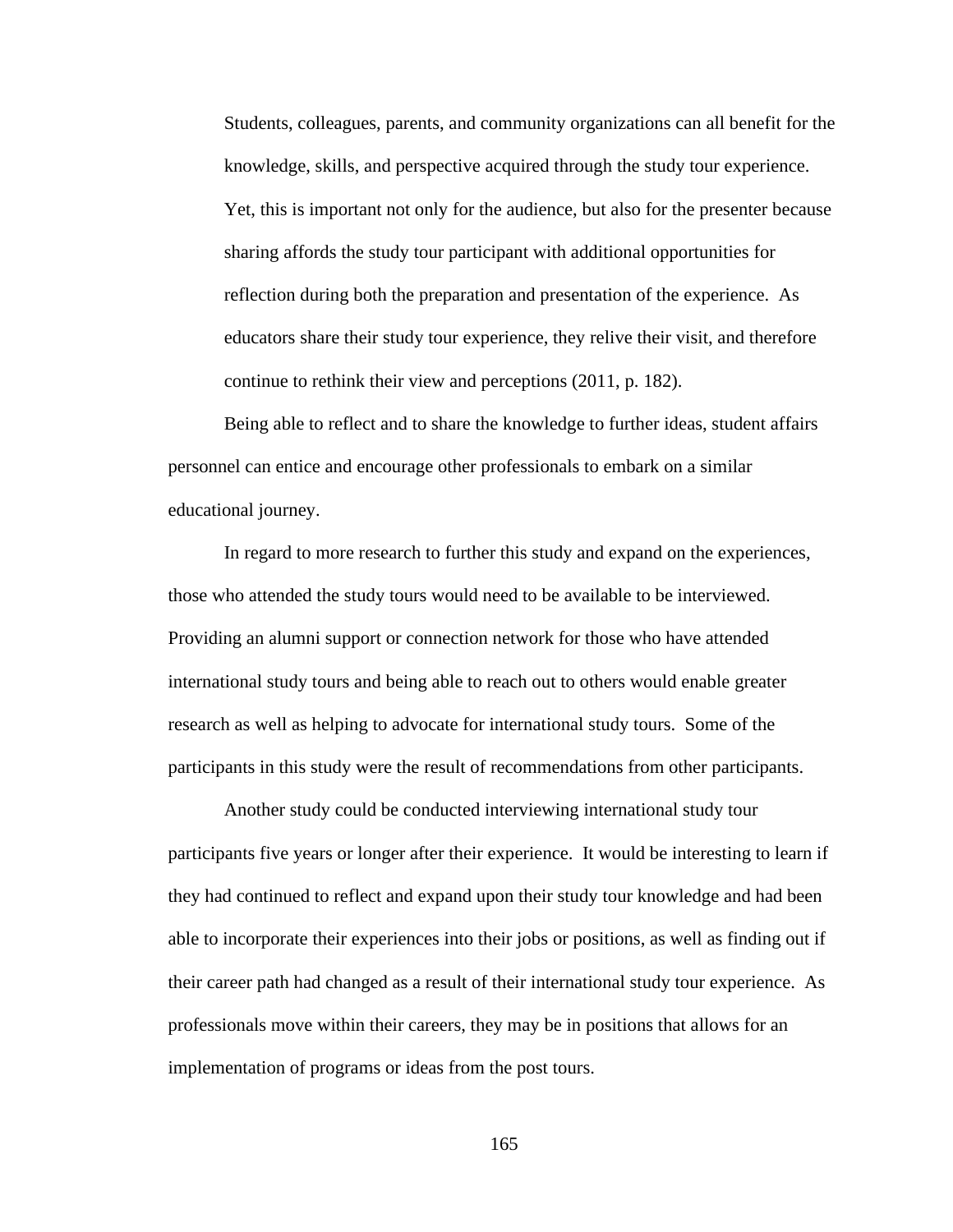To further this study there could be a focus on identity and how it is perceived on the tour. This study did not focus on identity and how that may affect a participant's navigation in a particular country. There were a few participants that discussed their perceptions of themselves within the country or area that they were visiting.

This study was focused on international study tours and the participants, not particularly on the international countries visited. The majority of those interviewed shared they had traveled to English speaking countries or particularly Western Countries. There were two participants who had traveled to Hong Kong and China on their tour, but both made only a few comments regarding the language barrier from the professionals who spoke to them on the tour. It would be of interest to host a study comparing international study tours, the locations visited, and if there were significant differences in participants' recollection of what they had learned or gained from the student affairs components of higher education of the tour.

For further research study there could be a focus on understanding the role of internationalization of student affairs in regard to study tour participant's perceptions of their professional role in the internationalization process of higher education and particularly within student affairs. The study could focus on what extent do participants of international study tours perceive their role in internationalization and if an international study tour meets the needs of the internationalization process.

This study did not discuss or focus on the internationalization of student affairs in terms of social justice and multicultural education within a U.S. framework. For future studies there may be an interest in focusing on social justice and multicultural education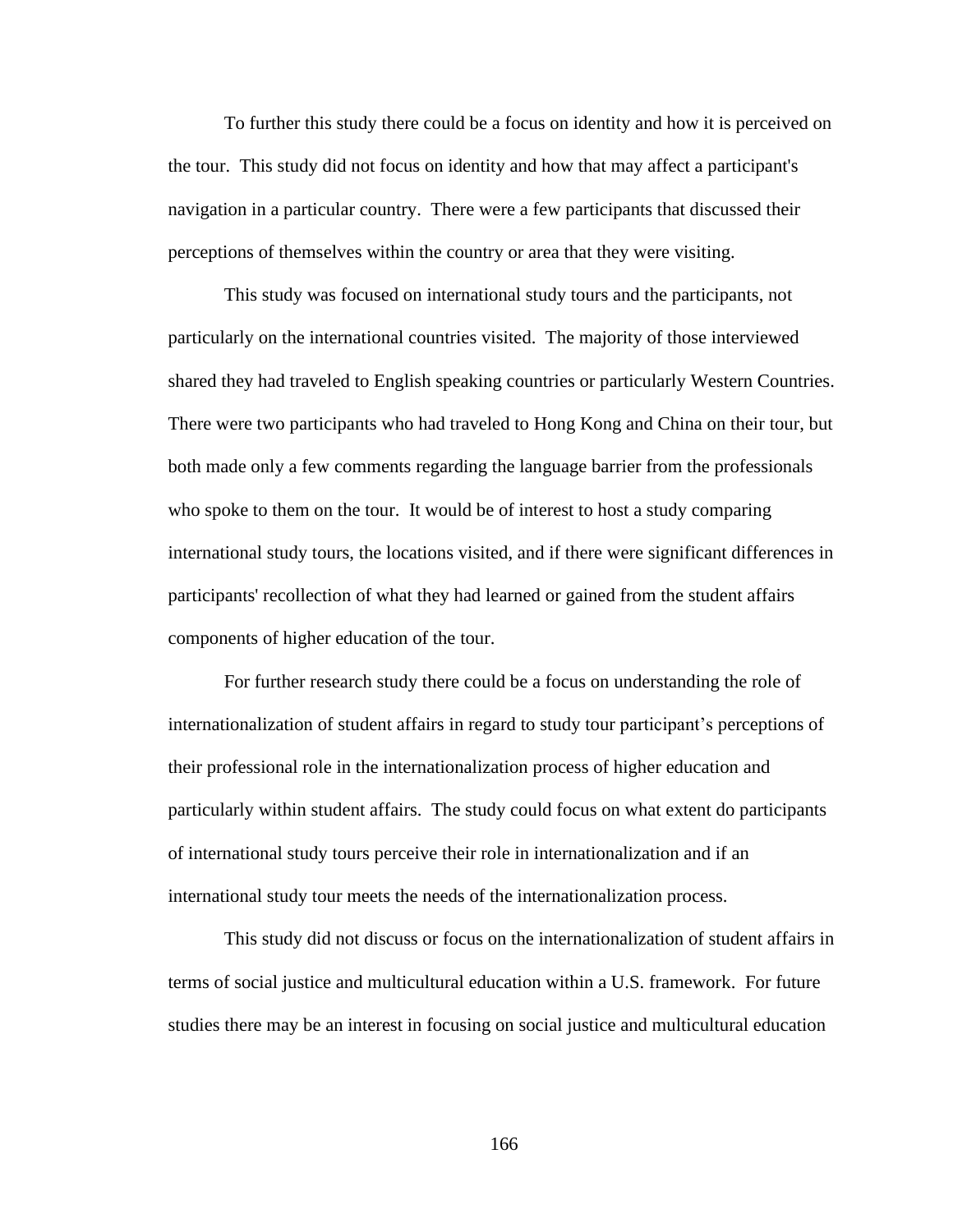in context with internationalization and how these concepts work together and can provide student affairs with the needed raise of status within universities.

## **Implications for Student Affairs Administrators**

It was apparent throughout the interview process that the participants questioned about their international study abroad experience found it to be enriching and beneficial, which in itself may not be surprising. As a result of their own experiences, the participants expressed their opinion that more professionals should attend an international study tour to gain new perspectives and understanding of higher education outside of the United States, and to step away from a U.S.-centric view. Many of the participants expressed an interest in attending another study tour as a full-time professional but felt that cost and requesting time off may be an issue. Young (2010) supports international study tours as professional development and states that the tours are an "effective professional development tool although they tend to be both time consuming and relatively costly." They advocate for more such opportunities, possibly using professional development funds. Perozzi, Seifert, and Al-Sharif (2016) state "by supporting sabbatical leaves and short- or long-term study tours, institutions can build organizational capacity by assisting faculty and staff in gaining in-depth international experience" (p. 99). Being provided time off and support for leave student affairs professionals from all levels could be encouraged to take advantage of the international study tour experiences.

Many articulated the need for professionals to go abroad during a study tour or exchange. David and Xiomara discussed the use of professional development funds and in particular, Xiomara shared that professionals can truly benefit. The more important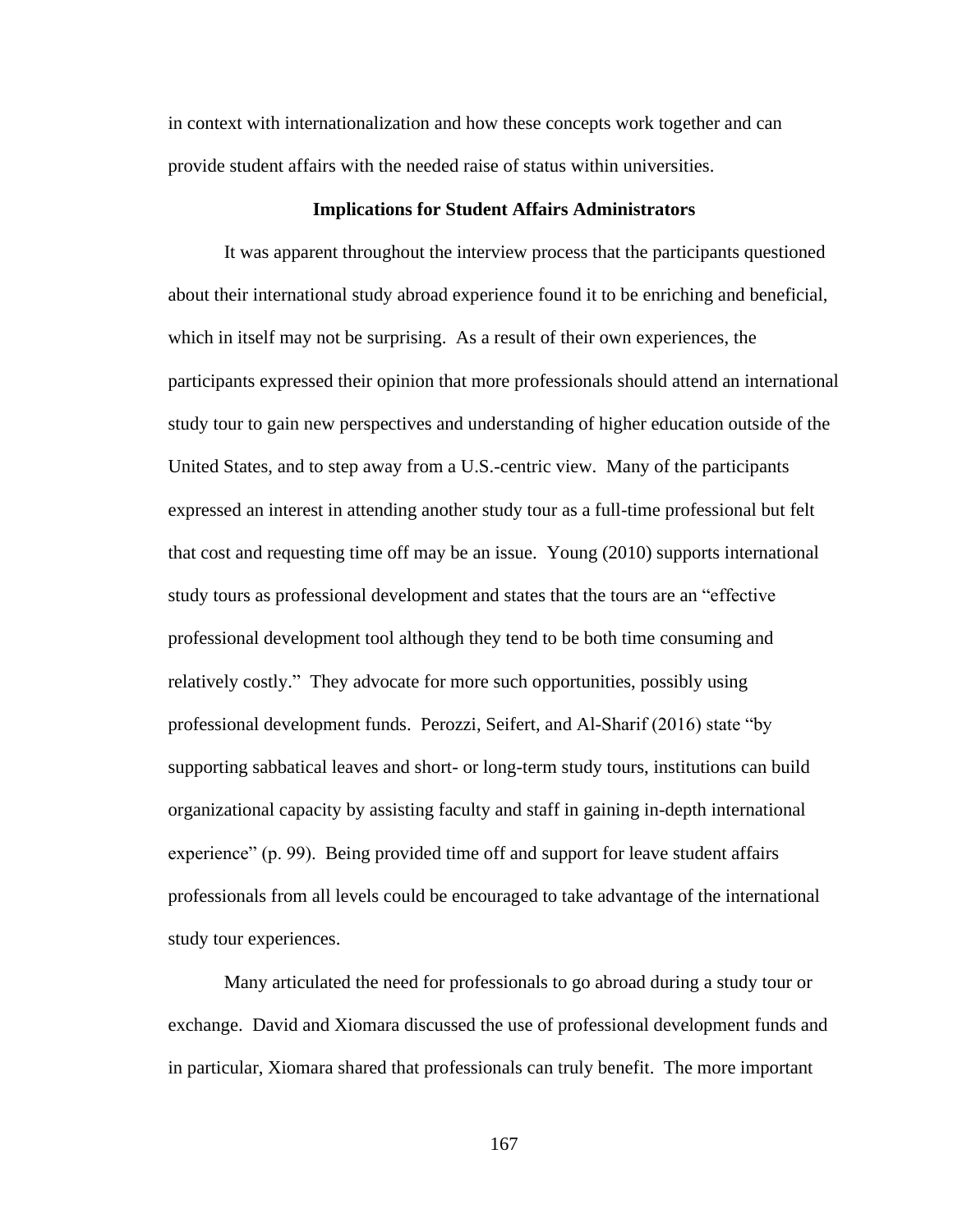point was that these new professionals through their international studies could become more valuable to the institutions they work at, because those individuals can "make relationships" that will benefit both the university and the co-workers who will learn from them.

Several participants discussed international students and particularly, there is concern about how student affairs staff should interact and be supportive of this student population and its composition at their institutions. Several interviewees discussed how the international study tour affected the way in which they work with students. For many participants, internationalization is seen as working with and understanding the international student perspective. As professionals these participants have become aware of the importance of language usage and its complications and the need of them to become a resource to international students.

There is limited literature regarding student affairs vice presidents who have attended any sort of international experience. It would be beneficial if mid-level to higher-level administrators would/could attend international study tours to gain insight and become advocates for those who may work in their divisions, departments, or areas. The senior student affairs administrators should become advocates to make "provisions of funds for international related initiatives" (Ahwireng, 2016, p. 174). The involvement of senior student affairs administrators may provide the prestige and the spotlight needed to develop further tours that can be beneficial to all in student affairs.

Student affairs professionals need to be made aware of higher education programs that offer international study tour opportunities. The announcements regarding study tours and recruitment of participants should be emailed to all employees within a Student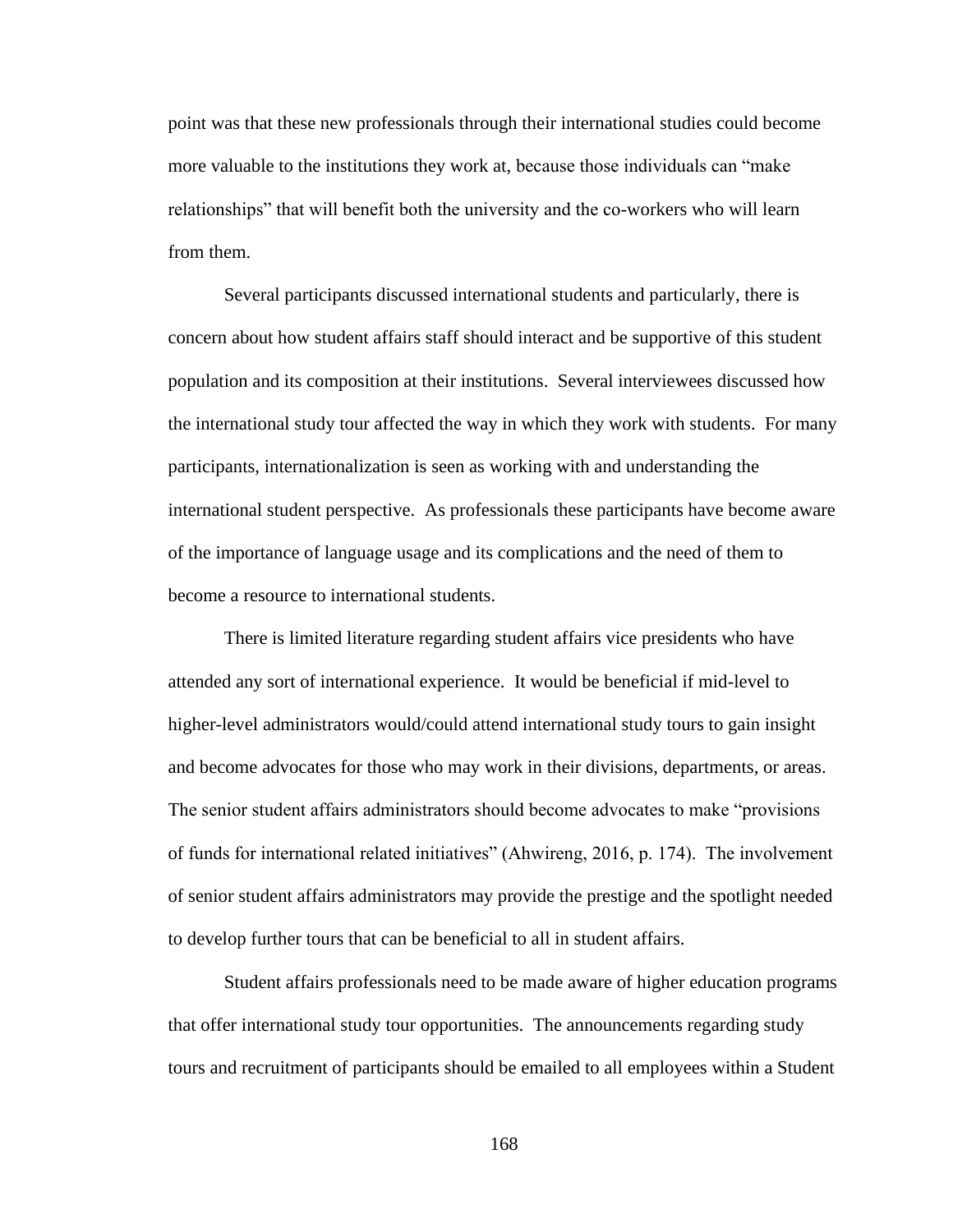Affairs Division. There is a need to increase the familiarity of the concept of international study tours and their intended outcomes among the professional student affairs staff as well as the encouragement to take vacation time to attend these tours. Funding in the future for additional study tours was a concern for some of the participants but they also agreed that the study tours are rewarding, and the cost could be justified.

Creating policy and opportunities for professional development funds to be used on international study tours is a major issue that needs to be addressed. Student affairs professionals who have traveled will be more effective administrators. Those who have traveled will be beneficial for a university and a Division of Student Affairs because they would have the potential to contribute greatly to the internationalization of the university as well as student affair. There would be more professional interest in such travel if there are polices or funds that could be dedicated for professionals to use to travel overseas and visit universities and create exchanges. Tuition remission or tuition credit that could be used by professionals to earn credits towards another degree may be a draw for some professionals. There is literature supporting that "faculty international travel funds influence faculty engagement in internationalization" (Ahwireng, 2016, p. 173). Several participants shared that if they had to pay out of pocket, they may not be able to attend another tour even though they would find the experience to be valuable. Another implication is that for international study tours, professionals have to use their vacation time and they may not be interested or able to do so. This also creates the impression that this type of travel is seen as more personal development than professional development.

Those participants who do attend international study tours should be encouraged to share their knowledge and experiences with others through formal and informal

169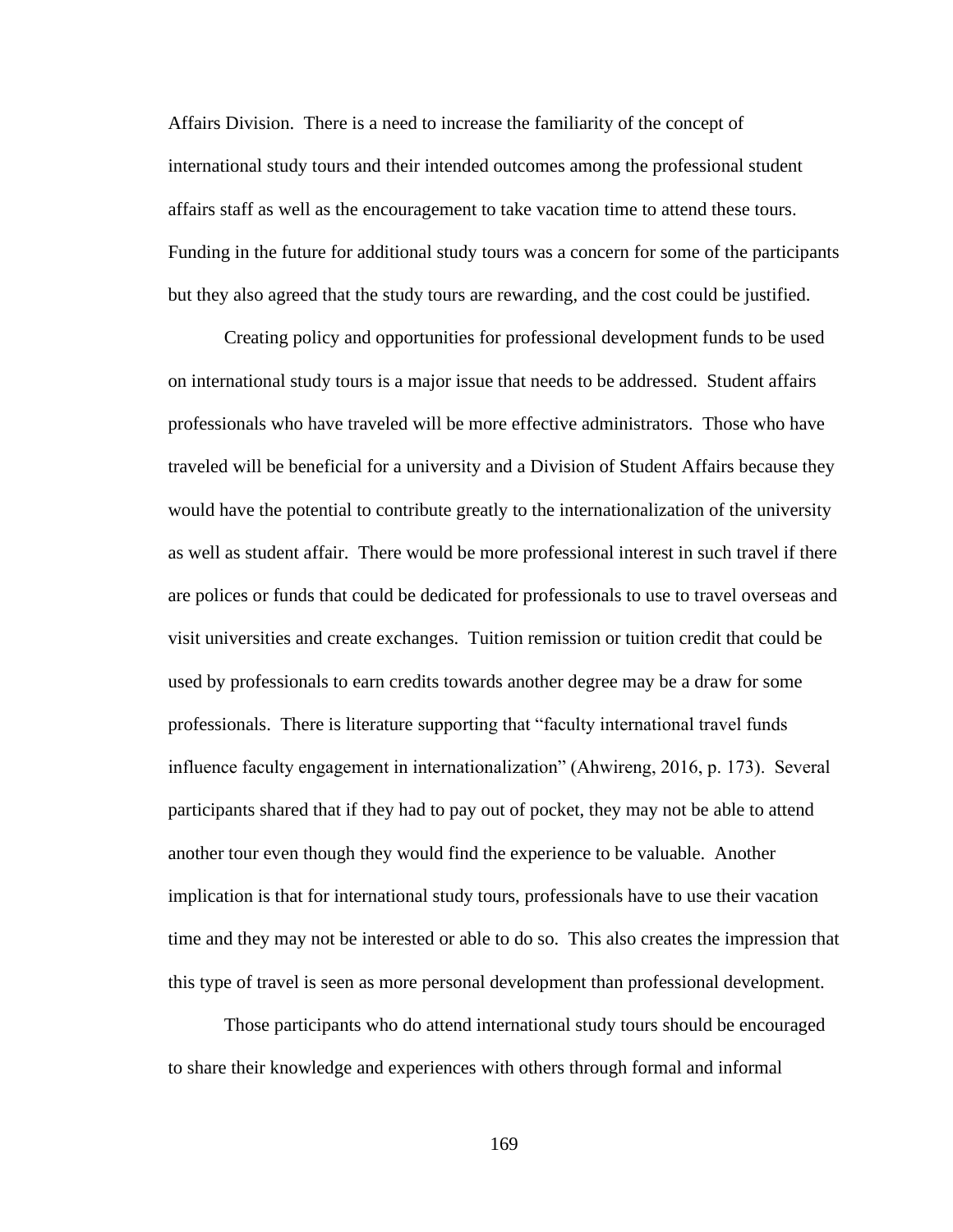conversations and educational programs. Those who attend should host educational forums or be encouraged to create professional development materials to share with other staff members. Being supported by "leaders at all levels within student affairs can create contexts that support intercultural development for staff and students through local programs and resources" (Yakaboski & Perozzi, 2018, p. 154). There could be a use for technology and the creation of blogs or posts of these professionals who attend a tour so that those who are unable to attend can still learn some of the information being consumed. Some of the participants said that they shared their travel information with friends or colleagues and a few were able to share with their supervisors or individuals who were supportive of the process. The sharing of these tour experiences may also provide Student Affairs with connections and understanding of other aspects of the university community and partnering with Academic partners. There are some universities that are merging their student affairs divisions with the academic divisions. Being able to justify, clarify and support the need for student affairs professionals to travel and giving them the opportunity to describe their experiences can help to solidify partnerships with the academic side of the university. In the literature, there are several studies that support the professional development of faculty who lead study tours (Mosely, 2009; Özturgut 2007; Brubaker, 2006; Festervand & Tillery 2001).

#### **Summary**

The purpose of this research study was to determine in what ways do studentaffairs administrators involved in international study tours perceive their experiences as furthering their personal or professional development. While the extent of the impact varies from participant to participant, the research did reveal that there is a perceived

170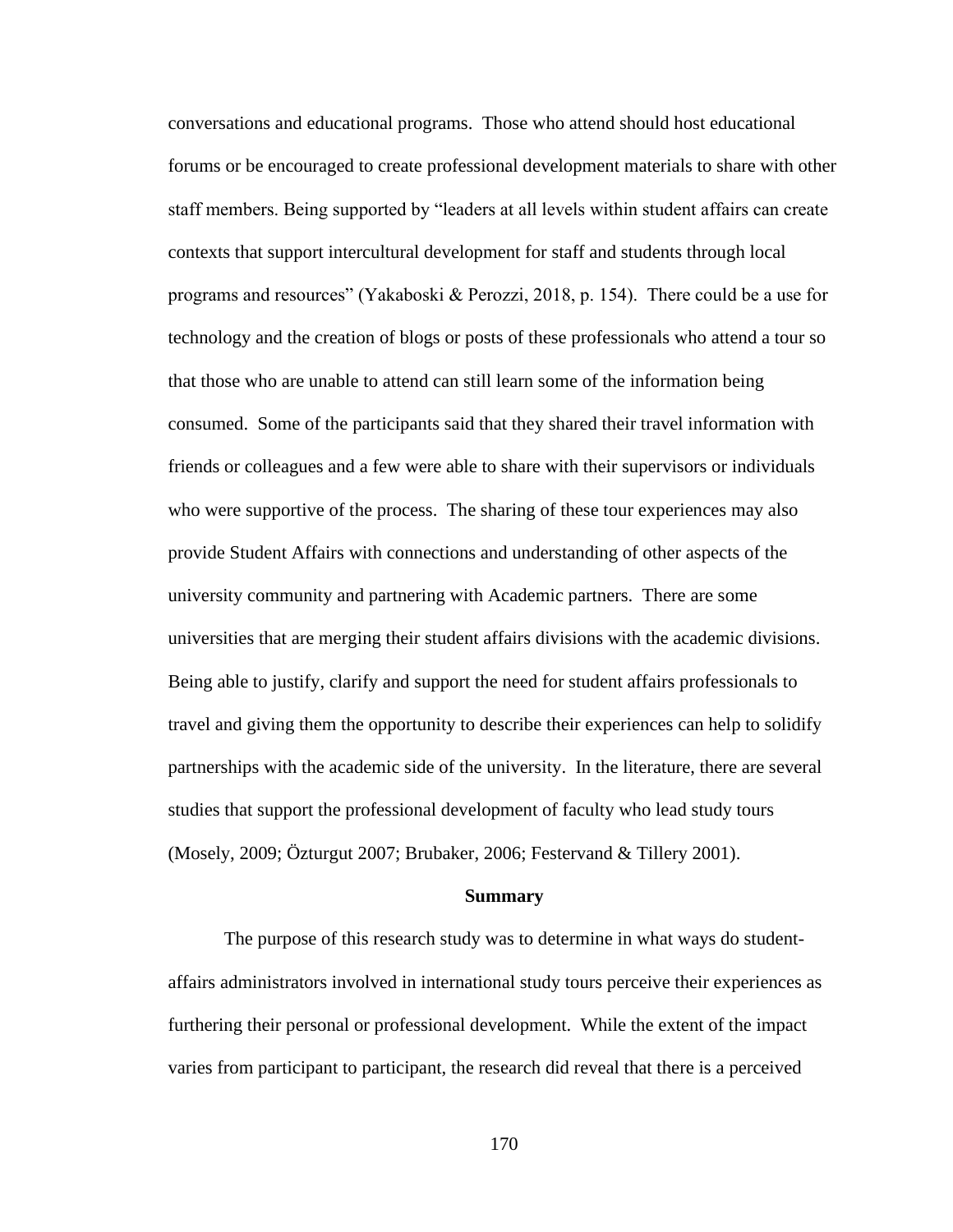impact and furthering in both the personal and professional growth of the individuals involved, through the following themes: transformational experiences; global awareness; intercultural communication; career paths; and self-growth.

Being able to interview a range of individuals who are in different stages of their professional careers in Student Affairs was helpful; the participants were also a few years removed from their first or second international study tour which provided time for selfreflection and processing what was learned from the experience.

This research was personal for the researcher who had been a participant of several international study tours and the reasons for the research study was to understand if other student affairs professionals perceived their experiences as furthering their personal or professional development. This study reveals that participants did perceive their experiences as furthering their personal and professional development. For several of the participants this study helped them process and articulate what they have learned and encouraged their exploration of topics discussed from their trips. There have been several participants who have been able to share their tour information and actually implement or create programs based on what they learned abroad. Some of the participants expressed that they grew as individuals in different aspects of their lives, and that the experiences of their study tours have shaped their views and how they perceive the world around them.

This study encourages the need to have more student affairs professionals attend international study tours and to provide the encouragement for student affairs professionals in "creating more inclusive campuses and can continue that leadership by developing global and intercultural competencies for all" (Yakaboski & Perozzi, 2018, p.

171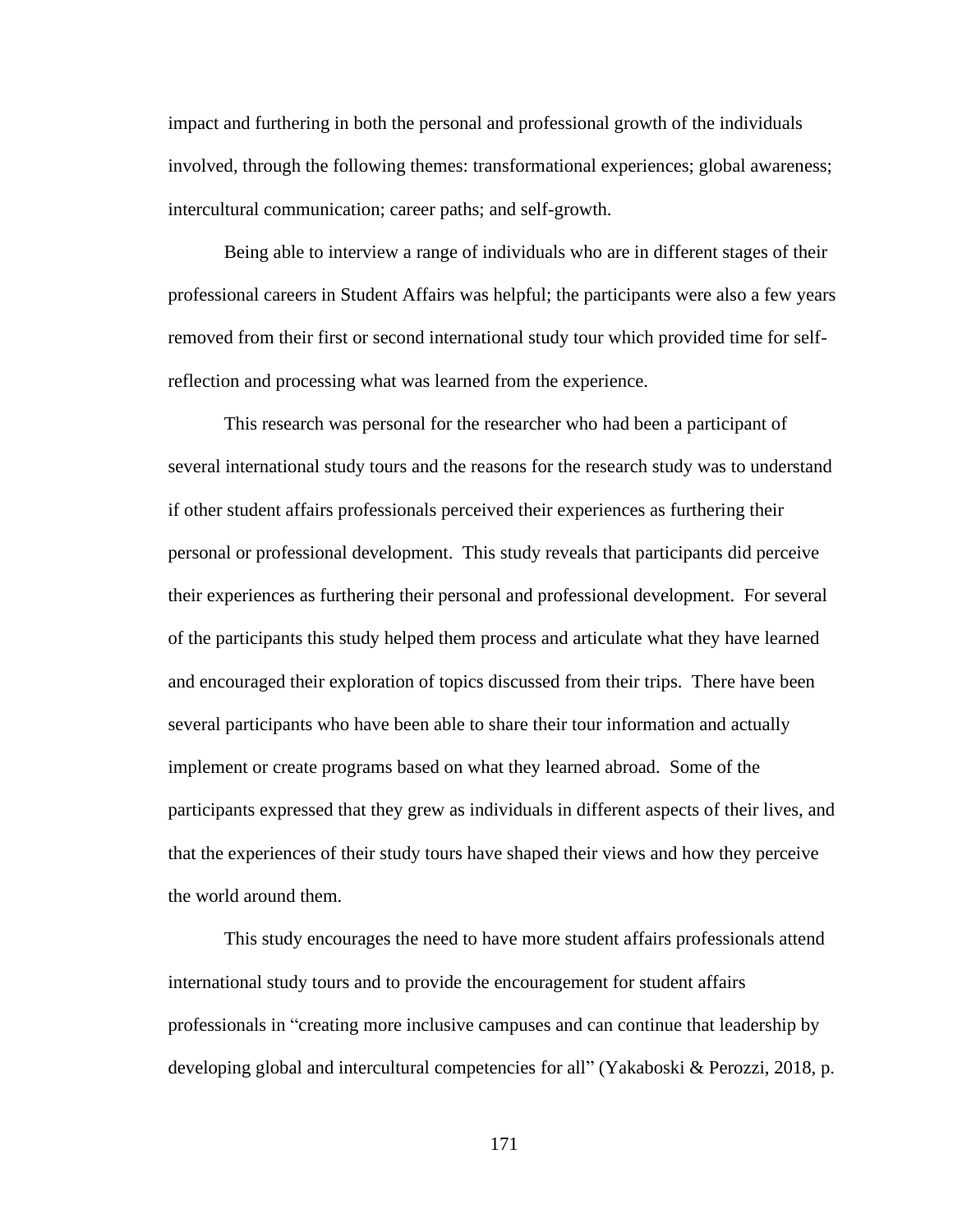50). Also, it is fitting for student affairs professionals to become participants in university-wide committees "designed to internationalize and educate others on how student affairs areas are key elements in internationalizing the campus due to their connections with students" (Yakaboski & Perozzi, 2018, p. 161).

This study provides the reader with an understanding of the ways in which student affairs administrators involved in international study tours perceive their experiences as furthering their personal or professional development. It also provides information about the impact and importance of study tours for student affairs professionals and their institutions, as well as the barriers to the accessibility and availability of such tours. The study also examines what other research could be done to continue to add to the body of work provided.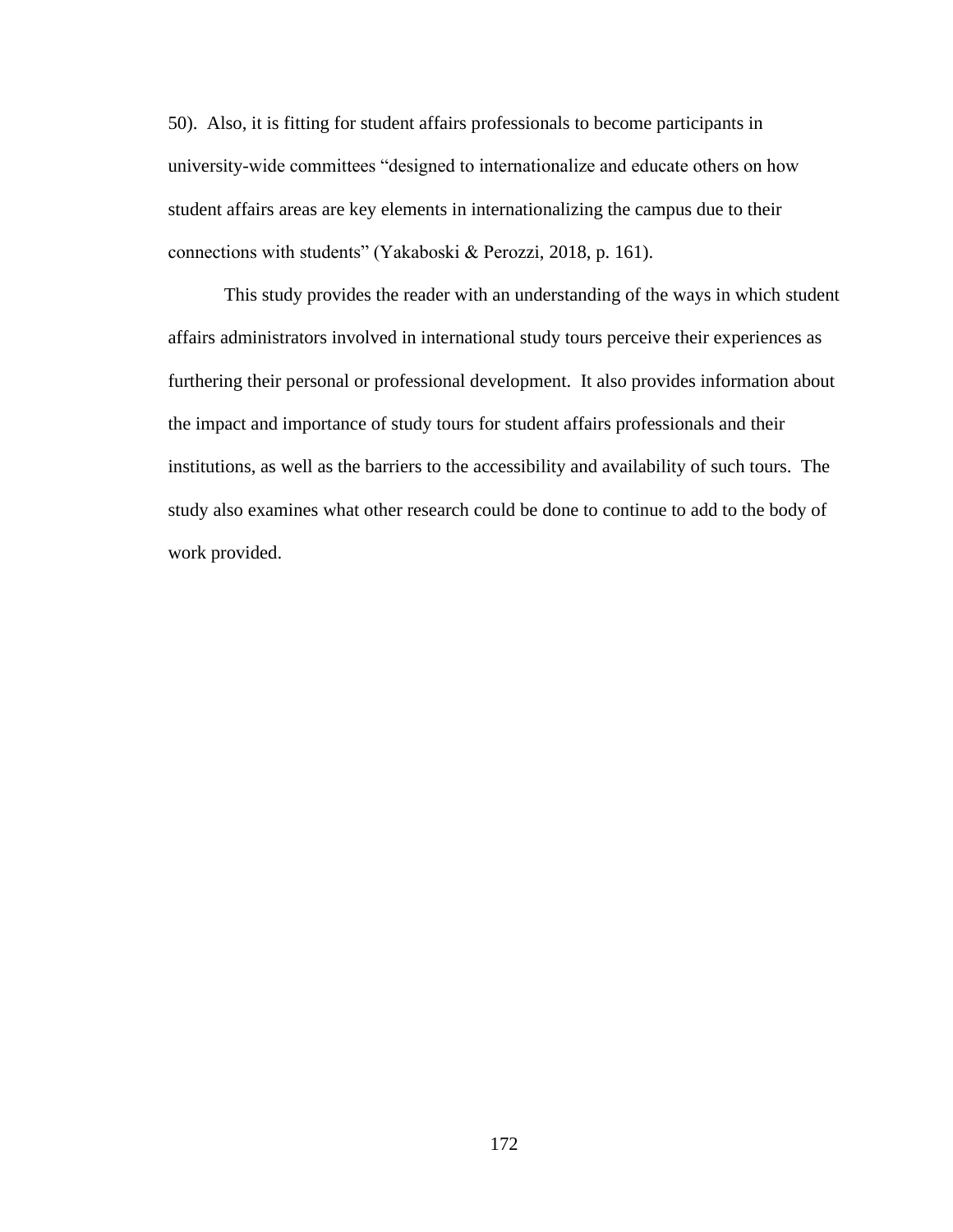#### REFERENCES

- Ahwireng, D. (2016). *Internationalization of Higher Education: A Comparative Case Study of Two U.S Universities.* (Electronic Thesis or Dissertation). Retrieved from https://etd.ohiolink.edu/
- Anderson, P.H., Lawton, L., Rexeisen, R.J., & Hubbard, A.C. (2006). Short-term study abroad and intercultural sensitivity: A pilot study. *International Journal of Intercultural Relations*, *30*(4), 457-469.
- Back, M. (2013). Using Facebook data to analyze learner interaction during study abroad. *Foreign Language Annals*, *46*(3), 377-401.
- Bergsteiner, H., & Avery, G.C. (2008). Theoretical explanation for success of deep-levellearning study tours. College Teaching Methods & Styles Journal, 4(1), 29-38.
- Bodger, D. (1998). Leisure, learning, and travel. Journal of Physical Education, Recreation & Dance, 69 (4), 28-31.
- Bogdan, R.C., & Biklen, S.K. (2007). *Qualitative research for education: An introduction to theories and methods* ( $5<sup>th</sup>$  ed.). New York, NY: Allyn & Bacon.
- Boyatzis, R.E. (1995). Cornerstones of change: Building the path for self-directed learning. In R. E. Boyatzis, S. S. Cowen, & D. A. Kolb (Eds.), Innovation in professional education (pp. 50-91). San Francisco, CA: Jossey-Bass.
- Bowen, G.A. (2009). Document analysis as a qualitative research method. *Qualitative research journal*, *9*(2), 27-40.
- Braskamp, L.A., Braskamp, D.C., & Merrill, K.C. (2009). Assessing progress in global learning and development of students with education abroad experiences. *Frontiers: The Interdisciplinary Journal of Study Abroad*, *18*, 101-118.
- Bretag, T., & van der Veen, R. (2015). 'Pushing the boundaries': participant motivation and self-reported benefits of short-term international study tours. *Innovations in Education and Teaching International*, 1-9, DOI: 10.1080/14703297.2015.1118397
- Brubaker, C.J. (2006). *Student perceptions of self -identified cultural encounters during a short-term study abroad program* (Order No. 3236287). Available from ProQuest Dissertations & Theses A&I; ProQuest Dissertations & Theses Global. (305305084). Retrieved from [http://ezproxy.fiu.edu/login?url=http://search.proquest.com.ezproxy.fiu.edu/docvi](http://ezproxy.fiu.edu/login?url=http://search.proquest.com.ezproxy.fiu.edu/docview/305305084?accountid=10901) [ew/305305084?accountid=10901](http://ezproxy.fiu.edu/login?url=http://search.proquest.com.ezproxy.fiu.edu/docview/305305084?accountid=10901)
- Callahan, K.M. (2015). The Internationalization in Student Affairs in the United States from 1951 to 1996. Retrieved from http://purl.flvc.org/fsu/fd/FSU\_migr\_etd-9563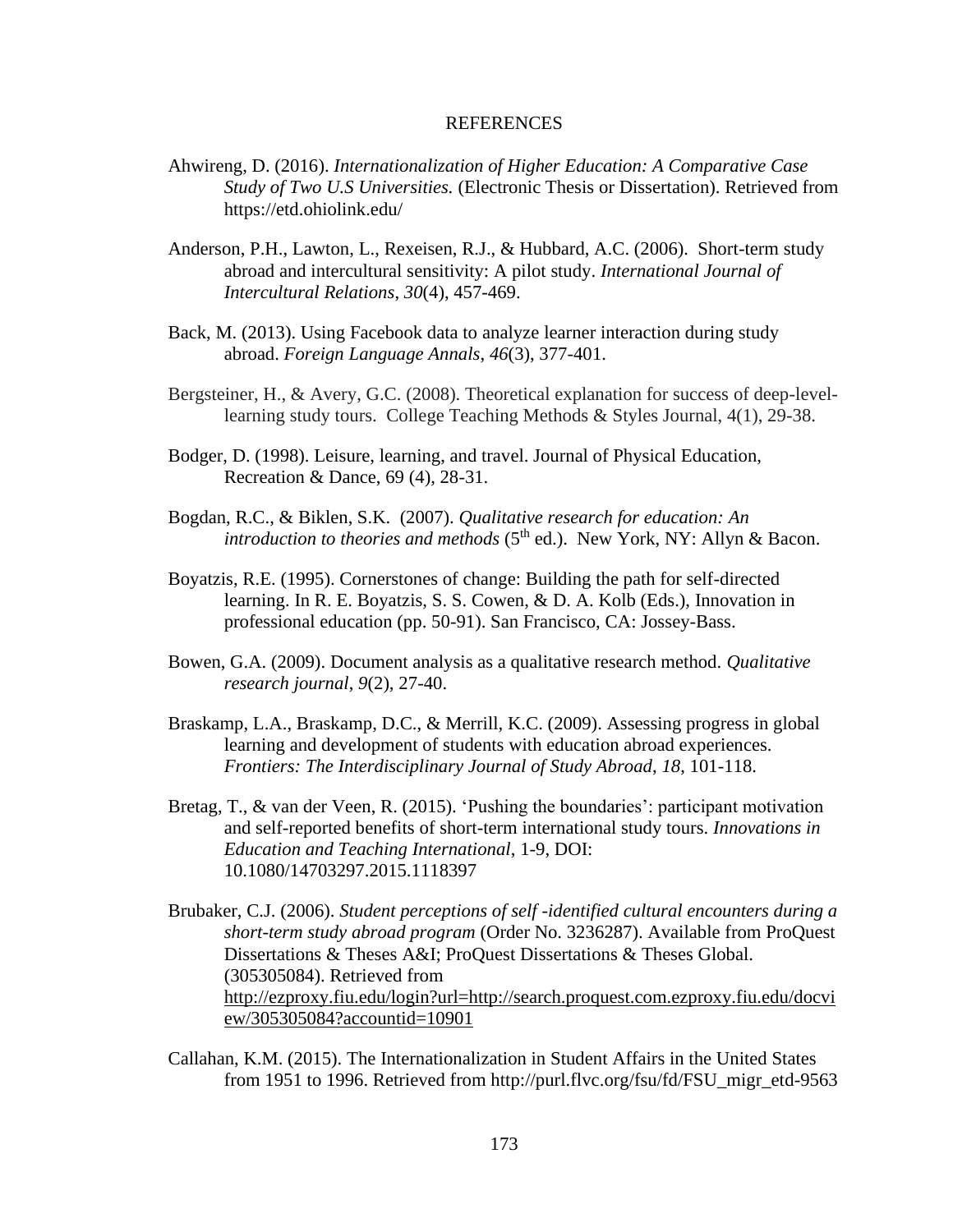- Carlson, J.S., Burn, B.B., Useem, J., & Yachimowicz, D. (1990). Study Abroad: The experience of American undergraduates. *Contributions to the study of education*, 37. Greenwood Press: New York, NY.
- Carpenter, D.S., & Stimpson, M.T. (2007). Professionalism, scholarly practice, and professional development in student affairs. NASPA Journal, 44, 265-284. doi:10.2202/1949-6605.1795
- Chieffo, L., & Griffiths, L. (2004). Large-Scale Assessment of Student Attitudes after a Short-Term Study Abroad Program. *Frontiers: The interdisciplinary journal of study abroad*, *10*, 165-177.
- Christie, R.A, & Ragans, S.W. (1999). Beyond borders: A model for Student and Staff Development. *New Directions for Student Services*, *1999*(86), 3-11.
- Chronister,D. (2017) "The Impact of Student Abroad on Intercultural Competence as a Professional Disposition: Narrative Stories from Student Affairs Professionals". *Electronic Theses and Dissertations*. 141. https://scholarworks.sfasu.edu/etds/141
- Ciobanu, A. (2013). The role of student services in the improving of student experience in higher education. *Procedia-Social and Behavioral Sciences*, *92*, 169-173.
- Clarke, I., Flaherty, T.B., Wright, N.D., & McMillen, R.M. (2009). Student intercultural proficiency from study abroad programs. *Journal of Marketing Education*, 31(2), 173-181.
- Clayton, K.M. (2016). *International policy experience: Short term international travel courses in structure degree programs* (Order No. 10141729). Available from ProQuest Dissertations & Theses A&I; ProQuest Dissertations & Theses Global. (1807413517). Retrieved from http://ezproxy.fiu.edu/login?url=http://search.proquest.com.ezproxy.fiu.edu/docvi ew/1807413517?accountid=10901
- Cochran, M.F. (2016). Student affairs, persistence, and the growing need for inquiry. *The Journal of Student Affairs Inquiry*, *2*(1), 828.
- Conceição, S.C.O. &. Skibba, K.A. (2008) Experiential Learning Activities for Leisure and Enrichment Travel Education: A Situative Perspective, *Journal of Teaching in Travel & Tourism*, 7:4, 17-35, DOI: 10.1080/15313220802033286
- Coryell, J.E. (2011). The Foreign City as Classroom: Adult Learning in Study Abroad. *Adult Learning*, *22*(3), 4-11.
- Creswell, J.W. (2002). *Educational research: Planning, conducting, and evaluating quantitative.* Upper Saddle River, NJ: Prentice Hall.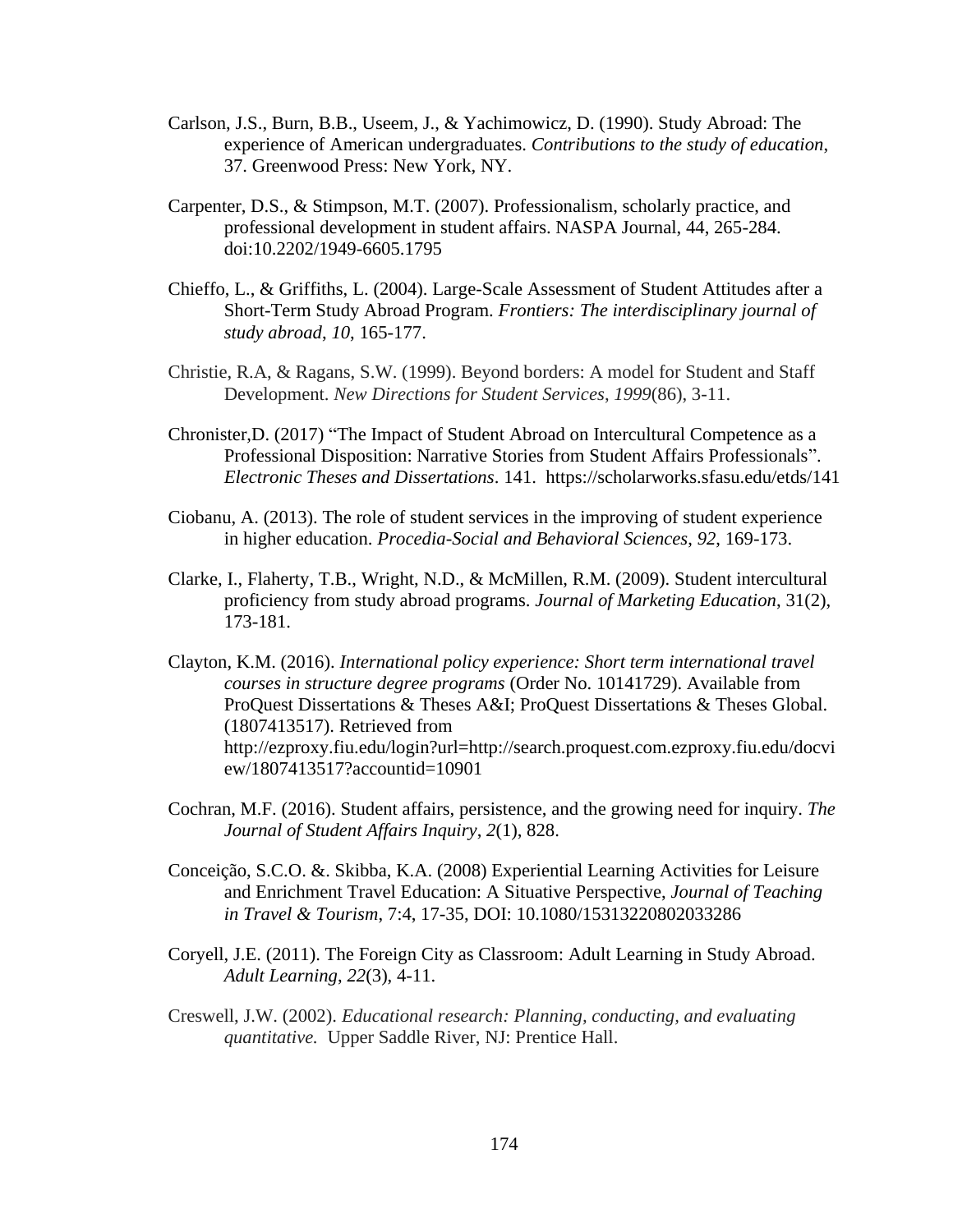- Creswell, J.W. (2009). *Research design: Qualitative, quantitative, and mixed methods approaches*. Sage publications.
- Dalton, J.C. (1999). The significance of international issues and responsibilities in the contemporary work of student affairs. *New Directions for Student Services*, *1999*(86), 3-11.
- Dalton, J.C. & Sullivan, M.H. (2008). Expanding global horizons. In Osfield, K. J. (ED). *Internationalization of student affairs and services: An emerging global perspective*. NASPA.
- Dapko, R.J., "Travel Education: A Phenomenological Study on Self-Directed Learning and Personal Enrichment Through Foreign Travel Experiences" (2016). *FIU Electronic Theses and Dissertations*. 2726. https://digitalcommons.fiu.edu/etd/2726
- Davies, I. & Pike, G. (2009). Global citizenship education. In Lewin, R. (Ed.), *The handbook of practice and research in study abroad: Higher education and the question for global citizenship*, 61-77.
- de Wit, H. (2002). Internationalization of higher education in the United States of America and Europe: A historical, comparative and conceptual analysis. Westport, Connecticut: Greenwood Press.
- Deans, P.C. (2012). Integration of Study Abroad with Social Media Technologies and Decision‐Making Applications. *Decision Sciences Journal of Innovative Education*, *10*(3), 299-336.
- Dean, K.W. & Jendzurski, M.B. (2013) Using post-study-abroad experiences to enhance international study. *Honors in Practice.* 9, 99-111.
- DeMello, M.A. (2011). *The impact of study tours in developing global-mindedness among PK-12 educators in southeastern Massachusetts* (Order No. 3525749). Available from ProQuest Dissertations & Theses A&I; ProQuest Dissertations & Theses Global. (1039146222). Retrieved from http://ezproxy.fiu.edu/login?url=https://search.proquest.com/docview/103914622 2?accountid=10901

Denzin, N.K., & Lincoln, Y.S. (2011). *The Sage handbook of qualitative research*. Sage.

- Dirkx, J., Spohr, R., Tepper, L., & Tons, S. (2010). Adult learners and short-term study abroad: Formation or transformation. In *Proceedings of the Adult Education Research Conference,* 122-127.
- Donnelly-Smith, L. (2009). Global learning through short-term study abroad. *Peer Review*, 11(4) 12-15.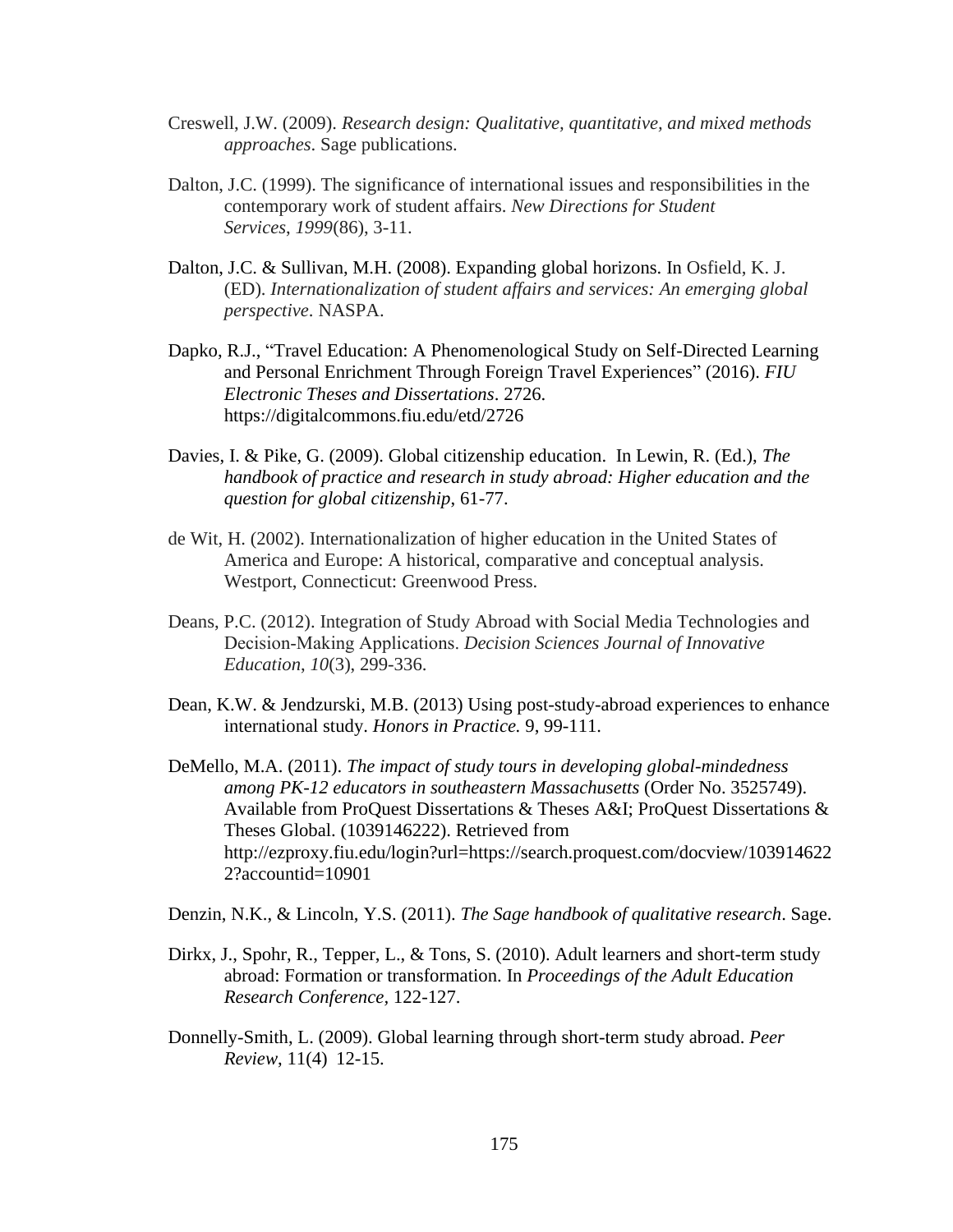- Dorsett, P., & Clark, J. (2015). The Learning Outcomes of an Australian Social Work Student's Study Tour to India. *Artha-Journal of Social Sciences*, *14*(02).
- Elola, I. & Oskoz, A. (2008). Blogging: Fostering intercultural competence development in foreign language and study abroad context. *Foreign Language Annals*, 41(3), 454-477.
- Evans, J., Finch, J., Toncar, M.F., & Reid, J.S. (2008). Student Perceptions of and Preferences for a Short Overseas Study Tour. *Contemporary Issues in Education Research,* 1(3), 11-18.
- Festervand, T.A., & Tillery, K.R. (2001). Short-term study-abroad programs–A professional development tool for international business faculty. *Journal of Education for Business*, *77*(2), 106-111.
- Florida International University. (2011a). Global Awareness definition. Annual Impact Report of Florida International University's Office of Global Learning Initiatives.
- Florida International University. (2011b). Global Perspective definition. Annual Impact Report of Florida International University's Office of Global Learning Initiatives.
- Forsey, M., Broomhall, S. & Davis, J. (2012). Broadening the mind? Australian student reflections on the experience of overseas study. *Journal of Studies in International Education,* 16(2), 128-139.
- Franklin-Craft, A. (2010). *An assessment of the intercultural competence of student affairs administrators* (Order No. 3435119). Available from ProQuest Dissertations & Theses A&I; ProQuest Dissertations & Theses Global. (815412147). Retrieved from http://ezproxy.fiu.edu/login?url=https://search.proquest.com/docview/815412147 ?accountid=10901
- Franklin, K. (2010). Long-term career impact and professional applicability of the study abroad experience. *Frontiers: The Interdisciplinary Journal of Study Abroad,* 15, 169-190.
- Goldoni, F. (2013). Students' immersion experiences in study abroad. *Foreign Language Annals,* 46(3), 359-376.
- Gorlewski, Emily. (2016). The Engagement of Multicultural Student Affairs Staff in the Internationalization of Connecticut Higher Education Institutions. Retrieved from the University of Minnesota Digital Conservancy, http://hdl.handle.net/11299/185176.
- Grandinetti, M.A. (2017). A Well-Rounded Experience: Connecting the Home Campus to the Study Abroad Experience and The Study Abroad Experience to the Home Campus.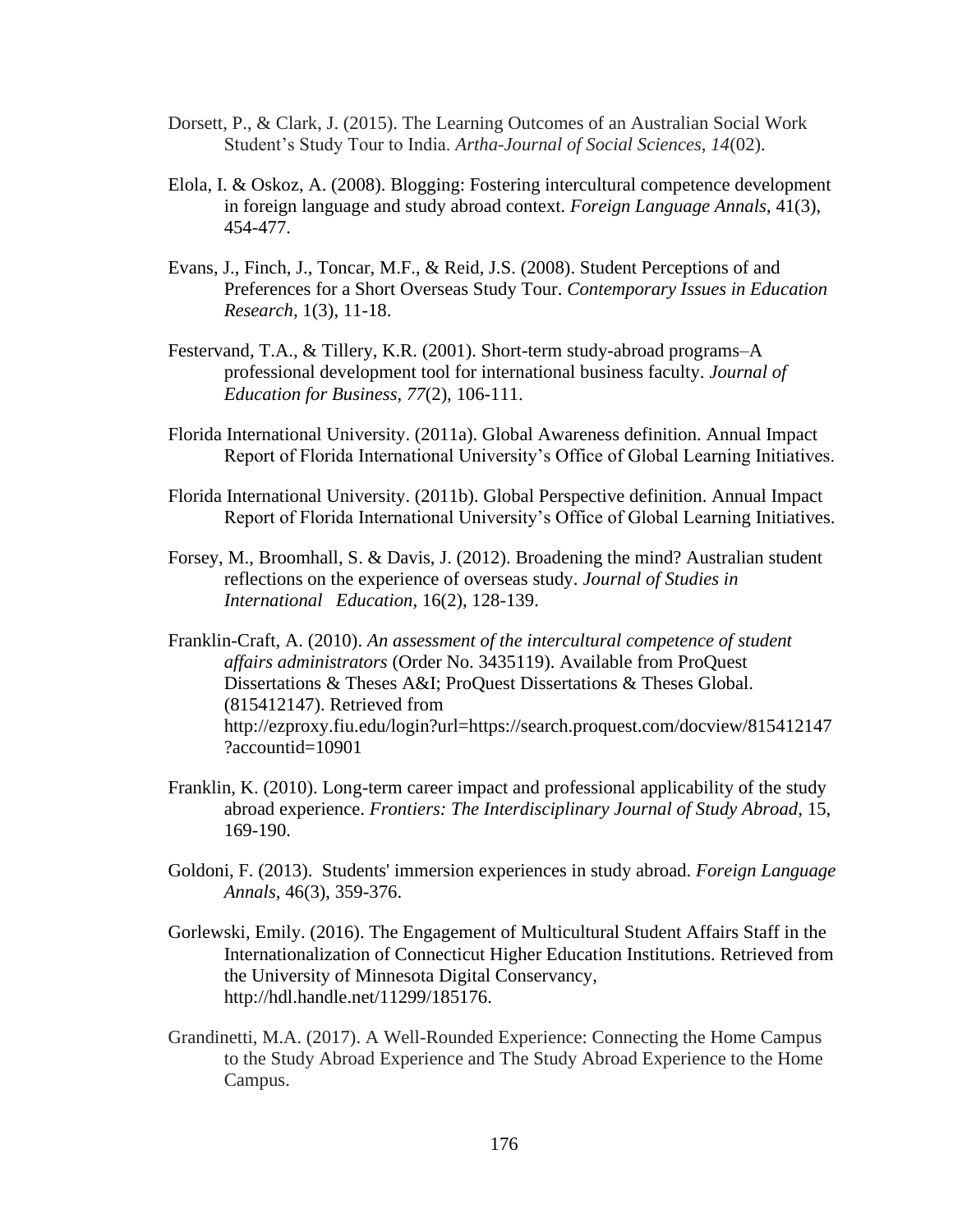- Hadis, B.F. (2005). Why Are They Better Students when They Come Back? Determinants of Academic Focusing Gains in the Study Abroad Experience. *Frontiers: The Interdisciplinary Journal of Study Abroad*, *11*, 57-70.
- Hill, B. (2016) within Helms, R.M.,(2106, June 16). Trickle-UP Internationalization: a.k.a How I Hope to Lose My Job [Blog post]. Retrieved from concordialanguagevillages.org/blog/villages/trickle-up-internationalization-a.k.ahow-i-hope-to-lose-my-job#.XdSZbUF7k2x
- Hirt, J.B. & Strayhorn, (2010). Staffing and Supervision. In T.L. Schuh, J. H., Jones, S. R., & Harper, S. R. (Eds.). *Student services: A handbook for the profession (5th edition)*. San Francisco: Jossey-Bass.
- Hovey, R. and Weinberg, A. *Global learning and the making of citizen diplomats*. In Lewin, R. (Ed.), The handbook of practice and research in study abroad: Higher education and the question for global citizenship, 33-48.
- Hunter, W. (2004). Knowledge, skills, attitudes, and experiences necessary to become globally competent. UMI Dissertation Services.
- Hutchins, M.M. (1996). *International education study tours abroad: Students' professional growth and personal development in relation to international, global, and intercultural perspectives* (Order No. 9710583). Available from ProQuest Dissertations & Theses Global. (304285852). Retrieved from http://ezproxy.fiu.edu/login?url=https://search-proquestcom.ezproxy.fiu.edu/docview/304285852?accountid=10901
- Iammarino, N.K., & O'Rourke, T.W. (1999). Planning and implementing an international travel/study course experience for health professionals and students. *Journal of Health Education*, *30*(3), 166-172, DOI: 10.1080/10556699.199.10603397
- Interis, M.G., Rezek, J., Bloom, K., & Campbell, A. (2017). Assessing the value of shortterm study abroad programmes to students. *Applied Economics*, 1-15.
- Jessup-Anger, J.E. (2008). Gender observations and study abroad: How students reconcile cross-cultural differences related to gender. *Journal of College Student Development*, 49(4), 360-373. DOI: 10.1353/csd.0.0015
- Jablonski, M.A., Bresciani, M.J., Lovell, C. & Shandley, T., (2006) Shaping Student Affairs Leadership Through Global Perspectives, *NASPA Journal*, 43:1, 183-202, DOI: [10.2202/1949-6605.1577](https://doi.org/10.2202/1949-6605.1577)
- Jain, C.R., Apple, D.K., & Ellis, W. (2015). What is self-growth. *International Journal of Process Education*, *7*(1), 41-52.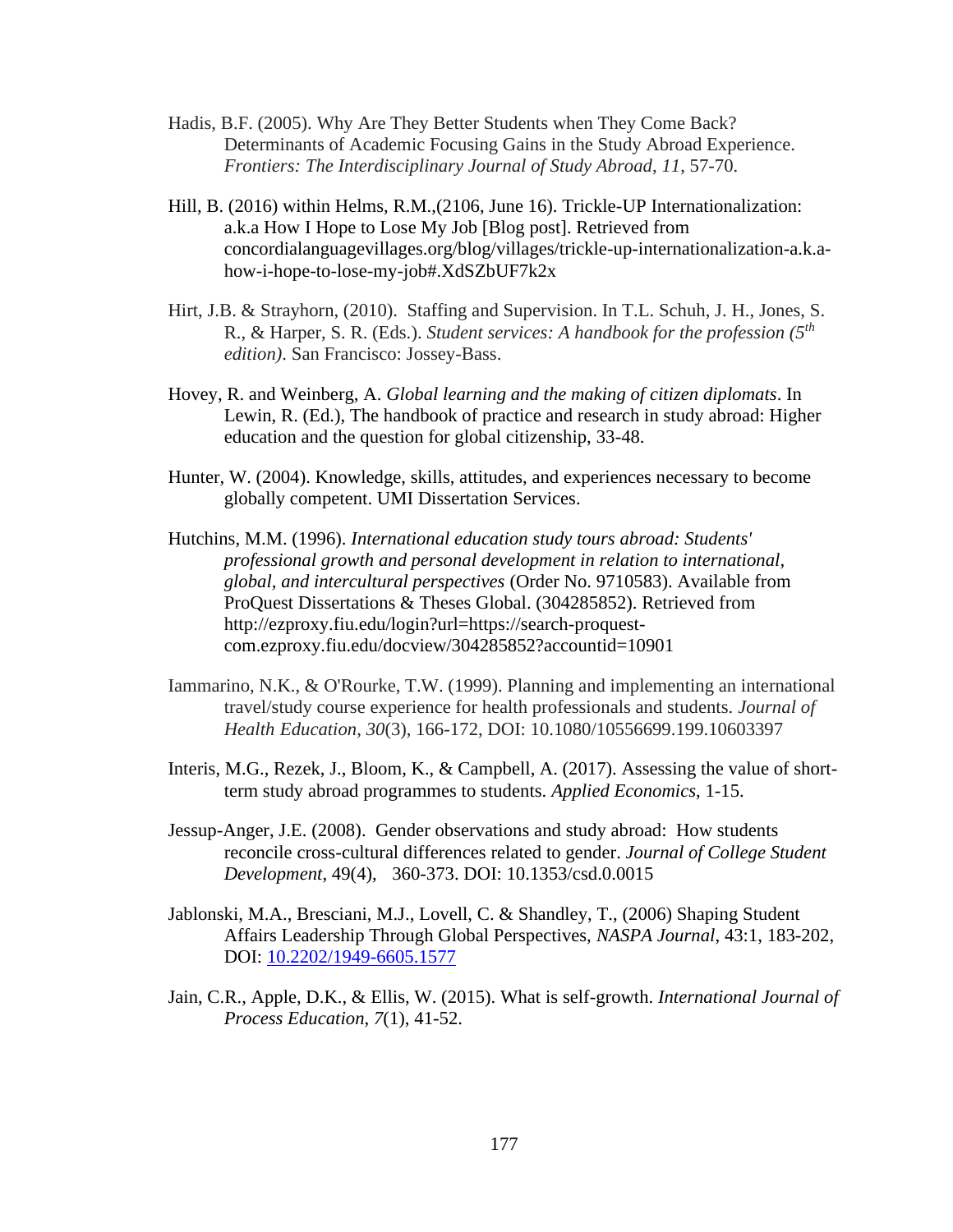- Jons, S.S. (2012). "Senior-Level Administrators Leadership In Internationalizing A Public Research University In The Midwest: A Case Study" (2012). Educational Administration: Theses, Dissertations, and Student Research. 96.
- Jowi, J.O. (2009). Internationalization of higher education in Africa: Developments, emerging trends, issues and policy implications. *Higher Education Policy*, 22(3), 263-281.
- Keefe, M.C. (2008). *Short-term study abroad: Impact on the development of global competencies at a public college of art and design in the northeast* (Order No. 3344292). Available from ProQuest Dissertations & Theses A&I; ProQuest Dissertations & Theses Global. (304829161). Retrieved from http://ezproxy.fiu.edu/login?url=http://search.proquest.com/docview/304829161? accountid=10901
- Kehl, K., & Morris, J. (2008). Differences in global-mindedness between short-term and semester-long study abroad participants at selected private universities. *Frontiers: The Interdisciplinary Journal of Study Abroad*, *15*, 67-79.
- Kitto, S.C., Chesters, J., & Grbich, C. (2008). Quality in qualitative research. *Medical Journal of Australia*, *188*(4), 243.
- Knight, J. (2003). Updated definition of internationalization. *International higher education*, (33).
- Koernig, S.K. (2007). Planning, organizing, and conducting a 2-week study abroad trip for undergraduate students: Guidelines for first-time faculty. *Journal of Marketing Education*, *29*(3), 210-217.
- Kolb, D.A. (1984). *Experiential learning: Experience as the source of learning and development* (Vol. 1). Englewood Cliffs, NJ: Prentice-Hall.
- Komives, S.R. & Carpenter, S. (2009) Professional development as lifelong learning. In McClellan, G. S., & Stringer, J. (Eds.). *The handbook of student affairs administration:(Sponsored by NASPA, student affairs administrators in higher education)*. John Wiley & Sons
- Kruger, K.W. & Dungy, G.W. (1999). Opportunities for international travel and professional exchange for student affairs professionals. *New Directions for Student Services*, *1999*(86), 23-31.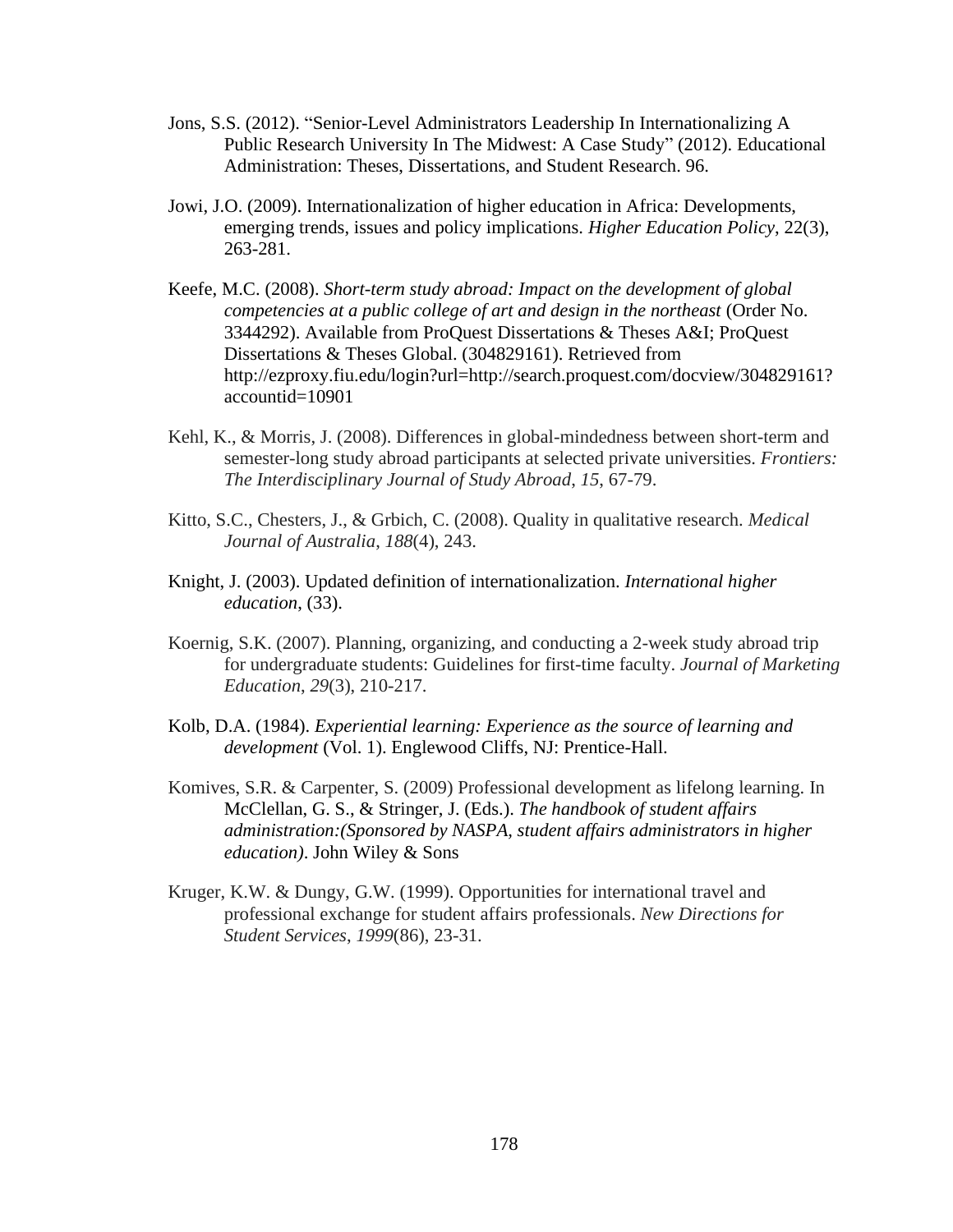- Lee, E.A. (2014). *"To experience something greater than myself:" an exploratory case study of the impact of a faculty-led short-term study abroad on college student identity* (Order No. 3582034). Available from ProQuest Dissertations & Theses A&I; ProQuest Dissertations & Theses Global. (1655478811). Retrieved from http://ezproxy.fiu.edu/login?url=http://search.proquest.com/docview/1655478811 ?accountid=10901
- Lewis, T.L., & Niesenbaum, R.A. (2005). Extending the stay: Using community-based research and service learning to enhance short-term study abroad. *Journal of Studies in International Education*. 9, 251-264.
- Lincoln, Y.S, & Guba, E.A. (1985). Naturalistic Inquiry. Beverly Hills, CA: Sage
- Lindquist, T., & Bischof, L.D. (2007). Study Tours As Professional Development for Librarians: An Assessment of the 2006 WESS Study Tour to Eastern Germany. *Collection Management*, *31*(4), 19-52.
- Lutterman-Aguilar, A. & Gingerich O. (2002). Experiential pedagogy for study abroad: Educating for global citizenship. *Frontiers: The Interdisciplinary Journal of Study Abroad,* 8, 41-82.
- Manning, K., Kinzie, J., & Schuh, J.H. (2006). *One size does not fit all: Traditional and innovative models of student affairs practice*. Routledge: New York; NY.
- Martin, J.N., & Nakayama, T.K. (2010). Intercultural communication and dialectics revisited. In T. K. Nakayama & R. T. Halualani (Eds.),*The handbook of critical intercultural communication* (pp. 59-83). Malden, MA: Wiley-Blackwell.
- McKeown, J.S. (2009). The first time effect: The impact on study abroad on college student intellectual development. State University of New York Press: Albany, NY.
- Mestenhauser, J.A., & Ellingboe, B.J. (2005). Leadership knowledge and international education. International Educator, 14(6), 36-43.
- Merriam, S.B. (1988). Case study research in education: A qualitative approach. Jossey-Bass Inc., Publishers: San Francisco
- Merriam, S.B. (2002). *Qualitative research in practice: Examples for discussion and analysis*. John Wiley & Sons: New York, NY
- Merriam, S.B. (2009). *Qualitative research: A guide to design and implementation*. John Wiley & Sons.
- Merriam, S.B., & Tisdell, E.J. (2015). *Qualitative research: A guide to design and implementation*. John Wiley & Sons: New York, NY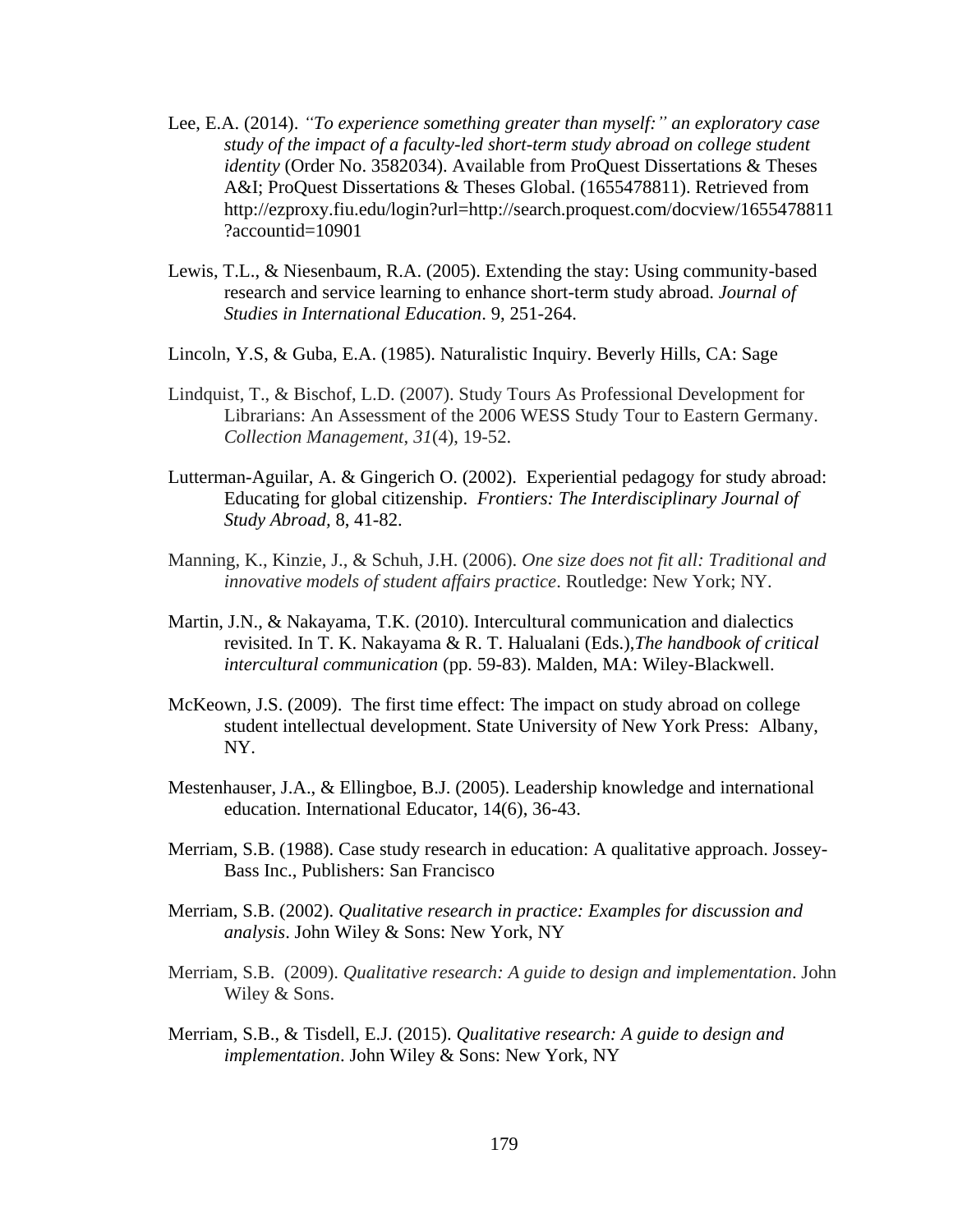- Merva, M. (2003). Grades as incentives: A quantitative assessment with implications for study abroad programs. *Journal of Studies in International Education*. 7, 149-156.
- Montrose, L. (2002). International study and experiential learning: The academic context. *Frontiers The Interdisciplinary Journal of Study Abroad*, *8*(2), 1-15.
- Morgan, A.D. (2010). "Journeys into Transformation: Travel to an 'Other' Place as a Vehicle for Transformative Learning." Journal of Transformative Education, 8 (4): 246-68.
- Morse, J.M. (1994). Designing funded qualitative research. In Denzin, N. K. &. Lincoln Y.S. (Eds). Handbook of qualitative research. (pp. 220-235). SAGE: Oakland, CA.
- Moseley, W. (2009). Making Study Abroad a Win-Win Opportunity for Pre-Tenure Faculty. *Frontiers: The Interdisciplinary Journal of Study Abroad*, *18*, 231-240.
- NAFSA (2008), "Strengthening study abroad: recommendations for effective institutional management", DOI:www.nafsa.org/knowledge\_community\_network.sec/international\_education \_4/chief\_international\_education/practice\_resources\_14/internationalizing\_the/im sa\_epub (accessed April, 2008).
- NAFSA. (2011). Senator Paul Simon Study Abroad Act. Retrieved from http://www.nafsa.org/public\_policy.sec/commission\_on\_the\_abraham/
- Nyaupane, G.P., Paris, C.M., & Teye, V. (2010). Why do students study abroad? Exploring motivations beyond earning academic credits. *Tourism Analysis*, *15*(2), 263-267.
- Norris, E.M., & Dwyer, M. (2005). Testing assumptions: The impact of two study abroad program models. *Frontiers: The Interdisciplinary Journal of Study Abroad.* 11, 121-142.
- Norris, E.M., & Gillespie, J. (2008). How study abroad shapes global careers: Evidence from the United States. *Journal of Studies in International Education*, 13(3), 382- 397. DOI: 10.1177/1028315308319740
- OECD (2018). Global Competency. Retrieved from https://www.oecd.org/pisa/pisa-2018-global-competence.htm
- O'Reilly, A., Ryan, D., & Hickey, T. (2010). The psychological well-being and sociocultural adaptation of short-term international students in Ireland. *Journal of College Student Development*, 51(5), 584-598. DOI: 10.1353/csd.2010.0011
- Ortlipp, M. (2008). Keeping and using reflective journals in the qualitative research process. *The qualitative report*, *13*(4), 695-705.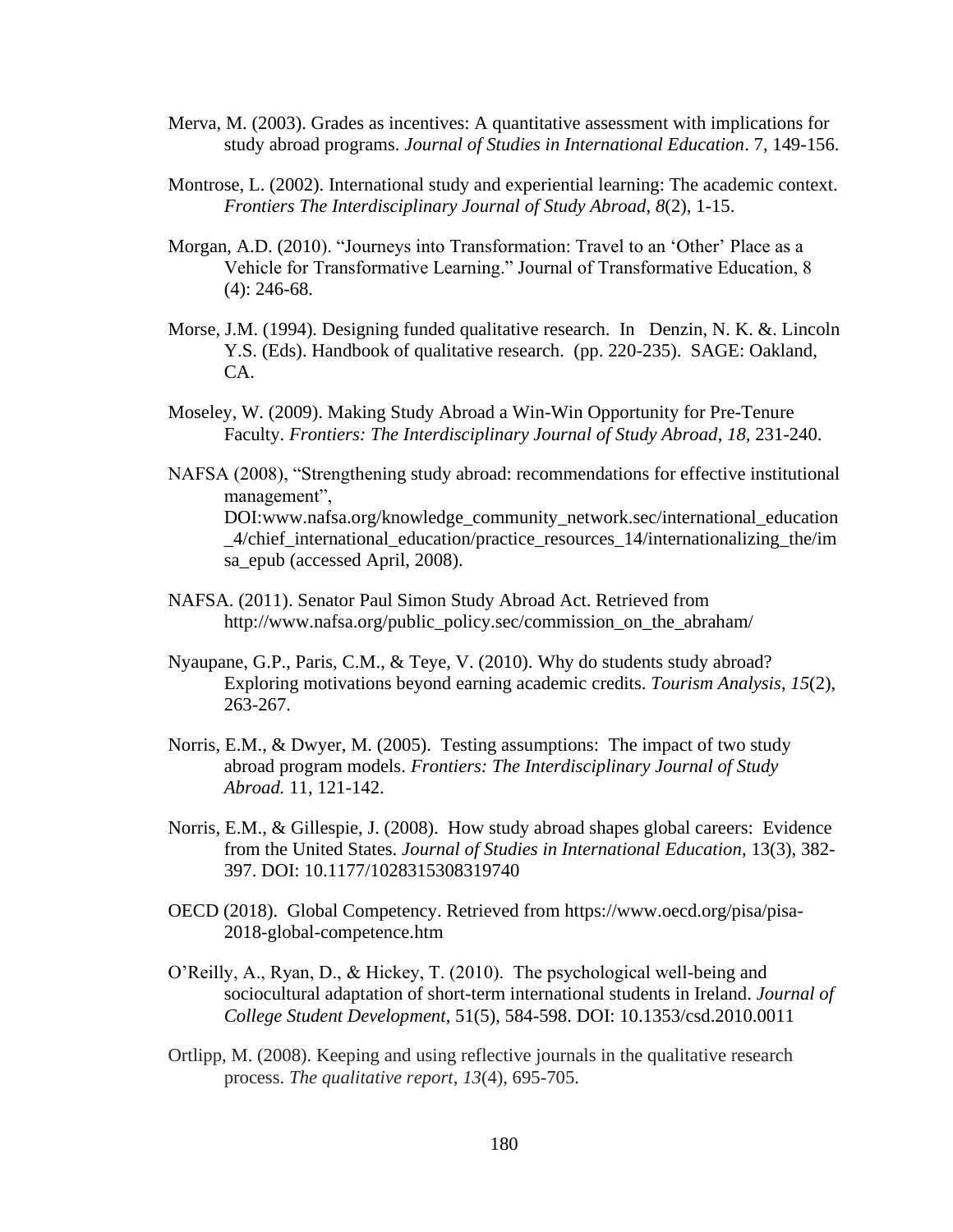- Orndorff Jr, E.B. (1998). *The short-term study travel experience for adult professionals: A phenomenological study* (Doctoral dissertation).
- Özturgut, O. (2007). Study/teach abroad programs for higher education faculty. *Essays in Education*, *22*, 42-49.
- Patton, M.Q. (2002). Qualitative research and evaluation methods. *California EU: Sage Publications Inc*.
- Pasquarelli, S.L. (2017). Defining an academically sound, culturally relevant study abroad curriculum. In Pasquarelli, S.L., Cole, R. A., & Tyson, M.J.(Eds). *Passport to Change: Designing academically sound, culturally relevant, shortterm, faculty-led study abroad programs*. Sterling, Virginia: Stylus.
- Paus, E., & Robinson, M. (2008). Increasing Study Abroad Participation: The Faculty Makes the Difference. *Frontiers: The Interdisciplinary Journal of Study Abroad*, *17*, 33-49.
- Perry, L., Stoner, L., & Tarrant, M. (2012). More than a vacation: Short-term study abroad as a critically reflective, transformative learning experience. *Creative Education*, 3(5), 679-683.
- Perozzi, B., Seifert, T., & Al-Sharif, M.A.B. (2016). Staffing for success. *Enhancing Student Learning and Development in Cross-Border Higher Education: New Directions for Higher Education, Number 175*, (175), 93.
- Picard, E., Bernardino, F., & Ehigiator, K. (2009). Global citizenship for all: Low minority student participation in study abroad—Seeking strategies for success. In R. Lewin (Ed.), The handbook of practice and research in study abroad: Higher education and the quest for global citizenship (pp. 321–345). New York, NY: Routledge.
- Pond, U. (2018). Toward transformative learning during short-term international study tours: implications for instructional design (Doctoral dissertation, University of Glasgow).
- Pope, J.A., Sánchez, C.M., Lehnert, K., & Schmid, A.S. (2014). Why do gen Y students study abroad? Individual growth and the intent to study abroad. *Journal of Teaching in International Business*, *25*(2), 97-118.
- Prosser, J. & Schwartz, D. (1998). Photographs within the Sociological Research Process. In Prosser, J. (Ed.). *Image-based research: A sourcebook for qualitative researchers*. Psychology Press.
- Relyea, C., Cocchiara, F.K., & Studdard, N.L. (2008). The effect of perceived value in the decision to participate in study abroad programs. *Journal of Teaching in International Business,* 19(4), 346-361. DOI: 10.1080/08975930802427551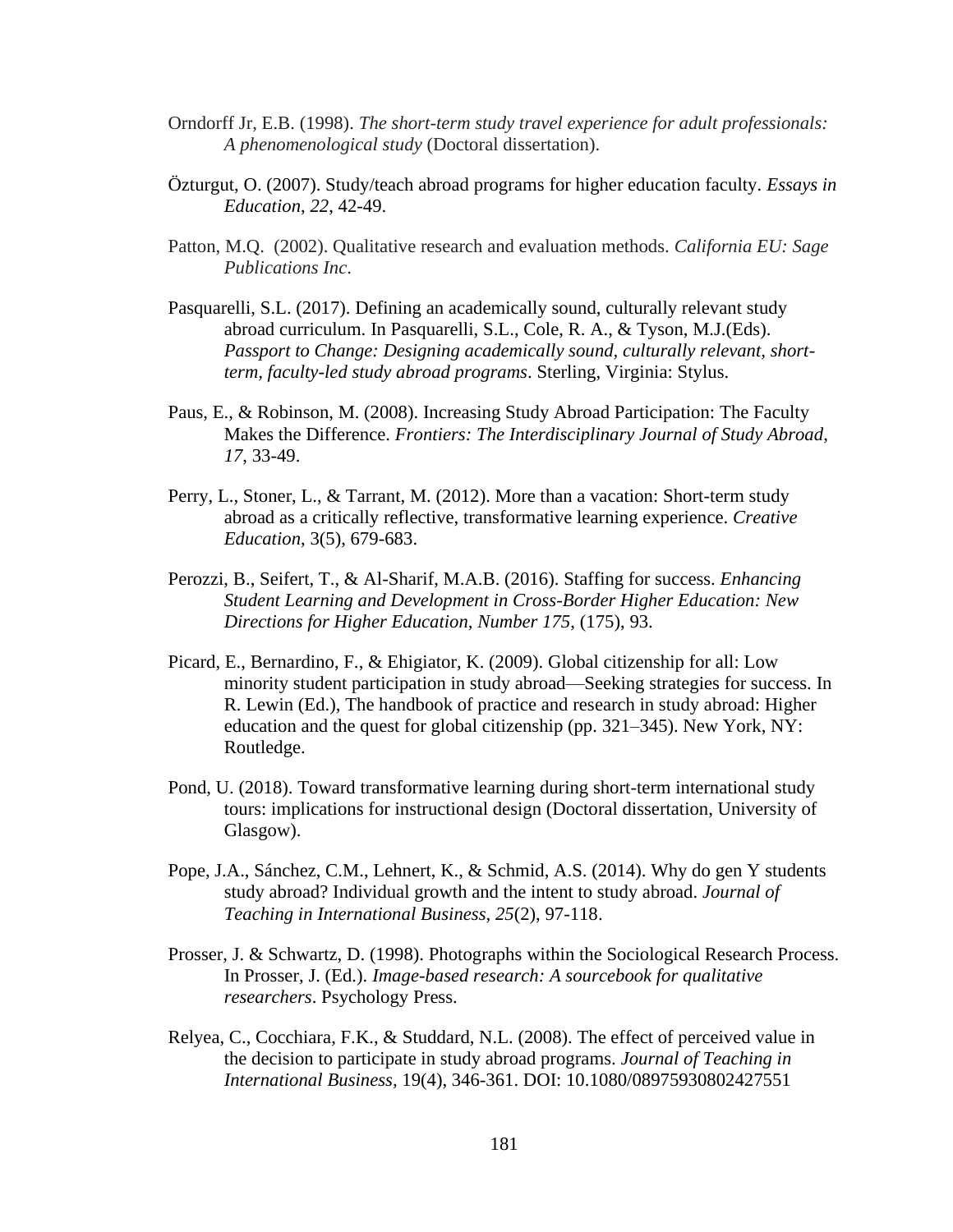- Ribeiro, M. (2004). A qualitative analysis of adult learners' immersion experiences to South Africa: Implications for multicultural training. In *VISTAS 2004, proceedings of American Counseling Association Annual Conference*, 121-128.
- Richardson, J.W., Imig, S., & Flora, K. (2014). Evaluating school leadership development through an international experience. Journal of Leadership in Education, 17 (3), 353 -369.
- https://doi.org/10.1080/13603124.2013.8176111
- Ritz, A.A. (2011). The educational value of short-term study abroad programs as course components. *Journal of Teaching in Travel & Tourism*, 11(2), 164-178. DOI:10.1080/15313220.2010.525968
- Roberts, D.M. (2007) Preferred Methods of Professional Development in Student Affairs, NASPA Journal, 44:3, 561-577, DOI: 10.2202/1949-6605.1836
- Roberson, D.N. (2003) Learning Experiences of Senior Travellers, Studies in Continuing Education, 25:1, 125-144, DOI: [10.1080/01580370309288](https://doi.org/10.1080/01580370309288)
- Rodriguez, K. (2014). *The perceived impact of study abroad activities for graduate counseling students* (Order No. AAI3626213). Available from PsycINFO. (1676371072; 2015-99080-379). Retrieved from http://ezproxy.fiu.edu/login?url=https://search-proquestcom.ezproxy.fiu.edu/docview/1676371072?accountid=10901
- Rogers, J., Cawthon, T, & O'Connell, S., (2016, April 26). Internationalizing the Student Affairs in Higher Education Program. Retrieved: https://miamioh.edu/ehs/news/2016/04/rogers-study-abroad-sahe.html
- Root, E., & Ngampornchai, A. (2013). "I Came Back as a New Human Being" Student Descriptions of Intercultural Competence Acquired Through Education Abroad Experiences. *Journal of Studies in International Education*, *17*(5), 513-532.
- Rubin, H.J., & Rubin. I.S. (2012). *Qualitative interviewing: The art of hearing data* (3rd ed.). Thousand Oaks, CA: Sage
- Rundstrom W.T. (2005). Exploring the impact of study abroad on students' intercultural communication skills: Adaptability and sensitivity. Journal *of Studies in International Education*, 9(4), 356-371. DOI: 10.1177/1028315305277681
- Sachau, D., Brasher, N., & Fee, S. (2010). Three models for short-term study abroad. *Journal of Management Education*, *34*(5), 645-670.
- Saldaña, J. (2014). *Thinking qualitatively: Methods of mind*. Sage Publications.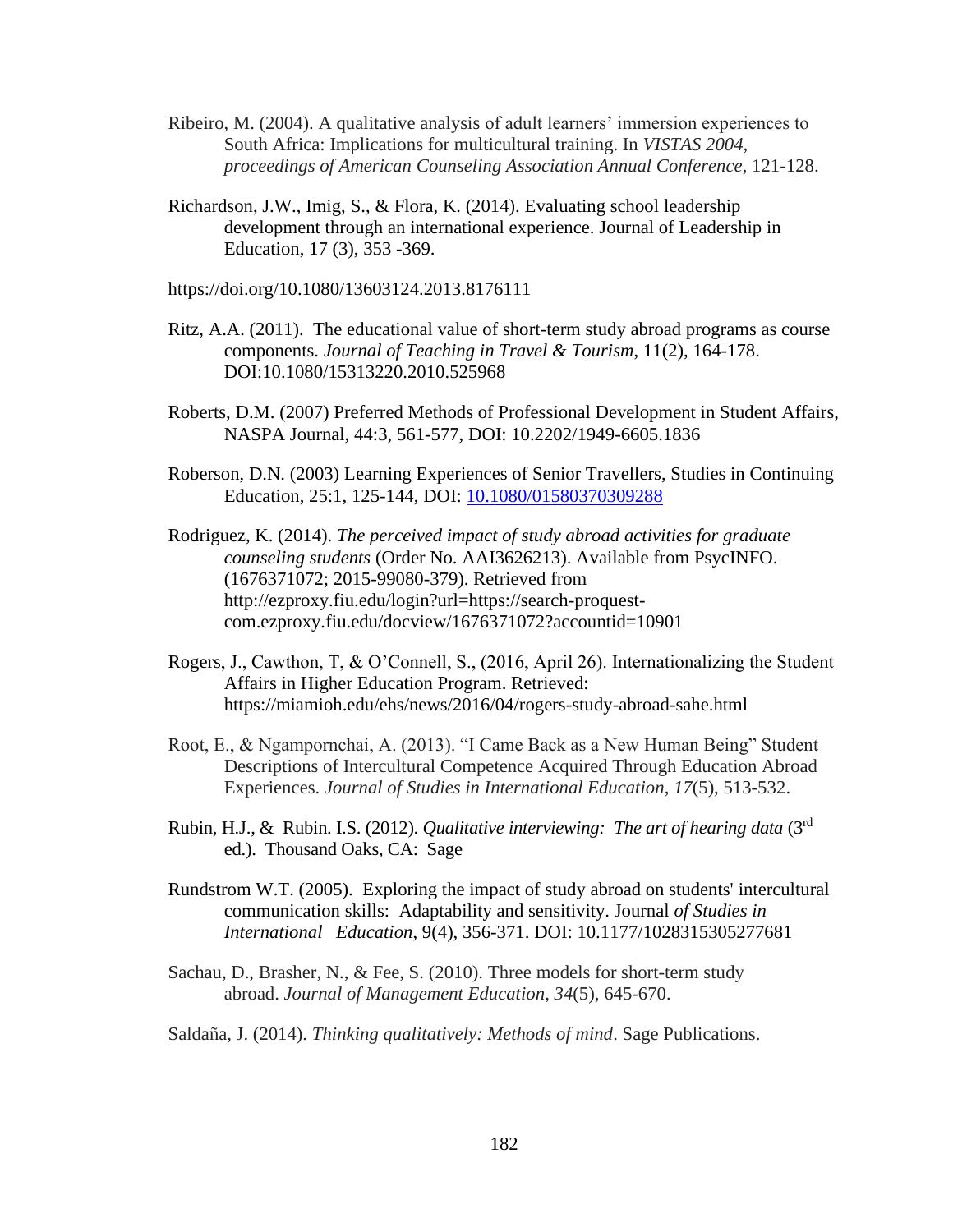- Sánchez, C.M., Fornerino, M., & Zhang, M. (2006). Motivations and the intent to study abroad among US, French, and Chinese students. *Journal of Teaching in International Business*, *18*(1), 27-52.
- Sandgren, D., Elig, N., Hovde, P., Krejci, M., & Rice, M. (1999). How international experience affects teaching: Understanding the impact of faculty study abroad. *Journal of Studies in International Education*, *3*(1), 33-56.
- Savicki, V., & Price, M.V. (2017). Components of Reflection: A Longitudinal Analysis of Study Abroad Student Blog Posts. *Frontiers: The Interdisciplinary Journal of Study Abroad*, *29*(2), 51-62
- Schulz, S.A., Lee, J. J., Cantwell, B.J., McClellan, G., & Woodard, D. (2007). Moving toward a global community: An analysis of the internationalization of student affairs graduate preparation programs. *NASPA Journal*, *44*(3), 610-632.
- Seidman, I. (2006). *Interviewing As Qualitative Research: A Guide for Researchers in Education and the Social Sciences*. New York: Teachers College Press.
- Sewchuk, D. (2005). Experiential learning: a theoretical framework for perioperative education. *AORN Journal*, *XXI(3)*
- Shames, W. & Alden, P. (2005). The impact of short-term study abroad on the identity development of college students with learning disabilities and/or AD/HD. *Frontiers: The Interdisciplinary Journal of Study Abroad*, 22, 1-31.
- Sherlock, J.J & Morgan, G. (2005) Learning journals: An underutilized tool in leadership education. In Huber, N. S., & Walker, M. C. (ED). *Emergent models of global leadership*. James McGregor Burns Academy of Leadership.
- Stebleton, M.J., Soria, K.M., & Cherney, B.T. (2013). The high impact of education abroad: College students' engagement in international experiences and the development of intercultural competencies. *Frontiers: The Interdisciplinary Journal of Study Abroad*, 22, 1-24.
- Stroud, A.H. (2010). Who plans (not) to study abroad? An examination of U.S. student intent. *Journal of Studies in International Education*, 14(5), 491-507.
- Sullivan, J. (2011). Global leadership in higher education administration: Perspectives on internationalization by university presidents, vice-presidents and deans. (Ph.D., University of South Florida). ProQuest Dissertations and Theses. (861477187).
- Toncar, M.F., Reid, J.S., & Anderson, C.E. (2006). Perceptions and preferences of study abroad: Do business students have different needs?. *Journal of Teaching in International Business*, 17(1/2), 61-80. DOI: 10.1300/J066v17n01\_04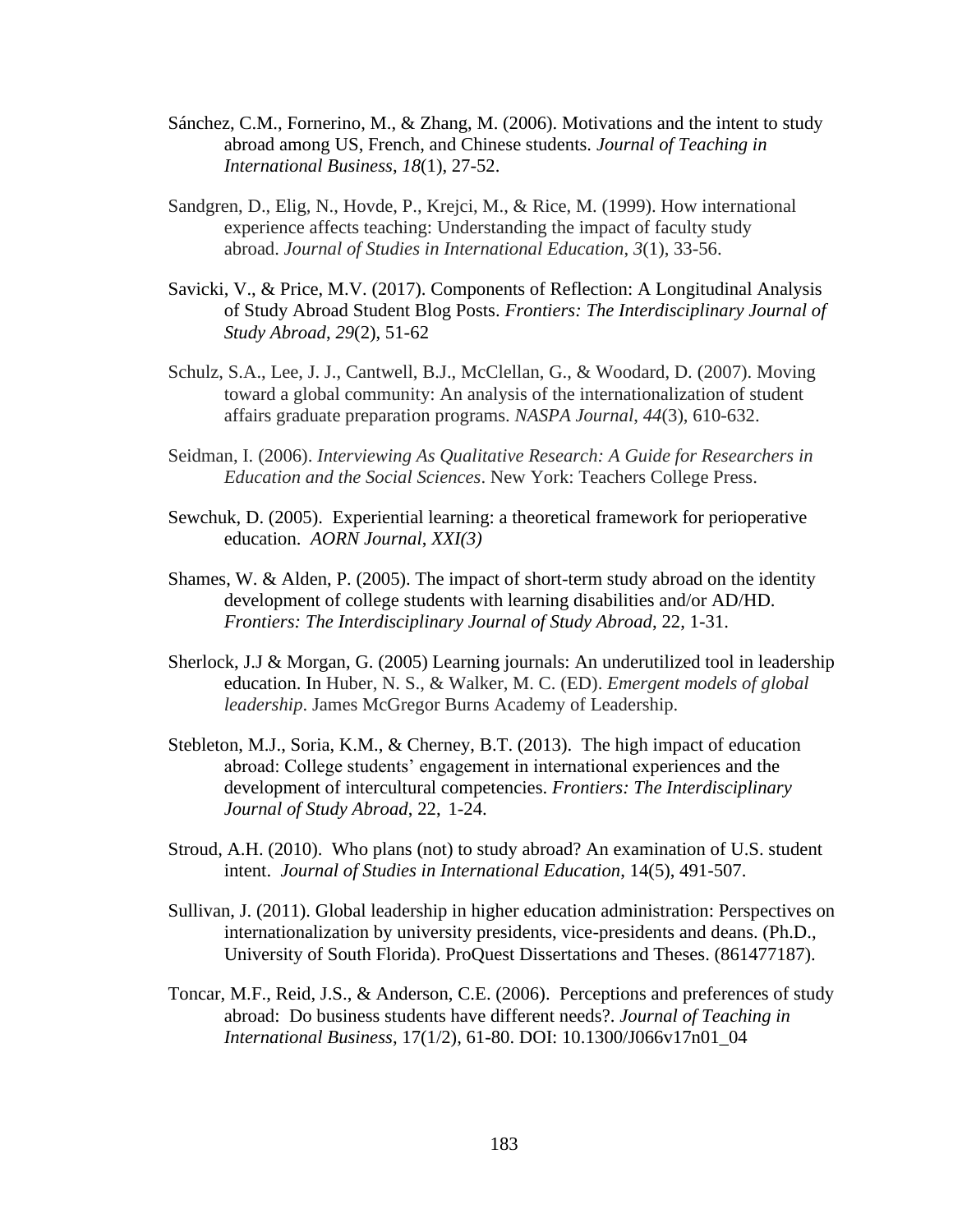- Trooboff, S., Vande Berg, M., & Rayman, J. (2007-2008). Employer attitudes toward study abroad. *Frontiers: The Interdisciplinary Journal of Study Abroad*, *15*, 17- 33.
- Tucker, M. & Weaver, D. (2013). A Longitudinal study of student outcomes from participation in an International study tour: Some preliminary findings. *Journal of University Teaching & Learning Practice*. 10(2)
- Wallace, L. (2015). Reflexive photography, attitudes, behavior, and CALL: ITAs improving spoken English intelligibility. *calico journal*, *32*(3), 449.
- Warner, N. (2004). University of Cape Town: Policy framework on internationalization. In D. K. Some & B. M. Khaemba (Eds.) (pp. 85- 90). Eldoret, Kenya: Moi University Press.
- Weaver, D., & Tucker, M. (2010). An international business study tour: A student perspective. In *HERDSA conference, Melbourne (Australia).[Online] Available: http://www. herdsa. org. au/newsite/wp*.
- Wiers-Jenssen, J. (2003). Norwegian students abroad: Experiences of students from a linguistically and geographically peripheral European country. *Studies in Higher Education*, *28*(4), 391-411.
- Williams, R.T. (2005). Exploring the impact of study abroad on students' intercultural communication skills: Adaptability and sensitivity. Journal *of Studies in International Education*, 9(4), 356-371. DOI: 10.1177/1028315305277681
- Williams, T.R. (2009). The Reflective Model of Intercultural Competency: A Multidimensional, Qualitative Approach to Study Abroad Assessment. *Frontiers: The Interdisciplinary Journal of Study Abroad*, *18*, 289-306.
- Wilson, M.F. (2014). *Life after study abroad: A narrative inquiry of graduate student study abroad returnees* (Order No. 3624013). Available from ProQuest Dissertations & Theses A&I; ProQuest Dissertations & Theses Global; Social Science Premium Collection. (1551759498). Retrieved from http://ezproxy.fiu.edu/login?url=https://search-proquestcom.ezproxy.fiu.edu/docview/1551759498?accountid=10901
- Witkowsky, P., Mendez, S.L., & Arminio, J. (2018). Influence of a Short-Term Study Abroad Experience on Professional Competencies and Career Aspirations of Graduate Students in Student Affairs. *Journal of College Student Development*, *59*(6), 769-775.
- Yakaboski, T., & Perozzi, B. (2018). *Internationalizing US Student Affairs Practice: An Intercultural and Inclusive Framework*. Routledge.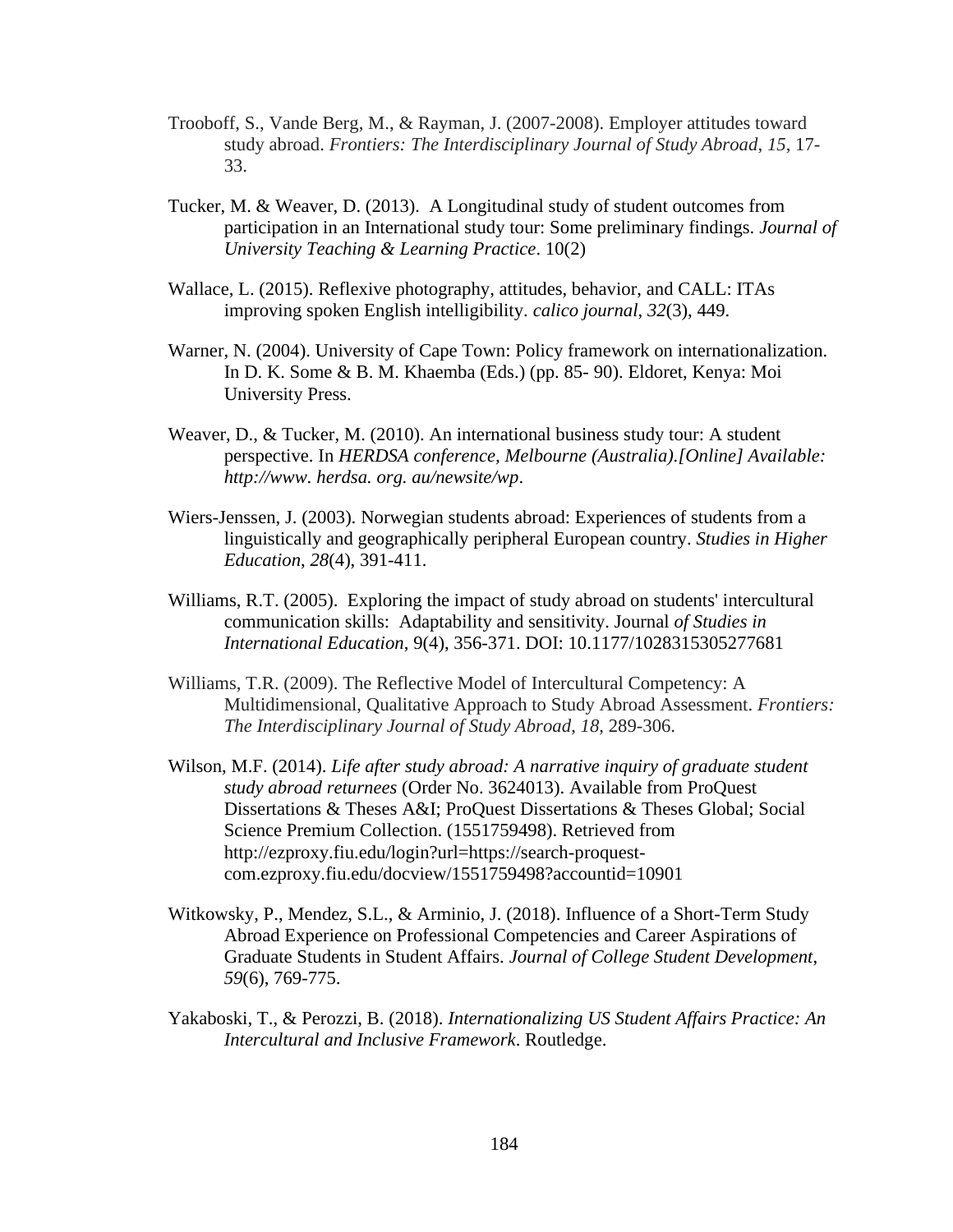- Young, R.Y.K. (2010). International study tours and the development of sociocultural consciousness in K-12 teachers.
- Younes, M.N., & Asay, S.M. (2003). The world as a classroom: The impact of international study experiences on college students. *College Teaching*, 51(4), 141- 147, DOI:10.1080/87567550309556429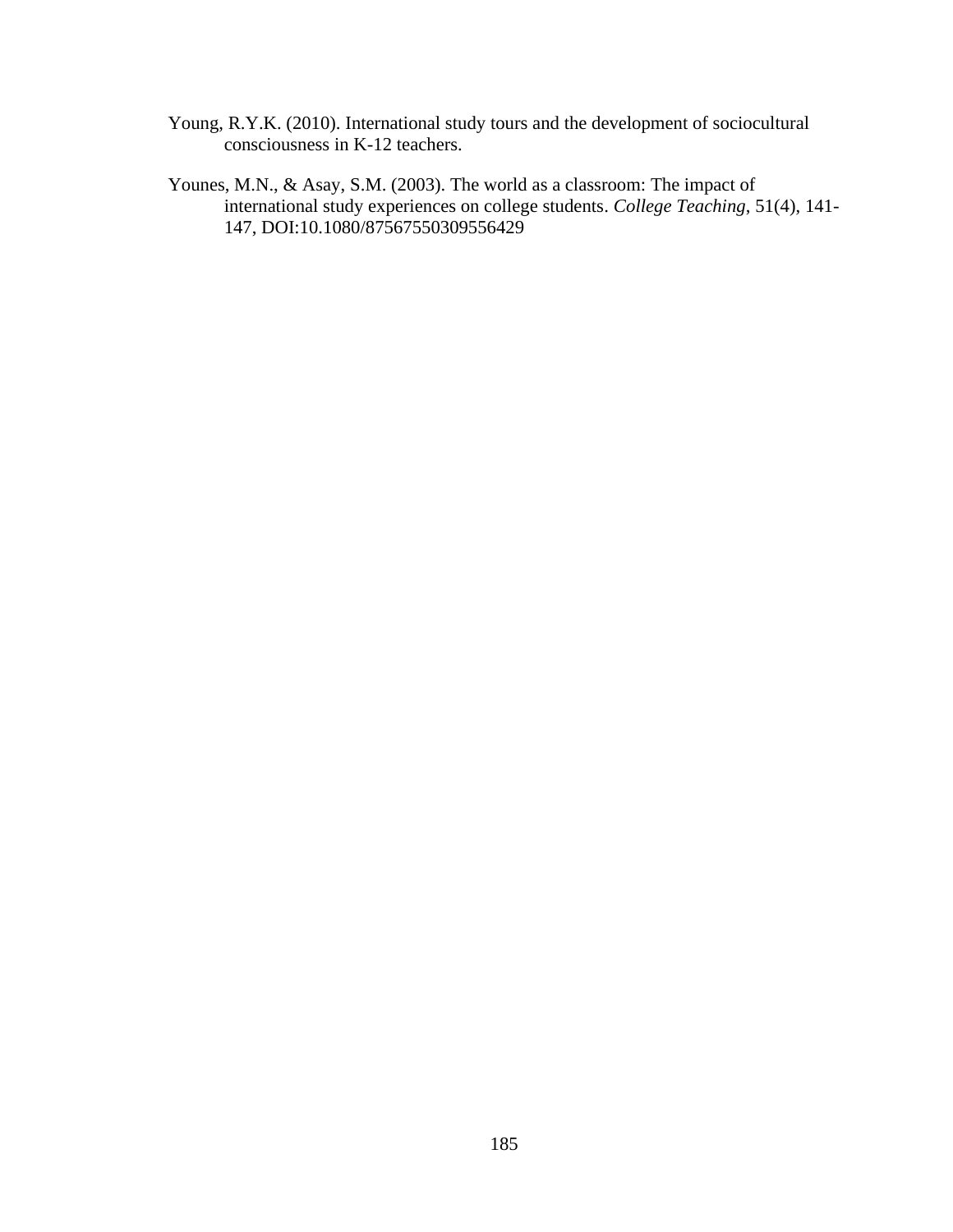### **APPENDICES**

#### **Interview Questions**

- 1. Why did you decide to attend a study tour/s and how did you determine which tour/s?
- 2. What were the highlights of your study tour experience?
- 3. How did these trips influence you professionally and personally?
- 4. Were you aware of the impact the tour you attended had on your work and if so, when?
- 5. How has your study tour experience changed the ways in which you view student affairs?
- 6. How has your study tour experience changed the ways in which you interact with friends and others you work with?
- 7. Has your study tour experience changed your attitude and/or values?
- 8. Has your study tour experience changed your perception about your current position?
- 9. Has your study tour experience changed the way you go about learning new things?
- 10. Why should student affairs professionals attend study tours?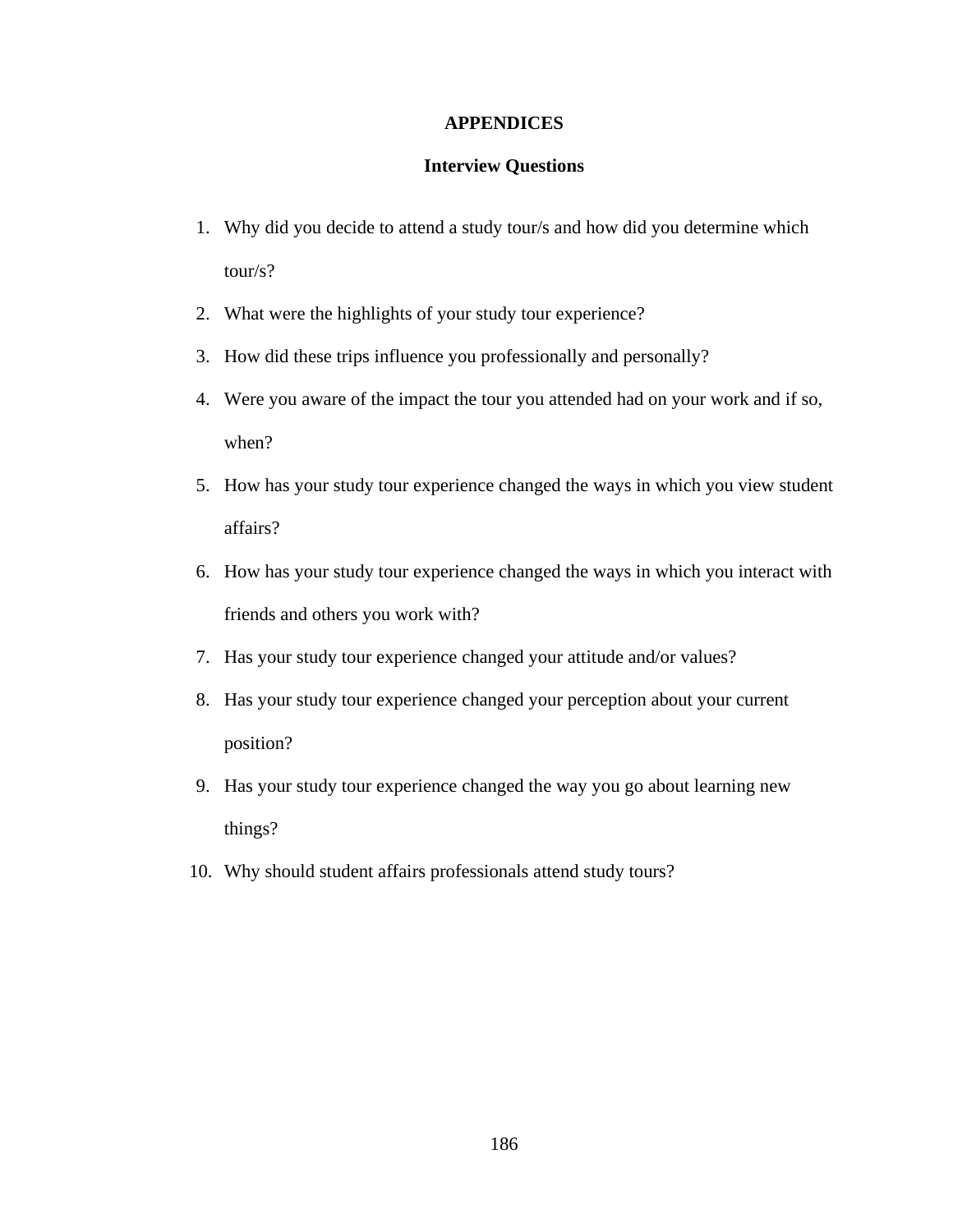## **Follow Up Questions**

- 1. Is there anything in you have been reflecting on since our last interview that you would like to revisit?
- 2. Have you reviewed any notes, journals, materials from your international study tour since our last interview? If you have would you mind sharing what materials and your thoughts?
- 3. Do you consider your international study tour experience professional development? If so how and what portions of your experience?
- 4. In what ways has the international study tour experience influenced your global perspective?
- 5. What personal qualities do you posses as a result of your international study tour experience?
- 6. What professional qualities do you possess as a result of international study tour experience?